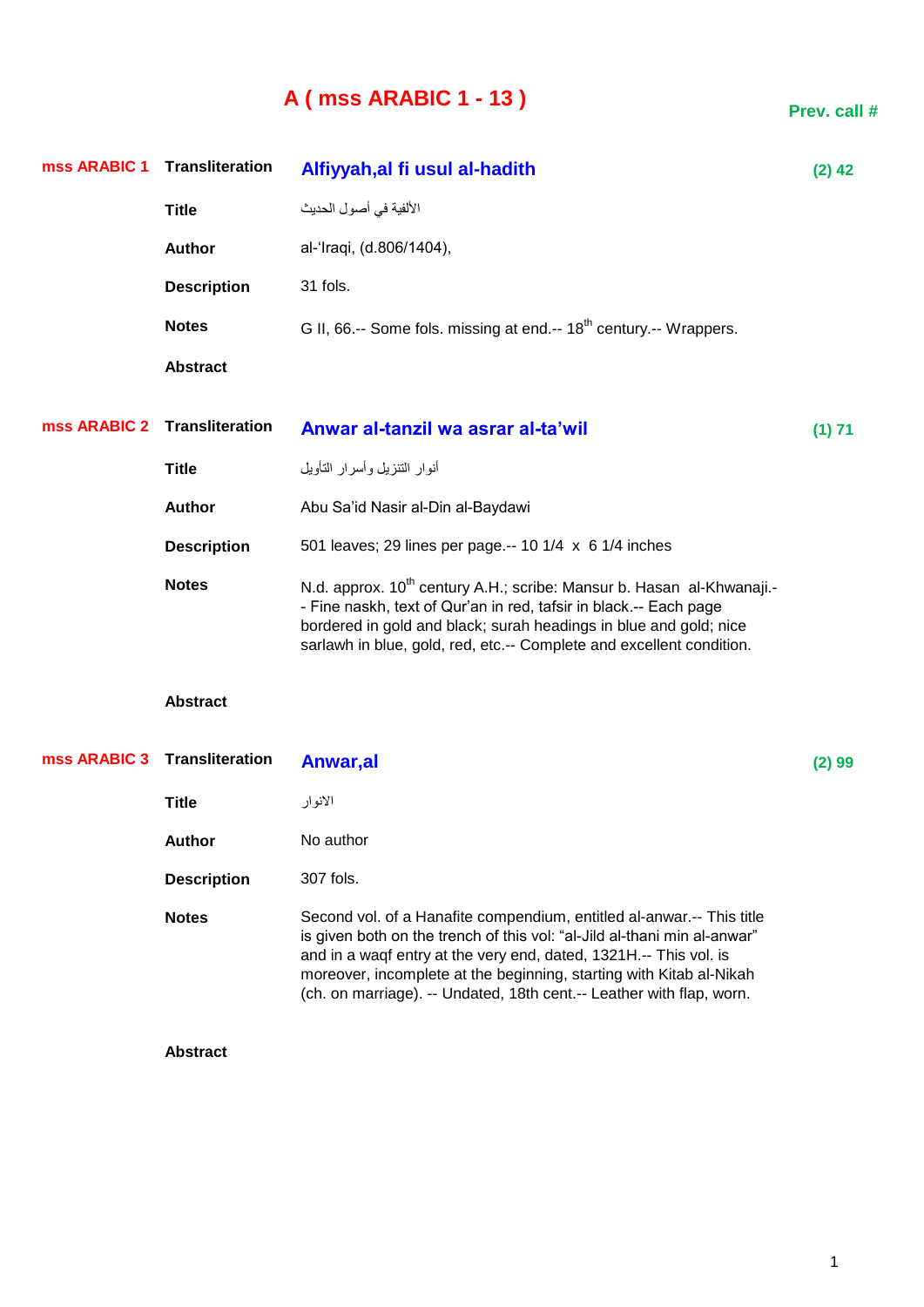#### Anwar,al al-Ilahiyah fi sharh muqaddimat al**sanusiyah (1) 188 mss ARABIC 4**

| Title              | الأنوار الإلهية في شرح المقدمة السنوسية                                                                                                                                                                                                                                                                                                                                                                                                                                                                                                                                                                                                                                                                                                                                                                                                                                                                                                                                                                                                                                                                                                                |
|--------------------|--------------------------------------------------------------------------------------------------------------------------------------------------------------------------------------------------------------------------------------------------------------------------------------------------------------------------------------------------------------------------------------------------------------------------------------------------------------------------------------------------------------------------------------------------------------------------------------------------------------------------------------------------------------------------------------------------------------------------------------------------------------------------------------------------------------------------------------------------------------------------------------------------------------------------------------------------------------------------------------------------------------------------------------------------------------------------------------------------------------------------------------------------------|
| Author             | Abd al-Ghani b. Ism. b. 'Abd al-Ghani al-Nabulusi                                                                                                                                                                                                                                                                                                                                                                                                                                                                                                                                                                                                                                                                                                                                                                                                                                                                                                                                                                                                                                                                                                      |
| <b>Description</b> | 143 leaves.-- 6 5/8 x 4 3/8 inches                                                                                                                                                                                                                                                                                                                                                                                                                                                                                                                                                                                                                                                                                                                                                                                                                                                                                                                                                                                                                                                                                                                     |
| <b>Notes</b>       | This compilation comprises four parts: [1] al-Anwar al-Ilahiyah fi<br>sharhi muqaddimat al-sanusiyah by 'Abd al-Ghani Ism. b. 'Abd al-<br>Ghani al-Nabulusi; dated: Rajab, 1084 (Oct.- Nov., 1673); 47 leaves;<br>19-22 lines per page; scribe: al-Hajji 'Uthman; clear black Naskh, red<br>headings and key words; red border; whitish Turkish paper; red<br>borders cease after leaf 24.-- [2] al-Lata'if al-unsiyah 'ala Nazm al-<br>'aqidat al-sanusiyah [Commentator:] by 'Abd al-Ghani al-Nabulusi (as<br>above); n.d. 35 leaves; 19 lines per page; same scribe; verses of the<br>poem in red, commentary in black; ends with four blank leaves.-- [3]<br>Risalat sayqal al-sudur wa jala' al-qulub balkali [?] by M. Effendi; n.d.<br>52 leaves; 11 lines per page (last five leaves have 20-21 lines per<br>page each); same hand and format; not in GAL.-- [4] al-Maqasid al-<br>mumahhasah fi bayani Kay al-hirmasah by 'Abdu-l-Ghani al-Nabulusi<br>(as above); dated: Middle of Jamad al-Awwal, 1089 (approx. July 6,<br>1678); 5 leaves; 16 lines per page; same hand; last leaf has a prayer<br>in another hand.-- Excellent condition. |

| mss ARABIC 5 Transliteration | Arba'in hadithan fi turuq Ahl al-Bayt                                                                                                                                                                                                                                                                                                                                                     | (1) 1 |
|------------------------------|-------------------------------------------------------------------------------------------------------------------------------------------------------------------------------------------------------------------------------------------------------------------------------------------------------------------------------------------------------------------------------------------|-------|
| <b>Title</b>                 | أربعين حديثا في طرق أهل البيت                                                                                                                                                                                                                                                                                                                                                             |       |
| Author                       | Baha' al-Din M. al-'Amili                                                                                                                                                                                                                                                                                                                                                                 |       |
| <b>Description</b>           | 195 leaves; 14 lines per page.-- 9 1/2 x 6 1/2 inches                                                                                                                                                                                                                                                                                                                                     |       |
| <b>Notes</b>                 | Dated 12th and 17th Rabi' al-Awwal, 1105 A.H. (Nov. 12, and 16,<br>1693).-- Written by Ibn M. Ashraf 'Arab al-Husayni in the courtyard of<br>the Fort of Kandi in the region of Karnatak, the farthest of the<br>provinces of India.-- Blue paper, washed with the silver.-- Clear Indian<br>Nastallig, red headings, etc.-- Margins worm-holed here and there<br>but does not harm text. |       |
| <b>Abstract</b>              |                                                                                                                                                                                                                                                                                                                                                                                           |       |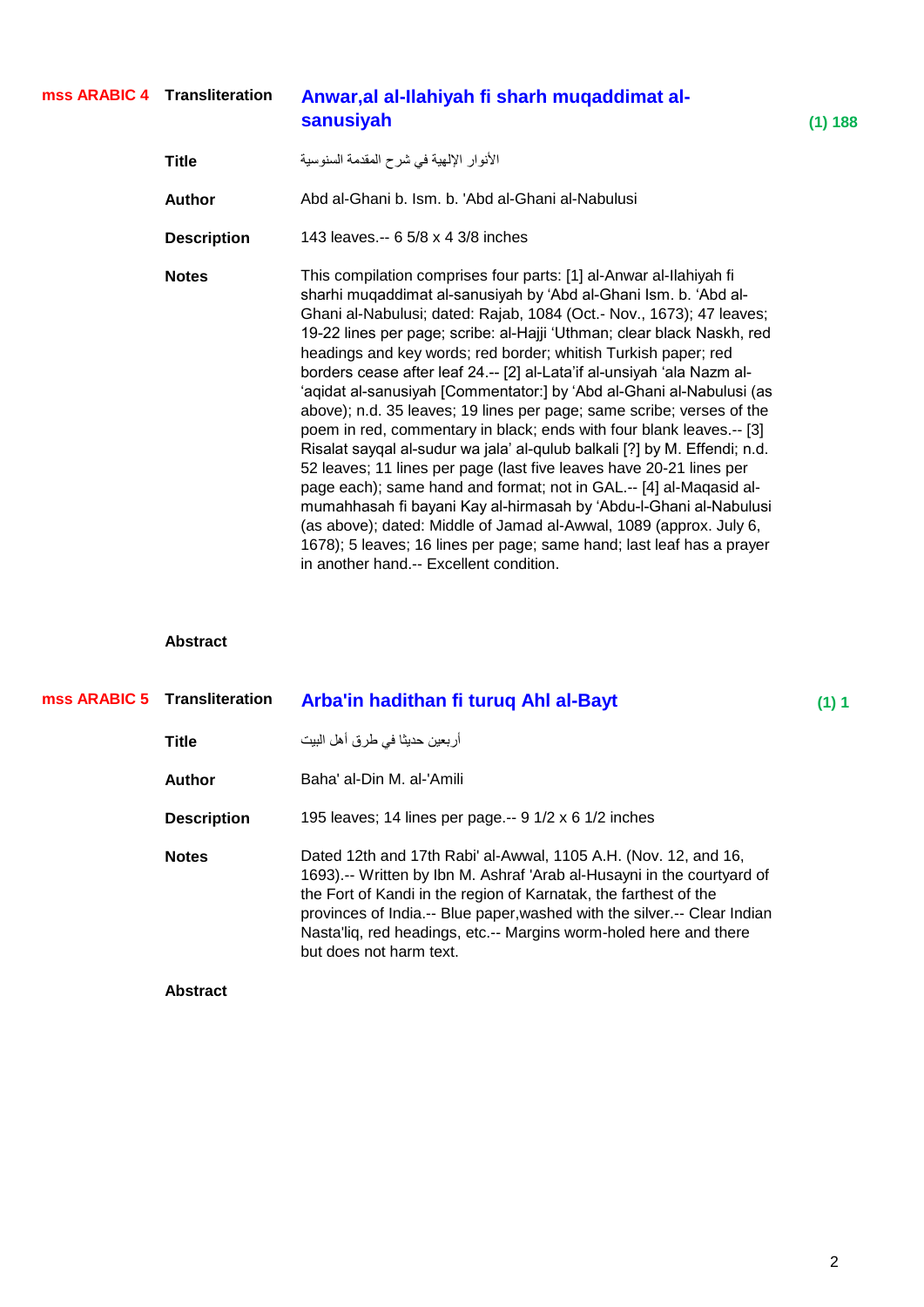| mss ARABIC 6 | <b>Transliteration</b> | Ardabili (al-Jawi)                                                                                                                                                                                                                                                                                                                                                                                                            | (2) 124 |
|--------------|------------------------|-------------------------------------------------------------------------------------------------------------------------------------------------------------------------------------------------------------------------------------------------------------------------------------------------------------------------------------------------------------------------------------------------------------------------------|---------|
|              | <b>Title</b>           | اردبيلي (الجاوي)                                                                                                                                                                                                                                                                                                                                                                                                              |         |
|              | <b>Author</b>          | Muhammad ibn 'Abd al-Ghani                                                                                                                                                                                                                                                                                                                                                                                                    |         |
|              | <b>Description</b>     |                                                                                                                                                                                                                                                                                                                                                                                                                               |         |
|              | <b>Notes</b>           | Commentary on al-unmudhaj (by 'Imad al-Din Mufaddal al-Kashi).--<br>Rabi' I, 1249.                                                                                                                                                                                                                                                                                                                                            |         |
|              | <b>Abstract</b>        |                                                                                                                                                                                                                                                                                                                                                                                                                               |         |
| mss ARABIC 7 | <b>Transliteration</b> | Asma' al-Suhrawardi wa sharhuha                                                                                                                                                                                                                                                                                                                                                                                               | (1) 114 |
|              | <b>Title</b>           | أسماء السهروردي وشرحها                                                                                                                                                                                                                                                                                                                                                                                                        |         |
|              | <b>Author</b>          | No author                                                                                                                                                                                                                                                                                                                                                                                                                     |         |
|              | <b>Description</b>     | 48 leaves; 9 lines per page.-- 7 1/4 x 5 3/8 inches                                                                                                                                                                                                                                                                                                                                                                           |         |
|              | <b>Notes</b>           | N.d.-- $9^{th}$ century A.H. (1400 A.D.).-- Commentary on the names of<br>God according to the arrangement of Shihab al-Din al-Suhrawardi.--<br>Good black Naskh (partially vowelled), with red headings and<br>rubrications.-- Written on alternate beige and yellow glazed paper.--<br>Headings are in darker red in large Thulth script.-- Name on the first<br>leaf in gold script.-- Nice copy.                          |         |
|              | <b>Abstract</b>        |                                                                                                                                                                                                                                                                                                                                                                                                                               |         |
| mss ARABIC 8 | <b>Transliteration</b> | Asrar al-tanzil wa anwar al-ta'wil                                                                                                                                                                                                                                                                                                                                                                                            | (1) 179 |
|              | <b>Title</b>           | اسرار التنزيل وأنوار التأويل                                                                                                                                                                                                                                                                                                                                                                                                  |         |
|              | <b>Author</b>          | Fakhr al-Din a. 'Al. M. b. 'U. b. al-Hu. (H) b. al-Khatib al-Razi                                                                                                                                                                                                                                                                                                                                                             |         |
|              | <b>Description</b>     | 205 leaves; 23 lines per page.-- 10 5/8 x 7 1/8 inches.                                                                                                                                                                                                                                                                                                                                                                       |         |
|              | <b>Notes</b>           | N.d. 15 <sup>th</sup> -16 <sup>th</sup> century.-- Excellent black Naskh, red headings.-- Small<br>but fine sarlawh on leaf 1b with "Bismillahi-r-Rahmani-r-Rahim" in<br>ornamental gold Kufic script; blue and gold borders throughout; small<br>gold-bordered boxes in margins give occasional alternate readings,<br>omitted words, etc.-- Cream-coloured glazed paper.-- Scribe: al-Hajji<br>al-Nahif.-- A splendid copy. |         |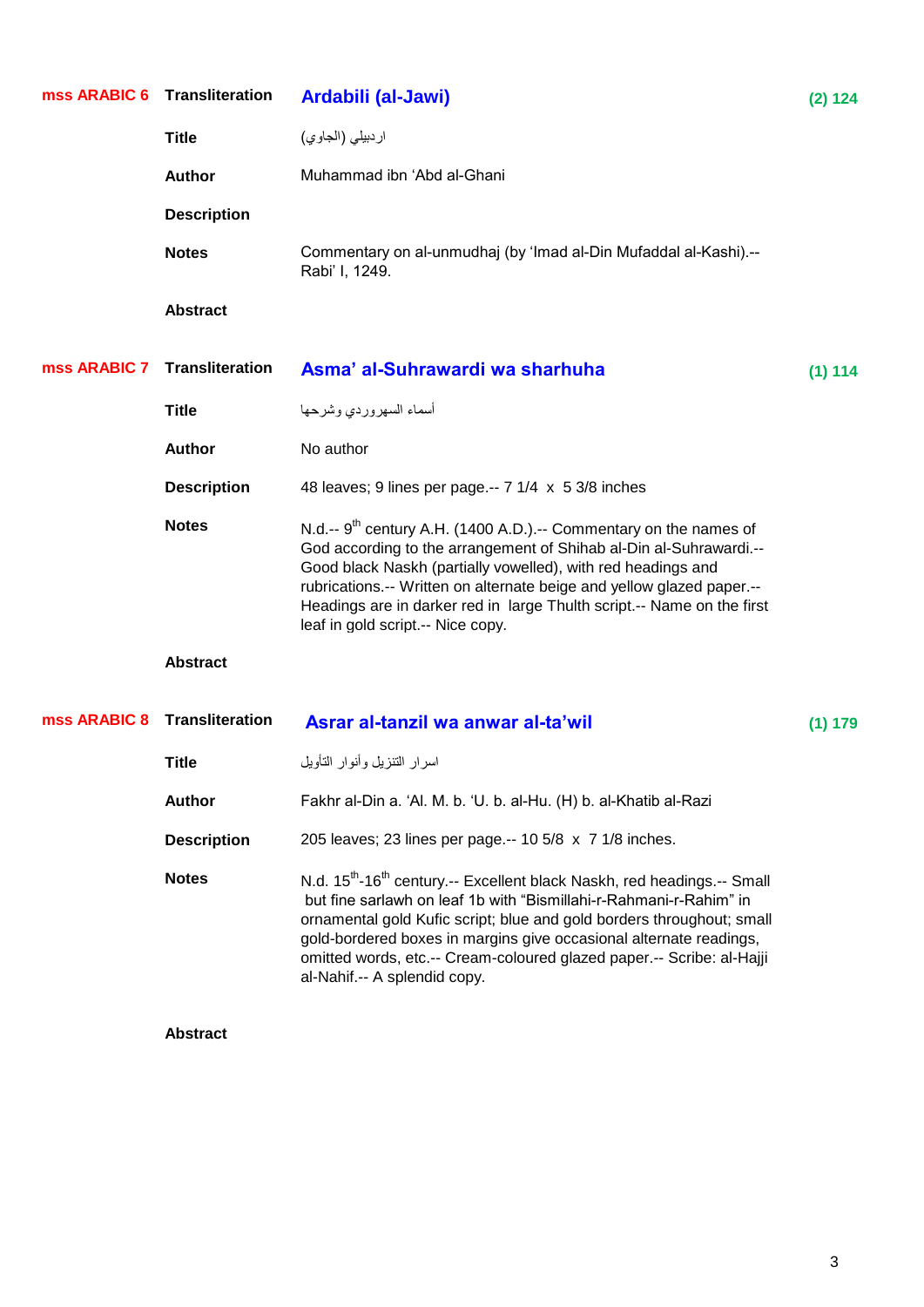| mss ARABIC 9                  | <b>Transliteration</b> | 'Awamil, al al-mi'ah                                                                                                                                                                                                                                                    | (2) 69  |
|-------------------------------|------------------------|-------------------------------------------------------------------------------------------------------------------------------------------------------------------------------------------------------------------------------------------------------------------------|---------|
|                               | <b>Title</b>           | العوامل المبعة                                                                                                                                                                                                                                                          |         |
|                               | <b>Author</b>          | al-Jurjani                                                                                                                                                                                                                                                              |         |
|                               | <b>Description</b>     | 49 fols                                                                                                                                                                                                                                                                 |         |
|                               | <b>Notes</b>           | This compilation comprises two parts: [1] al-'Awamil al-mi'ah of al-<br>Jurjani, GAL S I 503; fols. 1-40b.-- [2] Anon. gloss on (1); fols. 41b-<br>49b; Dated, 1104H.-- Owner's entry of 'Ali, teacher at the 'Ala ad-Din<br>Madrasa in Brusa (Turkey).-- Boards, worn. |         |
|                               | <b>Abstract</b>        |                                                                                                                                                                                                                                                                         |         |
| mss ARABIC 10 Transliteration |                        | 'Awamil, al fi al-nahw                                                                                                                                                                                                                                                  | (2) 148 |
|                               | <b>Title</b>           | العوامل في النحو                                                                                                                                                                                                                                                        |         |
|                               | <b>Author</b>          | al-Jurjani, 'Abd al-Qahir ibn 'Abd al-Rahman                                                                                                                                                                                                                            |         |
|                               | <b>Description</b>     |                                                                                                                                                                                                                                                                         |         |
|                               | <b>Notes</b>           | 1255H.                                                                                                                                                                                                                                                                  |         |
|                               | <b>Abstract</b>        |                                                                                                                                                                                                                                                                         |         |
| mss ARABIC 11 Transliteration |                        | 'Awarif al-ma'arif                                                                                                                                                                                                                                                      | (1) 84  |
|                               | <b>Title</b>           | عوارف المعارف                                                                                                                                                                                                                                                           |         |
|                               | <b>Author</b>          | Shihad al-Din a. 'Ali a. Hafs 'U. b. M. b. 'Al. b. 'Ammuy al-Suhrawardi                                                                                                                                                                                                 |         |
|                               | <b>Description</b>     | 238 leaves; 19-21 lines per page.-- 7 1/2 x 5 inches                                                                                                                                                                                                                    |         |
|                               | <b>Notes</b>           | Dated 992 (1584 A.D).-- Turkish Ta'liq; red headings and puctuation.-<br>- Margins wormholed in places; does not spoil text.                                                                                                                                            |         |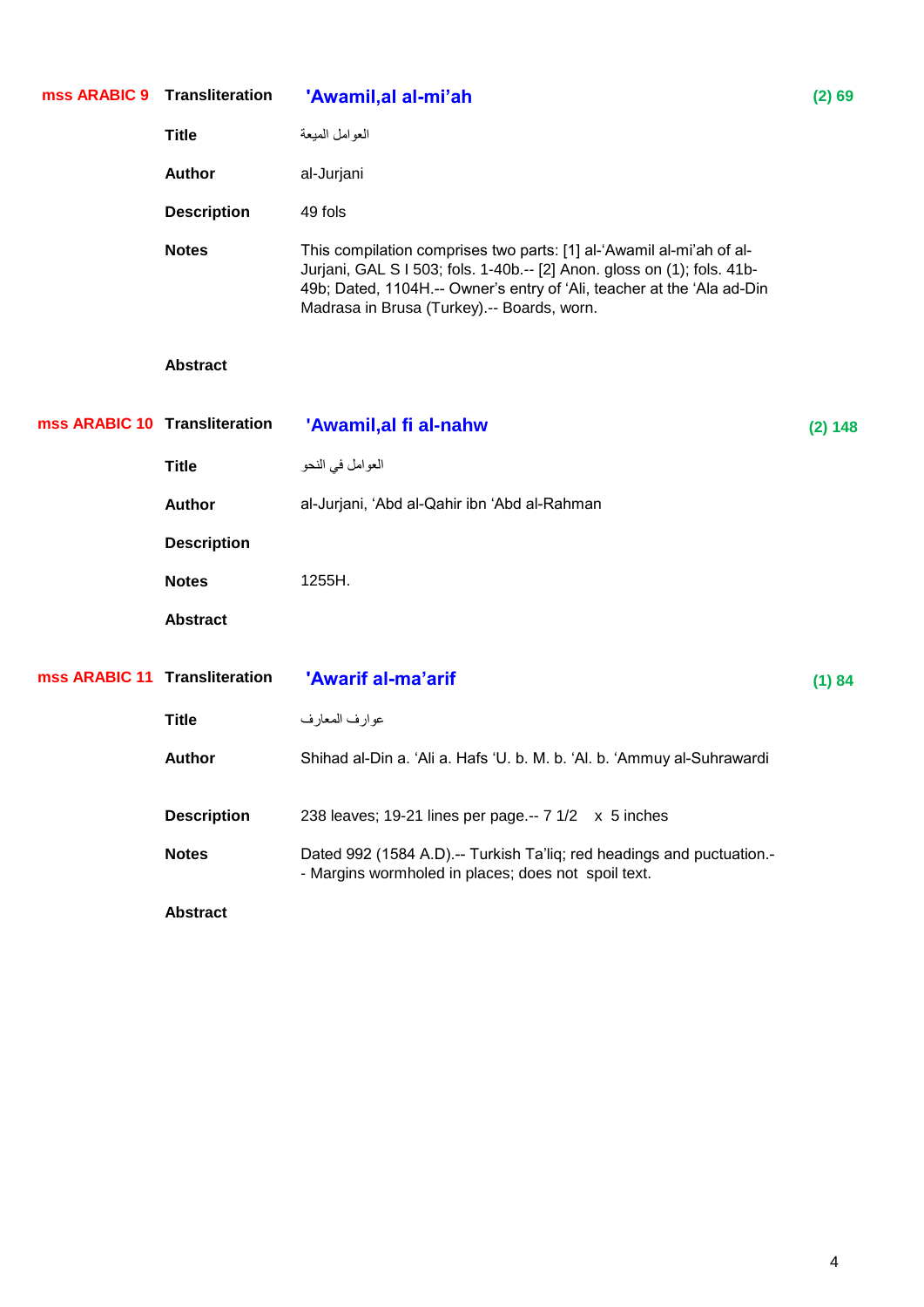| mss ARABIC 12 Transliteration |                    | 'Awarif al-ma'arif                                                                                                                                                                                                                                                                                                                                                                                                                                                                                                                                                                                                                                                                                                                                                                                                                                 | (1) 125 |
|-------------------------------|--------------------|----------------------------------------------------------------------------------------------------------------------------------------------------------------------------------------------------------------------------------------------------------------------------------------------------------------------------------------------------------------------------------------------------------------------------------------------------------------------------------------------------------------------------------------------------------------------------------------------------------------------------------------------------------------------------------------------------------------------------------------------------------------------------------------------------------------------------------------------------|---------|
|                               | <b>Title</b>       | عوارف المعارف                                                                                                                                                                                                                                                                                                                                                                                                                                                                                                                                                                                                                                                                                                                                                                                                                                      |         |
|                               | <b>Author</b>      | Shihab al-Din a. 'Ali a. Hafs. 'U. b. M. b. 'Al. b. 'Ammuy al-Suhrawardi                                                                                                                                                                                                                                                                                                                                                                                                                                                                                                                                                                                                                                                                                                                                                                           |         |
|                               | <b>Description</b> | 318 leaves; multiple lines per page.-- 8 1/8 x 6 inches                                                                                                                                                                                                                                                                                                                                                                                                                                                                                                                                                                                                                                                                                                                                                                                            |         |
|                               | <b>Notes</b>       | N.d.-- The first 8 are relatively recent (17 lines per page); leaves 9-<br>228 are VERY gold - perhaps 6th or 7th century A.H.(13 lines per<br>page); leaves 229 to the end are again recent (19 lines per page).--<br>There are 7 further leaves of owners' inscriptions, brief biographies<br>of the author, etc. at the beginning in Arabic and Persian.-- Some of<br>these are dated 1048 (1638-9), 1057 (1647-8), 1066 (1655-6) and<br>1068 (1657-8) .-- The newer leaves are in a rapid Turkish Naskh<br>verging on Ta'liq; the archaic leaves are in a very old form of Naskh.--<br>At the end are 2 leaves of prayers and some misc. Turkish poetry.--<br>Complete copy. Newer leaves have headings and rubrications in red.-<br>- Older leaves are black copy.-- This copy is interesting only for the<br>antiquity of its middle leaves. |         |
|                               | <b>Abstract</b>    |                                                                                                                                                                                                                                                                                                                                                                                                                                                                                                                                                                                                                                                                                                                                                                                                                                                    |         |
| mss ARABIC 13 Transliteration |                    | 'Awn al-hukkam                                                                                                                                                                                                                                                                                                                                                                                                                                                                                                                                                                                                                                                                                                                                                                                                                                     | (1) 75  |
|                               | <b>Title</b>       | عون الحكام                                                                                                                                                                                                                                                                                                                                                                                                                                                                                                                                                                                                                                                                                                                                                                                                                                         |         |
|                               | <b>Author</b>      | No author                                                                                                                                                                                                                                                                                                                                                                                                                                                                                                                                                                                                                                                                                                                                                                                                                                          |         |
|                               | <b>Description</b> | 232 leaves; 17 lines per page.--                                                                                                                                                                                                                                                                                                                                                                                                                                                                                                                                                                                                                                                                                                                                                                                                                   |         |
|                               | <b>Notes</b>       | This compilation comprises two parts: [1] 'Awn al-hukkam; no author;<br>n.d.; complete; not in GAL under this or any available title; 184<br>leaves; red headings; fine Naskh.-- [2] Malja' al-qadat 'inda ta'rud al-<br>bayyanat by Abu M. Ghanim b. Muhammad al-Baghdadi [dated 1127<br>(1715-16); scribe : Ahmad b. Muhammad; 48 leaves.-- Same scribe<br>for both items apparently.                                                                                                                                                                                                                                                                                                                                                                                                                                                            |         |
|                               |                    |                                                                                                                                                                                                                                                                                                                                                                                                                                                                                                                                                                                                                                                                                                                                                                                                                                                    |         |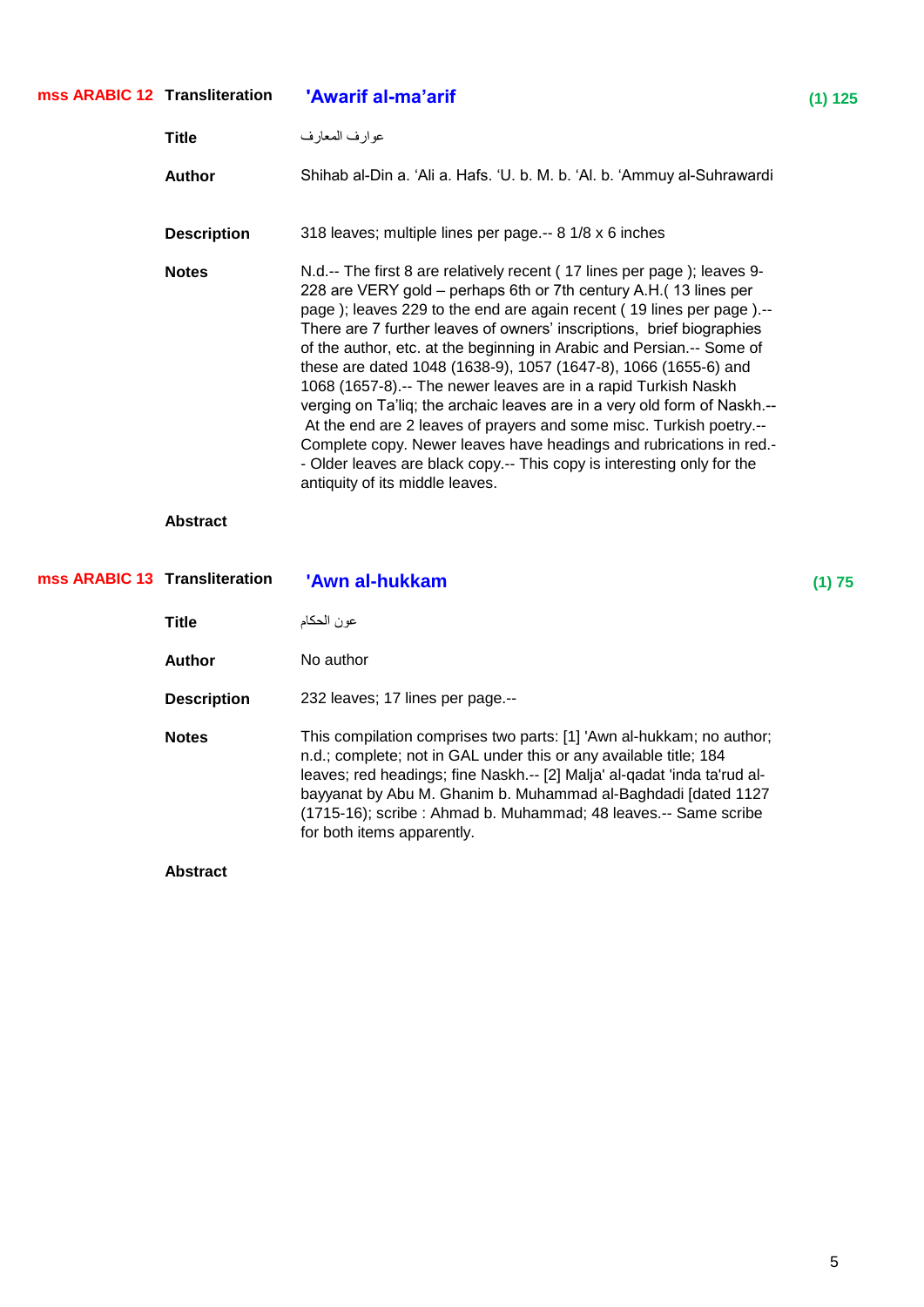## **B ( mss ARABIC 14 - 16 )**

| mss ARABIC 14 Transliteration |                    | Bad' al-amali (al-qasidat al-lamiyah fi al-tawhid)                                                                                                               | (1) 102 |
|-------------------------------|--------------------|------------------------------------------------------------------------------------------------------------------------------------------------------------------|---------|
|                               | <b>Title</b>       | بدء الأمالي ( القاصدة اللامية في التوحيد)                                                                                                                        |         |
|                               | <b>Author</b>      | Siraj al-Din a. M. 'A. b. 'Uthman al-Ushi al-Farghani Imam al-<br>Haramayn                                                                                       |         |
|                               | <b>Description</b> | 17 leaves; 13 lines per page.-- 7 1/8 x 5 inches                                                                                                                 |         |
|                               | <b>Notes</b>       | N.d. 10 <sup>th</sup> century A.H.-- Fine black Naskh with gold borders<br>throughout, some gold ornamentation at beginning.-- Some<br>annotations.-- Nice copy. |         |
|                               | <b>Abstract</b>    |                                                                                                                                                                  |         |
| mss ARABIC 15 Transliteration |                    | Bahjat al-'ulum fi sharh bayan 'aqidat al-usul                                                                                                                   | (2) 155 |
|                               | <b>Title</b>       | بهجة العلوم في شرح بيان عقيدة الأصول                                                                                                                             |         |
|                               | <b>Author</b>      | Abu al-Layth Muhammad ibn Abu Nasr ibn Ibrahim al-Samargandi.                                                                                                    |         |
|                               | <b>Description</b> |                                                                                                                                                                  |         |
|                               | <b>Notes</b>       | Anonymous commentary on a work entitled Bayan 'Aqidat al-Usul.--<br>Undated, 3 vols.                                                                             |         |
|                               |                    |                                                                                                                                                                  |         |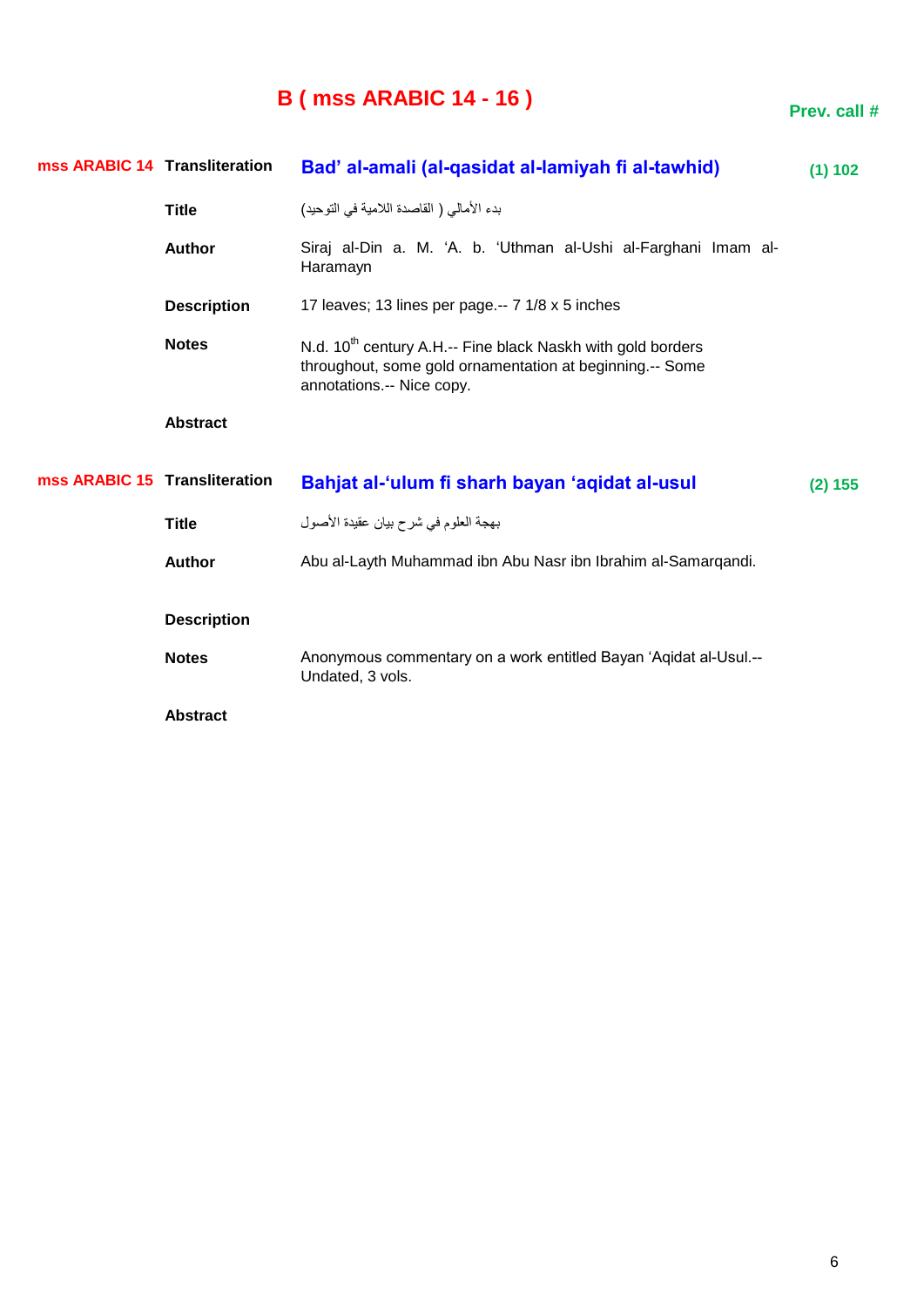### **Transliteration Bayad (1) 64 mss ARABIC 16**

| Title              | بباض                                                                                                                                                                                                                                                                                                                                                                                                                                                                                                                                                                                                                                                                                                                                                                                                                                                                                                                                                        |
|--------------------|-------------------------------------------------------------------------------------------------------------------------------------------------------------------------------------------------------------------------------------------------------------------------------------------------------------------------------------------------------------------------------------------------------------------------------------------------------------------------------------------------------------------------------------------------------------------------------------------------------------------------------------------------------------------------------------------------------------------------------------------------------------------------------------------------------------------------------------------------------------------------------------------------------------------------------------------------------------|
| Author             | No author                                                                                                                                                                                                                                                                                                                                                                                                                                                                                                                                                                                                                                                                                                                                                                                                                                                                                                                                                   |
| <b>Description</b> | 181 leaves; number of lines varies.-- 10 x 6 1/4 inches                                                                                                                                                                                                                                                                                                                                                                                                                                                                                                                                                                                                                                                                                                                                                                                                                                                                                                     |
| <b>Notes</b>       | N.d.-- Many dated in text, seals, etc. 1177 (1763). 1199 (1784-5).<br>1212 (1797-8), seal of Sayyid Muhibb-Allah Bukhari dated 1222<br>(1807-8).-- Number of lines varies, some being written diagonally,<br>some in columns, around corners, etc.-- This book contains mostly<br>Sufi poetry (manajat, qasa'id, etc) in Arabic, but also has Persian<br>poetry and prose, and also Dakkhani Urdu poetry and prose.--<br>Sometimes an Arabic verse is followed by both a Persian and an<br>Urdu verse translation.-- Some by Sayyid Shah Ghawth al-Din<br>Bukhari.-- Mostly in very nice Indian Naskh script in red and black,<br>but Persian in nasta'liq, Urdu in Dakkhani Shikastah, etc.-- Red and<br>blue borders lines.-- Also contains letters from and to Shaykh 'Abd al-<br>Qadir al-Jilani and other things like geneologies (family trees) of Sufi<br>saints (Chishtiyah, Qadiriyah, etc).-- Contents two numerous to list<br>here.-- Nice copy. |

#### **Abstract**

7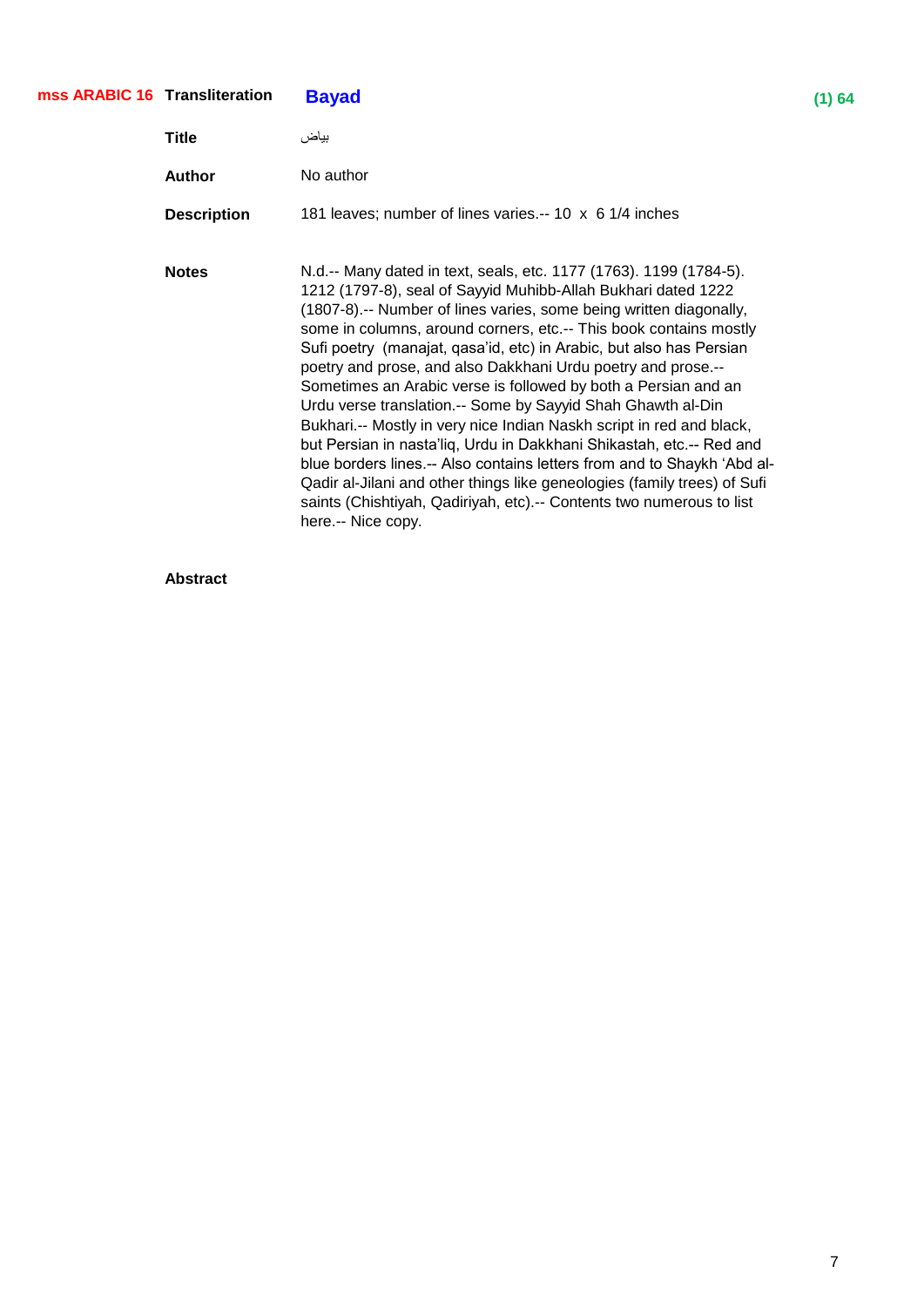## **D ( mss ARABIC 17 - 33 )**

| mss ARABIC 17 Transliteration |                    | Dala'il al-khayrat                                                                                                                                                                                                                                                                                                                                           | (1)60    |
|-------------------------------|--------------------|--------------------------------------------------------------------------------------------------------------------------------------------------------------------------------------------------------------------------------------------------------------------------------------------------------------------------------------------------------------|----------|
|                               | <b>Title</b>       | دلائل الخير ات                                                                                                                                                                                                                                                                                                                                               |          |
|                               | <b>Author</b>      | Imam A. 'Abdullah Sayyid M. b. Sulayman al-Jazuli al-Simlali                                                                                                                                                                                                                                                                                                 |          |
|                               | <b>Description</b> | 145 leaves; 9 lines per page.-- 6 x 3 3/8 inches                                                                                                                                                                                                                                                                                                             |          |
|                               | <b>Notes</b>       | N.d. but later copying of a saying by Shaykh Farid al-Din Shakar<br>Ganj is dated 16 Safar, 1218 (June 7, 1803).-- Nice gold sarlawh on<br>leaf 2b; two diagrammes of Mecca and Madinah on leaf 22b and<br>23a.-- Very nice naskh between red and black borders, red headings,<br>etc.-- Slightly wormeaten but repaired.-- Nice little book.                |          |
|                               | <b>Abstract</b>    |                                                                                                                                                                                                                                                                                                                                                              |          |
| mss ARABIC 18 Transliteration |                    | Dala'il al-khayrat                                                                                                                                                                                                                                                                                                                                           | $(1)$ 61 |
|                               | <b>Title</b>       | دلائل الخير ات                                                                                                                                                                                                                                                                                                                                               |          |
|                               | <b>Author</b>      | Imam A. 'Abdullah Sayyid M. b. Sulayman al-Jazuli al-Simlali                                                                                                                                                                                                                                                                                                 |          |
|                               | <b>Description</b> | 164 leaves; 7 lines per page. -- 6 1/2 x 4 3/8 inches                                                                                                                                                                                                                                                                                                        |          |
|                               | <b>Notes</b>       | Dated 27 Ramadan 512 -- which must surely be wrong, for the book<br>is obviously 18th-19th century.-- 3 sarlawh in gold and colours, and 6<br>coloured and gilded diagrammes in a rather crude but vigorous style.-<br>- Red borders, punctuation and headings.-- Clear Indian Naskh.--<br>Written by Mirza Muhammad Taqi Beg at Kalyan.-- Interesting copy. |          |

**Abstract**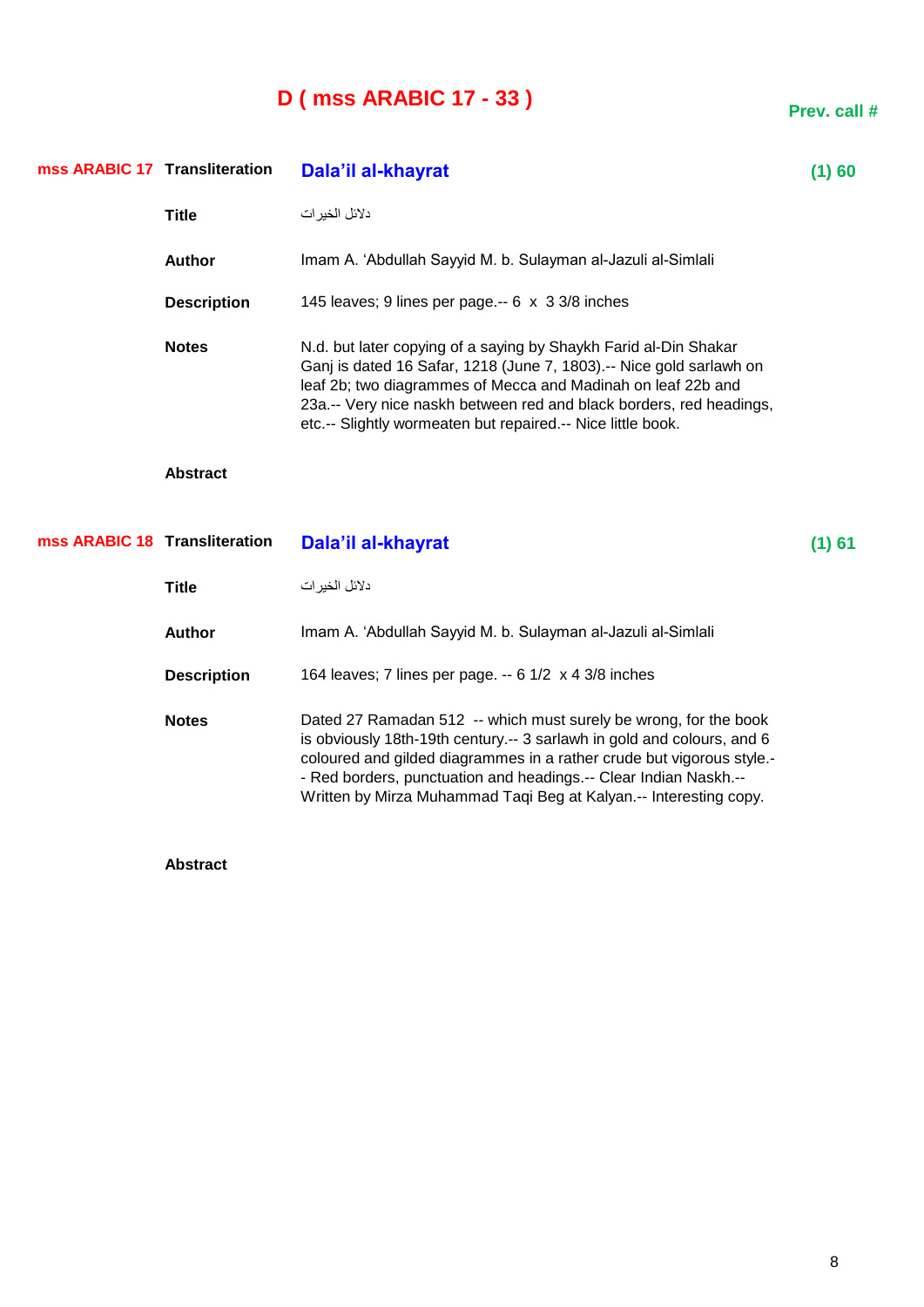| mss ARABIC 19 Transliteration | Dala'il al-khayrat wa shawarig al-anwar | $(1)$ 91 |
|-------------------------------|-----------------------------------------|----------|
|                               |                                         |          |

| Title              | دلائل الخير ات وشوار ق الأنوار                                                                                                                                                                                                                                                                                                                                                                                                                                                                                                                                                                                                                                                                                                                                                  |
|--------------------|---------------------------------------------------------------------------------------------------------------------------------------------------------------------------------------------------------------------------------------------------------------------------------------------------------------------------------------------------------------------------------------------------------------------------------------------------------------------------------------------------------------------------------------------------------------------------------------------------------------------------------------------------------------------------------------------------------------------------------------------------------------------------------|
| Author             | Shaykh A. 'Abdullah Sayyid M. b. Sulayman al-Jazuli al-Simlali                                                                                                                                                                                                                                                                                                                                                                                                                                                                                                                                                                                                                                                                                                                  |
| <b>Description</b> | 190 leaves; 10 lines per page.-- $63/8 \times 43/8$ inches                                                                                                                                                                                                                                                                                                                                                                                                                                                                                                                                                                                                                                                                                                                      |
| <b>Notes</b>       | N.d. but probably Turkish, 18 <sup>th</sup> century.-- Written by 'Abdullah, called<br>Shamizadah.-- Beautiful Naskh calligraphy.-- Gold and red borders<br>throughout, gold and red rubrications and punctuations.-- Two very<br>nice sarlawh in gold and many colours and two paintings (the Ka'bah<br>in Mecca and the tomb of the Holy Prophet in Madinah) in very nice<br>style.-- Book also contains a second book: "al-Hizb al-a'zam wa al-<br>wird afkham" by 'Ali b. Sultan Muhammad. Written by Mustafa b.<br>'Abd al-Qadir.-- Two sarlawh (less pretty than first book).-- First book:<br>100 leaves and second book: 90 leaves.-- Five pages of misc.--<br>Turkish at end.-- Leather binding with blind-stamped gold designs,<br>slightly worn.-- Very pretty book. |

| mss ARABIC 20 Transliteration |                    | Dala'il al-khayrat wa shawariq al-anwar                                                                                                                                                                                                                                                                                                                                                                   | (1) 18 |
|-------------------------------|--------------------|-----------------------------------------------------------------------------------------------------------------------------------------------------------------------------------------------------------------------------------------------------------------------------------------------------------------------------------------------------------------------------------------------------------|--------|
|                               | <b>Title</b>       | دلائل الخير ات وشوار ق الأنوار                                                                                                                                                                                                                                                                                                                                                                            |        |
|                               | Author             | Shaykh A. 'Abdullah Sayyid M. b. Sulayman al-Jazuli al-Simlali                                                                                                                                                                                                                                                                                                                                            |        |
|                               | <b>Description</b> | 151 leaves; 10 lines per page.-- 8 1/2 x 6 inches                                                                                                                                                                                                                                                                                                                                                         |        |
|                               | <b>Notes</b>       | N.d. but seals dated 1145 (1732) and 1177 (1763).-- Beautiful<br>Maghribi script in almost Kufic style.-- Gold, red, and blue sarlawh<br>with fancy script interwined in floral designs.-- Two diagrammes<br>(Ka'bah and the Tomb of Holy Prophet) in gold and colours.-- Smaller<br>sarlawh throughout the book for new chapters.-- Extremely<br>interesting-looking book.-- Nicely repaired and rebond. |        |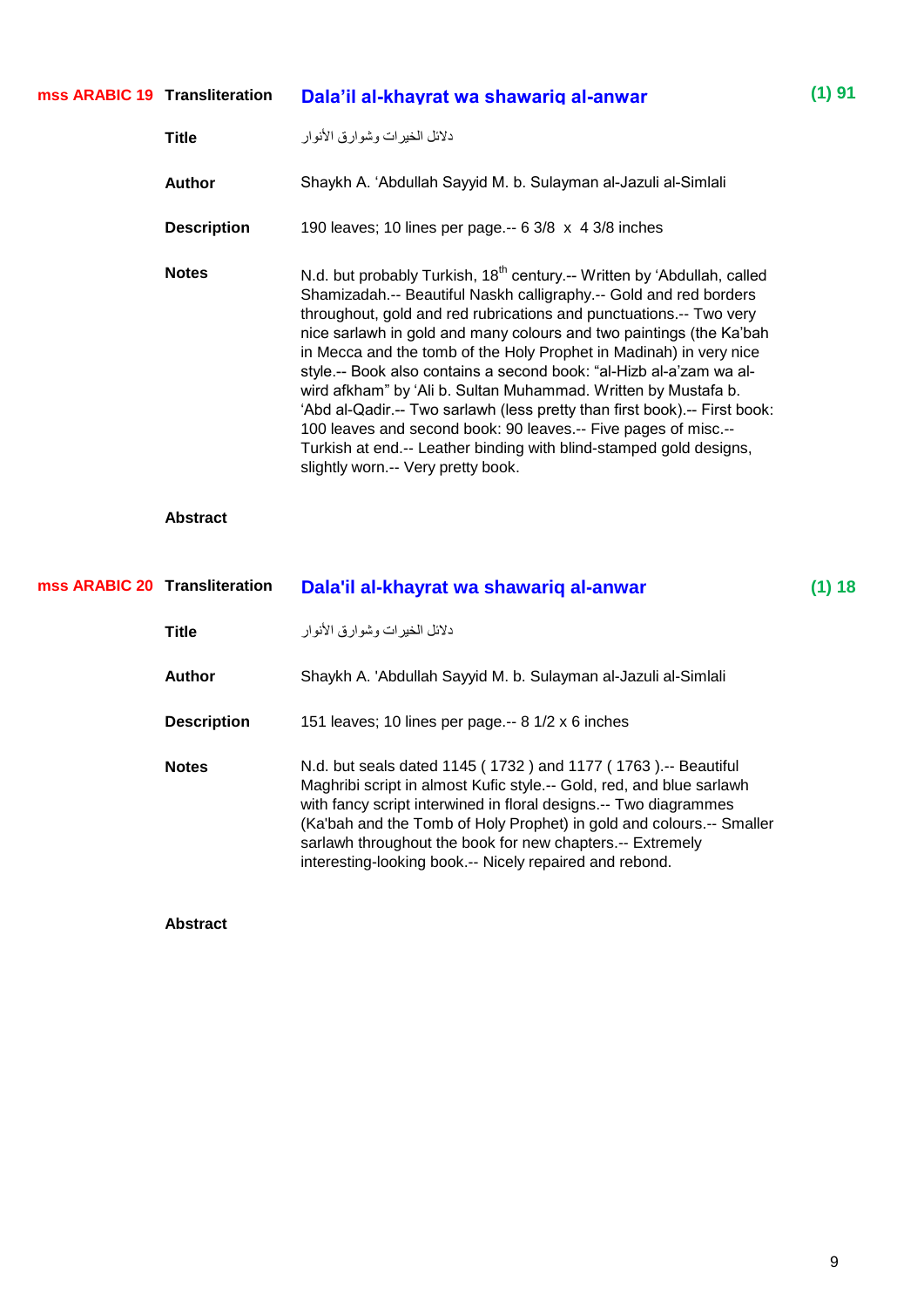| mss ARABIC 21 Transliteration |                    | Dala'il al-khayrat wa shawariq al-'anwar                                                                                                                                                                                                                                                                                                                                                            | (1) 2     |
|-------------------------------|--------------------|-----------------------------------------------------------------------------------------------------------------------------------------------------------------------------------------------------------------------------------------------------------------------------------------------------------------------------------------------------------------------------------------------------|-----------|
|                               | <b>Title</b>       | دلائل الخيرات وشوارق الأنوار                                                                                                                                                                                                                                                                                                                                                                        |           |
|                               | <b>Author</b>      | Shaykh A. 'Abd Allah Sayyid M. b. Sulayman al-Jazuli al-Simlali                                                                                                                                                                                                                                                                                                                                     |           |
|                               | <b>Description</b> | 189 leaves; 9 lines per page.-- 6 1/2 x 4 1/2 inches                                                                                                                                                                                                                                                                                                                                                |           |
|                               | <b>Notes</b>       | Dated 15 Ramadan, 1163 (Aug. 8, 1750).-- Copied by Husayn b. al-<br>Ranf M. al-Qadiri.-- Arab Naskh script (syria?).-- Red and blue<br>headings; two gold, red, and blue diagrammes of the tomb of the<br>Holy Prophet and the Ka'abah.-- Somewhat damaged.-- Sarlawh at<br>the beginning slightly marred.-- Otherwise complete and clear.                                                          |           |
|                               | <b>Abstract</b>    |                                                                                                                                                                                                                                                                                                                                                                                                     |           |
| mss ARABIC 22 Transliteration |                    | Daga'ig al-akhbar wa mafatih al-asrar                                                                                                                                                                                                                                                                                                                                                               | (1) 170   |
|                               | <b>Title</b>       | دقائق الأخبار و مفاتح الأسرار                                                                                                                                                                                                                                                                                                                                                                       |           |
|                               | <b>Author</b>      | Shaykh Husayn A. b. Sa'id (Called) a. 'Ali al-Saydalani                                                                                                                                                                                                                                                                                                                                             |           |
|                               | <b>Description</b> | 127 leaves; 13 lines per page.-- 7 1/4 x 5 3/4 inches.                                                                                                                                                                                                                                                                                                                                              |           |
|                               | <b>Notes</b>       | N.d. Probably 18th century.-- This book not in GAL under this title or<br>under author.-- Deals with the month of Ramadan, Hadith, etc.--<br>Clear black naskh; red headings; light tan paper.-- Rare appears to<br>be at least two scribes.                                                                                                                                                        |           |
|                               | <b>Abstract</b>    |                                                                                                                                                                                                                                                                                                                                                                                                     |           |
| mss ARABIC 23 Transliteration |                    | Daw' al-amali                                                                                                                                                                                                                                                                                                                                                                                       | $(1)$ 209 |
|                               | <b>Title</b>       | ضوء الأمالي                                                                                                                                                                                                                                                                                                                                                                                         |           |
|                               | <b>Author</b>      | 'Ali b. Sultan M. al-Qari al-Harawi                                                                                                                                                                                                                                                                                                                                                                 |           |
|                               |                    |                                                                                                                                                                                                                                                                                                                                                                                                     |           |
|                               | <b>Description</b> | 43 leaves; 21 lines per page .-- 8 1/4 x 5 3/4 inches                                                                                                                                                                                                                                                                                                                                               |           |
|                               | <b>Notes</b>       | Dated Dhu al-Hijjah, 1202; Sept., 1778.-- This is a commentary on<br>Qasidat al-lamiyah fi al-tawhid by Siraj al-Din a. M. 'A. 'Uthman al-Usi<br>al-Farghani Imam al-Haramayn.-- Book ends on 42b.-- Leaves 43a<br>and 43b contain brief Turkish work on Abjad.-- Fine black Naskh with<br>red headings, etc.-- Double-line red borders throughout.-- Glazed off-<br>white paper.-- Fine condition. |           |
|                               | <b>Abstract</b>    |                                                                                                                                                                                                                                                                                                                                                                                                     |           |

10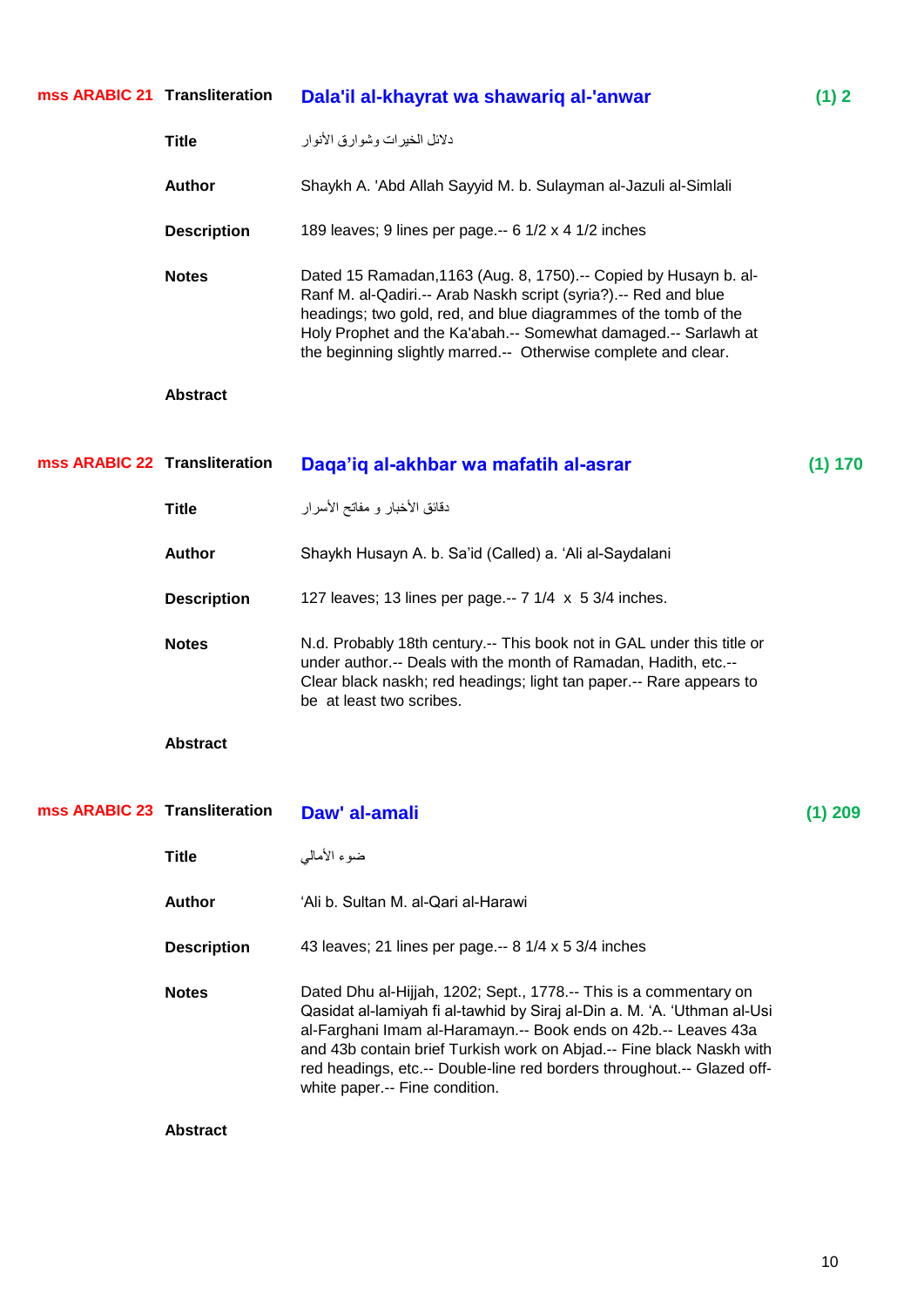| mss ARABIC 24 Transliteration |                    | Daw', al: sharh 'ala Kitab al-misbah fi al-nahw                                                                                                                                 | (1) 76   |
|-------------------------------|--------------------|---------------------------------------------------------------------------------------------------------------------------------------------------------------------------------|----------|
|                               | <b>Title</b>       | الضوء : شرح على كتاب المصباح في النحو                                                                                                                                           |          |
|                               | <b>Author</b>      | Taj al-Din M. b. M. b. A. al-Isfara'ini                                                                                                                                         |          |
|                               | <b>Description</b> | 104 leaves; 16 lines per page.-- 10 3/4 x 7 1/4 inches                                                                                                                          |          |
|                               | <b>Notes</b>       | Dated Jamad al-Ula, 803 (March-April, 1401).-- Scribe: Husayn b.<br>Musa .-- Rapid Turkish Naskh .-- Red headings.                                                              |          |
|                               | <b>Abstract</b>    |                                                                                                                                                                                 |          |
|                               |                    |                                                                                                                                                                                 |          |
| mss ARABIC 25 Transliteration |                    | Daw' al-ma'ani li bad' al-amali                                                                                                                                                 | (1) 136  |
|                               | <b>Title</b>       | ضوع المعاني لبدع الأمالي                                                                                                                                                        |          |
|                               | Author             | 'Ali b. Sultan M. al-Qari al-Herewi                                                                                                                                             |          |
|                               | <b>Description</b> | 39 leaves; 20 lines per page.-- 8 1/8 x 6 1/4 inches                                                                                                                            |          |
|                               | <b>Notes</b>       | N.d. 18 <sup>th</sup> century A.D.-- Scribe: al-Hajj Bakbir [?].-- Rapid Turkish<br>Naskh; poem in red and sharh in black.-- Good, thick cream-<br>coloured paper.-- Nice copy. |          |
|                               | <b>Abstract</b>    |                                                                                                                                                                                 |          |
| mss ARABIC 26 Transliteration |                    | Diwan al-Mutanabbi                                                                                                                                                              | $(1)$ 19 |
|                               | <b>Title</b>       | ديوان المنتبى                                                                                                                                                                   |          |
|                               | <b>Author</b>      | Abu al-Tayyib A. b. al-Husayn al-Ju'fi al-Mutanabbi                                                                                                                             |          |
|                               | <b>Description</b> | 154 leaves; 17 lines per page.-- 8 1/2 x 6 inches                                                                                                                               |          |
|                               | <b>Notes</b>       | N.d. but probably 17th Century.-- One seal dated 1108 A.H. (1694).--<br>Arabic partially vowelled Ta'liq between black borders, red headings.-<br>- Good clear copy.            |          |
|                               | <b>Abstract</b>    |                                                                                                                                                                                 |          |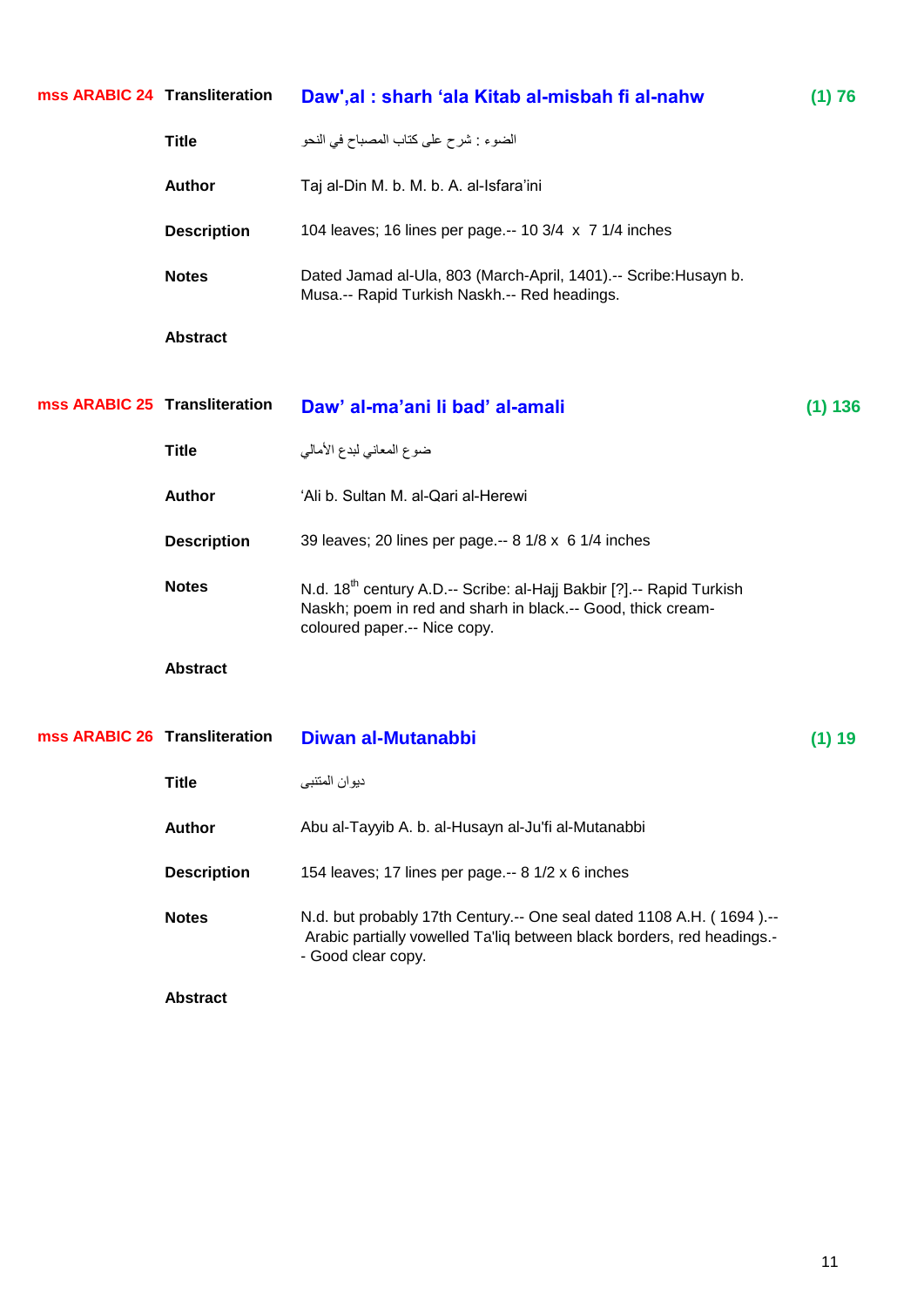|                               | mss ARABIC 27 Transliteration | <b>Diwan farid</b>                                                                                                                                                                                                                                                                                                                                                                                                                                                                                   | (1) 171 |
|-------------------------------|-------------------------------|------------------------------------------------------------------------------------------------------------------------------------------------------------------------------------------------------------------------------------------------------------------------------------------------------------------------------------------------------------------------------------------------------------------------------------------------------------------------------------------------------|---------|
|                               | <b>Title</b>                  | ديو ان فار ض                                                                                                                                                                                                                                                                                                                                                                                                                                                                                         |         |
|                               | <b>Author</b>                 | Sharaf al-Din al-'l-Q. 'U. b. al-Fariz                                                                                                                                                                                                                                                                                                                                                                                                                                                               |         |
|                               | <b>Description</b>            | 63 leaves.-- 8 1/2 x 6 inches                                                                                                                                                                                                                                                                                                                                                                                                                                                                        |         |
|                               | <b>Notes</b>                  | This compilation comprises two parts: [1] Diwan fariz by Sharaf al-<br>Din al-'l-Q. 'U. b. al-Fariz; 55 leaves; 9 lines per page; black and red<br>headings and title in beautiful Naskh calligraphy; black Naskh with<br>interlinear commentary, notes, explanations headings; it the<br>beginning of each qafiyah; black borders.-- [2] 8 leaves of Arabic<br>poetry by Amir Bashir; dated 20 Safar, 1238 (Nov. 6, 1822); same<br>hand, style, etc; black borders throughout; excellent condition. |         |
|                               | <b>Abstract</b>               |                                                                                                                                                                                                                                                                                                                                                                                                                                                                                                      |         |
|                               |                               |                                                                                                                                                                                                                                                                                                                                                                                                                                                                                                      |         |
| mss ARABIC 28 Transliteration |                               | Diwan hadrat 'Ali (Karam Allah wajhah)                                                                                                                                                                                                                                                                                                                                                                                                                                                               | (1) 88  |
|                               | <b>Title</b>                  | ديوان حضرات على (كرم الله وجهه )                                                                                                                                                                                                                                                                                                                                                                                                                                                                     |         |
|                               | <b>Author</b>                 | No author                                                                                                                                                                                                                                                                                                                                                                                                                                                                                            |         |
|                               | <b>Description</b>            | 11 lines per page; 234 leaves.-- 14 1/2 x 9 inches                                                                                                                                                                                                                                                                                                                                                                                                                                                   |         |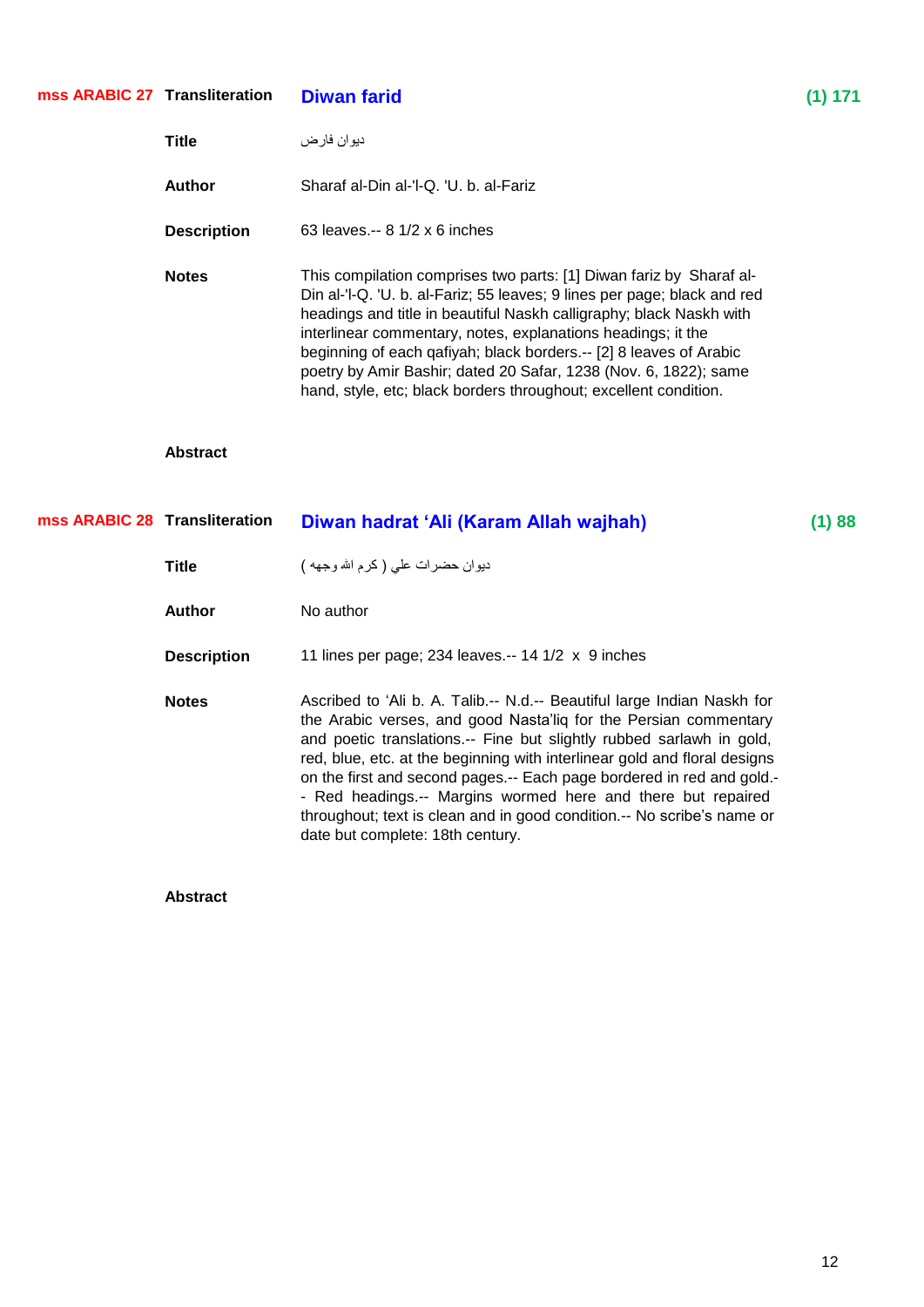| mss ARABIC 29 Transliteration |                    | Diya' al-ma'nawiyah, sharh al-muqaddimat al-<br>ghaznawiyah                                                                                                                                                                                                                             | $(1)$ 38  |
|-------------------------------|--------------------|-----------------------------------------------------------------------------------------------------------------------------------------------------------------------------------------------------------------------------------------------------------------------------------------|-----------|
|                               | <b>Title</b>       | ضياء المعنوية، شرح المقدمة الغزنوية                                                                                                                                                                                                                                                     |           |
|                               | <b>Author</b>      | Jamal al-Din A. b. M. b. Mahmud b. Sayyid al-Ghaznawi                                                                                                                                                                                                                                   |           |
|                               | <b>Description</b> | 112 leaves; 13 lines per page.-- $9 \frac{3}{4} \times 6 \frac{1}{2}$ inches                                                                                                                                                                                                            |           |
|                               | <b>Notes</b>       | Dated end of month of Muharram, 937 A.H. (Sept. 1530 A.D.).--<br>Written by Muhammad (seems to be Muharram?) b. Muhammad.--<br>Beautiful naskh, partially vowelled.-- Headings and quotations, etc.--<br>Written in red.-- Fine glazed paper.-- A few headings in gold.-- Fine<br>copy. |           |
|                               | <b>Abstract</b>    |                                                                                                                                                                                                                                                                                         |           |
| mss ARABIC 30 Transliteration |                    | Durar al-hukkam fi sharh ghurar al-ahkam                                                                                                                                                                                                                                                | $(1)$ 34  |
|                               | <b>Title</b>       | درر الحكام في شرح غرر الأحكام                                                                                                                                                                                                                                                           |           |
|                               | <b>Author</b>      | Muhammad b. Faramurz b. 'Ali Khusraw                                                                                                                                                                                                                                                    |           |
|                               | <b>Description</b> | 390 leaves; 25 lines per page                                                                                                                                                                                                                                                           |           |
|                               | <b>Notes</b>       | Begun 2 Dhu al-Qa'idah, 877 A.H. (April 1, 1473); completed 2<br>Jamad al-Ula, 883 A.H. (Aug. 1, 1478).-- All between gold borders,<br>with lovely sarlawh on leaf 7b (preceded by index).-- AUTOGRAPH<br>COPY.                                                                         |           |
|                               | <b>Abstract</b>    |                                                                                                                                                                                                                                                                                         |           |
| mss ARABIC 31 Transliteration |                    | Durar al-hukkam fi sharh ghurar al-ahkam                                                                                                                                                                                                                                                | $(1)$ 133 |
|                               | <b>Title</b>       | درر الحكام في شرح غرر الأحكام                                                                                                                                                                                                                                                           |           |
|                               | <b>Author</b>      | M.b. Faramurz b. 'Ali Khusraw                                                                                                                                                                                                                                                           |           |
|                               | <b>Description</b> | 267 leaves; 25 lines per page.-- 8 3/4 x 6 1/4 inches.                                                                                                                                                                                                                                  |           |
|                               | <b>Notes</b>       | N.d.-- Has the usual dates of beginning and ending.-- 17th century<br>A.D.-- Good glazed paper.-- Turkish Ta'liq; many marginal notes.--<br>Red headings and rubrications.-- Table of contents and misc. Turkish<br>and Arabic at the beginning.                                        |           |
|                               | <b>Abstract</b>    |                                                                                                                                                                                                                                                                                         |           |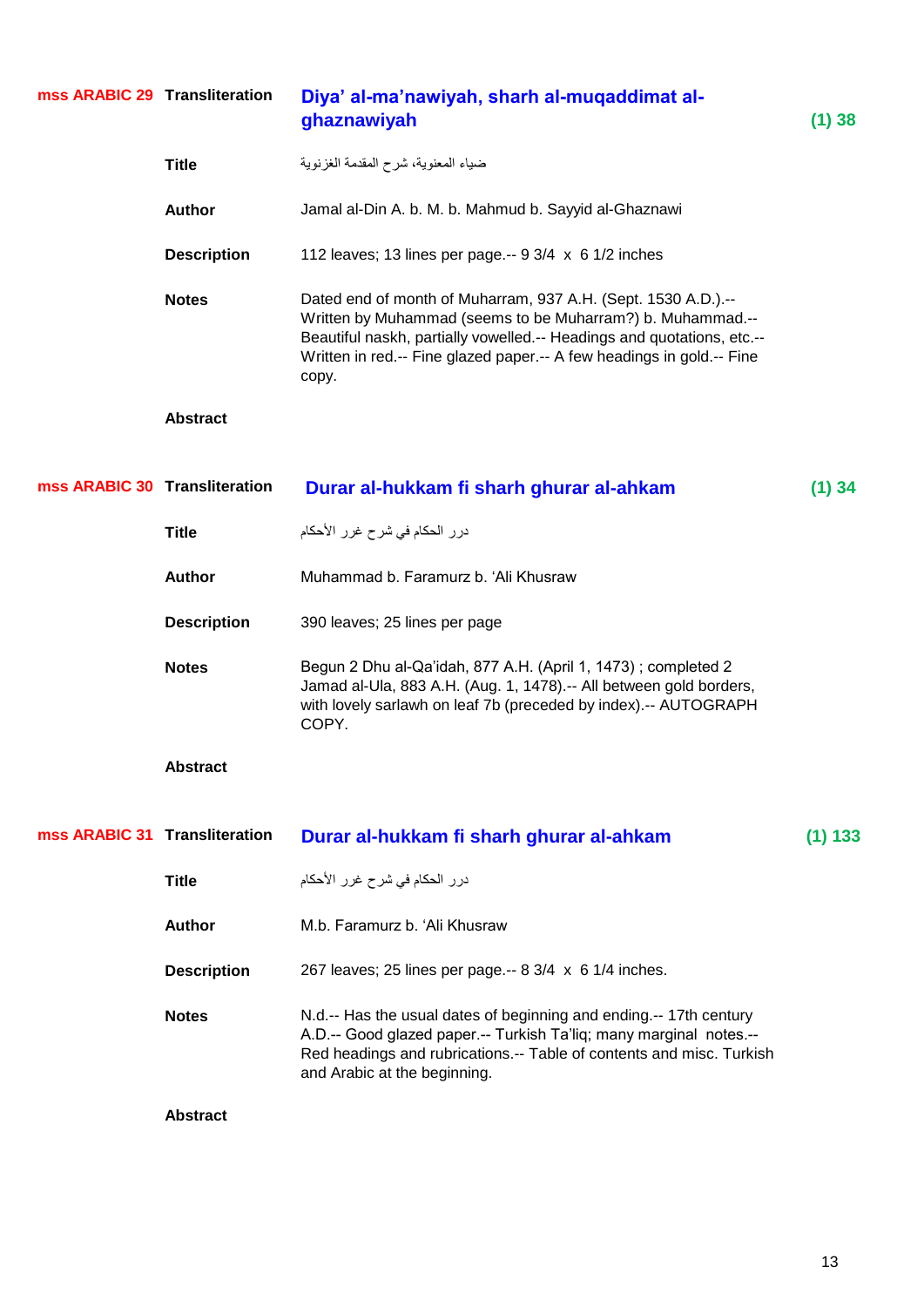| mss ARABIC 32 Transliteration |                    | Durar al-hukkam fi sharh ghurari al-ahkam                                                                                                                                                                                                                                                                                                                                                                                                 | (1) 154 |
|-------------------------------|--------------------|-------------------------------------------------------------------------------------------------------------------------------------------------------------------------------------------------------------------------------------------------------------------------------------------------------------------------------------------------------------------------------------------------------------------------------------------|---------|
|                               | <b>Title</b>       | درر الحكام في شرح غرر الأحكام                                                                                                                                                                                                                                                                                                                                                                                                             |         |
|                               | <b>Author</b>      | M. b. Faramurz b. 'Ali Khusraw                                                                                                                                                                                                                                                                                                                                                                                                            |         |
|                               | <b>Description</b> | 305 leaves + 5 or indices and misc. at the beginning; 27 lines per<br>page.-- 11 x 7 1/4 inches                                                                                                                                                                                                                                                                                                                                           |         |
|                               | <b>Notes</b>       | N.d. 17 <sup>th</sup> century.-- Thick and curly Naskh; red headings and<br>overlinings throughout; simple gold and blue sarlawh on leaf 1b (of<br>actual text), and leaves 1b and 2a gold bordered.-- Has the usual<br>beginning and finishing dates (see no. 34) .-- Scribe: Muhyi al-Din<br>'Arabi [?] .-- Owners seals; 1174 (1760-1), 1201 (1786-7), etc .--<br>Thick, yellowish Turkish paper.-- Many marginal notes.-- Clear copy. |         |
|                               | <b>Abstract</b>    |                                                                                                                                                                                                                                                                                                                                                                                                                                           |         |
| mss ARABIC 33 Transliteration |                    | <b>Durr, al of mukhtar</b>                                                                                                                                                                                                                                                                                                                                                                                                                | (2) 79  |
|                               | <b>Title</b>       | الدر المختار                                                                                                                                                                                                                                                                                                                                                                                                                              |         |
|                               | <b>Author</b>      | Haskafi (d.1088/1677),                                                                                                                                                                                                                                                                                                                                                                                                                    |         |
|                               | <b>Description</b> | 198 fols.                                                                                                                                                                                                                                                                                                                                                                                                                                 |         |
|                               | <b>Notes</b>       | Third vol. of al-Durr of Mukhtar comm. on al-Tirmirtashi's<br>(d.1004/1595), Tanwir al-Absar wa Jami' al-Bihar S II 427/8.-- This<br>copy preserves the author's colophon, dated, 1071H. -- Dated<br>1228H.-- Boards with leather spine.                                                                                                                                                                                                  |         |
|                               | <b>Abstract</b>    |                                                                                                                                                                                                                                                                                                                                                                                                                                           |         |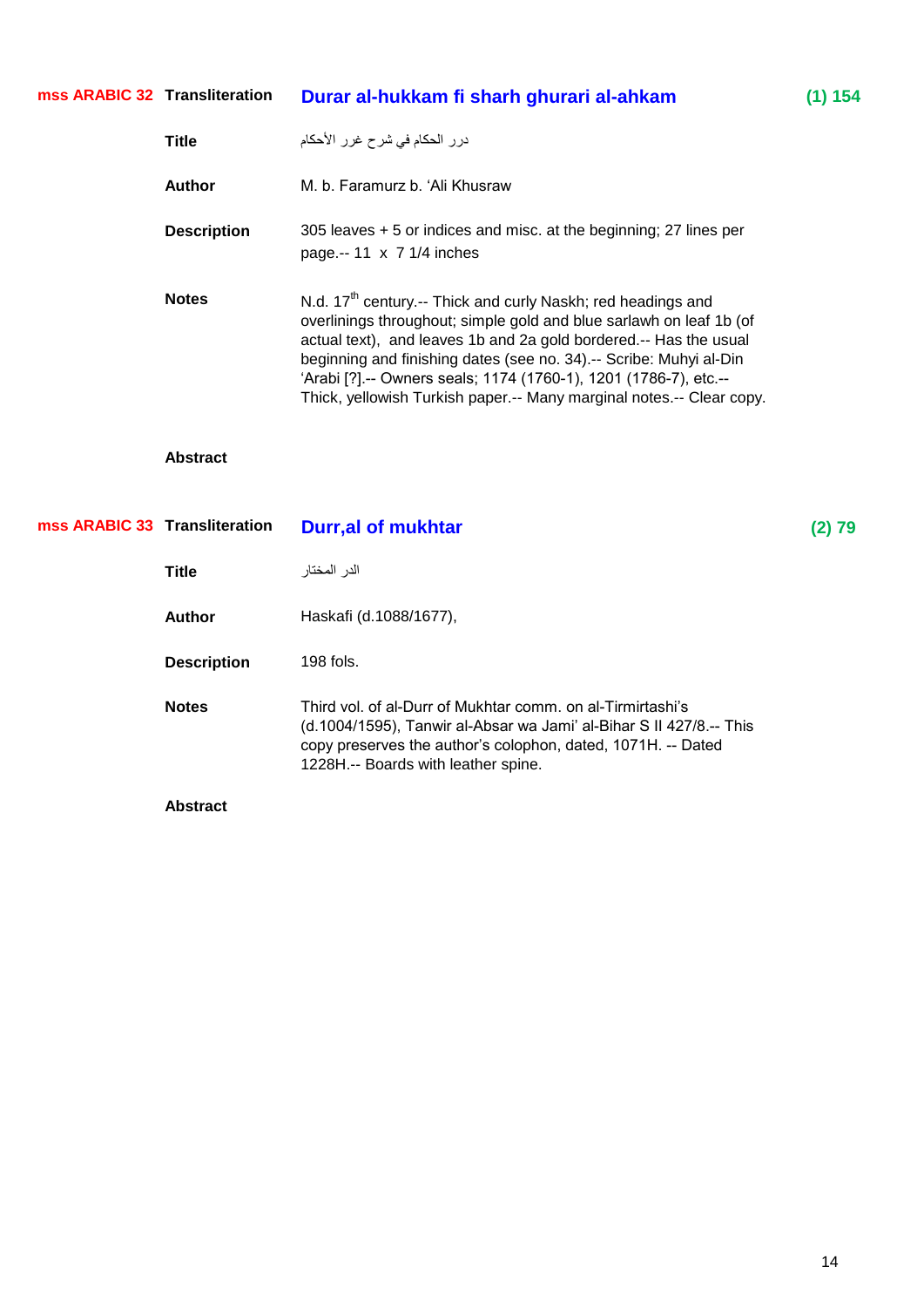# **F ( mss ARABIC 34 - 40 )**

| mss ARABIC 34 Transliteration |                    | Fann, al al-thalith min sharh al-hidayah                                                                                                                       | (2) 161  |
|-------------------------------|--------------------|----------------------------------------------------------------------------------------------------------------------------------------------------------------|----------|
|                               | <b>Title</b>       | الفن الثالث من شرح المداية                                                                                                                                     |          |
|                               | <b>Author</b>      | Qadir Mir Husayn ibn Mu'in Maybout                                                                                                                             |          |
|                               | <b>Description</b> |                                                                                                                                                                |          |
|                               | <b>Notes</b>       | Copied, 1229H.                                                                                                                                                 |          |
|                               | <b>Abstract</b>    |                                                                                                                                                                |          |
| mss ARABIC 35 Transliteration |                    | Fara'id, al al-sharifiyyah                                                                                                                                     | $(2)$ 45 |
|                               | <b>Title</b>       | الفر ائض الشريفية                                                                                                                                              |          |
|                               | <b>Author</b>      | al-Jurjani                                                                                                                                                     |          |
|                               | <b>Description</b> | Gal I, 379 nr. 5. 109 fols, cop. in 1114H.                                                                                                                     |          |
|                               | <b>Notes</b>       | al-Jurjani's comments on al-Sudjawandi's al-Fara'id al-siradijyyah.--<br>Leather, back cover lost.                                                             |          |
|                               | <b>Abstract</b>    |                                                                                                                                                                |          |
|                               |                    |                                                                                                                                                                |          |
| mss ARABIC 36 Transliteration |                    | Fara'id, al al-sirajiyyah                                                                                                                                      | $(2)$ 44 |
|                               | <b>Title</b>       | الفر ائض السير اجية                                                                                                                                            |          |
|                               | <b>Author</b>      | al-Sudjawandi (fl. 6th.c.H.)                                                                                                                                   |          |
|                               | <b>Description</b> | 48 fols.                                                                                                                                                       |          |
|                               | <b>Notes</b>       | A well known treatise on hereditary law.-- cop. 1148H.-- With<br>additional notes at beg and end (some in Turkish). -- Undated, 18th<br>century.-- No binding. |          |
|                               | <b>Abstract</b>    |                                                                                                                                                                |          |
| mss ARABIC 37 Transliteration |                    | Fatawa Zayn al-'Abidin b. Nujaym                                                                                                                               | (1) 98   |
|                               | <b>Title</b>       | فتاوى زين العابدين بن نجيم                                                                                                                                     |          |
|                               | <b>Author</b>      | Zayn al-'Abidin b. Ibr. b. Nujaym al-Misri al-Hanafi                                                                                                           |          |
|                               | <b>Description</b> | 156 leaves; 13 lines per page.-- 8 1/4 x 6 inches                                                                                                              |          |
|                               | <b>Notes</b>       | N.d.-- Owner's seal dated 1086 (1675-6).-- Clear Naskh script, red<br>headings, and rubrications; glazed paper .-- Fine copy.                                  |          |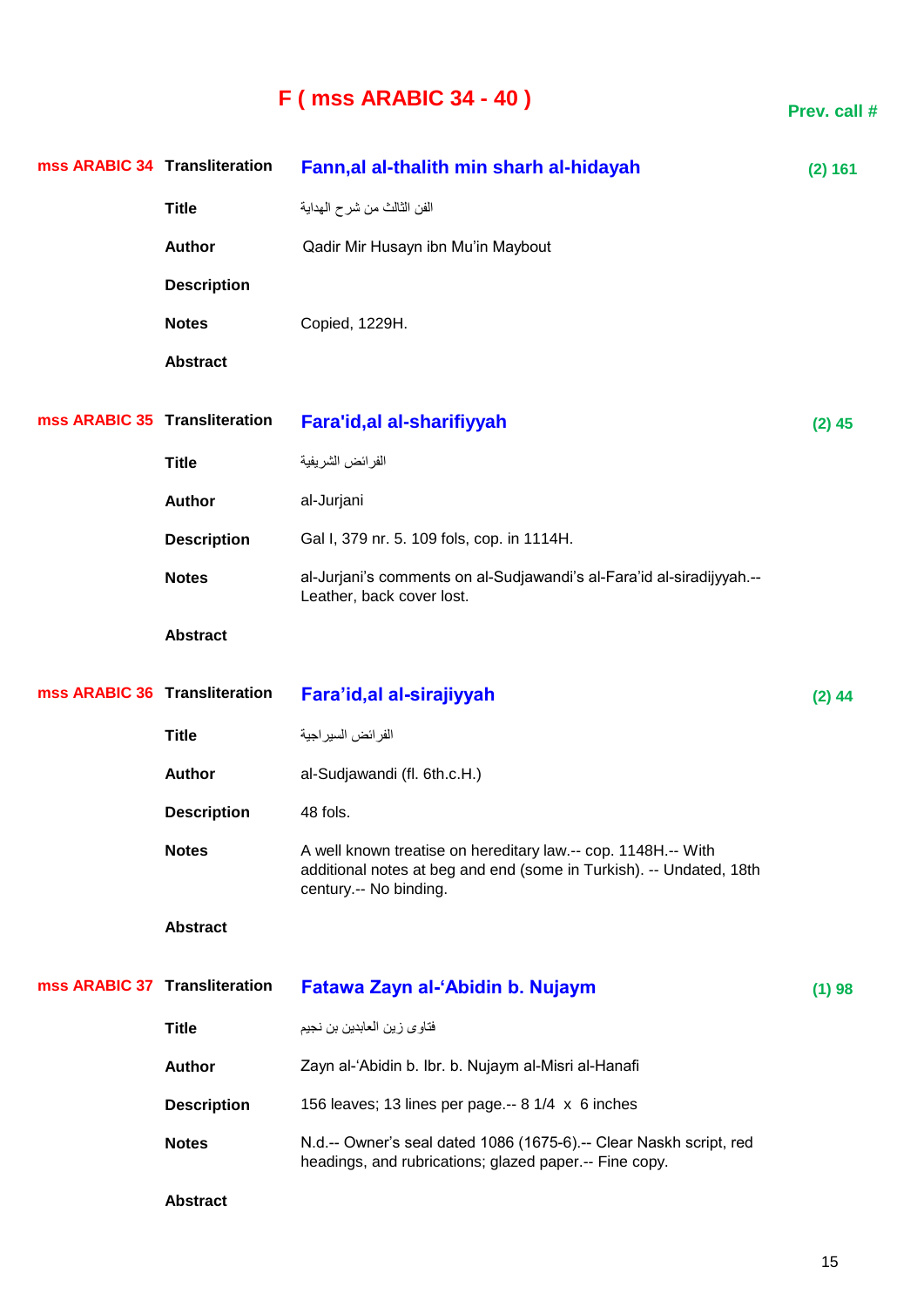| mss ARABIC 38 Transliteration |                    | Fawa'id, al al-diya'iyyah: fawa'id wafiyat fi hall<br>mushkilat al-kafiyah                                                                                                                                                       | (2) 146 |
|-------------------------------|--------------------|----------------------------------------------------------------------------------------------------------------------------------------------------------------------------------------------------------------------------------|---------|
|                               | <b>Title</b>       | الفوائد الضيائية؛ فوائد وافية في حل مشكلات الكافية                                                                                                                                                                               |         |
|                               | <b>Author</b>      | Ibn al-Hajib                                                                                                                                                                                                                     |         |
|                               | <b>Description</b> |                                                                                                                                                                                                                                  |         |
|                               | <b>Notes</b>       | Main text (Kafiya) by Ibn al-Hajib.-- Muharram, 1221.                                                                                                                                                                            |         |
|                               | <b>Abstract</b>    |                                                                                                                                                                                                                                  |         |
| mss ARABIC 39 Transliteration |                    | Fawa'id, al al-samadiyyah fi 'ilm al-'arabiyyah                                                                                                                                                                                  | (2) 125 |
|                               | <b>Title</b>       | الفوائد الصمدية في علم العربية                                                                                                                                                                                                   |         |
|                               |                    |                                                                                                                                                                                                                                  |         |
|                               | <b>Author</b>      | No author                                                                                                                                                                                                                        |         |
|                               | <b>Description</b> |                                                                                                                                                                                                                                  |         |
|                               | <b>Notes</b>       |                                                                                                                                                                                                                                  |         |
|                               | <b>Abstract</b>    |                                                                                                                                                                                                                                  |         |
| mss ARABIC 40 Transliteration |                    | Fawa'id, al al-muntakhabat min al-fatawa al-Tatar<br><b>Khaniyyah</b>                                                                                                                                                            | (1) 17  |
|                               | <b>Title</b>       | الفوائد المنتخبة من الفتاوى التاتر خانية                                                                                                                                                                                         |         |
|                               | <b>Author</b>      | Ibrahim b. M. al-Halabi                                                                                                                                                                                                          |         |
|                               | <b>Description</b> | 181 leaves; 23 lines per page.-- 8 1/8 x 5 5/8 inches                                                                                                                                                                            |         |
|                               | <b>Notes</b>       | Dated 22 Dhu al-Qa'idah, 988 (Dec. 30, 1580).-- Cursive Naskh<br>verging upon Ta'liq, probably written in Turkey.-- Red headings and<br>rubrications.-- Leather cover with inset gold floral ornaments;<br>rebacked.-- Complete. |         |
|                               |                    |                                                                                                                                                                                                                                  |         |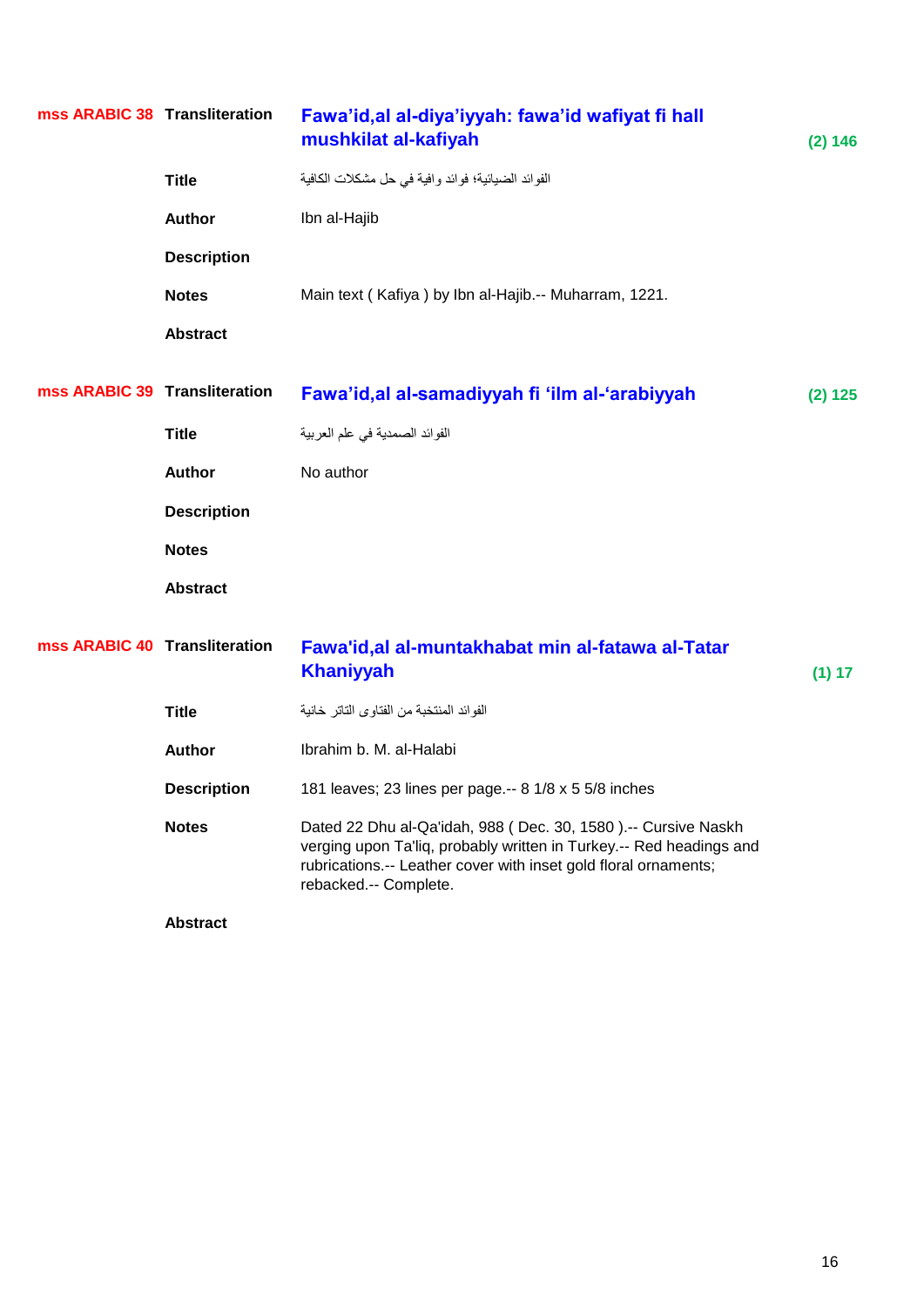## **G ( mss ARABIC 41 - 42 )**

**Prev. call #**

|                               | mss ARABIC 41 Transliteration | Ghayat al-surur fi sharh al-shudhur                                                                                                                                                                                                                                                                                      | (1) 144 |
|-------------------------------|-------------------------------|--------------------------------------------------------------------------------------------------------------------------------------------------------------------------------------------------------------------------------------------------------------------------------------------------------------------------|---------|
|                               | <b>Title</b>                  | غاية السرور في شرح الشذور                                                                                                                                                                                                                                                                                                |         |
|                               | <b>Author</b>                 | No author                                                                                                                                                                                                                                                                                                                |         |
|                               | <b>Description</b>            | 190 leaves; 31 lines per page.-- 8 5/8 x 6 1/4 inches                                                                                                                                                                                                                                                                    |         |
|                               | <b>Notes</b>                  | Commentator orig. by Burhan Shams al-Din a. I-Kh. 'A. b. Musa b.<br>Anfa' Ra sahu al-Ansari al-Jayyani.-- Dated last of Ramadan, 1131<br>(Aug - Sept. 1719).-- Good small Naskh; original in red,<br>commentary in black.-- Brownish Turkish paper.-- The scribe gives<br>his name only as Ahmad.-- Excellent condition. |         |
|                               | <b>Abstract</b>               |                                                                                                                                                                                                                                                                                                                          |         |
|                               |                               |                                                                                                                                                                                                                                                                                                                          |         |
| mss ARABIC 42 Transliteration |                               | <b>Ghunyat al-mutamalli</b>                                                                                                                                                                                                                                                                                              | (1) 173 |
|                               | <b>Title</b>                  | غنية المتملي                                                                                                                                                                                                                                                                                                             |         |
|                               | <b>Author</b>                 | Burhan al-Din Ibr. b. M. b. Ibr. al-Halabi                                                                                                                                                                                                                                                                               |         |
|                               | <b>Description</b>            | 249 leaves; 19 lines per page.-- 8 1/2 x 5 3/4 inches                                                                                                                                                                                                                                                                    |         |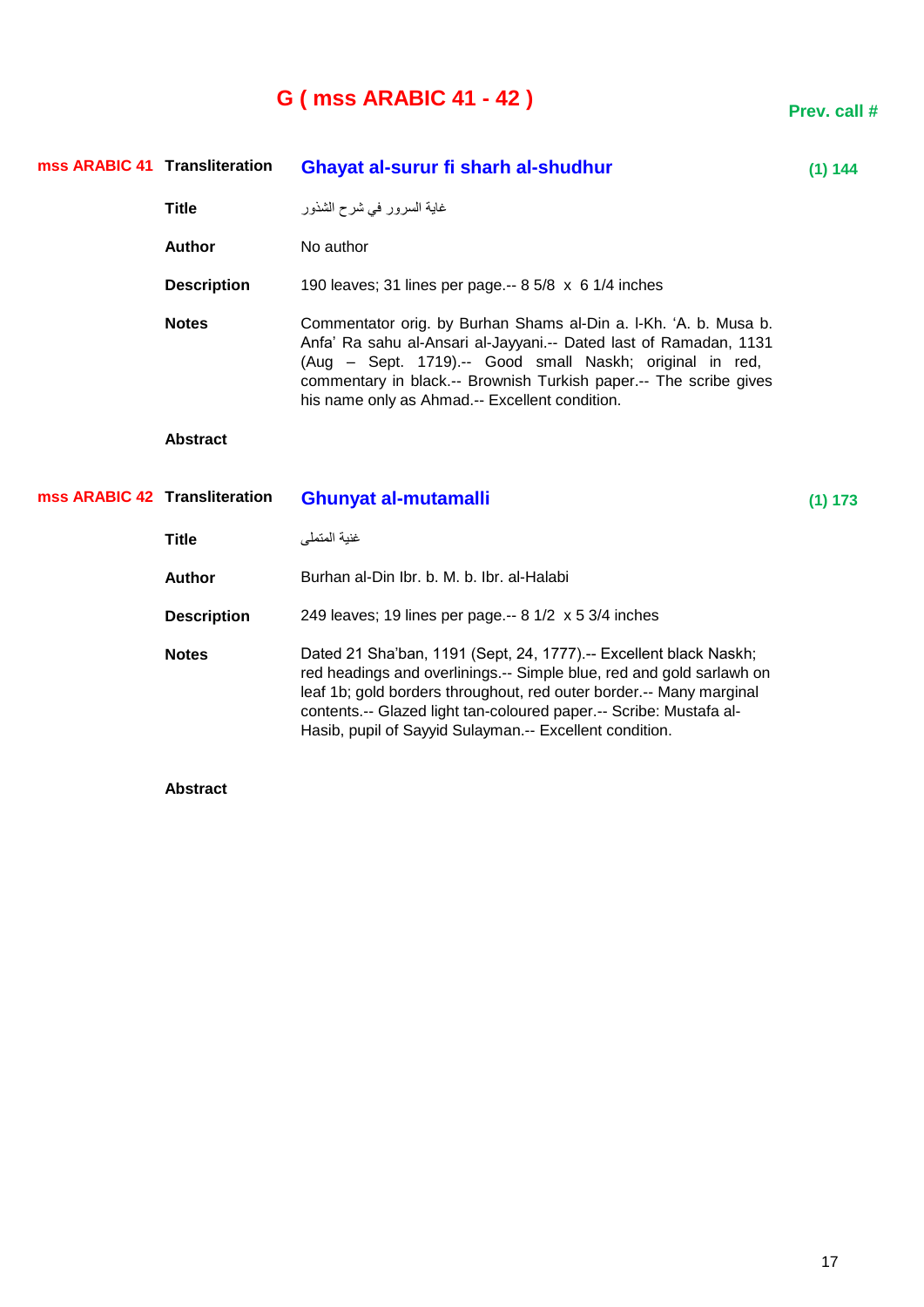## **H ( mss ARABIC 43 - 64 )**

| mss ARABIC 43 Transliteration |                               | Hada'iq al-daqa'iq                                                                                                                                                                                                                                                                                                                                                                                                                                                                                                                                                                                                                                                                                                                                                                                                                                                 | (1) 165   |
|-------------------------------|-------------------------------|--------------------------------------------------------------------------------------------------------------------------------------------------------------------------------------------------------------------------------------------------------------------------------------------------------------------------------------------------------------------------------------------------------------------------------------------------------------------------------------------------------------------------------------------------------------------------------------------------------------------------------------------------------------------------------------------------------------------------------------------------------------------------------------------------------------------------------------------------------------------|-----------|
|                               | <b>Title</b>                  | حدائق الدقائق                                                                                                                                                                                                                                                                                                                                                                                                                                                                                                                                                                                                                                                                                                                                                                                                                                                      |           |
|                               | <b>Author</b>                 | Ashraf b. M. al-Rami                                                                                                                                                                                                                                                                                                                                                                                                                                                                                                                                                                                                                                                                                                                                                                                                                                               |           |
|                               | <b>Description</b>            | 60 leaves + 8 flyleaves at end.-- $8 \times 5$ 1/4 inches                                                                                                                                                                                                                                                                                                                                                                                                                                                                                                                                                                                                                                                                                                                                                                                                          |           |
|                               | <b>Notes</b>                  | This compilation comprises ten parts: [1] 1b-18b: Hada'iq al-daqa'iq<br>(Persian) by Ashraf b. M. al-Rami; 27 lines per page; n.d.; black and<br>red Nasta'liq on whitish paper; very clear and readable .-- [2] 19a: on<br>A'mal (Arabic).-- [3] Risalah fi hisab 'aqdi al-asabi'; leaves 19b-20b;<br>on finger counting; difficult Naskh, red headings; 21 lines per page;<br>older glazed paper.-- [4] 21a: Turkish [?].-- [5] Risalah fi aruz; 21b-<br>22b; same hand, etc. as third part.-- [6] 23a-26a: charts of Arabic<br>poetics.-- [7] Risalah fi aruz; 26b-6b; dated 1165 (1751-2); 23 lines<br>per page; same hand as third and fifth part.-- [8] 7-50 blank.-- [9]<br>51b-55a: Qasidah (Arabic); n.d; 11 lines per page; whitish glazed<br>paper; different hand; Turkish Ta'liq.-- [10] 55b-60a: Qasidah<br>(Arabic); same hand, etc, as ninth part. |           |
|                               | <b>Abstract</b>               |                                                                                                                                                                                                                                                                                                                                                                                                                                                                                                                                                                                                                                                                                                                                                                                                                                                                    |           |
|                               |                               |                                                                                                                                                                                                                                                                                                                                                                                                                                                                                                                                                                                                                                                                                                                                                                                                                                                                    |           |
|                               | mss ARABIC 44 Transliteration | Hadiqat, al al-nadiyah fi al-tariqat wa al-bahjat al-<br>khalidiyah                                                                                                                                                                                                                                                                                                                                                                                                                                                                                                                                                                                                                                                                                                                                                                                                | $(1)$ 207 |
|                               | <b>Title</b>                  | الحديقة الندية في الطريقة و البهجة الخليدية                                                                                                                                                                                                                                                                                                                                                                                                                                                                                                                                                                                                                                                                                                                                                                                                                        |           |
|                               | Author                        | M. b. S. al-Baghdadi al-Hanafi al-Maturidi al-Naqshbandi al-Khalidi<br>[Pupil of Shaykh 'Ali Effendi]                                                                                                                                                                                                                                                                                                                                                                                                                                                                                                                                                                                                                                                                                                                                                              |           |
|                               | <b>Description</b>            | 61 leaves.-- 9 x 6 3/4 inches                                                                                                                                                                                                                                                                                                                                                                                                                                                                                                                                                                                                                                                                                                                                                                                                                                      |           |
|                               | <b>Notes</b>                  | Dated 9 Ramadan, 1273 [May 3, 1857].--Not in GAL.-- Leaves 1b-<br>49a.-- Remaining ten leaves have: 49b Arabic verses; 50a and 50b<br>piece copied from Sharh of Abu Mansur al-Maturidi; 51a-53b Sufi<br>terms in chart form; 54a misc.-- Hadith; 54b misc,; 55a misc., 55b<br>first page al-taqdir; 59a misc.; 59b Wasiyat al-Shaykh al-Kabir Abu<br>'Abdullah, ends 60b; 61a, b. misc.-- Small, rapid Turkish Naskh, red<br>headings and overlinings.-- Clear and readable.-- Marginal notes.--<br>Brownish paper.-- Tooled leather binding with small flap.-- Spine<br>rebacked.                                                                                                                                                                                                                                                                                |           |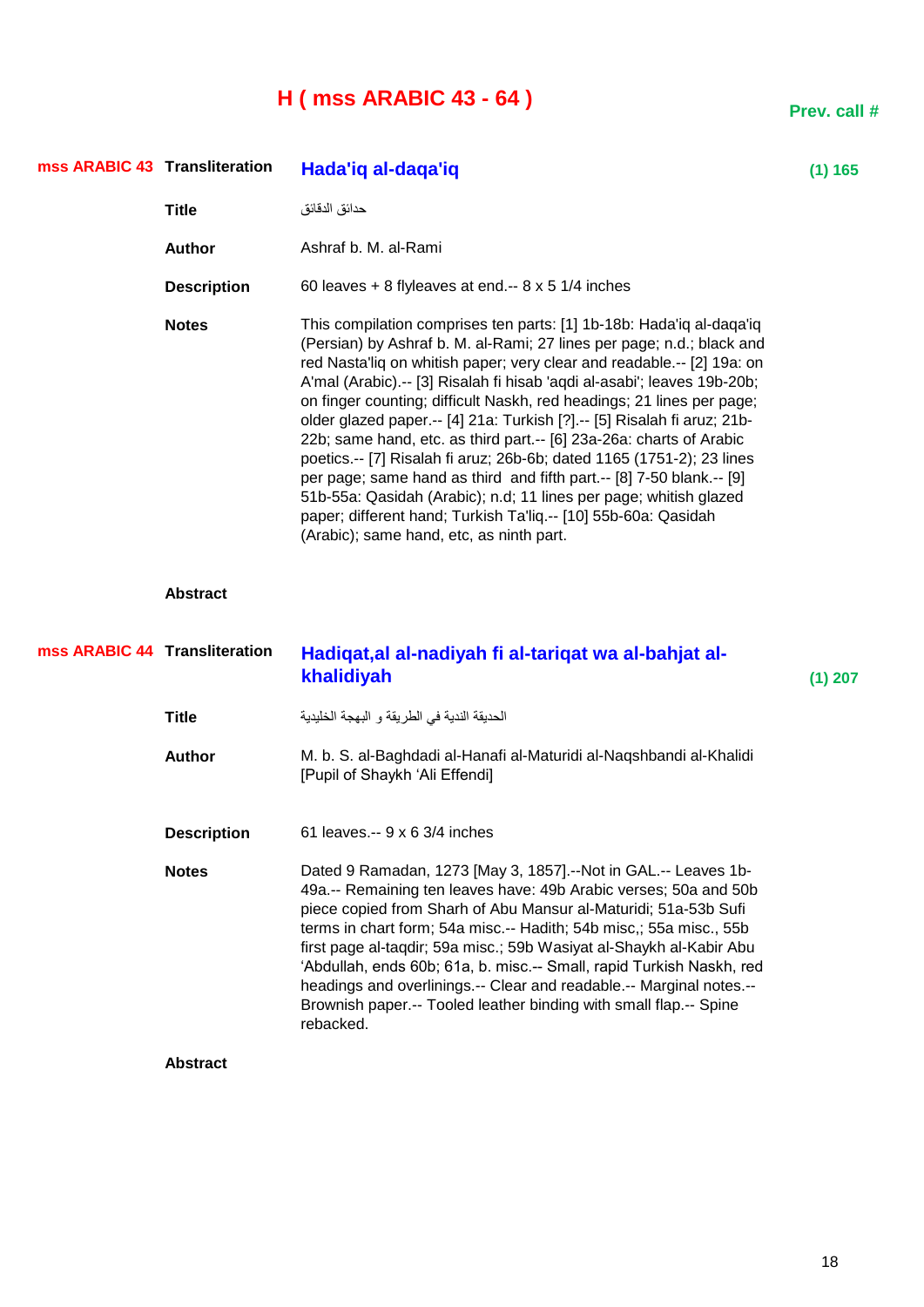| mss ARABIC 45 Transliteration |                    | Hadiyat, al fi sharh al-jazariyah                                                                                                                                                                 | (1) 29   |
|-------------------------------|--------------------|---------------------------------------------------------------------------------------------------------------------------------------------------------------------------------------------------|----------|
|                               | <b>Title</b>       | الهدية في شرح الجزرية                                                                                                                                                                             |          |
|                               | <b>Author</b>      | Muhammad b. Mustafa b. Musa (Imam of the Sulaymaniyah Mosque<br>in Istanbul)                                                                                                                      |          |
|                               | <b>Description</b> | 136 leaves; 19 lines per page.-- 8 5/8 x 5 1/4 inches                                                                                                                                             |          |
|                               | <b>Notes</b>       | 28 Sha'ban, 1108 (March 5, 1697).-- Ed. by Muhammad al-Hafiz in<br>1132 (1719-20) .-- Partially vowelled naskh with red headings.                                                                 |          |
|                               | <b>Abstract</b>    |                                                                                                                                                                                                   |          |
| mss ARABIC 46 Transliteration |                    | Hall al-mawadi' al-mughlaqah min wiqayat al-riwayah<br>fi masa'il al-hidayah                                                                                                                      | $(2)$ 48 |
|                               | <b>Title</b>       | حل المواضع المغلقة من وقاية الرواية في مسائل الهداية                                                                                                                                              |          |
|                               | Author             | 'Ubayd Allah b. Mas'ud Sadr al-Shari'ah al-Thani                                                                                                                                                  |          |
|                               | <b>Description</b> | 233 fols.                                                                                                                                                                                         |          |
|                               | <b>Notes</b>       | Incomplete at beginning and the end.-- Und., 15th/16th century.-- No<br>binding, outer leaves frayed.-- 8 fols.-- Supplied in later hand.--<br>Numerous marginal references until halfway the ms. |          |
|                               | <b>Abstract</b>    |                                                                                                                                                                                                   |          |
| mss ARABIC 47 Transliteration |                    | Hall al-mawadi' al-mughlaqah min wiqayat al-riwayah<br>fi masa'il al-hidayah                                                                                                                      | (2) 50   |
|                               | <b>Title</b>       | حل المواضع المغلقة من وقاية الرواية في مسائل الهداية                                                                                                                                              |          |
|                               | <b>Author</b>      | Sadr al-Shari'ah al-Thani (d. 747/1346)                                                                                                                                                           |          |
|                               | <b>Description</b> | 284 fols.                                                                                                                                                                                         |          |
|                               | <b>Notes</b>       | GAL S I, 645 .-- Undated, old, glosssed copy .-- A Waqf .-- Note of<br>1214 H on fol. 1a .-- Loose, without binding, first fols, frayed.                                                          |          |
|                               | <b>Abstract</b>    |                                                                                                                                                                                                   |          |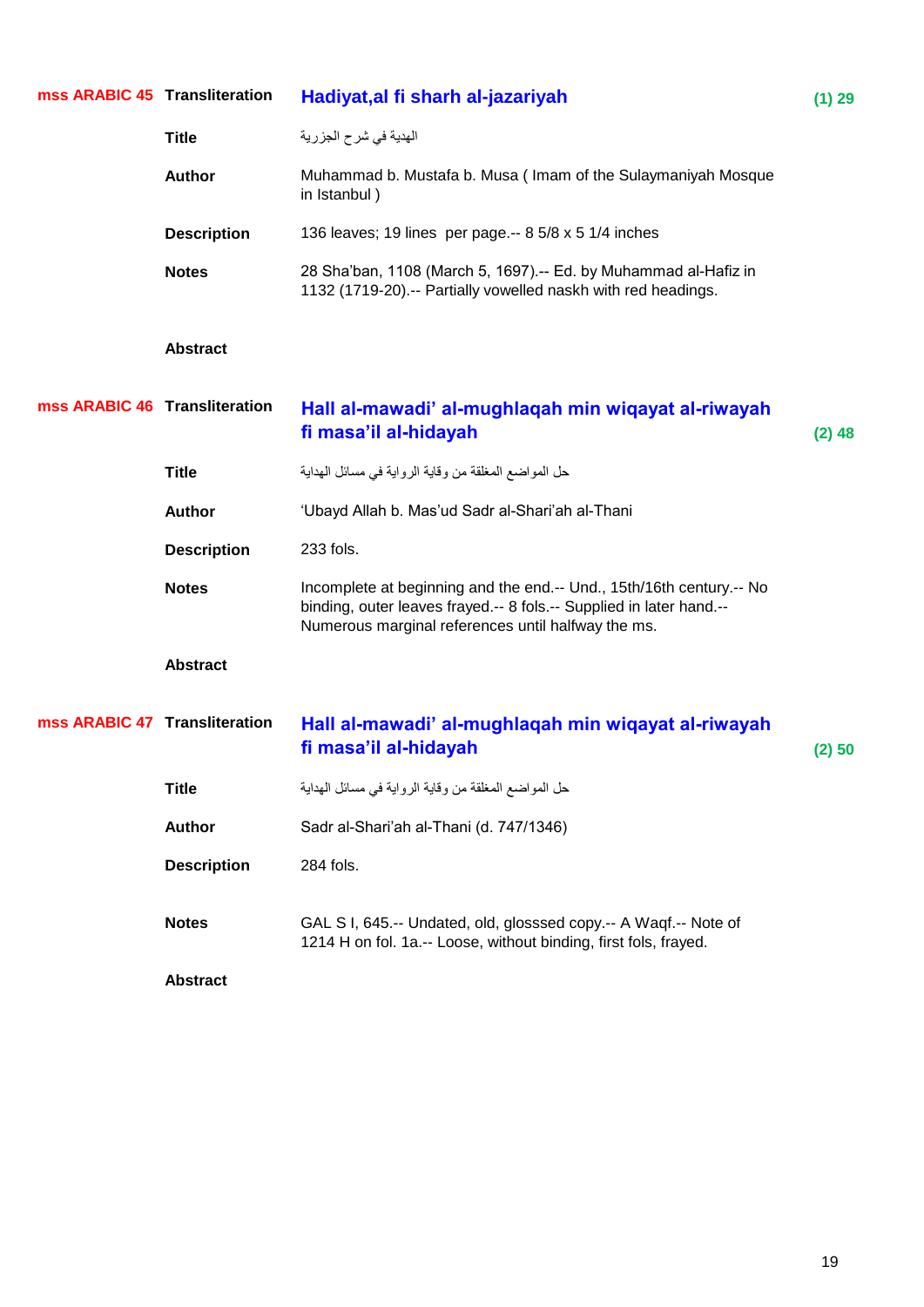| mss ARABIC 48 Transliteration |                    | Hashiyah 'ala al-Baidawi                                                                                                                                                                                                                                                                                 | (2) 61  |
|-------------------------------|--------------------|----------------------------------------------------------------------------------------------------------------------------------------------------------------------------------------------------------------------------------------------------------------------------------------------------------|---------|
|                               | <b>Title</b>       | حاشية على البيضاوي                                                                                                                                                                                                                                                                                       |         |
|                               | <b>Author</b>      | 'Isam al-Din (d. 944/1537) al-Isfara'ini                                                                                                                                                                                                                                                                 |         |
|                               | <b>Description</b> |                                                                                                                                                                                                                                                                                                          |         |
|                               | <b>Notes</b>       | GAL S I, 739, nr. 10. -- Dated: 1985 H.-- With a waqf-stamp of<br>Sulaiman Basha, dated 1227H.-- Leather binding.                                                                                                                                                                                        |         |
|                               | <b>Abstract</b>    |                                                                                                                                                                                                                                                                                                          |         |
| mss ARABIC 49 Transliteration |                    | Hashiyah 'ala al-mutawwal                                                                                                                                                                                                                                                                                | (1) 111 |
|                               | <b>Title</b>       | حاشية على المطول                                                                                                                                                                                                                                                                                         |         |
|                               | <b>Author</b>      | M.b. Faramurz b. 'A. Mulla Khusraw                                                                                                                                                                                                                                                                       |         |
|                               | <b>Description</b> | 189 leaves; 21 lines per page.-- 7 1/2 x 5 1/2 inches                                                                                                                                                                                                                                                    |         |
|                               | <b>Notes</b>       | N.d.-- About mid-12 <sup>th</sup> century A.H. (1730-40).-- Rapid black Ta'liq in<br>Turkish style; red headings.-- Margins wormed in places.-- But text<br>not damaged.-- This book is a sharh of al-Sharh al-mutawwal by Sa'd<br>al-Din Mas'ud b. 'U. al-Taftazani.-- Later pages by a different hand. |         |
|                               | <b>Abstract</b>    |                                                                                                                                                                                                                                                                                                          |         |
| mss ARABIC 50 Transliteration |                    | Hashiyah 'ala hashiyat al-khayali 'ala sharh Sa'd al-<br>Din al-Taftazani 'ala al -'aqa'id al-nasafiyah                                                                                                                                                                                                  | (1) 79  |
|                               | <b>Title</b>       | حاشية على حاشية الخيالي على شرح سعد الدين التفتاز اني على العقائد النسفية                                                                                                                                                                                                                                |         |
|                               | <b>Author</b>      | <b>Qul Ahmad</b>                                                                                                                                                                                                                                                                                         |         |
|                               | <b>Description</b> | 102 leaves; 19 lines per page.-- 8 1/2 x 5 1/3 inches                                                                                                                                                                                                                                                    |         |
|                               | <b>Notes</b>       | N.d. approx. 11-12 <sup>th</sup> century A.H.-- First two pages gold-bordered<br>with sketchy gold sarlawh.-- Neat Turkish Naskh; red headings.                                                                                                                                                          |         |
|                               | <b>Abstract</b>    |                                                                                                                                                                                                                                                                                                          |         |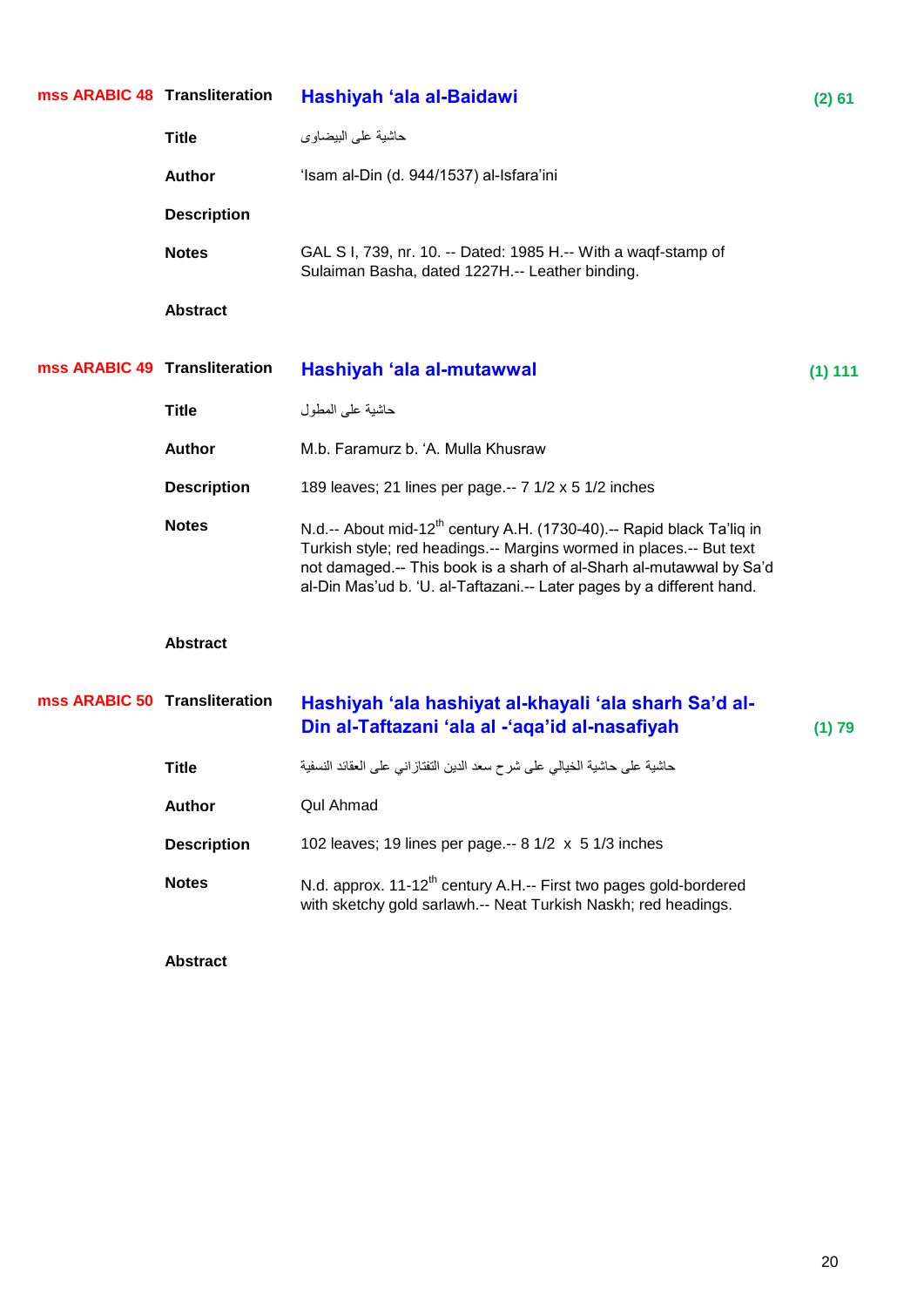| mss ARABIC 51 Transliteration |                    | Hashiyah 'ala sharh al-hidayat al-hikmah                                                                                                                                                                                                                                                                                                                                                                                                                                                                                                                                                                                                                                           | (1) 196 |
|-------------------------------|--------------------|------------------------------------------------------------------------------------------------------------------------------------------------------------------------------------------------------------------------------------------------------------------------------------------------------------------------------------------------------------------------------------------------------------------------------------------------------------------------------------------------------------------------------------------------------------------------------------------------------------------------------------------------------------------------------------|---------|
|                               | <b>Author</b>      | Mir Fakhr al-Din M. b. Hu. al-Husayni al-Sammaki al-Astarabadi                                                                                                                                                                                                                                                                                                                                                                                                                                                                                                                                                                                                                     |         |
|                               | <b>Description</b> | 187 leaves; 14 lines per page.-- 7 3/4 x 5 inches                                                                                                                                                                                                                                                                                                                                                                                                                                                                                                                                                                                                                                  |         |
|                               | <b>Notes</b>       | Dated Monday, 20 Safar, 1047 (July 14, 1637).-- Turkish rapid<br>Nasta'liq; black ink with red headings and overlinings; coarse brown<br>paper; margins lightly wormholed here and there but does not harm<br>text or solidity of book.-- Brown blind-stamped leather binding with<br>flap.-- The sharh (Commentary) upon which this author has<br>commented is by Hu. b. Mu'in al-Din al-Maybudi (called in this copy<br>Kamal al-Din Hu. al-Maybudi).-- The book itself (Hidayat al-Hikmat) is<br>by Athir al-Din Mufazzal b. 'U. al-Abhari.-- This copy is complete and<br>in good condition, though not very attractive.-- Its script is readable,<br>though not calligraphic. |         |
|                               | <b>Abstract</b>    |                                                                                                                                                                                                                                                                                                                                                                                                                                                                                                                                                                                                                                                                                    |         |
| mss ARABIC 52 Transliteration |                    | Hashiyah 'ala sharh al-'aqaid al-nasafiyyah                                                                                                                                                                                                                                                                                                                                                                                                                                                                                                                                                                                                                                        | (1) 143 |
|                               | <b>Title</b>       | حاشية على شرح العقائد النسفية                                                                                                                                                                                                                                                                                                                                                                                                                                                                                                                                                                                                                                                      |         |
|                               | <b>Author</b>      | Sa'd al-Din al-Taftazani Mahmud b. Qazi Minas (Minyas?)                                                                                                                                                                                                                                                                                                                                                                                                                                                                                                                                                                                                                            |         |
|                               | <b>Description</b> | 199 leaves; multiple lines per page.-- 7 1/4 x 5 3/8 inches                                                                                                                                                                                                                                                                                                                                                                                                                                                                                                                                                                                                                        |         |
|                               | <b>Notes</b>       | This compilation comprises five parts: [1] Hashiyah 'ala sharh al-<br>'aqaid al-nafsiyyah by Sa'd al-Din al-Taftazani Mahmud b. Qazi Minas<br>(Minyas?); dated 902 (1496-7); leaves 1-104; 21-23 lines per page;<br>ropid Turkich Tolliau red beodings and overlinings - [0] Came title by                                                                                                                                                                                                                                                                                                                                                                                         |         |

rapid Turkish Ta'liq; red headings and overlinings.-- [2] Same title by Sa'd M. b. 'Ivaz b. Khizr; dated 954 (1547-8); leaves 105 - 144; 21 lines per page; Turkish Ta'liq; red headings.-- [3] Same title; author unknown : possibly Shams al-Din Asid?; n.d.; same hand as second part; no author but note give what seems to be Shams al-Din Asid [Sayyid] in margin; leaves 145 - 184; 21 lines per page; Turkish Ta'liq; red headings.-- [4] Title and author unknown; n.d.; leaves 185 - 197; note says "Hashiyah sulh al-Din"; same scribe as second and third part.-- [5] Leaves 198 - 199 contain misc. Turkish and Arabic writings.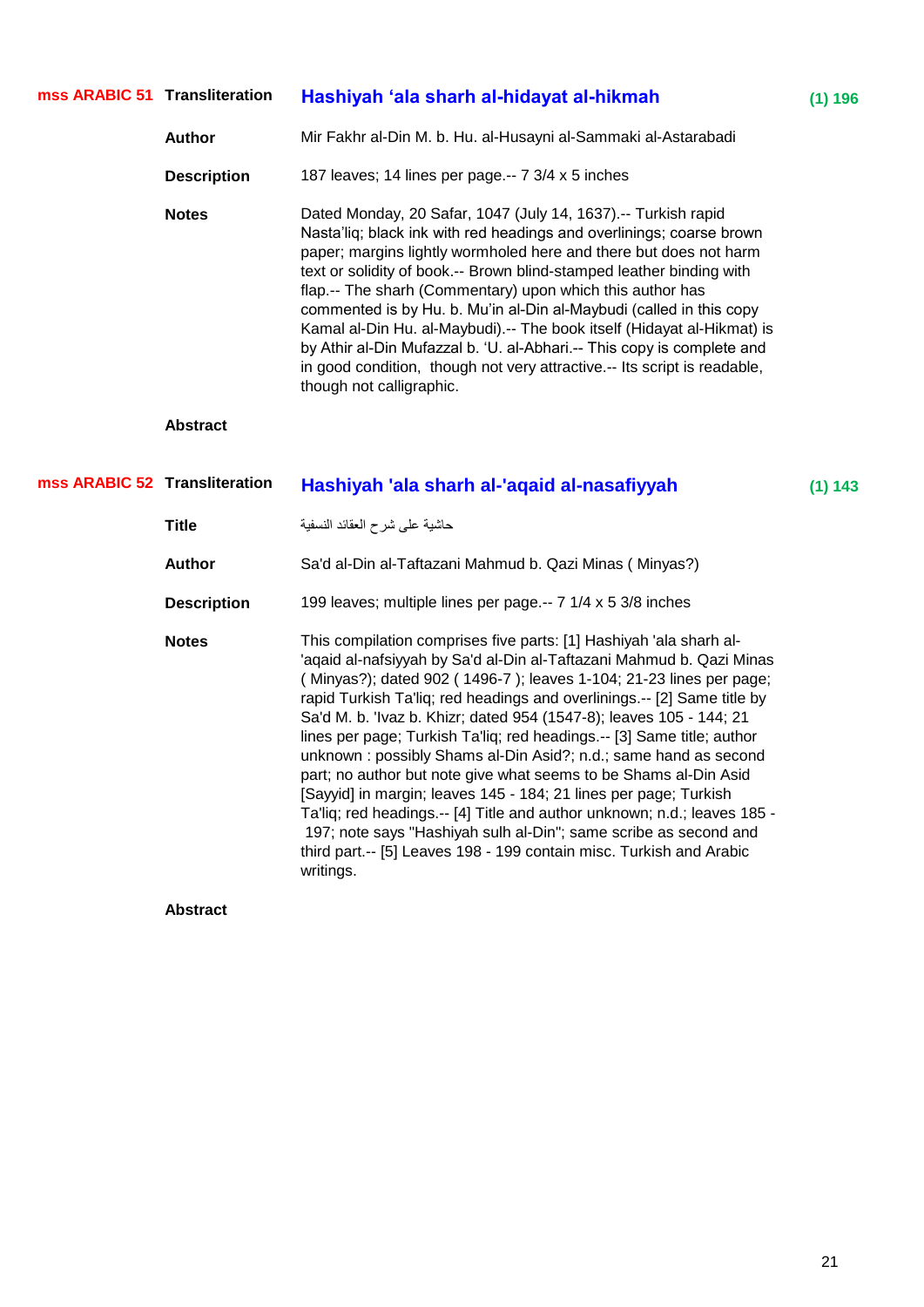| mss ARABIC 53 Transliteration |                    | Hashiyah 'ala sharh al-matali'                                                                                                                                                                                                                                                                                                                                                                                                                                                                                                                                                                                                                            | $(1)$ 210 |
|-------------------------------|--------------------|-----------------------------------------------------------------------------------------------------------------------------------------------------------------------------------------------------------------------------------------------------------------------------------------------------------------------------------------------------------------------------------------------------------------------------------------------------------------------------------------------------------------------------------------------------------------------------------------------------------------------------------------------------------|-----------|
|                               | <b>Title</b>       | حاشية علىى شرح المطالع                                                                                                                                                                                                                                                                                                                                                                                                                                                                                                                                                                                                                                    |           |
|                               | <b>Author</b>      | No author                                                                                                                                                                                                                                                                                                                                                                                                                                                                                                                                                                                                                                                 |           |
|                               | <b>Description</b> | 203 leaves; 23 lines per page.-- 8 x 5 1/8 inches                                                                                                                                                                                                                                                                                                                                                                                                                                                                                                                                                                                                         |           |
|                               | <b>Notes</b>       | This compilation comprises two parts: [1] Hashiyah 'ala sharh al-<br>matali'; [author?]; dated Dhu al-Hijjah, 1071 - August, 1661; leaves<br>1a-95b; incomplete at beginning; this is a commentary on a<br>commentary on Kitab al-matali' [Hypsikles] by Abu Ja'far Nasir [Nasir<br>al-Din M. b. M. b. al-H. al-Tusi al-Shi'i; rapid Turkish shikastah hand;<br>the author may be the same as that of the following work.-- [2]<br>Hashiyah 'ala sharh al-tajrid al-'aqa'id by M. al-Jilani Shams al-Din<br>[called] Shamsa; leaves 96, 97, 98a blank; this work runs from<br>Muharram, 1071 [Sept-Oct., 1660]; same small, rapid hand.--<br>Interesting. |           |
|                               | <b>Abstract</b>    |                                                                                                                                                                                                                                                                                                                                                                                                                                                                                                                                                                                                                                                           |           |
| mss ARABIC 54 Transliteration |                    | Hashiyah 'ala tahdhib al-mantiq                                                                                                                                                                                                                                                                                                                                                                                                                                                                                                                                                                                                                           | (1)8      |
|                               | <b>Title</b>       | حاشية على تهذيب المنطق                                                                                                                                                                                                                                                                                                                                                                                                                                                                                                                                                                                                                                    |           |
|                               | <b>Author</b>      | Mir M. Zahid b. M. Aslam al-Herevi                                                                                                                                                                                                                                                                                                                                                                                                                                                                                                                                                                                                                        |           |
|                               | <b>Description</b> | 88 leaves; 15 lines per page .-- 8 1/4 x 6 inches                                                                                                                                                                                                                                                                                                                                                                                                                                                                                                                                                                                                         |           |
|                               | <b>Notes</b>       | N. d. but probably 18th century.-- Indian Nasta'liq with occasional red<br>headings.-- Many marginal notes.-- Seal dated 1262 (1845-46) on<br>flyleaf.-- Nice modern leather binding.                                                                                                                                                                                                                                                                                                                                                                                                                                                                     |           |
|                               | <b>Abstract</b>    |                                                                                                                                                                                                                                                                                                                                                                                                                                                                                                                                                                                                                                                           |           |
| mss ARABIC 55 Transliteration |                    | Hashiyah kujak bi a'mal.                                                                                                                                                                                                                                                                                                                                                                                                                                                                                                                                                                                                                                  | (2) 138   |
|                               | <b>Title</b>       | حاشية كجاك بعمل                                                                                                                                                                                                                                                                                                                                                                                                                                                                                                                                                                                                                                           |           |
|                               | <b>Author</b>      | No author                                                                                                                                                                                                                                                                                                                                                                                                                                                                                                                                                                                                                                                 |           |
|                               | <b>Description</b> |                                                                                                                                                                                                                                                                                                                                                                                                                                                                                                                                                                                                                                                           |           |
|                               | <b>Notes</b>       | Undated.                                                                                                                                                                                                                                                                                                                                                                                                                                                                                                                                                                                                                                                  |           |
|                               | <b>Abstract</b>    |                                                                                                                                                                                                                                                                                                                                                                                                                                                                                                                                                                                                                                                           |           |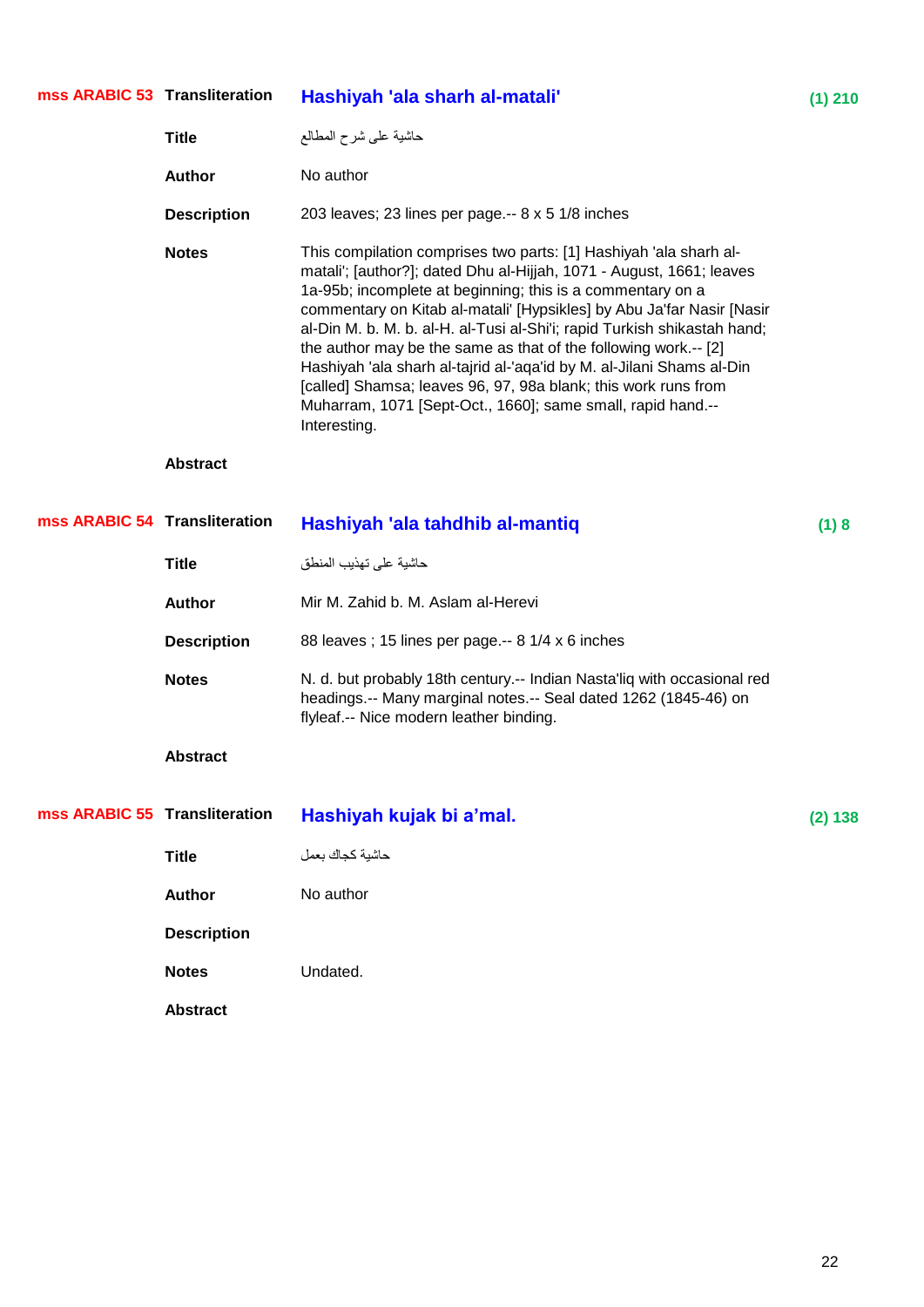| mss ARABIC 56 Transliteration |                    | Hashiyah Mulla 'Abd Allah                                                                                                                                                                                                                                          | (2) 159  |
|-------------------------------|--------------------|--------------------------------------------------------------------------------------------------------------------------------------------------------------------------------------------------------------------------------------------------------------------|----------|
|                               | <b>Title</b>       | حاشية ملى عبدالله                                                                                                                                                                                                                                                  |          |
|                               | <b>Author</b>      | Abi al-Qasim ibn Mulla Zayn al-'Abidin                                                                                                                                                                                                                             |          |
|                               | <b>Description</b> |                                                                                                                                                                                                                                                                    |          |
|                               | <b>Notes</b>       | Dated, 967H.                                                                                                                                                                                                                                                       |          |
|                               | <b>Abstract</b>    |                                                                                                                                                                                                                                                                    |          |
| mss ARABIC 57 Transliteration |                    | Hashiyat al-Baydawi                                                                                                                                                                                                                                                | (1) 131  |
|                               | <b>Title</b>       | حاشية البيضاوي                                                                                                                                                                                                                                                     |          |
|                               | <b>Author</b>      | Fazl Rawshnizadah                                                                                                                                                                                                                                                  |          |
|                               | <b>Description</b> | 218 leaves; 23 lines per page.-- $8 \frac{3}{4} \times 5 \frac{3}{8}$ inches                                                                                                                                                                                       |          |
|                               | <b>Notes</b>       | Dated 10 Muharram 1010 (July 11, 1601).-- This is a commentary on<br>"Anwar al-tanzil" by Raydawi; called in GAL only " Hashiyah Rawshni<br>lil-Bayzavi".-- Rapid and mediocre Turkish Ta'liq; red headings and<br>rubrications.-- Last three leaves contain misc. |          |
|                               | <b>Abstract</b>    |                                                                                                                                                                                                                                                                    |          |
| mss ARABIC 58 Transliteration |                    | <b>Hashiyat Khayali Celebi</b>                                                                                                                                                                                                                                     | $(2)$ 31 |
|                               | <b>Title</b>       | حاشية خيالى جلبى                                                                                                                                                                                                                                                   |          |
|                               | <b>Author</b>      | Khayali Celebi                                                                                                                                                                                                                                                     |          |
|                               | <b>Description</b> | 60 fols                                                                                                                                                                                                                                                            |          |
|                               | <b>Notes</b>       | Khayali Celebi's glosses on-at-Taftazani's commentary on al-'Aaa' id<br>an-nasafiyyah.-- GAL S I, 759. -- Cop. in Cairo, 'Fi Zawiyat Nizamiyya<br>Sharifa' in 1058H.-- Superglosses added in the margins. Boards with                                              |          |

leather spine and flap.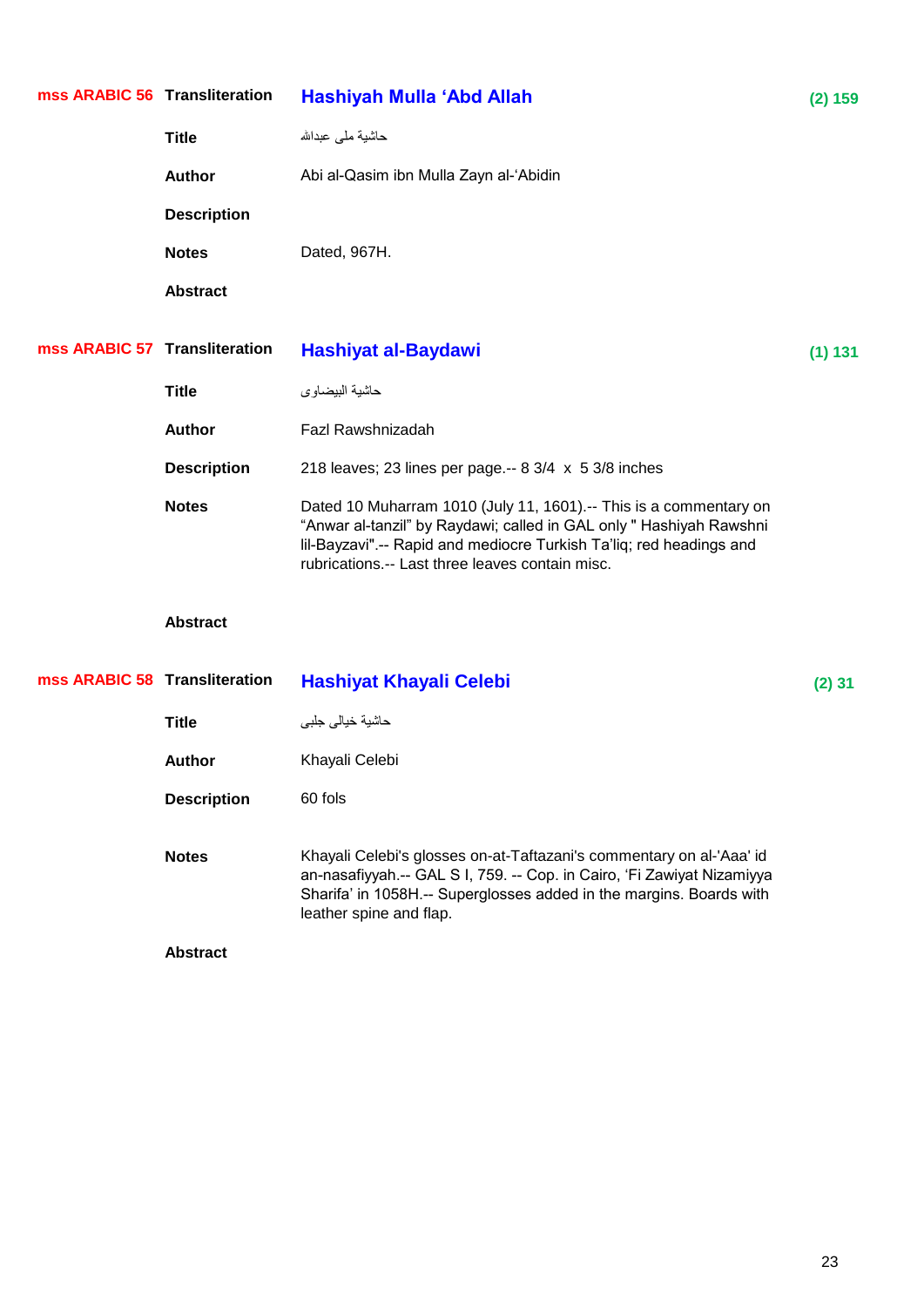| mss ARABIC 59 Transliteration |                    | Hayat al-hayawan                                                                                                                                                                                                                                                                                                                                                                                                                                                                                                                                                                                                                                                     | (1) 116 |
|-------------------------------|--------------------|----------------------------------------------------------------------------------------------------------------------------------------------------------------------------------------------------------------------------------------------------------------------------------------------------------------------------------------------------------------------------------------------------------------------------------------------------------------------------------------------------------------------------------------------------------------------------------------------------------------------------------------------------------------------|---------|
|                               | <b>Title</b>       | حياة الحيوان                                                                                                                                                                                                                                                                                                                                                                                                                                                                                                                                                                                                                                                         |         |
|                               | <b>Author</b>      | Kamal al-Din M. b. Musa al-Damiri                                                                                                                                                                                                                                                                                                                                                                                                                                                                                                                                                                                                                                    |         |
|                               | <b>Description</b> | 296 leaves; 20 lines per page.                                                                                                                                                                                                                                                                                                                                                                                                                                                                                                                                                                                                                                       |         |
|                               | <b>Notes</b>       | Dated 820 (1417-8).-- Completed Rajab, 773 (Jan. 1372).-- Thick,<br>black naskh with red headings and rubrications; brownish thick<br>glazed paper.-- Scribe: Ahmad b. M. Ilyas.-- Copied and corrected<br>from                                                                                                                                                                                                                                                                                                                                                                                                                                                      |         |
|                               | <b>Abstract</b>    |                                                                                                                                                                                                                                                                                                                                                                                                                                                                                                                                                                                                                                                                      |         |
| mss ARABIC 60 Transliteration |                    | Hilyat al-abrar wa shi'ar al-ahrar                                                                                                                                                                                                                                                                                                                                                                                                                                                                                                                                                                                                                                   | (1) 37  |
|                               | <b>Title</b>       | حلية الابرار وشعار الاحرار                                                                                                                                                                                                                                                                                                                                                                                                                                                                                                                                                                                                                                           |         |
|                               | <b>Author</b>      | A. Zakariya Ya. b. Sharaf b. Muri b. H. b. Husayn Muhy al-Din al-<br>Nawawi                                                                                                                                                                                                                                                                                                                                                                                                                                                                                                                                                                                          |         |
|                               | <b>Description</b> | 141 leaves; 21 lines per page.-- 10 x 7 inches                                                                                                                                                                                                                                                                                                                                                                                                                                                                                                                                                                                                                       |         |
|                               | <b>Notes</b>       | Dated 2 Shawwal, 684 A.H. (Jan. 3, 1283 A.D).-- Antique Naskh with<br>large black headings.-- Partinally vowelled.-- Written by Abu Bakr b.<br>Hafariya al-Kamili.-- Fine copy.                                                                                                                                                                                                                                                                                                                                                                                                                                                                                      |         |
|                               | <b>Abstract</b>    |                                                                                                                                                                                                                                                                                                                                                                                                                                                                                                                                                                                                                                                                      |         |
| mss ARABIC 61 Transliteration |                    | Hirz al-amani wa wajhu al-thani                                                                                                                                                                                                                                                                                                                                                                                                                                                                                                                                                                                                                                      | (1) 100 |
|                               | <b>Title</b>       | حرز الأماني ووجه التهاني                                                                                                                                                                                                                                                                                                                                                                                                                                                                                                                                                                                                                                             |         |
|                               | <b>Author</b>      | Abu al-Q. (a. M.) a. Hamid al-Q. b. Firroh b. al-Q. Halaf b. A. al-<br>Ru'ayni al-Shatibi                                                                                                                                                                                                                                                                                                                                                                                                                                                                                                                                                                            |         |
|                               | <b>Description</b> | 75 leaves.-- 7 1/4 x 5 1/8 inches                                                                                                                                                                                                                                                                                                                                                                                                                                                                                                                                                                                                                                    |         |
|                               | <b>Notes</b>       | This compilation comprises two parts.-- The first part: Hirz al-amani<br>wa wajhu al-thani by Abu al-Q. (a. M.) a. Hamid al-Q. b. Firroh b. al-<br>Q. Halaf b. A. al-Ru'ayni al-Shatibi.--N.d.-- 69 leaves; 9 lines per<br>page.-- Finely written black Naskh with vowels; red headings and<br>rubrications, red border lines.-- The second part: Kitab al-<br>muqaddimah by Shams al-Din a. al-Khayr M. b. M. al-Jazari al-<br>Qorashi al-Dimishqi al-Shirazi.-- Dated Rajab, 983 (Oct. 1575).--<br>Scribe: Muhammad b. Ahmad.-- 6 leaves; 11 lines per page.--<br>Vowelled black Nasta'liq with red borders and headings.-- Brownish<br>glazed paper.-- Nice copy. |         |
|                               | <b>Abstract</b>    |                                                                                                                                                                                                                                                                                                                                                                                                                                                                                                                                                                                                                                                                      |         |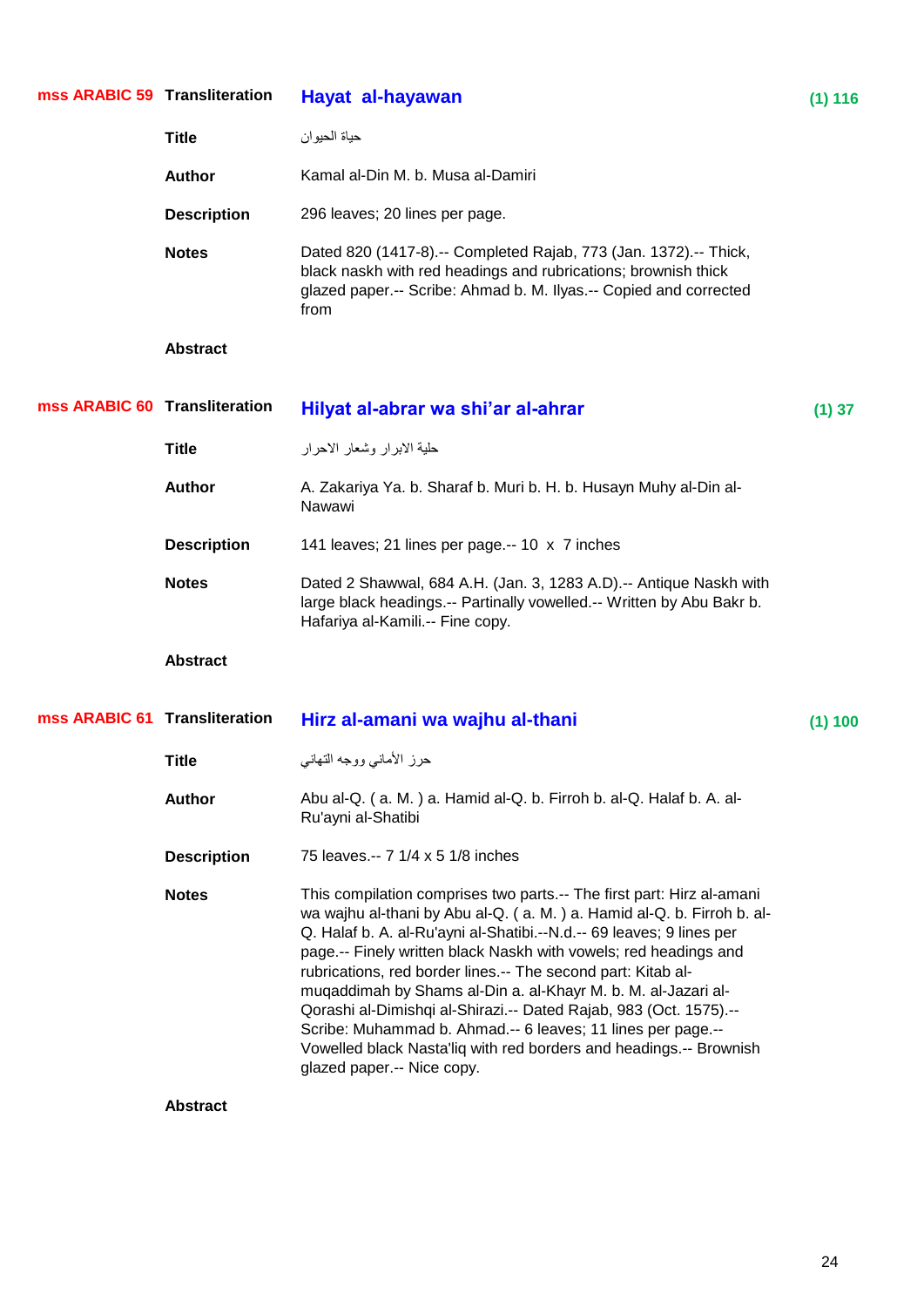| mss ARABIC 62 Transliteration |                    | Hirz al-thamin (Sharh li al-hisn wa al-hasin)                                                                                                                                                                                                                                                                                                                       | (1) 120 |
|-------------------------------|--------------------|---------------------------------------------------------------------------------------------------------------------------------------------------------------------------------------------------------------------------------------------------------------------------------------------------------------------------------------------------------------------|---------|
|                               | <b>Title</b>       | حرز الثامن (شرح للحسن والحاسن)                                                                                                                                                                                                                                                                                                                                      |         |
|                               | <b>Author</b>      | 'Ali b. Sultan M. al-Qari al-Herewi                                                                                                                                                                                                                                                                                                                                 |         |
|                               | <b>Description</b> | 189 leaves; 29 lines per page.-- 8 1/2 x 5 3/8 inches.                                                                                                                                                                                                                                                                                                              |         |
|                               | <b>Notes</b>       | Dated Muharram, 1150 (May, 1737).-- Ahmad b. al-Hajj 'Ali al-Kurdi.--<br>Mediocre green, red and gold sarlawh, gold and black borders<br>throughout.-- Small Turkish Ta'liq in black with red headings and<br>rubrications.-- Good ivory-coloured glazed paper.-- Nice, very clear<br>copy.-- Original stamped leather Turkish binding, somewhat worn but<br>sound. |         |
|                               | <b>Abstract</b>    |                                                                                                                                                                                                                                                                                                                                                                     |         |
| mss ARABIC 63 Transliteration |                    | Hisn al-hasin min kalam sayyid al-mursalin                                                                                                                                                                                                                                                                                                                          | (1) 33  |
|                               | <b>Title</b>       | حصن الحصبين من كلام سيد المرسلين                                                                                                                                                                                                                                                                                                                                    |         |
|                               | <b>Author</b>      | Shams al-Din a. al-Khayr M. b. M. b. al-Jazari al-Qurashi al-Dimashqi<br>al-Shirazi                                                                                                                                                                                                                                                                                 |         |
|                               | <b>Description</b> | 251 leaves; 19 lines per page.-- 7 3/8 x 4 7/8 inches                                                                                                                                                                                                                                                                                                               |         |
|                               | <b>Notes</b>       | Dated 24 Safar, 1030 (Jan. 19, 1621).-- Small Turkish Naskh, red<br>headings, glazed paper, annotations in margin.-- Nice copy.--<br>Wrongly titled on the spine "Sharh al-Asma' al-Husna".                                                                                                                                                                         |         |
|                               | <b>Abstract</b>    |                                                                                                                                                                                                                                                                                                                                                                     |         |
| mss ARABIC 64 Transliteration |                    | Hisn, al al-hasin min kalam sayyid al-mursalin                                                                                                                                                                                                                                                                                                                      | (1) 163 |
|                               | <b>Title</b>       | الحصن الحاصن من كلام سيد المرسلين                                                                                                                                                                                                                                                                                                                                   |         |
|                               | Author             | Shams al-Din a. al-Khayr M. b. M. b. al-Jazari al-Qurashi al-Dimashqi<br>al-Shirazi                                                                                                                                                                                                                                                                                 |         |
|                               | <b>Description</b> | 109 leaves; 11 lines per page.-- 7 1/2 x 5 inches                                                                                                                                                                                                                                                                                                                   |         |
|                               | <b>Notes</b>       | N.d. 18 <sup>th</sup> century.-- Very nice black and red Naskh script between red<br>borders.-- Red marginal headings.-- Light tan paper.-- Excellent<br>condition.                                                                                                                                                                                                 |         |
|                               | <b>Abstract</b>    |                                                                                                                                                                                                                                                                                                                                                                     |         |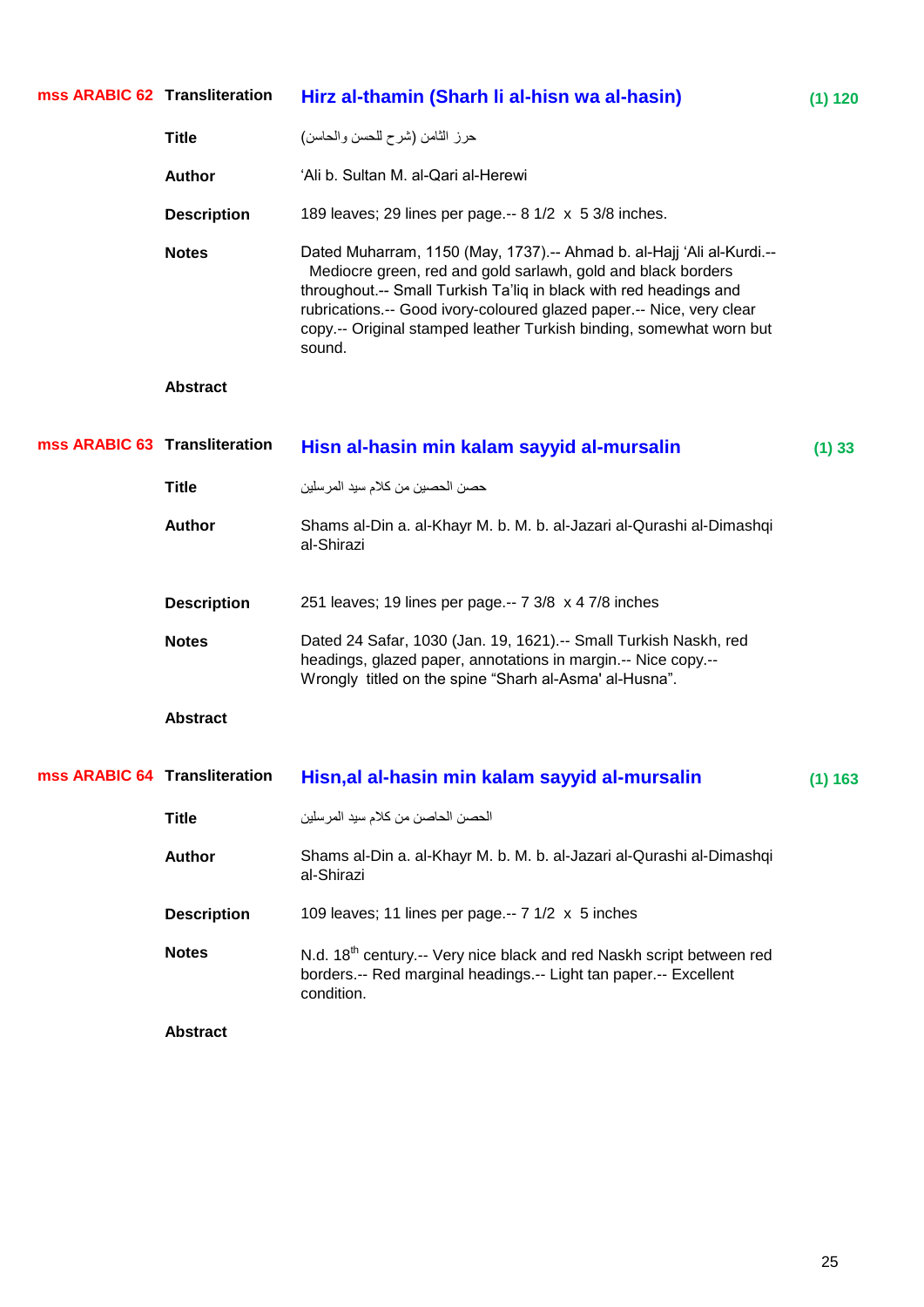## **I ( mss ARABIC 65 - 73 )**

| mss ARABIC 65 Transliteration |                    | l'rab (awamil al-l'rab)                                                                                                                                                                                                                                         | (2) 132 |
|-------------------------------|--------------------|-----------------------------------------------------------------------------------------------------------------------------------------------------------------------------------------------------------------------------------------------------------------|---------|
|                               | <b>Title</b>       | إعراب (عوامل الإعراب)                                                                                                                                                                                                                                           |         |
|                               | <b>Author</b>      | al-Jurjani, Abu Bakr 'Abd al-Qahir ibn 'Abd-Rahman.                                                                                                                                                                                                             |         |
|                               | <b>Description</b> |                                                                                                                                                                                                                                                                 |         |
|                               | <b>Notes</b>       | Copied by Ibn Saman Muhammad Taqi on 1st Muharram 1108 H.                                                                                                                                                                                                       |         |
|                               | <b>Abstract</b>    |                                                                                                                                                                                                                                                                 |         |
| mss ARABIC 66 Transliteration |                    | Idah al-maqasid min hikmat al-'ayn al-qawa'id                                                                                                                                                                                                                   | (1) 101 |
|                               | <b>Title</b>       | اضاح المقاصد من حكمة العين القواعد                                                                                                                                                                                                                              |         |
|                               | <b>Author</b>      | Jamal al-Din Hasan al-Hilli                                                                                                                                                                                                                                     |         |
|                               | <b>Description</b> | 53 leaves; 29 lines per page.-- 9 5/8 x 4 1/2 inches                                                                                                                                                                                                            |         |
|                               | <b>Notes</b>       | N.d. $-9^{th}$ or 10 <sup>th</sup> century A.H.-- Small, black Turkish Ta'liq.-- Red<br>headings and underlinings.-- Scribe: Ahmad b.M. b. Ah. al-Habal [?].--<br>Some leaves rewritten later.-- Glazed light brownish paper.-- Not<br>decorative but readable. |         |
|                               | <b>Abstract</b>    |                                                                                                                                                                                                                                                                 |         |
| mss ARABIC 67 Transliteration |                    | Iftitah, al fi sharh al-misbah                                                                                                                                                                                                                                  | (1) 166 |
|                               | <b>Title</b>       | الإفتتاح في شرح المصباح                                                                                                                                                                                                                                         |         |
|                               | <b>Author</b>      | H. Pasha b. 'Ala' al-Din b. al-Aswad al-Niksari                                                                                                                                                                                                                 |         |
|                               | <b>Description</b> | 72 leaves; 21 lines per page.-- 7 7/8 x 5 1/2 inches                                                                                                                                                                                                            |         |
|                               | <b>Notes</b>       | N.d. 11the century A.H. (18 <sup>th</sup> century A.D.).-- Turkish Ta'liq on white,<br>blue and yellow paper.-- Red overlinings.-- Many marginal notes.--<br>Clear copy.                                                                                        |         |
|                               | <b>Abstract</b>    |                                                                                                                                                                                                                                                                 |         |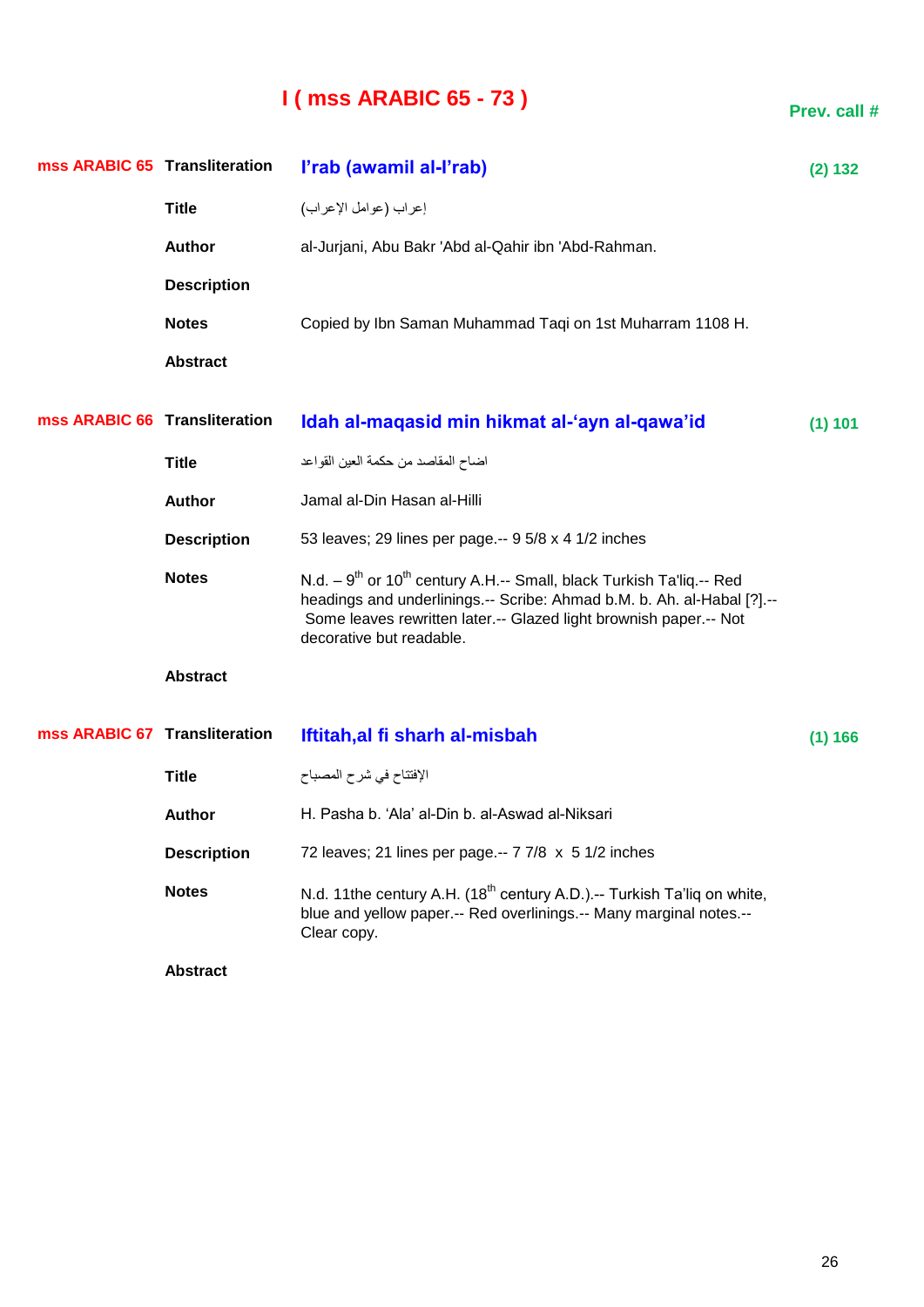| mss ARABIC 68 Transliteration |                    | Ikmal al-mu'lim bi fawa'id al-muslim                                                                                                                                                                                                                                                                                                                                                                                                                                                                                        | (1) 122 |
|-------------------------------|--------------------|-----------------------------------------------------------------------------------------------------------------------------------------------------------------------------------------------------------------------------------------------------------------------------------------------------------------------------------------------------------------------------------------------------------------------------------------------------------------------------------------------------------------------------|---------|
|                               | <b>Title</b>       | اكمال المعلم بفوائد المسلم                                                                                                                                                                                                                                                                                                                                                                                                                                                                                                  |         |
|                               | <b>Author</b>      | Abu al-Fazl 'Iyaz b. Musa b. 'Iyaz al-Yahsubi al-Sabti al-Maliki                                                                                                                                                                                                                                                                                                                                                                                                                                                            |         |
|                               | <b>Description</b> | 348 leaves; 21 lines per page .-- 9 3/4 x 6 1/4 inches                                                                                                                                                                                                                                                                                                                                                                                                                                                                      |         |
|                               | <b>Notes</b>       | Dated 24 Rajab, 622 (Aug. 1, 1225 A.D.).-- Scribe: Ahmad b. 'Abd al-<br>'Aziz b. 'Abdillah al-Savwaf.-- Archaic Naskh on thick paper.-- Very<br>good condition throughout.-- Complete.                                                                                                                                                                                                                                                                                                                                      |         |
|                               | <b>Abstract</b>    |                                                                                                                                                                                                                                                                                                                                                                                                                                                                                                                             |         |
| mss ARABIC 69 Transliteration |                    | Iksir al-'Ibadah fi asrar al-shahadah                                                                                                                                                                                                                                                                                                                                                                                                                                                                                       | (2) 153 |
|                               | <b>Title</b>       | إكسير العبادة في أسرار الشهادة                                                                                                                                                                                                                                                                                                                                                                                                                                                                                              |         |
|                               | <b>Author</b>      | Aga ibn 'Abidin ibn Ramadan ibn Zahid al-Darbandi, al-Shirwani                                                                                                                                                                                                                                                                                                                                                                                                                                                              |         |
|                               | <b>Description</b> |                                                                                                                                                                                                                                                                                                                                                                                                                                                                                                                             |         |
|                               | <b>Notes</b>       | Probably, 20 Rabi' II, 1327H.                                                                                                                                                                                                                                                                                                                                                                                                                                                                                               |         |
|                               | <b>Abstract</b>    |                                                                                                                                                                                                                                                                                                                                                                                                                                                                                                                             |         |
| mss ARABIC 70 Transliteration |                    | Ilham al-muqaddas min al-fayd al-aqdas                                                                                                                                                                                                                                                                                                                                                                                                                                                                                      | (1) 27  |
|                               | <b>Title</b>       | الهام المقدس من الفيض الاقدس                                                                                                                                                                                                                                                                                                                                                                                                                                                                                                |         |
|                               | <b>Author</b>      | Ahmad Ibn 'Abd al-Latif                                                                                                                                                                                                                                                                                                                                                                                                                                                                                                     |         |
|                               | <b>Description</b> | 152 leaves; 8 1/8 x 5 3/8 inches                                                                                                                                                                                                                                                                                                                                                                                                                                                                                            |         |
|                               | <b>Notes</b>       | This compilation comprises three parts: [1] Ilham al-muqaddas min<br>al-fayz al-aqdas by Ahmad Ibn 'Abd al-Latif; dated 9th Muharram;<br>1151 (April 29, 1738 A.D.); 105 leaves.-- [2] Kitab al-hay'ati 'ala al-<br>i'tiqad ahli al-sunnat wa jama'at dun al-falasifah by Ibrahim al-<br>Qirmani; written 20, Shawwal, 1150 (Feb 10, 1738); 29 leaves.-- [3]<br>Several short risalahs, one by Imam al-Suyuti, others by 'Ali Ibn<br>Sultan Muhammad al-Qari' al-Hanafi; 18 leaves.-- Red and black<br>Naskh and Nasta'liq. |         |
|                               | <b>Abstract</b>    |                                                                                                                                                                                                                                                                                                                                                                                                                                                                                                                             |         |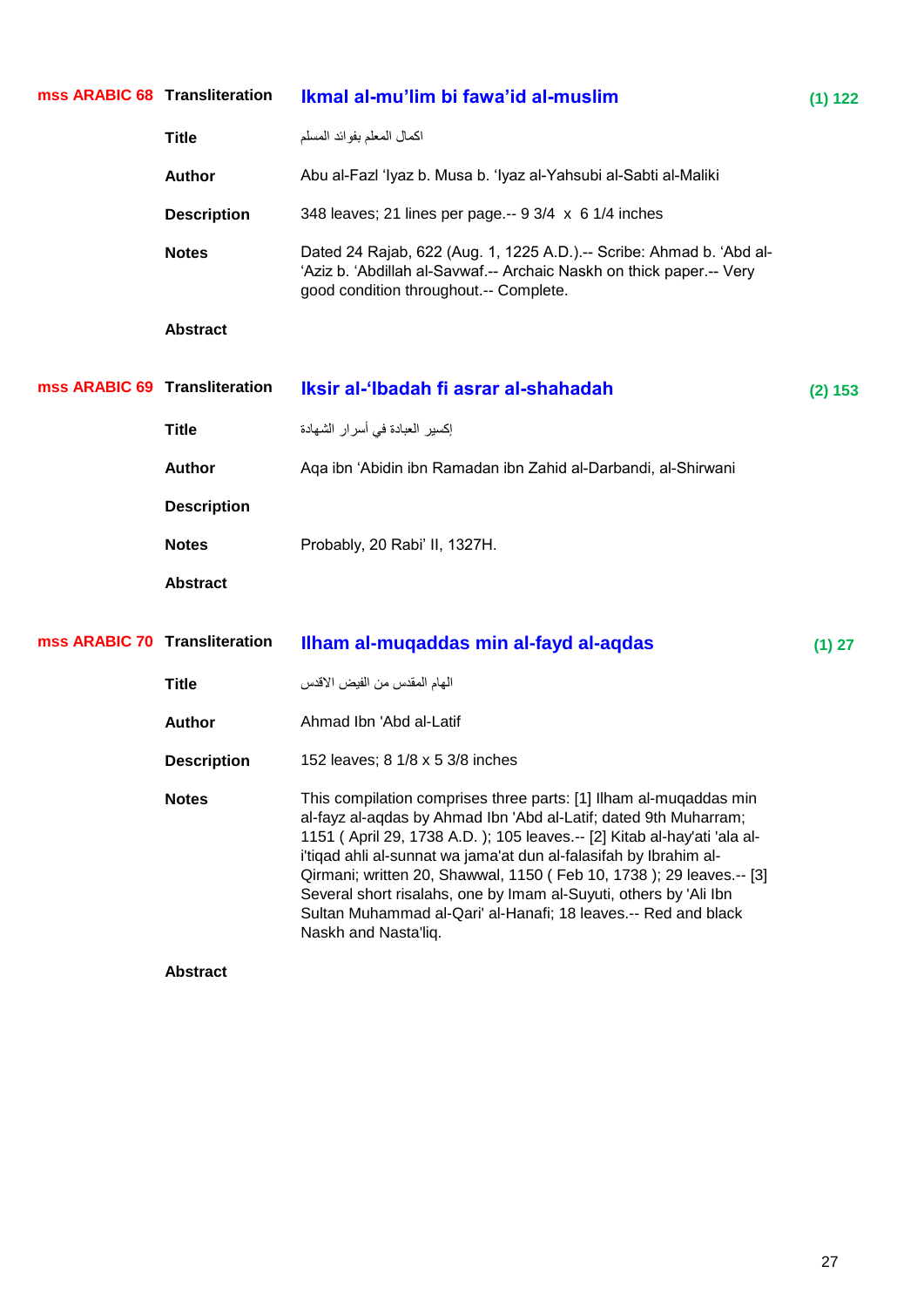| mss ARABIC 71 Transliteration |                    | Isbah, al fi sharh al-misbah                                                                                                                                                                                                                            | (1) 139   |
|-------------------------------|--------------------|---------------------------------------------------------------------------------------------------------------------------------------------------------------------------------------------------------------------------------------------------------|-----------|
|                               | <b>Title</b>       | الاصباح في شرح المصباح                                                                                                                                                                                                                                  |           |
|                               | <b>Author</b>      | Abu al-Fath Nasir b. 'Abd al-Sayyid al-Mutarrizi                                                                                                                                                                                                        |           |
|                               | <b>Description</b> | 124 leaves; 21 lines per page.-- $8 \frac{3}{4} \times 5 \frac{1}{4}$ inches                                                                                                                                                                            |           |
|                               | <b>Notes</b>       | Dated last of Jamad al-Awwal, 969 (Feb. 5, 1562).-- Small Turkish<br>Ta'liq in black with red headings and overlinings on glazed cream-<br>coloured paper.-- Excellent condition.-- Somewhat waterstained at<br>top, but does not harm text.            |           |
|                               | <b>Abstract</b>    |                                                                                                                                                                                                                                                         |           |
| mss ARABIC 72 Transliteration |                    | <b>Ithbat al-huda</b>                                                                                                                                                                                                                                   | (1) 185   |
|                               | <b>Title</b>       | إثبات الهدى                                                                                                                                                                                                                                             |           |
|                               | <b>Author</b>      | M. b. h. b. 'A. b. M. al-'Amili                                                                                                                                                                                                                         |           |
|                               | <b>Description</b> | 358 leaves; 23 lines per page .-- 9 1/2 x 7 1/4 inches                                                                                                                                                                                                  |           |
|                               | <b>Notes</b>       | Dated 1311 (1893-4).-- Clear black Naskh; red headings, key words,<br>etc.-- Cream-coloured glazed paper.-- Index added by a later hand at<br>the beginning -- Very clear copy.                                                                         |           |
|                               | <b>Abstract</b>    |                                                                                                                                                                                                                                                         |           |
| mss ARABIC 73 Transliteration |                    | Izhar al-asrar                                                                                                                                                                                                                                          | $(1)$ 204 |
|                               | <b>Title</b>       | إظهار الأسرار                                                                                                                                                                                                                                           |           |
|                               | <b>Author</b>      | M. b. Pir 'A.Muhyi al-Din al-Birkawi [Birgili ]                                                                                                                                                                                                         |           |
|                               | <b>Description</b> | 51 leaves; 9 lines per page.-- 8 1/8 x 5 3/4 inches                                                                                                                                                                                                     |           |
|                               | <b>Notes</b>       | Dated 20 Shawwal, 1176 (May 4, 1763).-- Scribe: Ahmad b. al-Hajj<br>Hasan [?] .-- First colophon partially erased and second inserted .--<br>Marginal notes.-- Glazed whitish paper.-- Leaf 2 by different hand.--<br>Otherwise in excellent condition. |           |
|                               | <b>Abstract</b>    |                                                                                                                                                                                                                                                         |           |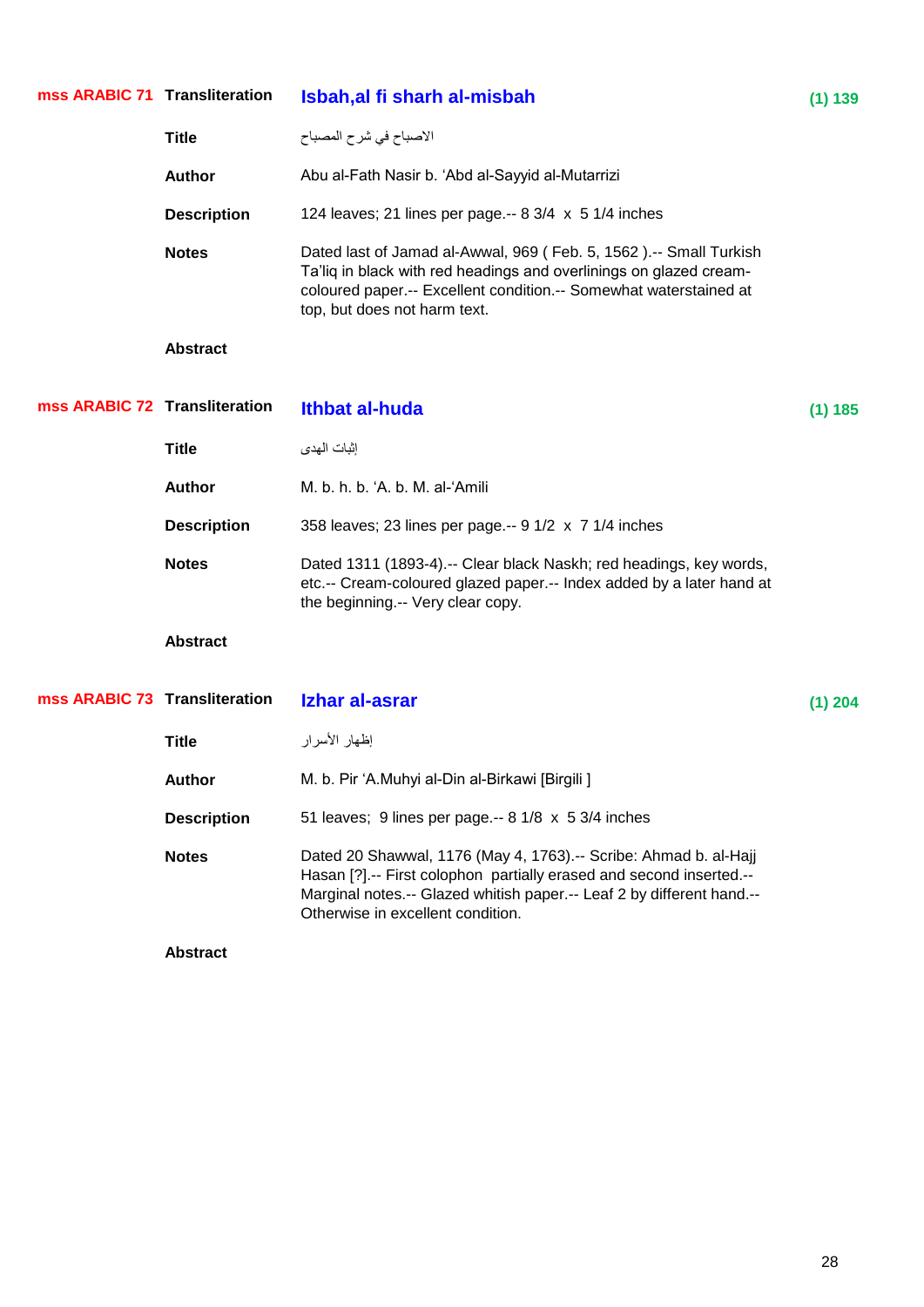### **J ( mss ARABIC 74 - 83 )**

**Transliteration Jam' al-wasa'il fi sharh al-shama'il (1) 48** جّغ اٌٛعائً فٟ ششح اٌشّائً **Title Author 4. b. Sultan M. al-Qari' al-Herewi Description** 479 leaves; 23 lines per page.-- 8 x 5 3/4 inches **Notes** Dated 11 Rajab, 1095 (24 June, 1684).-- Written by 'Abd al-Rahman b. ‗Umar al-Bitlisi (al-Balbisi ?).-- Clear Turkish Naskh, red underlinings and headings. **Abstract Transliteration Jami',al al-sahih (2) 24** الجميع الصحيح العاملية **Title Author** No author **Description** 195 fols; 32 lines per page.-- 283 x 187 mm. **Notes** Fifteenth century copy of part of an unidentified commentary on Abu ‗Abd Allah Muhammad b. Isma'il al-Bukhari's (194-256/810-870) al-Jami' al-Sahih in unpointed naskh (the so-called 'sama'ma' -script).--Our copy contains the biographical part of the Sahih, commenting the traditions concerned with the life of Muhammad from this birth to his death.-- These traditions are deal with in the Kitab Fada'il Ashab al-Nabi, starting with the Bab Manaqib al-Muhajirin, up to and including the Bab Wafat al-Nabi, from the Kitab al-Maghazi.-- The present copy is not part of the famous commentary by Ibn Hajar al-Asqalani (the Fath al-Bari), although a note on the first leaf of our manuscript does mention Ibn Hajar as author of this commentary.-- A remarkably clean copy, virtually free from annotations, and with only occasional dampstains, on thick yellowish paper.-- Red ink used for sub-headings and for indication of new traditions.-- Judging from the script, the ms. may have been copied in Egypt, in the 15th/16th century.-- Old oriental calf, blindtooled decoration in the middle of both covers, rubbed and stained; flap missing. **Abstract mss ARABIC 74 mss ARABIC 75**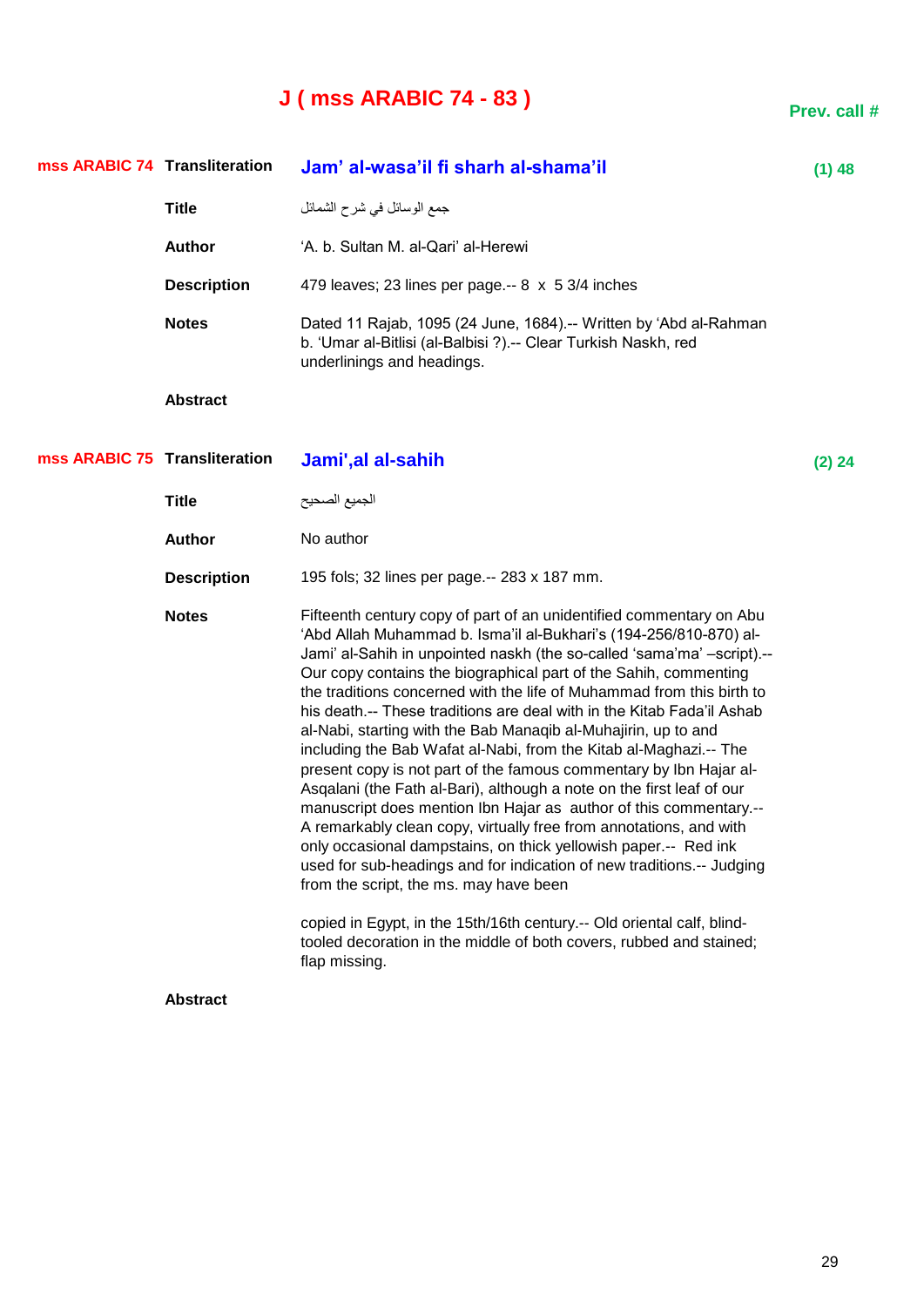#### **Transliteration Jami' al-fatawa (1) 211 mss ARABIC 76**

| Title              | جميع الفتاوي                                                                                                                                                                                                                                                                                                                                                                                                                                                                                                                                                                                                                                                                                                                                                                                                                                                                                                                                                 |
|--------------------|--------------------------------------------------------------------------------------------------------------------------------------------------------------------------------------------------------------------------------------------------------------------------------------------------------------------------------------------------------------------------------------------------------------------------------------------------------------------------------------------------------------------------------------------------------------------------------------------------------------------------------------------------------------------------------------------------------------------------------------------------------------------------------------------------------------------------------------------------------------------------------------------------------------------------------------------------------------|
| Author             | Qirq Emre al-Hamidi al-Hanafi                                                                                                                                                                                                                                                                                                                                                                                                                                                                                                                                                                                                                                                                                                                                                                                                                                                                                                                                |
| <b>Description</b> | 185 leaves.-- 7 3/4 x 5 1/4 inches                                                                                                                                                                                                                                                                                                                                                                                                                                                                                                                                                                                                                                                                                                                                                                                                                                                                                                                           |
| <b>Notes</b>       | Contains several items: Leaf 1: letter, dated 1, Safar, 1292 [March 9,<br>1875].-- Leaf 2: table of contents.-- Jami' al-fatawa starts on 2b and<br>ends on 147a.-- Small, rapid Turkish Naskh; red headings and<br>overlinings.-- Dated Wednesday, last of Ramadan, 934 June 18,<br>1528].-- Scribe: Ahmad b. Ramadan b. M. b. Isma'il.-- 18 lines per<br>page.-- Leaf 147b has brief text; 148 blank.-- Leaf 149a-153b;<br>Fawa'id muta'allagah bi al-iman wa al-kufr wa al-imamah.-- Written<br>and finished during first days of Shawwal, 807, [first week of April,<br>1405] in Samargand.-- Author ? 21 I.p.p.-- 154a and 154b.-- Short<br>Risalah on 164b: Du'a al-waba?-- 165a-185b: al-Shatr al-thani min<br>kitab dhikr al-mawt wa al-mayyit.-- Ascribed to Abu Hamid M. b. M. al-<br>Ghazali.--Same hand throughout.-- Thickish, off-white paper.-- Blind<br>stamped leather binding with flap and ornamental rosettes.--<br>Excellent condition. |

| mss ARABIC 77 Transliteration |                    | Jami' al-fusulayn                                                                                                                                                                                                                                                                                                                                                                                                                                                                                                                                                                                                                                                                                                                                                                                                                                                                                                                                                                                                                                                                                                                                             | $(2)$ 22 |
|-------------------------------|--------------------|---------------------------------------------------------------------------------------------------------------------------------------------------------------------------------------------------------------------------------------------------------------------------------------------------------------------------------------------------------------------------------------------------------------------------------------------------------------------------------------------------------------------------------------------------------------------------------------------------------------------------------------------------------------------------------------------------------------------------------------------------------------------------------------------------------------------------------------------------------------------------------------------------------------------------------------------------------------------------------------------------------------------------------------------------------------------------------------------------------------------------------------------------------------|----------|
|                               | Title              | جميع الفصلين                                                                                                                                                                                                                                                                                                                                                                                                                                                                                                                                                                                                                                                                                                                                                                                                                                                                                                                                                                                                                                                                                                                                                  |          |
|                               | <b>Author</b>      | Badr al-Din Mahmud b. Isra'il, known as Ibn Qadi Simawna                                                                                                                                                                                                                                                                                                                                                                                                                                                                                                                                                                                                                                                                                                                                                                                                                                                                                                                                                                                                                                                                                                      |          |
|                               | <b>Description</b> | 279 fols                                                                                                                                                                                                                                                                                                                                                                                                                                                                                                                                                                                                                                                                                                                                                                                                                                                                                                                                                                                                                                                                                                                                                      |          |
|                               | <b>Notes</b>       | Fine 16th century copy of the juridical manual Jami' al-Fusulayn by<br>Badr al-Din Mahmud b. Isra'il, known as Ibn Qadi Simawna (d. GAL<br>G II: 225, S II: 314-5.-- Numbered (1-7) "1-270" (1), number "251"<br>occurs twice; polished oriental paper, 265 x 180 (190 x 120), 29 lines<br>to a page; neat naskh script, black ink with captons and references in<br>red, two different hands (change on fol. "285r"); numerous marginal<br>notes throughout the ms. in one hand mainly; edges of first and last<br>few fols. have been repaired with paper.-- Fols. 5v and 6r contain a<br>table of all abbreviated references used in the text, with explanation,<br>e.g. "f.s.d." = Fetava-yi ehl-i Samargand, etc., this useful list is not<br>included in the printed edition.-- Fol. 1r, 4r and 7r bears ownership<br>entries of several gadis and a mufti. A seal impression on fol. 1r<br>bears the date 1031/1621, which is the earliest date which occurs in<br>the ms.-- Fol. 1r: Muhammad b. Ahmad al-Kurdusi, qadi in Arkadhia<br>(Greec), dated: Safar, 1069 (Oct./Nov. 1658). 'Abd al-Wahhab b. Abi<br>Bakr, Mufti in ['kyn], dated: Shawwal □ |          |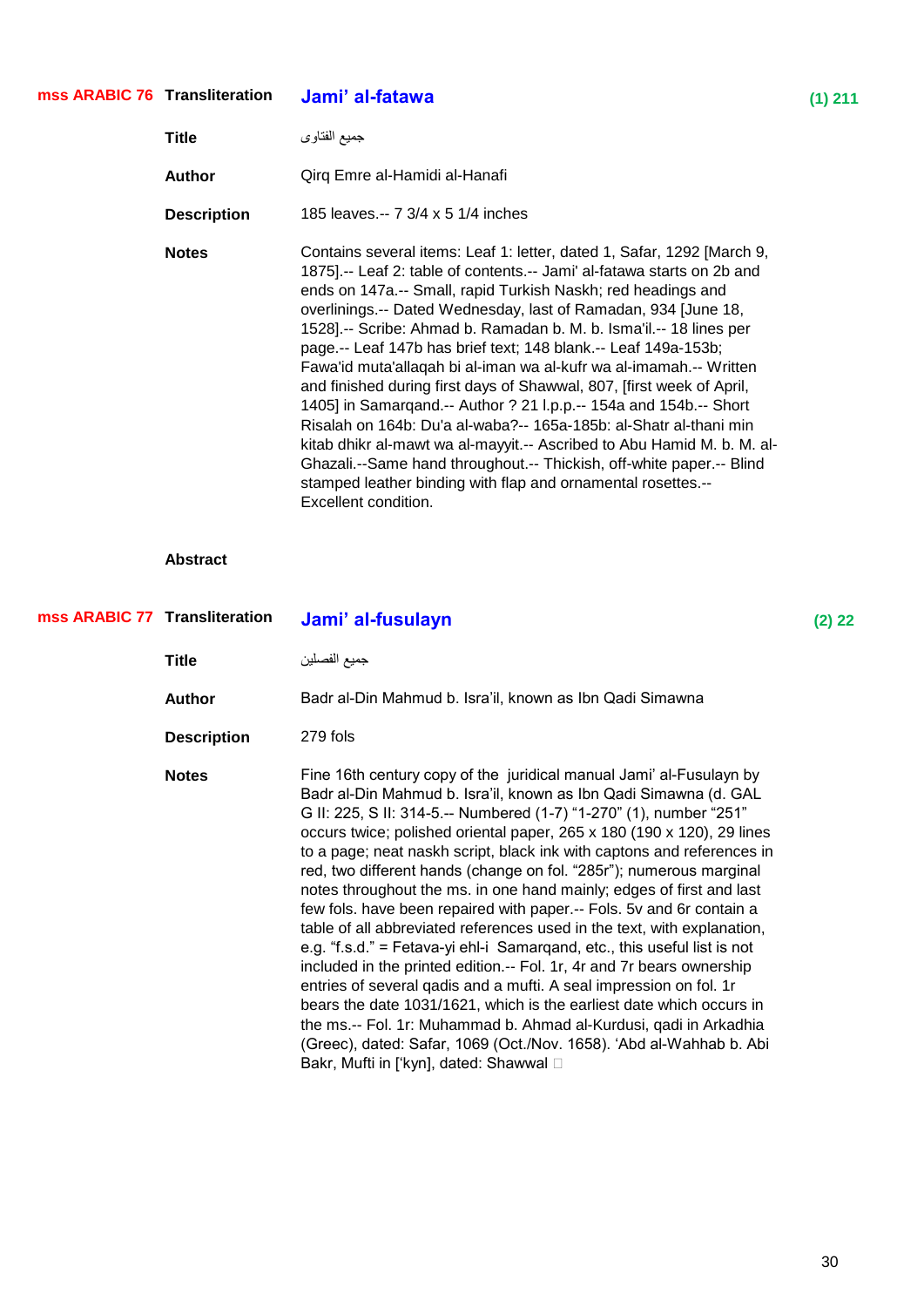1167 (Jul./Aug. 1754) in the town of Amasya; Ahmad (?) ibn Mustafa, known as Ibn […]t, qadi in Sofia (undated).-- Fol. 4r: bears the ownership entry of Muhammad b. [ ] Allah, chief military judge [kazasker] of Anatolia (undated).-- Fol. 7r: bears the ownership entry of ‗Abd al-Halim Muhammad b. Muhammad, known al-Akhizada.-- No precise date or names of copists are mentioned. Oriental leather binding with blind tooling and marbled endpaper, contemporary or near contemporary; the binding has not been provided with the customary flap. one corner damaged, edges slightly worn, but otherwise in good condition.

| mss ARABIC 78 Transliteration |                    | Jami' al-saghir                                                                                                                                                                                                                                                                                                    | (1) 73 |
|-------------------------------|--------------------|--------------------------------------------------------------------------------------------------------------------------------------------------------------------------------------------------------------------------------------------------------------------------------------------------------------------|--------|
|                               | <b>Title</b>       | جميع الصغير                                                                                                                                                                                                                                                                                                        |        |
|                               | <b>Author</b>      | Hisam al-Din 'U, b. 'Abd al-'Aziz b. Maz al-Sadri al-Shahidi al-Bukhari                                                                                                                                                                                                                                            |        |
|                               | <b>Description</b> | 91 leaves; 17 lines per page.-- 11 1/4 x 8 inches                                                                                                                                                                                                                                                                  |        |
|                               | <b>Notes</b>       | N.d. approx. 8-9 <sup>th</sup> century A.H.-- Part 1 only; Part II containing Kitab<br>al-Buyu' was to follow.-- Clear naskh, annotations all around on many<br>pages; red punctuation.                                                                                                                            |        |
|                               | <b>Abstract</b>    |                                                                                                                                                                                                                                                                                                                    |        |
| mss ARABIC 79 Transliteration |                    | Jami' al-sahih                                                                                                                                                                                                                                                                                                     | (1) 70 |
|                               | <b>Title</b>       | جميع الصحيح                                                                                                                                                                                                                                                                                                        |        |
|                               |                    |                                                                                                                                                                                                                                                                                                                    |        |
|                               | Author             | Abu 'Abdullah Muhammad b. Isma'il al-Bukhari                                                                                                                                                                                                                                                                       |        |
|                               | <b>Description</b> | 522 leaves; 19-22 lines per page.-- 10 1/4 x 7 1/8 inches                                                                                                                                                                                                                                                          |        |
|                               | <b>Notes</b>       | Two vols.-- Each vol. contains 261 leaves.-- Black Indian Naskh, red<br>headings.-- Second vol. dated Jamad al-Akhir, 1102, (March, 1691<br>A.D).-- Scribe: Asmatullah, but various different hands involved.--<br>Vol. 1 begins with "Kitab al-wasaya" so about one vol. at beginning<br>either uncopied or lost. |        |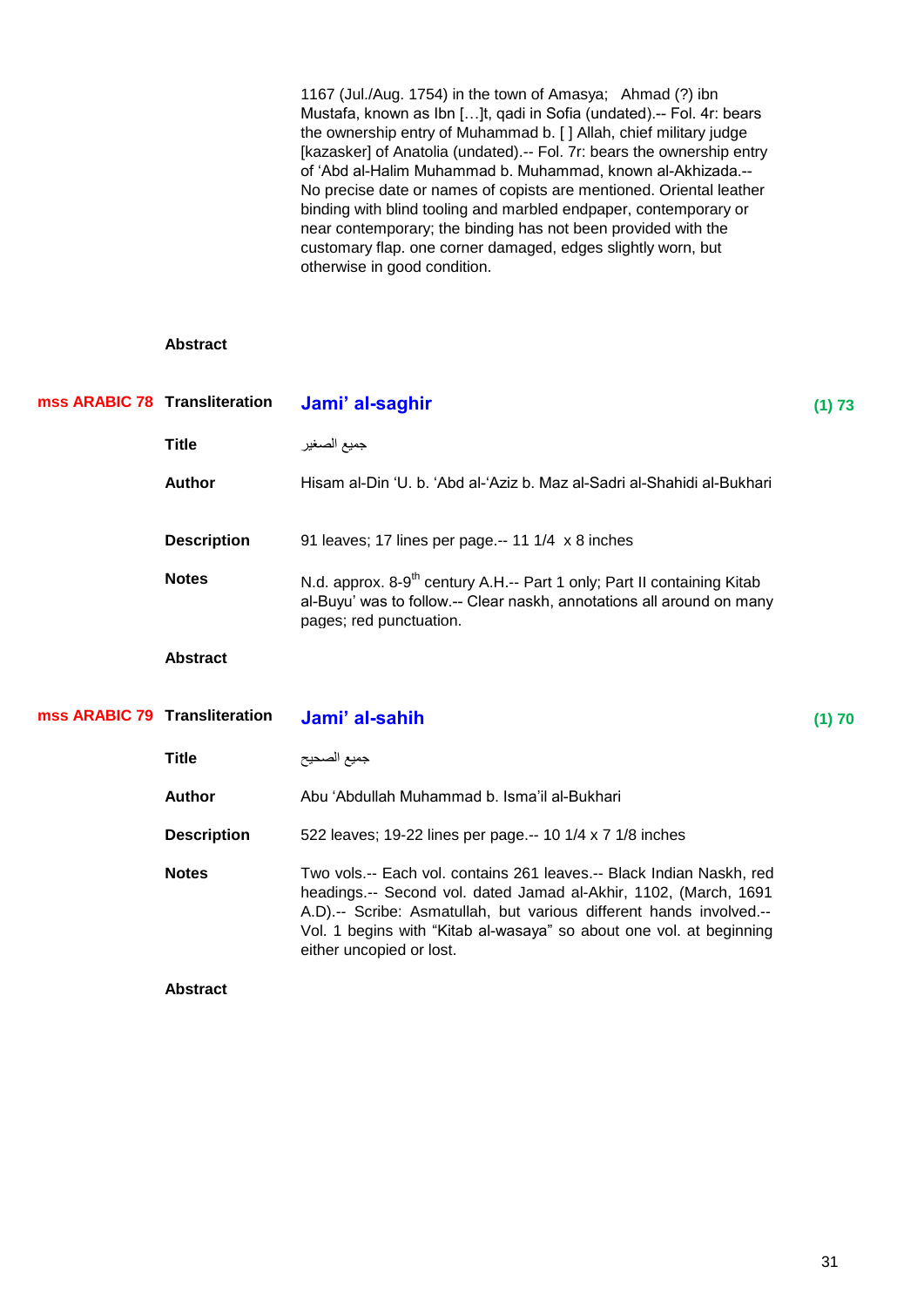| mss ARABIC 80 Transliteration |                                 | Jawahir al-fiqh                                                                                                                                                                                                                                                                                                                                                                                                                                                                                                                                                                                                                                                                                                                                                                                                                                                                                                                                                                                                                                                                                                                                                                                                                                         | (1) 80  |
|-------------------------------|---------------------------------|---------------------------------------------------------------------------------------------------------------------------------------------------------------------------------------------------------------------------------------------------------------------------------------------------------------------------------------------------------------------------------------------------------------------------------------------------------------------------------------------------------------------------------------------------------------------------------------------------------------------------------------------------------------------------------------------------------------------------------------------------------------------------------------------------------------------------------------------------------------------------------------------------------------------------------------------------------------------------------------------------------------------------------------------------------------------------------------------------------------------------------------------------------------------------------------------------------------------------------------------------------|---------|
|                               | <b>Title</b>                    | جواهر الفقه                                                                                                                                                                                                                                                                                                                                                                                                                                                                                                                                                                                                                                                                                                                                                                                                                                                                                                                                                                                                                                                                                                                                                                                                                                             |         |
|                               | <b>Author</b>                   | Abu Sa'id (Sa'd) Tahir b. Islam b. Q. al-Ansari al-Khwarizmi                                                                                                                                                                                                                                                                                                                                                                                                                                                                                                                                                                                                                                                                                                                                                                                                                                                                                                                                                                                                                                                                                                                                                                                            |         |
|                               | <b>Description</b>              | 158 leaves; 19 lines per page.-- 8 3/8 x 5 inches                                                                                                                                                                                                                                                                                                                                                                                                                                                                                                                                                                                                                                                                                                                                                                                                                                                                                                                                                                                                                                                                                                                                                                                                       |         |
|                               | <b>Notes</b>                    | Dated 25 Shawwal, 1033 (Aug. 10, 1624).-- Scribe: Ahmad b. Hasan<br>b. Mustafa b. Abd al-Wahab.-- Small Turkish Ta'liq; red headings.--<br>Neat copy .-- Blue and gold sarlawh; first two pages bordered in gold;<br>others not bordered.                                                                                                                                                                                                                                                                                                                                                                                                                                                                                                                                                                                                                                                                                                                                                                                                                                                                                                                                                                                                               |         |
|                               | <b>Abstract</b>                 |                                                                                                                                                                                                                                                                                                                                                                                                                                                                                                                                                                                                                                                                                                                                                                                                                                                                                                                                                                                                                                                                                                                                                                                                                                                         |         |
| mss ARABIC 81 Transliteration |                                 | Jawahir al-qalamiyyah fi tastir asrar al-nuniyyah                                                                                                                                                                                                                                                                                                                                                                                                                                                                                                                                                                                                                                                                                                                                                                                                                                                                                                                                                                                                                                                                                                                                                                                                       | (1) 183 |
|                               | <b>Title</b>                    | جواهر القلمية في تسطير أسرار النونية                                                                                                                                                                                                                                                                                                                                                                                                                                                                                                                                                                                                                                                                                                                                                                                                                                                                                                                                                                                                                                                                                                                                                                                                                    |         |
|                               | <b>Author</b>                   | M. Tahir b. Sayyid Shaykh M. Lalahzari                                                                                                                                                                                                                                                                                                                                                                                                                                                                                                                                                                                                                                                                                                                                                                                                                                                                                                                                                                                                                                                                                                                                                                                                                  |         |
|                               | <b>Description</b>              | 98 leaves.-- 8 1/2 x 6 inches                                                                                                                                                                                                                                                                                                                                                                                                                                                                                                                                                                                                                                                                                                                                                                                                                                                                                                                                                                                                                                                                                                                                                                                                                           |         |
|                               | <b>Notes</b><br><b>Abstract</b> | Majmu'ah [1] Jawahir al-qalamiyyah fi tastir asrar al-nuniyyah M.<br>Tahir b. Sayyid Shaykh M. Lalahzari dated: 1197 (1782-3); leaves 1b-<br>45a; 21 lines per page; clear black Naskh, red headings, etc. on tan-<br>coloured thin paper; this is a commentary on the Qasidazun<br>muniyyah; leaf 46 blank.-- [2] Kashf al-kurub by Hu. b. Ism. b.<br>Mustafa al-Nisari dated: 1209 (1794-5); leaves ; 23 lines per page;<br>red headings, etc.; difficult hand, but still legible; whitish glazed<br>paper; first portion written by Yusuf beg Effendi; the scribe of the<br>second half is 'Ali al-Wasfi b. hu al-Nasari al-Naqshbandi; this is a<br>commentary on "al-Dawr al-a'la wa al-durr al-aghla: by Muhyi-ud-Din<br>a. 'Al. M. b. 'A. b. M. b. al-'Arabi; last portion of this work is written on<br>different paper; tan-coloured and glazed; leaf 84 is blank.-- [3] al-<br>Nafhat al-rabbaniyyah fi tariqat al-masha'ikh al-sa'diyah by Shams al-<br>Din M. b. Zayni-d-Din b. 'U. al-Halabi; dated: 3 Dhu-l-Qa'dah, 1156<br>(Dec. 19, 1743); leaves 85a-98a; 25 lines per page; black Naskh<br>between red borders on cream-coloured thickish paper.-- Excellent<br>condition.-- Commentary on Ibnu-I-'Arabi's work $\square$<br>is rare. |         |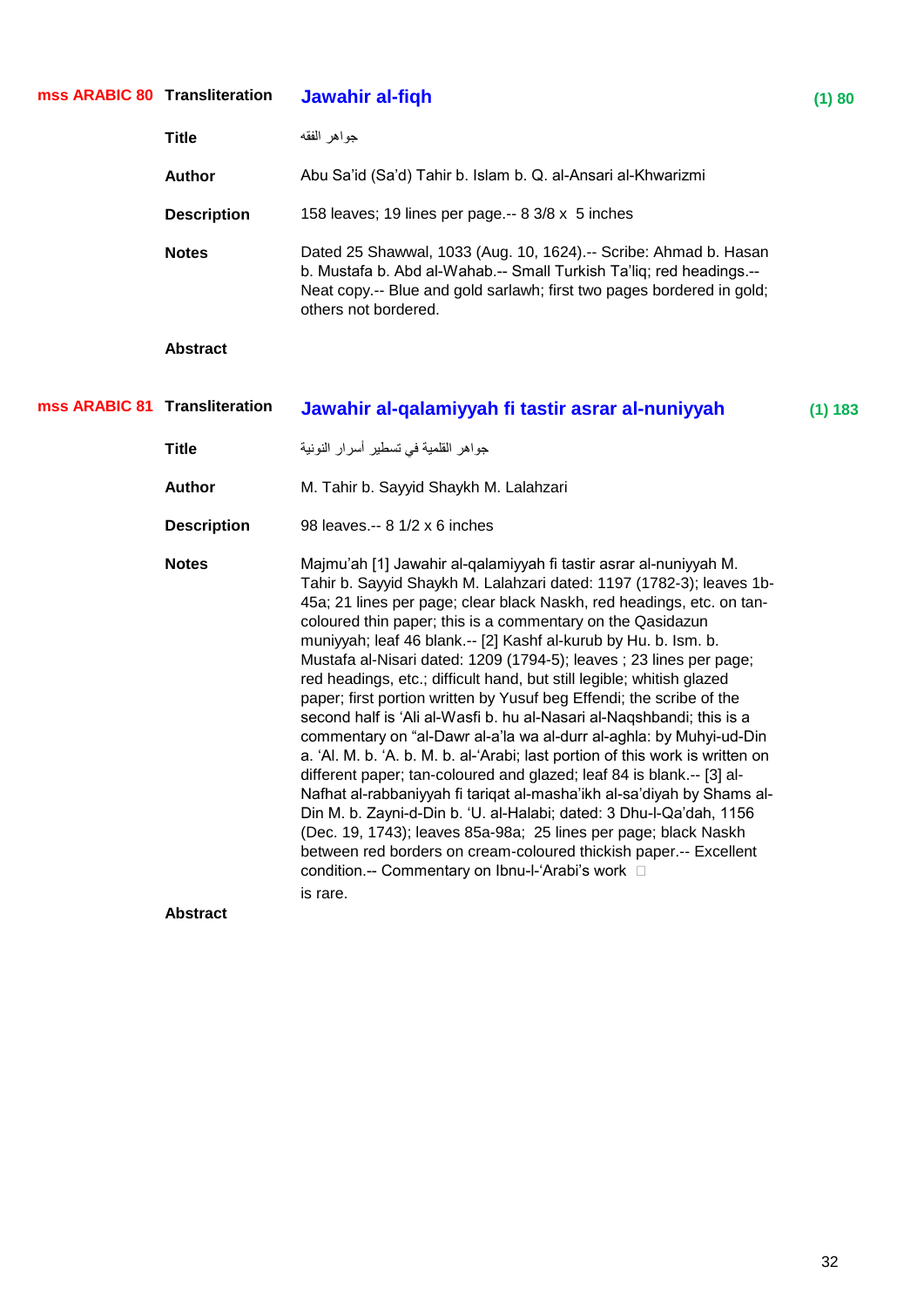| mss ARABIC 82 Transliteration |                    | Jawahir, al al-mukallalat li-man rama al-turuq al-<br>mukammalah                                                                                                                             | (1) 145 |
|-------------------------------|--------------------|----------------------------------------------------------------------------------------------------------------------------------------------------------------------------------------------|---------|
|                               | <b>Title</b>       | الجواهر المكللة لمن رام الطرق المكملة                                                                                                                                                        |         |
|                               | Author             | M. b. A. al-'Awfi                                                                                                                                                                            |         |
|                               | <b>Description</b> | 116 leaves; 21 lines per page.-- 8 3/8 x 6 1/8 inches                                                                                                                                        |         |
|                               | <b>Notes</b>       | Dated 1144 (1731-2).-- Good, readable Turkish Naskh; red borders<br>throughout, red headings and overlinings.-- Cream-coloured to tan<br>paper.-- Excellent condition.-- Index at beginning. |         |
|                               | <b>Abstract</b>    |                                                                                                                                                                                              |         |
|                               |                    |                                                                                                                                                                                              |         |
| mss ARABIC 83 Transliteration |                    | Jawharat, al al-nayyirah                                                                                                                                                                     | (1) 172 |
|                               | <b>Title</b>       | الجوهرة النيرة                                                                                                                                                                               |         |
|                               | <b>Author</b>      | Razi-[Fakhr] al-Din a. Bakr b. 'A. b. M. al-Haddad al-'Abbadi al-Misri<br>al-Yamani al-Hanafi                                                                                                |         |
|                               | <b>Description</b> | 440 leaves; 31 lines per page.-- 9 5/8 x 6 1/8 inches.                                                                                                                                       |         |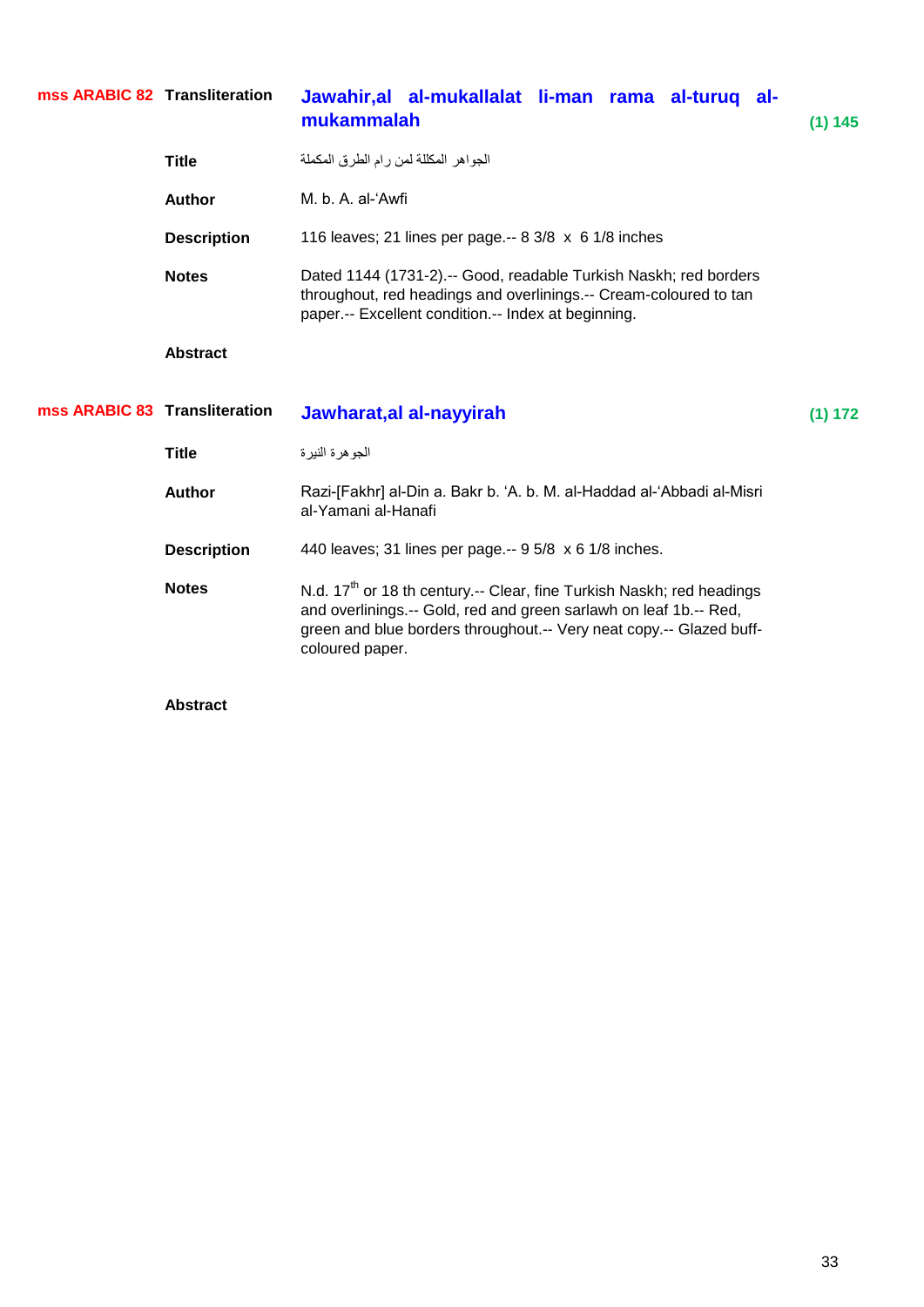## **K ( mss ARABIC 84 - 126 )**

| mss ARABIC 84 Transliteration |                    | Kanz al-'ummal fi sunan al-aqwal wa al-af'al                                                                                                                                                                                                                                                                                                                                                                                                                                                                                                               | (2)3 |
|-------------------------------|--------------------|------------------------------------------------------------------------------------------------------------------------------------------------------------------------------------------------------------------------------------------------------------------------------------------------------------------------------------------------------------------------------------------------------------------------------------------------------------------------------------------------------------------------------------------------------------|------|
|                               | Title              | كنز العمال في سنن الأقوال والأفعال                                                                                                                                                                                                                                                                                                                                                                                                                                                                                                                         |      |
|                               | <b>Author</b>      | 'Ala' al-Din Ali b. Husam al-Din 'Abd al-Malik b. Qadihan al-Muttaqi al-<br>Hindi                                                                                                                                                                                                                                                                                                                                                                                                                                                                          |      |
|                               | <b>Description</b> | 191 fols.; with 41 lines per page in red and black.-- 303 x 241 mm.                                                                                                                                                                                                                                                                                                                                                                                                                                                                                        |      |
|                               | <b>Notes</b>       | First part of the Kanz al-'ummal fi sunan al-agwal wa'l-af'al, an<br>alphabetically arranged hadith collection being a new version of al-<br>Suyuti's al-Jami' al-saghir with numerous addition; on the complicate<br>story of its compilation, see GAL S II 519.--<br>Its author is the Indian scholar 'Ala' al-Din Ali b. Husam al-Din 'Abd al-<br>Malik b.<br>b. Qadihan al-Muttaqi al-Hindi who was born in Burhanpur in India in<br>885H and died<br>975H in Mecca.-- For additional reference see Kahhala VII 59 and<br>XIII 406 and Zirikli IV 309. |      |

### **Abstract**

| mss ARABIC 85 Transliteration |                    | Kanz al-daga'iq                                                                                                                                                                                                                                                       | $(1)$ 201 |
|-------------------------------|--------------------|-----------------------------------------------------------------------------------------------------------------------------------------------------------------------------------------------------------------------------------------------------------------------|-----------|
|                               | <b>Title</b>       | كنز الدقائق                                                                                                                                                                                                                                                           |           |
|                               | <b>Author</b>      | Hafiz al-Din a. al-Barakat 'Al. b. A. al-Nasafi                                                                                                                                                                                                                       |           |
|                               | <b>Description</b> | 123 leaves; 9, 11 and 15 lines per page -- 10 7/8 x 7 1/4 inches                                                                                                                                                                                                      |           |
|                               | <b>Notes</b>       | N.d. Several scribes: oldest leaves (the major part of the book<br>appear to be 15th century; last leaves look to be 17th or 18th .--<br>Clear Naskh, turned brownish with age.-- Red headings.-- Many<br>marginal notes.-- Yellowish glazed paper.-- Good condition. |           |
|                               | <b>Abstract</b>    |                                                                                                                                                                                                                                                                       |           |
| mss ARABIC 86 Transliteration |                    | Kanz al-wusul ila ma'rifat al-usul                                                                                                                                                                                                                                    | (1) 186   |
|                               | <b>Title</b>       | كنز الوصول الى معر فة الأصول                                                                                                                                                                                                                                          |           |
|                               | <b>Author</b>      | Abu al-H. 'A. b. M. al-Pazdavi                                                                                                                                                                                                                                        |           |
|                               | <b>Description</b> | 341 leaves; 11 lines per page.-- 11 x 7 1/2 inches                                                                                                                                                                                                                    |           |
|                               | <b>Notes</b>       | Dated 791 (1389 A.D.).-- Clear, black Naskh; many interlinear and<br>marginal notes; red headings.-- Scribe: 'Abd al-'Aziz b. M. al-Hafiz al-<br>Ishqishahri.-- Excellent old copy.-- Thick light beige paper.                                                        |           |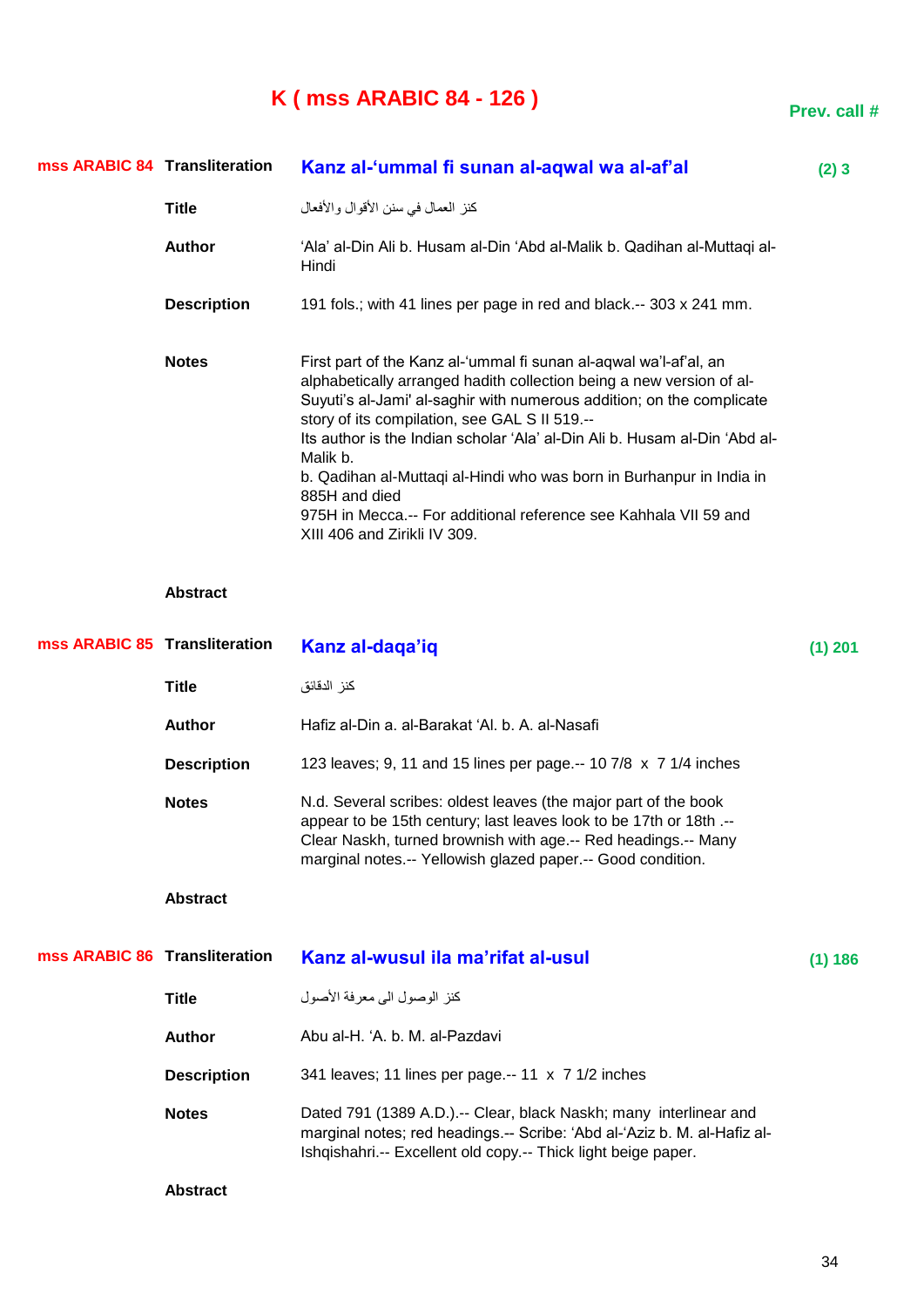| mss ARABIC 87 Transliteration |                    | <b>Kashf al-asrar</b>                                                                                                                                                                                                                                                                                                 | $(1)$ 216 |
|-------------------------------|--------------------|-----------------------------------------------------------------------------------------------------------------------------------------------------------------------------------------------------------------------------------------------------------------------------------------------------------------------|-----------|
|                               | <b>Title</b>       | كشف الأسر ار                                                                                                                                                                                                                                                                                                          |           |
|                               | <b>Author</b>      | Asaf ibn Bakhiya                                                                                                                                                                                                                                                                                                      |           |
|                               | <b>Description</b> |                                                                                                                                                                                                                                                                                                                       |           |
|                               | <b>Notes</b>       |                                                                                                                                                                                                                                                                                                                       |           |
|                               | <b>Abstract</b>    |                                                                                                                                                                                                                                                                                                                       |           |
| mss ARABIC 88 Transliteration |                    | Kathir al-ma'ani fi sharh hirz al-amani                                                                                                                                                                                                                                                                               | (1) 85    |
|                               | <b>Title</b>       | كثير المعانى فى شرح حرز الأمانى                                                                                                                                                                                                                                                                                       |           |
|                               | <b>Author</b>      | Ibrahim b. 'u. al-Ja'bari                                                                                                                                                                                                                                                                                             |           |
|                               | <b>Description</b> | 235 leaves; 22 lines per page .-- 7 1/8 x 4 3/4 inches                                                                                                                                                                                                                                                                |           |
|                               | <b>Notes</b>       | Dated 20 Dhu al-Qa'idah, 1081 (31 Marach, 1671).-- GAL lists this<br>book as Kanz al-ma'anibut this copy clearly has "Kathir". Elegant<br>sarlawh in gold and colours; gold borders on first two pages.-- Other<br>pages bordered in red.-- Neat, small Turkish Naskh; red headings,<br>quotations, etc.-- Fine copy. |           |
|                               |                    |                                                                                                                                                                                                                                                                                                                       |           |
|                               | <b>Abstract</b>    |                                                                                                                                                                                                                                                                                                                       |           |
| mss ARABIC 89 Transliteration |                    | Kawakib, al al-darar fi sharh al-Bukhari                                                                                                                                                                                                                                                                              | (1) 118   |
|                               | <b>Title</b>       | الكواكب الضرر في شرح البخاري                                                                                                                                                                                                                                                                                          |           |
|                               | <b>Author</b>      | M. b. Yu. b. 'A. al-Kirman al-Baghdadi                                                                                                                                                                                                                                                                                |           |
|                               | <b>Description</b> | 79 leaves; 33 lines per page.-- 11 x 7 1/4 inches                                                                                                                                                                                                                                                                     |           |
|                               | <b>Notes</b>       | N.d.-- Approx. 800 A.H. (1400 A.D).-- Good black Naskh with red<br>headings and rubrications on somewhat stained, brownish-white<br>paper.-- Though incomplete at end, this copy is almost contemporary<br>with the author (d. 786-1384), and it is therefore useful.                                                 |           |
|                               | <b>Abstract</b>    |                                                                                                                                                                                                                                                                                                                       |           |
| mss ARABIC 90 Transliteration |                    | Kawkab, al al-durr fi 'ilm al-usul al-Shafi'iyyah                                                                                                                                                                                                                                                                     | (1) 184   |
|                               | <b>Title</b>       | الكوكب الدري في علم الأصول الشافعية                                                                                                                                                                                                                                                                                   |           |
|                               | <b>Author</b>      | Abu M. 'Abd al-Rahim b. al-H. b. 'A. Jamal al-Din al-Asnawi al-<br>Qurashi al-Shafi'i                                                                                                                                                                                                                                 |           |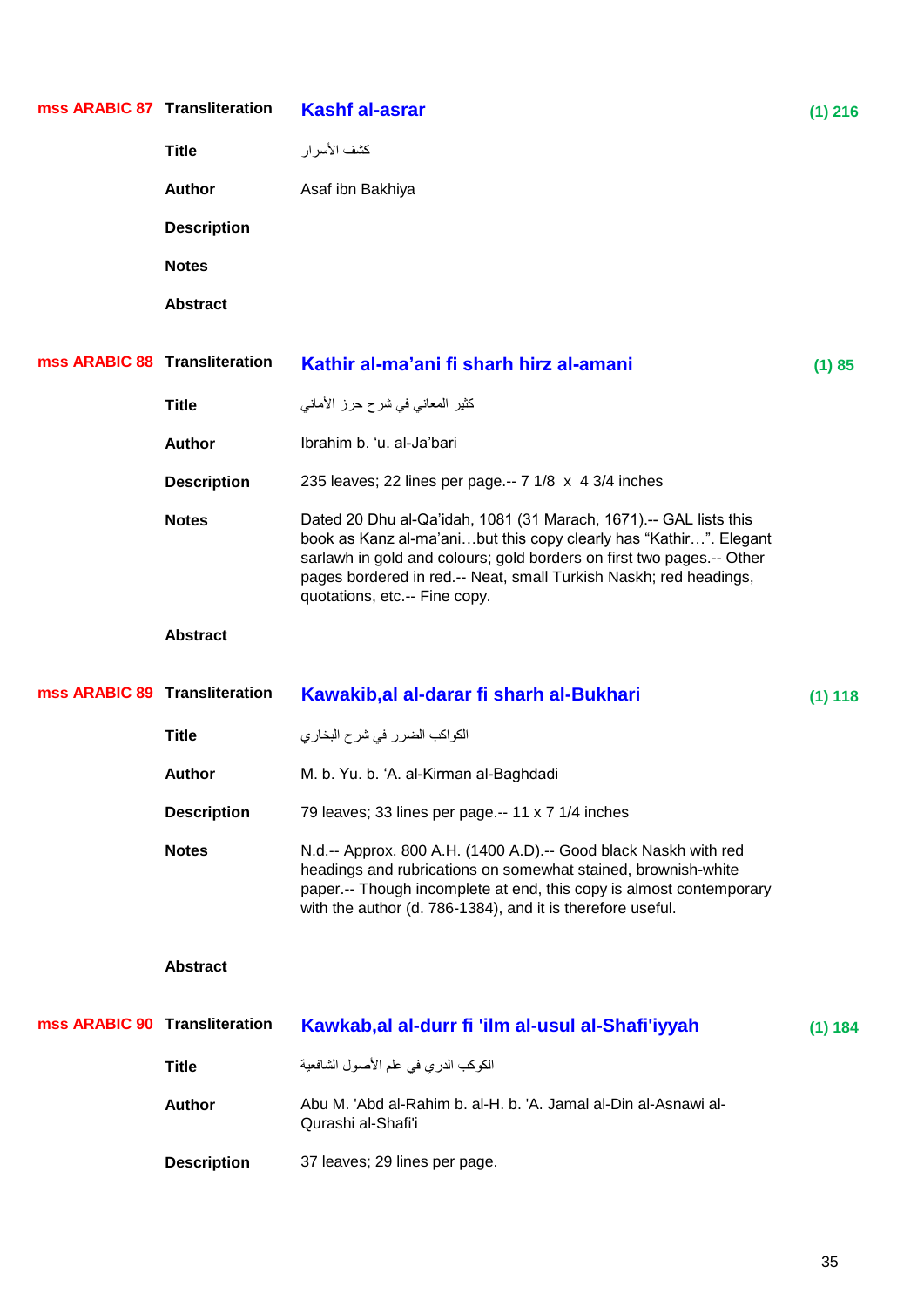|                               | <b>Notes</b>       | This compilation comprises two parts: [1] al-Kawkab al-durr fi 'ilm al-<br>usul al-Shafi'iyyah by Abu M. 'Abd al-Rahim b. al-H. b. 'A. Jamal al-<br>Din al-Asnawi al-Qurashi al-Shafi'i; dated 18 Rajab, 899 (?) (April 24,<br>1494); leaves 1a-34a; 29 lines per page; thick black archaic Naskh;<br>red headings, key words, etc.; cream-coloured thick paper; last leaf<br>worneaten at upper margin (not affecting text at all); leaf 34b is<br>blank.-- [2] Durrat al-nahwiyyah fi sharh al-ajrumiyyah; dated Dhu al-<br>Qa'idah, 888 (Dec, 1483); leaves 35a-37a; archaic black Nask; red<br>headings etc; 29 lines per page; some leaves slightly damaged by<br>worms at upper margins; no to text; 4 flyleaves at end containing<br>misc or blank. |          |
|-------------------------------|--------------------|------------------------------------------------------------------------------------------------------------------------------------------------------------------------------------------------------------------------------------------------------------------------------------------------------------------------------------------------------------------------------------------------------------------------------------------------------------------------------------------------------------------------------------------------------------------------------------------------------------------------------------------------------------------------------------------------------------------------------------------------------------|----------|
|                               | <b>Abstract</b>    |                                                                                                                                                                                                                                                                                                                                                                                                                                                                                                                                                                                                                                                                                                                                                            |          |
| mss ARABIC 91 Transliteration |                    | Kharidat al-'aja'ib wa faridat al-ghara'ib                                                                                                                                                                                                                                                                                                                                                                                                                                                                                                                                                                                                                                                                                                                 | (1)3     |
|                               | <b>Title</b>       | خريدة العجائب وفريدة الغرائب                                                                                                                                                                                                                                                                                                                                                                                                                                                                                                                                                                                                                                                                                                                               |          |
|                               | <b>Author</b>      | Siraj al-Din a. Hafs 'Umar b. al-Muzaffar b. al-Wardi                                                                                                                                                                                                                                                                                                                                                                                                                                                                                                                                                                                                                                                                                                      |          |
|                               | <b>Description</b> | 560 pp.; 17 lines per page.-- 9 3/4 x 6 1/4 inches                                                                                                                                                                                                                                                                                                                                                                                                                                                                                                                                                                                                                                                                                                         |          |
|                               | <b>Notes</b>       | Dated 3 Rabi' al-Awwal, 1267 (Jan. 2, 1851) by Husayn b. M. b.<br>Hasan al-Surkhi.-- Coloured diagrammes and map.-- The book is on<br>geography.-- Clear Arabic Naskh with red headings, rubrications,<br>punctuation, etc.-- Fine copy.                                                                                                                                                                                                                                                                                                                                                                                                                                                                                                                   |          |
|                               | <b>Abstract</b>    |                                                                                                                                                                                                                                                                                                                                                                                                                                                                                                                                                                                                                                                                                                                                                            |          |
|                               |                    |                                                                                                                                                                                                                                                                                                                                                                                                                                                                                                                                                                                                                                                                                                                                                            |          |
| mss ARABIC 92 Transliteration |                    | Khita'i, al 'ala al-mukhtasar al-sa'd (mulla zadah)                                                                                                                                                                                                                                                                                                                                                                                                                                                                                                                                                                                                                                                                                                        | $(1)$ 42 |
|                               | <b>Title</b>       | الخطائي على المختصر السعد (ملي زادة)                                                                                                                                                                                                                                                                                                                                                                                                                                                                                                                                                                                                                                                                                                                       |          |
|                               | Author             | Nizam al-Din 'Uthman al-Khita'i                                                                                                                                                                                                                                                                                                                                                                                                                                                                                                                                                                                                                                                                                                                            |          |
|                               | <b>Description</b> | 166 leaves total; 17 lines per page.-- 8 1/4 x 5 1/4 inches                                                                                                                                                                                                                                                                                                                                                                                                                                                                                                                                                                                                                                                                                                |          |
|                               | <b>Notes</b>       | Dated 1076 A.H. (1665 A.D).-- Written by Ahmad b. M. al-Daghistani<br>of the Hagia Sophia Madrasah in Istanbul.-- 72 leaves.-- Also<br>contains: al-Waqi' 'ala al-Khita'i 'Abdu-llah Yazdi.-- Written in the<br>same year and by the same scribe as the foregoing.-- 94 leaves.--<br>Nice Turkish Naskh, red headings.                                                                                                                                                                                                                                                                                                                                                                                                                                     |          |
|                               | <b>Abstract</b>    |                                                                                                                                                                                                                                                                                                                                                                                                                                                                                                                                                                                                                                                                                                                                                            |          |
| mss ARABIC 93 Transliteration |                    | <b>Khulasat al-fatawa</b>                                                                                                                                                                                                                                                                                                                                                                                                                                                                                                                                                                                                                                                                                                                                  | (2) 51   |
|                               | <b>Title</b>       | خلاصة الفتاوي                                                                                                                                                                                                                                                                                                                                                                                                                                                                                                                                                                                                                                                                                                                                              |          |
|                               | <b>Author</b>      | Tahir al-Bukhari                                                                                                                                                                                                                                                                                                                                                                                                                                                                                                                                                                                                                                                                                                                                           |          |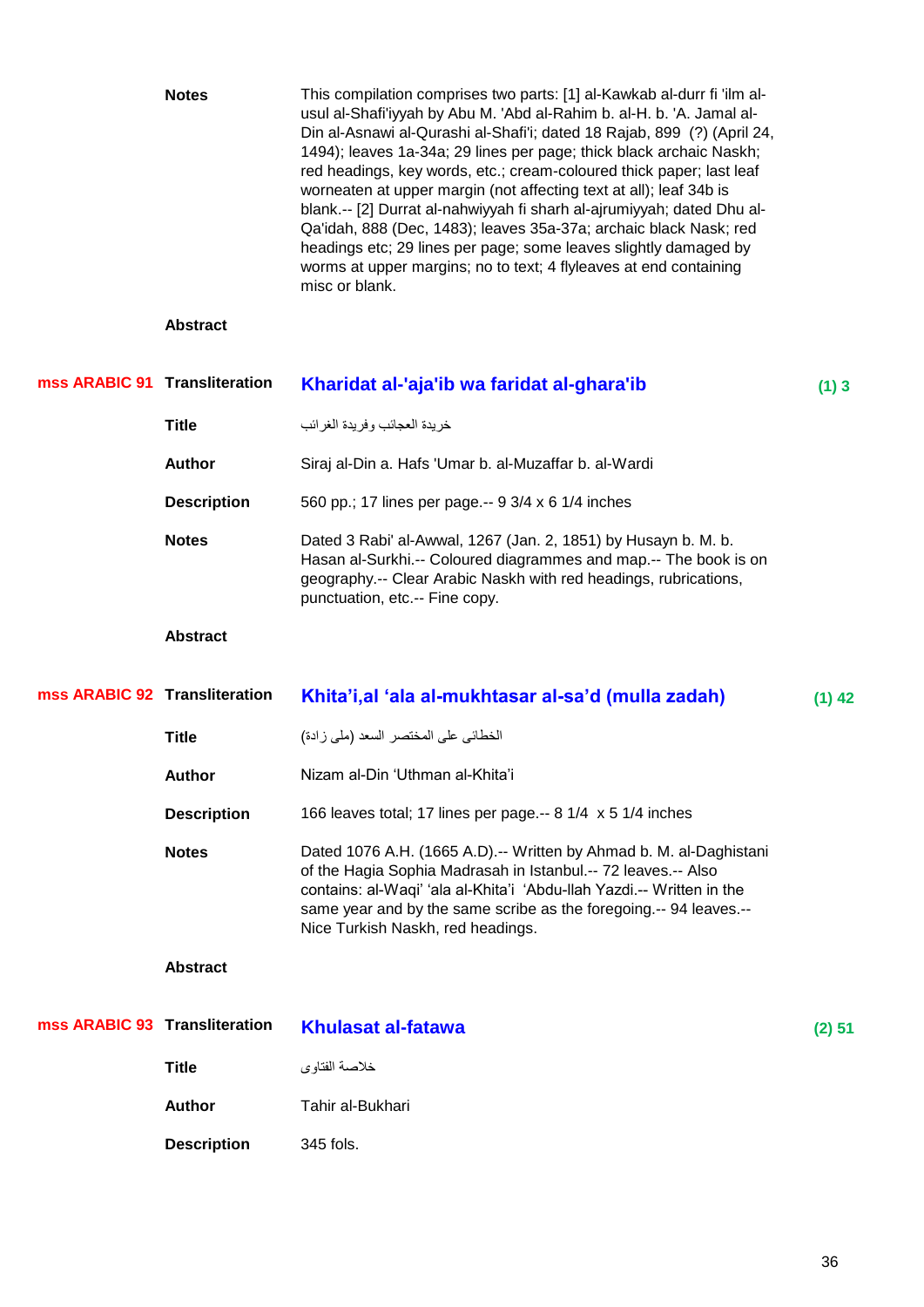**Notes** Torso of a Hanafite compendium, probably of Tahir al-Bukhari (d. 542/1172).-- GAL S I, 640/ 1 nr. 2.-- Undated, 16th.c.-- Remains of leather binding.

### **Abstract**

| mss ARABIC 94 Transliteration |                    | <b>Khulasat al-hisab</b>                                                                                                                                                                                                                                                                                                                                                                                                                                                                                                                                                                                                                                                                                                                                                     | (2) 149 |
|-------------------------------|--------------------|------------------------------------------------------------------------------------------------------------------------------------------------------------------------------------------------------------------------------------------------------------------------------------------------------------------------------------------------------------------------------------------------------------------------------------------------------------------------------------------------------------------------------------------------------------------------------------------------------------------------------------------------------------------------------------------------------------------------------------------------------------------------------|---------|
|                               | <b>Title</b>       | خلاصة الحساب                                                                                                                                                                                                                                                                                                                                                                                                                                                                                                                                                                                                                                                                                                                                                                 |         |
|                               | <b>Author</b>      | al-Amili, Baha' al-Din Muhammad ibn Husayn                                                                                                                                                                                                                                                                                                                                                                                                                                                                                                                                                                                                                                                                                                                                   |         |
|                               | <b>Description</b> |                                                                                                                                                                                                                                                                                                                                                                                                                                                                                                                                                                                                                                                                                                                                                                              |         |
|                               | <b>Notes</b>       | Copied in Dhu al-Hijjah, 1243.                                                                                                                                                                                                                                                                                                                                                                                                                                                                                                                                                                                                                                                                                                                                               |         |
|                               | <b>Abstract</b>    |                                                                                                                                                                                                                                                                                                                                                                                                                                                                                                                                                                                                                                                                                                                                                                              |         |
| mss ARABIC 95 Transliteration |                    | Kifayat al-shu'ayb                                                                                                                                                                                                                                                                                                                                                                                                                                                                                                                                                                                                                                                                                                                                                           | (1) 137 |
|                               | <b>Title</b>       | كفابة الشعبب                                                                                                                                                                                                                                                                                                                                                                                                                                                                                                                                                                                                                                                                                                                                                                 |         |
|                               | <b>Author</b>      | A. Ja'far M. b. 'U. al-Shu'aybi                                                                                                                                                                                                                                                                                                                                                                                                                                                                                                                                                                                                                                                                                                                                              |         |
|                               | <b>Description</b> | 321 leaves; multiple lines per page.-- 9 7/8 x 7 1/8 inches                                                                                                                                                                                                                                                                                                                                                                                                                                                                                                                                                                                                                                                                                                                  |         |
|                               | <b>Notes</b>       | This compilation comprises five parts: [1] Kifayat al-shu'ayb by A.<br>Ja'far M. b. 'U. al-Shu'aybi; dated 1230 (1814-5); 165 leaves; 19 lines<br>per page; scribe: Ghulam M. b. Hafiz M. Kazim of Bhakkar; glazed<br>brownish paper; black Indian Naskh.-- [2] Risalat al-mas'udiyah by<br>Mansur Multani; dated 8 Muharram, 1234 (8 Muharram, 1818); same<br>scribe: Black Indian Nasta'liq, redheadings; 35 leaves; 19 lines per<br>page; PERSIAN.-- [3] Misc. hadith: 4 leaves.-- [4[ Daqa'iq al-akbar.--<br>Dated Safar, 1216 (June-July, 1801).-- 47 leaves; 17 lines per page;<br>naskh; red headings.-- [5] Tafsir Surat al-Yusuf by Abu Hamid M. al-<br>Ghazali.-- N.d.-- 68 leaves; 19 lines per page; same scribe; black<br>Naskh, red headings; very clear copy. |         |
|                               | <b>Abstract</b>    |                                                                                                                                                                                                                                                                                                                                                                                                                                                                                                                                                                                                                                                                                                                                                                              |         |
| mss ARABIC 96 Transliteration |                    | Kitab al-arba'in fi usul al-din                                                                                                                                                                                                                                                                                                                                                                                                                                                                                                                                                                                                                                                                                                                                              | (1) 123 |
|                               | <b>Title</b>       | كتاب الأربعين في اصول الدين                                                                                                                                                                                                                                                                                                                                                                                                                                                                                                                                                                                                                                                                                                                                                  |         |

| <b>Author</b>      | Fakhr al-Din a. 'Al. M. b. 'U. b. al-Hu. (H) b. al-Khatib al-Razi |
|--------------------|-------------------------------------------------------------------|
| <b>Description</b> | 208 leaves; 19 lines per page -- 10 3/4 x 7 1/8 inches            |

**Notes** N.d. approx. 9<sup>th</sup> century A.H. (1500 A.D.)-- Very nice Naskh with red headings and rubrications on thin tan-coloured paper.-- Last leaf by a much later hand on white glazed paper in Turkish Ta'liq.-- Excellent condition and complete.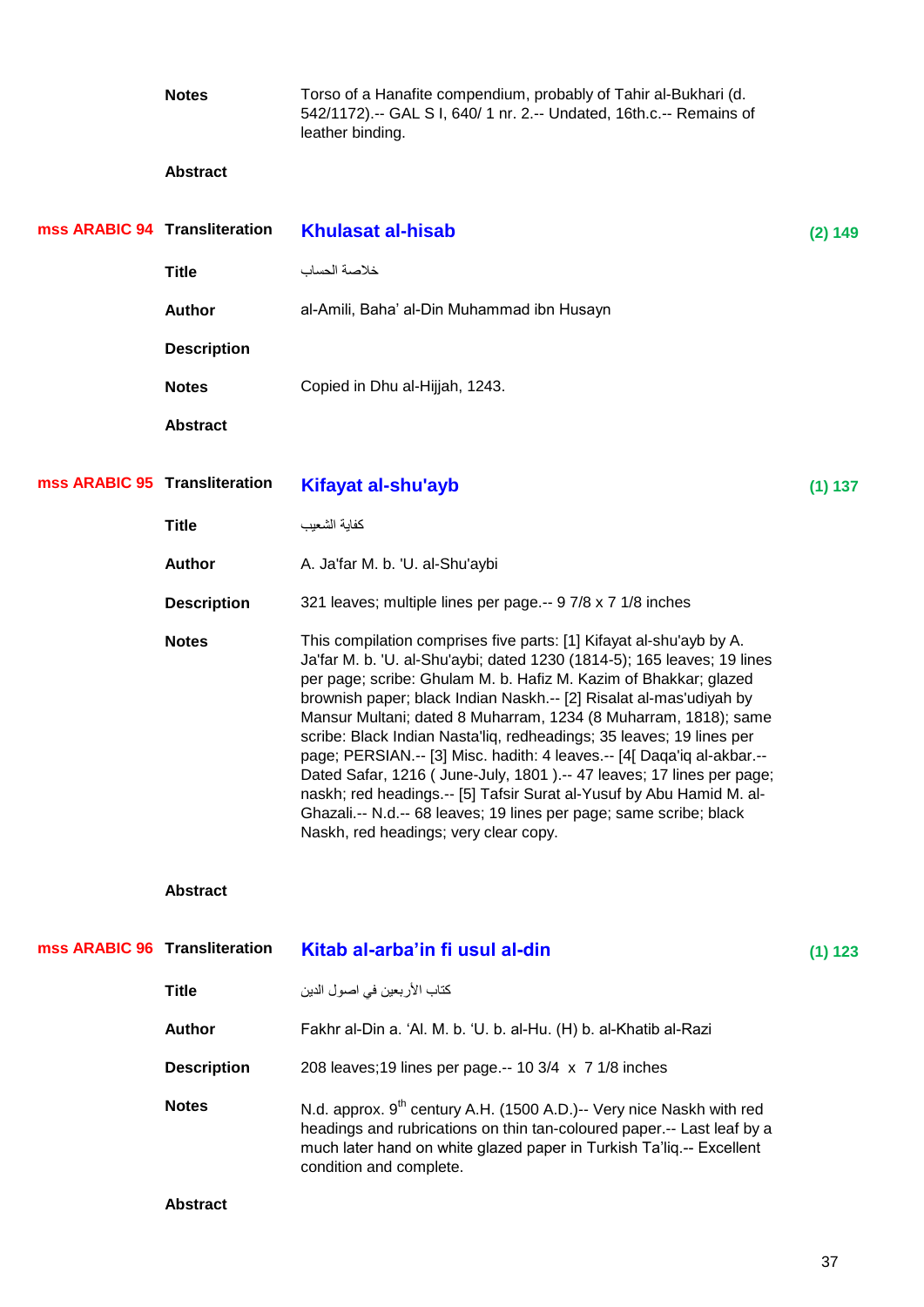| mss ARABIC 97 Transliteration |                    | Kitab al-ashbah wa al-naza'ir                                                                                                                                                                                                                                                                                                                                                                                                                                                                                                                                                            | (1) 107 |
|-------------------------------|--------------------|------------------------------------------------------------------------------------------------------------------------------------------------------------------------------------------------------------------------------------------------------------------------------------------------------------------------------------------------------------------------------------------------------------------------------------------------------------------------------------------------------------------------------------------------------------------------------------------|---------|
|                               | <b>Title</b>       | كتاب الأشباه والنظائر                                                                                                                                                                                                                                                                                                                                                                                                                                                                                                                                                                    |         |
|                               | <b>Author</b>      | Zayn al-'Abidin 'U b. Ibr. b. Nujaym al-Misri al-Hanafi                                                                                                                                                                                                                                                                                                                                                                                                                                                                                                                                  |         |
|                               | <b>Description</b> | 298 leaves.-- 10 x 7 1/8 inches                                                                                                                                                                                                                                                                                                                                                                                                                                                                                                                                                          |         |
|                               | <b>Notes</b>       | This compilation comprises two parts: [1] Kitab al-ashbah wa al-<br>naza'ir by Zayn al-'Abidin 'U b. Ibr. b. Nujaym al-Misri al-Hanafi; dated<br>7 Ramadan, 1271 (24 May, 1854); 206 leaves; 35 lines per page;<br>scribe: Ibr. b. Husayn; Black Turkish Ta'liq between red borders, red<br>heaadings and rubrications.--[2] Fawa'id al-zayniyyah fi fiqhi al-<br>Hanafiyyah by the same author; dated 1273 (1856-7); the scribe is<br>the same as above; 92 leaves; 34 lines per page; Turkish Naskh,<br>black with red borders and rubrications.-- Withish paper.-- Good<br>condition. |         |
|                               | <b>Abstract</b>    |                                                                                                                                                                                                                                                                                                                                                                                                                                                                                                                                                                                          |         |
| mss ARABIC 98 Transliteration |                    | Kitab al-fara'id al-sirajiyyah                                                                                                                                                                                                                                                                                                                                                                                                                                                                                                                                                           | (1) 141 |
|                               | <b>Title</b>       | كتاب الفر ائض السر اجية                                                                                                                                                                                                                                                                                                                                                                                                                                                                                                                                                                  |         |
|                               | <b>Author</b>      | Siraj al-Din a. Tahir b. M. b. 'Abd al-Rashid al-Sajavandi                                                                                                                                                                                                                                                                                                                                                                                                                                                                                                                               |         |
|                               | <b>Description</b> | 54 leaves; multiple lines per page.-- 7 3/8 x 5 1/2 inches                                                                                                                                                                                                                                                                                                                                                                                                                                                                                                                               |         |
|                               | <b>Notes</b>       | Dated Muharram, 990 (Jan - Feb., 1582).-- Scribe: Hasan b.<br>Sha'ban.-- 1-3a are misc.; leaves 4b-21b contain 2-3 lines of text with<br>commentaries written in all directions in the margins; leaves 22a -<br>54b have 9 lines per page; last 2 leaves are again misc .-- Text of the<br>book is in good black Naskh; commentaries in flowing Naskh verging<br>on Ta'liq.-- Short index at beginning.-- Brownish paper; red headings<br>and rubrications.-- Good condition.-- Many marginal notes.                                                                                     |         |
|                               | <b>Abstract</b>    |                                                                                                                                                                                                                                                                                                                                                                                                                                                                                                                                                                                          |         |
| mss ARABIC 99 Transliteration |                    | Kitab al-fara'id al-sirajiyyah ma'a sharhuhu                                                                                                                                                                                                                                                                                                                                                                                                                                                                                                                                             | (1) 142 |
|                               | <b>Title</b>       | كتاب الفر ائض السير اجية مع شرحه                                                                                                                                                                                                                                                                                                                                                                                                                                                                                                                                                         |         |
|                               | <b>Author</b>      | No author                                                                                                                                                                                                                                                                                                                                                                                                                                                                                                                                                                                |         |
|                               | <b>Description</b> | 148 leaves; 19 lines per page.-- 8 1/2 x 5 5/8 inches                                                                                                                                                                                                                                                                                                                                                                                                                                                                                                                                    |         |
|                               | <b>Notes</b>       | This compilation comprises two parts.-- The first part: Kitab al-fara'iz<br>al-sirajiyyah ma'a sharhuhu.-- N.d.-- 98 leaves.-- Small Turkish rapid<br>Naskh.-- Sharih (commentor) not given.-- Red headings and<br>overlinings.-- The second part: Kitab al-Jalal fi sharh fara'iz al-<br>Sirajiyyah.-- Dated 974 (1566-7).-- 60 leaves; 19 lines per page.--                                                                                                                                                                                                                            |         |

Same scribe as no. 1.-- Neither of these sharh are in GAL apparently.-- Good tan coloured paper.-- Excellent condition.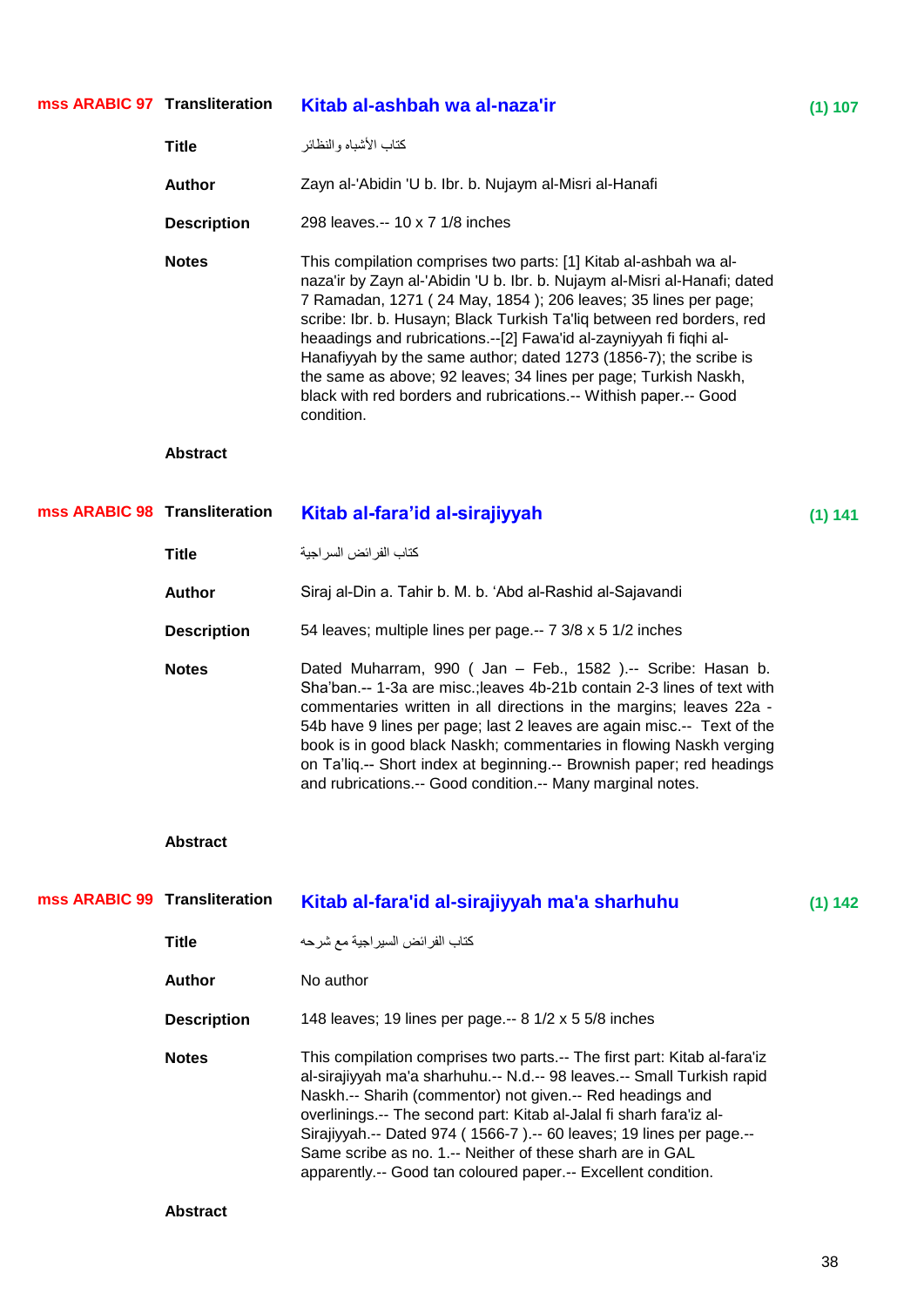| mss ARABIC 100 Transliteration |                    | Kitab al-fiqh al-akbar                                                                                                                                                                                                                                                                                                                                                                                                                                                                                                                             | $(1)$ 32 |
|--------------------------------|--------------------|----------------------------------------------------------------------------------------------------------------------------------------------------------------------------------------------------------------------------------------------------------------------------------------------------------------------------------------------------------------------------------------------------------------------------------------------------------------------------------------------------------------------------------------------------|----------|
|                                | <b>Title</b>       | كتاب الفقه الأكبر                                                                                                                                                                                                                                                                                                                                                                                                                                                                                                                                  |          |
|                                | <b>Author</b>      | Abu Hanifa al-Nu'man b. Thabit b. Zuta                                                                                                                                                                                                                                                                                                                                                                                                                                                                                                             |          |
|                                | <b>Description</b> | 66 leaves; 25 lines per page.-- 11 1/8 x 6 3/4 inches                                                                                                                                                                                                                                                                                                                                                                                                                                                                                              |          |
|                                | <b>Notes</b>       | This compilation comprises four parts.-- The first part: Kitab al-fiqh al-<br>akbar by Abu Hanifa al-Nu'man b. Thabit b. Zuta.-- 12 leaves.-- The<br>second part: Arba'un hadithan by 'Ali A. Nasr M. b. 'Ali b. 'Ubaydillah<br>b. Ahmad b. Salih b. Sulayman b. Wa'dan.-- 6 1/2 leaves.-- The third<br>part: Sharh kitab al-wasiyah.-- Dated 1143 (1730 A.D.). 18 leaves.--<br>The fourth part: Sharh arba'in hadithan by Muhammad b. A. Bakr. 29<br>leaves.-- Only part three is dated.-- Turkish Naskh between gold<br>borders.-- Red headings. |          |
|                                | <b>Abstract</b>    |                                                                                                                                                                                                                                                                                                                                                                                                                                                                                                                                                    |          |
| mss ARABIC 101 Transliteration |                    | <b>Kitab al-furuq</b>                                                                                                                                                                                                                                                                                                                                                                                                                                                                                                                              | $(1)$ 25 |
|                                | <b>Title</b>       | كتاب الفروق                                                                                                                                                                                                                                                                                                                                                                                                                                                                                                                                        |          |
|                                | <b>Author</b>      | Abu al-Fida Isma'il Haqqi al-Brusawi                                                                                                                                                                                                                                                                                                                                                                                                                                                                                                               |          |
|                                | <b>Description</b> | 96 leaves; 23 lines on a page.-- 9 5/8 x 5 3/4 inches                                                                                                                                                                                                                                                                                                                                                                                                                                                                                              |          |
|                                | <b>Notes</b>       | Writteb by Sayyid b. Muhammad ibn 'Ali.-- Dated 1216 A.H.-- Black<br>and red within gold borders.-- Beautiful sarlawh in gold and colours.--<br>Date of composition: 1 Jamad al-Awwal, 1095 A.H.-- Work on<br>grammar, meanings of words, philology.                                                                                                                                                                                                                                                                                               |          |
|                                | <b>Abstract</b>    |                                                                                                                                                                                                                                                                                                                                                                                                                                                                                                                                                    |          |
| mss ARABIC 102 Transliteration |                    | Kitab al-hidayat fi usul al-din                                                                                                                                                                                                                                                                                                                                                                                                                                                                                                                    | $(1)$ 41 |
|                                | <b>Title</b>       | كتاب الهداية في اصول الدين                                                                                                                                                                                                                                                                                                                                                                                                                                                                                                                         |          |
|                                | <b>Author</b>      | Siraj al-Din a. M. 'A. b. 'Uthman al-Usi al-Farghani Imam al-<br>Haramayni                                                                                                                                                                                                                                                                                                                                                                                                                                                                         |          |
|                                | <b>Description</b> | 119 leaves; 21 lines per page                                                                                                                                                                                                                                                                                                                                                                                                                                                                                                                      |          |
|                                | <b>Notes</b>       | Called inside the book: al-Hidayah min al-i'tiqad li kathrat naf'a bayn<br>al-'ibad, and this is the name GAL : SI : 764.                                                                                                                                                                                                                                                                                                                                                                                                                          |          |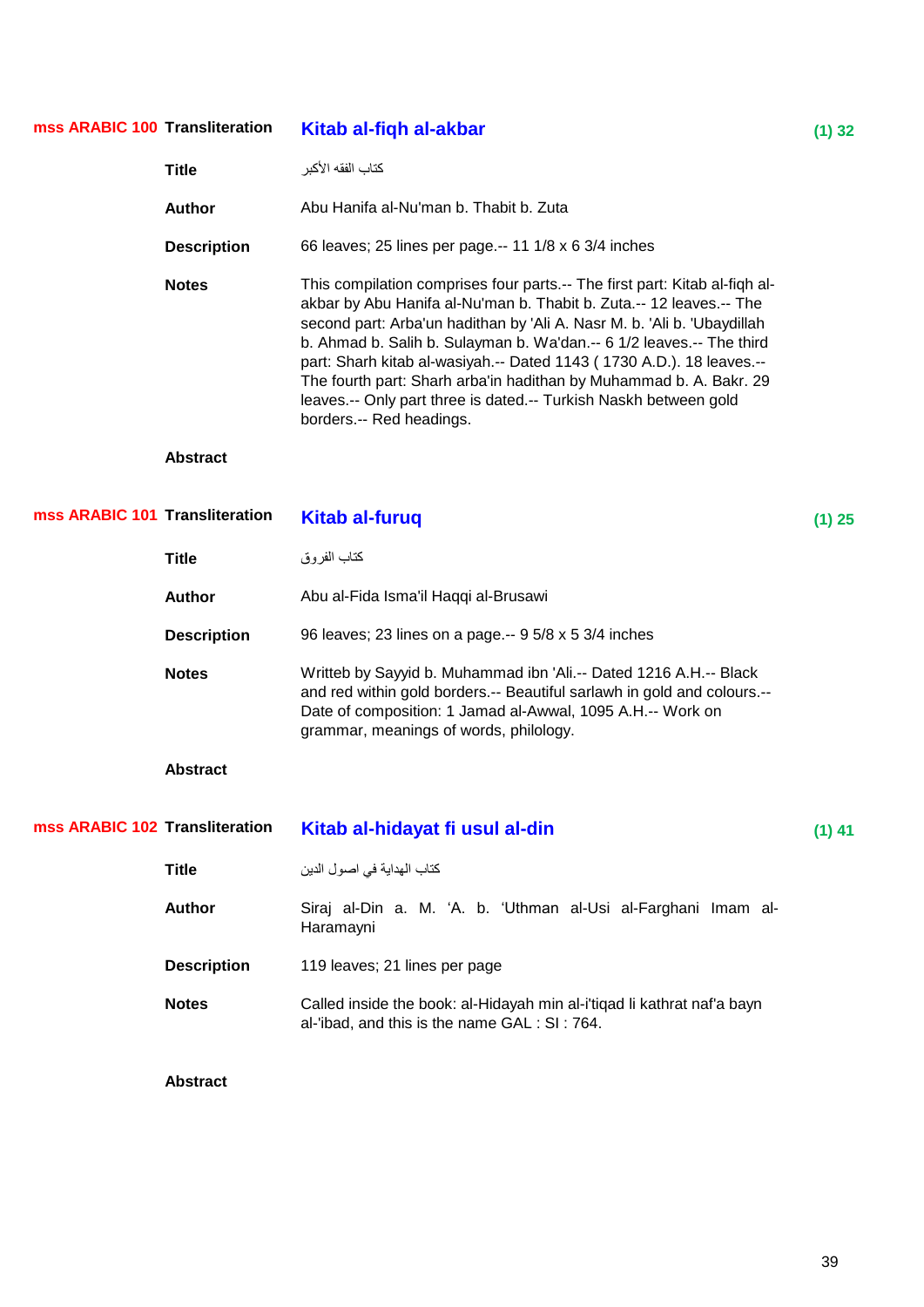| mss ARABIC 103 Transliteration |                    | Kitab al-is'af fi ahkam al-awqaf                                                                                                                                                                                                                                                                      | $(1)$ 31 |
|--------------------------------|--------------------|-------------------------------------------------------------------------------------------------------------------------------------------------------------------------------------------------------------------------------------------------------------------------------------------------------|----------|
|                                | <b>Title</b>       | كتاب الإسعاف في أحكام الأوقاف                                                                                                                                                                                                                                                                         |          |
|                                | <b>Author</b>      | Shaykh Burhan al-Din Ibrahim b. Musa b. A. Bakr b. Shaykh 'Ali al-<br>Tarabalusi                                                                                                                                                                                                                      |          |
|                                | <b>Description</b> | 75 leaves; 21 lines per page.-- 8 5/8 x 6 inches                                                                                                                                                                                                                                                      |          |
|                                | <b>Notes</b>       | Dated 13 Safar, 992 A.H. (Feb. 25, 1584).-- Copied from a copy of<br>the author's copy dated 15 Muharram, 905 (Aug. 22, 1499).-- Written<br>by Muhammad San' Allah b. Zayn al-'Abidin.-- Leaves nos. 50-59<br>blank and apparently missing.-- Fine Turkish naskh on glazed paper.-<br>- Red headings. |          |
|                                | <b>Abstract</b>    |                                                                                                                                                                                                                                                                                                       |          |
| mss ARABIC 104 Transliteration |                    | Kitab al-itqan fi 'ulum al-Qur'an                                                                                                                                                                                                                                                                     | (1) 12   |
|                                | <b>Title</b>       | كتاب الإتقان في علوم القر أن                                                                                                                                                                                                                                                                          |          |
|                                | <b>Author</b>      | Abu al-Fadl 'Ar. b. a. Bakr b. M. b. a. Bakr Jalal al-Din al-Suyuti al-<br>Khudayri al-Shafi'i                                                                                                                                                                                                        |          |
|                                | <b>Description</b> | 236 leaves; 31 lines per page. -- 13 x 8 1/2 inches.                                                                                                                                                                                                                                                  |          |
|                                | <b>Notes</b>       | Dated 27 Muharram, 1165 (Dec.16, 1751.-- Copied by Ibrahim al-<br>Sanhuti of the Azhar.-- Small, black Arabic Naskh with red headings,<br>red borders, etc .-- Nice, clear copy.-- Contemporary leather binding<br>with stamped central design.                                                       |          |
|                                | <b>Abstract</b>    |                                                                                                                                                                                                                                                                                                       |          |
| mss ARABIC 105 Transliteration |                    | Kitab al-ma'arif al-muhammadiyyah fi al-waza'if al-<br>ahmadiyyah                                                                                                                                                                                                                                     | (2) 147  |
|                                | <b>Title</b>       | كتاب المعار فالمحمدية في الوظائف الأحمدية                                                                                                                                                                                                                                                             |          |
|                                | <b>Author</b>      | al-Rifa'i, Ahmad ibn 'Abd al-Rahman ibn al-Husayn                                                                                                                                                                                                                                                     |          |
|                                | <b>Description</b> |                                                                                                                                                                                                                                                                                                       |          |
|                                | <b>Notes</b>       | 1291H.                                                                                                                                                                                                                                                                                                |          |
|                                | <b>Abstract</b>    |                                                                                                                                                                                                                                                                                                       |          |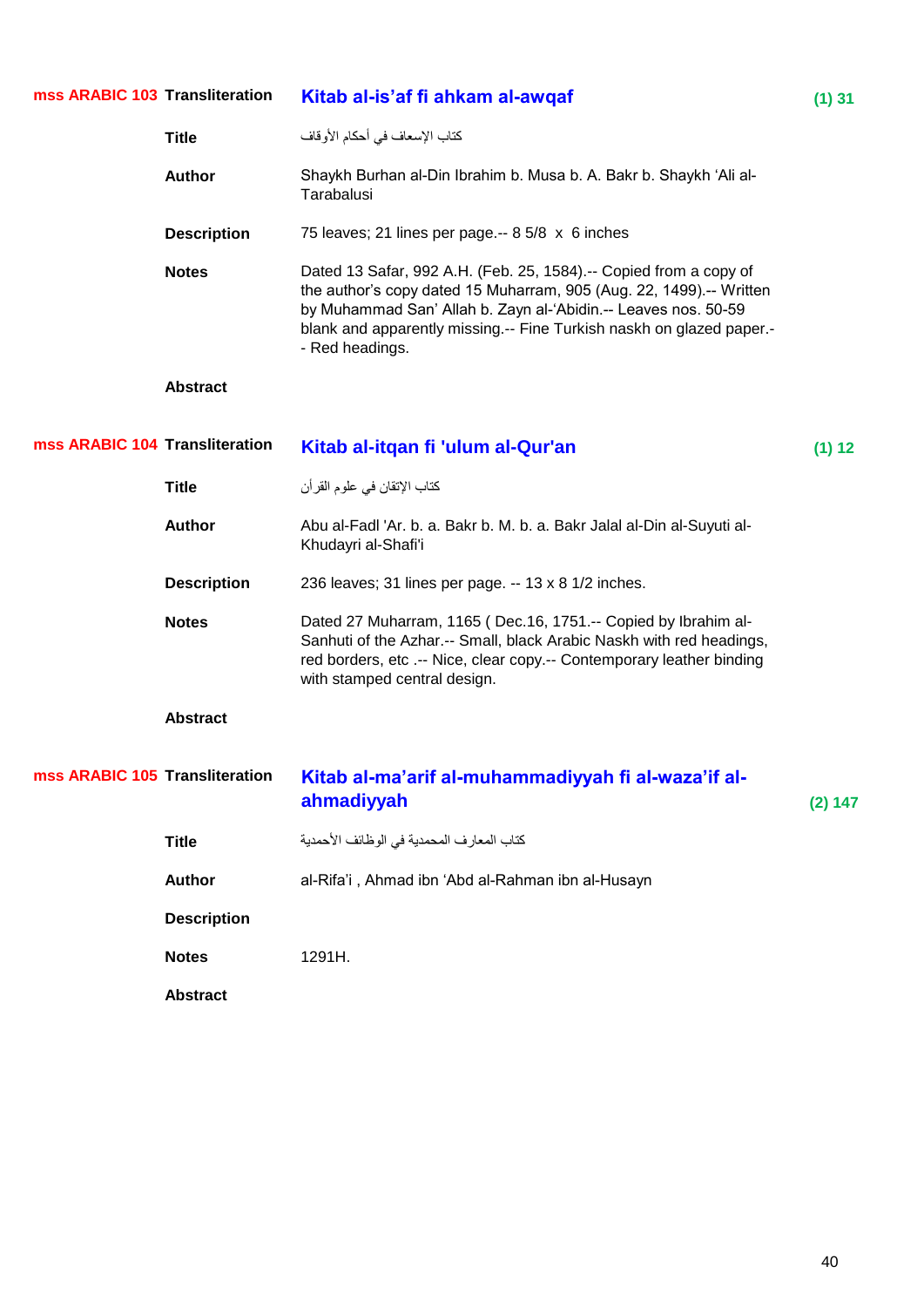| mss ARABIC 106 Transliteration |                    | Kitab al-mufassal fi san'at al-i'rab                                                                                                                                                                                                                                                                 | (1) 35    |
|--------------------------------|--------------------|------------------------------------------------------------------------------------------------------------------------------------------------------------------------------------------------------------------------------------------------------------------------------------------------------|-----------|
|                                | <b>Title</b>       | كتاب المفصل في صنعة الاعر اب                                                                                                                                                                                                                                                                         |           |
|                                | <b>Author</b>      | A.Q. Mahmud b. 'O. al-Zamakhshari                                                                                                                                                                                                                                                                    |           |
|                                | <b>Description</b> | 142 leaves; 17 lines per page.-- 8 3/8 x 5 3/4 inches                                                                                                                                                                                                                                                |           |
|                                | <b>Notes</b>       | Dated end of Sha'ban, 671 A.H. (Approx. March, 1273 A.D.) and<br>states "copied from a copy of the author's copy".-- Written by M. b.<br>Ahmad b. 'Abdillah al-Chalabi.-- Nice Antique Naskh.-- Vowelled and<br>clear.-- Red headings.-- Thick glazed paper in top condition.                        |           |
|                                | <b>Abstract</b>    |                                                                                                                                                                                                                                                                                                      |           |
| mss ARABIC 107 Transliteration |                    | Kitab al-mufassal fi san'at al-i'rab                                                                                                                                                                                                                                                                 | $(1)$ 200 |
|                                | <b>Title</b>       | كتاب المفصل في صنعة الإعراب                                                                                                                                                                                                                                                                          |           |
|                                | <b>Author</b>      | Abu al-Q. Mahmud b. 'U. al-Zamakhshari                                                                                                                                                                                                                                                               |           |
|                                | <b>Notes</b>       | Dated 15 Muharram, 900 (Oct. 17, 1494).-- Scribe: Ahmad b. Rasul.-<br>- Clear black Naskh; red headings and key words.-- Margins filled<br>with commentary in several hands.-- Some margins wormholed, but<br>does not harm text.-- Good condition.-- Clear, usable copy.-- Glazed<br>whitish paper. |           |
|                                | <b>Abstract</b>    |                                                                                                                                                                                                                                                                                                      |           |
| mss ARABIC 108 Transliteration |                    | Kitab al-mujarrabat [called] Fath al-malik al-majid li<br>naf'i al-'abid                                                                                                                                                                                                                             | (1) 78    |
|                                | <b>Title</b>       | كتاب المجربات                                                                                                                                                                                                                                                                                        |           |
|                                | <b>Author</b>      | A.b. 'U. al-Daybari                                                                                                                                                                                                                                                                                  |           |
|                                | <b>Description</b> | 176 leaves + some extra leaves of misc. at end; 27 lines per page.                                                                                                                                                                                                                                   |           |
|                                |                    | 8 3/4 x 5 3/4 inches                                                                                                                                                                                                                                                                                 |           |
|                                | <b>Notes</b>       | Dated 20 Rajab, 1288 (Oct. 5, 1871).-- Turkish Nasta'liq;<br>diagrammes.-- Interesting.                                                                                                                                                                                                              |           |
|                                | <b>Abstract</b>    |                                                                                                                                                                                                                                                                                                      |           |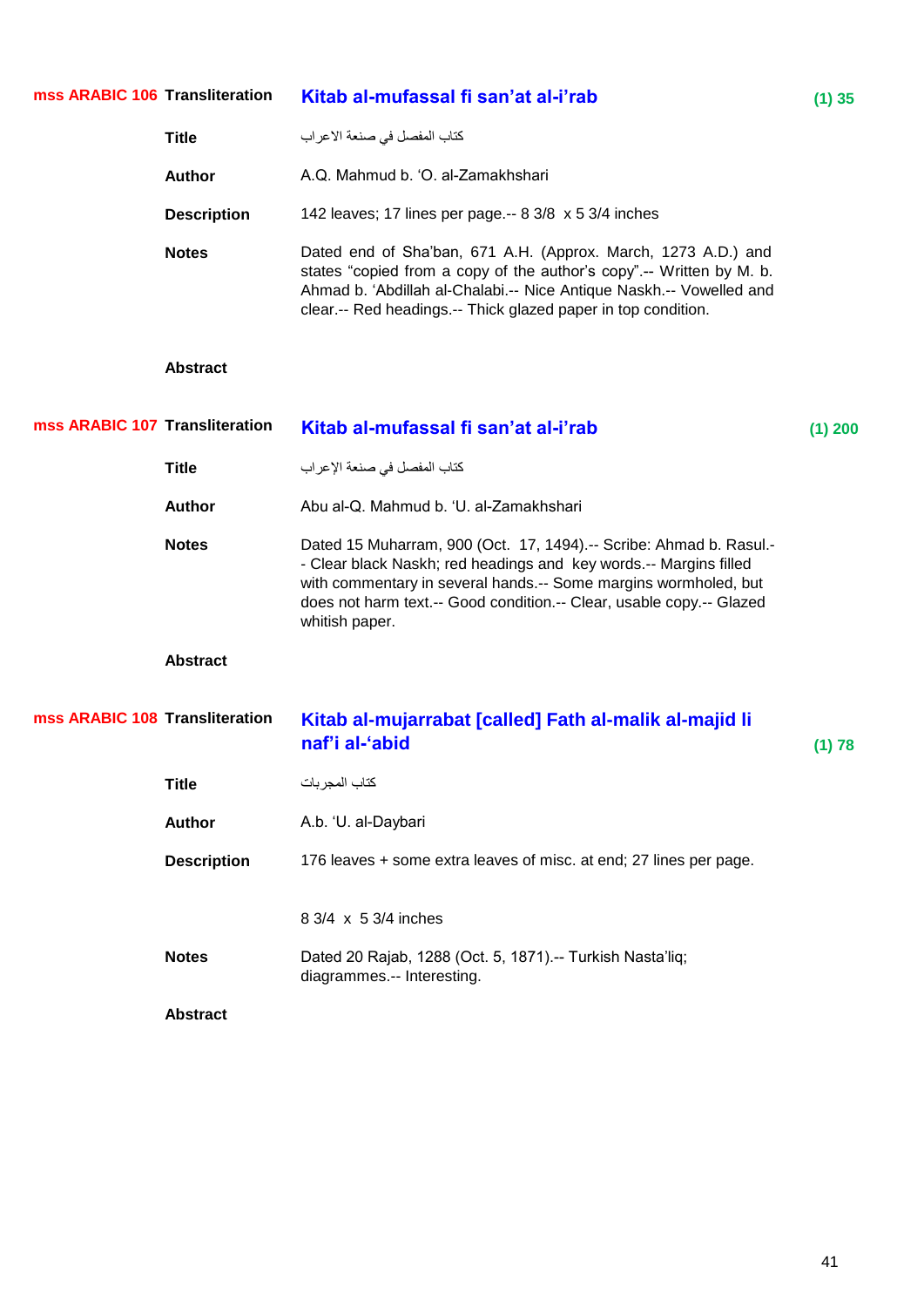| mss ARABIC 109 Transliteration |                                 | Kitab al-quduri                                                                                                                                                                                                                                                                                                                                | (1)9   |
|--------------------------------|---------------------------------|------------------------------------------------------------------------------------------------------------------------------------------------------------------------------------------------------------------------------------------------------------------------------------------------------------------------------------------------|--------|
|                                | <b>Title</b>                    | كتاب القدوري                                                                                                                                                                                                                                                                                                                                   |        |
|                                | <b>Author</b>                   | Abu al-Husayn A. b. M. al-Quduri al-Baghdadi                                                                                                                                                                                                                                                                                                   |        |
|                                | <b>Description</b>              | 137 leaves; 13, 18, and 19 lines per page -- 8 1/2 x 6 inches.                                                                                                                                                                                                                                                                                 |        |
|                                | <b>Notes</b>                    | N. d. but late 18th or 19th century.-- Neat arabic Naskh with red<br>headings, etc.-- Many marginal notes.-- Nice clear copy.                                                                                                                                                                                                                  |        |
|                                | <b>Abstract</b>                 |                                                                                                                                                                                                                                                                                                                                                |        |
| mss ARABIC 110 Transliteration |                                 | Kitab al-quduri                                                                                                                                                                                                                                                                                                                                | (1) 99 |
|                                | <b>Title</b>                    | كتاب القدوري                                                                                                                                                                                                                                                                                                                                   |        |
|                                | <b>Author</b>                   | Abu al-Hu. A. b. M. al-Quduri al-Baghdadi                                                                                                                                                                                                                                                                                                      |        |
|                                | <b>Description</b>              | 118 leaves; 21 lines per page.-- $8 \frac{1}{4} \times 5 \frac{3}{8}$ inches                                                                                                                                                                                                                                                                   |        |
|                                | <b>Notes</b>                    | Dated 2 Sha'ban, 1212 (Jan, 20, 1798).-- Black Turkish nasta'liq; red<br>borders throughout.-- Neat, readable copy.                                                                                                                                                                                                                            |        |
|                                | <b>Abstract</b>                 |                                                                                                                                                                                                                                                                                                                                                |        |
| mss ARABIC 111 Transliteration |                                 | Kitab al-shifa'                                                                                                                                                                                                                                                                                                                                | (2)86  |
|                                | <b>Title</b>                    | كتاب الشفاء                                                                                                                                                                                                                                                                                                                                    |        |
|                                | <b>Author</b>                   | Ibn Sina (d.428/1037)                                                                                                                                                                                                                                                                                                                          |        |
|                                | <b>Description</b>              |                                                                                                                                                                                                                                                                                                                                                |        |
|                                | <b>Notes</b>                    | Majmu'ah: [1] Fols. 3b-97b: Fann nr. 13 of Ibn Sina (d. 428/1037)<br>Kitab al-Shifa'<br>dealing with the Ilahiyyat (metaphysics), G I 454; undated, 16th cent.--<br>[2] 87 fols; "Hashiyat al-Khalkhali" i.e. Glosses of al-Khalkhali on al-<br>Dawwani's (d.907/1501) comm. on al-Taftazani's, G II 215; dated:<br>1006H.-- Leather, damaged. |        |
|                                | <b>Abstract</b>                 |                                                                                                                                                                                                                                                                                                                                                |        |
| mss ARABIC 112 Transliteration |                                 | Kitab al-shifa' fi ta'rif huquq al-mustafa                                                                                                                                                                                                                                                                                                     | (2) 77 |
|                                | <b>Title</b>                    | كتاب الشفاء في تعريف حقوق المصطفى                                                                                                                                                                                                                                                                                                              |        |
|                                | <b>Author</b>                   | Qadi 'Iyad al-Yahsubi (d. 544/1149)                                                                                                                                                                                                                                                                                                            |        |
|                                | <b>Description</b>              | 160 fols.                                                                                                                                                                                                                                                                                                                                      |        |
|                                | <b>Notes</b><br><b>Abstract</b> | GAL I 369.-- Cop. in the City of Mar'ash in 1203H.-- Blindtooled<br>leather.                                                                                                                                                                                                                                                                   |        |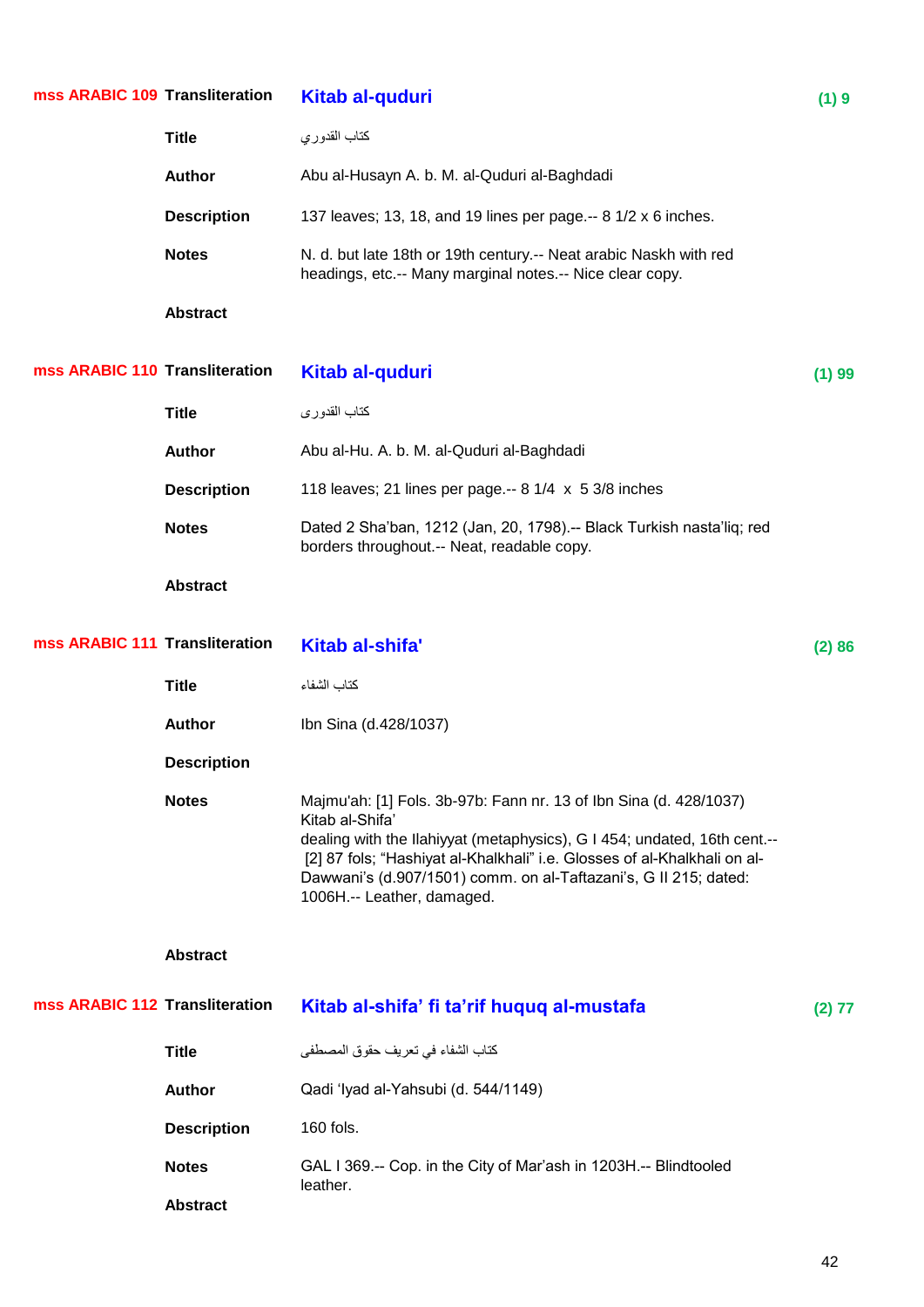| mss ARABIC 113 Transliteration |                    | Kitab al-ta'rifat                                                                                                                                                                  | (2) 87  |
|--------------------------------|--------------------|------------------------------------------------------------------------------------------------------------------------------------------------------------------------------------|---------|
|                                | <b>Title</b>       | كتاب التعريفات                                                                                                                                                                     |         |
|                                | <b>Author</b>      | al-Jurjani (d.816/1413)                                                                                                                                                            |         |
|                                | <b>Description</b> | 94 fols.                                                                                                                                                                           |         |
|                                | <b>Notes</b>       | G II 216 .-- Dated, 1157H. -- Boards with leather spine.                                                                                                                           |         |
|                                | <b>Abstract</b>    |                                                                                                                                                                                    |         |
| mss ARABIC 114 Transliteration |                    | Kitab al-tawdih wa al-talwih                                                                                                                                                       | (2) 93  |
|                                | <b>Title</b>       | كتاب التوضيح والتلويح                                                                                                                                                              |         |
|                                | <b>Author</b>      | al-Taftazani                                                                                                                                                                       |         |
|                                | <b>Description</b> | 106 fols.                                                                                                                                                                          |         |
|                                | <b>Notes</b>       | Glosses of al-Taftazani (d.792/1390) on Sadr al-Shari'at al-Thani,<br>(d.747/1347), Kitab Tanqih al-Usul G II, 214.-- Written before 1203H.-<br>- Boards with leather spine.       |         |
|                                | <b>Abstract</b>    |                                                                                                                                                                                    |         |
| mss ARABIC 115 Transliteration |                    | Kitab al-wasa'il ila ma'rifat al-awa'il                                                                                                                                            | (1) 148 |
|                                | <b>Title</b>       | كتاب الوسائل الى معرفة الأوائل                                                                                                                                                     |         |
|                                | <b>Author</b>      | Abu al-Fazl 'Ar b. a. Bakr b. M. b. a. Bakr Jalal al-Din al-Suyuti al-<br>Khuzayri al-Shafi'i                                                                                      |         |
|                                | <b>Description</b> | 69 leaves; 19 lines per page.-- 8 3/8 x 5 7/8 inches                                                                                                                               |         |
|                                | <b>Notes</b>       | Nd. 17 <sup>th</sup> century.-- Clear but undistinguished Naskh between red<br>borders; red headings and overlinings, etc.-- Thick cream-coloured<br>paper.-- Excellent condition. |         |
|                                | <b>Abstract</b>    |                                                                                                                                                                                    |         |
| mss ARABIC 116 Transliteration |                    | <b>Kitab 'awarif al-ma'arif</b>                                                                                                                                                    | (1) 26  |
|                                | <b>Title</b>       | كتاب عوارف المعارف                                                                                                                                                                 |         |
|                                | <b>Author</b>      | Shihab al-Din a. 'Ali a. Hafs 'U. b. M. b. 'Al. b. 'Ammuy al-Suhrawardi                                                                                                            |         |
|                                | <b>Description</b> | 330 leaves; 17 lines per page.-- 6 7/8 x 5 inches                                                                                                                                  |         |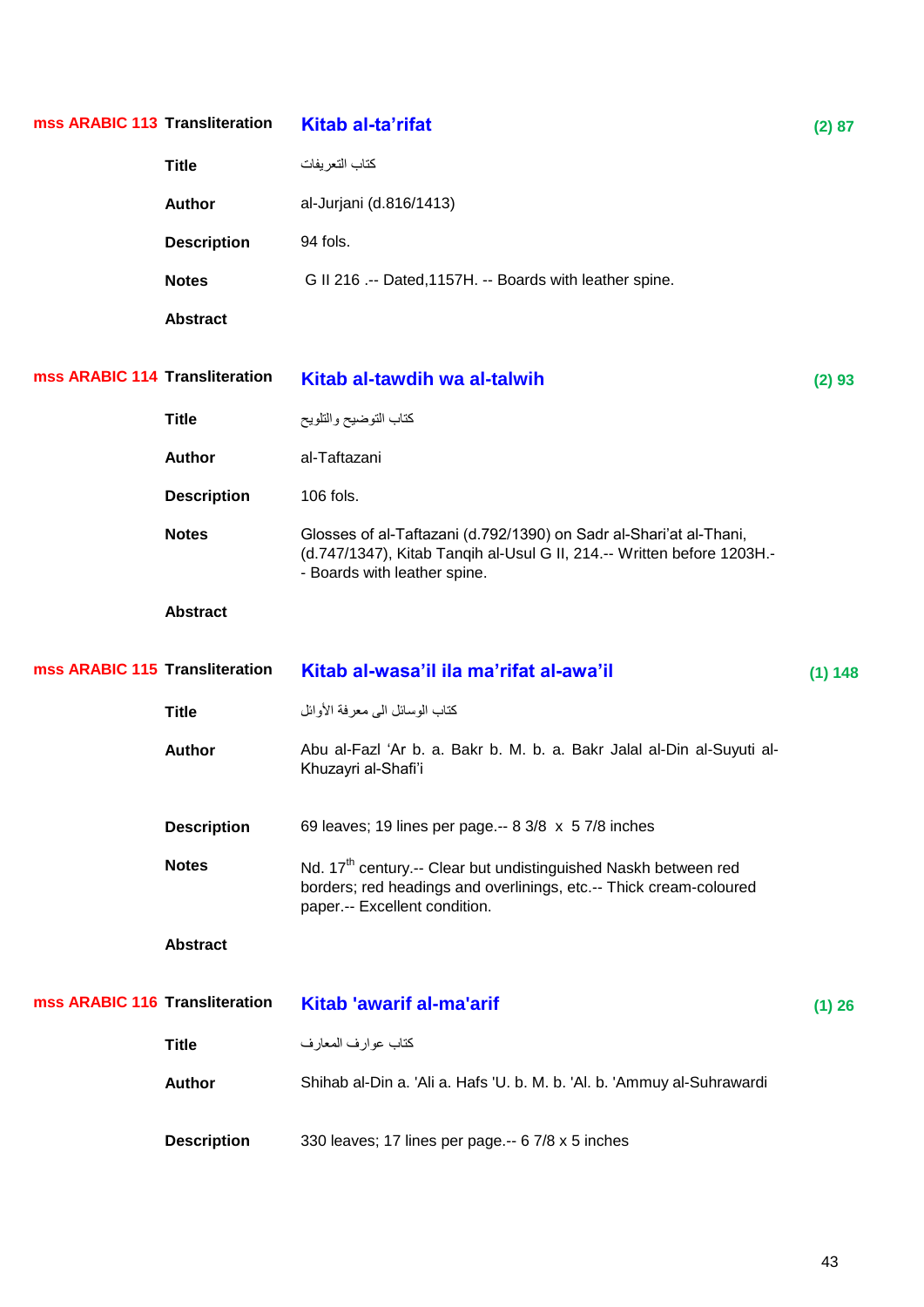|                                | <b>Notes</b>       | Chapt. 1 is dated shawwal, 560 A.H. but may be date of composition,<br>not of copying.-- (1165 A.D.).-- Red and black very clear Naskh.--<br>Few pages rewritten and inserted.-- Old Turkish leather binding.--<br>Script dates it as 7-8th Century A.H                                                                                             |           |
|--------------------------------|--------------------|-----------------------------------------------------------------------------------------------------------------------------------------------------------------------------------------------------------------------------------------------------------------------------------------------------------------------------------------------------|-----------|
|                                | <b>Abstract</b>    |                                                                                                                                                                                                                                                                                                                                                     |           |
| mss ARABIC 117 Transliteration |                    | Kitab fi 'ilmu al-sarf                                                                                                                                                                                                                                                                                                                              | (1) 68    |
|                                | <b>Title</b>       | كتاب في علم الصرف                                                                                                                                                                                                                                                                                                                                   |           |
|                                | <b>Author</b>      | No author                                                                                                                                                                                                                                                                                                                                           |           |
|                                | <b>Description</b> | 121 leaves; 8-11 lines per page.-- 9 x 7 1/8 inches                                                                                                                                                                                                                                                                                                 |           |
|                                | <b>Notes</b>       | N.d.; text begins abruptly with main topics: Arabic grammar.--<br>Incomplete by one or two leaves et end.-- Large, clear, Indian<br>Nasta'liq verging on naskh; underlinings, etc. in red; many marginal<br>notes.-- Good condition and clear.                                                                                                      |           |
|                                | <b>Abstract</b>    |                                                                                                                                                                                                                                                                                                                                                     |           |
| mss ARABIC 118 Transliteration |                    | Kitab hashiyat sharh al-maqasid                                                                                                                                                                                                                                                                                                                     | $(2)$ 115 |
|                                | <b>Title</b>       | كتاب حاشية شرح المقاصد                                                                                                                                                                                                                                                                                                                              |           |
|                                | <b>Author</b>      | No author                                                                                                                                                                                                                                                                                                                                           |           |
|                                | <b>Description</b> | 61 fols.                                                                                                                                                                                                                                                                                                                                            |           |
|                                | <b>Notes</b>       | Majmu'ah containing 5 treatises, among which are the following;<br>Kitab hashiyat sharh al-maqasid; Kitab Nisaburi: Mafatih al-dariyyah<br>fi ithbat al-qawanin al-durriyyah etc.-- One of them dated, 1200.-- Old<br>leather with blindtooling.                                                                                                    |           |
|                                | <b>Abstract</b>    |                                                                                                                                                                                                                                                                                                                                                     |           |
| mss ARABIC 119 Transliteration |                    | <b>Kitab masabih al-sunnah</b>                                                                                                                                                                                                                                                                                                                      | (1) 191   |
|                                | <b>Title</b>       | كتاب مصـابيح السنة                                                                                                                                                                                                                                                                                                                                  |           |
|                                | <b>Author</b>      | Abu M. al-hu. b. Mas'ud al-Farra' al-Baghawi                                                                                                                                                                                                                                                                                                        |           |
|                                | <b>Description</b> | 300 leaves; 21 lines per page.-- 10 x 6 5/8 inches                                                                                                                                                                                                                                                                                                  |           |
|                                | <b>Notes</b>       | Dated 24 Jamad al-Ula, 617 A.H. (July 27, 1220 A.D.- 100 years<br>after author's death).-- Clear black Naskh on thick, brownish paper;<br>many marginal notes; first two leaves repaired, otherwise in excellent<br>condition and complete.-- Scribe: Abu al-Najib b. Malikbadh b. Bilal b.<br>Malikbadh al-Sahdi al-Maraghi.-- Excellent old copy. |           |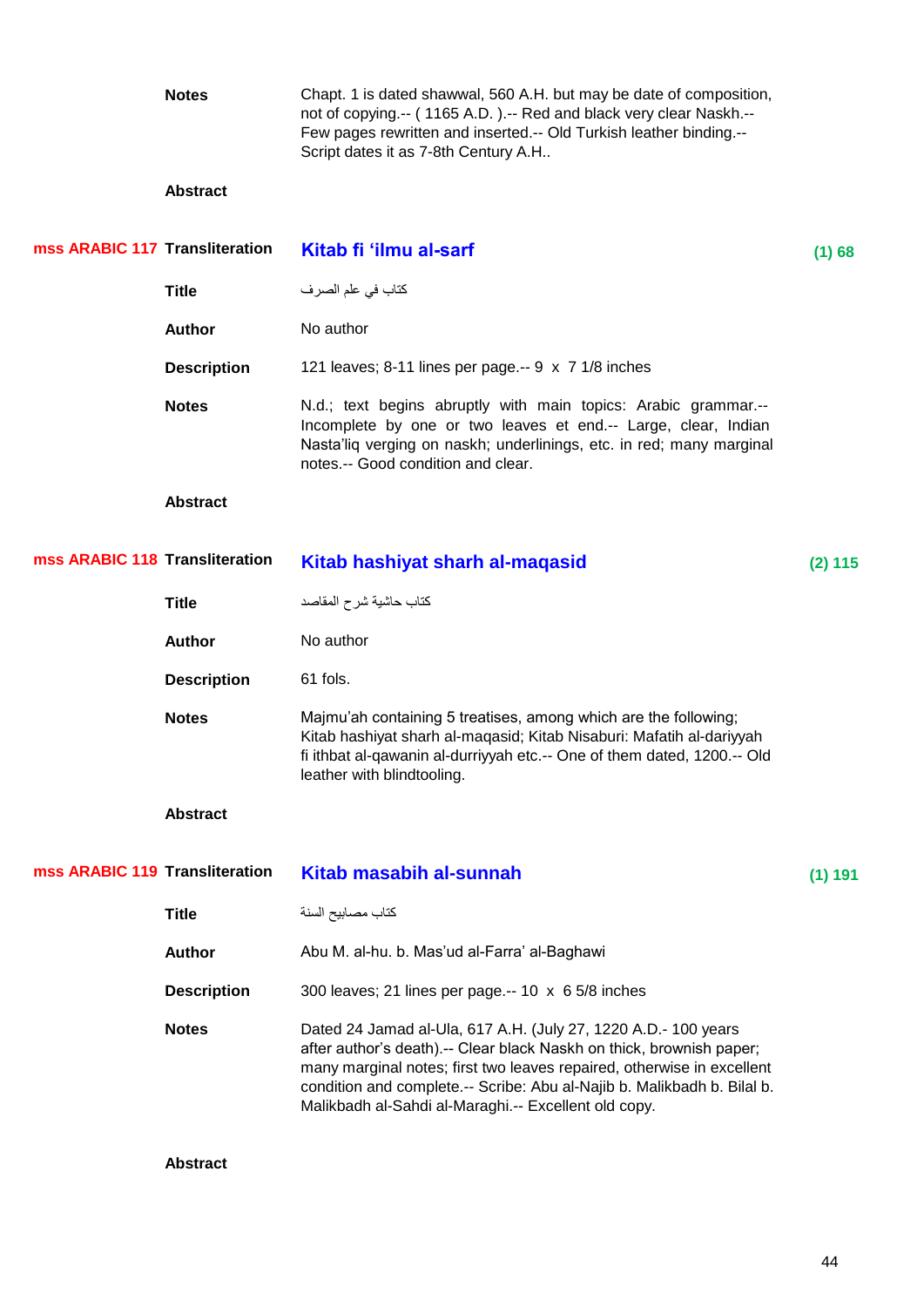| mss ARABIC 120 Transliteration |                    | Kitab minhaj al-'abidin                                                                                        | (2) 78   |
|--------------------------------|--------------------|----------------------------------------------------------------------------------------------------------------|----------|
|                                | <b>Title</b>       | كتاب منهاج العابدين                                                                                            |          |
|                                | <b>Author</b>      | al-Ghazzali (d. 505/1111)                                                                                      |          |
|                                | <b>Description</b> | 141 fols.                                                                                                      |          |
|                                | <b>Notes</b>       | G I 243.-- Undated ms. of the 18th century.-- No binding.                                                      |          |
|                                | <b>Abstract</b>    |                                                                                                                |          |
| mss ARABIC 121 Transliteration |                    | Kitab mu'addil al-salat                                                                                        | (2) 100  |
|                                | <b>Title</b>       | كتاب معدل الصلاة                                                                                               |          |
|                                | <b>Author</b>      | al-Birkawi Id.981/1573)                                                                                        |          |
|                                | <b>Description</b> | 36 fols.                                                                                                       |          |
|                                | <b>Notes</b>       | S II 655 nr. 9. -- Und. s. XVIII. -- Boards with leather spine & flap.                                         |          |
|                                | <b>Abstract</b>    |                                                                                                                |          |
|                                |                    |                                                                                                                |          |
| mss ARABIC 122 Transliteration |                    | Kitab mughni al-labib 'an kutub al-a'arib                                                                      | $(1)$ 46 |
|                                | <b>Title</b>       | كتاب مغنى اللبيب عن كتب العارب                                                                                 |          |
|                                | <b>Author</b>      | 'Ali b. Yu. b. 'Ali b. Yu. b. A.b. 'Ali b. Hisham Jamal al-din a. M.                                           |          |
|                                | <b>Description</b> | 110 leaves; 19 lines per page.-- 81/8 x 5 1/4 inches                                                           |          |
|                                | <b>Notes</b>       | Dated Dhu al-Hijjah, 1142 A.H. (June, 1730 A.D.).-- Neat Turkish<br>Naskh between red borders.-- Red headings. |          |
|                                | <b>Abstract</b>    |                                                                                                                |          |
| mss ARABIC 123 Transliteration |                    | Kitab munyat al-musalli wa ghunyat al-mubtadi                                                                  | $(1)$ 47 |
|                                | <b>Title</b>       | كتاب منية المصلى وغنية المبتدي                                                                                 |          |
|                                | <b>Author</b>      |                                                                                                                |          |
|                                | <b>Description</b> |                                                                                                                |          |
|                                | <b>Notes</b>       |                                                                                                                |          |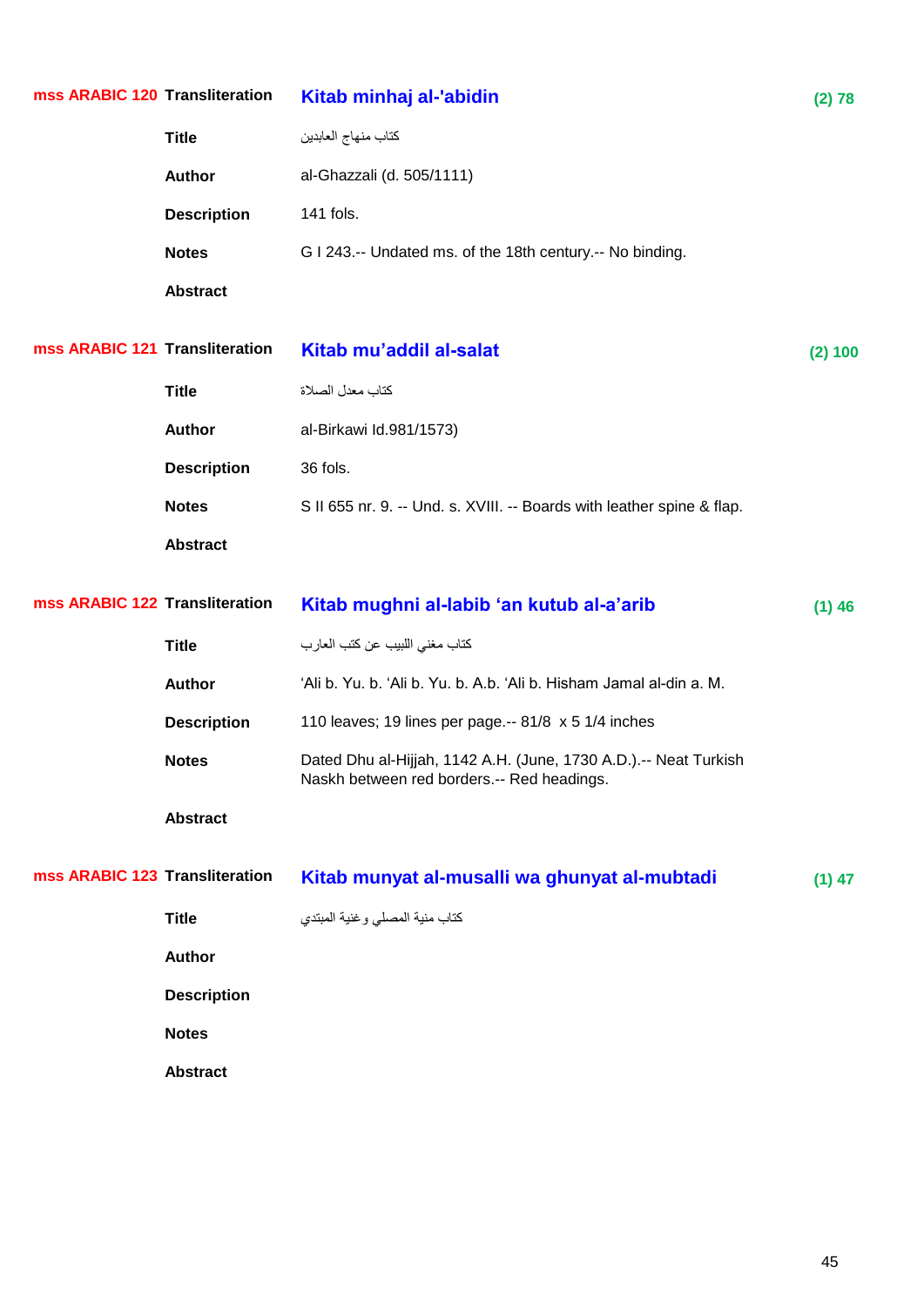**(1) 45**

|                                | <b>Title</b>       | كتاب تهاية العقول من الكلام او بحر الكلام                                                                                                                                                                                                                                                                                                                                                                                                                                                                                      |          |
|--------------------------------|--------------------|--------------------------------------------------------------------------------------------------------------------------------------------------------------------------------------------------------------------------------------------------------------------------------------------------------------------------------------------------------------------------------------------------------------------------------------------------------------------------------------------------------------------------------|----------|
|                                | <b>Author</b>      | Abu Mu'min Maymun b. M. al-Nasafi                                                                                                                                                                                                                                                                                                                                                                                                                                                                                              |          |
|                                | <b>Description</b> | 105 leaves; 15 lines per page.-- 8 1/4 x 5 1/4 inches                                                                                                                                                                                                                                                                                                                                                                                                                                                                          |          |
|                                | <b>Notes</b>       | This compilation comprises four parts.-- The first part: Kitab nihayat<br>al-'uqul min al-kalam (or) bahr al-kalam by Abu Mu'min Maymun b.<br>M. al-Nasafi.-- The second part: Tuhfat al-Muluk by probably Zayn<br>(Taj) al-Din M. b. a. Bakr b. 'Abdul Muhsin b. 'Aq. al-Razi.-- The third<br>and fourth part contains short risalahs.-- Last risalah dated 20<br>Shawwal, 900 A.H. and has 21 lines per page.-- 3 different hands:<br>Turkish Naskh, Ta'liq and ® third small rapid ta'liq.-- Red headings,<br>glazed paper. |          |
|                                | <b>Abstract</b>    |                                                                                                                                                                                                                                                                                                                                                                                                                                                                                                                                |          |
| mss ARABIC 125 Transliteration |                    | Kitab sharh maqsud fi al-sarf                                                                                                                                                                                                                                                                                                                                                                                                                                                                                                  | (2) 157  |
|                                | <b>Title</b>       | كتاب شرح مقصود في الصرف                                                                                                                                                                                                                                                                                                                                                                                                                                                                                                        |          |
|                                | <b>Author</b>      | No author                                                                                                                                                                                                                                                                                                                                                                                                                                                                                                                      |          |
|                                | <b>Description</b> |                                                                                                                                                                                                                                                                                                                                                                                                                                                                                                                                |          |
|                                | <b>Notes</b>       | 945H.                                                                                                                                                                                                                                                                                                                                                                                                                                                                                                                          |          |
|                                | <b>Abstract</b>    |                                                                                                                                                                                                                                                                                                                                                                                                                                                                                                                                |          |
| mss ARABIC 126 Transliteration |                    | <b>Kitab zubdat al-nasih</b>                                                                                                                                                                                                                                                                                                                                                                                                                                                                                                   | $(2)$ 34 |
|                                | <b>Title</b>       | كتاب زبدة الناصح                                                                                                                                                                                                                                                                                                                                                                                                                                                                                                               |          |
|                                | Author             | al-Bani, Mahmud ibn Muhammad Baqir                                                                                                                                                                                                                                                                                                                                                                                                                                                                                             |          |
|                                | <b>Description</b> |                                                                                                                                                                                                                                                                                                                                                                                                                                                                                                                                |          |
|                                | <b>Notes</b>       | No date.                                                                                                                                                                                                                                                                                                                                                                                                                                                                                                                       |          |
|                                | <b>Abstract</b>    |                                                                                                                                                                                                                                                                                                                                                                                                                                                                                                                                |          |
|                                |                    |                                                                                                                                                                                                                                                                                                                                                                                                                                                                                                                                |          |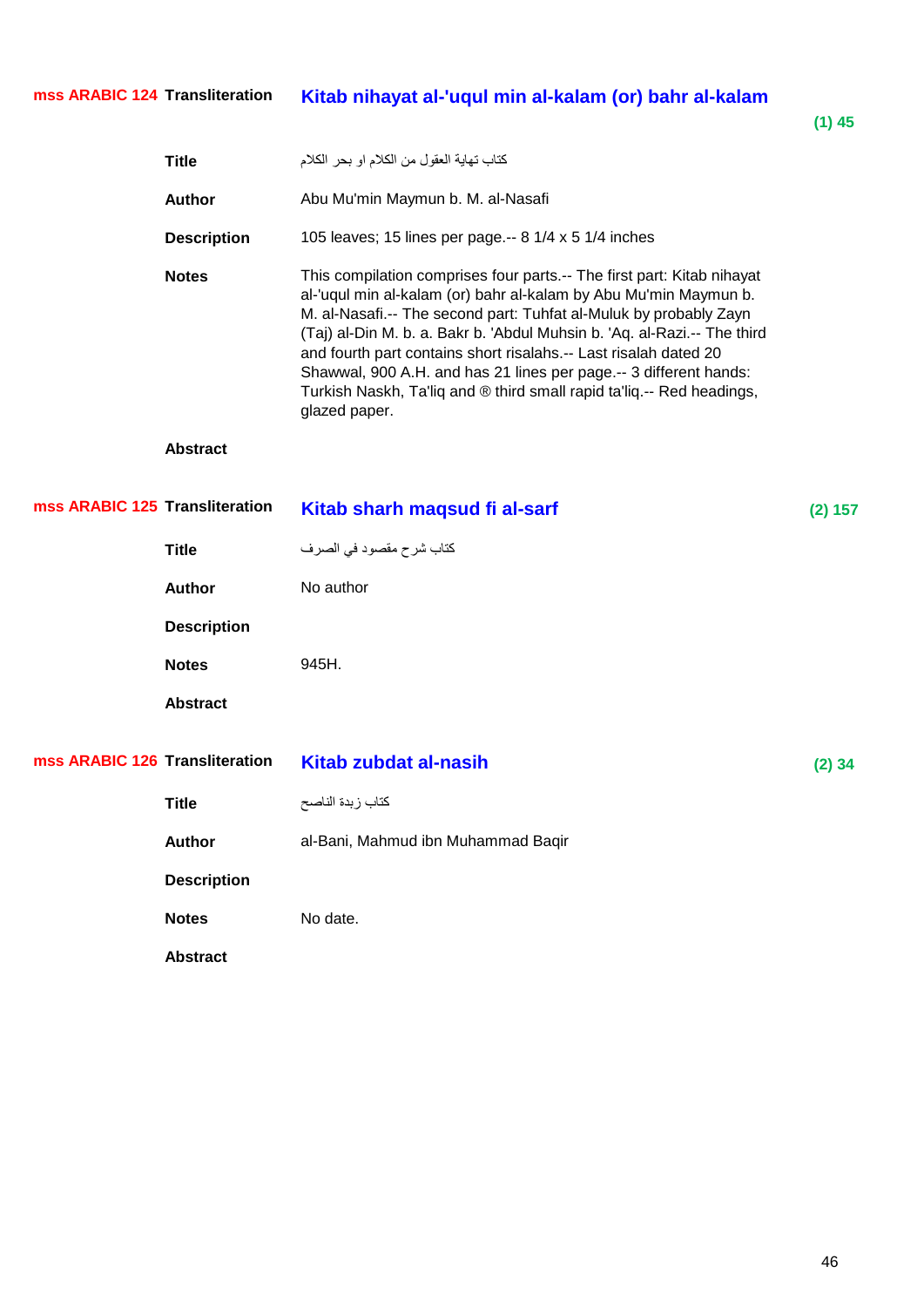# **L ( mss ARABIC 127 - 128 )**

**Prev. call #**

| mss ARABIC 127 Transliteration |                    | Lughah Farisiyah wa Turkiyah                                                                                                                                                                                                                                                                                                                                                                                                                                                                                                                                                                                                                                                                                                                                                                                                                                                                                                                                   | $(2)$ 32  |
|--------------------------------|--------------------|----------------------------------------------------------------------------------------------------------------------------------------------------------------------------------------------------------------------------------------------------------------------------------------------------------------------------------------------------------------------------------------------------------------------------------------------------------------------------------------------------------------------------------------------------------------------------------------------------------------------------------------------------------------------------------------------------------------------------------------------------------------------------------------------------------------------------------------------------------------------------------------------------------------------------------------------------------------|-----------|
|                                | <b>Title</b>       | لغة فارسية وتركية                                                                                                                                                                                                                                                                                                                                                                                                                                                                                                                                                                                                                                                                                                                                                                                                                                                                                                                                              |           |
|                                | Author             | No author                                                                                                                                                                                                                                                                                                                                                                                                                                                                                                                                                                                                                                                                                                                                                                                                                                                                                                                                                      |           |
|                                | <b>Description</b> |                                                                                                                                                                                                                                                                                                                                                                                                                                                                                                                                                                                                                                                                                                                                                                                                                                                                                                                                                                |           |
|                                | <b>Notes</b>       | 962 Hijriyah.                                                                                                                                                                                                                                                                                                                                                                                                                                                                                                                                                                                                                                                                                                                                                                                                                                                                                                                                                  |           |
|                                | <b>Abstract</b>    |                                                                                                                                                                                                                                                                                                                                                                                                                                                                                                                                                                                                                                                                                                                                                                                                                                                                                                                                                                |           |
| mss ARABIC 128 Transliteration |                    | Lu'lu', al al-nazim fi rawm al-ta'allum wa al-ta'lim                                                                                                                                                                                                                                                                                                                                                                                                                                                                                                                                                                                                                                                                                                                                                                                                                                                                                                           | $(1)$ 205 |
|                                | <b>Title</b>       | اللؤلؤ الناظم في روم التعلم والتعليم                                                                                                                                                                                                                                                                                                                                                                                                                                                                                                                                                                                                                                                                                                                                                                                                                                                                                                                           |           |
|                                | Author             | Zayn al-Din a. Ya. Zakariya b. M. al-Ansari al-Sumaki al-Shafi'i                                                                                                                                                                                                                                                                                                                                                                                                                                                                                                                                                                                                                                                                                                                                                                                                                                                                                               |           |
|                                | <b>Description</b> | 55 leaves.-- 8 1/4 x 5 7/8 inches                                                                                                                                                                                                                                                                                                                                                                                                                                                                                                                                                                                                                                                                                                                                                                                                                                                                                                                              |           |
|                                | <b>Notes</b>       | This compilation comprises 5 pt.-- 1a blank; 1b misc.; 2a table of<br>contents and misc. Pt. 1: al-Lu'lu' al-nazim fi rawm al-ta'allum wa al-<br>ta'lim by Zayn al-Din a. Ya. Zakariya b. M. al-Ansari al-Sumaki Pt. 2:<br>Mu'addil al-salat by M. b. Pir 'A.Muhyi al-Din al-Birkawi.-- Same<br>hand.-- 26 1.p.p.-- Ends 12b.-- 13a misc.-- Arabic; 13b du'a and<br>misc.; 14a misc.-- Dated 1118 (1706-7 A.D.).-- Pt. 3: Khamsun<br>faridah by Hasan al-Basri.-- Not in GAL, but one copy listed in<br>Sezgin; incredibly rare and important text by early Sufi; begins 14b<br>and ends 29a.-- Clear black Turkish Naskh.-- 18 1.p.p.-- Pt 4:<br>Malhamah ashhur domiyah [Turkish] .-- No author .-- Begins 29b and<br>ends 35a.-- 20 1.p.p. 35b misc.; 37a,b and 38a misc.-- Pt. 5: Subhat<br>al-'ushshaq [Turkish] by Latifi.-- Turkish peotry.-- Begins 38b and<br>ends 53b.-- Clear black Naskh, red overlining.-- 13 1.p.p.-- 54a,b.<br>misc.; 55 blank. |           |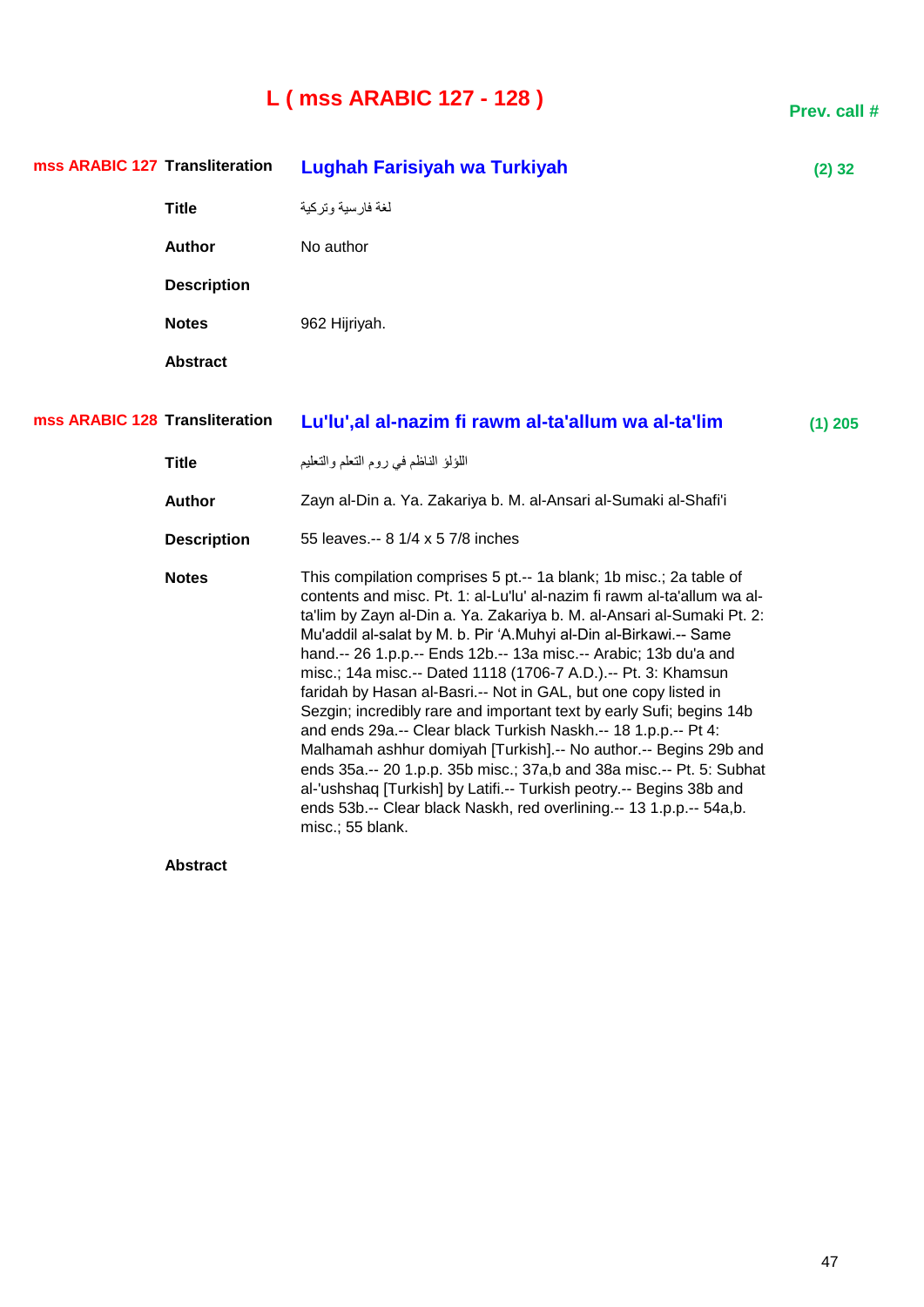# **M ( mss ARABIC 129 - 182 )**

| mss ARABIC 129 Transliteration |                    | Ma'alim al-din wa maladhdh al-mujtahidin                                                                                                                                                                                                                                                                                                                                                                                                                                                                                                                                                                                                                                                           | (2) 140 |
|--------------------------------|--------------------|----------------------------------------------------------------------------------------------------------------------------------------------------------------------------------------------------------------------------------------------------------------------------------------------------------------------------------------------------------------------------------------------------------------------------------------------------------------------------------------------------------------------------------------------------------------------------------------------------------------------------------------------------------------------------------------------------|---------|
|                                | <b>Title</b>       | معالم الدين وملاذ المجتهدين                                                                                                                                                                                                                                                                                                                                                                                                                                                                                                                                                                                                                                                                        |         |
|                                | <b>Author</b>      | No author                                                                                                                                                                                                                                                                                                                                                                                                                                                                                                                                                                                                                                                                                          |         |
|                                | <b>Description</b> |                                                                                                                                                                                                                                                                                                                                                                                                                                                                                                                                                                                                                                                                                                    |         |
|                                | <b>Notes</b>       | Rajab, 1212H.                                                                                                                                                                                                                                                                                                                                                                                                                                                                                                                                                                                                                                                                                      |         |
|                                | <b>Abstract</b>    |                                                                                                                                                                                                                                                                                                                                                                                                                                                                                                                                                                                                                                                                                                    |         |
| mss ARABIC 130 Transliteration |                    | Mafatih al-jinan wa masabihu al-janan                                                                                                                                                                                                                                                                                                                                                                                                                                                                                                                                                                                                                                                              | (1) 195 |
|                                | <b>Title</b>       | مفاتيح الجنان و مصابيح الجنان                                                                                                                                                                                                                                                                                                                                                                                                                                                                                                                                                                                                                                                                      |         |
|                                | Author             | Ya'qub b. 'A. al-Rumi al-Brusawi                                                                                                                                                                                                                                                                                                                                                                                                                                                                                                                                                                                                                                                                   |         |
|                                | <b>Description</b> | 449 leaves; 21 lines per page.-- 8 1/8 x 6 1/4 inches                                                                                                                                                                                                                                                                                                                                                                                                                                                                                                                                                                                                                                              |         |
|                                | <b>Notes</b>       | Dated Sha'ban, 1181 (Dec. 1767 - Jan. 1768).-- Good black Turkish<br>Naskh with red headings and overlinings.-- First two pages gold and<br>blue bordered; small, neat sarlawh in gold, red and turquoise.--<br>Lightly glazed tan paper.-- Many marginal notes.-- Excellent<br>condition.-- Red leather blind stamped binding with gold medallions<br>and corner pieces; edges worn but in good condition; flap with gold<br>stamping.-- This book is a commentary on Shir'at al-Islam ila dar al-<br>salam by Rukn al-Islam Sadid al-Din M. b. a. Bakr al-Bukhari<br>Imamzadah al-Sharghi.-- Scribe: A. Bakr b. Salih al-Hajj al-Haraman.-<br>- Excellent condition, fine copy of uncommon work. |         |

### **Abstract**

| mss ARABIC 131 Transliteration | Mafatih, al al-durriyyah fi ithbat qawanin al-farisiyyah |        |
|--------------------------------|----------------------------------------------------------|--------|
|                                |                                                          | (2) 52 |
| <b>Title</b>                   | المفاتيح الدرية في إثبات قوانين الفارسية                 |        |
| <b>Author</b>                  | Mustafa ibn Bakr al-Siwasi                               |        |
| <b>Description</b>             | ms. of $7 + 9$ fols.                                     |        |
| <b>Notes</b>                   | Dated, 1218 H.-- Modern cloth binding.                   |        |
| <b>Abstract</b>                |                                                          |        |

**Prev. call #**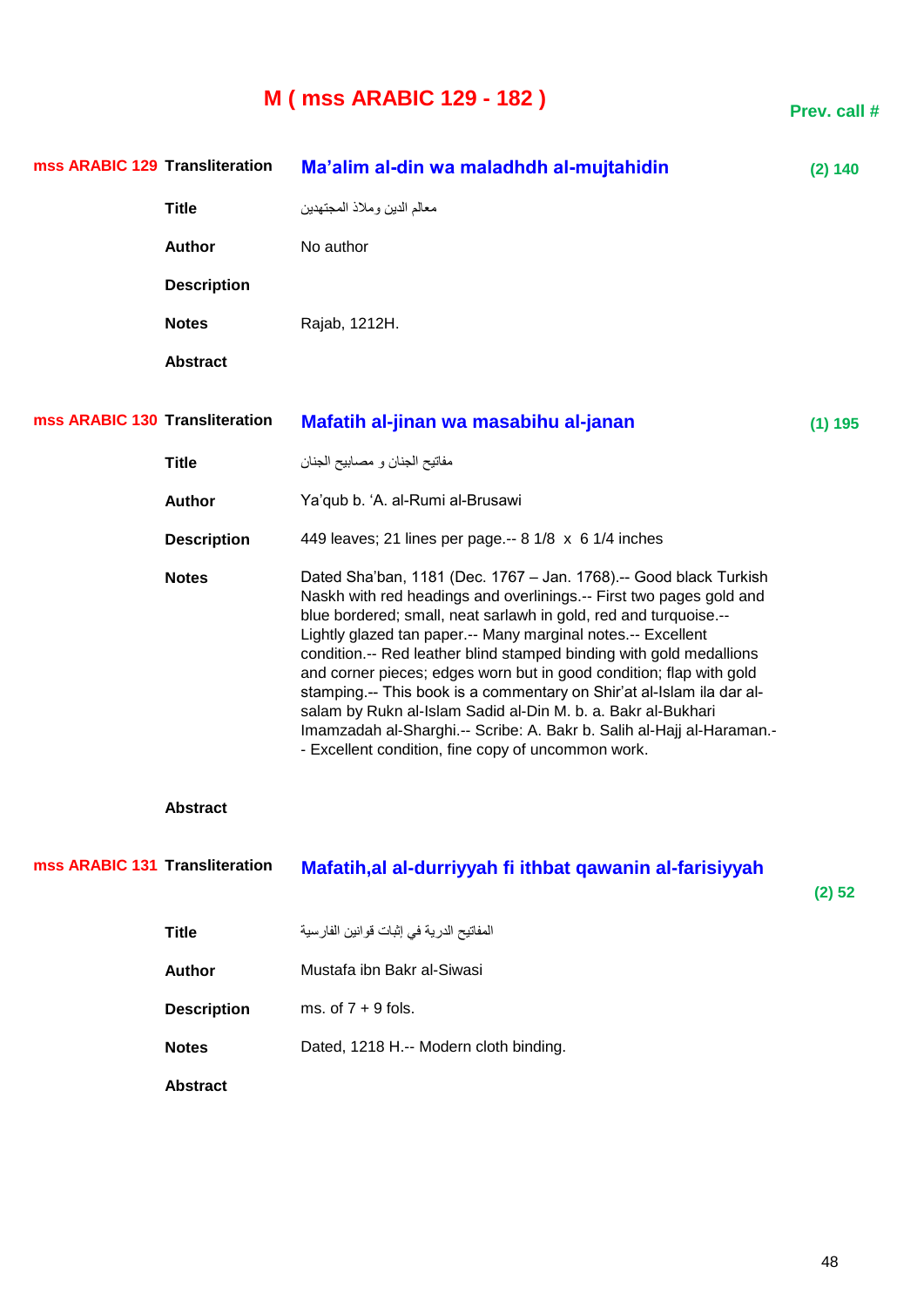#### **Mafatih,al fi sharh al-masabih (1)** 119 **mss ARABIC 132**

| Title              | المفاتيح في شرح المصابيح                                                                                                                                                                                                                                                                                                                                                                                                                                                                                                                              |
|--------------------|-------------------------------------------------------------------------------------------------------------------------------------------------------------------------------------------------------------------------------------------------------------------------------------------------------------------------------------------------------------------------------------------------------------------------------------------------------------------------------------------------------------------------------------------------------|
| Author             | Ya'qub 'Afawi                                                                                                                                                                                                                                                                                                                                                                                                                                                                                                                                         |
| <b>Description</b> | 225 leaves; 23 lines per page.-- 11 $\times$ 6 1/2 inches.                                                                                                                                                                                                                                                                                                                                                                                                                                                                                            |
| <b>Notes</b>       | Dated 14 Ramadan.-- 1133 (July 9, 1721).-- Scribe or table of<br>contents: 'Abdullah b. Hajji Mustafa b. Hajji Da'ud b. Hajji Mahmud,<br>dated Muharram, 1134 (Oct - Nov, 1721); probably the same scribe<br>as that book itself.-- Black Turkish Nasta'liq with red headings and<br>rubrications.-- A great many leaves and half-leaves have been bound<br>into the book containing later notes and comments, making the book<br>almost double in size.-- Original stamped leather binding, somewhat<br>rubbed.-- Glazed paper, excellent condition. |

| mss ARABIC 133 Transliteration |                    | <b>Majalis</b>                                                                                                                                                                                                                                                                                                                                                                  | (1) 108 |
|--------------------------------|--------------------|---------------------------------------------------------------------------------------------------------------------------------------------------------------------------------------------------------------------------------------------------------------------------------------------------------------------------------------------------------------------------------|---------|
|                                | <b>Title</b>       | مجالس                                                                                                                                                                                                                                                                                                                                                                           |         |
|                                | <b>Author</b>      | No author                                                                                                                                                                                                                                                                                                                                                                       |         |
|                                | <b>Description</b> | 214 leaves; 19 lines per page.-- $7 \frac{3}{4} \times 5 \frac{3}{4}$ inches                                                                                                                                                                                                                                                                                                    |         |
|                                | <b>Notes</b>       | N.d.-- 2 different hands; the first appears quite old, possible $9th$<br>century A.H., the second possibly 11th.-- Contains 40 treatises on<br>'Aga'id, stories of the Prophets, etc.-- Brownish glazed paper, black<br>Naskh with red headings.-- Clear copy.                                                                                                                  |         |
|                                | <b>Abstract</b>    |                                                                                                                                                                                                                                                                                                                                                                                 |         |
| mss ARABIC 134 Transliteration |                    | Majalis, al al-sinaniyat al-kabirah                                                                                                                                                                                                                                                                                                                                             | (1) 194 |
|                                | <b>Title</b>       | المجالس السنانية الكبير ة                                                                                                                                                                                                                                                                                                                                                       |         |
|                                | <b>Author</b>      | Hasan b. Umm Sinan Imamzadah                                                                                                                                                                                                                                                                                                                                                    |         |
|                                | <b>Description</b> | 480 leaves; 21 lines per page.-- 9 xx 6 1/4 inches.                                                                                                                                                                                                                                                                                                                             |         |
|                                | <b>Notes</b>       | N.d. 18 <sup>th</sup> century.-- Small but nice gold and coloured sarlawh at<br>beginning; red, black and gold borders throughout; black Turkish<br>Naskh, red headings and overlinings, etc.-- Thin yellowish paper.--<br>Scribe: al-Hajj Hafiz Mustafa b. Sayyid al-Hajj Ahmad.-- Text in<br>Arabic, but much poetry in Persian.-- Excellent condition, fine copy.--<br>Rare. |         |
|                                | <b>Abstract</b>    |                                                                                                                                                                                                                                                                                                                                                                                 |         |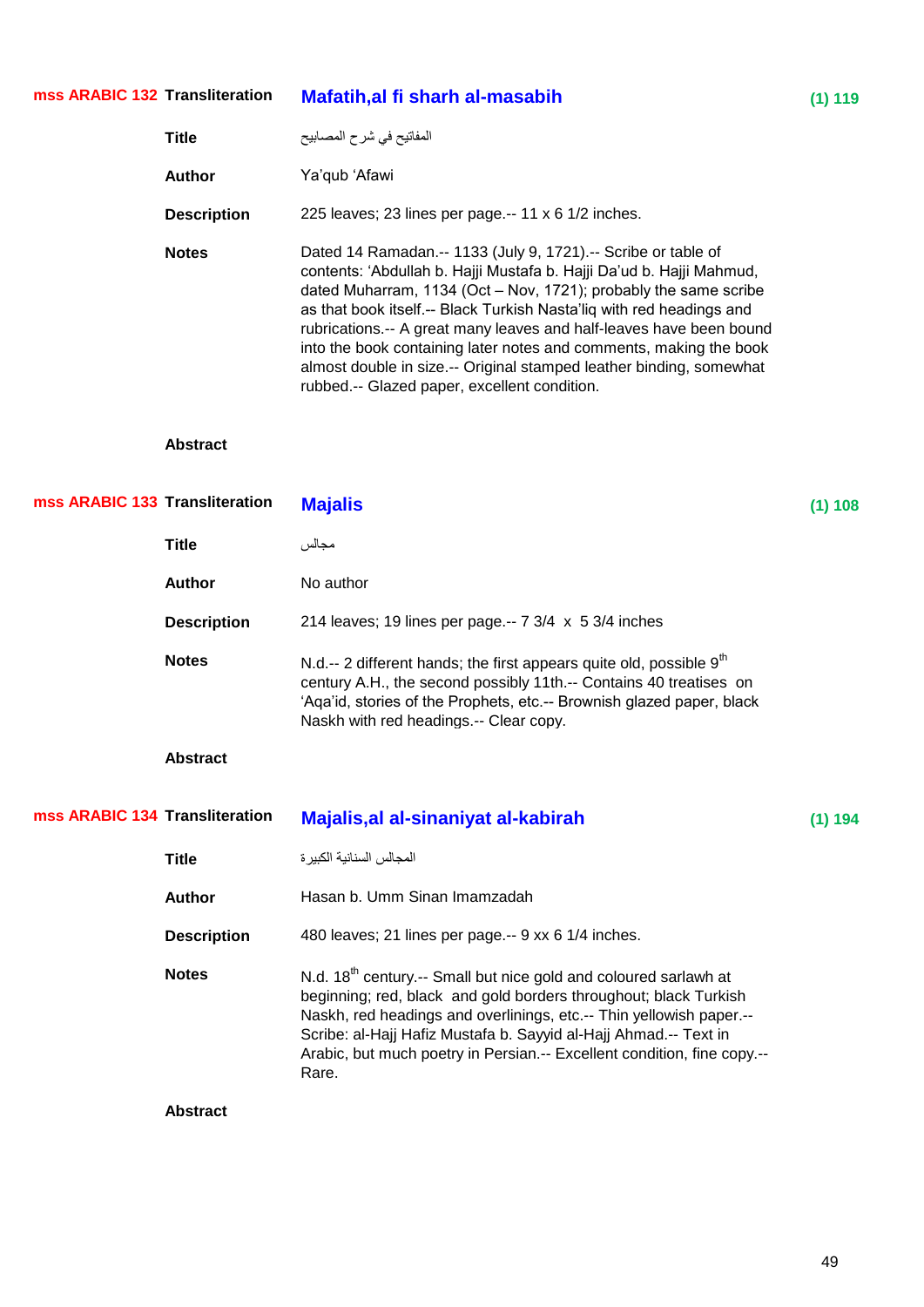| mss ARABIC 135 Transliteration |                    | Majma' al-bahrayn                                                                                                                                                                                                                                                   | (1) 67  |
|--------------------------------|--------------------|---------------------------------------------------------------------------------------------------------------------------------------------------------------------------------------------------------------------------------------------------------------------|---------|
|                                | <b>Title</b>       | مجمع البحرين                                                                                                                                                                                                                                                        |         |
|                                | <b>Author</b>      | Muzaffar al-Din A. b. A. b. Tha'lab b. al-Sa'ati al-Baghdadi                                                                                                                                                                                                        |         |
|                                | <b>Description</b> | 13 lines per page; 148 leaves.-- 11 x 7 1/4 inches                                                                                                                                                                                                                  |         |
|                                | <b>Notes</b>       | Dated: 5 Dhu al-Hijjah, 839 (June 20, 1436).-- Scribe:<br>Muhammad'Abdu al-Rahman Zaqar [?] Sulayman.-- Turkish<br>Naskh, red headings and punctuation.-- Marginal and interlinear<br>comments.-- Good copy.-- Written less than 150 years after author's<br>death. |         |
|                                | <b>Abstract</b>    |                                                                                                                                                                                                                                                                     |         |
| mss ARABIC 136 Transliteration |                    | Majma' al-damanat fi al-furu'                                                                                                                                                                                                                                       | (1)36   |
|                                | <b>Title</b>       | مجمع الضمانات في الفروع                                                                                                                                                                                                                                             |         |
|                                | <b>Author</b>      | Ghiyath al-Din a. M. Ghanim b. M. al-Baghdadi al-Hanafi                                                                                                                                                                                                             |         |
|                                | <b>Description</b> | 360 leaves; 23 lines per page .-- 8 1/2 x 5 3/4 inches                                                                                                                                                                                                              |         |
|                                | <b>Notes</b>       | Dated Dhu al-Qa'idah, 1147 A.H. (March-April, 1734 A.D.).-- Turkish<br>Naskh, red headings.                                                                                                                                                                         |         |
|                                | <b>Abstract</b>    |                                                                                                                                                                                                                                                                     |         |
| mss ARABIC 137 Transliteration |                    | Majmu' nafis hawa kulli ma'ni zarif min hikayat al-<br>salihin wa hikayat al-salatin                                                                                                                                                                                | (1) 147 |
|                                | <b>Title</b>       | مجموع نفيس حوى كل معنى ظريف من حكايات الصالحين وحكايات السلاطين                                                                                                                                                                                                     |         |
|                                | <b>Author</b>      | No author                                                                                                                                                                                                                                                           |         |
|                                | <b>Description</b> | 183 leaves; 21 lines per page.-- 8 3/4 x 6 1/8 inches                                                                                                                                                                                                               |         |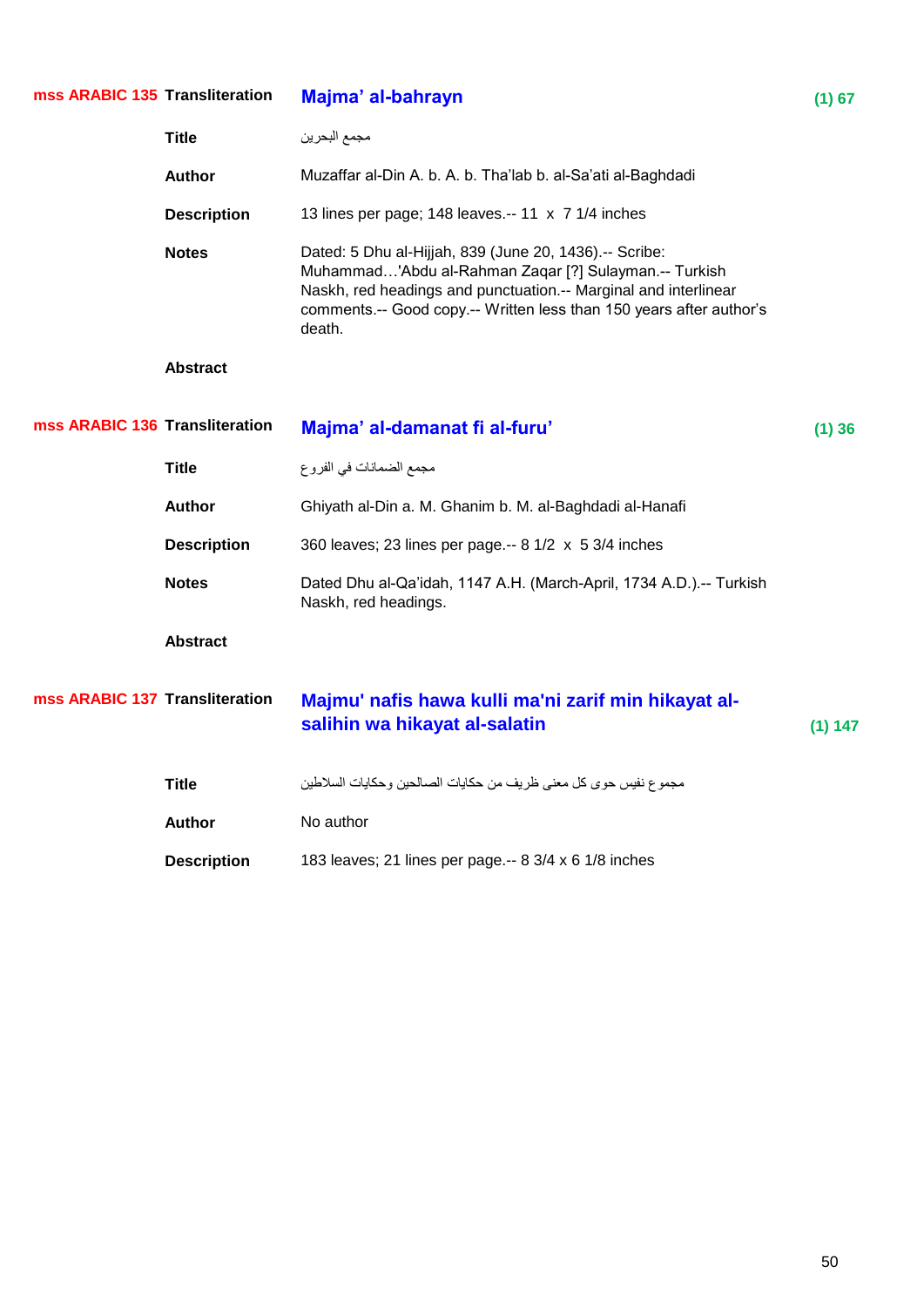| <b>Notes</b> | This compilation comprises four parst: [1] Majmu' nafis hava kulli         |
|--------------|----------------------------------------------------------------------------|
|              | zarif min hikayat al-salihin waa hikayat al-salatin; author?; given only   |
|              | as Ahmad b. Ahmad; dated: 12 Rajab, 1073 (Feb. 20, 1662); leaves           |
|              | 1b-106b; excellent black Naskh with red headings, rubrications and         |
|              | overlining between red borders; brownish paper, faded and browned          |
|              | et edges; but no damaged done and very readable and complete;              |
|              | written 8 Rajab, 856 (20 July, 1452); scribe: M. b. Ahmad al-Hanafi;       |
|              | contains stories of the great persons of early Islam; companions of        |
|              | the Prophet, kings, etc.; not in GAL under this title; 21 lines per page.- |
|              | - [2] Misc. further stories; leaves 106b-107b.; same scribe and            |
|              | format -- [3] Kitab al-mustajad min fa'alat al-ajwad Abu 'A. al-           |
|              | Muhassin b. 'A. al-Tanukhi; n.d.; same scribe and format; leaves;          |
|              | 108a-163a; 21 lines per page; this copy gives the author's name            |
|              | clearly as: Sadr al-Din a. 'I-H. 'A. b. 'Abd al-Mun'im al-Tanukhi ?.-- [4] |
|              | al-Mukhtasar al-mufid fi 'ilm al-tarikh; author?; possibly: 3 Rajab,       |
|              | 1073 (Feb. 11, 1662); leaves: 164a-183; same scribe and format;            |
|              | possible this man is also the author of (1) above, since his dates         |
|              | correspond to the dates of al-Kafiyaji; 790 or 801 to 879 (1388 to         |
|              | 1398 to 1474); the name "Ahmad b. Ahmad" does not correspond,              |
|              | however.-- Excellent condition. Rare because of (1).                       |

| mss ARABIC 138 Transliteration |                    | Majmu' al-mubarak                                                                                                                                                                                                                                                                                                                   | (1) 187 |
|--------------------------------|--------------------|-------------------------------------------------------------------------------------------------------------------------------------------------------------------------------------------------------------------------------------------------------------------------------------------------------------------------------------|---------|
|                                | <b>Title</b>       | مجموع المبارك                                                                                                                                                                                                                                                                                                                       |         |
|                                | Author             | 'Al. b. a. al-Yasir b. a. - 'al-Makarim al-Makin b. al-'Amid                                                                                                                                                                                                                                                                        |         |
|                                | <b>Description</b> | 203 leaves; 21 lines per page.-- 12 3/4 x 8 3/4 inches.                                                                                                                                                                                                                                                                             |         |
|                                | <b>Notes</b>       | Dated 8 Safar, 1267 (Dec. 13, 1850).-- Very good, large Naskh; red<br>headings, thick white paper.-- Red leather binding with flap.-- Copied<br>from the author's copy.-- Scribe: Mikha'il b. Ibrahim b. Da'ud b.<br>Sharaban b. Mashriqi b. 'Abd al-Sayyid al-Baybawi, known as Ibn al-<br>Sayigh.-- Vol. 1only.-- Very fine copy. |         |

| mss ARABIC 139 Transliteration | Majmu'ah nisab                     | (1) 106 |
|--------------------------------|------------------------------------|---------|
| Title                          | مجموعة نساب                        |         |
| <b>Author</b>                  | No author                          |         |
| <b>Description</b>             | 538 leaves.-- 8 3/8 x 5 1/4 inches |         |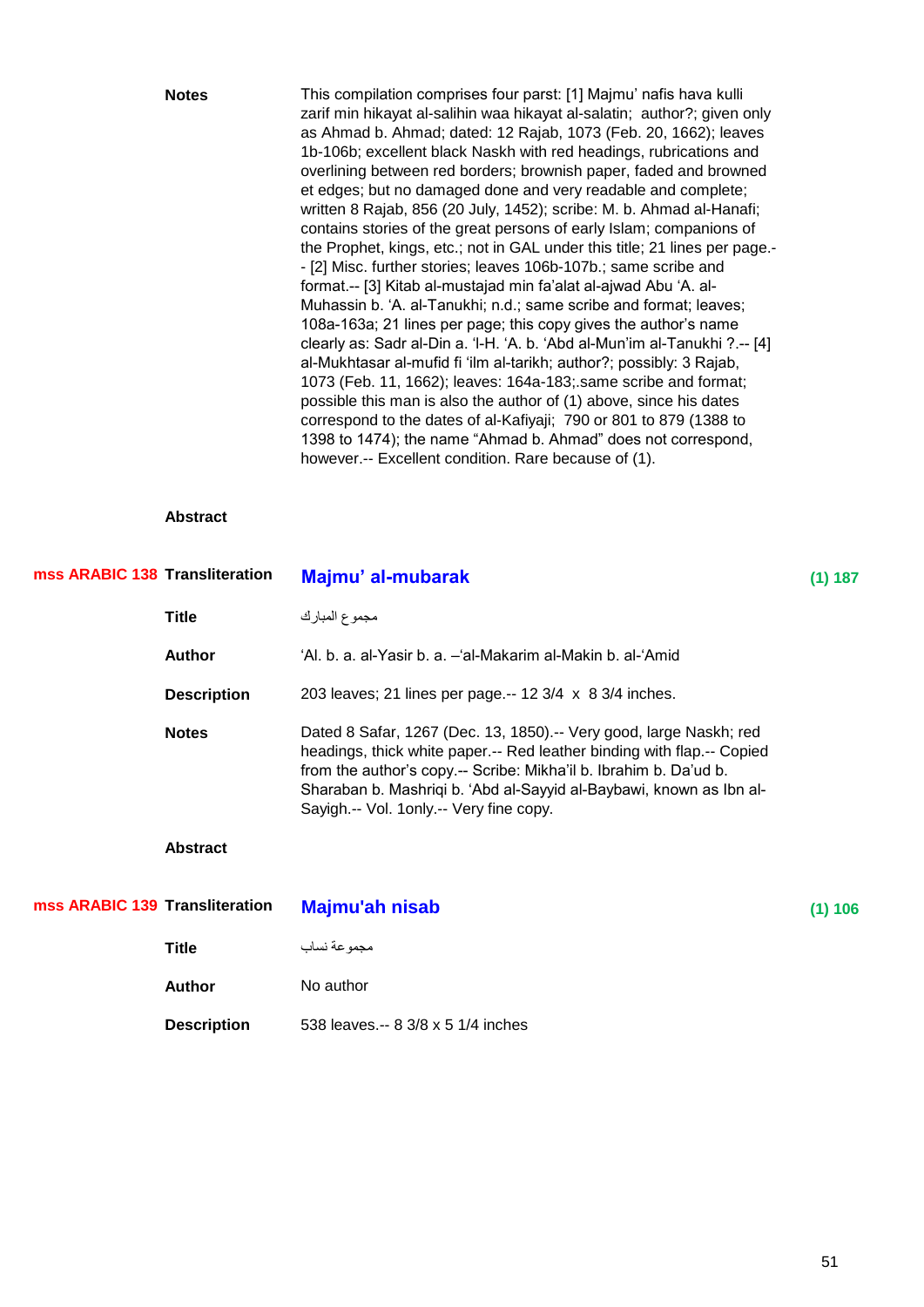|                                | <b>Notes</b>    | Collection of dictionaries and "courses" in verse or in alphabetical<br>listings: [1] al-Muthallath al-mutanfi'ah 'ala asma' muttafiqah Abu<br>'A.M.b. al-Mustanir Qutrub al-Basri; n.d.; 6 leaves; 8 lines per page;<br>Persian translation in margins and spaces between words.-- [2]<br>Arabic-Persian dictionary; author unknown; n.d.; incomplete at<br>beginning; 20 leaves; 16 lines per page.-- [3] Kalimat bara'i makatibat<br>marasilat; author unknown; 16 leaves; lines per page; followed by 6<br>blank leaves.-- [4] Arabic-Turkish dictionary; author unknown; 20<br>leaves; 6 lines per page.-- [5] Arabic-Turkish medical terms; 5<br>leaves; 17 lines per page.-- [6] Muqaddimat al-adab; Abu al-Q.<br>Mahmud b. 'U. az-Zamakhsari; 75 leaves; 9 lines per page; dated:<br>first days of Muharram, 1033 (Oct. 1623); Scribe: Hasan b. Hu al-<br>Kharirati [?]; with Persian interlinear translation. [7] Arabic-Persian<br>dictionary; author unknown; 116 leaves; 9 lines per page; same<br>scribe; dated: Middle of Muharram, 1033 (Oct. 1623).-- [8] Arabic-<br>Turkish dictionary; 'Ali 'Abdu-l-Latif; 47 leaves; 16, 7 and 6 lines per<br>page.--<br>[9] Nasib al-fatyan wa nasib al-bayan; Hasan b. 'Abd al-Rahman al-<br>Khu'i; 65 leaves; 14, 8 and 6 lines per page; Arabic-Persian<br>dictionary on the pattern of no. 11 below.-- [10] Silk al-Jawahir; 'Abd<br>al-Hamid b. 'Abd al-Rahman al-Fangarawi; 111leaves; 16, 7, 6 and 5<br>lines per page; dated: Safar, 1033 (Nov. 1623); Arabic-Persian<br>dictionary on the pattern of no. 11 below.-- [11] Nisab al-sibyan; Badr<br>al-Din Abu Nasr al-Farahi; 51 leaves; 10 and 6 lines per page;<br>incomplete at end.-- A variety of scripts and scribes, the majority<br>being in naskh.-- Some sections vowelled and others not.-- |          |
|--------------------------------|-----------------|---------------------------------------------------------------------------------------------------------------------------------------------------------------------------------------------------------------------------------------------------------------------------------------------------------------------------------------------------------------------------------------------------------------------------------------------------------------------------------------------------------------------------------------------------------------------------------------------------------------------------------------------------------------------------------------------------------------------------------------------------------------------------------------------------------------------------------------------------------------------------------------------------------------------------------------------------------------------------------------------------------------------------------------------------------------------------------------------------------------------------------------------------------------------------------------------------------------------------------------------------------------------------------------------------------------------------------------------------------------------------------------------------------------------------------------------------------------------------------------------------------------------------------------------------------------------------------------------------------------------------------------------------------------------------------------------------------------------------------------------------------------------------------------------------------------------|----------|
|                                |                 | Rubrications in green, blue and red.-- Interesting because some<br>portions not published.                                                                                                                                                                                                                                                                                                                                                                                                                                                                                                                                                                                                                                                                                                                                                                                                                                                                                                                                                                                                                                                                                                                                                                                                                                                                                                                                                                                                                                                                                                                                                                                                                                                                                                                          |          |
|                                | <b>Abstract</b> |                                                                                                                                                                                                                                                                                                                                                                                                                                                                                                                                                                                                                                                                                                                                                                                                                                                                                                                                                                                                                                                                                                                                                                                                                                                                                                                                                                                                                                                                                                                                                                                                                                                                                                                                                                                                                     |          |
| mss ARABIC 140 Transliteration |                 | Manaqib al-imami al-a'zam                                                                                                                                                                                                                                                                                                                                                                                                                                                                                                                                                                                                                                                                                                                                                                                                                                                                                                                                                                                                                                                                                                                                                                                                                                                                                                                                                                                                                                                                                                                                                                                                                                                                                                                                                                                           | $(1)$ 50 |
|                                | <b>Title</b>    | مناقب الامام الأعظم                                                                                                                                                                                                                                                                                                                                                                                                                                                                                                                                                                                                                                                                                                                                                                                                                                                                                                                                                                                                                                                                                                                                                                                                                                                                                                                                                                                                                                                                                                                                                                                                                                                                                                                                                                                                 |          |

| Author             | Abu Layth Muharram b. M. b. Yazid al-Zilli al-Qastamuni                       |
|--------------------|-------------------------------------------------------------------------------|
| <b>Description</b> | 48 leaves; 19 lines per page.-- 8 1/8 x 5 1/8 inches                          |
| <b>Notes</b>       | N.d. copied form the author's copy.-- Black ta'liq with red headings,<br>etc. |

| mss ARABIC 141 Transliteration | Magalah fi usul al-figh                              | (1)93 |
|--------------------------------|------------------------------------------------------|-------|
| Title                          | مقالة في أصول الفقه                                  |       |
| <b>Author</b>                  | No author                                            |       |
| <b>Description</b>             | 31 leaves; 19 lines per page.-- 7 3/4 x 5 3/4 inches |       |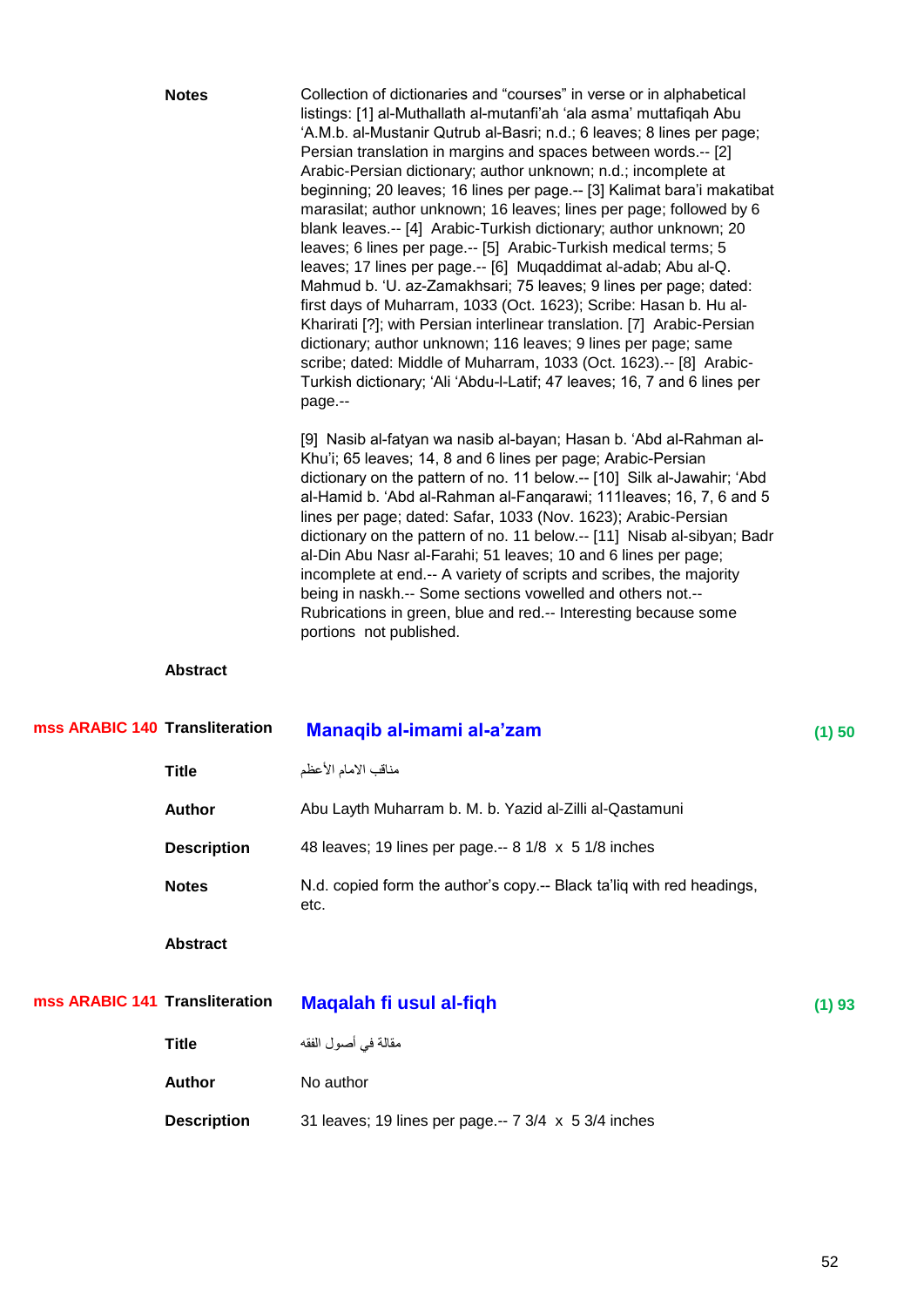**Notes** Dated Sha'ban, 1265 (June-July, 1849 A.D.).-- 2 leaves misc. before 3 leaves blank; then start of actual ms.-- Nice black Turkish Ta'liq; red borders; good glazed paper.-- Neat copy of otherwise unlisted book dealing with principles of Islamic religion. **Abstract Maqamat al-Hariri** (1) 4 ِماِح اٌذش٠شٞ **Title Author** A.M. al-Qasim b. 'Ali al-Hariri al-Basri **Description** 231 leaves ; 17 lines per page.-- 6 1/2 x 4 1/2 inches **Notes** Dated 8 Ramadan, 1149 (Jan. 19, 1737).-- Black Arabic Naskh, red headings, punctuation, etc.-- Contemporary leather binding engraved designs.-- Clear and readable. **Abstract Marah al-arwah** (1) 161 ِشاح االسٚاح **Title Author A.b.**  $A$ .b. Mas'ud **Description** 114 leaves; 7, 13 and 9 lines per page.-- 12 1/2 x 7 1/2 inches **Notes** Dated 19 Rabi' al-Awwal, 943 (Sept. 5, 1536).-- Three different hands.-- The beginning of the book has 13 lines per page; then there is a much later paper with 9 lines per page; then the largest portion of the book has 7 lines per page.-- The first section is written is a flowing Indian Naskh of about the 18th century; the newest leaves are 18th or Early 19th century; the oldest are those of the 16th century.-- Red headings on old, brownish paper.-- The script of the oldest part is a curious Naskh, almost like the Khatti Bihar.-- There are many interlinear and marginal notes on every page.-- The entire ms. has been remargined (by the best bookbinder in Karachi, at the orders of this writer ) in white paper, and each leaf has been interleaved with a blank white leaf.-- The whole has been bound in half-leather gold-stamped hard-cover binding, so that it is entirely usable and quite a presentable ms.-- It is most interesting because the scribe, who gives his name as Adam b. Sikandar b. Ma'ruf Multani, states that this copy was completed during the time when the Mughal army was conquering the fort of Champaner.-- The Cambridge History of India states that the Emperor Humayun conquered Champaner on the 9th of August, 1535 (the scribe must have added his colophon later).-- This adds considerable historical value to the book and allows an exact dating of this variety of script. **mss ARABIC 143 mss ARABIC 142**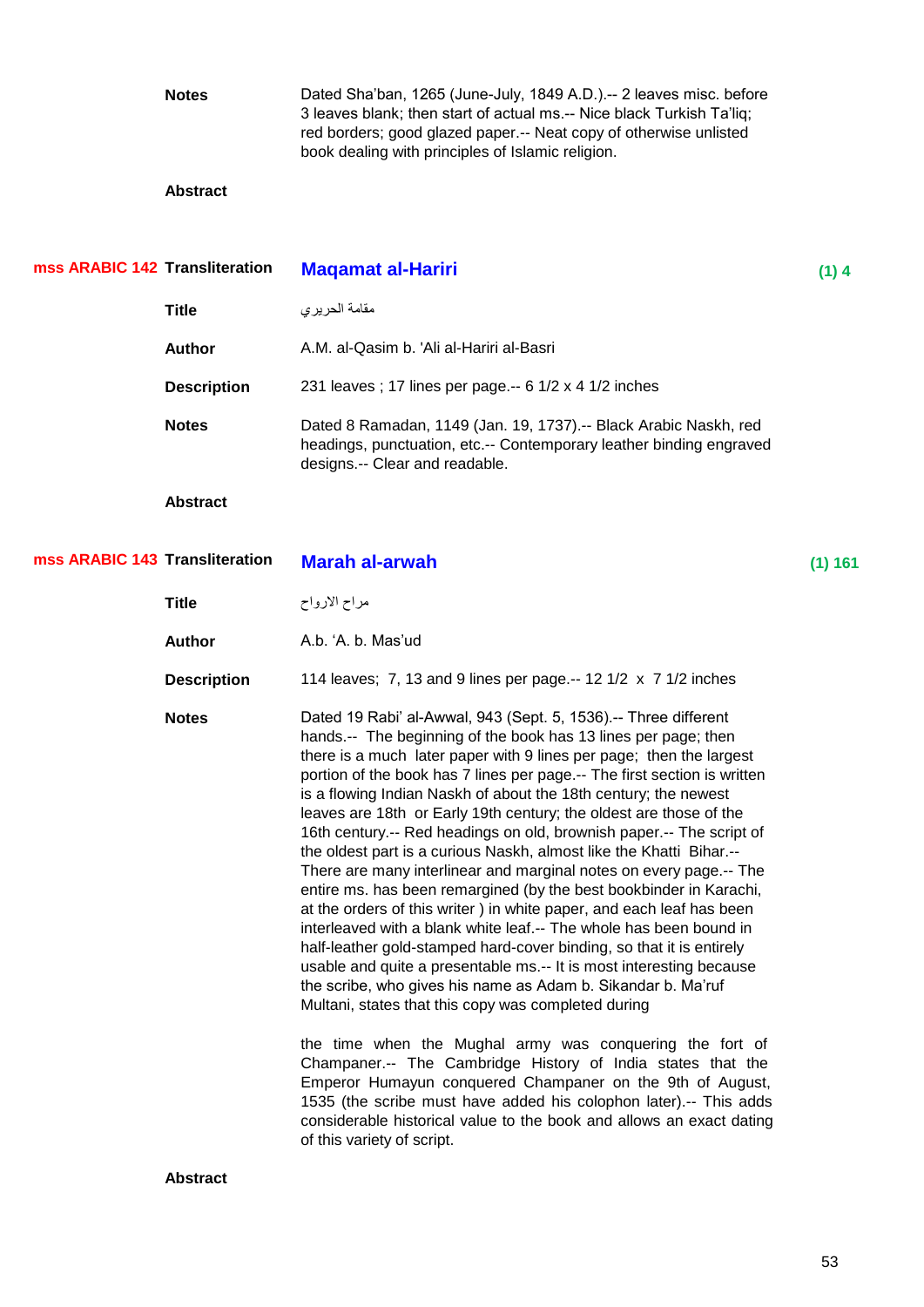| mss ARABIC 144 Transliteration |                    | <b>Marah al-arwah</b>                                                                                                                                                                                                                                                                                                    |         |
|--------------------------------|--------------------|--------------------------------------------------------------------------------------------------------------------------------------------------------------------------------------------------------------------------------------------------------------------------------------------------------------------------|---------|
|                                | <b>Title</b>       | مرح الارواح                                                                                                                                                                                                                                                                                                              |         |
|                                | <b>Author</b>      | No author                                                                                                                                                                                                                                                                                                                |         |
|                                | <b>Description</b> | 39 leaves; 13 lines per page.-- 8 1/8 x 2 5/8 inches                                                                                                                                                                                                                                                                     |         |
|                                | <b>Notes</b>       | Dated 1105 (1693-4).-- Clear black Naskh script; headings and<br>overlinings; cream-coloured glazed paper, excellent condition.                                                                                                                                                                                          |         |
|                                | <b>Abstract</b>    |                                                                                                                                                                                                                                                                                                                          |         |
| mss ARABIC 145 Transliteration |                    | Marahib al-nizam fi madhahib al-kiram                                                                                                                                                                                                                                                                                    | (1) 174 |
|                                | <b>Title</b>       | مراهب النظام في مذاهب الكرام                                                                                                                                                                                                                                                                                             |         |
|                                | <b>Author</b>      | Badi' al-Din 'A. al-Subakhi                                                                                                                                                                                                                                                                                              |         |
|                                | <b>Description</b> | 127 leaves; 15 lines per page.-- 8 x 5 1/2 inches                                                                                                                                                                                                                                                                        |         |
|                                | <b>Notes</b>       | N.d. 11 <sup>th</sup> century A.H. (18 <sup>th</sup> century A.D.).-- Two columns of Arabic<br>poetry; readable Turkish Ta'liq; red borders and centre lines<br>throughout; whitish paper, slightly waterstained around upper edges<br>- not effecting script at all.-- Owner's seal dated 1262 (1846).-- Clear<br>copy. |         |
|                                | <b>Abstract</b>    |                                                                                                                                                                                                                                                                                                                          |         |
| mss ARABIC 146 Transliteration |                    | Maraqi al-falah bi imdad al-fattah shar nur al-idah                                                                                                                                                                                                                                                                      | (2)38   |
|                                | <b>Title</b>       | مراق الفلاح بإمداد الفتاح شرح نور الايضاح                                                                                                                                                                                                                                                                                |         |
|                                | <b>Author</b>      | al-Shurubulali (d. 1069/1658)                                                                                                                                                                                                                                                                                            |         |
|                                | <b>Description</b> | 348 fols.                                                                                                                                                                                                                                                                                                                |         |
|                                | <b>Notes</b>       | GAL II 313 4a (Auszug).-- Dated 1234H.-- Leather, flap missing.--<br>Clean copy.                                                                                                                                                                                                                                         |         |
|                                | <b>Abstract</b>    |                                                                                                                                                                                                                                                                                                                          |         |
| mss ARABIC 147 Transliteration |                    | <b>Masabih al-sunnah</b>                                                                                                                                                                                                                                                                                                 | (2) 94  |
|                                | <b>Title</b>       | مصابح السنة                                                                                                                                                                                                                                                                                                              |         |
|                                | <b>Author</b>      | al-Farra' al-Baghawi (d.516/1122)                                                                                                                                                                                                                                                                                        |         |
|                                | <b>Notes</b>       | GAL I 363. -- Undated, 12th/18th.c. -- Boards with leather spine, flap<br>missing.                                                                                                                                                                                                                                       |         |
|                                | <b>Abstract</b>    |                                                                                                                                                                                                                                                                                                                          |         |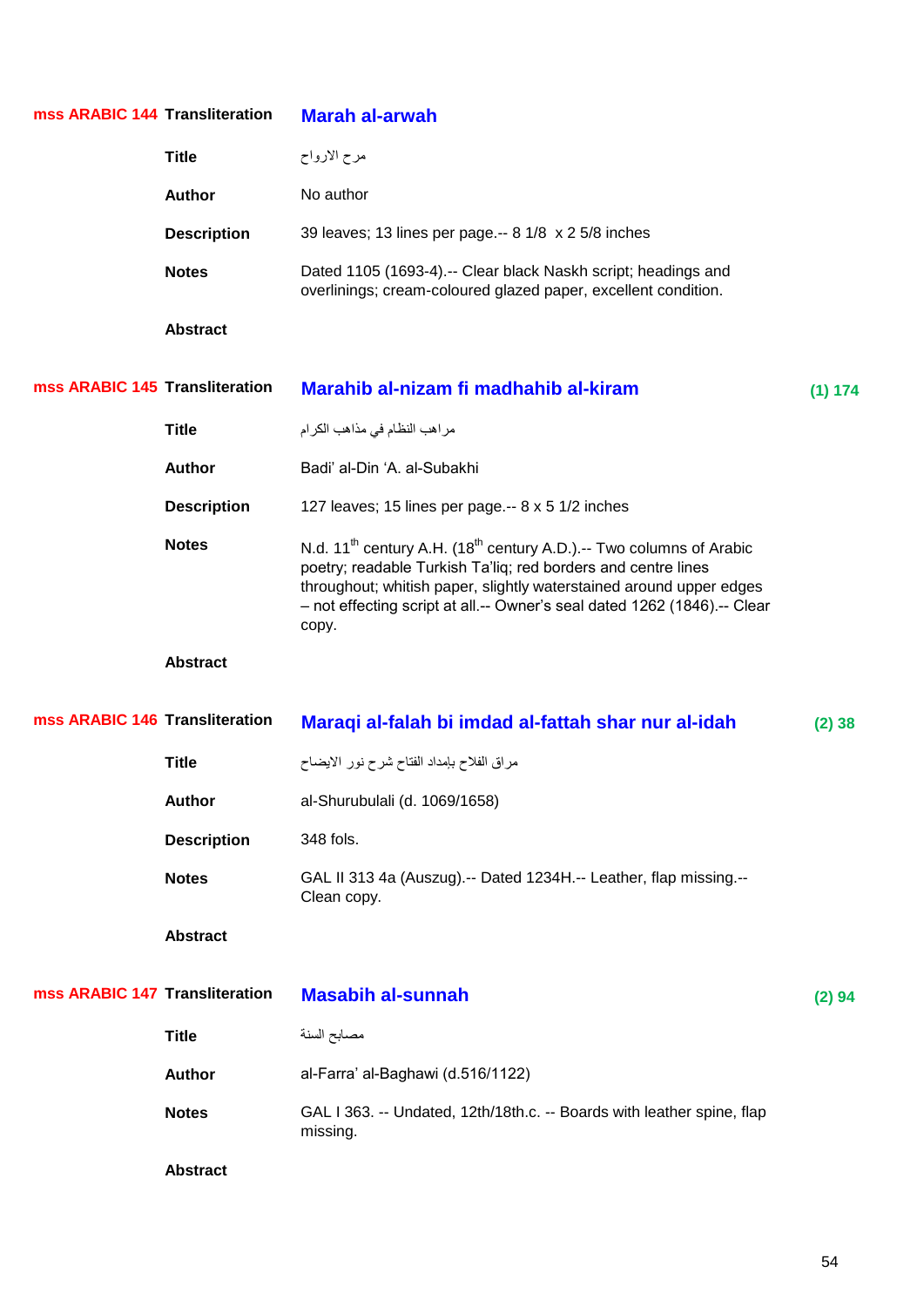| mss ARABIC 148 Transliteration |                    | Mashariq al-anwar al-nabawiyah min sihah al-akhbar<br>al-mustafawiyah                                                          | (1) 28  |
|--------------------------------|--------------------|--------------------------------------------------------------------------------------------------------------------------------|---------|
|                                | <b>Title</b>       | مشارق الأنوار النبوية من صحاح الأخبار المصطفوية                                                                                |         |
|                                | <b>Author</b>      | Hasan b. Muhammad b. Husayn Razi' al-din al-Saghani                                                                            |         |
|                                | <b>Description</b> | 13 lines; 174 leaves. -- 11 x 7 1/4 inches                                                                                     |         |
|                                | <b>Notes</b>       | Copied by Muhammad b. Zakariya al-Ahmadi.-- 7 Rabi' al-Awwal,<br>897.-- Jan. 8, 1492.-- Red and black naskh.                   |         |
|                                | <b>Abstract</b>    |                                                                                                                                |         |
| mss ARABIC 149 Transliteration |                    | Mashariq al-anwar al-nabawiyyah min sihah al-<br>akhbar al-mustafawiyah                                                        | (1) 105 |
|                                | <b>Title</b>       | مشارق الأنوار النبوية من صحاح الأكبار المصطفوية                                                                                |         |
|                                | <b>Author</b>      | Razi al-Din a. al-Faza il al-H. B. M. al-Saghani b. Haydar b. 'A. b.<br>Ism. al-'Umar al-'Adawi al-Hindi al-Hanafi             |         |
|                                | <b>Description</b> | 135 leaves; 17 lines per page.-- 8 5/8 x 5 1/2 inches                                                                          |         |
|                                | <b>Notes</b>       | Dated 1159 (1746-7).-- Scribe: Isma'il al-Nutqi.-- Rapid Turkish<br>Ta'liq; red margins and headings.-- Brownish glazed paper. |         |
|                                | <b>Abstract</b>    |                                                                                                                                |         |
| mss ARABIC 150 Transliteration |                    | Mashariq al-anwar al-nabawiyyah min sihah al-<br>akhbar al-mustafawiyah                                                        | (2) 65  |
|                                | <b>Title</b>       | مشارق الأنوار النبوية من صحاح الأخبار المصطفوية                                                                                |         |
|                                | <b>Author</b>      | 'Abd al-Latif b. 'Abd al-'Aziz ibn al-Malak, fl. ca 800/1397                                                                   |         |
|                                | <b>Description</b> | ca. 630 fols.                                                                                                                  |         |
|                                | <b>Notes</b>       | Comm. on as-Saghani (d. 650/1252).-- GAL I, 361 Ic. Dated, 1207H.--<br>Leather binding without front-cover.                    |         |
|                                | <b>Abstract</b>    |                                                                                                                                |         |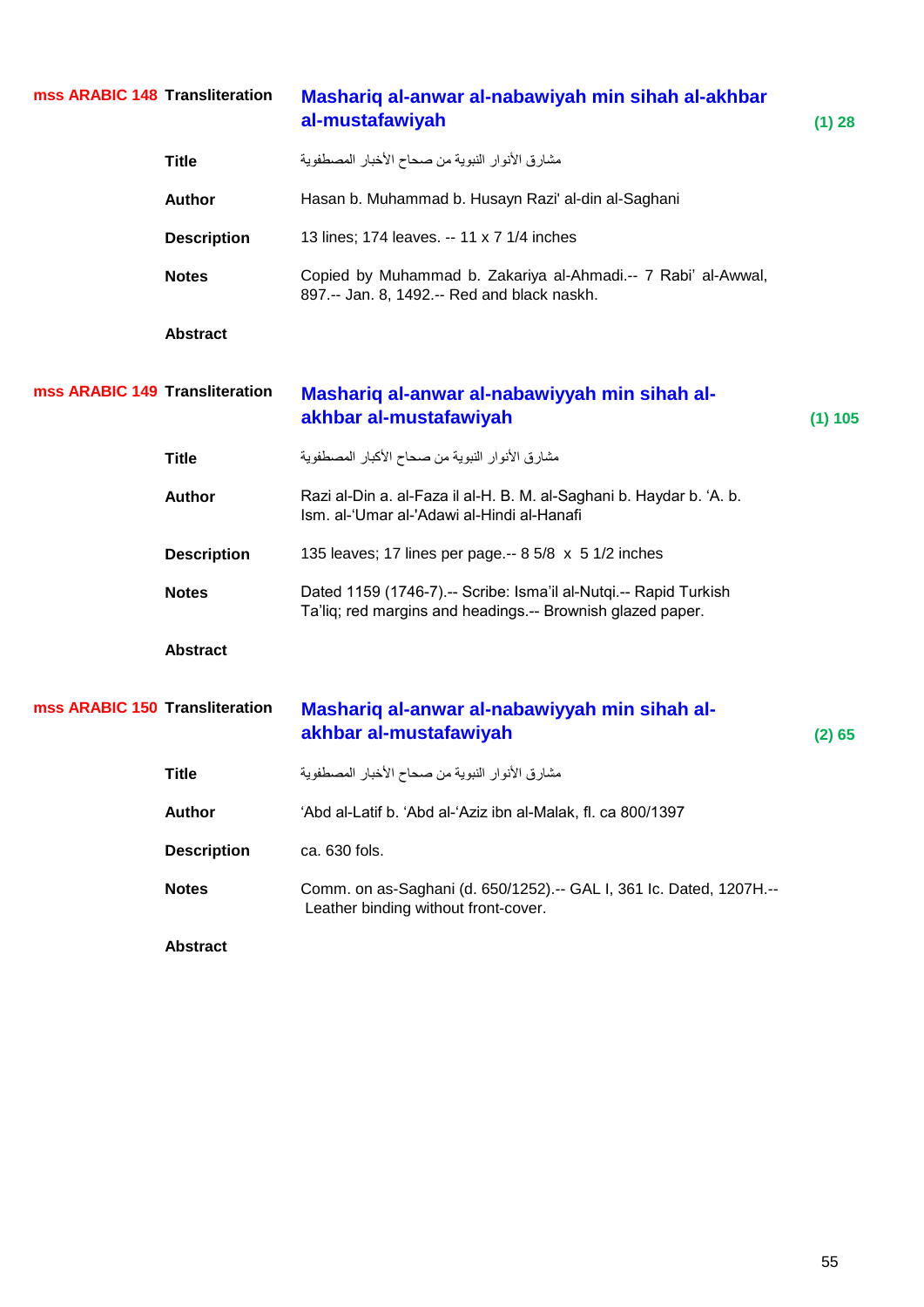| mss ARABIC 151 Transliteration |                    | <b>Matali' al-musirrat</b>                                                                                                                                                                                                                                                                                                                                                                                                                                                                                                                                                                                   | (1) 198 |
|--------------------------------|--------------------|--------------------------------------------------------------------------------------------------------------------------------------------------------------------------------------------------------------------------------------------------------------------------------------------------------------------------------------------------------------------------------------------------------------------------------------------------------------------------------------------------------------------------------------------------------------------------------------------------------------|---------|
|                                | <b>Title</b>       | مطالع المصرات                                                                                                                                                                                                                                                                                                                                                                                                                                                                                                                                                                                                |         |
|                                | <b>Author</b>      | Ar. b. M. al-Mahdi b. A. b. 'A. b. Yu. al-Qasawi (al-Qasari) al-Fasi                                                                                                                                                                                                                                                                                                                                                                                                                                                                                                                                         |         |
|                                | <b>Description</b> | 258 leaves; 25 lines per page .-- 8 x 4 7/8 inches                                                                                                                                                                                                                                                                                                                                                                                                                                                                                                                                                           |         |
|                                | <b>Notes</b>       | Dated Monday, Jamad al-Akhir, 1137 (Feb.-March, 1725).-- 11<br>flyleaves containing table of contents (by a more recent hand) + 246<br>leaves of text + one flyleaf.-- Small Turkish Naskh; red headings and<br>text with black commentary; gold borders throughout; small gold and<br>coloured sarlawh at beginning of text; tan glazed paper .-- Leather<br>binding, blind stamped in gold and red, with flap, rebacked and<br>repaired.-- Commentary on Dala'il al-khayrat by Abu 'Al. M. b. S.<br>('Ar.) b. a. Bakr al-Jazuli al-Simlali (of. e.g. no. 60).-- Excellent copy<br>of rather uncommon work. |         |
|                                | <b>Abstract</b>    |                                                                                                                                                                                                                                                                                                                                                                                                                                                                                                                                                                                                              |         |
| mss ARABIC 152 Transliteration |                    | Matali' al-musirrat bi jala' dala'il al-khayrat                                                                                                                                                                                                                                                                                                                                                                                                                                                                                                                                                              | (1) 152 |
|                                | <b>Title</b>       | مطالع المسرات بجلاء دلائل الخيرات                                                                                                                                                                                                                                                                                                                                                                                                                                                                                                                                                                            |         |
|                                | <b>Author</b>      | M. al-Mahdi b. A. b. 'A, b. Ya al-Qasawi (Qasri) al-Fasi                                                                                                                                                                                                                                                                                                                                                                                                                                                                                                                                                     |         |
|                                | <b>Description</b> | 237 leaves; 27 lines per page.-- 11 3/8 x 7 inches                                                                                                                                                                                                                                                                                                                                                                                                                                                                                                                                                           |         |
|                                | <b>Notes</b>       | Dated Muharram, 1100 (Oct-Nov., 1688).-- Scribe: Mustafa b. Sadiq<br>al-Arzanjani.-- Commentary on "Dala'il al-Khayrat" by Shaykh al-<br>Jazuli.-- Good black Turkish Naskh; red headings and overlinings;<br>red borders throughout; nice sarlawh in gold and red and blue on leaf<br>1b, gold borders on leaves 1b and 2a.-- Original stamped Turkish<br>leather binding with flap (worn but sound).                                                                                                                                                                                                       |         |
|                                | <b>Abstract</b>    |                                                                                                                                                                                                                                                                                                                                                                                                                                                                                                                                                                                                              |         |
| mss ARABIC 153 Transliteration |                    | <b>Matalib al-musalli</b>                                                                                                                                                                                                                                                                                                                                                                                                                                                                                                                                                                                    | (2) 29  |
|                                | <b>Title</b>       | مطالب المصلي                                                                                                                                                                                                                                                                                                                                                                                                                                                                                                                                                                                                 |         |
|                                | <b>Author</b>      | Luft Allah al-Nasafi al-Kaidani                                                                                                                                                                                                                                                                                                                                                                                                                                                                                                                                                                              |         |
|                                | <b>Description</b> | (d. 750/1349), GAL II, 198 .-- 41 fols; dated 1095.                                                                                                                                                                                                                                                                                                                                                                                                                                                                                                                                                          |         |
|                                | <b>Notes</b>       | Written in different styles, one page written upside down.-- Simple<br>leather cover.                                                                                                                                                                                                                                                                                                                                                                                                                                                                                                                        |         |
|                                | <b>Abstract</b>    |                                                                                                                                                                                                                                                                                                                                                                                                                                                                                                                                                                                                              |         |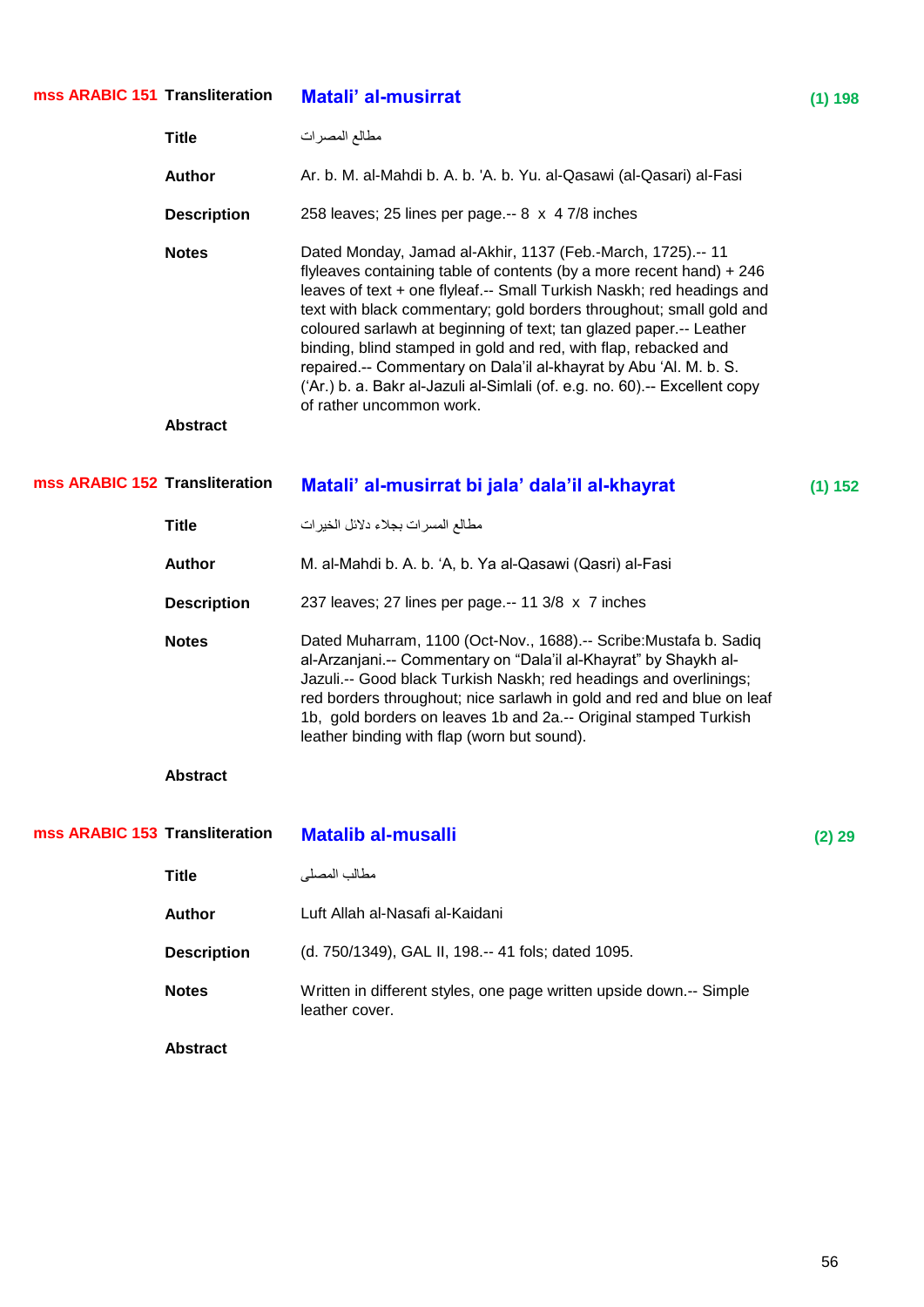| mss ARABIC 154 Transliteration |                    | Mawa'iz, al wa al-i'tibar fi dhikr al-khitat wa al-athar                                                                                                                                                                                                                                                                                                                                                                                                                                                                                                                                                                                                                                                                                                                                                                                                                                                         | (1) 197  |
|--------------------------------|--------------------|------------------------------------------------------------------------------------------------------------------------------------------------------------------------------------------------------------------------------------------------------------------------------------------------------------------------------------------------------------------------------------------------------------------------------------------------------------------------------------------------------------------------------------------------------------------------------------------------------------------------------------------------------------------------------------------------------------------------------------------------------------------------------------------------------------------------------------------------------------------------------------------------------------------|----------|
|                                | <b>Title</b>       | المواعظ والإعتبار في ذكر الخطط والأثار                                                                                                                                                                                                                                                                                                                                                                                                                                                                                                                                                                                                                                                                                                                                                                                                                                                                           |          |
|                                | <b>Author</b>      | Abu al-'Abbas A. b. 'A. b. 'Aq b. M. al-Husayni Taqi al-Din al-Maqrizi                                                                                                                                                                                                                                                                                                                                                                                                                                                                                                                                                                                                                                                                                                                                                                                                                                           |          |
|                                | <b>Description</b> | 527 leaves; 25 lines per page.-- 12 1/2 x 8 1/2 inches                                                                                                                                                                                                                                                                                                                                                                                                                                                                                                                                                                                                                                                                                                                                                                                                                                                           |          |
|                                | <b>Notes</b>       | Dated Sunday, 17 Rajab, 1235 (30 April, 1820).-- Scribe:'Abd al-<br>Wahid b. Sayyid Mansur al-Riyani al-Damanhuri [?] al-Jari.-- Thick<br>black Naskh; red headings and key words; very clearly written.--<br>Thick whittish paper.-- This vol. bound in red bling-stamped leather<br>binding with flap.-- Vol. 2 is termed only "Mawkhudh" (selected) from<br>part 2 of this book; it consists of only 57 pages but is by the same<br>scribe and the same format as pt. 1 .-- It is bound in cardboard<br>covers with red leather edging.-- Pt. 2 contains only a list of the<br>Christian and Jewish Churches, etc. of Egypt.-- Both bought from<br>Sotheby's (25-26 Nov., 1968); sold before at Puttich and Simpson on<br>Dec. 6, 1867.-- Fine copies.-- Bought is same lot as no. 187 in this<br>list, which resembles these volumes in size, binding and in script<br>(although the scribes are different). |          |
|                                | <b>Abstract</b>    |                                                                                                                                                                                                                                                                                                                                                                                                                                                                                                                                                                                                                                                                                                                                                                                                                                                                                                                  |          |
| mss ARABIC 155 Transliteration |                    | Mawahib, al al-fathiyyah 'ala al-tariqat al-<br><b>Muhammadiyah</b>                                                                                                                                                                                                                                                                                                                                                                                                                                                                                                                                                                                                                                                                                                                                                                                                                                              | $(2)$ 37 |
|                                | <b>Title</b>       | المواهب القتحية على الطريقة المحمدية                                                                                                                                                                                                                                                                                                                                                                                                                                                                                                                                                                                                                                                                                                                                                                                                                                                                             |          |
|                                | <b>Author</b>      | M. b. 'Ali al-Bakri as-Siddiqi (d. 1057/1647)                                                                                                                                                                                                                                                                                                                                                                                                                                                                                                                                                                                                                                                                                                                                                                                                                                                                    |          |
|                                | <b>Description</b> | 448 fols.                                                                                                                                                                                                                                                                                                                                                                                                                                                                                                                                                                                                                                                                                                                                                                                                                                                                                                        |          |
|                                | <b>Notes</b>       | S. II, 655, dated 1085H.-- Leather, spine worn, flap missing.                                                                                                                                                                                                                                                                                                                                                                                                                                                                                                                                                                                                                                                                                                                                                                                                                                                    |          |
|                                | <b>Abstract</b>    |                                                                                                                                                                                                                                                                                                                                                                                                                                                                                                                                                                                                                                                                                                                                                                                                                                                                                                                  |          |
| mss ARABIC 156 Transliteration |                    | <b>Mawlid al-Nabi</b>                                                                                                                                                                                                                                                                                                                                                                                                                                                                                                                                                                                                                                                                                                                                                                                                                                                                                            | (2)36    |
|                                | <b>Title</b>       | مولد النبي                                                                                                                                                                                                                                                                                                                                                                                                                                                                                                                                                                                                                                                                                                                                                                                                                                                                                                       |          |
|                                | <b>Author</b>      | 'Abduh al-Himsi                                                                                                                                                                                                                                                                                                                                                                                                                                                                                                                                                                                                                                                                                                                                                                                                                                                                                                  |          |
|                                | <b>Description</b> | 10 fols.                                                                                                                                                                                                                                                                                                                                                                                                                                                                                                                                                                                                                                                                                                                                                                                                                                                                                                         |          |
|                                | <b>Notes</b>       | Containing 6 azhab, one du'a and a Qasidat al-mawlid al-mukarram<br>by the AUTHOR.-- Undated, recent. -- Wrappers.                                                                                                                                                                                                                                                                                                                                                                                                                                                                                                                                                                                                                                                                                                                                                                                               |          |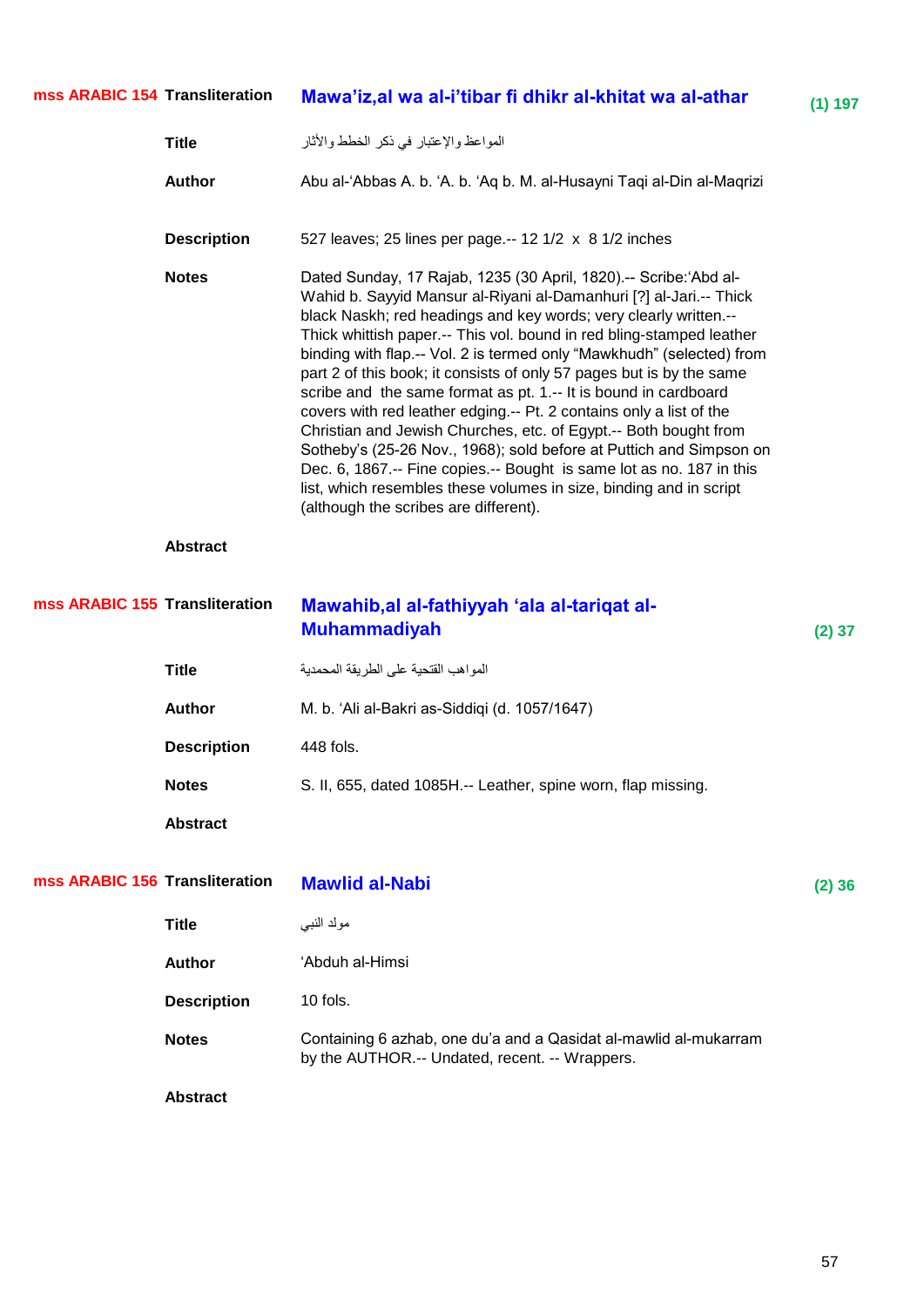| mss ARABIC 157 Transliteration |                    | Miftah al-'ulum: al-qism al-thalith, al-Kitab fi 'ilm al-<br>ma'ani wa al-bayan                                                                                                                                                                                                                                                 | (1) 74    |
|--------------------------------|--------------------|---------------------------------------------------------------------------------------------------------------------------------------------------------------------------------------------------------------------------------------------------------------------------------------------------------------------------------|-----------|
|                                | <b>Title</b>       | مفتاح العلوم: القسم الثالث، الكتاب في علم المعاني و البيان                                                                                                                                                                                                                                                                      |           |
|                                | <b>Author</b>      | Siraj al-Din a. Ya'qub Yu. b. a. Bakr b. M. Ab. al-Sakkaki                                                                                                                                                                                                                                                                      |           |
|                                | <b>Description</b> | 122 leaves; 19 lines per page.-- 10 3/4 x 7 1/8 inches                                                                                                                                                                                                                                                                          |           |
|                                | <b>Notes</b>       | N.d. approx. 8 <sup>th</sup> -9 <sup>th</sup> century but some leaves later - 11 <sup>th</sup> century.--<br>Elegant Turkish Naskh; red headings, partially vowelled.-- Complete<br>to and of part I .-- Nice copy.                                                                                                             |           |
|                                | <b>Abstract</b>    |                                                                                                                                                                                                                                                                                                                                 |           |
| mss ARABIC 158 Transliteration |                    | Minhaj al-'abidin ila jannat rabbi al-'alamin                                                                                                                                                                                                                                                                                   | $(1)$ 212 |
|                                | <b>Title</b>       | منهاج العابدين الى جنة رب العالمين                                                                                                                                                                                                                                                                                              |           |
|                                | <b>Author</b>      | Abu Hamid M. b. M. al-Ghazzali                                                                                                                                                                                                                                                                                                  |           |
|                                | <b>Description</b> | 180 leaves; 14 lines per page.-- 8 1/4 x 6 5/8 inches                                                                                                                                                                                                                                                                           |           |
|                                | <b>Notes</b>       | [N.d. 18 <sup>th</sup> century].-- Elegant Indian Naskh in black, with red<br>headings, punctuation, marginal titles, etc.-- Thin off-white Indian<br>paper.-- Blind-stamped leather binding with rosettes and corner<br>decorations.-- Binding pinholed by worms, but pages inside are not<br>harmed.-- Excellent, clear copy. |           |
|                                | <b>Abstract</b>    |                                                                                                                                                                                                                                                                                                                                 |           |
| mss ARABIC 159 Transliteration |                    | Minhaj, al al-gawim                                                                                                                                                                                                                                                                                                             | (2) 121   |
|                                | <b>Title</b>       | المنهاج القويم                                                                                                                                                                                                                                                                                                                  |           |
|                                | <b>Author</b>      | 'Ali ibn Abd al-Rahman ibn Fadl al-Hadrami                                                                                                                                                                                                                                                                                      |           |
|                                | <b>Description</b> |                                                                                                                                                                                                                                                                                                                                 |           |
|                                | <b>Notes</b>       | Sharh 'ala al-Muqaddimah al-Fighiyyah.-- Various fols. at the end<br>near the date, 1224H.                                                                                                                                                                                                                                      |           |
|                                | <b>Abstract</b>    |                                                                                                                                                                                                                                                                                                                                 |           |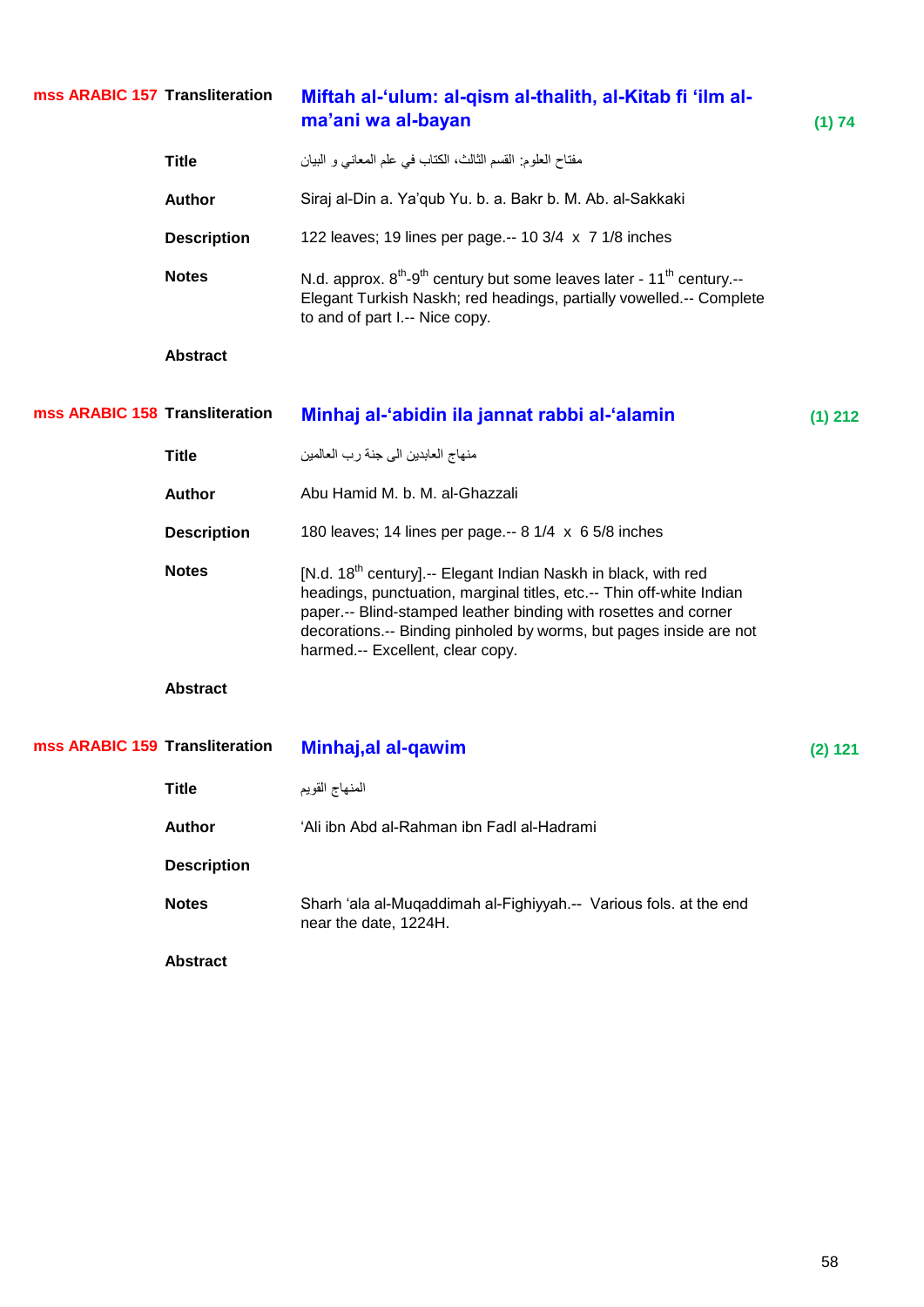#### **Transliteration Mir'at al-'arifin wa mazhar al-kamilin fi multamasi Zayn al-'Abidin (1) 162 mss ARABIC 160**

| <b>Title</b>       | مرأت العارفين ومظهر الكاملين في ملتمس زين العابدين                                                                                                                                                                                                                                                                                                                                                                                                                                                                                                                                                                                                                                                                                                                                                                                                                                                                                                                                                                                                                                                                                                                                                                                          |
|--------------------|---------------------------------------------------------------------------------------------------------------------------------------------------------------------------------------------------------------------------------------------------------------------------------------------------------------------------------------------------------------------------------------------------------------------------------------------------------------------------------------------------------------------------------------------------------------------------------------------------------------------------------------------------------------------------------------------------------------------------------------------------------------------------------------------------------------------------------------------------------------------------------------------------------------------------------------------------------------------------------------------------------------------------------------------------------------------------------------------------------------------------------------------------------------------------------------------------------------------------------------------|
| Author             | Muhyi al-Din a. 'Al. M. b. 'A. b. M. b. al-'Arabi                                                                                                                                                                                                                                                                                                                                                                                                                                                                                                                                                                                                                                                                                                                                                                                                                                                                                                                                                                                                                                                                                                                                                                                           |
| <b>Description</b> | 56 leaves.-- 9 1/2 x 6 5/3 inches                                                                                                                                                                                                                                                                                                                                                                                                                                                                                                                                                                                                                                                                                                                                                                                                                                                                                                                                                                                                                                                                                                                                                                                                           |
| <b>Notes</b>       | Majmu'ah [1] Mir'at al-'arifin wa mazhar al-kamilin fi multamas Zayn<br>al-'Abidin Muhy al-Din a. 'Al. M. b. 'A. b. M. b. al-'Arabi; n.d.; leaves<br>1b-7a; clear black Naskh; red headings; 19 lines per page, cream-<br>coloured paper; diagrammes in black and blue.-- [2] Risalah by<br>Shaykh Raslan Raslan b. Ya'qub b. 'Ar. al-Jabari ad-Dimishqi [?];<br>n.d.; leaves 7a-9a; same format as above; again deals with sufism;<br>[3] Kitab al-hujub by Ibn al-'Arabi [as above under (1)]; n.d.; leaves<br>91-19a; same format as above.-- [4] Title? by Ibn al-'Arabi [?] n.d.;<br>leaves 26a-30b; same format as above; the work is clearly attributed<br>to Ibn al-'Arabi, but there is no title; deals with "Tajalliyat" but not his<br>"Kitab al-tajalliyat" see (6) below.-- [5] Title ? by Ibn al-'Arabi [?]; n.d.;<br>leaves 26a-30b; same format as above; no title or author given but<br>seems to be much the same sytle and subject as the preceding item.-<br>- [6] Kitab al-tajalliyat by Ibn al-'Arabi (as above under (1); dated; 1<br>Shavval, 1280 (March 10, 1864); leaves 30b-56a; same format;<br>scribe: Ahmad Barakat.-- Excellent condition.--<br>Well-copied and better than the printed versions.-- Useful. |
| <b>Abstract</b>    |                                                                                                                                                                                                                                                                                                                                                                                                                                                                                                                                                                                                                                                                                                                                                                                                                                                                                                                                                                                                                                                                                                                                                                                                                                             |

| mss ARABIC 161 Transliteration |                    | Mirz al-thamin li al-hisn al-hasin                                                                                                                                                                    | (1) 132 |
|--------------------------------|--------------------|-------------------------------------------------------------------------------------------------------------------------------------------------------------------------------------------------------|---------|
|                                | <b>Title</b>       | مر ز الثامن للحصن الحصين                                                                                                                                                                              |         |
|                                | <b>Author</b>      | 'Ali b. Sultan M. al-Qari al-Herewi                                                                                                                                                                   |         |
|                                | <b>Description</b> | 289 leaves; 23 lines per page.-- 8 1/2 x 6 1/8 inches                                                                                                                                                 |         |
|                                | <b>Notes</b>       | Dated Rabi' al-Awwal, 1125 (April, 1713).-- Good black Naskh, red<br>headings and rubrications; cream-coloured paper.-- Table of<br>contents at beginning.-- Owners' inscriptions, etc. at beginning. |         |
|                                | <b>Abstract</b>    |                                                                                                                                                                                                       |         |
| mss ARABIC 162 Transliteration |                    | Mirzajan al-muta'alliqah 'ala sharh al-khafiyah al-<br>muta'alliq 'ala risalah ithbat al-wajib                                                                                                        | (2) 55  |
|                                | <b>Title</b>       | مرزاجا المتعلقة على شرح الخفية المتعلق على رسالة إثبات الواجب                                                                                                                                         |         |
|                                | <b>Author</b>      | No author                                                                                                                                                                                             |         |
|                                | <b>Description</b> |                                                                                                                                                                                                       |         |
|                                | <b>Notes</b>       | 1099 Hijriyyah.                                                                                                                                                                                       |         |
|                                | <b>Abstract</b>    |                                                                                                                                                                                                       |         |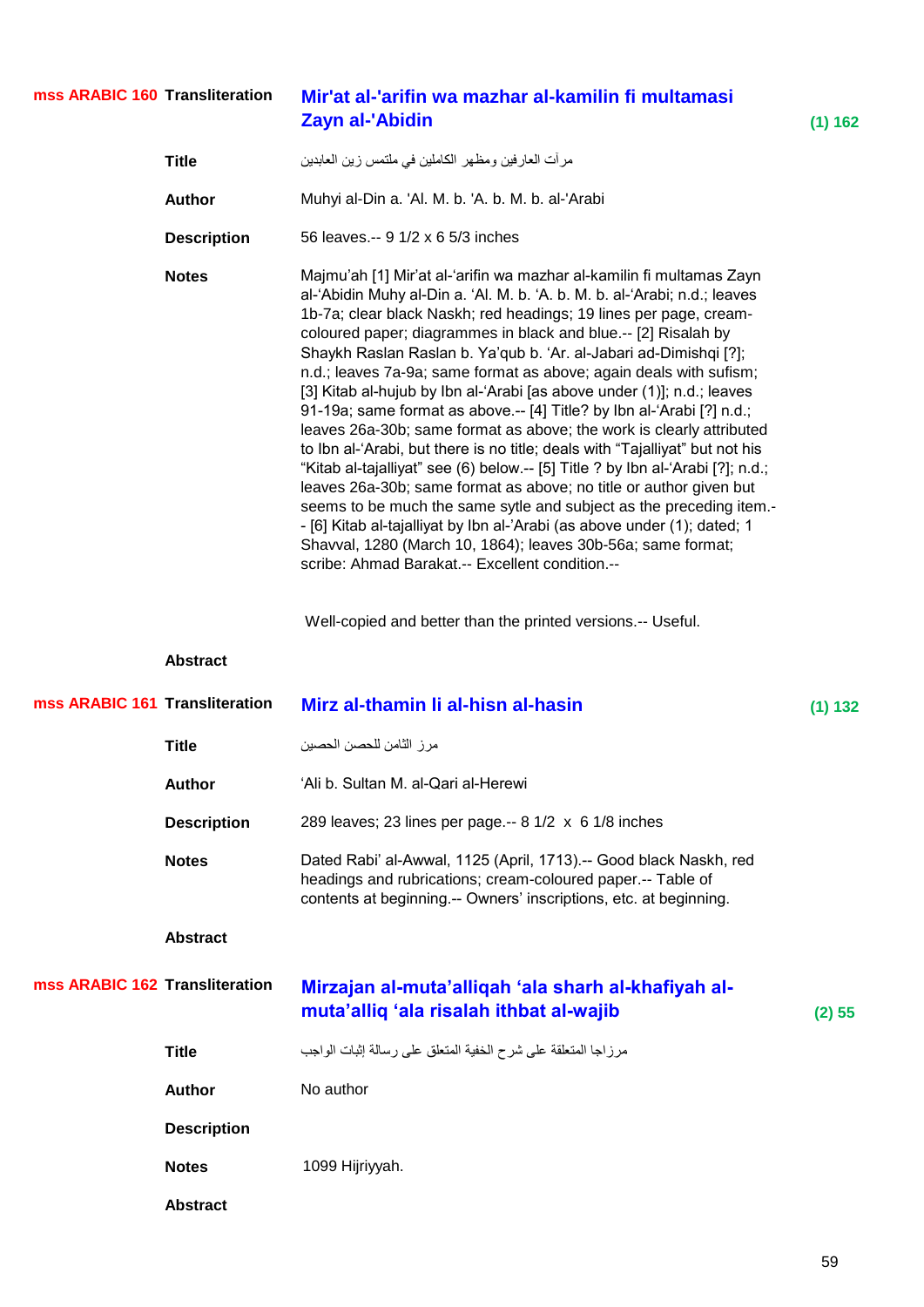| mss ARABIC 163 Transliteration |                    | Misbah, al fi sharh al-miftah                                                                                                                                                                                                                                                                                                                                                                                                | (1) 121   |
|--------------------------------|--------------------|------------------------------------------------------------------------------------------------------------------------------------------------------------------------------------------------------------------------------------------------------------------------------------------------------------------------------------------------------------------------------------------------------------------------------|-----------|
|                                | <b>Title</b>       | المصباح في شرح المفتاح                                                                                                                                                                                                                                                                                                                                                                                                       |           |
|                                | <b>Author</b>      | A.b.M. al-Jurjan al-Sayyid al-Sharif                                                                                                                                                                                                                                                                                                                                                                                         |           |
|                                | <b>Description</b> | 227 leaves; 23 lines per page.-- 11 1/4 x 7 1/2 inches                                                                                                                                                                                                                                                                                                                                                                       |           |
|                                | <b>Notes</b>       | Dated middle of Shawwal, 803 (May 29, 1401).-- Turkish Naskh.--<br>Red headings and rubrications.-- Each page bordered with many<br>marginal notes.-- Glazed white paper varying with glazed brownish<br>paper.-- Excellent condition.-- Some pages in different hands.                                                                                                                                                      |           |
|                                | <b>Abstract</b>    |                                                                                                                                                                                                                                                                                                                                                                                                                              |           |
| mss ARABIC 164 Transliteration |                    | <b>Mishkat al-masabih</b>                                                                                                                                                                                                                                                                                                                                                                                                    | (1) 10    |
|                                | <b>Title</b>       | مشكاة المصابح                                                                                                                                                                                                                                                                                                                                                                                                                |           |
|                                | <b>Author</b>      | A.M. al-Husayn b. Mas'ud b. M. al-Farra' al-Baghawi (d.516 or 510)<br>[and added to by] Wali al-Din M. b. 'Abdallah al-Khatib al-Tebrizi                                                                                                                                                                                                                                                                                     |           |
|                                | <b>Description</b> | 486 leaves; 15 to 19 lines per page.-- 10 x 7 1/2 inches                                                                                                                                                                                                                                                                                                                                                                     |           |
|                                | <b>Notes</b>       | N. d. 18th - 19th Century. Some portions may be older.-- added to by<br>many hands.-- Some parts are in small Naskh, others in larger<br>Naskh, one section in large Indian Nasta' liq, etc. Mostly quite clear<br>and apparently complete (may be a leaf or two missing).                                                                                                                                                   |           |
|                                | <b>Abstract</b>    |                                                                                                                                                                                                                                                                                                                                                                                                                              |           |
| mss ARABIC 165 Transliteration |                    | <b>Mishkat al-masabih</b>                                                                                                                                                                                                                                                                                                                                                                                                    | $(1)$ 150 |
|                                | <b>Title</b>       | مشكاة المصابح                                                                                                                                                                                                                                                                                                                                                                                                                |           |
|                                | <b>Author</b>      | Shams al-Din M. b. al-Khatib al-Tabrizi                                                                                                                                                                                                                                                                                                                                                                                      |           |
|                                | <b>Description</b> | 348 leaves; 17 lines per page.-- 8 1/4 x 5 1/4 inches                                                                                                                                                                                                                                                                                                                                                                        |           |
|                                | <b>Notes</b>       | N.d. 17 <sup>th</sup> century or early 18 <sup>th</sup> .-- First 260 by a more recent hand; last<br>88 by what seems to be an older hand.-- Clear Turkish Naskh; red<br>borders, red overlinings and headings throughout.-- Latter leaves<br>have may marginal notes, but the first leaves have empty margins.--<br>Very nice, clear copy.-- Turkish leather binding with flap, sound,<br>though worn and stained somewhat. |           |
|                                | <b>Abstract</b>    |                                                                                                                                                                                                                                                                                                                                                                                                                              |           |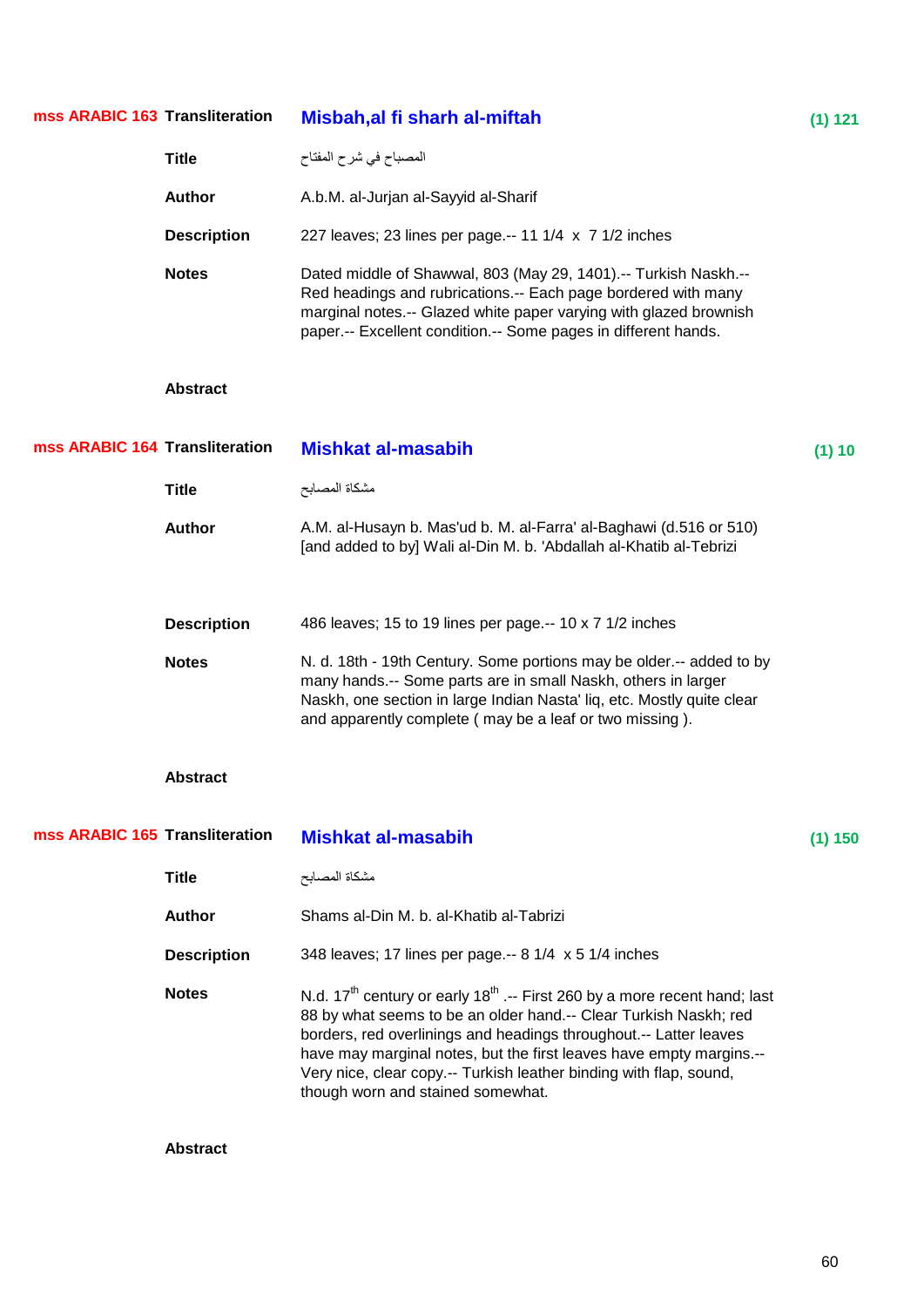| mss ARABIC 166 Transliteration |                    | <b>Miskhat anwar: Surah Maryam</b>                                                                                                                                                                      | (2) 66  |
|--------------------------------|--------------------|---------------------------------------------------------------------------------------------------------------------------------------------------------------------------------------------------------|---------|
|                                | <b>Title</b>       | مشكاة أنوار : سورة مريم                                                                                                                                                                                 |         |
|                                | <b>Author</b>      | No author                                                                                                                                                                                               |         |
|                                | <b>Description</b> |                                                                                                                                                                                                         |         |
|                                | <b>Notes</b>       |                                                                                                                                                                                                         |         |
|                                | <b>Abstract</b>    |                                                                                                                                                                                                         |         |
| mss ARABIC 167 Transliteration |                    | Mizan al-maqadir (al-shar'iyyah).                                                                                                                                                                       | (2) 150 |
|                                | <b>Title</b>       | ميزان المقادير (الشرعية)                                                                                                                                                                                |         |
|                                | <b>Author</b>      | al-Yazdi, Muhammad Mirza Qadi                                                                                                                                                                           |         |
|                                | <b>Description</b> |                                                                                                                                                                                                         |         |
|                                | <b>Notes</b>       | Copied within Dhu al-Qa'dah 1259.                                                                                                                                                                       |         |
|                                | <b>Abstract</b>    |                                                                                                                                                                                                         |         |
| mss ARABIC 168 Transliteration |                    | Mu'rib al-'awamil                                                                                                                                                                                       | (1) 168 |
|                                | <b>Title</b>       | معرب العوامل                                                                                                                                                                                            |         |
|                                | <b>Author</b>      | Hu. b. A. Zaynizadah                                                                                                                                                                                    |         |
|                                | <b>Description</b> | 63 leaves; 19 lines per page .-- 8 3/8 x 5 3/4 inches                                                                                                                                                   |         |
|                                | <b>Notes</b>       | Dated Rabi' al-Akhir, 1144 (Oct. 1731).-- Excellent black Naskh; red<br>headings and overlinings.-- Nice gold, red, orange, etc. sarlawh on<br>leaf 1b; gold borders throughout.-- Excellent condition. |         |
|                                | <b>Abstract</b>    |                                                                                                                                                                                                         |         |
| mss ARABIC 169 Transliteration |                    | <b>Mughni al-tullab</b>                                                                                                                                                                                 | (2) 75  |
|                                | <b>Title</b>       | مغنى الطلاب                                                                                                                                                                                             |         |
|                                | <b>Author</b>      | al-Maghnisi                                                                                                                                                                                             |         |
|                                | <b>Description</b> | 57 fols.                                                                                                                                                                                                |         |
|                                | <b>Notes</b>       | Glosses on Athir ad-Din al-Abrahi's k. al-Isaghudji.-- S I 843 nr. 11.--<br>Dated, 1210H.-- Boards.                                                                                                     |         |
|                                | <b>Abstract</b>    |                                                                                                                                                                                                         |         |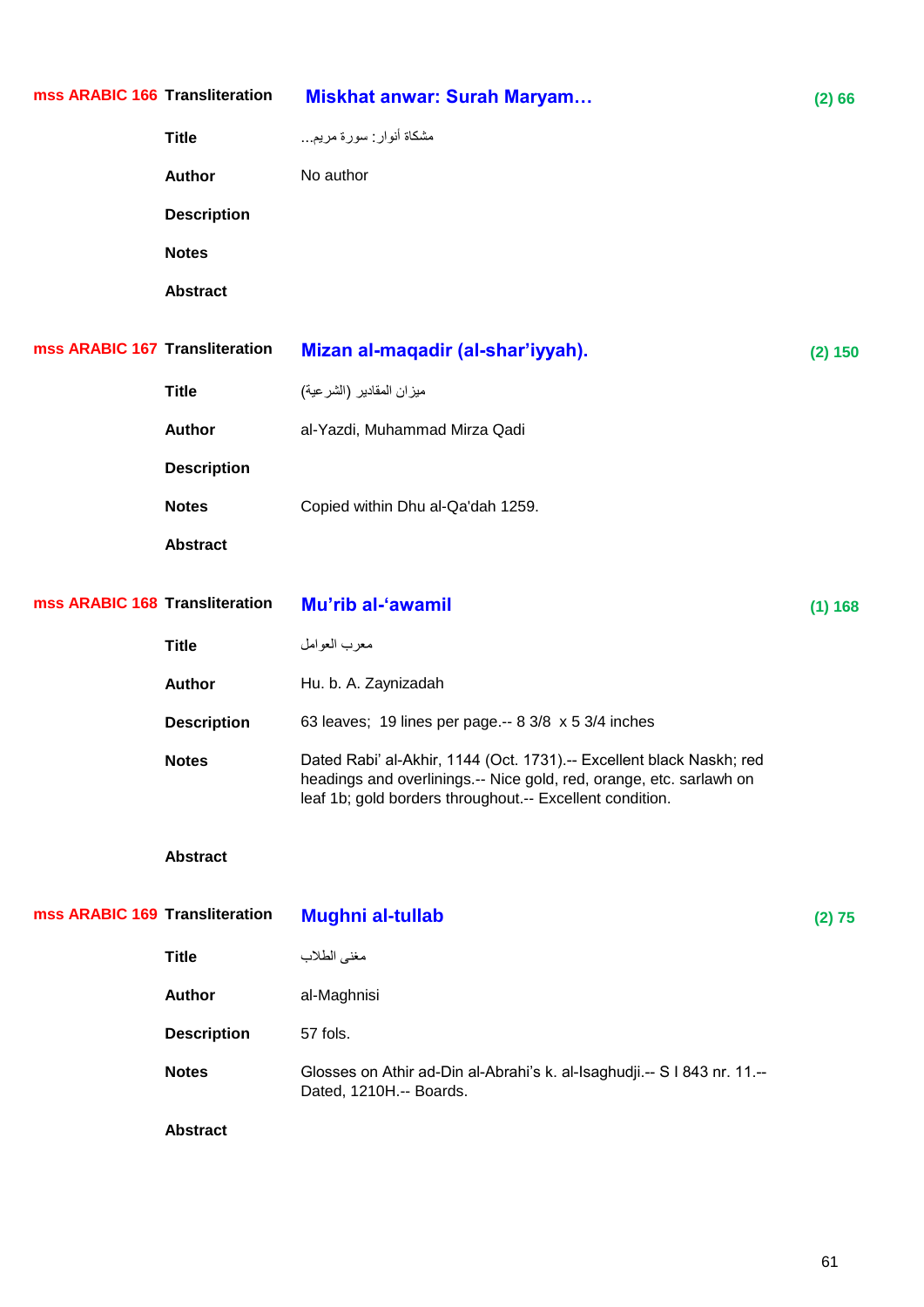| mss ARABIC 170 Transliteration |                    | Mughni, al fi sharh al-mujaz                                                                                                                                                                                                                                                                                                                                                                                                                                                                                                                                                                                                                                                                    | (2) 127 |
|--------------------------------|--------------------|-------------------------------------------------------------------------------------------------------------------------------------------------------------------------------------------------------------------------------------------------------------------------------------------------------------------------------------------------------------------------------------------------------------------------------------------------------------------------------------------------------------------------------------------------------------------------------------------------------------------------------------------------------------------------------------------------|---------|
|                                | <b>Title</b>       | المغني في شرح المجاز                                                                                                                                                                                                                                                                                                                                                                                                                                                                                                                                                                                                                                                                            |         |
|                                | <b>Author</b>      | Ibn al-Nafis                                                                                                                                                                                                                                                                                                                                                                                                                                                                                                                                                                                                                                                                                    |         |
|                                | <b>Description</b> |                                                                                                                                                                                                                                                                                                                                                                                                                                                                                                                                                                                                                                                                                                 |         |
|                                | <b>Notes</b>       | One part only.-- Containing the sharh to the first fasl 'an al-umur al-<br>tabi'iyyah wa al-umur ghayr al-tabi'iyyah wa kayfiyat al-sihhah wa<br>izalat al-marad.-- Copied in 1105H, possibly in Syria.                                                                                                                                                                                                                                                                                                                                                                                                                                                                                         |         |
|                                | <b>Abstract</b>    |                                                                                                                                                                                                                                                                                                                                                                                                                                                                                                                                                                                                                                                                                                 |         |
| mss ARABIC 171 Transliteration |                    | Mukhammasat Shaykh 'Abd al-Qadir al-Jaylani                                                                                                                                                                                                                                                                                                                                                                                                                                                                                                                                                                                                                                                     | (1) 104 |
|                                | <b>Title</b>       | مخمسة شيخ عبد القادر الجيلاني                                                                                                                                                                                                                                                                                                                                                                                                                                                                                                                                                                                                                                                                   |         |
|                                | <b>Author</b>      | No author                                                                                                                                                                                                                                                                                                                                                                                                                                                                                                                                                                                                                                                                                       |         |
|                                | <b>Description</b> | 106 leaves; 5-8 lines per page .-- 5 1/2 x 3 1/4 inches                                                                                                                                                                                                                                                                                                                                                                                                                                                                                                                                                                                                                                         |         |
|                                | <b>Notes</b>       | N.d. 18 <sup>th</sup> century.-- Scribe: 'Abdullah Mir Muhammad.-- Indian in<br>origin, but covered with Persian notes, prescriptions, a falnamah (leaf<br>2a), etc.-- Contains: Arabic du'a, Mukhammasat, Persian du'a, and<br>Manqulah min kalami qudsi.-- Four nice coloured sarlawh; vowelled<br>black Indian Naskh for the first du'a; smaller black vowell Naskh for<br>the Mukhammasat with Persian interlinear translation in red; later<br>Arabic unvowelled.-- Written on fine glazed paper with the area of the<br>text browned lightly; red and yellow border lines throughout.-- Original<br>tooled binding with bronze-coloured floral designs.-- Spine repaired.--<br>Nice copy. |         |
|                                | <b>Abstract</b>    |                                                                                                                                                                                                                                                                                                                                                                                                                                                                                                                                                                                                                                                                                                 |         |
| mss ARABIC 172 Transliteration |                    | <b>Mukhtasar al-Bukhari</b>                                                                                                                                                                                                                                                                                                                                                                                                                                                                                                                                                                                                                                                                     | (1) 156 |
|                                | <b>Title</b>       | مختصر البخاري                                                                                                                                                                                                                                                                                                                                                                                                                                                                                                                                                                                                                                                                                   |         |
|                                | <b>Author</b>      | 'Al. b. Sa'd b. a. al-'Abbas A. b. a. Jamrah al-Azdi al-Andalusi                                                                                                                                                                                                                                                                                                                                                                                                                                                                                                                                                                                                                                |         |
|                                | <b>Description</b> | 142 leaves; 9 lines per page.-- 9 x 7 inches                                                                                                                                                                                                                                                                                                                                                                                                                                                                                                                                                                                                                                                    |         |
|                                | <b>Notes</b>       | N.d. 17-18 <sup>th</sup> century.-- Written Saturday, 10 Sha'ban -- but no year.--<br>Scribe: M. Sabi b. Ya'qub Ahmad b. Ab [?] b. al-Bak [?].-- In GAL the<br>title of this book is given as: "Jam' al-nihawa fi ba'd al-khayr wa al-<br>Ghaya" by the same author.-- Good Maghribi script, purple and green<br>headings, wide margins.-- Partially vowelled in purple.-- Very<br>interesting hand.-- Thick North African paper.-- Wallet-style leather<br>binding with strap; pages loose inside this.-- Excellent condition.                                                                                                                                                                 |         |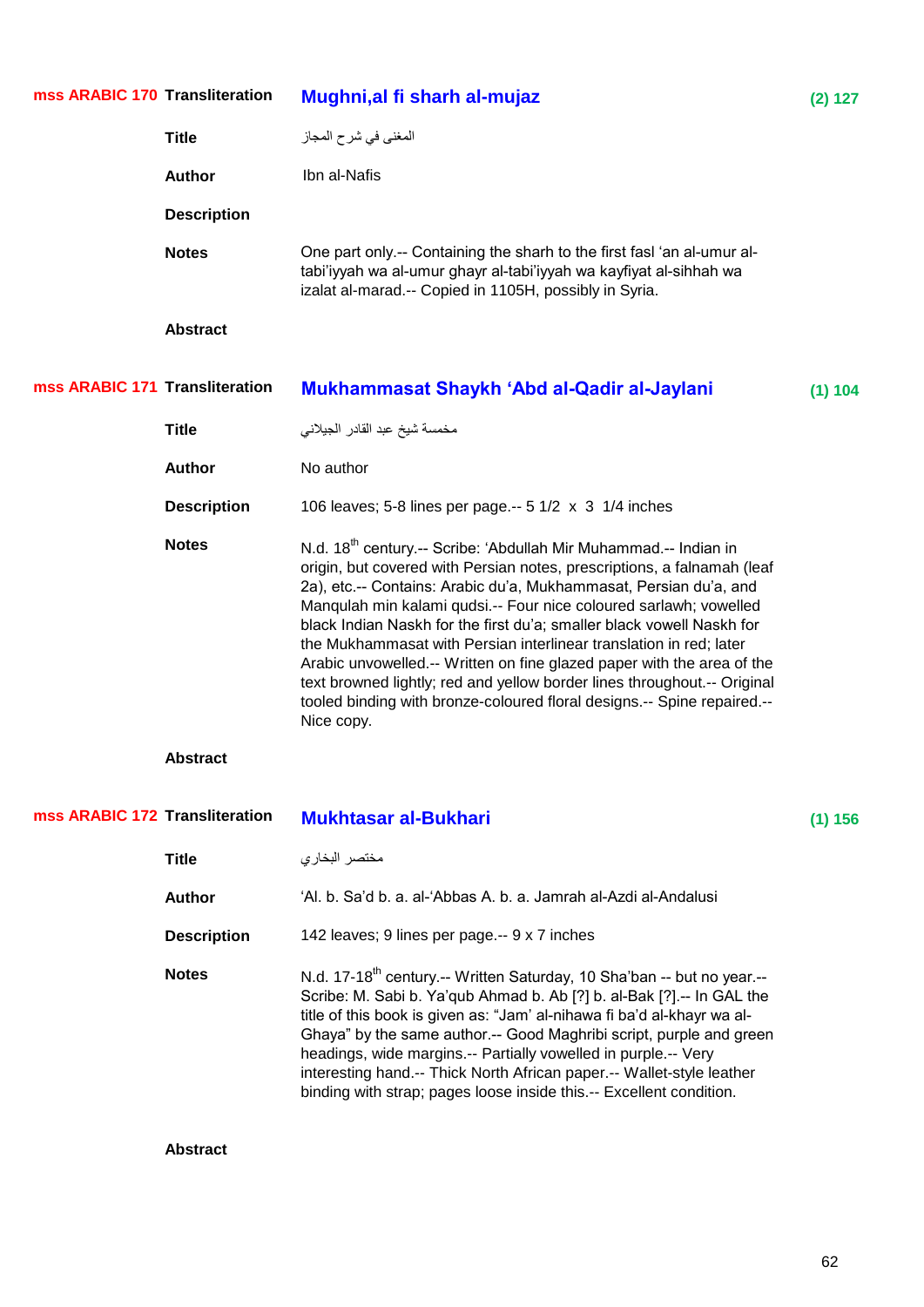| mss ARABIC 173 Transliteration |                    | Mukhtasar al-kitab al-quduri                                                                                                                                                                                                                                                                                    | (1)30   |
|--------------------------------|--------------------|-----------------------------------------------------------------------------------------------------------------------------------------------------------------------------------------------------------------------------------------------------------------------------------------------------------------|---------|
|                                | <b>Title</b>       | مختصر الكتاب القدوري                                                                                                                                                                                                                                                                                            |         |
|                                | <b>Author</b>      | No author                                                                                                                                                                                                                                                                                                       |         |
|                                | <b>Description</b> | 94 leaves; 17 lines per page.-- 8 1/8 x 5 3/8 inches                                                                                                                                                                                                                                                            |         |
|                                | <b>Notes</b>       | 21 Rabi' al-thani, 1095 (April 14, 1684).-- Many interpolations and<br>marginal notes.-- Neat black ta'liq with red headings, underlinings,<br>etc.-- Name of scribe effaced.                                                                                                                                   |         |
|                                | <b>Abstract</b>    |                                                                                                                                                                                                                                                                                                                 |         |
| mss ARABIC 174 Transliteration |                    | <b>Mukhtasar al-mantiq</b>                                                                                                                                                                                                                                                                                      | (1) 169 |
|                                | <b>Title</b>       | مختصر النتطق                                                                                                                                                                                                                                                                                                    |         |
|                                | <b>Author</b>      | A. b. 'Al. M. b. Yu. b. 'U. al-Hasani al-Sanusi                                                                                                                                                                                                                                                                 |         |
|                                | <b>Description</b> | 84 leaves; 25 lines per page.-- 8 3/4 x 5 3/4 inches                                                                                                                                                                                                                                                            |         |
|                                | <b>Notes</b>       | N.d. 11 <sup>th</sup> century A.H. (18 <sup>th</sup> century A.D.).-- Simple gold, red and blue<br>sarlawh on leaf 1b; leaf 2a gold-bordered; otherwise all leaves red-<br>bordered.-- Clear Turkish Naskh; red headings and overlinings.--<br>Good glazed paper.                                               |         |
|                                | <b>Abstract</b>    |                                                                                                                                                                                                                                                                                                                 |         |
| mss ARABIC 175 Transliteration |                    | <b>Mukhtasar al-muntaha</b>                                                                                                                                                                                                                                                                                     | (2) 85  |
|                                | <b>Title</b>       | مختصر المنتهى                                                                                                                                                                                                                                                                                                   |         |
|                                | <b>Author</b>      | No author                                                                                                                                                                                                                                                                                                       |         |
|                                | <b>Description</b> | 123 fols                                                                                                                                                                                                                                                                                                        |         |
|                                | <b>Notes</b>       | Majmu'ah: [1] Fols. 1-28a: Comm. on Ibn al-Hajib's (d.646)<br>Mukhtasar al-muntaha; anon.-- [2] Fols. 29b-123: al-Jurjani<br>(d.814/1413), al-Hashiyah al-Jadidah 'ala<br>sharh Mukhtasar al-Muntaha, S I 537 .-- Dated: 1173H; both texts<br>copied<br>by the same scribe.-- Boards with leather spine & flap. |         |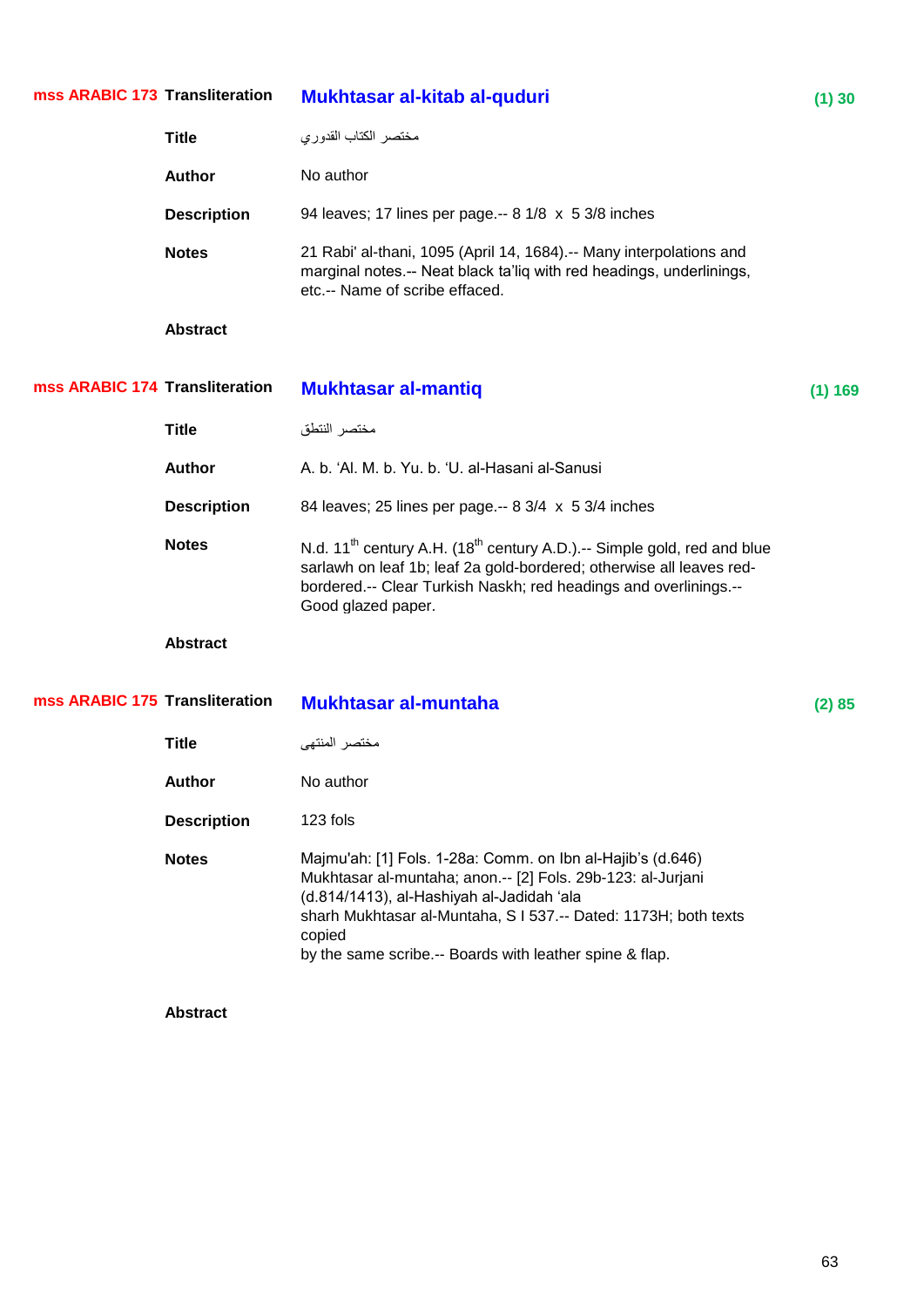| mss ARABIC 176 Transliteration |                    | <b>Mukhtasar al-quduri</b>                                                                                                                                                                                                                                                                                                                                    | (1) 39  |
|--------------------------------|--------------------|---------------------------------------------------------------------------------------------------------------------------------------------------------------------------------------------------------------------------------------------------------------------------------------------------------------------------------------------------------------|---------|
|                                | <b>Title</b>       | مختصر القدوري                                                                                                                                                                                                                                                                                                                                                 |         |
|                                | <b>Author</b>      | A. Husayn A. b. M. al-Quduri al-Baghdadi                                                                                                                                                                                                                                                                                                                      |         |
|                                | <b>Description</b> | 181 leaves; 13 lines per page.-- 8 1/4 x 6 inches                                                                                                                                                                                                                                                                                                             |         |
|                                | <b>Notes</b>       | N.d. but script, paper, etc. appear to date this copy at 7th or 8th<br>century A.H.-- Fine but worn sarlawh on leaves 1b and 2a.-- Red<br>headings and punctuation.-- Annotations.-- Nice copy.                                                                                                                                                               |         |
|                                | <b>Abstract</b>    |                                                                                                                                                                                                                                                                                                                                                               |         |
| mss ARABIC 177 Transliteration |                    | <b>Multaga al-abhur</b>                                                                                                                                                                                                                                                                                                                                       | (1) 182 |
|                                | <b>Title</b>       | ملتقى الأبحور                                                                                                                                                                                                                                                                                                                                                 |         |
|                                | <b>Author</b>      | Burhan al-Din Ibr. b. M. b. Ibr. al-Halabi                                                                                                                                                                                                                                                                                                                    |         |
|                                | <b>Description</b> | 132 leaves; 21 lines per page.-- 8 1/4 x 5 1/8 inches.                                                                                                                                                                                                                                                                                                        |         |
|                                | <b>Notes</b>       | Dated Sha'ban, 1138 (April, 1726).-- Rapid black Turkish Ta'liq; red<br>headings and overlinings.-- Index at beginning in gold-bordered<br>boxes in red and black; sarlawh at end of index on leaf 5b; sarlawh in<br>red, gold and green at beginning of text on leaf 7b; gold and blue<br>borders throughout.-- Whitish glazed paper.-- Excellent copy.      |         |
|                                |                    |                                                                                                                                                                                                                                                                                                                                                               |         |
|                                | <b>Abstract</b>    |                                                                                                                                                                                                                                                                                                                                                               |         |
| mss ARABIC 178 Transliteration |                    | <b>Multaga al-abhur</b>                                                                                                                                                                                                                                                                                                                                       | (2) 12  |
|                                | Title              | ملتقى الأبحور                                                                                                                                                                                                                                                                                                                                                 |         |
|                                | <b>Author</b>      | al-Halabi (d. 956/1549)                                                                                                                                                                                                                                                                                                                                       |         |
|                                | <b>Description</b> | 129 fols.                                                                                                                                                                                                                                                                                                                                                     |         |
|                                | <b>Notes</b>       | GAL II 432.-- Excellent calligraphic ms with polychrome 'unwan, the<br>index written with various colours, and in the original gilttooled leather<br>binding, flap loose.-- Undated, but in nice Ottoman ta'liq of the 17th<br>Century.-- The 12 author's colophon is also reproduced, see Brill cat.<br>500 nr. 168 .-- A nice specimen of Ottoman book art. |         |
|                                | <b>Abstract</b>    |                                                                                                                                                                                                                                                                                                                                                               |         |
| mss ARABIC 179 Transliteration |                    | Munyat al-musalli wa ghunyat al-mubtadi'                                                                                                                                                                                                                                                                                                                      | (2) 73  |
|                                | <b>Title</b>       | منية المصلى وغنية المبتدئ                                                                                                                                                                                                                                                                                                                                     |         |
|                                | <b>Author</b>      | Sadid al-Din al-Kashghari                                                                                                                                                                                                                                                                                                                                     |         |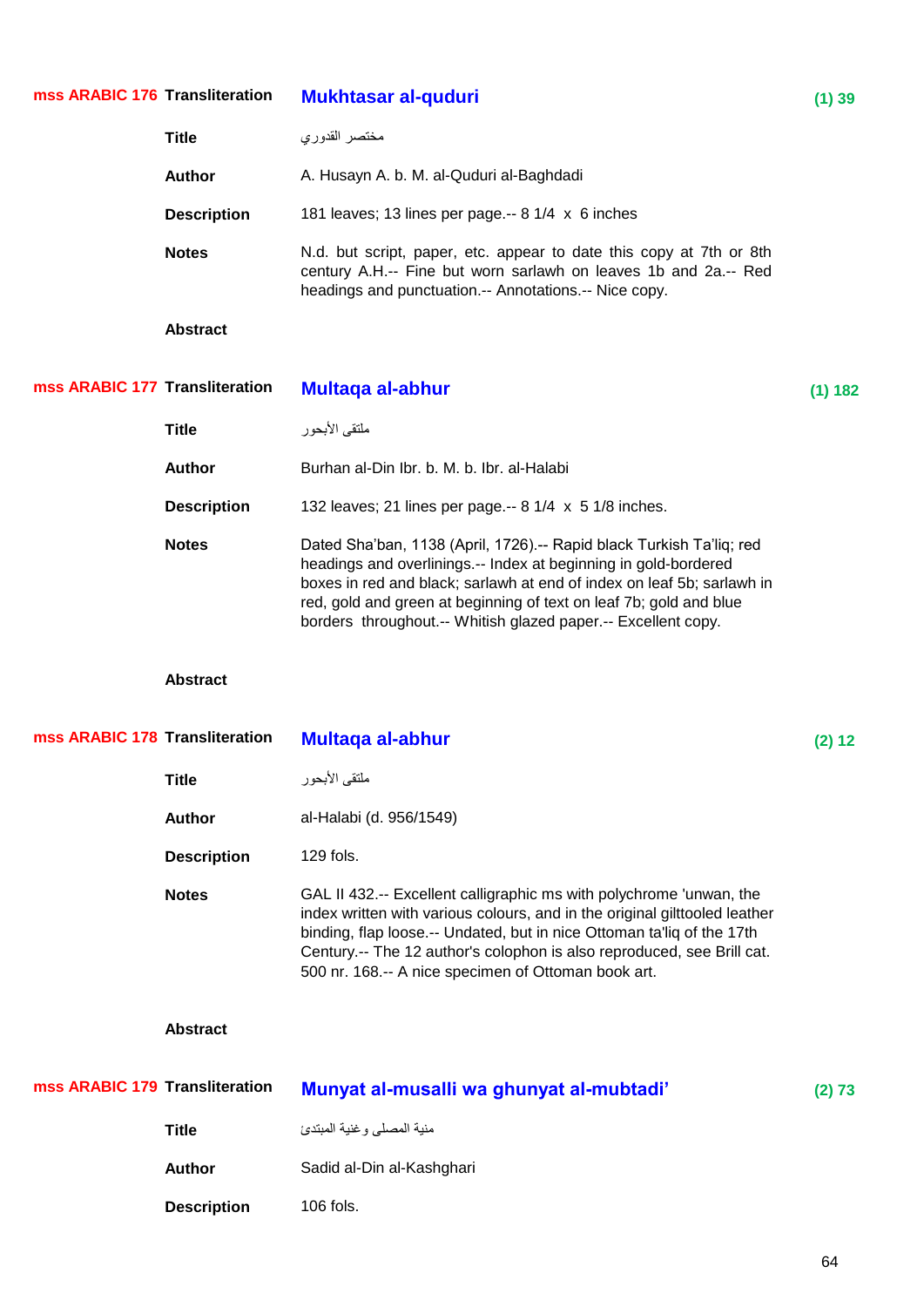**Notes** G I 383. -- Dated 1095H.-- Boards with leather spine, worn.

| mss ARABIC 180 Transliteration |                    | <b>Musnad, al al-sahih (vol.I)</b>                                                                                                                                                                                                                                                                                                                                                           | (1) 22 |
|--------------------------------|--------------------|----------------------------------------------------------------------------------------------------------------------------------------------------------------------------------------------------------------------------------------------------------------------------------------------------------------------------------------------------------------------------------------------|--------|
|                                | <b>Title</b>       | المسند الصحيح ( ج 1 )                                                                                                                                                                                                                                                                                                                                                                        |        |
|                                | <b>Author</b>      | Abu Husayn Muslim b. al-Hajjaj al-Qushayri al-Nishaburi                                                                                                                                                                                                                                                                                                                                      |        |
|                                | <b>Description</b> | 229 leaves; 25 lines per page .-- 10 x 7 1/4 inches.                                                                                                                                                                                                                                                                                                                                         |        |
|                                | <b>Notes</b>       | First page carries date of 526 A.H. (1132 A.D.), but this may not be<br>date of copying.-- This copy is certainly old, for the script is archaic<br>Naskh.-- Very possibly 6th century A.H.-- Marginal notes.-- Paper,<br>etc. is in perfect condition.-- Complete to beginning of "Kitab al-<br>Jana'iz" .-- Very fine copy .-- Original leather binding has been<br>rebacked and repaired. |        |
|                                | <b>Abstract</b>    |                                                                                                                                                                                                                                                                                                                                                                                              |        |
| mss ARABIC 181 Transliteration |                    | <b>Musnad, al al-sahih (vol. III)</b>                                                                                                                                                                                                                                                                                                                                                        | (1) 23 |
|                                | <b>Title</b>       | المسند الصحيح ( ج 3 )                                                                                                                                                                                                                                                                                                                                                                        |        |
|                                | <b>Author</b>      | Abu Husayn Muslim b. al-Hajjaj al-Qushayri al-Nishaburi                                                                                                                                                                                                                                                                                                                                      |        |
|                                | <b>Description</b> | 245 leaves; 15 lines per page.-- 11 1/4 x 7 1/2 inches.                                                                                                                                                                                                                                                                                                                                      |        |
|                                | <b>Notes</b>       | Dated 16 Sha'ban, 839 (March 6, 1436).-- Copied by Abu Bakr b.<br>Hasan b. A. Bakr al-Kurdi al-Hakari and also his son Abu 'Abdullah<br>Muhammad .-- Very fine Naskh script in black with red headings .--<br>Many marginal notes.-- Very good copy.-- Original leather binding<br>rebacked and repaired.                                                                                    |        |
|                                | <b>Abstract</b>    |                                                                                                                                                                                                                                                                                                                                                                                              |        |
| mss ARABIC 182 Transliteration |                    | <b>Musnad, al al-sahih (Vol.IV)</b>                                                                                                                                                                                                                                                                                                                                                          | (1) 24 |
|                                | <b>Title</b>       | المسند الصحيح ( ج 4 )                                                                                                                                                                                                                                                                                                                                                                        |        |
|                                | <b>Author</b>      | Abu Husayn Muslim b. al-Hajaj al-Qushayni al-Nishaburi                                                                                                                                                                                                                                                                                                                                       |        |
|                                | <b>Description</b> | 308 leaves; 15 lines per page.-- 12 1/4 x 8 1/2 inches                                                                                                                                                                                                                                                                                                                                       |        |
|                                | <b>Notes</b>       | Dated 13 Ramadan, 1038 A.H. (May 7, 1639 A.D.).-- Beautiful black<br>Naskh with occasional red headings.-- New leather cover made to<br>match two above.                                                                                                                                                                                                                                     |        |
|                                | <b>Abstract</b>    |                                                                                                                                                                                                                                                                                                                                                                                              |        |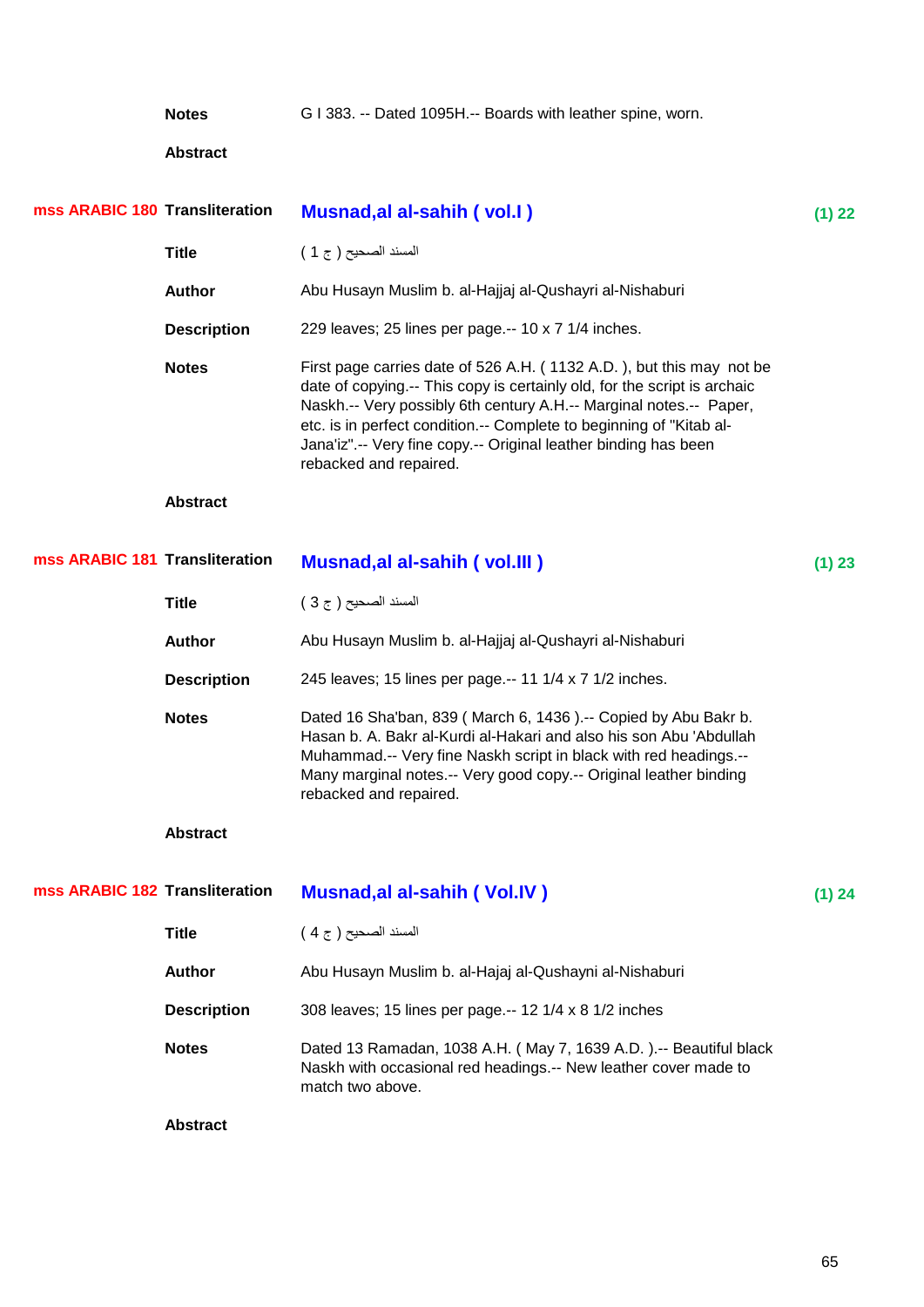## **N ( mss ARABIC 183 - 188 )**

| ı |
|---|

| mss ARABIC 183 Transliteration |                    | Nasa'i's hasa'is fi fadl amir al-mu'minin 'Ali b. Abi<br><b>Talib</b>                                                                                                                                                                                                                                                                                                                                                                                                                                                                                                                                                                                                                                                                                                                                                                                                                                  | $(2)$ 4 |
|--------------------------------|--------------------|--------------------------------------------------------------------------------------------------------------------------------------------------------------------------------------------------------------------------------------------------------------------------------------------------------------------------------------------------------------------------------------------------------------------------------------------------------------------------------------------------------------------------------------------------------------------------------------------------------------------------------------------------------------------------------------------------------------------------------------------------------------------------------------------------------------------------------------------------------------------------------------------------------|---------|
|                                | <b>Title</b>       | نسائ حصـائص في فضل أمير المؤمنين على بن أبي طـالب                                                                                                                                                                                                                                                                                                                                                                                                                                                                                                                                                                                                                                                                                                                                                                                                                                                      |         |
|                                | <b>Author</b>      | No author                                                                                                                                                                                                                                                                                                                                                                                                                                                                                                                                                                                                                                                                                                                                                                                                                                                                                              |         |
|                                | <b>Description</b> | 71 fols.; 12 lines nashi in double rules (red and blue); captions in red.-<br>$-161 \times 100$                                                                                                                                                                                                                                                                                                                                                                                                                                                                                                                                                                                                                                                                                                                                                                                                        |         |
|                                | <b>Notes</b>       | Yemeni copy of al-Nasa'i hasa'is fi fadl amir al-mu'minin 'Ali b. Abi<br>Talib, a collection of traditions connected with 'Ali and his<br>descendants.-- Only three copies of this work are listed in GAS I 168.-<br>- Our copy contains as a special feature the igaza of the Rasulid<br>imam al-Husain b. al-Mansur bi'llah b. Muhammad with the laqab<br>Saraf ad-Din, reproduced in the colophon.-- On this ruler see Zirikli II<br>252, GAL S II 559 .-- Fol. 1a: Title page with short biographical note;<br>captions repeated in the margin.-- A well-preserved copy with only<br>some smudges on fol. 1a and occasionally at other pages.-- Copied<br>between 2 and 21 Dhu' I-Qa'da 1165/1752 in San'a, by 'Abdallah b.<br>'Amir al-Hudawi al-Hasani al-'Alawi al-Fatimi.-- His father the<br>genealogist 'Amir al-Hasani is mentioned in Kahhala V 55.-- Modern<br>leather binding with flap. |         |
|                                | <b>Abstract</b>    |                                                                                                                                                                                                                                                                                                                                                                                                                                                                                                                                                                                                                                                                                                                                                                                                                                                                                                        |         |
| mss ARABIC 184 Transliteration |                    | Nujum, al al-zahirah fi sab'ati al-mutawatirah                                                                                                                                                                                                                                                                                                                                                                                                                                                                                                                                                                                                                                                                                                                                                                                                                                                         | (1) 97  |
|                                | <b>Title</b>       | النجوم الزاهرة في السبعة المتواترة                                                                                                                                                                                                                                                                                                                                                                                                                                                                                                                                                                                                                                                                                                                                                                                                                                                                     |         |
|                                | <b>Author</b>      | M. b. S. al-Jabri al-Muqaddasi al-Shafi'i                                                                                                                                                                                                                                                                                                                                                                                                                                                                                                                                                                                                                                                                                                                                                                                                                                                              |         |
|                                | <b>Description</b> | 231 leaves; 17 lines per page.-- 7 1/4 x 5 1/4 inches                                                                                                                                                                                                                                                                                                                                                                                                                                                                                                                                                                                                                                                                                                                                                                                                                                                  |         |
|                                | <b>Notes</b>       | This compilation comprises three parts.-- The first part: al-Nujum al-<br>zahirah fi sab'ati al-mutawatirah by M. b. S. al-Jabari al-Muqaddasi al-<br>Shafi'i.-- [This ms. says M. b. S. al-Muqri.]-- Dated 2 Jamad al-Thani,<br>885 (Jul--2, 1451); scribe; Ah. n. 'Al. b. Ah. b. a. Bakr al-Shafi'i.--<br>144 leaves; fine mediaeval Naskh in black with red headings and<br>rubrications.-- Written in Cairo.-- This work was completed in<br>Shawwal' 756 (Oct. 1355).-- The second part: Kitab al-sham'ah fi<br>qira'at al-sab'ah by A. 'Abdillah M. b. Ah. b. M. al-Hanbali al-Mawsili.--<br>(Brockelmann has: Shams al-Din a. 'Al. M. b. A. b. M. b. al-Hu. Al-<br>Mawsili al-Hanbali al-Anmati b. Shu [1a.]-- Dated 14 Jamad al-Thani,<br>855 ( July 14, 1451).-- 20 leaves.-- Same scribe.-- The third part: al-                                                                              |         |

Tamhid fi 'Ilm al-Tajwid by Shams al-Din al-Khayr M. b. M. b. M. al-Jazari al-Qorashi al-Dimishqi al-Shirazi.-- Dated 8 Rajab, 855 ( Aug. 6, 1451).-- 67 leaves.-- Same scribe and format.-- Fine, complete,

legible copy.-- Glazed light brown paper.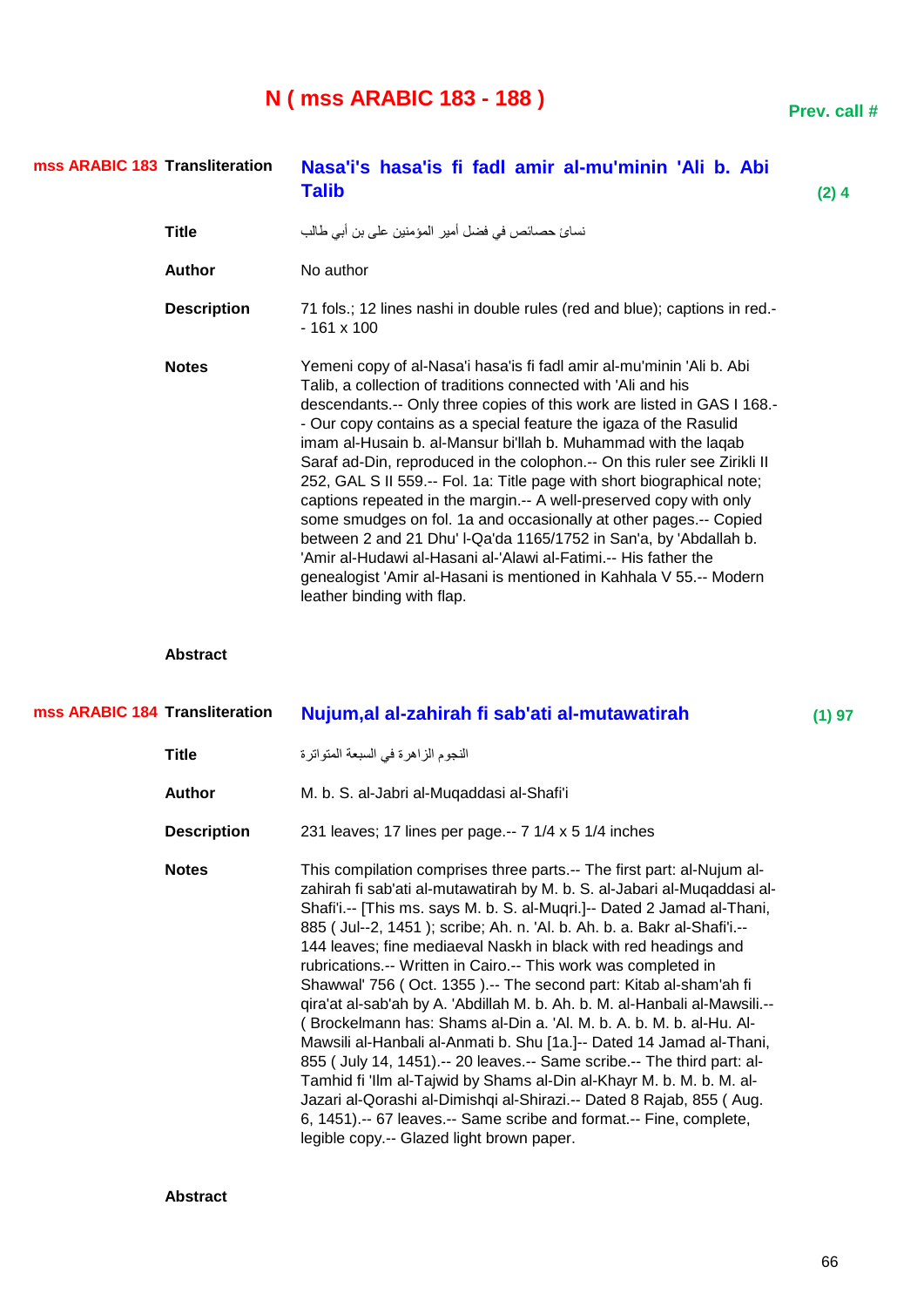| mss ARABIC 185 Transliteration |                    | Nukat 'ala muqaddimah al-musamma bi qatr al-nada<br>wa ball al-sada.                                                                                                                                        | (2) 136  |
|--------------------------------|--------------------|-------------------------------------------------------------------------------------------------------------------------------------------------------------------------------------------------------------|----------|
|                                | <b>Title</b>       | نكاة على مقدمة المسمى بقطر الندى وبل السدى                                                                                                                                                                  |          |
|                                | <b>Author</b>      | al-Ansari, Gamal al-Din Abu Muhammad 'Ali ibn Yusuf ibn Hisham                                                                                                                                              |          |
|                                | <b>Description</b> |                                                                                                                                                                                                             |          |
|                                | <b>Notes</b>       | Copied Rajab 1109H.                                                                                                                                                                                         |          |
|                                | <b>Abstract</b>    |                                                                                                                                                                                                             |          |
| mss ARABIC 186 Transliteration |                    | Nukat 'ala muqaddimah al-musamma bi qatr al-nada<br>wa ball al-sada.                                                                                                                                        | (2) 128  |
|                                | <b>Title</b>       | نكاة على مقدمة المسمى بقطر الندى وبل السدى                                                                                                                                                                  |          |
|                                | <b>Author</b>      | Ibn Hisham                                                                                                                                                                                                  |          |
|                                | <b>Description</b> |                                                                                                                                                                                                             |          |
|                                | <b>Notes</b>       | Jumad I, 1223.                                                                                                                                                                                              |          |
|                                | <b>Abstract</b>    |                                                                                                                                                                                                             |          |
| mss ARABIC 187 Transliteration |                    | Nukhabat al-fikr fi mustalah Ahli al-Athar                                                                                                                                                                  | $(1)$ 49 |
|                                | <b>Title</b>       | نخبة الفكر في مصطلح أهل الأثر                                                                                                                                                                               |          |
|                                | <b>Author</b>      | Ahmad b. 'Ali b. Hajar                                                                                                                                                                                      |          |
|                                | <b>Description</b> | 33 leaves; 19 lines per page .-- 8 1/4 x 5 3/4 inches                                                                                                                                                       |          |
|                                | <b>Notes</b>       | Dated 23 Jamad al-Awwal, 1047 (Oct. 13, 1637).-- Copied by 'Umar<br>b. M. al-Basnu'i al-Sara'i al-Jundi al-Bustani.-- Neat Naskh, red<br>headings.                                                          |          |
|                                | <b>Abstract</b>    |                                                                                                                                                                                                             |          |
| mss ARABIC 188 Transliteration |                    | Nur al-idah wa najat al-arwah                                                                                                                                                                               | (1) 11   |
|                                | <b>Title</b>       | نور الايضاح و نجاة الأرواح                                                                                                                                                                                  |          |
|                                | <b>Author</b>      | Abu al-Ikhlas Hasan al-Wafa'i al-Sharanbulali                                                                                                                                                               |          |
|                                | <b>Description</b> | 75 leaves; 13 lines per page.-- 6 1/4 x 4 inches                                                                                                                                                            |          |
|                                | <b>Notes</b>       | N.d. 18th Century Turkish probably.-- Written by 'Uthman b. Ahmad. -<br>- Black Turkish Ta'liq with red borders, headings, punctuation, etc.--<br>Corcern Taharat (ritual purification), etc.-- Clear copy. |          |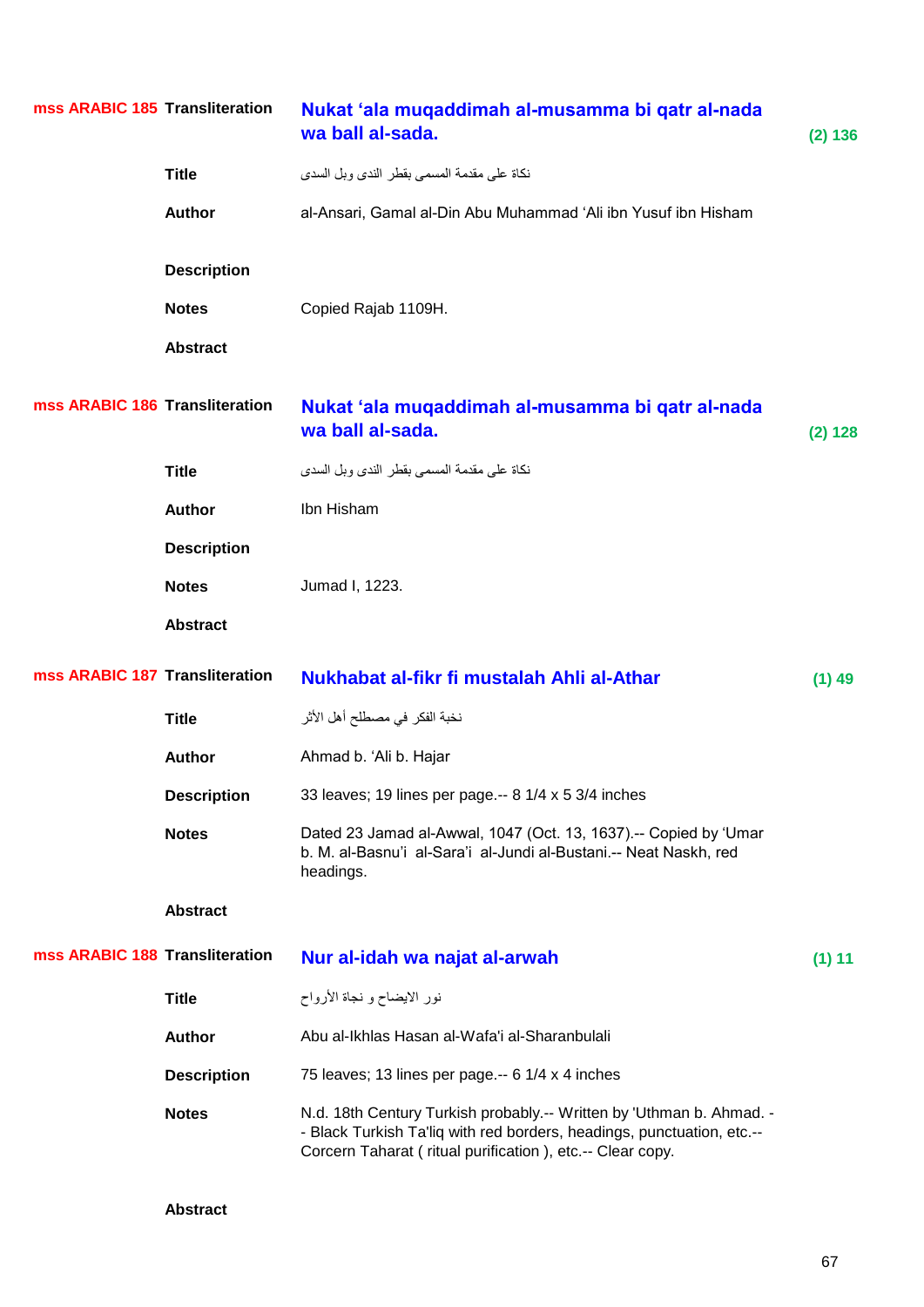# **P ( mss ARABIC 189 )**

| mss ARABIC 189 Transliteration |                    | Panjsurah wa ad'iyah                                                                                                                                                                                                                                                                                                                                                                                                                                                                                                                                                                                                                                                                                                                                                      | 193 ( |
|--------------------------------|--------------------|---------------------------------------------------------------------------------------------------------------------------------------------------------------------------------------------------------------------------------------------------------------------------------------------------------------------------------------------------------------------------------------------------------------------------------------------------------------------------------------------------------------------------------------------------------------------------------------------------------------------------------------------------------------------------------------------------------------------------------------------------------------------------|-------|
|                                | <b>Title</b>       | فنجسورة وأدعية                                                                                                                                                                                                                                                                                                                                                                                                                                                                                                                                                                                                                                                                                                                                                            |       |
|                                | <b>Author</b>      | No author                                                                                                                                                                                                                                                                                                                                                                                                                                                                                                                                                                                                                                                                                                                                                                 |       |
|                                | <b>Description</b> | 130 leaves; mostly 9 lines per page.-- 7 1/4 x 4 5/8 inches.                                                                                                                                                                                                                                                                                                                                                                                                                                                                                                                                                                                                                                                                                                              |       |
|                                | <b>Notes</b>       | N.d. $18th$ century.-- Likely incomplete at end, but ends at the end of a<br>separate du'a.-- Good sarlawh at beginning in gold and colours; other<br>smaller gold and coloured headings throughout; red, blue and gold<br>borders; each line enclosed in gold; good black Indian Naskh, red<br>headings, punctuation, etc.-- Margins wormeatern, but neatly<br>repaired.-- Does not harm text.-- Contains: Surahs Ya Sin, al-Fath,<br>al-Nisa', al-Waqi'ah, al-Mulk and al-Rahman, also prayers for each<br>day of the week and for other occasions.-- Headings, etc. in Persian,<br>but prayers and main text in Arabic.-- Prayers indicate this book<br>compiled by a Shi'ah.-- Seal of Firdaws 'Ali Khan visible at beginning;<br>other seals erased.-- Elegant copy. |       |

### **Abstract**

**Prev. call #**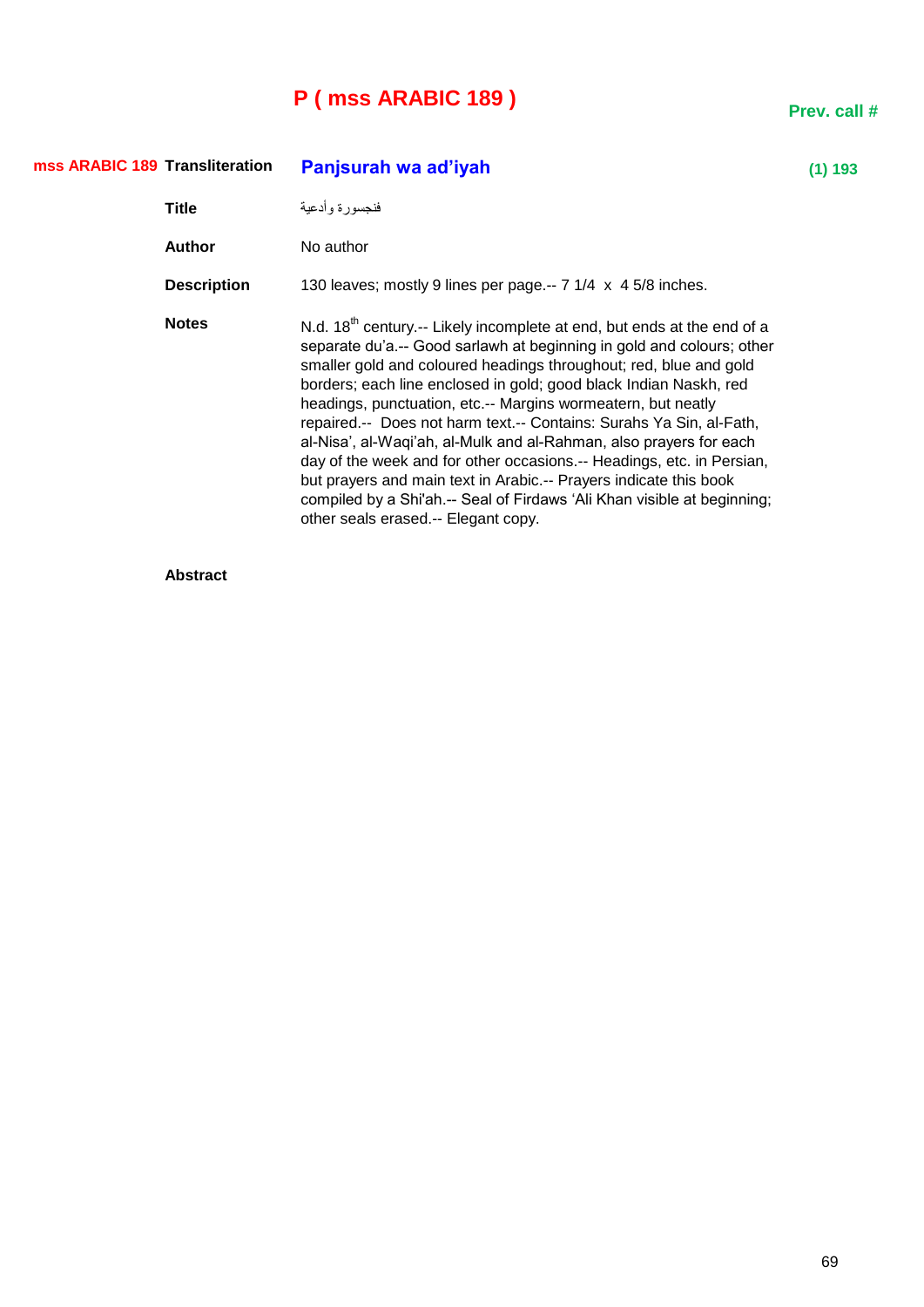# **Q ( mss ARABIC 190 - 209 )**

**Prev. call #**

| mss ARABIC 190 Transliteration |                    | Qamus, al al-muhit wa al-qabus al-wasit                                                                                                                                                                                                                                                                                                                                                                           | (2) 60    |
|--------------------------------|--------------------|-------------------------------------------------------------------------------------------------------------------------------------------------------------------------------------------------------------------------------------------------------------------------------------------------------------------------------------------------------------------------------------------------------------------|-----------|
|                                | <b>Title</b>       | القاموس المحيط والقابوس الوسيط                                                                                                                                                                                                                                                                                                                                                                                    |           |
|                                | <b>Author</b>      | al-Firuzabadi                                                                                                                                                                                                                                                                                                                                                                                                     |           |
|                                | <b>Description</b> | G II, 183. -- Ms. of 287 fols; undated, 18th century.                                                                                                                                                                                                                                                                                                                                                             |           |
|                                | <b>Notes</b>       | First vol. of al-Firuzabadi.-- Blindstamped leather binding with flap.                                                                                                                                                                                                                                                                                                                                            |           |
|                                | <b>Abstract</b>    |                                                                                                                                                                                                                                                                                                                                                                                                                   |           |
| mss ARABIC 191 Transliteration |                    | <b>Qasa'id al-'arabi</b>                                                                                                                                                                                                                                                                                                                                                                                          | (1) 55    |
|                                | <b>Title</b>       | قصائد العرب                                                                                                                                                                                                                                                                                                                                                                                                       |           |
|                                | <b>Author</b>      | No author                                                                                                                                                                                                                                                                                                                                                                                                         |           |
|                                | <b>Description</b> | 55 leaves, 13 lines per page.-- 9 1/4 x 6 inches.                                                                                                                                                                                                                                                                                                                                                                 |           |
|                                | <b>Notes</b>       | Dated 4 Dhu al-Hijjah, 1276 (June 23, 1860).-- Contains mostly<br>Arabic qasidahs in praise of the holy prophet.-- Sufi dhikr, prayers,<br>Ahadith relating to prayer, etc.-- Seven leaves near the end contain<br>interlinear Persian and Urdu translations in verse of the Arabic<br>verses.-- Black and red clear Naskh; Persian and Urdu translations in<br>Shikastah.-- The Urdu is in the Dakkhani dialect. |           |
|                                | <b>Abstract</b>    |                                                                                                                                                                                                                                                                                                                                                                                                                   |           |
| mss ARABIC 192 Transliteration |                    | Qasidah banat Su'ad wa Qasidah Burdah.                                                                                                                                                                                                                                                                                                                                                                            | $(1)$ 215 |
|                                | <b>Title</b>       | قصيدة بانت سعاد وقصيدة بردة                                                                                                                                                                                                                                                                                                                                                                                       |           |
|                                | <b>Author</b>      | Ka'b ibn Zuhayr                                                                                                                                                                                                                                                                                                                                                                                                   |           |
|                                | <b>Description</b> |                                                                                                                                                                                                                                                                                                                                                                                                                   |           |
|                                | <b>Notes</b>       |                                                                                                                                                                                                                                                                                                                                                                                                                   |           |
|                                | <b>Abstract</b>    |                                                                                                                                                                                                                                                                                                                                                                                                                   |           |
| mss ARABIC 193 Transliteration |                    | Qur'an,al                                                                                                                                                                                                                                                                                                                                                                                                         | (1) 53    |
|                                | <b>Title</b>       | القر آن                                                                                                                                                                                                                                                                                                                                                                                                           |           |
|                                | <b>Author</b>      | No author                                                                                                                                                                                                                                                                                                                                                                                                         |           |
|                                | <b>Description</b> | 44 leaves; 9 lines per page .-- 6 1/4 x 4 inches                                                                                                                                                                                                                                                                                                                                                                  |           |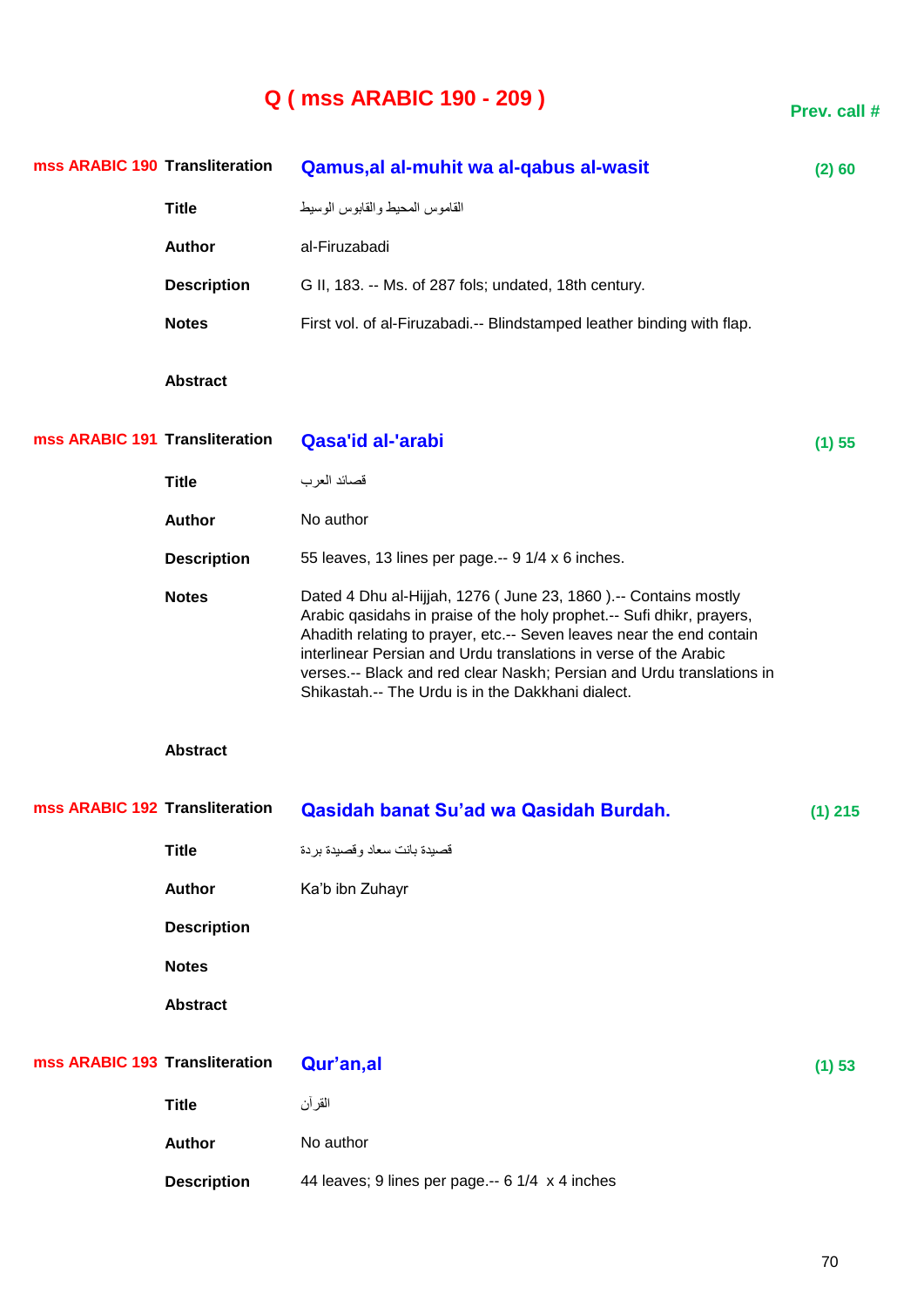**Notes** Surah of the Holy Qur'an.-- N.d.-- Incomplete at end.-- Fine Turkish Naskh between gold borders.-- Gold punctuation.-- Two nice floral sarlawh on leaf 1a and 1b. Each Surah starts with a small sarlawh in gold and colours too.-- Very appealing little book.

#### **Abstract**

| mss ARABIC 194 Transliteration |                    | Qur'an,al                                                                                                                                                                                                                                                                                                                                                                                                                                                                                                                                                                                                        | (1) 69 |
|--------------------------------|--------------------|------------------------------------------------------------------------------------------------------------------------------------------------------------------------------------------------------------------------------------------------------------------------------------------------------------------------------------------------------------------------------------------------------------------------------------------------------------------------------------------------------------------------------------------------------------------------------------------------------------------|--------|
|                                | <b>Title</b>       | القر آن                                                                                                                                                                                                                                                                                                                                                                                                                                                                                                                                                                                                          |        |
|                                | <b>Author</b>      | No author                                                                                                                                                                                                                                                                                                                                                                                                                                                                                                                                                                                                        |        |
|                                | <b>Description</b> | 19 leaves; 12 lines per page                                                                                                                                                                                                                                                                                                                                                                                                                                                                                                                                                                                     |        |
|                                | <b>Notes</b>       | Contains Surat al-Hijr through part of Surat al-Kahf.-- Inscription in<br>Turkish on fly-leaf says it was written in 866 (1461-2) by the famous<br>calligrapher Mas'ud b. Maqsud.-- Alternate black and gold naskh<br>calligraphy of the finest quality; borders are in minute gold, red,<br>green, blue lines; each leaf has at least one or two rosettes in the<br>margin filled with floral decoration in blue, white, red and gold.-- The<br>headings of surahs are gloriously illuminated, with text in white<br>surrounded by gold background, floral designs in colours, etc. etc.--<br>Magnificent book! |        |

| mss ARABIC 195 Transliteration<br>Qur'an,al                                                                                                                                                                                                                                                                                                                                                                                                                                                                                                                                                                                                                                                                                                                                                                                                                                                                                                                                                                                                                                                                                                                                    | (1)90 |
|--------------------------------------------------------------------------------------------------------------------------------------------------------------------------------------------------------------------------------------------------------------------------------------------------------------------------------------------------------------------------------------------------------------------------------------------------------------------------------------------------------------------------------------------------------------------------------------------------------------------------------------------------------------------------------------------------------------------------------------------------------------------------------------------------------------------------------------------------------------------------------------------------------------------------------------------------------------------------------------------------------------------------------------------------------------------------------------------------------------------------------------------------------------------------------|-------|
| القر آن                                                                                                                                                                                                                                                                                                                                                                                                                                                                                                                                                                                                                                                                                                                                                                                                                                                                                                                                                                                                                                                                                                                                                                        |       |
| No author                                                                                                                                                                                                                                                                                                                                                                                                                                                                                                                                                                                                                                                                                                                                                                                                                                                                                                                                                                                                                                                                                                                                                                      |       |
| 519 leaves; 13 lines per page.-- 21 x 12 1/2 inches                                                                                                                                                                                                                                                                                                                                                                                                                                                                                                                                                                                                                                                                                                                                                                                                                                                                                                                                                                                                                                                                                                                            |       |
| N.d.-- No copyist.-- Written in black "Khatti Bihar" script – a type of<br>Indian semi Kufic-semi-Naskh script which went extinct in the 16th<br>century with the fall of the Suri family.-- This is rare by itself - but<br>even more interesting in the fact that this book contains an interlinear<br>Persian commentary in extremely archaic Persian in an archaic script<br>similar to Nasta'liq but still much like Naskh.-- This translation is<br>unknown and is definitely not Tabari, etc.-- Its language is quite<br>archaic, and some words are completely unknown, even to the great<br>dictionary, Burhani Qati'.-- The margins also contain a short tafsir in<br>the same Persian.-- The interlinear translation, punctuation, the<br>name of God, chapter headings, etc. are red; the rest is in black.--<br>Yellow has also been used for symbols marking the ends of verses.--<br>Red and blue margin borders.-- When received, the margins of this<br>book were terribly wormeaten (though the text had not suffered), but<br>now all margins have been completely repaired with transparent<br>plastic tape (made especially for books like this), and the |       |
|                                                                                                                                                                                                                                                                                                                                                                                                                                                                                                                                                                                                                                                                                                                                                                                                                                                                                                                                                                                                                                                                                                                                                                                |       |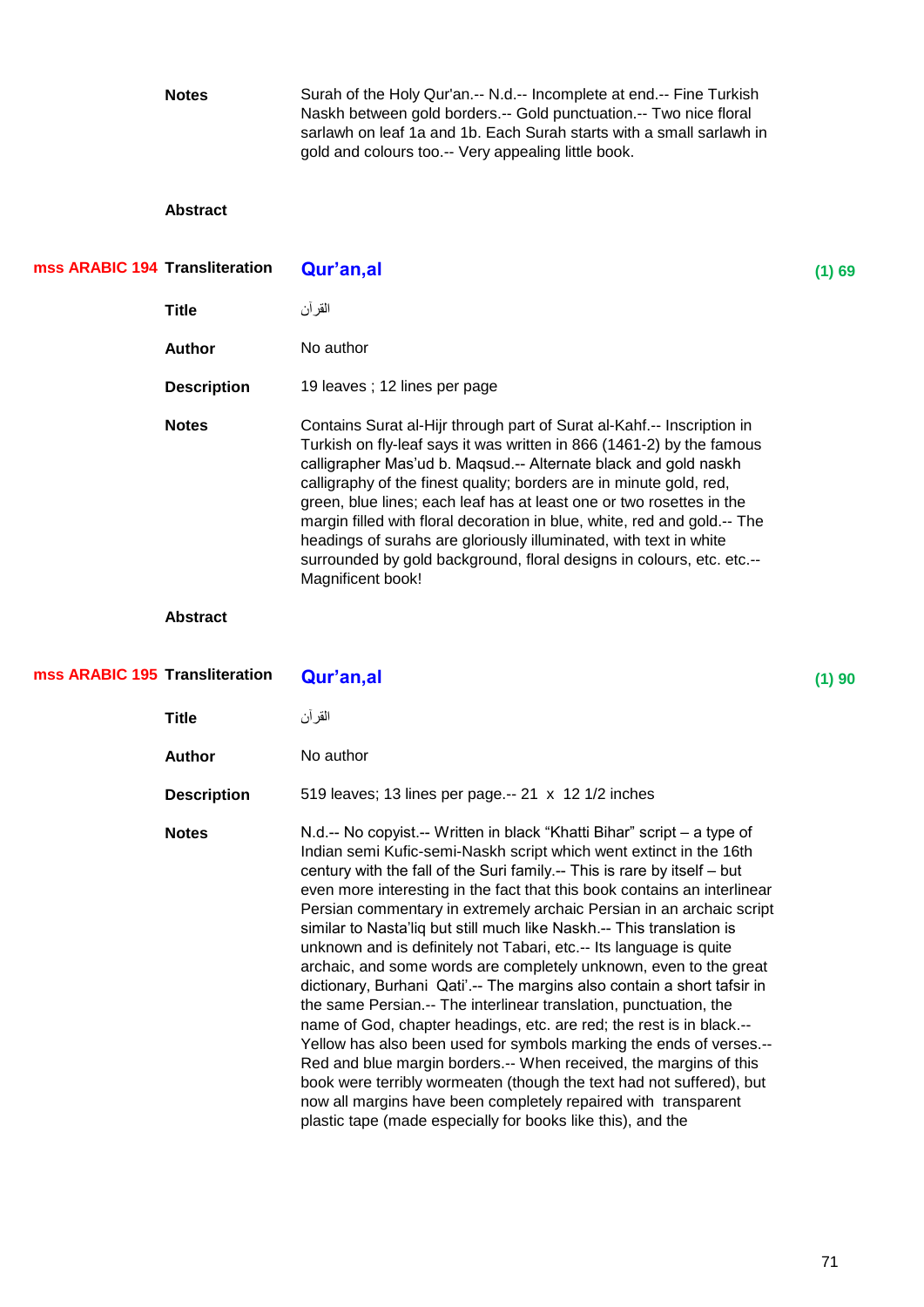whole has beenrebound is three is no Persian translation or commentary.-- The other 29 sections are complete, legible and in good condition.-- This book deserves research.-- It may be a copy of a lost medieval translation and tafsir.-- The script is 9th-10th century Hijri, and other copies the author has seen are not so old, lack the translation and tafsir, and are often quite fragmentary.

#### **Abstract**

| mss ARABIC 196 Transliteration |                    | Qur'an,al                                                                                                                                                                                                                                                                                                                                                                                                                                                                                                                                                                               | (1)96  |
|--------------------------------|--------------------|-----------------------------------------------------------------------------------------------------------------------------------------------------------------------------------------------------------------------------------------------------------------------------------------------------------------------------------------------------------------------------------------------------------------------------------------------------------------------------------------------------------------------------------------------------------------------------------------|--------|
|                                | <b>Title</b>       | القرآن                                                                                                                                                                                                                                                                                                                                                                                                                                                                                                                                                                                  |        |
|                                | <b>Author</b>      | No author                                                                                                                                                                                                                                                                                                                                                                                                                                                                                                                                                                               |        |
|                                | <b>Description</b> | 436 leaves; 13 lines per page.-- 12 x 10 inches                                                                                                                                                                                                                                                                                                                                                                                                                                                                                                                                         |        |
|                                | <b>Notes</b>       | N.d.-- No copyist.-- Two vols.-- 200 leaves and 236 leaves Black<br>"Khatti Bihar" script with interlinear Persian translation.-- Lightly<br>browned Indian paper, red double line margins, red headings.-- Very<br>nice script.-- Complete (possible date at end rubbed off).-- Has<br>owner's signature fly-leaf; Mawlwi Sayyid 'Ali Ahmad Khan Sindelawi,<br>1257 A.H. (1841-2).-- Vol. 1 contains from beginning through most of<br>Surat al-Nahl; vol. 2 has rest of this surah complete to end.-- These<br>"Khatti Bihar" translations should be studied.-- Rare and interesting. |        |
|                                | <b>Abstract</b>    |                                                                                                                                                                                                                                                                                                                                                                                                                                                                                                                                                                                         |        |
| mss ARABIC 197 Transliteration |                    | Qur'an,al                                                                                                                                                                                                                                                                                                                                                                                                                                                                                                                                                                               | (1) 13 |
|                                | <b>Title</b>       | القر آن                                                                                                                                                                                                                                                                                                                                                                                                                                                                                                                                                                                 |        |
|                                | <b>Author</b>      | No author                                                                                                                                                                                                                                                                                                                                                                                                                                                                                                                                                                               |        |
|                                | <b>Description</b> | 8 x 5 inches                                                                                                                                                                                                                                                                                                                                                                                                                                                                                                                                                                            |        |
|                                | <b>Notes</b>       | N.d.-- Date and scribe's name removed at end.-- Approx. mid or                                                                                                                                                                                                                                                                                                                                                                                                                                                                                                                          |        |

early 18th Century.-- Indian Naskh with red interlinear Persian translation (whose?).-- Gold and blue borders throughout.-- Lovely double sarlawh somewhat faded at beginning.-- Each Surah has a small gold and coloured heading, small, fine script.-- Very nice copy.

| mss ARABIC 198 Transliteration | Qur'an,al                                              | (1) 14 |
|--------------------------------|--------------------------------------------------------|--------|
| <b>Title</b>                   | القرآن                                                 |        |
| <b>Author</b>                  | No author                                              |        |
| <b>Description</b>             | 369 leaves; 12 lines per page.-- 11 1/2 x 6 1/2 inches |        |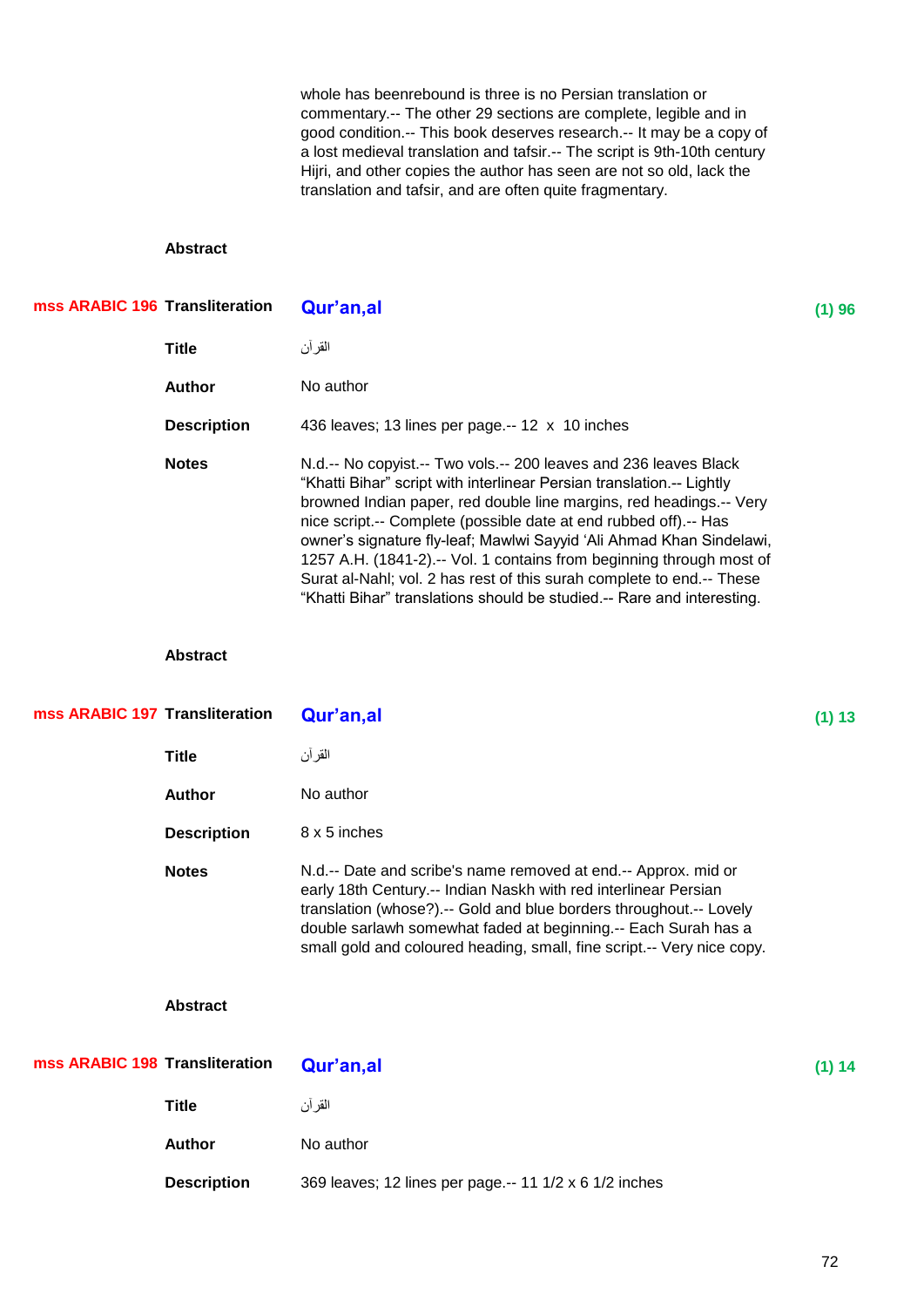|                                | <b>Notes</b>       | N.d. but probably 19th Century.-- Mediocre sarlawh in gold and<br>colours ; red, blue and yellow borders throughout.-- No scribe or<br>colophon.-- Various pages have floral designs in gold in margins.--<br>Nice, readable copy.-- Half-calf leather binding, modern.                                                                                                                                                                                                                   |          |
|--------------------------------|--------------------|-------------------------------------------------------------------------------------------------------------------------------------------------------------------------------------------------------------------------------------------------------------------------------------------------------------------------------------------------------------------------------------------------------------------------------------------------------------------------------------------|----------|
|                                | <b>Abstract</b>    |                                                                                                                                                                                                                                                                                                                                                                                                                                                                                           |          |
| mss ARABIC 199 Transliteration |                    | Qur'an,al                                                                                                                                                                                                                                                                                                                                                                                                                                                                                 | (1) 20   |
|                                | <b>Title</b>       | القر آن                                                                                                                                                                                                                                                                                                                                                                                                                                                                                   |          |
|                                | <b>Author</b>      | No author                                                                                                                                                                                                                                                                                                                                                                                                                                                                                 |          |
|                                | <b>Description</b> | 300 leaves; 15 lines per page.-- 13 x 8 inches                                                                                                                                                                                                                                                                                                                                                                                                                                            |          |
|                                | <b>Notes</b>       | N.d. but probably early 19th century Indonesian or Malay.--<br>Watermarks on paper are interesting.-- Beautiful Naskh script.--<br>Three double-page sarlawh in red, yellow, and green.-- Indonesian<br>floral-geometric designs.                                                                                                                                                                                                                                                         |          |
|                                | <b>Abstract</b>    |                                                                                                                                                                                                                                                                                                                                                                                                                                                                                           |          |
| mss ARABIC 200 Transliteration |                    | Qur'an, al                                                                                                                                                                                                                                                                                                                                                                                                                                                                                | $(1)$ 21 |
|                                | <b>Title</b>       | القر آن                                                                                                                                                                                                                                                                                                                                                                                                                                                                                   |          |
|                                | <b>Author</b>      | No author                                                                                                                                                                                                                                                                                                                                                                                                                                                                                 |          |
|                                | <b>Description</b> | 358 leaves; 15 lines per page.--11 3/8 x 7 1/4 inches                                                                                                                                                                                                                                                                                                                                                                                                                                     |          |
|                                | <b>Notes</b>       | Dated 1008 (1599-1600).-- Copied by Muhammad Husayn al-<br>Shirani.-- First and second page beautifully illuminated but now<br>somewhat faded.-- Black Naskh with red and gold punctuation.--<br>Seal of Muhammad Qutb Shah (dated 1020 A.H.).-- Other pages<br>here and there also have floral decorated margins in gold and<br>colours.-- Modern red leather binding with gold stamped designs.--<br>All pages remargined (not modern).-- Very fine copy but a little worn<br>somewhat. |          |
|                                | <b>Abstract</b>    |                                                                                                                                                                                                                                                                                                                                                                                                                                                                                           |          |
| mss ARABIC 201 Transliteration |                    | Qur'an,al                                                                                                                                                                                                                                                                                                                                                                                                                                                                                 | (1) 65   |
|                                | <b>Title</b>       | القر آن                                                                                                                                                                                                                                                                                                                                                                                                                                                                                   |          |
|                                | Author             | No author                                                                                                                                                                                                                                                                                                                                                                                                                                                                                 |          |
|                                | <b>Description</b> | 53 leaves; 5 lines per page .-- 6 1/2 x 4 inches                                                                                                                                                                                                                                                                                                                                                                                                                                          |          |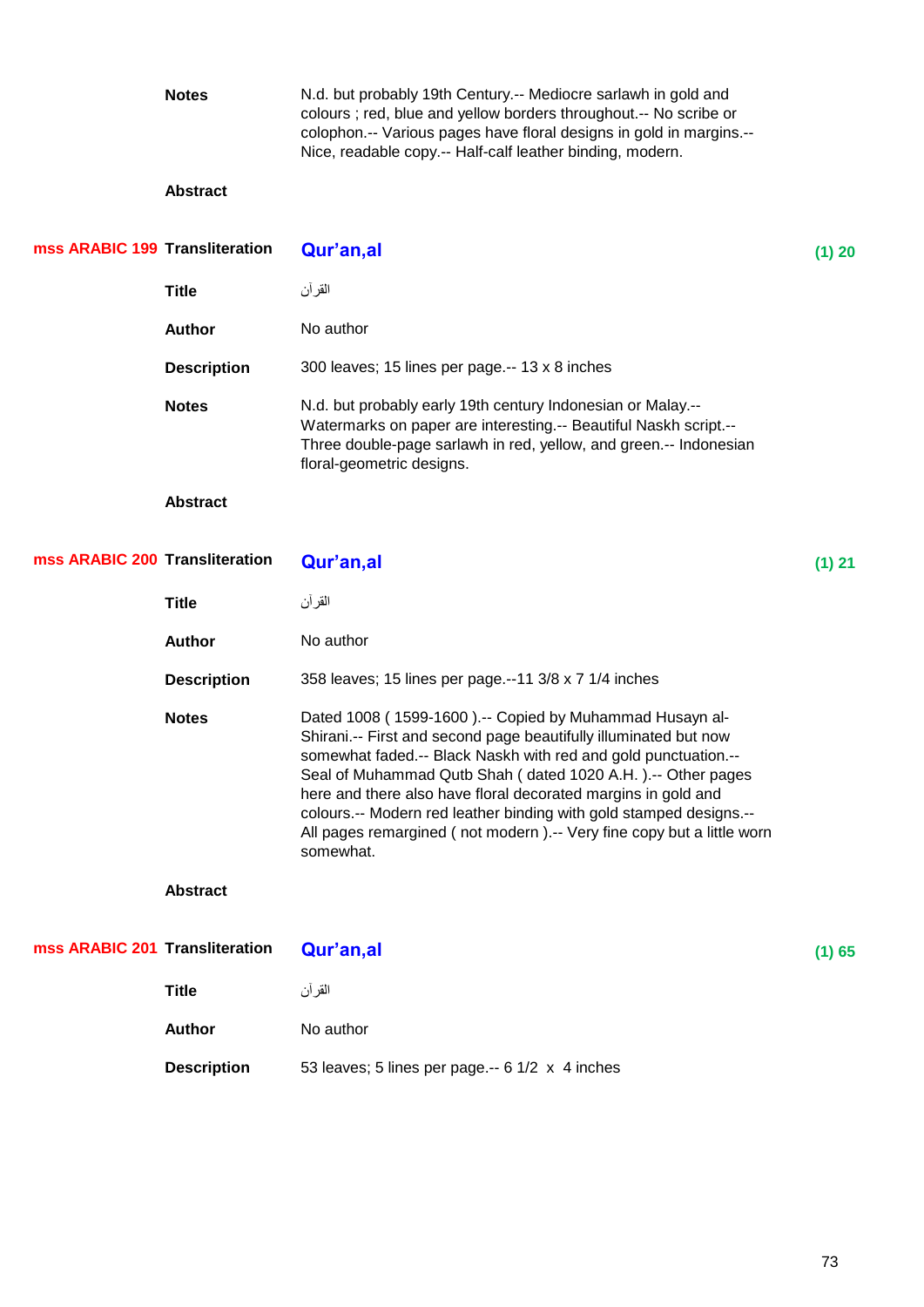|                                | <b>Notes</b>       | N.d.; approx. 18 <sup>th</sup> century.-- Five surahs of the Holy Qur'an: Ya sin,<br>Fath, Naba', Waqi'ah and Mulk.-- With interlinear Persian translation<br>in red.-- Beautiful sarlawh with red flowers on green and blue<br>background, gold vines and gold floran design all the way out to the<br>margins of leaves 1b and 2a.-- Red Persian translation on gold<br>background; Arabic text in black on lavender background throughout<br>the book.-- Inner leaves all have the black text with red translation<br>(on white background) between gold, red and black border lines.--<br>Beautiful little book.-- Script is Indian Naskh for Qur'an text, Nasta'liq<br>for Persian.                                             |       |
|--------------------------------|--------------------|--------------------------------------------------------------------------------------------------------------------------------------------------------------------------------------------------------------------------------------------------------------------------------------------------------------------------------------------------------------------------------------------------------------------------------------------------------------------------------------------------------------------------------------------------------------------------------------------------------------------------------------------------------------------------------------------------------------------------------------|-------|
|                                | <b>Abstract</b>    |                                                                                                                                                                                                                                                                                                                                                                                                                                                                                                                                                                                                                                                                                                                                      |       |
| mss ARABIC 202 Transliteration |                    | Qur'an,al                                                                                                                                                                                                                                                                                                                                                                                                                                                                                                                                                                                                                                                                                                                            | (1)86 |
|                                | <b>Title</b>       | القر آن                                                                                                                                                                                                                                                                                                                                                                                                                                                                                                                                                                                                                                                                                                                              |       |
|                                | <b>Author</b>      | No author                                                                                                                                                                                                                                                                                                                                                                                                                                                                                                                                                                                                                                                                                                                            |       |
|                                | <b>Description</b> | 48 leaves; 7 lines per page.-- 5 7/8 x 4 1/4 inches                                                                                                                                                                                                                                                                                                                                                                                                                                                                                                                                                                                                                                                                                  |       |
|                                | <b>Notes</b>       | Surah Bani Isra'iland Surah Kahf.-- N.d.-- Kufic script.-- Black Kufic,<br>with red circles for vowel points, green tashdid and other diacriticals,<br>golden yellow punctuation circles.-- Occasional yellow, red, etc.<br>rosettes in margin.-- A note in Persian on the last leaf says "This<br>portion of the Word of God is probably by the hand of "Zubdat al-<br>'Urafa" Bayazid Bistami [Abu Yazid Tayfur b. 'Isa b. Adam<br>b.Surushan, called Bayazid al-Bistami, a great early Sufi, whose<br>works have mostly perished: d. 261 (875) or 264 (877-8).]-- The<br>script does seem to be late 3rd century A.H. but may be 4th, and the<br>attribution is doubtful.-- In any case, it is complete and in good<br>condition. |       |
|                                | <b>Abstract</b>    |                                                                                                                                                                                                                                                                                                                                                                                                                                                                                                                                                                                                                                                                                                                                      |       |
| mss ARABIC 203 Transliteration |                    | Qur'an,al                                                                                                                                                                                                                                                                                                                                                                                                                                                                                                                                                                                                                                                                                                                            | (2) 1 |
|                                | <b>Title</b>       | القر آن                                                                                                                                                                                                                                                                                                                                                                                                                                                                                                                                                                                                                                                                                                                              |       |
|                                | <b>Author</b>      | No author                                                                                                                                                                                                                                                                                                                                                                                                                                                                                                                                                                                                                                                                                                                            |       |
|                                | <b>Description</b> | 304 fols.; 15 lines of neat nashi in gold rules.-- 160 x 98 mm.                                                                                                                                                                                                                                                                                                                                                                                                                                                                                                                                                                                                                                                                      |       |
|                                | <b>Notes</b>       | Qur'an manuscript, undated no copyist, mentioned, probably 19 <sup>th</sup><br>century .-- But for its calligraphy an unassuming ms .-- with simple<br>decorations. -- A few smudges and slightly dampstained in top<br>margin; text on fols 1b and 2a arranged in circles with polychrome<br>floral decorations around and gilt floral decoration in the border;<br>marks for hizb and guz', the latter with small gilt polychrome floral<br>signs in margins.-- Old leather binding with flap and decoration on<br>both covers, flap and back clumsily repaired.                                                                                                                                                                   |       |
|                                | <b>Abstract</b>    |                                                                                                                                                                                                                                                                                                                                                                                                                                                                                                                                                                                                                                                                                                                                      |       |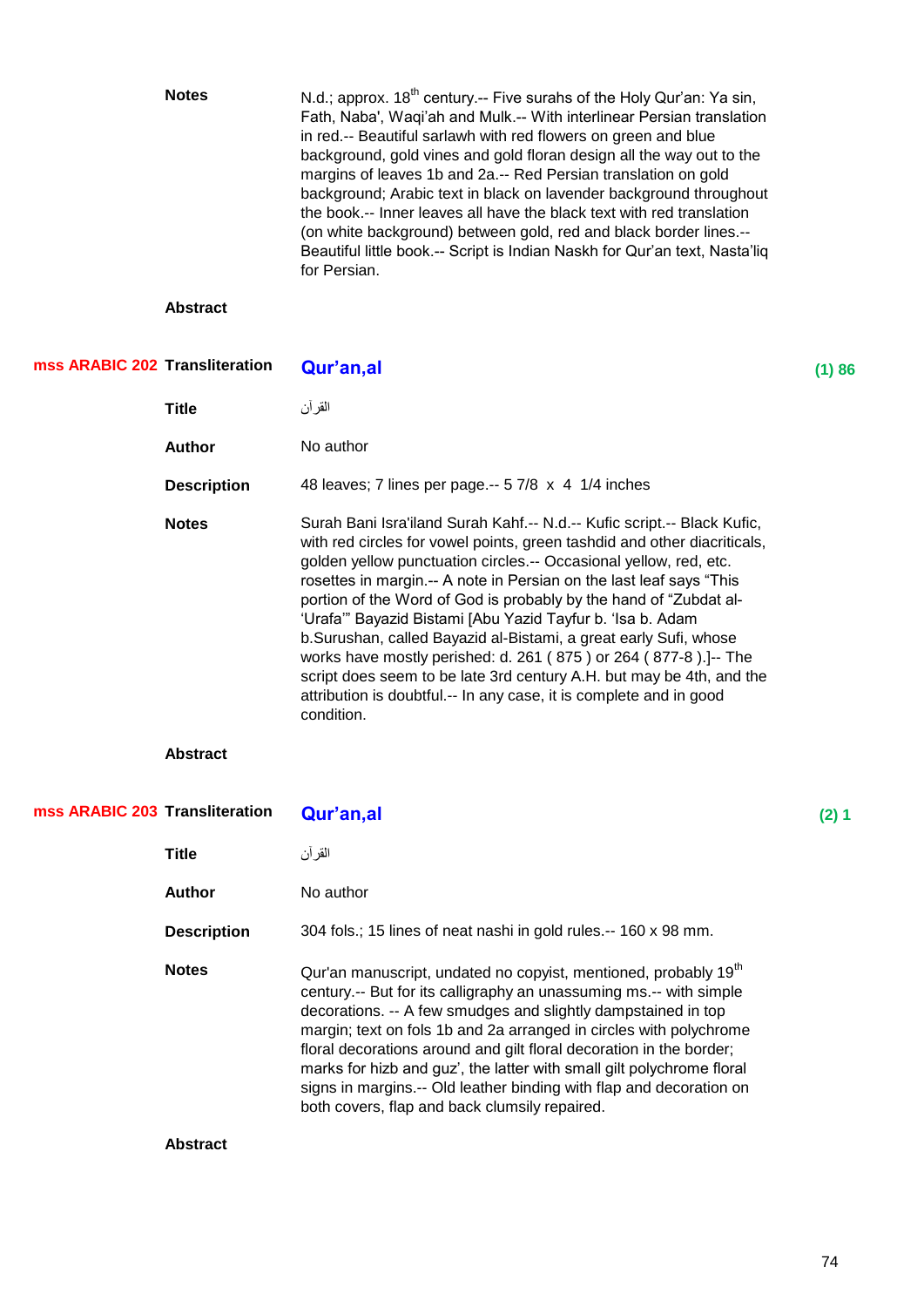| mss ARABIC 204 Transliteration |                    | Qur'an, al                                                                                                                                                                                                                                                                                                                                                                                                                                                                                                                    | (1) 190 |
|--------------------------------|--------------------|-------------------------------------------------------------------------------------------------------------------------------------------------------------------------------------------------------------------------------------------------------------------------------------------------------------------------------------------------------------------------------------------------------------------------------------------------------------------------------------------------------------------------------|---------|
|                                | <b>Title</b>       | القرآن                                                                                                                                                                                                                                                                                                                                                                                                                                                                                                                        |         |
|                                | <b>Author</b>      | No author                                                                                                                                                                                                                                                                                                                                                                                                                                                                                                                     |         |
|                                | <b>Description</b> | 535 leaves; 11 lines per page.-- 8 x 5 1/8 inches                                                                                                                                                                                                                                                                                                                                                                                                                                                                             |         |
|                                | <b>Notes</b>       | Dated 2 Shawwal, 1188 A.H. (Thursday, Dec. 6, 1774 A.D.) .-- Scribe:<br>M. Mas'ud b. Hafiz M. Shafi' b. Hafiz Nu'man (mentioned in<br>"Tadhkirah khushnawisan" by Ghulam M. Haftqalami. p. 128).--<br>Beautiful double-page sarlawh at beginning, following heading and<br>margins also beautifully decorated in gold and colours; fine black<br>Naskh script; gold medallions; last two pages slightly rubbed;<br>otherwise in excellent condition and complete; red punctuation.--<br>Elegant copy by a good Indian scribe. |         |
|                                | <b>Abstract</b>    |                                                                                                                                                                                                                                                                                                                                                                                                                                                                                                                               |         |
| mss ARABIC 205 Transliteration |                    | Qur'an, al al-karim                                                                                                                                                                                                                                                                                                                                                                                                                                                                                                           | (2) 126 |
|                                | <b>Title</b>       | القرآن الكريم                                                                                                                                                                                                                                                                                                                                                                                                                                                                                                                 |         |
|                                | <b>Author</b>      | No author                                                                                                                                                                                                                                                                                                                                                                                                                                                                                                                     |         |
|                                | <b>Description</b> |                                                                                                                                                                                                                                                                                                                                                                                                                                                                                                                               |         |
|                                | <b>Notes</b>       | Containing juz' 18.                                                                                                                                                                                                                                                                                                                                                                                                                                                                                                           |         |
|                                | <b>Abstract</b>    |                                                                                                                                                                                                                                                                                                                                                                                                                                                                                                                               |         |
| mss ARABIC 206 Transliteration |                    | Qur'an, al al-Karim                                                                                                                                                                                                                                                                                                                                                                                                                                                                                                           | (2) 133 |
|                                | <b>Title</b>       | القر آن الكريم                                                                                                                                                                                                                                                                                                                                                                                                                                                                                                                |         |
|                                | <b>Author</b>      | No author                                                                                                                                                                                                                                                                                                                                                                                                                                                                                                                     |         |
|                                | <b>Description</b> |                                                                                                                                                                                                                                                                                                                                                                                                                                                                                                                               |         |
|                                | <b>Notes</b>       | Lacking the first 6 juz' and the first half of Juz' 7.-- Copied by<br>Muhammad Ibrahim al-Qummi, 1080H.                                                                                                                                                                                                                                                                                                                                                                                                                       |         |
|                                | <b>Abstract</b>    |                                                                                                                                                                                                                                                                                                                                                                                                                                                                                                                               |         |
| mss ARABIC 207 Transliteration |                    | <b>Qur'an,al al-Karim</b>                                                                                                                                                                                                                                                                                                                                                                                                                                                                                                     | (2) 143 |
|                                | <b>Title</b>       | القرآن الكريم                                                                                                                                                                                                                                                                                                                                                                                                                                                                                                                 |         |
|                                | <b>Author</b>      | No author                                                                                                                                                                                                                                                                                                                                                                                                                                                                                                                     |         |
|                                | <b>Description</b> |                                                                                                                                                                                                                                                                                                                                                                                                                                                                                                                               |         |
|                                | <b>Notes</b>       | Surah Yasin and du'a entitled "Tasbih Hadrat Fatima".-- Possibly<br>late 18th century.                                                                                                                                                                                                                                                                                                                                                                                                                                        |         |
|                                | <b>Abstract</b>    |                                                                                                                                                                                                                                                                                                                                                                                                                                                                                                                               |         |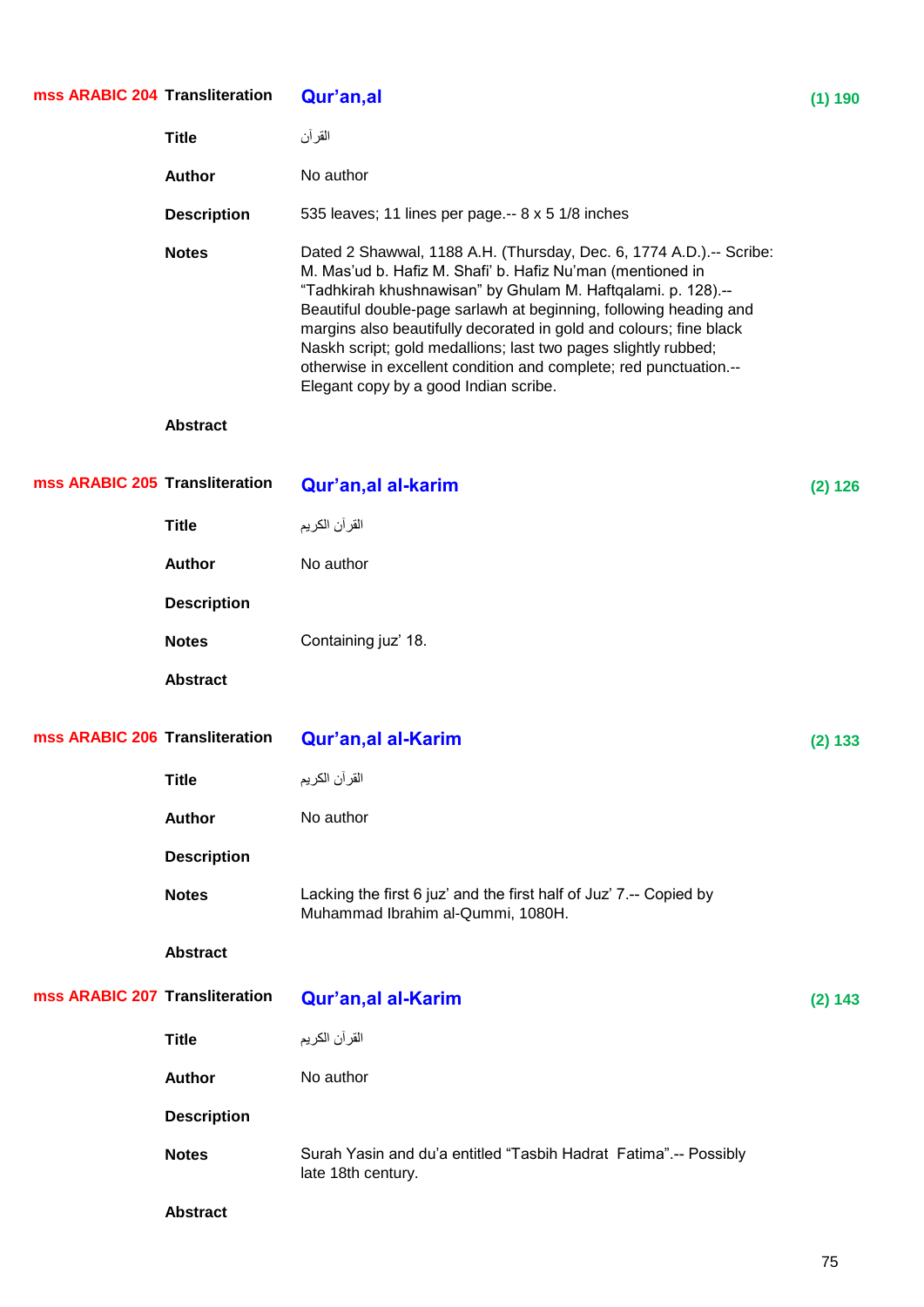| mss ARABIC 208 Transliteration |                    | Qur'an, al al-Karim                                 | (2) 145 |
|--------------------------------|--------------------|-----------------------------------------------------|---------|
|                                | <b>Title</b>       | القر آن الكريم                                      |         |
|                                | <b>Author</b>      | No author                                           |         |
|                                | <b>Description</b> | 1107H.                                              |         |
|                                | <b>Notes</b>       |                                                     |         |
|                                | <b>Abstract</b>    |                                                     |         |
| mss ARABIC 209 Transliteration |                    | Qur'an, al al-Karim                                 | (2) 154 |
|                                | <b>Title</b>       | القر آن الكريم                                      |         |
|                                | <b>Author</b>      | No author                                           |         |
|                                | <b>Description</b> |                                                     |         |
|                                | <b>Notes</b>       | Badly damaged.-- Probably 11 <sup>th</sup> century. |         |
|                                |                    |                                                     |         |
|                                | <b>Abstract</b>    |                                                     |         |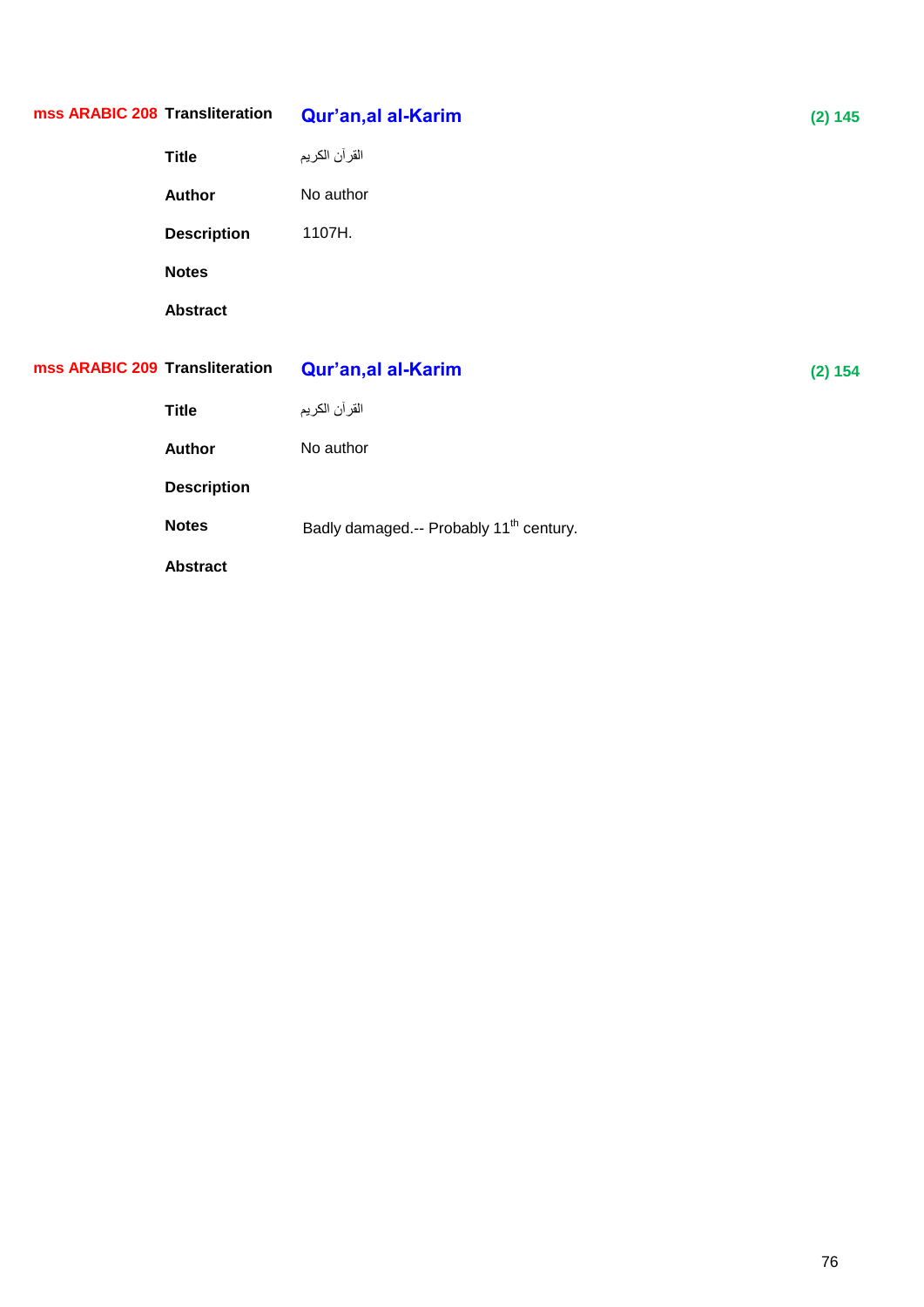# **R ( mss ARABIC 210 - 222 )**

| mss ARABIC 210 Transliteration |                    | Rabi' al-anwar bi mawlid al-Sayyid al-Mukhtar                                                                                                                                                                                                                                                                                                                                                                                                                                                                                                                                                                                          | (1) 92  |
|--------------------------------|--------------------|----------------------------------------------------------------------------------------------------------------------------------------------------------------------------------------------------------------------------------------------------------------------------------------------------------------------------------------------------------------------------------------------------------------------------------------------------------------------------------------------------------------------------------------------------------------------------------------------------------------------------------------|---------|
|                                | <b>Title</b>       | ربيع الأنوار بمولد السيد المختار                                                                                                                                                                                                                                                                                                                                                                                                                                                                                                                                                                                                       |         |
|                                | <b>Author</b>      | Shaykh 'Abd al-Qadir b. Ahmad al-Dabbusi al-Tarabulisi                                                                                                                                                                                                                                                                                                                                                                                                                                                                                                                                                                                 |         |
|                                | <b>Description</b> | 46 leaves; 19 lines per page.-- 11 x 7 3/8 inches                                                                                                                                                                                                                                                                                                                                                                                                                                                                                                                                                                                      |         |
|                                | <b>Notes</b>       | Dated 14 Ramadan, 1238 (May 25, 1823).-- Scribe: 'Ali b. al-Hajj<br>Sulayman al-'Adani.-- 29 leaves.-- (Dated 1 Shawwal, 1238 [June<br>11, 1823] ).-- Book also contains "Surur al-anfus al-zakiyyah"<br>possibly also by the same author (?) .-- 17 leaves; 19 lines per page .--<br>Both by same scribe.-- Beautiful hand-laid paper with European (?)<br>watermark "M 1" (or 1 M?) .-- Two nice Turkish sarlawh in gold and<br>colours; gold borders throughout.-- Text a clear, large Naskh with red<br>rubrications, etc.-- Some ornamentatation on margins of leave 1b<br>and 2a.-- Pretty copy.-- Can't find it in Brockelmann. |         |
|                                | <b>Abstract</b>    |                                                                                                                                                                                                                                                                                                                                                                                                                                                                                                                                                                                                                                        |         |
| mss ARABIC 211 Transliteration |                    | Rasa'il,al                                                                                                                                                                                                                                                                                                                                                                                                                                                                                                                                                                                                                             | (2) 139 |
|                                | <b>Title</b>       | الرسائل                                                                                                                                                                                                                                                                                                                                                                                                                                                                                                                                                                                                                                |         |
|                                | <b>Author</b>      | No author                                                                                                                                                                                                                                                                                                                                                                                                                                                                                                                                                                                                                              |         |
|                                | <b>Description</b> |                                                                                                                                                                                                                                                                                                                                                                                                                                                                                                                                                                                                                                        |         |
|                                | <b>Notes</b>       | Copied on 22 Dhul Qa'da, 1274.                                                                                                                                                                                                                                                                                                                                                                                                                                                                                                                                                                                                         |         |
|                                | <b>Abstract</b>    |                                                                                                                                                                                                                                                                                                                                                                                                                                                                                                                                                                                                                                        |         |
| mss ARABIC 212 Transliteration |                    | Rawdat, al al-bahiyyah fi sharh al-lum'a al-<br><b>Dimashqiyyah</b>                                                                                                                                                                                                                                                                                                                                                                                                                                                                                                                                                                    | (2) 134 |
|                                | <b>Title</b>       | الروضة الباهية في شرح اللمع الدمشقية                                                                                                                                                                                                                                                                                                                                                                                                                                                                                                                                                                                                   |         |
|                                | <b>Author</b>      | Sa'id (?) Abu 'Ali Muhammad ibn Makki                                                                                                                                                                                                                                                                                                                                                                                                                                                                                                                                                                                                  |         |
|                                | <b>Description</b> |                                                                                                                                                                                                                                                                                                                                                                                                                                                                                                                                                                                                                                        |         |
|                                | <b>Notes</b>       | A shi'ite fiqh.-- Copied on Jumad al-Awwal, 1092H.                                                                                                                                                                                                                                                                                                                                                                                                                                                                                                                                                                                     |         |
|                                | <b>Abstract</b>    |                                                                                                                                                                                                                                                                                                                                                                                                                                                                                                                                                                                                                                        |         |

**Prev. call #**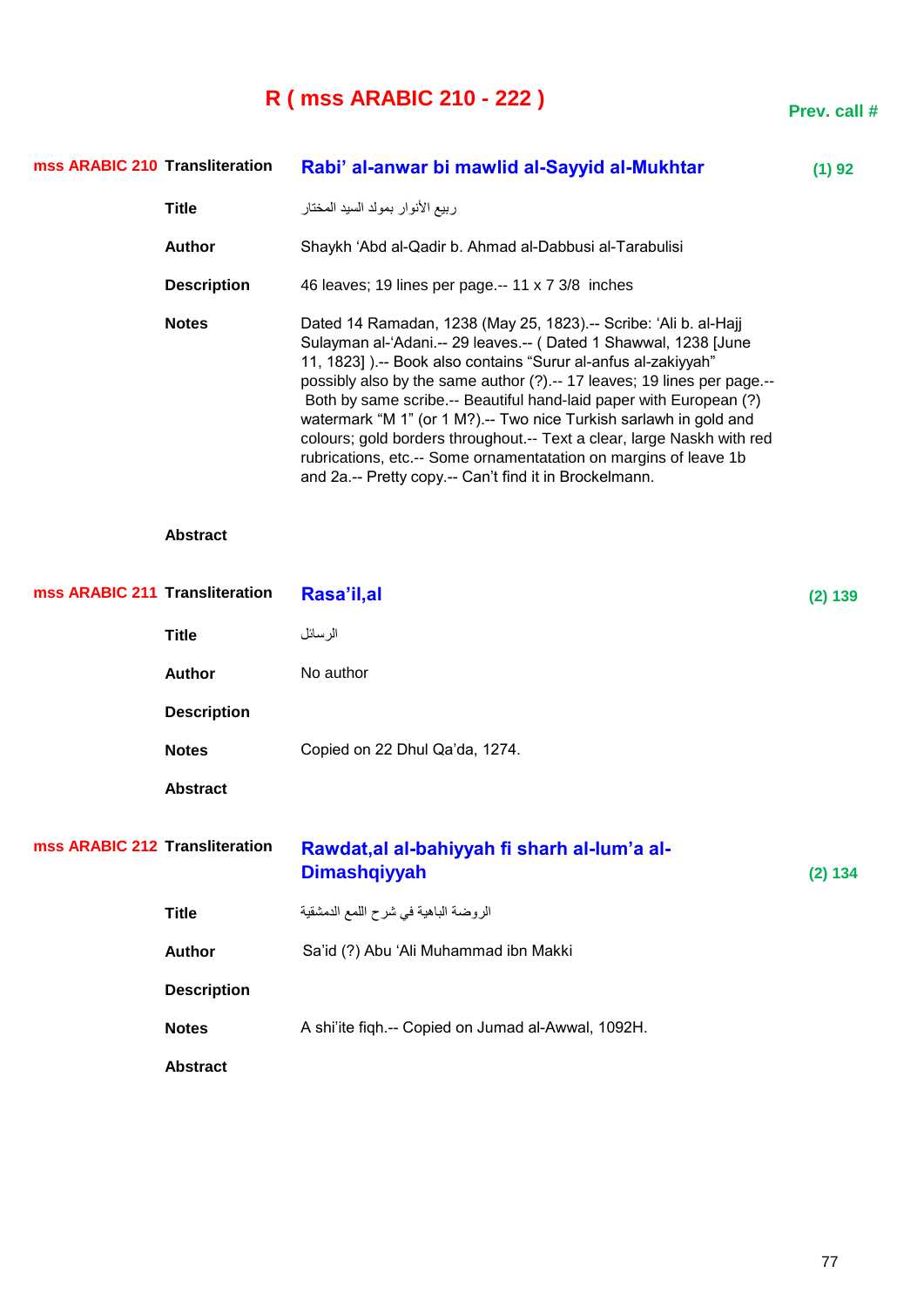| mss ARABIC 213 Transliteration |                    | Rawdat al-diannat fi usul al-i'tiqad                                                                                                                                                                                                                                                                                                                                                                                     | (2) 109   |
|--------------------------------|--------------------|--------------------------------------------------------------------------------------------------------------------------------------------------------------------------------------------------------------------------------------------------------------------------------------------------------------------------------------------------------------------------------------------------------------------------|-----------|
|                                | <b>Title</b>       | روضة الديانات في اصول الاعتقاد                                                                                                                                                                                                                                                                                                                                                                                           |           |
|                                | <b>Author</b>      | al-Birkawi (d.981/1573),                                                                                                                                                                                                                                                                                                                                                                                                 |           |
|                                | <b>Description</b> | GAL II, 441 nr. 19. -- 214 fols.                                                                                                                                                                                                                                                                                                                                                                                         |           |
|                                | <b>Notes</b>       | Acephalous Hanafi compendium.-- probably identical to Raudat al-<br>diannat fi Usul al-l'tiqad.-- Undated, S. XVII. Blindstamped leather of<br>a larger binding, re-used.                                                                                                                                                                                                                                                |           |
|                                | <b>Abstract</b>    |                                                                                                                                                                                                                                                                                                                                                                                                                          |           |
| mss ARABIC 214 Transliteration |                    | <b>Risalah amal al-astrulab</b>                                                                                                                                                                                                                                                                                                                                                                                          | $(1)$ 214 |
|                                | <b>Title</b>       | رسالة أمل الاسطرلاب                                                                                                                                                                                                                                                                                                                                                                                                      |           |
|                                | <b>Author</b>      | al-Darbanti, Ibn 'Abid ibn Ramadan ibn Zahid al-Shirwani                                                                                                                                                                                                                                                                                                                                                                 |           |
|                                | <b>Description</b> |                                                                                                                                                                                                                                                                                                                                                                                                                          |           |
|                                | <b>Notes</b>       | Dhu al-Hijjah, 1273.                                                                                                                                                                                                                                                                                                                                                                                                     |           |
|                                | <b>Abstract</b>    |                                                                                                                                                                                                                                                                                                                                                                                                                          |           |
| mss ARABIC 215 Transliteration |                    | Risalah fi 'ilm al-tasawwuf                                                                                                                                                                                                                                                                                                                                                                                              | (2) 114   |
|                                | <b>Title</b>       | رسالة في علم التصوف                                                                                                                                                                                                                                                                                                                                                                                                      |           |
|                                | <b>Author</b>      | Rukn ad-Din al-Samarqandi                                                                                                                                                                                                                                                                                                                                                                                                |           |
|                                | <b>Description</b> |                                                                                                                                                                                                                                                                                                                                                                                                                          |           |
|                                | <b>Notes</b>       | Majmu'ah: Fols. 1a-1b: Risalah fi 'ilm al-tasawwuf min ta'lif al-Imam<br>al-'Allamah Rukn ad-Din al-Samarqandi; fols. 2b-10b: Sharh wad' li<br>al-jami'; dated, 1091H.-- 11a-13b; connected to the preceding text<br>also dated 1091H and in the same handwriting.-- 14b-24a; various<br>citations from tafsir etc; followed by various other fragments of ca. 80<br>fols.-- Various dates, ca. 18th cent.-- No binding. |           |
|                                | <b>Abstract</b>    |                                                                                                                                                                                                                                                                                                                                                                                                                          |           |
| mss ARABIC 216 Transliteration |                    | Risalah fi ziyarat al-qubur                                                                                                                                                                                                                                                                                                                                                                                              | (2) 108   |
|                                | <b>Title</b>       | رسالة في زيارة القبور                                                                                                                                                                                                                                                                                                                                                                                                    |           |
|                                | <b>Author</b>      | Ibn Kamal Pasha                                                                                                                                                                                                                                                                                                                                                                                                          |           |
|                                | <b>Description</b> | 74 fols.                                                                                                                                                                                                                                                                                                                                                                                                                 |           |
|                                |                    |                                                                                                                                                                                                                                                                                                                                                                                                                          |           |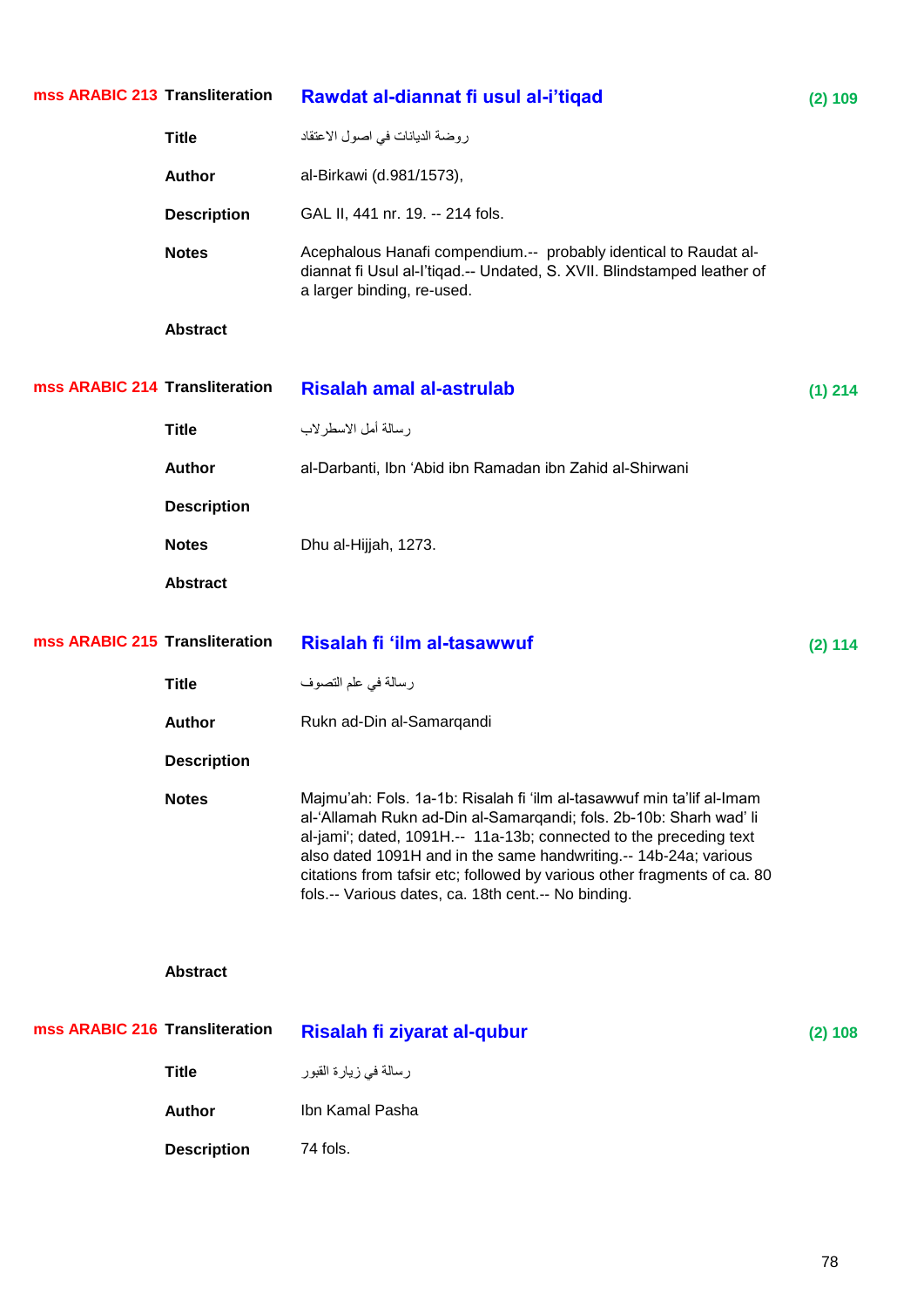**Notes** Ending abruptly, fols 73 b - 74b.-- Various handwritings.-- Text nr. 4 dated 1144H.-- The Remainder also S. XVIII.-- Dampstained, remains of leather binding.

| mss ARABIC 217 Transliteration |                    | Risalah lafz al-jawahir                                                                                                                                                                                                                                                                                                                                                                                                                                                                                                                                                                                                                                                                                                                                                                                                                                                                                                                                                                                                                                                                                                                                                                                                                        | $(1)$ 151 |
|--------------------------------|--------------------|------------------------------------------------------------------------------------------------------------------------------------------------------------------------------------------------------------------------------------------------------------------------------------------------------------------------------------------------------------------------------------------------------------------------------------------------------------------------------------------------------------------------------------------------------------------------------------------------------------------------------------------------------------------------------------------------------------------------------------------------------------------------------------------------------------------------------------------------------------------------------------------------------------------------------------------------------------------------------------------------------------------------------------------------------------------------------------------------------------------------------------------------------------------------------------------------------------------------------------------------|-----------|
|                                | <b>Title</b>       | ر سالة لفظ الجواهر                                                                                                                                                                                                                                                                                                                                                                                                                                                                                                                                                                                                                                                                                                                                                                                                                                                                                                                                                                                                                                                                                                                                                                                                                             |           |
|                                | <b>Author</b>      | No author                                                                                                                                                                                                                                                                                                                                                                                                                                                                                                                                                                                                                                                                                                                                                                                                                                                                                                                                                                                                                                                                                                                                                                                                                                      |           |
|                                | <b>Description</b> | 83 leaves; multiple lines per page.-- 8 1/2 x 5 inches                                                                                                                                                                                                                                                                                                                                                                                                                                                                                                                                                                                                                                                                                                                                                                                                                                                                                                                                                                                                                                                                                                                                                                                         |           |
|                                | <b>Notes</b>       | Majmu'ah: [1] Risalah lafz al-jawahir; n.d.; 17th century; leaves 1a-<br>12b; leaves missing in middle, incomplete at beginning; on geometry;<br>20 lines per page; rapid Turkish Ta'liq, diagrammes in red.-- [2] No<br>title, no date, incomplete at both ends; part of another work on<br>geometry; 27 lines per page; very rapid, small Turkish Ta'liq verging<br>on Shikastah; difficult hand; leaves 13a-13b-- [3] Risalah on<br>astronomy;<br>dated: 6 Rabi'u-l-Akhir, 788 (May 7, 1386); angular Naskh, red<br>headings; 23 lines per page; incomplete at beginning; leaves 33a-<br>45a.-- [4] Sharh mulakhkhas fi al-hay'ah; n.d.; same age as no. 3<br>above, but different hand; leaves 45b-75b; original<br>book by Mahmud b. 'U. al-Jaghmini al-Khwarizmi, but commentaor<br>(the author of this book) not given; on astronomy; good Naskh in<br>brownish-black ink on browned paper.-- [5] Leaf 72 is blank, then no.<br>4 continues and ends on leaf 79b; leaf 80 is blank; leaf 81a has<br>Persian poetry and some misc. Arabic on it; then there is another<br>short risalah on astronomy beginning on leaf 81b and ending<br>(incomplete) on 83b; rapid Turkish Ta'liq, careless hand; 30 lines per<br>page.-- Book has many |           |
|                                |                    | lacunae. of interest, perhaps, only to students of Arab science.                                                                                                                                                                                                                                                                                                                                                                                                                                                                                                                                                                                                                                                                                                                                                                                                                                                                                                                                                                                                                                                                                                                                                                               |           |
|                                | <b>Abstract</b>    |                                                                                                                                                                                                                                                                                                                                                                                                                                                                                                                                                                                                                                                                                                                                                                                                                                                                                                                                                                                                                                                                                                                                                                                                                                                |           |
| mss ARABIC 218 Transliteration |                    | Risalah, al al-shamsiyyah                                                                                                                                                                                                                                                                                                                                                                                                                                                                                                                                                                                                                                                                                                                                                                                                                                                                                                                                                                                                                                                                                                                                                                                                                      | $(2)$ 116 |
|                                | <b>Title</b>       | الرسالة الشمسية                                                                                                                                                                                                                                                                                                                                                                                                                                                                                                                                                                                                                                                                                                                                                                                                                                                                                                                                                                                                                                                                                                                                                                                                                                |           |
|                                | <b>Author</b>      | Abu al-Muzaffar Shihab al-Din Shah                                                                                                                                                                                                                                                                                                                                                                                                                                                                                                                                                                                                                                                                                                                                                                                                                                                                                                                                                                                                                                                                                                                                                                                                             |           |
|                                | <b>Description</b> |                                                                                                                                                                                                                                                                                                                                                                                                                                                                                                                                                                                                                                                                                                                                                                                                                                                                                                                                                                                                                                                                                                                                                                                                                                                |           |
|                                | <b>Notes</b>       | 11 Sha'ban, 1053H.                                                                                                                                                                                                                                                                                                                                                                                                                                                                                                                                                                                                                                                                                                                                                                                                                                                                                                                                                                                                                                                                                                                                                                                                                             |           |
|                                | <b>Abstract</b>    |                                                                                                                                                                                                                                                                                                                                                                                                                                                                                                                                                                                                                                                                                                                                                                                                                                                                                                                                                                                                                                                                                                                                                                                                                                                |           |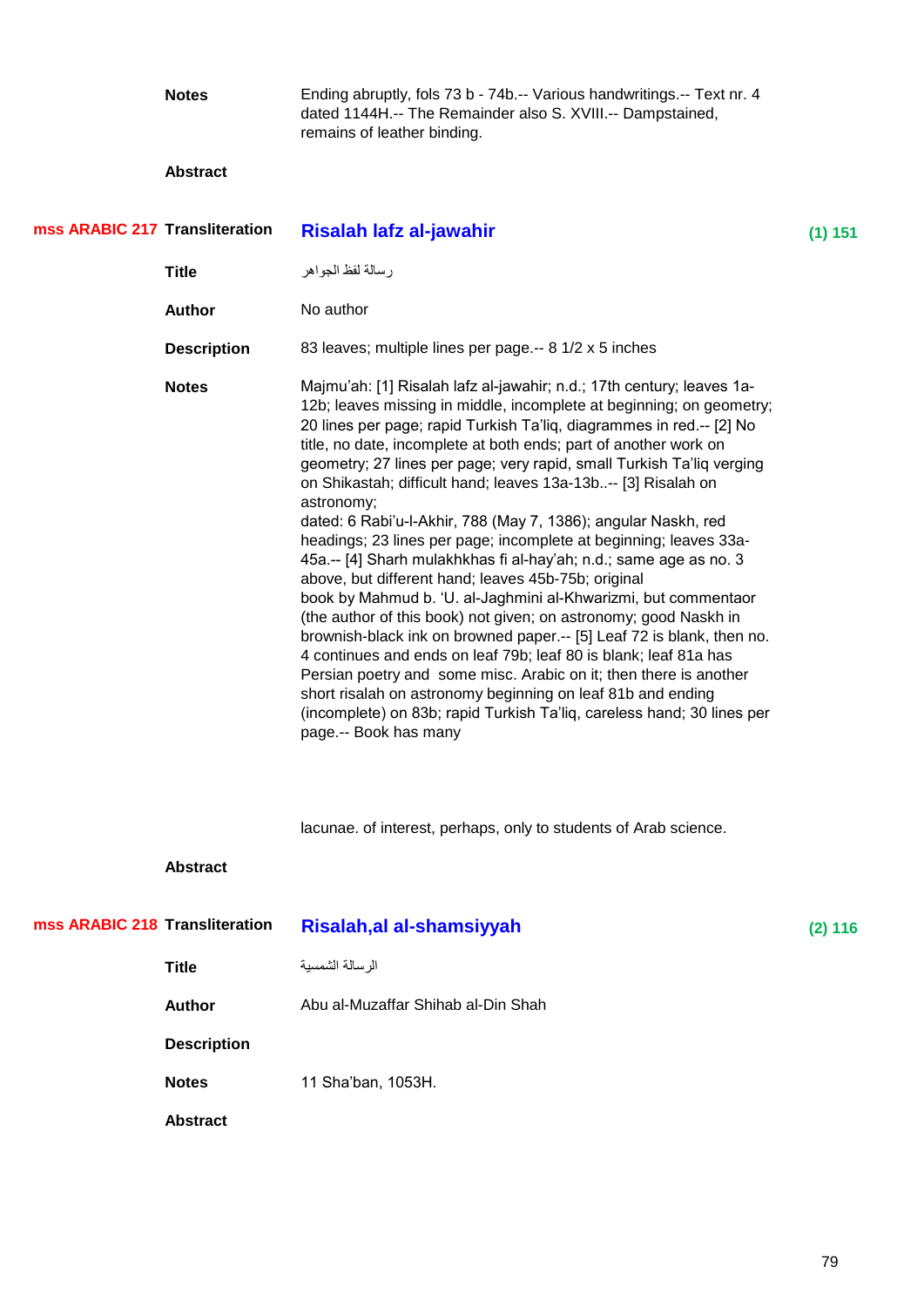| mss ARABIC 219 Transliteration |                    | Risalat, al al-husayniyyah fi fann al-adab                                                                                                                                                                                                                                                                                                                                                                                                                                                                  | (2) 107  |
|--------------------------------|--------------------|-------------------------------------------------------------------------------------------------------------------------------------------------------------------------------------------------------------------------------------------------------------------------------------------------------------------------------------------------------------------------------------------------------------------------------------------------------------------------------------------------------------|----------|
|                                | <b>Title</b>       | الرسالة الحسينية في فن الادب                                                                                                                                                                                                                                                                                                                                                                                                                                                                                |          |
|                                | <b>Author</b>      | Husain Effendi al-Antaki (d.1130/1718)                                                                                                                                                                                                                                                                                                                                                                                                                                                                      |          |
|                                | <b>Description</b> |                                                                                                                                                                                                                                                                                                                                                                                                                                                                                                             |          |
|                                | <b>Notes</b>       | Majmu'ah: [1] fol. 1-33b: al-Risalah al-Husayniyyah fi fann al-adab by<br>Husayn Effendi al-Antaki (d.1130/1718) S II 482: dated, 1178 H.-- [2]<br>Comm. on (1) by Muhammad b. 'Umar al-Durandawi, GAL Ib, nr.b;<br>fols. 36b - 73a; [3] Comm. on (1) by Ali al-Fardi b. Mustafa al-<br>Qaysarawi, GAL Ib. nr. a; fols. 75b-108a.-- [4] Comm. on (1) by<br>Yagan al-Mar'ashi, GAL 1b. Nr. C, Fols. 110b-161b.-- Excellent<br>majmu'a. Comparatively rare. Remains of leather binding with central<br>piece. |          |
|                                | <b>Abstract</b>    |                                                                                                                                                                                                                                                                                                                                                                                                                                                                                                             |          |
| mss ARABIC 220 Transliteration |                    | Risalat, al al-mahmudiyyah                                                                                                                                                                                                                                                                                                                                                                                                                                                                                  | $(2)$ 67 |
|                                | <b>Title</b>       | الرسالة المحمودية                                                                                                                                                                                                                                                                                                                                                                                                                                                                                           |          |
|                                | <b>Author</b>      | No author                                                                                                                                                                                                                                                                                                                                                                                                                                                                                                   |          |
|                                | <b>Description</b> |                                                                                                                                                                                                                                                                                                                                                                                                                                                                                                             |          |
|                                | <b>Notes</b>       | Majmu'ah with 3 tracts on hereditary law, viz: [1] al-Risalah al-<br>mahmudiyyah - this title not in the index Brockelmann.-- [2] Jawahir<br>al-fara'id by Ibn Kamal Pasha (d.940/1533) GAL II, 450 nr. 43; fols.<br>15b-19.-- [3] Fols. 21a-67; al-Sujwandi (fl. 6th century/12th)<br>Mukhtasar al-Fara'id al-Sirajiyyah GAL 1, 379.-- Dates given in the<br>colophons; 1213, 1218H and 1142H.-- Boards with leather spine &<br>flap.                                                                      |          |
|                                | <b>Abstract</b>    |                                                                                                                                                                                                                                                                                                                                                                                                                                                                                                             |          |
| mss ARABIC 221 Transliteration |                    | Risalat, al al-munirah li-ahl al-basirah                                                                                                                                                                                                                                                                                                                                                                                                                                                                    | $(2)$ 26 |
|                                | <b>Title</b>       | الرسالة المنيرة لأهل البصيرة                                                                                                                                                                                                                                                                                                                                                                                                                                                                                |          |
|                                | <b>Author</b>      | Yahya b. ' Umar Mingarizade                                                                                                                                                                                                                                                                                                                                                                                                                                                                                 |          |
|                                | <b>Description</b> | 44 fols                                                                                                                                                                                                                                                                                                                                                                                                                                                                                                     |          |
|                                | <b>Notes</b>       | GAL II 435.-- Dampstained.-- Ca. 1100 H.-- Without binding.                                                                                                                                                                                                                                                                                                                                                                                                                                                 |          |
|                                | <b>Abstract</b>    |                                                                                                                                                                                                                                                                                                                                                                                                                                                                                                             |          |
|                                |                    |                                                                                                                                                                                                                                                                                                                                                                                                                                                                                                             |          |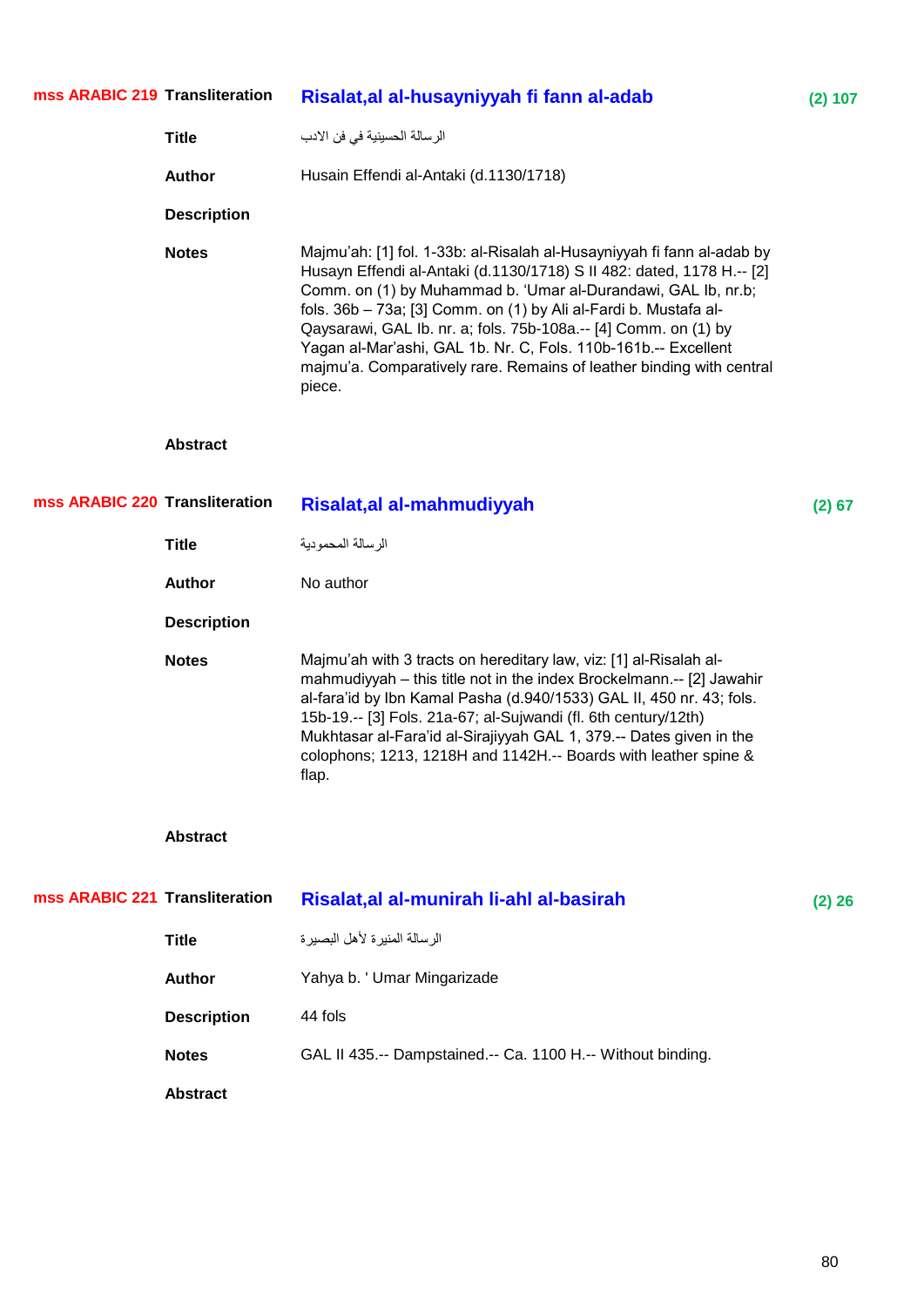## **Riyad al-salihin** (1) 72 ر ياض الصـالحين **Title Author** A Zakariya Ya b. Sharaf b. Muri b. H. b. Hu Muhyi al-Din al-Nawawi **Description** 138 leaves; 20-27 lines per page.-- 10 1/4 x 7 3/8 inches Notes **Notes** Colophon reads: "....its author Abu Zakariya Yahya al-Nawawi (sic) stated, ' I finished it on Monday, 4 Ramadan, 670 [April 4, 1272 A.D.]' and the completion of the copying of these new leaves fell on Thursday night, 22 Muharram in the year 1121 [April 3, 1709] by the hand of...Sadiq b. Murad b. 'Ashur...in Damascus, Syria".-- This implies that the old leaves were by al-Nawawi's own hand, and the archaic naskh bears out their antiquity (he died in 676/1278).-- Pages carefully copied and inserted make the book complete.-- Partially vowelled naskh.-- Valuable if Nawawi's autograph.-- Red headings, annotations. **mss ARABIC 222**

**Abstract**

### 81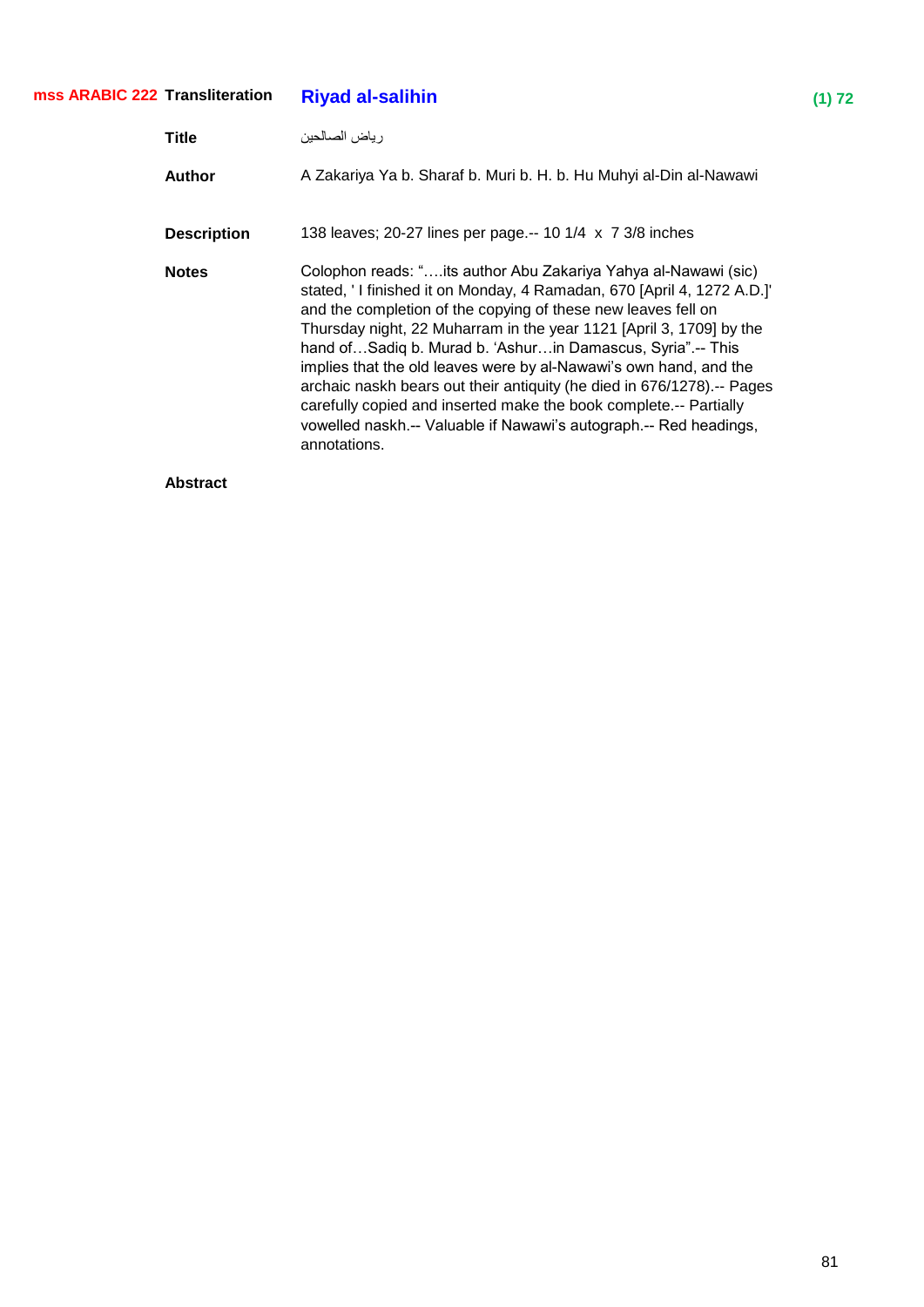# **S ( mss ARABIC 223 - 296 )**

**Prev. call #**

| mss ARABIC 223 Transliteration |                    | Sa'ulat al-waridah 'ala al-shamsiyyah                                                                                                                                                                                                                                      | (2) 92   |
|--------------------------------|--------------------|----------------------------------------------------------------------------------------------------------------------------------------------------------------------------------------------------------------------------------------------------------------------------|----------|
|                                | <b>Title</b>       | صعولة الواردة على الشمسية                                                                                                                                                                                                                                                  |          |
|                                | <b>Author</b>      | No author                                                                                                                                                                                                                                                                  |          |
|                                | <b>Description</b> | 25 fols.                                                                                                                                                                                                                                                                   |          |
|                                | <b>Notes</b>       | (Sic) i.e. a student's textbook to learn by heart the contents of al-<br>Katibi's al-risalat al-shamsiyyah.-- Anonymous.-- Cf. G I 466. --<br>Undated, 19th.c.-- Wrappers                                                                                                  |          |
|                                | <b>Abstract</b>    |                                                                                                                                                                                                                                                                            |          |
| mss ARABIC 224 Transliteration |                    | Safwat al-manqulat fi shurut al-salat                                                                                                                                                                                                                                      | (2) 82   |
|                                | <b>Title</b>       | صفوة المنقولات في شروط الصلاة                                                                                                                                                                                                                                              |          |
|                                | <b>Author</b>      | Ibn Kamal Pasha (d.950/1533)                                                                                                                                                                                                                                               |          |
|                                | <b>Description</b> | 61 fols                                                                                                                                                                                                                                                                    |          |
|                                | <b>Notes</b>       | GAL S N II 673 Nr. 173.-- Undated, 13 <sup>th</sup> /19 <sup>th</sup> century. Leather binding.                                                                                                                                                                            |          |
|                                | <b>Abstract</b>    |                                                                                                                                                                                                                                                                            |          |
| mss ARABIC 225 Transliteration |                    | Safinat al-fatawa (Vol.1)                                                                                                                                                                                                                                                  | $(2)$ 46 |
|                                | <b>Title</b>       | سفينة الفتاوى (ج1)                                                                                                                                                                                                                                                         |          |
|                                | <b>Author</b>      | Abd al-Rahman b. Mustafa b. M. Habib                                                                                                                                                                                                                                       |          |
|                                | <b>Description</b> | 319 fols                                                                                                                                                                                                                                                                   |          |
|                                | <b>Notes</b>       | An Arabic and Turkish compendium of legal opinions not included in<br>Brockelmann. -- Dated 1256 H.-- No binding.-- Upper part heavily<br>dampstained, affecting text on last fols.-- Other-wise what must have<br>been a deluxe-copy, triple ruling with gold throughout. |          |
|                                | <b>Abstract</b>    |                                                                                                                                                                                                                                                                            |          |
| mss ARABIC 226 Transliteration |                    | Sahifah hadrat Zayn al-'Abidin                                                                                                                                                                                                                                             | (1) 54   |
|                                | <b>Title</b>       | صحيفة حضر ات ز ين العابدين                                                                                                                                                                                                                                                 |          |
|                                | <b>Author</b>      | No author                                                                                                                                                                                                                                                                  |          |
|                                | <b>Description</b> | 34 leaves; 15 lines per page .-- 8 3/4 x 5 inches                                                                                                                                                                                                                          |          |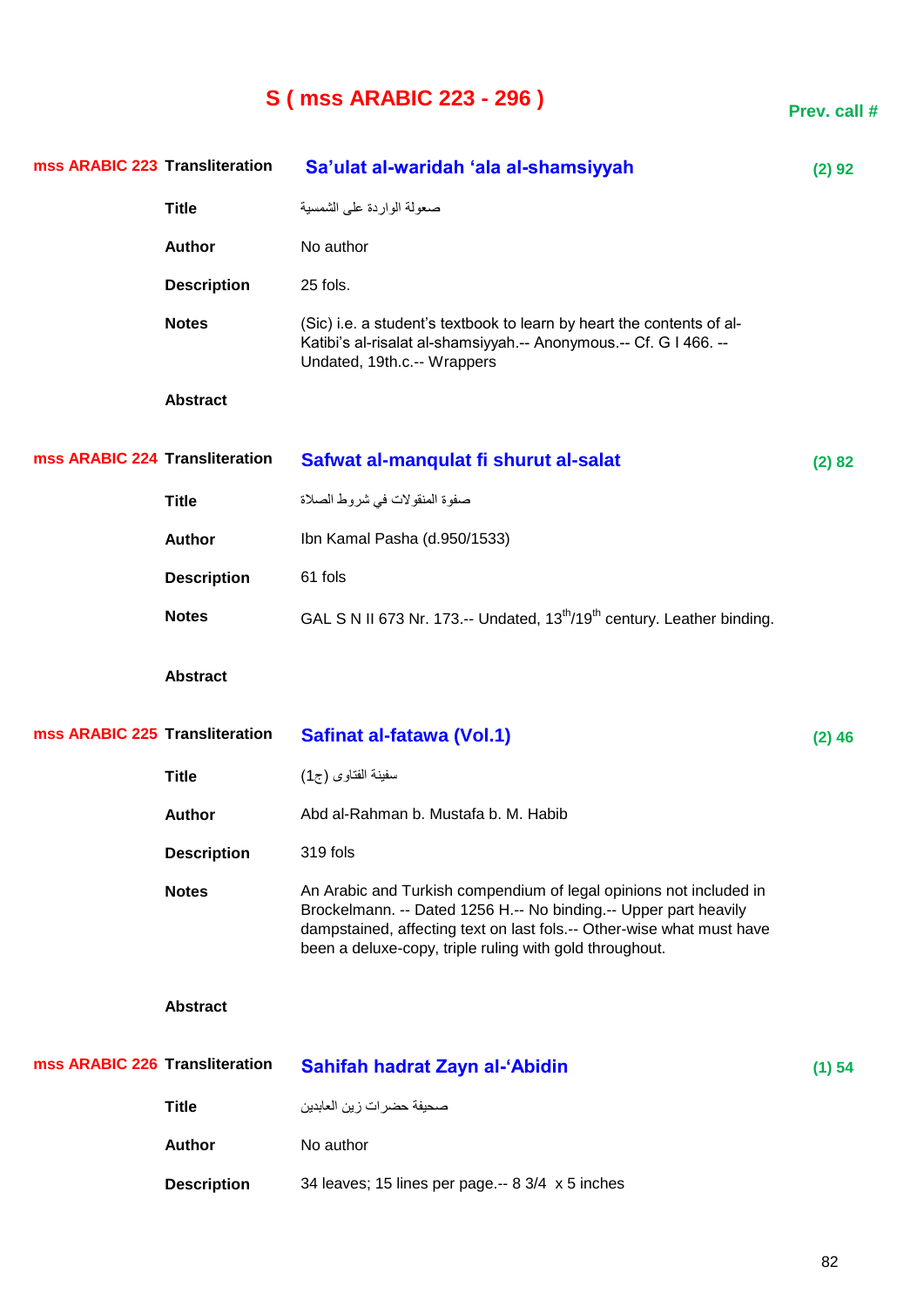**Notes** N.d.-- Nice naskh between gold borders, red headings.-- Unfortunately many of the latter pages have a large hole in them (white ants).-- All damaged pages are completely covered by fine transparent paper, however.-- Otherwise nice little Ms. **Abstract Transliteration Sahifah kamilah (1) 52** صحيفة كاملة العربي العالم العربي<br>العربي العالم **Author Zayn al-** 'Abidin **Description** 147 leaves; 12 lines per page.-- 9 x 5 5/8 inches Notes Prob. book of prayers.-- N.d.-- Incomplete at end.-- Extremely clear Naskh between red and black borders.-- Many words and headings in red.-- Prayers for all occasions! **Abstract Transfirmation Sahifah kamilah (2) 120** صحيفة كاملة **Title mss ARABIC 227 mss ARABIC 228**

| <b>Abstract</b>                |                                                                                                                                |         |
|--------------------------------|--------------------------------------------------------------------------------------------------------------------------------|---------|
| mss ARABIC 229 Transliteration | Sahifah kamilah                                                                                                                | (2) 151 |
| <b>Title</b>                   | صحنفة كاملة                                                                                                                    |         |
| <b>Author</b>                  | No author                                                                                                                      |         |
| <b>Description</b>             | Copied in Jamad al-Awwal, 1084, by 'Abd al-baqi ibn Fadl 'Ali.                                                                 |         |
| <b>Notes</b>                   | A collection of Shi'ite prayers, allegedly transmitted by Mutawakkil ibn<br>Harun, who took them from Yahya ibn Zayd ibn 'Ali. |         |
|                                |                                                                                                                                |         |

Notes A Compilation of prayers scribed to... Ja'far ibn Muh... ibn 'Ali ibn al-

Husayn.-- Related by Mutawakkil ibn Harun al-Thaqafi al-Balkhi to Yahya ibn Zayd 'Ali (Zayn al-'Abidin).-- Copied on Ramadan, 1123 by

**Abstract**

**Author** No author

Lutfi 'Ali Afshar.

**Description**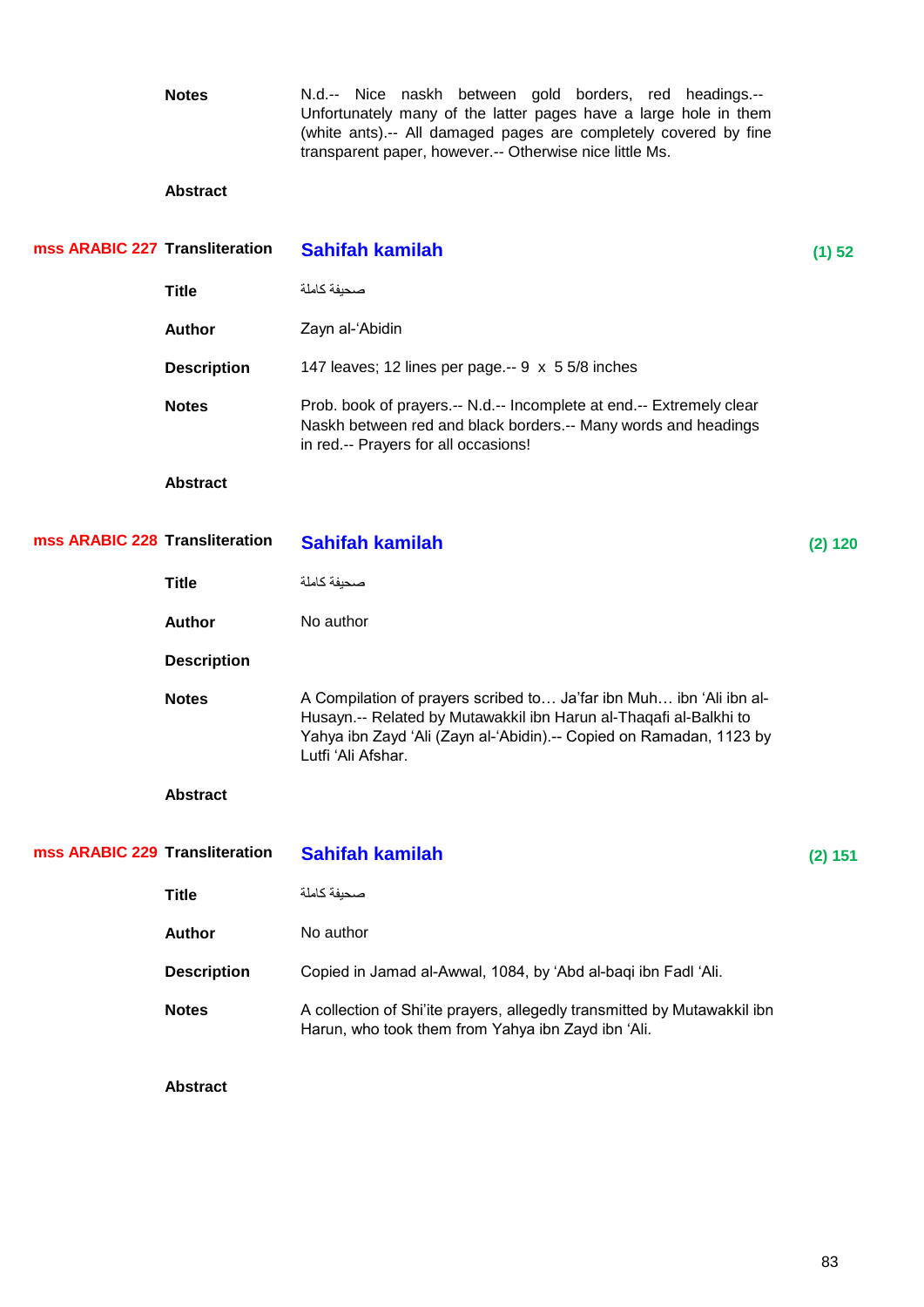| mss ARABIC 230 Transliteration |                    | <b>Sahifat al-kamilah</b>                                                                                                                                                                                                                                                        | (1) 57    |
|--------------------------------|--------------------|----------------------------------------------------------------------------------------------------------------------------------------------------------------------------------------------------------------------------------------------------------------------------------|-----------|
|                                | <b>Title</b>       | صحيفة الكاملة                                                                                                                                                                                                                                                                    |           |
|                                | <b>Author</b>      | Imam Zayn al-'Abidin                                                                                                                                                                                                                                                             |           |
|                                | <b>Description</b> | 228 leaves; 12 lines per page.-- 6 3/8 x 3 5/8 inches                                                                                                                                                                                                                            |           |
|                                | <b>Notes</b>       | N.d. Incomplete at beginning : contains an introduction describing<br>how the Sahifah was hidden from the Bani 'Umayyah.-- Very clear<br>naskh with red headings.-- Possibly a leaf or two missing here and<br>there but mostly complete.-- Last portion by different hand.      |           |
|                                | <b>Abstract</b>    |                                                                                                                                                                                                                                                                                  |           |
| mss ARABIC 231 Transliteration |                    | Sahifat al-kamilah                                                                                                                                                                                                                                                               | (1) 58    |
|                                | <b>Title</b>       | صحبفة الكاملة                                                                                                                                                                                                                                                                    |           |
|                                | <b>Author</b>      | Imam Zayn al-'Abidin                                                                                                                                                                                                                                                             |           |
|                                | <b>Description</b> | 179 leaves; 10 lines per page.-- 5 1/4 x 3 1/2 inches                                                                                                                                                                                                                            |           |
|                                | <b>Notes</b>       | Dated Sunday, Dhu al-Hijjah, '55 -- 1155 or 1255 ? ( Feb 1743 or Feb<br>1840 ).-- Complete.-- A shorter selection than no. 57 above.-- Red<br>headings, very clear, vowelled naskh.-- Nice little book.                                                                          |           |
|                                | <b>Abstract</b>    |                                                                                                                                                                                                                                                                                  |           |
| mss ARABIC 232 Transliteration |                    | Sahifat al-kamilah                                                                                                                                                                                                                                                               | (1) 59    |
|                                | <b>Title</b>       | صحيفة الكاملة                                                                                                                                                                                                                                                                    |           |
|                                | <b>Author</b>      | Imam Zayn al-'Abidin                                                                                                                                                                                                                                                             |           |
|                                | <b>Description</b> | 169 leaves; 10 lines per page.-- 5 1/4 x 3 1/2 inches                                                                                                                                                                                                                            |           |
|                                | <b>Notes</b>       | N.d.-- Incompleted at beginning and end, and several leaves missing<br>here and there from the middle as well.-- Red headings, extremely<br>clear naskh.-- The script is almost identical with that of no. 58 --<br>perhaps the same scribe?-- Perhaps originally the same book? |           |
|                                | <b>Abstract</b>    |                                                                                                                                                                                                                                                                                  |           |
| mss ARABIC 233 Transliteration |                    | Sayr, al wa al-suluk ila al-malik al-muluk                                                                                                                                                                                                                                       | $(1)$ 127 |
|                                | <b>Title</b>       | السير والسلوك المي الملك الملوك                                                                                                                                                                                                                                                  |           |
|                                | <b>Author</b>      | Q.b. Salah al-Din al-Khani al-Halabi al-Sufi al-Qadiri                                                                                                                                                                                                                           |           |
|                                | <b>Description</b> | 100 leaves; 21 lines per page.-- 8 3/8 x 5 1/2 inches.                                                                                                                                                                                                                           |           |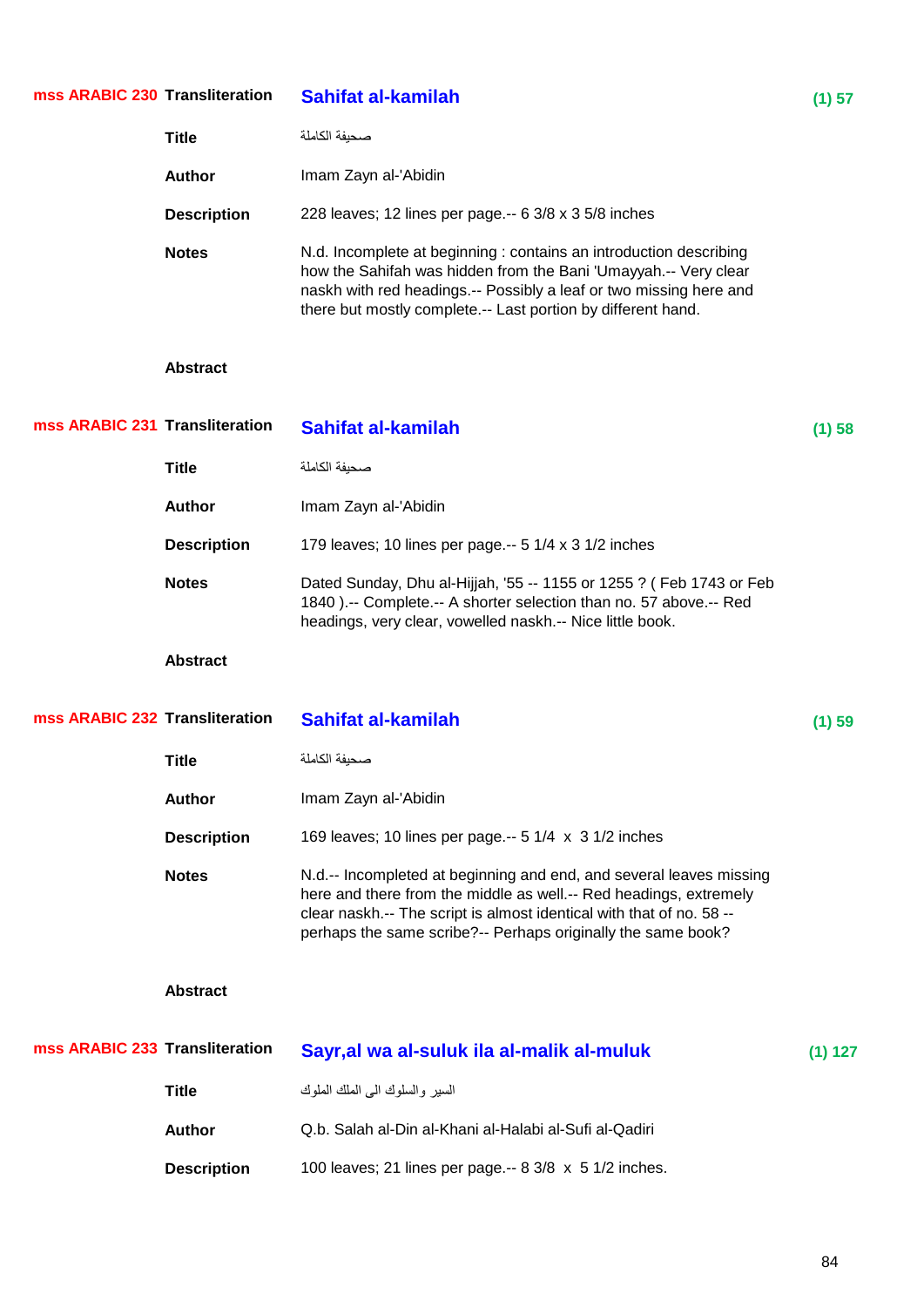|                                | <b>Notes</b>       | N.d.-- This book ends on leaf 76a; 76b-77a are full of misc. Arabic.<br>etc.; 77b-83a has a short risalah on sufism with no author mentioned;<br>83b-87a has another short risalah without title or author - dated 1120<br>A.H. (1708-9); 87b-100b contains astronomical charts and misc.--<br>Turkish naskh on good paper; red headings and rubrications.--<br>Copied only 11 years after the death of the author.-- Good copy.                                                                                                                  |          |
|--------------------------------|--------------------|---------------------------------------------------------------------------------------------------------------------------------------------------------------------------------------------------------------------------------------------------------------------------------------------------------------------------------------------------------------------------------------------------------------------------------------------------------------------------------------------------------------------------------------------------|----------|
|                                | <b>Abstract</b>    |                                                                                                                                                                                                                                                                                                                                                                                                                                                                                                                                                   |          |
| mss ARABIC 234 Transliteration |                    | <b>Serat anbiya'</b>                                                                                                                                                                                                                                                                                                                                                                                                                                                                                                                              | $(2)$ 21 |
|                                | Title              | سر ات انبیا                                                                                                                                                                                                                                                                                                                                                                                                                                                                                                                                       |          |
|                                | <b>Author</b>      | No author                                                                                                                                                                                                                                                                                                                                                                                                                                                                                                                                         |          |
|                                | <b>Description</b> | Circa 400 leaves.-- 33.5 x 20.5 cm.                                                                                                                                                                                                                                                                                                                                                                                                                                                                                                               |          |
|                                | <b>Notes</b>       | An 18th century Javanese version of the sacred history of Islam.-- A<br>nicely ornamented coy, but unfinished, executed in the 19th century.--<br>See Pigeaud I 129-131 for more details about this work.-- According<br>to Pigeaud, most copies of this work are in Jawi script – our copy is<br>written in Javanese script.-- The work opens with a simple Zahriya<br>and has coloured flourishes and letter decorations throughout in red,<br>gold, blue and green.-- Well preserved in contemporary gilt-tooled<br>leather binding with flap. |          |
|                                | <b>Abstract</b>    |                                                                                                                                                                                                                                                                                                                                                                                                                                                                                                                                                   |          |
| mss ARABIC 235 Transliteration |                    | Shams al-ma'arif wa lata'if al-'awarif                                                                                                                                                                                                                                                                                                                                                                                                                                                                                                            | (2) 17   |
|                                | <b>Title</b>       | شمس المعار ف و لطائف العو ار ف                                                                                                                                                                                                                                                                                                                                                                                                                                                                                                                    |          |
|                                | <b>Author</b>      | Muhyi al-Din Ahmad b. 'Ali al-Qorasi al-Buni (d.622/1225)                                                                                                                                                                                                                                                                                                                                                                                                                                                                                         |          |
|                                | <b>Description</b> | 225 fols., 195 x 147 mm., 15 lines clean nashi with captions in red                                                                                                                                                                                                                                                                                                                                                                                                                                                                               |          |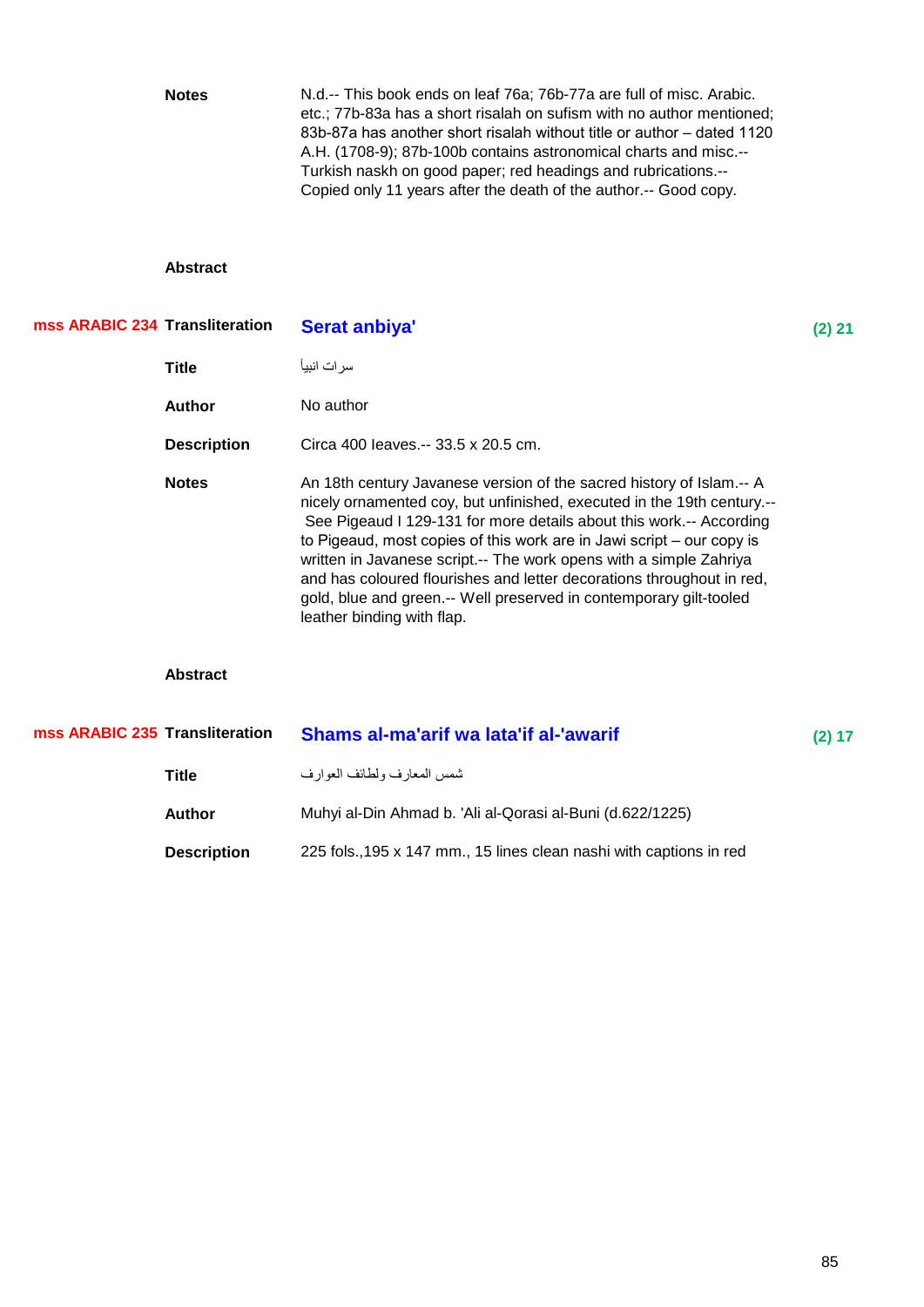|                                | <b>Notes</b>                   | A voluminous magical work dealing mainly with talismans and the<br>magic qualities ciphers and the names of God.-- Hotchpotch of spells<br>and incantations is Muhy al-Din Ahmad b. 'Ali al-Qorasi al-Buni<br>(d.622/1225).-- Its contents may be found enumerated in Ahlwardt<br>4125 and an appreciation by M. Ullmann, in Die Natur-und<br>Geheimwissenscaften im Islam, Leiden, 1972, 390-1.-- Our copy<br>presumably contains the so-called "middle version" althougt this is<br>not mentioned in the text.- GAL I 497.-- fols. 1b and 2a in gold rules,<br>1a with polychrome gilt "unwan and floral motifs; occasional marginal<br>annotations deriving from one of the two persons who entered their<br>ownership enteries on fol. 1a; one of them being dated "at-Mar'as",<br>1219/1804.-- Throughout the text, many magical drawings are found.-<br>- A Special mention deserve the last two leaves with some fawa'id<br>(one of them an Arabic love spell, the others in Persian) and a<br>cursory bibliography of titles on the subject.-- A well-preserved copy.--<br>Undated but possible 10th/16th century.-- Old leather binding in<br>need for repair. |        |
|--------------------------------|--------------------------------|-------------------------------------------------------------------------------------------------------------------------------------------------------------------------------------------------------------------------------------------------------------------------------------------------------------------------------------------------------------------------------------------------------------------------------------------------------------------------------------------------------------------------------------------------------------------------------------------------------------------------------------------------------------------------------------------------------------------------------------------------------------------------------------------------------------------------------------------------------------------------------------------------------------------------------------------------------------------------------------------------------------------------------------------------------------------------------------------------------------------------------------------------------------------------|--------|
|                                | <b>Abstract</b>                |                                                                                                                                                                                                                                                                                                                                                                                                                                                                                                                                                                                                                                                                                                                                                                                                                                                                                                                                                                                                                                                                                                                                                                         |        |
| mss ARABIC 236 Transliteration |                                | Sharh al-'aqa'id al-'adudiyyah                                                                                                                                                                                                                                                                                                                                                                                                                                                                                                                                                                                                                                                                                                                                                                                                                                                                                                                                                                                                                                                                                                                                          | (2) 95 |
|                                | <b>Title</b>                   | شرح العقائد العددية                                                                                                                                                                                                                                                                                                                                                                                                                                                                                                                                                                                                                                                                                                                                                                                                                                                                                                                                                                                                                                                                                                                                                     |        |
|                                | <b>Author</b>                  | ad-Dawwani, Muhammad b. As'ad (d.907/1501)                                                                                                                                                                                                                                                                                                                                                                                                                                                                                                                                                                                                                                                                                                                                                                                                                                                                                                                                                                                                                                                                                                                              |        |
|                                | <b>Description</b>             | 51 fols.                                                                                                                                                                                                                                                                                                                                                                                                                                                                                                                                                                                                                                                                                                                                                                                                                                                                                                                                                                                                                                                                                                                                                                |        |
|                                | <b>Notes</b>                   | G II 209.-- Dated, 1167H. No binding.                                                                                                                                                                                                                                                                                                                                                                                                                                                                                                                                                                                                                                                                                                                                                                                                                                                                                                                                                                                                                                                                                                                                   |        |
|                                | <b>Abstract</b>                |                                                                                                                                                                                                                                                                                                                                                                                                                                                                                                                                                                                                                                                                                                                                                                                                                                                                                                                                                                                                                                                                                                                                                                         |        |
|                                | mss ARABIC 237 Transliteration | Sharh al-'aqa'id al-nasafiyyah                                                                                                                                                                                                                                                                                                                                                                                                                                                                                                                                                                                                                                                                                                                                                                                                                                                                                                                                                                                                                                                                                                                                          | (2) 96 |
|                                | <b>Title</b>                   | شرح العقائد النسفية                                                                                                                                                                                                                                                                                                                                                                                                                                                                                                                                                                                                                                                                                                                                                                                                                                                                                                                                                                                                                                                                                                                                                     |        |
|                                | <b>Author</b>                  | at-Taftazani                                                                                                                                                                                                                                                                                                                                                                                                                                                                                                                                                                                                                                                                                                                                                                                                                                                                                                                                                                                                                                                                                                                                                            |        |
|                                | <b>Description</b>             | 108 fols.                                                                                                                                                                                                                                                                                                                                                                                                                                                                                                                                                                                                                                                                                                                                                                                                                                                                                                                                                                                                                                                                                                                                                               |        |
|                                | <b>Notes</b>                   | G I 427. -- Undated, 18 <sup>th</sup> century. Gilttooled Ottoman Leather binding.                                                                                                                                                                                                                                                                                                                                                                                                                                                                                                                                                                                                                                                                                                                                                                                                                                                                                                                                                                                                                                                                                      |        |
|                                | <b>Abstract</b>                |                                                                                                                                                                                                                                                                                                                                                                                                                                                                                                                                                                                                                                                                                                                                                                                                                                                                                                                                                                                                                                                                                                                                                                         |        |
| mss ARABIC 238 Transliteration |                                | <b>Sharh al-basmalah</b>                                                                                                                                                                                                                                                                                                                                                                                                                                                                                                                                                                                                                                                                                                                                                                                                                                                                                                                                                                                                                                                                                                                                                | (2) 5  |
|                                | <b>Title</b>                   | شرح البسملة                                                                                                                                                                                                                                                                                                                                                                                                                                                                                                                                                                                                                                                                                                                                                                                                                                                                                                                                                                                                                                                                                                                                                             |        |
|                                | <b>Author</b>                  | No author                                                                                                                                                                                                                                                                                                                                                                                                                                                                                                                                                                                                                                                                                                                                                                                                                                                                                                                                                                                                                                                                                                                                                               |        |
|                                | <b>Description</b>             | 250 fols.                                                                                                                                                                                                                                                                                                                                                                                                                                                                                                                                                                                                                                                                                                                                                                                                                                                                                                                                                                                                                                                                                                                                                               |        |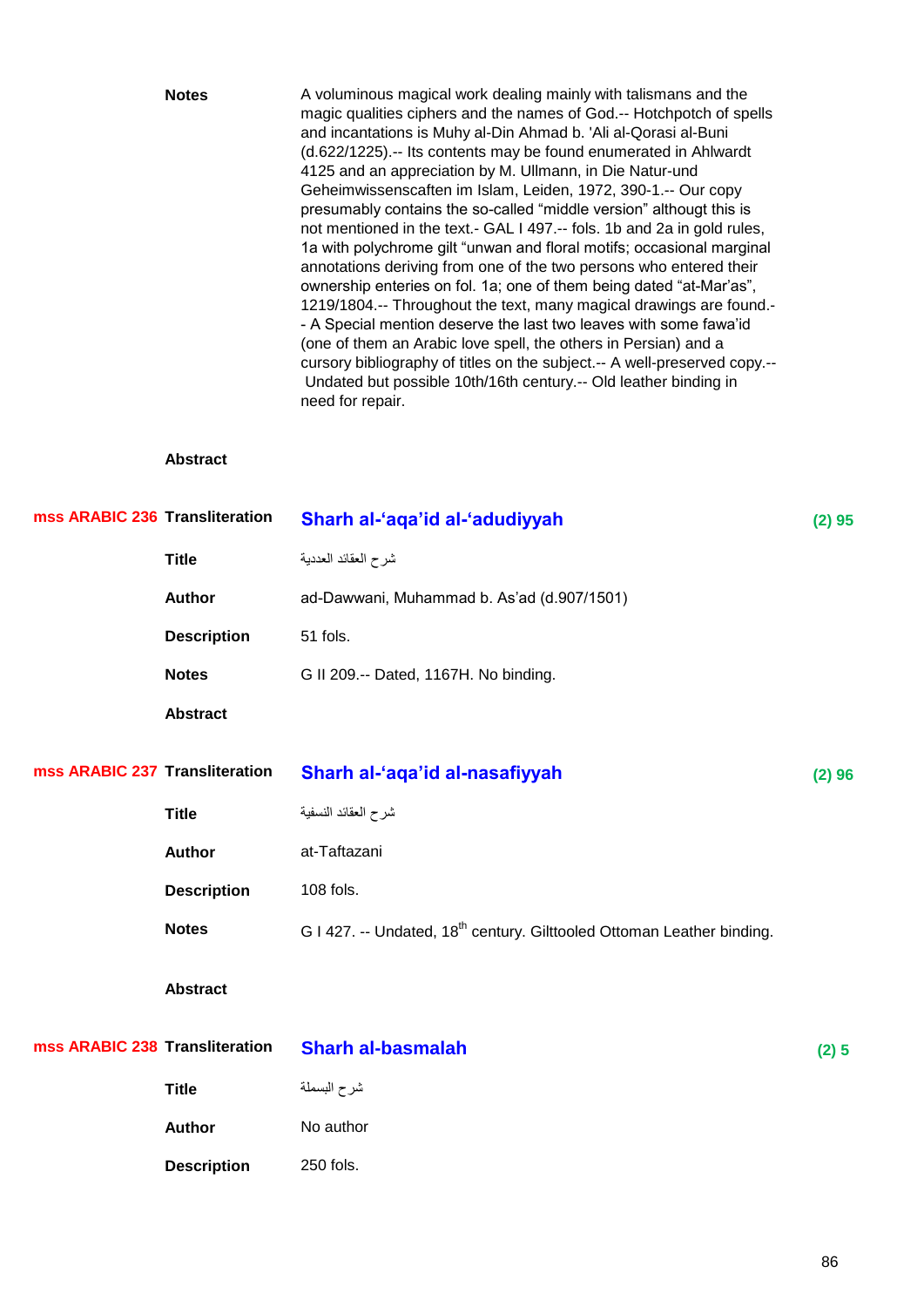|                                | <b>Notes</b>       | Tafsir fragment. (fols 1-39b).-- Sharh al-Basmala by Abu Sa'id<br>Muhammad al-Hadimi (d.1176/1762), better known as the Hikmat al-<br>Hakim fi bayan bismillah al-rahman al-rahim.-- GAL II 446 nr. 16, 4.--<br>Rare.-- Dated 1150 H. (40a - 119b).-- Other fragment on tafsir.(120a-<br>end).-- Student's manuscript, ca. 250 fols.-- Boards with leather<br>spine and flap.                                                                                                   |           |
|--------------------------------|--------------------|---------------------------------------------------------------------------------------------------------------------------------------------------------------------------------------------------------------------------------------------------------------------------------------------------------------------------------------------------------------------------------------------------------------------------------------------------------------------------------|-----------|
|                                | <b>Abstract</b>    |                                                                                                                                                                                                                                                                                                                                                                                                                                                                                 |           |
| mss ARABIC 239 Transliteration |                    | Sharh al-'aqidat al-wusta                                                                                                                                                                                                                                                                                                                                                                                                                                                       | $(2)$ 33  |
|                                | <b>Title</b>       | شرح العقيدة الوسطى                                                                                                                                                                                                                                                                                                                                                                                                                                                              |           |
|                                | <b>Author</b>      | Muhammad ibn Yusuf al-Hasani as-Sanusi (d.892/1486).                                                                                                                                                                                                                                                                                                                                                                                                                            |           |
|                                | <b>Description</b> | 150 fols.                                                                                                                                                                                                                                                                                                                                                                                                                                                                       |           |
|                                | <b>Notes</b>       | GAL II, 251 nr. III. -- Incomplete at the end; on European<br>watermarked paper of the 16th. c.-- Loose in boards.                                                                                                                                                                                                                                                                                                                                                              |           |
|                                | <b>Abstract</b>    |                                                                                                                                                                                                                                                                                                                                                                                                                                                                                 |           |
| mss ARABIC 240 Transliteration |                    | Sharh al-fiqh al-akbar                                                                                                                                                                                                                                                                                                                                                                                                                                                          | (1) 94    |
|                                | <b>Title</b>       | شرح الفقه الأكبر                                                                                                                                                                                                                                                                                                                                                                                                                                                                |           |
|                                | <b>Author</b>      | Abu al-H. 'Ali b. M. al-Bazdawi                                                                                                                                                                                                                                                                                                                                                                                                                                                 |           |
|                                | <b>Description</b> | 109 leaves; 13 lines per page.-- 7 1/4 x 5 inches                                                                                                                                                                                                                                                                                                                                                                                                                               |           |
|                                | <b>Notes</b>       | This compilation comprises two parts.-- The first part: Sharh al-fiqh al-<br>akbar by Abu al-H. 'Ali b. M. al-Bazdawi.-- Dated 1262 (1845-6).--<br>48 leaves.-- Nice Turkish Naskh with headings; few pages at<br>beginning in Ta'liq script.-- The second part: Siraj al-zulmat.-- Author<br>unknown.-- Sharh of Abu Hamid M. b. M. al-Ghazzali "Ayyuha al-<br>walad".-- 61 leaves.-- Dated 1264 (1847-8).-- Pretty Turkish Nask,<br>red headings.-- Original leather binding. |           |
|                                | <b>Abstract</b>    |                                                                                                                                                                                                                                                                                                                                                                                                                                                                                 |           |
| mss ARABIC 241 Transliteration |                    | Sharh al-fiqh al-akbar                                                                                                                                                                                                                                                                                                                                                                                                                                                          | $(1)$ 208 |
|                                | <b>Title</b>       | شرح الفقه الأكبر                                                                                                                                                                                                                                                                                                                                                                                                                                                                |           |
|                                | <b>Author</b>      | Ali b. Sultan M. al-Qari al-Harawi                                                                                                                                                                                                                                                                                                                                                                                                                                              |           |
|                                | <b>Description</b> | 109 leaves; 25 l.p.p.-- 8 1/8 x 5 7/8 inches.                                                                                                                                                                                                                                                                                                                                                                                                                                   |           |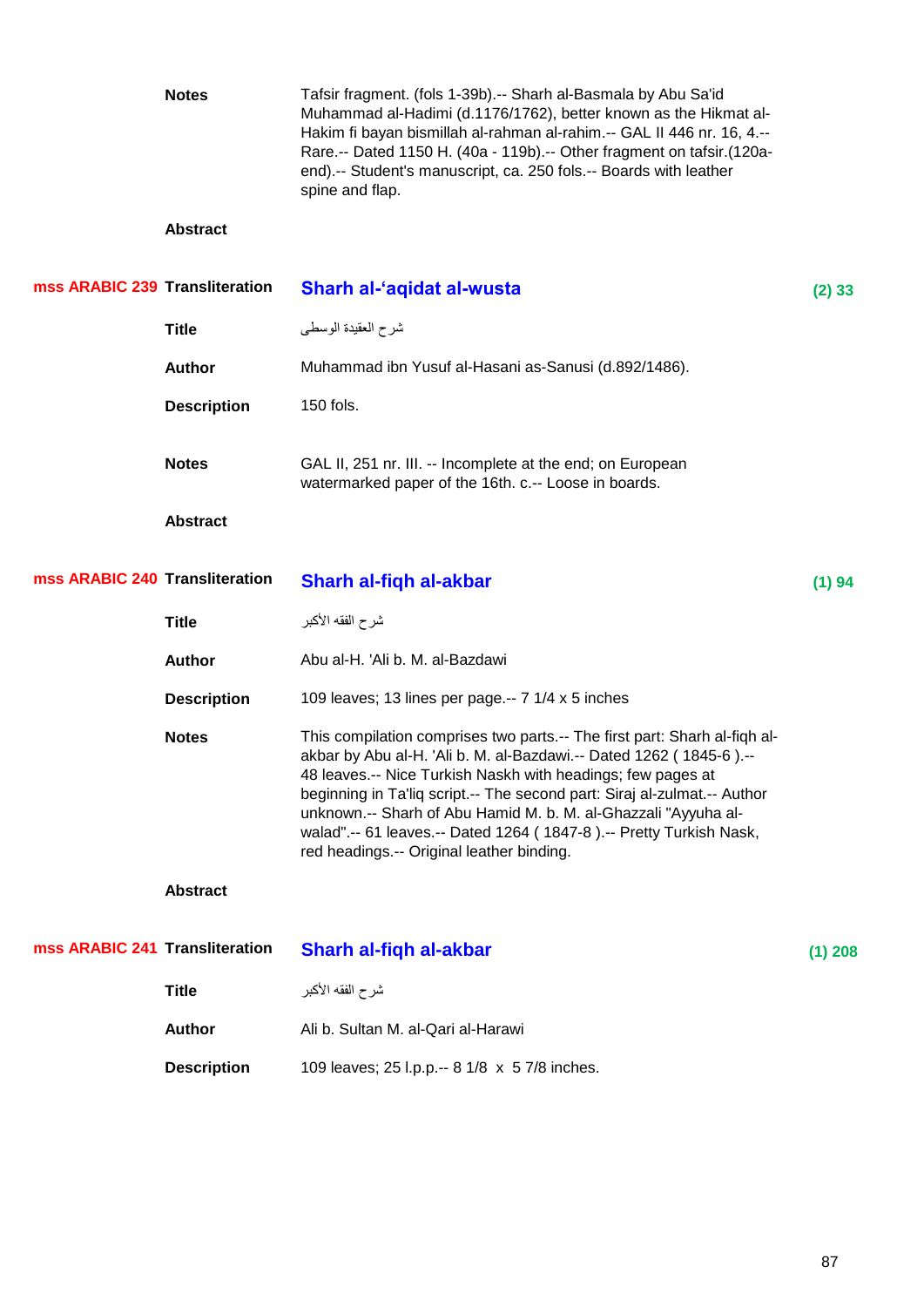|                                | <b>Notes</b>           | Dated end of Shawwal, 1050 - early Feb., 1691.-- Scribe: Ibr. b. M.<br>al-Sa'di, who copied it from the author's copy [book was written in<br>1010 [1601] .-- Clear black Naskh .-- Red headings and punctuation .--<br>Thick, glazed whitish paper.-- Leaves 1a, 1b, 2a, 109a have misc.--<br>Book begins on 2b.-- Blind stamped reddish leather binding with flap<br>and nice rosette decorations.-- Spine rebacked.-- Excellent and<br>authentic |        |
|--------------------------------|------------------------|-----------------------------------------------------------------------------------------------------------------------------------------------------------------------------------------------------------------------------------------------------------------------------------------------------------------------------------------------------------------------------------------------------------------------------------------------------|--------|
|                                | <b>Abstract</b>        |                                                                                                                                                                                                                                                                                                                                                                                                                                                     |        |
| mss ARABIC 242 Transliteration |                        | Sharh al-fiqh al-akbar                                                                                                                                                                                                                                                                                                                                                                                                                              | (2)8   |
|                                | <b>Title</b>           | شرح الفقه الأكبر                                                                                                                                                                                                                                                                                                                                                                                                                                    |        |
|                                | <b>Author</b>          | Abu al-Muntaha al-Magnisawi                                                                                                                                                                                                                                                                                                                                                                                                                         |        |
|                                | <b>Description</b>     | 24 fols.;19 lines nashi in red rules.-- 207 x 135 mm (145 x 65)                                                                                                                                                                                                                                                                                                                                                                                     |        |
|                                | <b>Notes</b>           | A commentary on the short dogmatical treatise ascribed to Abu<br>Hanifa.-- GAL I 168 sub 5.-- Preceding a one-page waqf-dedication<br>by 'Ali ad-Durr al-Ahmadi; following after fol. 24 two more leaves<br>containing pious sayings; fol.1 laid down; wormhole running through<br>all leaves in lower margin not affecting text; some dampstain.--<br>Modern half-calf binding.                                                                    |        |
|                                |                        |                                                                                                                                                                                                                                                                                                                                                                                                                                                     |        |
|                                | <b>Abstract</b>        |                                                                                                                                                                                                                                                                                                                                                                                                                                                     |        |
| mss ARABIC 243 Transliteration |                        | Sharh al-fiqh al-akbar                                                                                                                                                                                                                                                                                                                                                                                                                              | (2) 89 |
|                                | <b>Title</b>           | شرح الفقه الأكبر                                                                                                                                                                                                                                                                                                                                                                                                                                    |        |
|                                | <b>Author</b>          | A'azz ibn al-Muntaha                                                                                                                                                                                                                                                                                                                                                                                                                                |        |
|                                | <b>Description</b>     | 32 fols.                                                                                                                                                                                                                                                                                                                                                                                                                                            |        |
|                                | <b>Notes</b>           | Comm. on al-fiqh al-Akbar ascribed to Abu Hanifa.-- GAL S I 286 nr.<br>13. --Dated, 1177H.-- Wrappers.                                                                                                                                                                                                                                                                                                                                              |        |
|                                | <b>Abstract</b>        |                                                                                                                                                                                                                                                                                                                                                                                                                                                     |        |
| mss ARABIC 244                 | <b>Transliteration</b> | Sharh al-hisn al-hasin min kalam saiyid al-mursalin                                                                                                                                                                                                                                                                                                                                                                                                 | (2) 7  |
|                                | <b>Title</b>           | شر ح الحسن الحاسن من كلام سيد المرسلين                                                                                                                                                                                                                                                                                                                                                                                                              |        |
|                                | <b>Author</b>          | Muhammad b. 'Abd al-Qadir al-Fasi (1042-1116)                                                                                                                                                                                                                                                                                                                                                                                                       |        |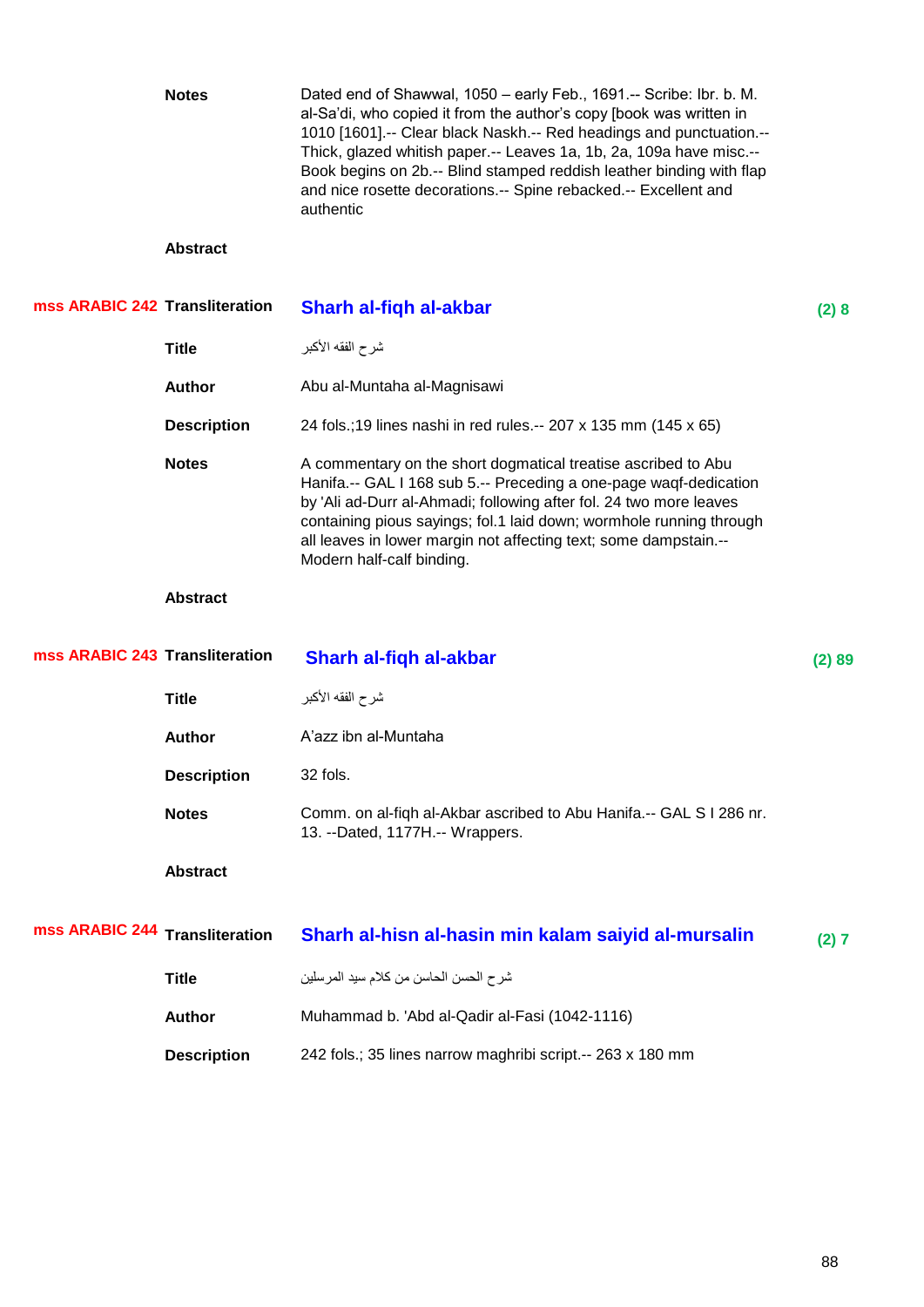| <b>Notes</b> | The commentator is son of the famous 'Abd al-Qadir al-Fasi,              |
|--------------|--------------------------------------------------------------------------|
|              | ancestor of the eminent family of scholars, on al-Gazali's Hisn al-      |
|              | Hasin.-- The work is a collection of traditions used for ritual prayer.- |
|              | GA: II 203, Kahhala X 182, Zirikli VI 212 (Who speaks of the copy (in    |
|              | the Rabat Libray) of al-Fasi's commentary on b. Hajar al-'Asgalni's      |
|              | abridgement 'Uddat al-Hisn, see Brockelmann L.C.).-- This text has       |
|              | not yet been edited.-- 35 lines narrow maghribi script with many         |
|              | annotations in the margin, some underlinings, 1 caption in red; fol.1    |
|              | laid down, recto containing in a later hand title and some biographical  |
|              | notes.-- The manuscript is in good condition with only some smudges      |
|              | at beginning and end.-- Copied by 'Abd al-Majid b. al-Magzari (?) b.     |
|              | Ahmad b. Hamdun al-Saqqat, 17 Ramadan 1167/July 8 1754, 51               |
|              | years after the author's death.-- Modern half-calf binding.              |

### **Abstract**

| mss ARABIC 245 Transliteration | Sharh al-khayali 'ala al-qasidat al-nuniyah                                                                                                                                                                 | $(1)$ 63 |
|--------------------------------|-------------------------------------------------------------------------------------------------------------------------------------------------------------------------------------------------------------|----------|
| Title                          | شرح الخيالي على القصيدة النونية                                                                                                                                                                             |          |
| <b>Author</b>                  | Khizr Bek b. Jalal al-din b. A. Pasha al-Maturidi                                                                                                                                                           |          |
| <b>Description</b>             | 96 leaves, 17 lines per page.-- 8 1/4 x 5 7/8.                                                                                                                                                              |          |
| <b>Notes</b>                   | Dated middle of Sha'ban, 1070 (end of April, 1660 A.D.) Written by<br>'Abd al-Karim b. 'Abd al-Rahman al-Uskadari.-- Nice Turkish Naskh,<br>red headings, etc.-- Verses of the Qasidah rewritten in margin. |          |

## **Abstract**

## **Transliteration Sharh al-majma' al-bahrayn wa al-multaqa alnayyirayn (1) 159 mss ARABIC 246**

| شرح المجمع البحرين و الملتقى النيرين<br>Title |  |
|-----------------------------------------------|--|
|-----------------------------------------------|--|

**Author** Muzaffar al-Din A. b. ‗A. b. Tha'lab b. al-Sa'ati al-Baghdadi

**Description** 279 leaves; 25 lines per page.-- 9 3/4 x 6 7/8 inches

Notes Two vols.: vol. 1 dated Monday, Muharram, 750 (Feb. - March, 1349).-- Scribe: ‗Umar b. Qutb al-Din.-- Very clear mediaeval Naskh on slightly yellowed paper.-- Red headings and overlinings.-- Vol. 2 is dated: 7 Safar, 749 (May 7, 1348) and is by the scribe Husayn Ahmad [?] 275 leaves; 25 lines per page.-- An older, more flowing Naskh style, with large red headings, overlinings, etc. on a slightly more brownish paper.-- Vol. 2 says "min sharhi-l-majma'i li-lmusannif " (from the commentary to the "Majma': by the author).--Both vols. in excellent condition, complete and readable.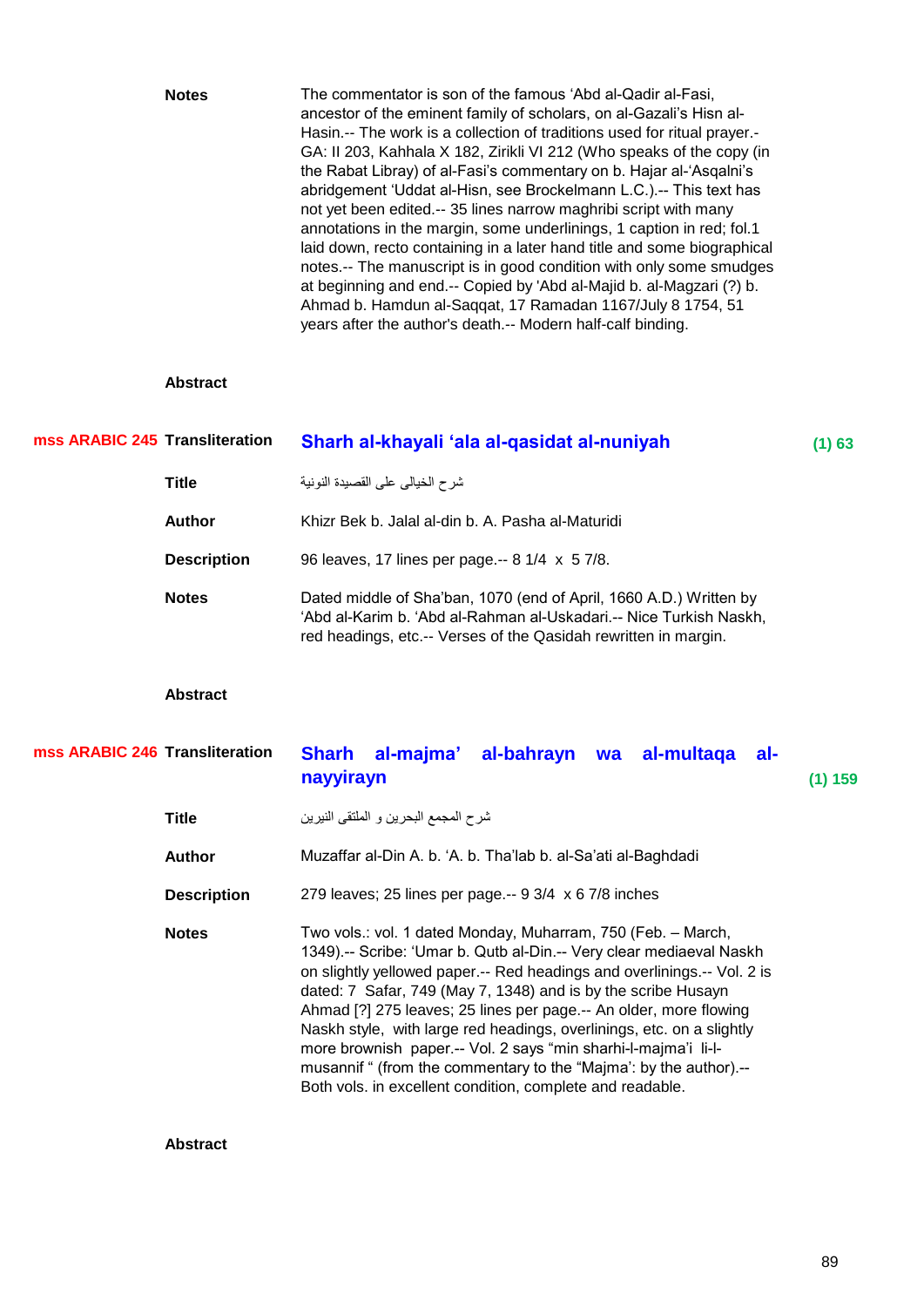## شرح المعلقات السبع **Title Author** al-Zauzani (d. 486/1093) **Description** 96 fols.; 15 lines clearly legible script.-- 190 x 135 mm. **Notes** al-Zauzani's well-known succint commentary on the seven Mu'allaqat, beginning with Imra' al-Qais famous ode.-- The verses written in larger tulut, partially vocalised, with the commentary in nashi; fol. 1 laid down, severely damaged but text nearly complete; first 60 fols and last 6 fols dampstained; margins sometimes amateuristically repaired.-- Undated and no mention of copyist; fol. 1a contains a waqf dedication by Sulaiman Basa, "Wali wilayat albasra wa madinat Bagdad", dated 1222 H, who might thus be one of the Sulaiman's mentioned in Zambaur 171; on the verso, we find another ownership-entry dated 1159 by 'Omar Qarbawi.-- Old red leather binding, damaged. **Abstract Transliteration Sharh al-mukhtasar (called) al-Muhammadiyah (1) 206** ششح اٌّخرظش (اٌّغّاج ) اٌّذّذ٠ح **Title Author** M. b. 'Abd al-Salim (called) Bilal **mss ARABIC 248**

**mss ARABIC 247**

**Description** 213 leaves.-- 8 3/4 x 7 1/8 inches

**Notes** Majmu'ah: [1] Sharh al-mukhtasar [called] al-Muhammadiyah by M. b. ‗Abd al-Salim [called[ Bilal. 1a title; begins 1b; ends 13a; scribe: Ibn Milach al-Kirati; dated: Rabi'u-l-Avval, 1286 [June-July, 1869] 14 1.p.p; heavy black Naskh in a very unusual style – from the name of the scribe, it seems to be Albanian or Georgian or some such origin; same scribe throughout, but he spells his name differently (of below); red overlining, punctuation, etc.; can't find this item in GAL.-- [2] Tajwid al-Fatihah; no author; begins 13b – ends same page; 14a misc.-- [3] al-Adhkar al-lat tutlab ba'd al-salat; no author; 14b – 15b.-- [4] al-Adhkar al-lat tutlab fi al-sabah wa al-masa'; no author; 16a-20b; dated 1286 (1869) 21a misc.-- [5] Tadhkirat al-ikhwan fi al-fiqh by M. b. Ibrahim… al-Qalhani [?] 21b-28b. 17 1.p.p. 29a misc.-- [6] Silk al-'ayn li idhhab al-ghayn by Abu al-Naja'ib 'Aq b. M. b. 'U. b. Habib as-Safadi 29b-44b; 45a blank.-- [7] Takhmis al-brdah; three possible authors in GAL. Needs checking; 45b-69b; 10 1.p.p.; 70a poem; 71a, b. blank.-- [8] Khutbat al-istisqa'; no

**Transfirmation Sharh al-mu'allaqat al-sab' (2) 13**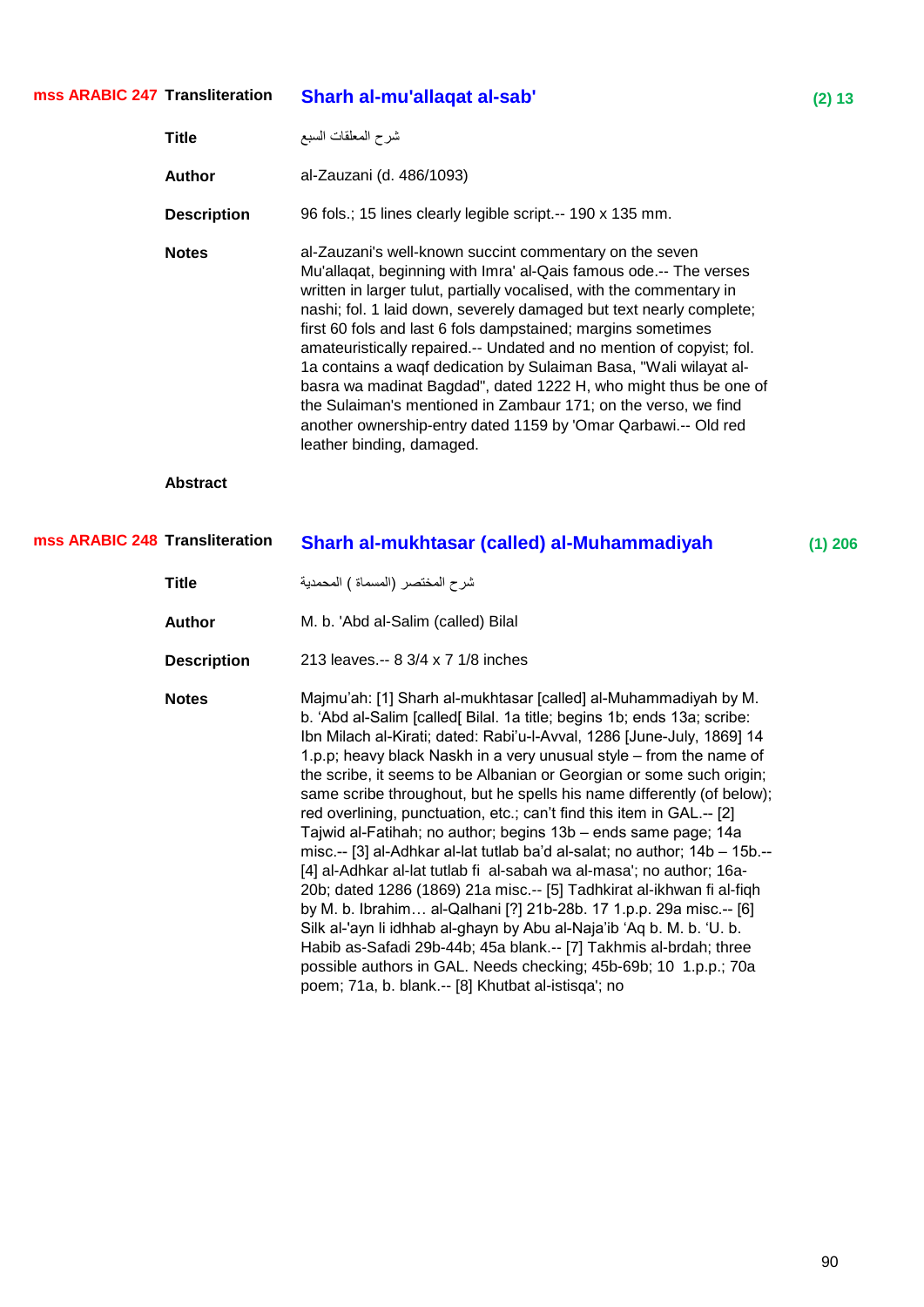author; ends on same page; 72bm 73a, b blank.-- [9] Risalah fi bayan ithbat al-wahdah lahu Ta'ala by…ad-Daghistani; 74a-76b; 21 1.p.p.-- [10] Another risalah – name not found; author: M. an-Naquri [Taquri?]; 77a-83b.-- [11] another risalah --- name not found; by Ad-Daghistani [possible 'Ubaydullah?]; 84a-88a; scribe calls himself Nashal chi Ibn Milach al-Kirati; dated: 28 Ramadan, 1296 [Sept. 15, 1879]; 88b misc.-- [12] Another risalah by ad-Daghistani; 89a-90a.-- [13] Kifayat al-a'wamm fi ma yajib 'alayhim min 'ilmi al-kalam by M. b. M. ash-Shafi'i al-Fazzali; 90b-107b; 17 1.p.p.; dated: 16 Dhu al-Hijjah, 1296 [Dec. 1, 1879].-- [14] Bayan asma' al-awliya'; author?; 108a-108b.-- [15] Hikayat dhikr al-mawt; attrib. to Abu Hamid M. al-Ghazzali; 109a-110a.-- [16] Du'a al-sayqi [?]; author?; 110b-114b; 15- 17 1.p.p.; [17] Hikayat Sindbad; author?; 115a-124a, 19 1.p.p.; [18] Another hikayat; author?; 124a-125a.-- [19] Jaliyat al-kurab bi ashab sayyid al-'arab by Ja'far b. H. b. 'Abdu-l-Karim b. M. Khadim b. Zayn al-‗Abidin al-Barzanji; 126b – 130b.--

[20] Manajat; 130b-141a; dated: 1298 [1881].-- [21] Manajat Imam Shafi'i; 141b.-- [22] 142a-147b; misc. short risalahs, etc.-- [23] Risalah fi bayani a'dad aqalim al-dunya; author?; about Daghistan; written in the city of Tharghuh [?]; 153b-164b; misc. unidentified stories, risalahs, etc.-- [24] Risalah Mizan al-haqq al-aqwal wa ma dha ba'd al-haqq illa al-dallal by al-Hajj ‗Umar al-Daghistani; (On Tajwid); 165b-186b; 17 1.p.p.; dated: 20 Jamad al-Ula, 1297 [Aug. 8, 1880); 187a blank.-- [25] Risalah fi Tajwid [entitled] Tajwid ‗Umariyah; [author: prob. same as no. 24]; 187b-207b. 17 1.p.p. 208a blank [26] Risalah Makharij al-huruf; author?; 208b-213a; dated: Jamad al-thani, 1297 [Sept. 1280]; 17 1.p.p.; 213b blank.-- Bound in crudely tooled leather with flap.-- Handwriting is all by same scribe, whose name needs further research.-- Contains many interesting short items which are not all to be found in GAL.

## **Abstract**

| mss ARABIC 249 Transliteration |                    | <b>Sharh al-nuniyyah</b>                                                                                                                                                                                                                                                       | (2) 112 |
|--------------------------------|--------------------|--------------------------------------------------------------------------------------------------------------------------------------------------------------------------------------------------------------------------------------------------------------------------------|---------|
|                                | <b>Title</b>       | شرح النونية                                                                                                                                                                                                                                                                    |         |
|                                | <b>Author</b>      | No author                                                                                                                                                                                                                                                                      |         |
|                                | <b>Description</b> |                                                                                                                                                                                                                                                                                |         |
|                                | <b>Notes</b>       | Majmu'ah containing i.a.: [1] Sharh al-nuniyyah.-- [2] Sharh hadith al-<br>arba'in.-- [3] A treatise by Abu Nasr Muhammad ibn 'Abd al-Rahman<br>al-Hadani, perh.<br>entitled al-Sab'iyyat; all this preceded by various incomplete religious<br>tracts; leather binding, worn. |         |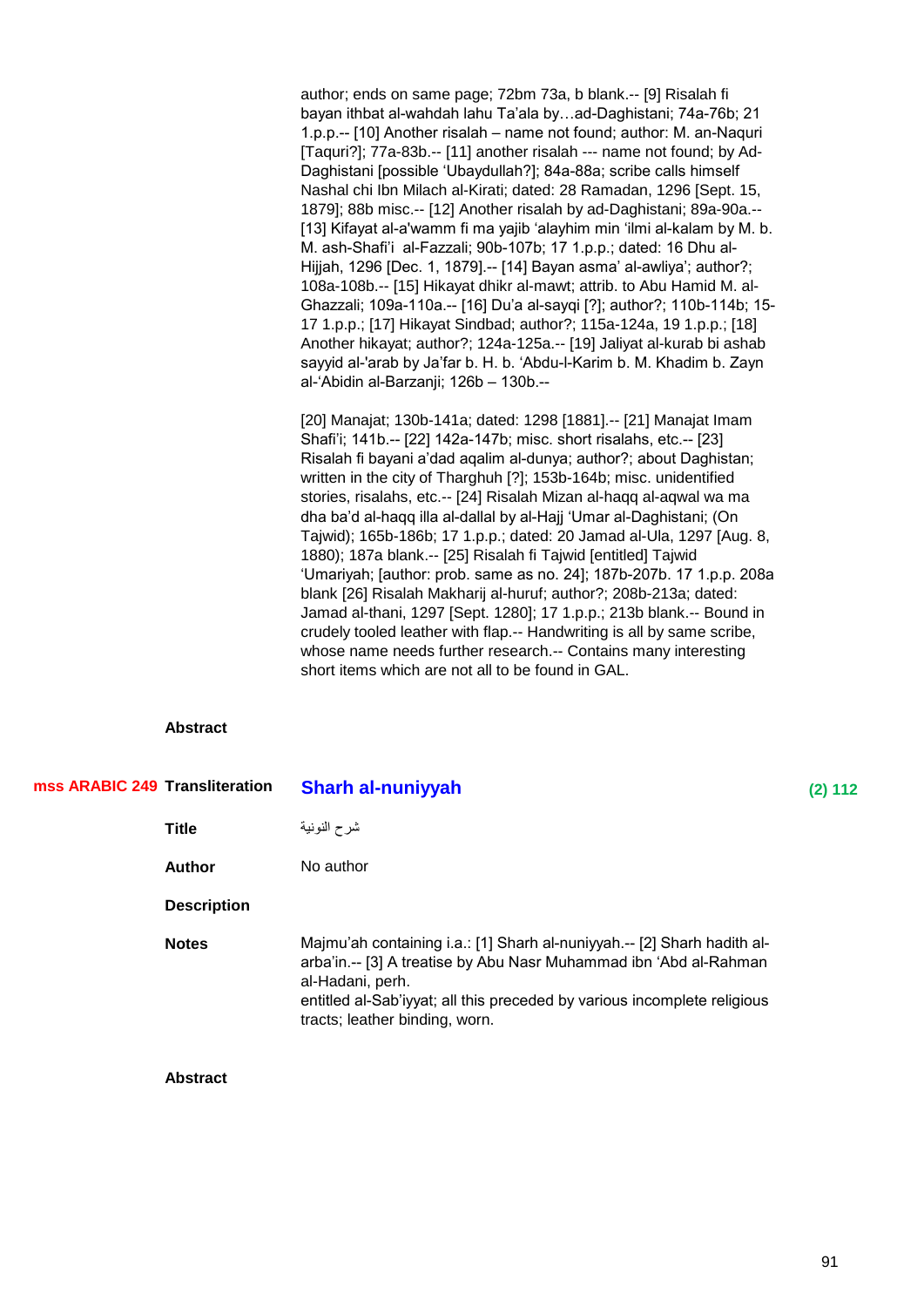#### **Transform al-thalith min miftah al-'ulum (1) 189 mss ARABIC 250**

| <b>Title</b>       | شرح القسم الثالث من مفتاح العلوم                                                                                                                                                                                                                                                                                                        |
|--------------------|-----------------------------------------------------------------------------------------------------------------------------------------------------------------------------------------------------------------------------------------------------------------------------------------------------------------------------------------|
| Author             | 'A. b. M. al-Jurjani al-Sayyid al-Sharif                                                                                                                                                                                                                                                                                                |
| <b>Description</b> | 196 leaves.-- 10 3/4 x 7 1/2 inches                                                                                                                                                                                                                                                                                                     |
| <b>Notes</b>       | Dated 910 (1504).-- first 15 leaves in a clear Turkish Nasta'liq, 25<br>lines per page, black with red headings and blue and gold borders;<br>later pages have 29 lines per page and are older, written in crabbed<br>black Naskh with red headings and key words.-- Many marginal<br>notes.-- Tan, thick paper.-- Excellent condition. |

## **Abstract**

| mss ARABIC 251 Transliteration |                    | Sharh al-qistas fi al-mantiq                                                                                                                                                                                                                                                                                                   | (1) 134  |
|--------------------------------|--------------------|--------------------------------------------------------------------------------------------------------------------------------------------------------------------------------------------------------------------------------------------------------------------------------------------------------------------------------|----------|
|                                | <b>Title</b>       | شرح القصطاس في المنطق                                                                                                                                                                                                                                                                                                          |          |
|                                | <b>Author</b>      | No author                                                                                                                                                                                                                                                                                                                      |          |
|                                | <b>Description</b> | 158 leaves; 24-25 lines per page.-- 9 5/8 x 6 1/2 inches                                                                                                                                                                                                                                                                       |          |
|                                | <b>Notes</b>       | N.d. $8^{th}$ or $9^{th}$ century A.H. (1400-1500).-- Author of original is Shams<br>al-Din M. b. Ashraf al-Husayni al-Samargand, but the author of this<br>sharh is not given.-- Clear naskh; red headings and overlinings.--<br>Probably two scribes – one somewhat earlier than the other.-- Thick<br>cream-coloured paper. |          |
|                                | <b>Abstract</b>    |                                                                                                                                                                                                                                                                                                                                |          |
|                                |                    |                                                                                                                                                                                                                                                                                                                                |          |
| mss ARABIC 252 Transliteration |                    | Sharh al-risalah al-wad'iyyah al-'adudiyyah                                                                                                                                                                                                                                                                                    | $(2)$ 39 |
|                                | <b>Title</b>       | شرح الرسالة الوضعية العدودية                                                                                                                                                                                                                                                                                                   |          |
|                                | <b>Author</b>      | al-Samarqandi (fl. 888/1483                                                                                                                                                                                                                                                                                                    |          |
|                                | <b>Description</b> | 50 fols.                                                                                                                                                                                                                                                                                                                       |          |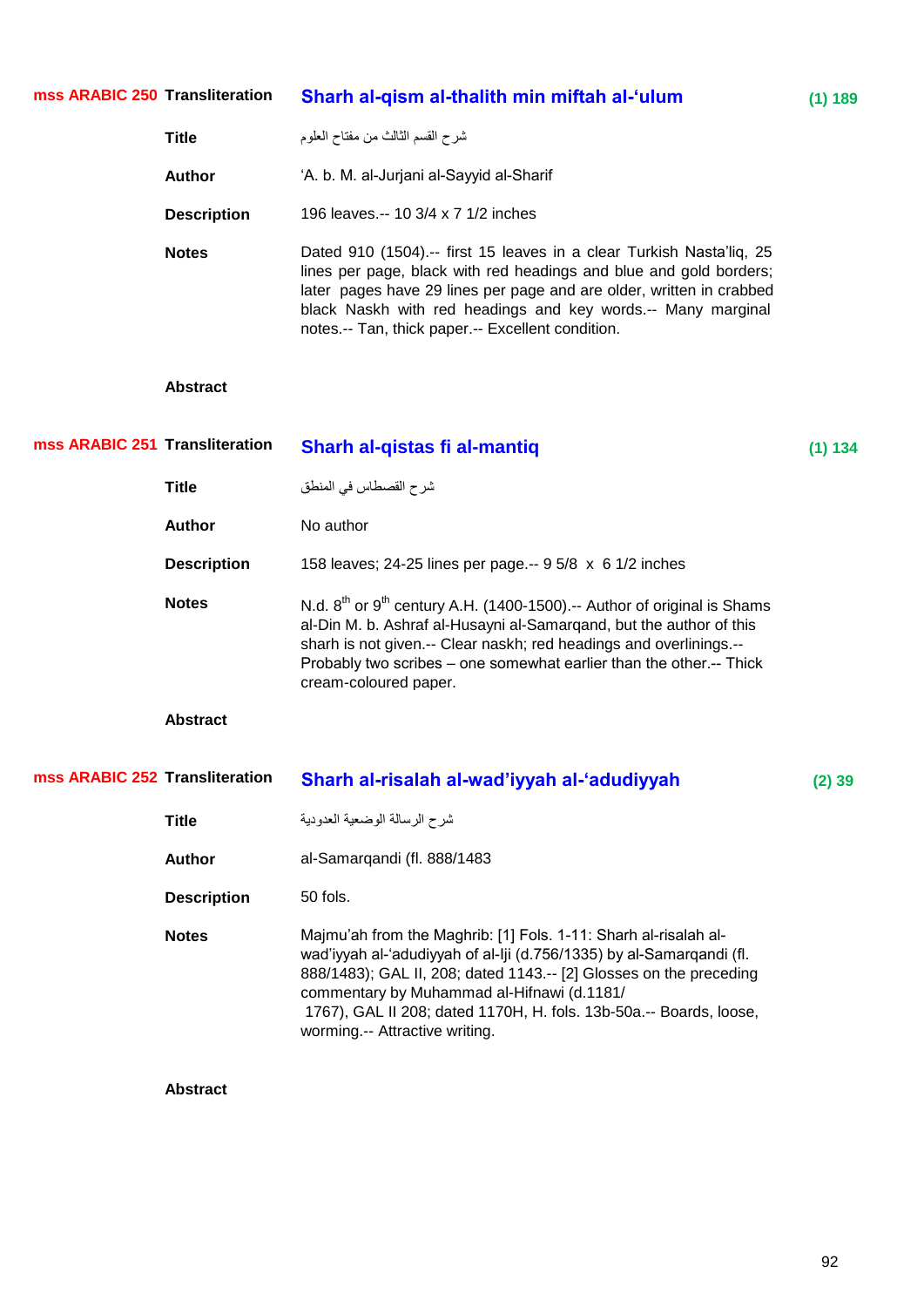#### **Transfirst Sharh al-shafiyah (1) 164 mss ARABIC 253**

|                                | <b>Title</b>       | شرح الشافية                                                                                                                                                                                                                                                                                                                                                                                                                                                                                                                                                                                                                                                                                                                    |          |
|--------------------------------|--------------------|--------------------------------------------------------------------------------------------------------------------------------------------------------------------------------------------------------------------------------------------------------------------------------------------------------------------------------------------------------------------------------------------------------------------------------------------------------------------------------------------------------------------------------------------------------------------------------------------------------------------------------------------------------------------------------------------------------------------------------|----------|
|                                | <b>Author</b>      | Nizam al-Din al-H. b. M. (Mahmud) b. al-Hu. Al-A'raj al-Qumni al-<br>Nisapuri                                                                                                                                                                                                                                                                                                                                                                                                                                                                                                                                                                                                                                                  |          |
|                                | <b>Description</b> | 233 leaves.-- 7 3/4 x 5 inches                                                                                                                                                                                                                                                                                                                                                                                                                                                                                                                                                                                                                                                                                                 |          |
|                                | <b>Notes</b>       | This compilation comprise four parts: [1] Sharh al-safiyah by Nizam<br>al-Din al-H. b. M. (Mahmud) b. al-Hu. Al-A'raj al-Qumni al-Nisapuri;<br>22 Dhu al-Qa'idah, 1047 (April 7, 1638).-- 172 leaves; 21 lines per<br>page; Turkish Ta'liq; many marginal notes, first few pages<br>waterstained at upper corners, but completely legible; red headings<br>and overlinings; scribe: Shaykh M. a. (al-Marhum) 'Ali Effendi al-<br>Shakir Baqanjizadah of Gallipoli.-- [2] Sharh dibachah li al-wafiyah; 2<br>leaves; same scribe.-- [3] Five leaves misc; Arabic, Turkish.-- [4]<br>Sharh al-fara'd by Badi' al-Din; 7 Jamad al-Akhir, 1049 (5 October,<br>1639); 54 leaves; 19 lines per page; same scribe; good glazed paper. |          |
|                                | <b>Abstract</b>    |                                                                                                                                                                                                                                                                                                                                                                                                                                                                                                                                                                                                                                                                                                                                |          |
| mss ARABIC 254 Transliteration |                    | Sharh al-sudur fi sharh hal al-mawta fi al-qubur                                                                                                                                                                                                                                                                                                                                                                                                                                                                                                                                                                                                                                                                               | (1) 77   |
|                                | <b>Title</b>       | شرح الصدور في شرح حال الموتي في القبور                                                                                                                                                                                                                                                                                                                                                                                                                                                                                                                                                                                                                                                                                         |          |
|                                | <b>Author</b>      | Abu al-Fazl 'Ar b. a. Bakr Kamal al-Din b. M. b. a. Bakr Jalal al-Dini<br>al-Suyuti                                                                                                                                                                                                                                                                                                                                                                                                                                                                                                                                                                                                                                            |          |
|                                | <b>Description</b> | 190 leaves; 19 lines per page .-- 9 x 6 3/8 inches                                                                                                                                                                                                                                                                                                                                                                                                                                                                                                                                                                                                                                                                             |          |
|                                | <b>Notes</b>       | Dated 8 Dhu al-Qa'dah, 1281 (April 4, 1805).-- Clear naskh; red<br>headings.                                                                                                                                                                                                                                                                                                                                                                                                                                                                                                                                                                                                                                                   |          |
|                                | <b>Abstract</b>    |                                                                                                                                                                                                                                                                                                                                                                                                                                                                                                                                                                                                                                                                                                                                |          |
| mss ARABIC 255 Transliteration |                    | Sharh al-urjuzati                                                                                                                                                                                                                                                                                                                                                                                                                                                                                                                                                                                                                                                                                                              | $(1)$ 43 |
|                                | <b>Title</b>       | شرح ارجوزة                                                                                                                                                                                                                                                                                                                                                                                                                                                                                                                                                                                                                                                                                                                     |          |
|                                | <b>Author</b>      | A. Hasan 'Ali b. A. Rijal al-Katibi al-Qayrawani                                                                                                                                                                                                                                                                                                                                                                                                                                                                                                                                                                                                                                                                               |          |
|                                | <b>Description</b> | 79 leaves; 21 lines per page.-- 8 3/4 x 6 1/4 inches                                                                                                                                                                                                                                                                                                                                                                                                                                                                                                                                                                                                                                                                           |          |

Notes **Commentator, etc. unknown.-- Apparently not in GAL.-- Nice Turkish** Naskh, glazed paper, poetry and headings, etc. in red.-- N.d. 17th century.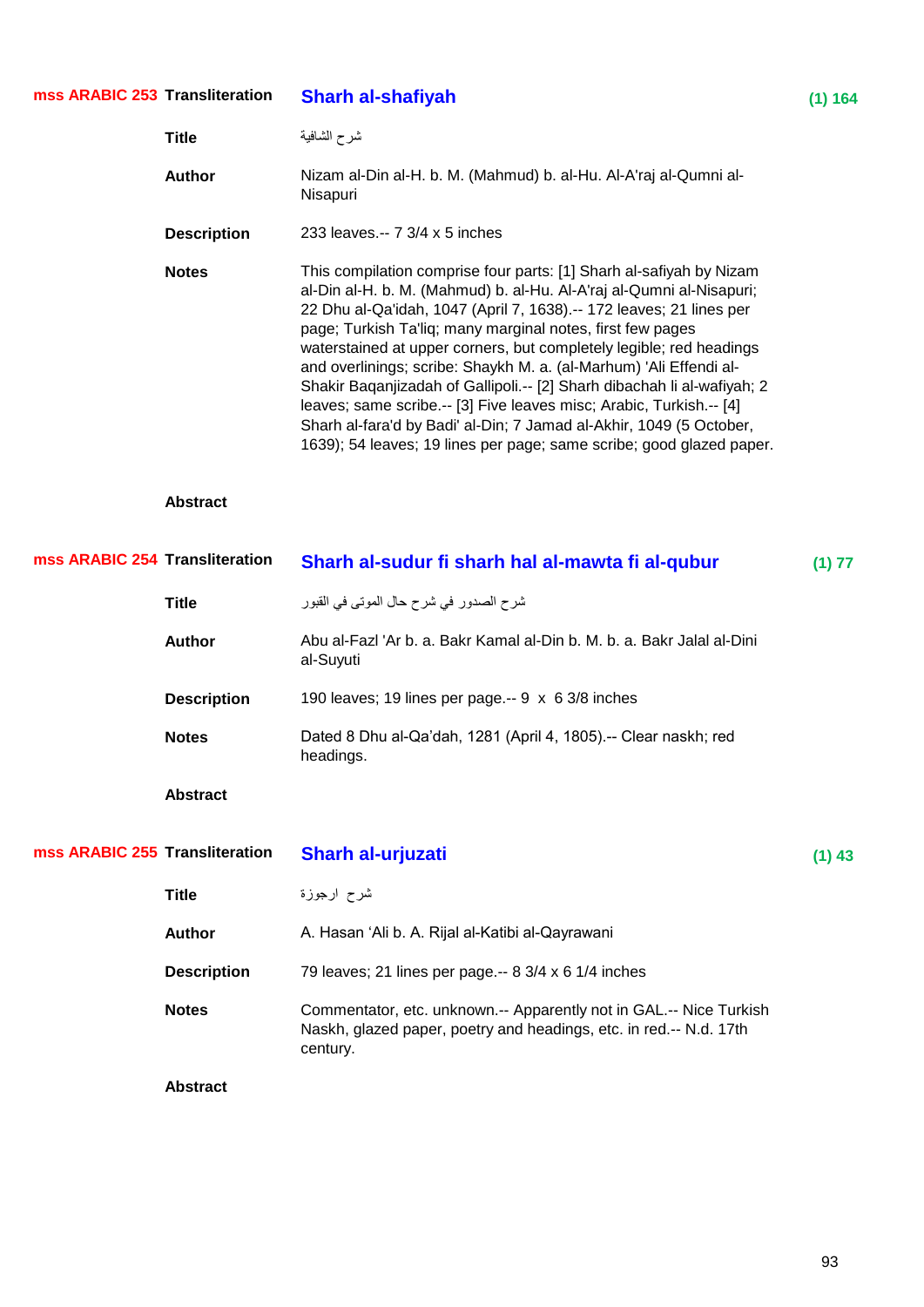| mss ARABIC 256 Transliteration |                    | <b>Sharh al-wiqayah</b>                                                                                                                                                                                                                                                                                                                                                                                                                                                                                                                                                                                                                                                                                                 | $(2)$ 49 |
|--------------------------------|--------------------|-------------------------------------------------------------------------------------------------------------------------------------------------------------------------------------------------------------------------------------------------------------------------------------------------------------------------------------------------------------------------------------------------------------------------------------------------------------------------------------------------------------------------------------------------------------------------------------------------------------------------------------------------------------------------------------------------------------------------|----------|
|                                | <b>Title</b>       | شرح الوقاية                                                                                                                                                                                                                                                                                                                                                                                                                                                                                                                                                                                                                                                                                                             |          |
|                                | <b>Author</b>      | Ibn al-Malak (d. 854/1450)                                                                                                                                                                                                                                                                                                                                                                                                                                                                                                                                                                                                                                                                                              |          |
|                                | <b>Description</b> | 277 fols.                                                                                                                                                                                                                                                                                                                                                                                                                                                                                                                                                                                                                                                                                                               |          |
|                                | <b>Notes</b>       | Sharh al-wiqayah li-ibn al-Malak (on the trench), i.e. comm. on<br>Wiqayat al-riwayah fi masail al-hidayah of Sadr al-Shari'ah al-Awwal.-<br>- G I 378 .-- Undated, an old copy of the 15th.c. (but the last 50 fols.<br>are of later date).-- Old leather with flap, with central filigrane work,<br>back cover loose.                                                                                                                                                                                                                                                                                                                                                                                                 |          |
|                                | <b>Abstract</b>    |                                                                                                                                                                                                                                                                                                                                                                                                                                                                                                                                                                                                                                                                                                                         |          |
| mss ARABIC 257 Transliteration |                    | <b>Sharh diwan al-farid</b>                                                                                                                                                                                                                                                                                                                                                                                                                                                                                                                                                                                                                                                                                             | (1) 109  |
|                                | <b>Title</b>       | شرح ديوان الفارض                                                                                                                                                                                                                                                                                                                                                                                                                                                                                                                                                                                                                                                                                                        |          |
|                                | <b>Author</b>      | Badru al-Din al-H. al-Burini                                                                                                                                                                                                                                                                                                                                                                                                                                                                                                                                                                                                                                                                                            |          |
|                                | <b>Description</b> | 170 leaves; 31 and 27 lines per page.-- 11 3/4 x 7 inches                                                                                                                                                                                                                                                                                                                                                                                                                                                                                                                                                                                                                                                               |          |
|                                | <b>Notes</b>       | Dated last of Ramadan, 1088 (26 Nov, 1677).-- Two different hands.--<br>Commentary on the Diwan of Sharaf al-Din Abu-al-Q. 'U. b. al-Fariz.-<br>- Original verses in red, commentary in black.-- First section is clear<br>black Naskh; second is Naskh also but somewhat later and slightly<br>more flowing.-- Fine copy.                                                                                                                                                                                                                                                                                                                                                                                              |          |
|                                | <b>Abstract</b>    |                                                                                                                                                                                                                                                                                                                                                                                                                                                                                                                                                                                                                                                                                                                         |          |
| mss ARABIC 258 Transliteration |                    | <b>Sharh durr al-yatim</b>                                                                                                                                                                                                                                                                                                                                                                                                                                                                                                                                                                                                                                                                                              | (1) 175  |
|                                | <b>Title</b>       | شرح الدر اليتيم                                                                                                                                                                                                                                                                                                                                                                                                                                                                                                                                                                                                                                                                                                         |          |
|                                | <b>Author</b>      | M. b. Pir Muhyi al-Din al-Birkawi                                                                                                                                                                                                                                                                                                                                                                                                                                                                                                                                                                                                                                                                                       |          |
|                                | <b>Description</b> | 186 leaves.-- 8 5/8 x 6 3/ inches                                                                                                                                                                                                                                                                                                                                                                                                                                                                                                                                                                                                                                                                                       |          |
|                                | <b>Notes</b>       | This compilation comprises three parts: [1] Sharh durr al-yatim by M.<br>b. Pir Muhyi al-Din al-Birkawi; n.d.; 17th or 18th century; leaves 1b-<br>39b; 19 lines per page; clear, black Naskh, red overlinings and<br>headings; leaf 40 blank.-- [2] Bayan al-mushkilat 'ala al-mubtadin by<br>Mulla Hu. b. Iskandar; n.d.; same hand and format as above; whitish<br>paper; 59b misc.; leaf 60 blank.-- [3] al-Sawad al-a'zam by A. Nafs<br>'U. b. 'Abdillah al-Bukhari; n.d. th century; 23 lines per page; different<br>scribe: strong black Naskh, red headings, etc; paper is tan-coloured<br>and thinner than preceding; leaves 61a-106b.-- Fine, stamped<br>leather binding, rebacked.-- In excellent condition. |          |
|                                | <b>Abstract</b>    |                                                                                                                                                                                                                                                                                                                                                                                                                                                                                                                                                                                                                                                                                                                         |          |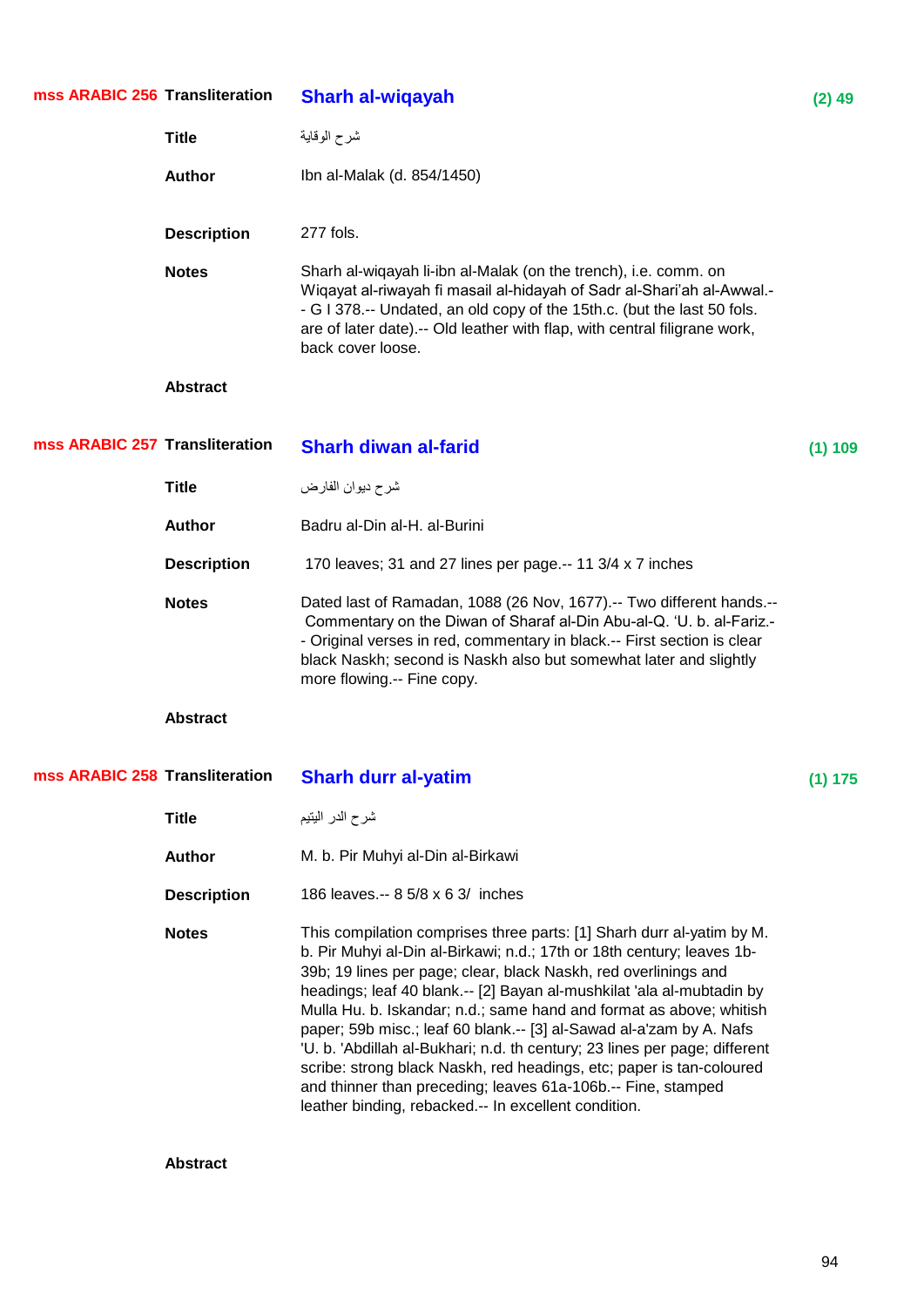| mss ARABIC 259 Transliteration |                    | <b>Sharh fusus al-hikam</b>                                                                                                                                                                                                                                                                                                                                                                                                                                                         | (1) 124 |
|--------------------------------|--------------------|-------------------------------------------------------------------------------------------------------------------------------------------------------------------------------------------------------------------------------------------------------------------------------------------------------------------------------------------------------------------------------------------------------------------------------------------------------------------------------------|---------|
|                                | <b>Title</b>       | شرح فصوص الحكام                                                                                                                                                                                                                                                                                                                                                                                                                                                                     |         |
|                                | <b>Author</b>      | Daud b. Mahmud al-Rumi al-Qaysari                                                                                                                                                                                                                                                                                                                                                                                                                                                   |         |
|                                | <b>Description</b> | 426 leaves; 19 lines per page.-- 10 1/2 x 6 inches                                                                                                                                                                                                                                                                                                                                                                                                                                  |         |
|                                | <b>Notes</b>       | Dated 901 (1495-6).-- Scribe: Mulla Habib b. Shams al-Din al-<br>Mamlaki.-- Rapid Turkish Ta'liq, but readable.-- Red headings and<br>rubrications.-- Leaves 358-366 are blank, as though the scribe<br>wanted to insert something (or some portion was missing and he<br>wanted to recopy it).-- Excellent condition.                                                                                                                                                              |         |
|                                | <b>Abstract</b>    |                                                                                                                                                                                                                                                                                                                                                                                                                                                                                     |         |
| mss ARABIC 260 Transliteration |                    | <b>Sharh Gulistan (Arabic)</b>                                                                                                                                                                                                                                                                                                                                                                                                                                                      | (1) 167 |
|                                | <b>Title</b>       | شرح كلستان بالعربية                                                                                                                                                                                                                                                                                                                                                                                                                                                                 |         |
|                                | <b>Author</b>      | Ya'qub b. Sayyid 'Ali al-Brusawi                                                                                                                                                                                                                                                                                                                                                                                                                                                    |         |
|                                | <b>Description</b> | 133 leaves; 19 lines per page.                                                                                                                                                                                                                                                                                                                                                                                                                                                      |         |
|                                | <b>Notes</b>       | Arabic.-- Dated 22 Shawwal, 949 (Jan. 29, 1543).-- Scribe: M. b.<br>Nusrat.-- Clear, black Naskh; red rubrications, headings, etc. on light<br>tan-coloured paper.-- This is an Arabic commentary on Shaykh<br>Sa'di's "Gulistan".-- Died in 931 (1524-5) so this copy was made only<br>approx.-- 19 years after his death.-- Excellet condition.                                                                                                                                   |         |
|                                | <b>Abstract</b>    |                                                                                                                                                                                                                                                                                                                                                                                                                                                                                     |         |
| mss ARABIC 261 Transliteration |                    | <b>Sharh hikmat al-'ain</b>                                                                                                                                                                                                                                                                                                                                                                                                                                                         | (2)9    |
|                                | <b>Title</b>       | شرح حكمة العين                                                                                                                                                                                                                                                                                                                                                                                                                                                                      |         |
|                                | <b>Author</b>      | Sams al-Din Muhammad b. Mubaraksah al-Buhari (fl. 8th century H.)                                                                                                                                                                                                                                                                                                                                                                                                                   |         |
|                                | <b>Description</b> | 276 fols.                                                                                                                                                                                                                                                                                                                                                                                                                                                                           |         |
|                                | <b>Notes</b>       | Commentary on al-Katibi's (d. 675/1276) Hikmat al-'ain.-- GAL I 466<br>II. 1a.-- the first 30 fols added by all later hand; the ms is dated in<br>letters, hisab al-jumal: "bi ta'rih s.h.m.", i.e.: $60 + 5 + 40 = 105$ , i.e.<br>1105 H .-- It contains several drawings .-- On the title-page a note of<br>Abd al-Salam al-mufti b. al-Sayyid 'Omar al-Mardini al-Hanafi (Zirikli<br>V 239) stresses that a complete copy like this one is rare.-- Boards<br>with leather spine. |         |
|                                | <b>Abstract</b>    |                                                                                                                                                                                                                                                                                                                                                                                                                                                                                     |         |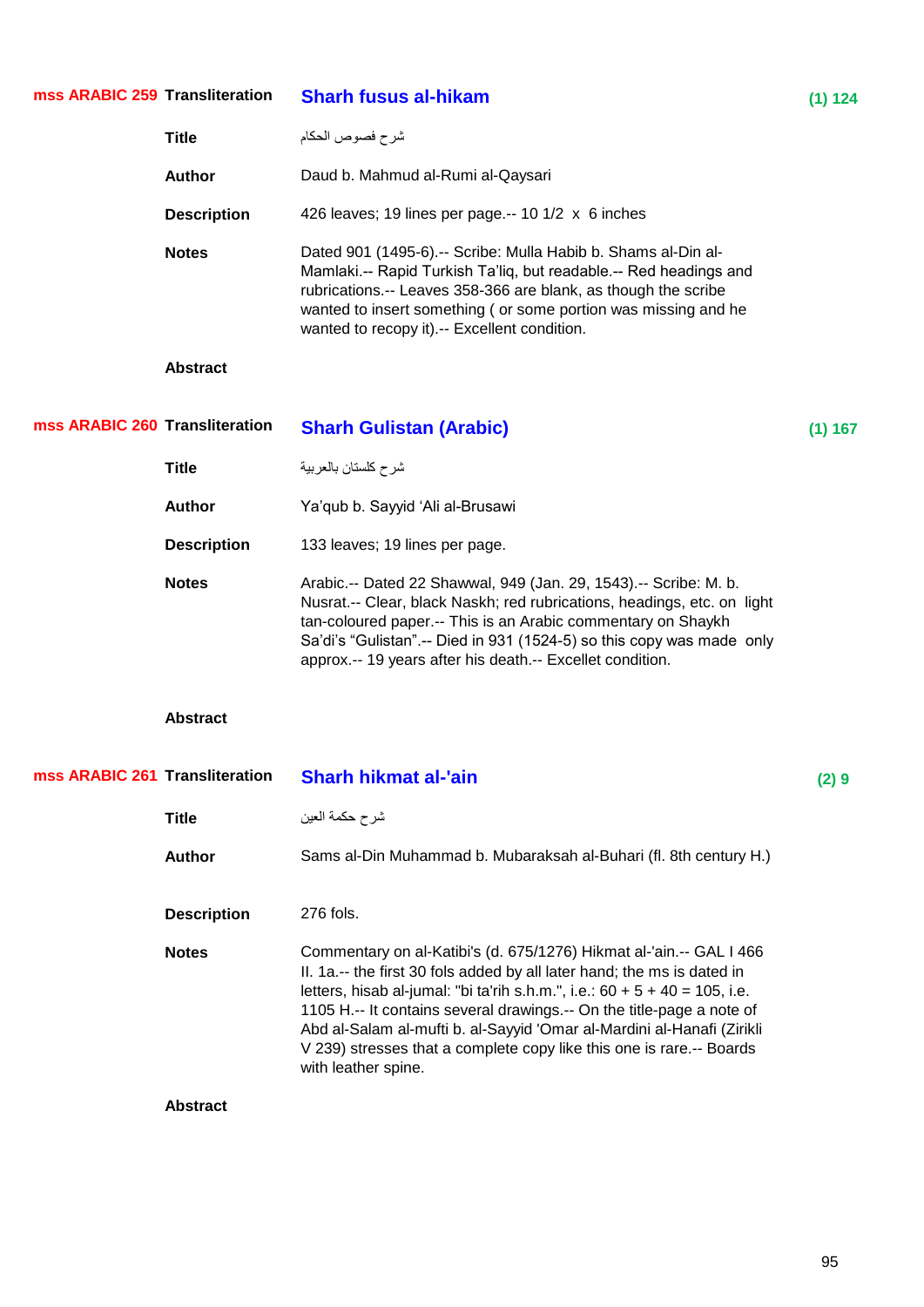| mss ARABIC 262 Transliteration |                    | <b>Sharh kitab al-'awamil</b>                                                                                                                                                                                                                                                                                                                                                                                                                                                                                                                                                                                                                                                                                                                                                                                                                                                                                                                                                                                                                                                                                                                                                    | (2) 158 |
|--------------------------------|--------------------|----------------------------------------------------------------------------------------------------------------------------------------------------------------------------------------------------------------------------------------------------------------------------------------------------------------------------------------------------------------------------------------------------------------------------------------------------------------------------------------------------------------------------------------------------------------------------------------------------------------------------------------------------------------------------------------------------------------------------------------------------------------------------------------------------------------------------------------------------------------------------------------------------------------------------------------------------------------------------------------------------------------------------------------------------------------------------------------------------------------------------------------------------------------------------------|---------|
|                                | <b>Title</b>       | شرح كتاب العوامل                                                                                                                                                                                                                                                                                                                                                                                                                                                                                                                                                                                                                                                                                                                                                                                                                                                                                                                                                                                                                                                                                                                                                                 |         |
|                                | <b>Author</b>      | Mulla Muhsin                                                                                                                                                                                                                                                                                                                                                                                                                                                                                                                                                                                                                                                                                                                                                                                                                                                                                                                                                                                                                                                                                                                                                                     |         |
|                                | <b>Description</b> |                                                                                                                                                                                                                                                                                                                                                                                                                                                                                                                                                                                                                                                                                                                                                                                                                                                                                                                                                                                                                                                                                                                                                                                  |         |
|                                | <b>Notes</b>       | Dated, 1200H.                                                                                                                                                                                                                                                                                                                                                                                                                                                                                                                                                                                                                                                                                                                                                                                                                                                                                                                                                                                                                                                                                                                                                                    |         |
|                                | <b>Abstract</b>    |                                                                                                                                                                                                                                                                                                                                                                                                                                                                                                                                                                                                                                                                                                                                                                                                                                                                                                                                                                                                                                                                                                                                                                                  |         |
| mss ARABIC 263 Transliteration |                    | Sharh kitab al-fiqh al-akbar                                                                                                                                                                                                                                                                                                                                                                                                                                                                                                                                                                                                                                                                                                                                                                                                                                                                                                                                                                                                                                                                                                                                                     | (2) 72  |
|                                | <b>Title</b>       | شر ح كتاب الفقه الأكبر                                                                                                                                                                                                                                                                                                                                                                                                                                                                                                                                                                                                                                                                                                                                                                                                                                                                                                                                                                                                                                                                                                                                                           |         |
|                                | <b>Author</b>      | 'Ali Sultan al-Qari' (d.1014/1605)                                                                                                                                                                                                                                                                                                                                                                                                                                                                                                                                                                                                                                                                                                                                                                                                                                                                                                                                                                                                                                                                                                                                               |         |
|                                | <b>Description</b> | 177 fols.                                                                                                                                                                                                                                                                                                                                                                                                                                                                                                                                                                                                                                                                                                                                                                                                                                                                                                                                                                                                                                                                                                                                                                        |         |
|                                | <b>Notes</b>       | Sharh kitab al-fiqh al-akbar of Abu Hanifah.-- Incomplete, undated,<br>18 <sup>th</sup> century. -- G I 168. -- Mod. Cloth.                                                                                                                                                                                                                                                                                                                                                                                                                                                                                                                                                                                                                                                                                                                                                                                                                                                                                                                                                                                                                                                      |         |
|                                | <b>Abstract</b>    |                                                                                                                                                                                                                                                                                                                                                                                                                                                                                                                                                                                                                                                                                                                                                                                                                                                                                                                                                                                                                                                                                                                                                                                  |         |
| mss ARABIC 264 Transliteration |                    | Sharh la Illaha ila Allah                                                                                                                                                                                                                                                                                                                                                                                                                                                                                                                                                                                                                                                                                                                                                                                                                                                                                                                                                                                                                                                                                                                                                        | (1) 176 |
|                                | <b>Title</b>       | شرح لا اله الا الله                                                                                                                                                                                                                                                                                                                                                                                                                                                                                                                                                                                                                                                                                                                                                                                                                                                                                                                                                                                                                                                                                                                                                              |         |
|                                | <b>Author</b>      | Uba dullah b. M. b. 'Abd al-'Aziz al-Samaqardi                                                                                                                                                                                                                                                                                                                                                                                                                                                                                                                                                                                                                                                                                                                                                                                                                                                                                                                                                                                                                                                                                                                                   |         |
|                                | <b>Description</b> |                                                                                                                                                                                                                                                                                                                                                                                                                                                                                                                                                                                                                                                                                                                                                                                                                                                                                                                                                                                                                                                                                                                                                                                  |         |
|                                | <b>Notes</b>       | Majmu'ah [1] Sharhu la Ilaha illa-llah by 'Uba dullah b. M. b. 'Abdi-l-<br>'Aziz as-Samarqandi; n.d. th century; leaf 1b-41a; clear black<br>Naskh, red headings, etc.; cream-coloured glazed paper.-- [2] Risalat<br>al-iman by Abu al-Fath Muzaffar b. A. b. a. Mas'ud; n.d.; leaves 41b-<br>49a; does not seem to be the same book as listed in GAL (S11-<br>994(51); same paper, scribe, etc. as (1); leaf 49b blank.-- [3] Kitab<br>siraj al-qulub: [Turkish]; leaves 50b-52a; incomplete at beginning;<br>thick black Naskh, red headings, etc.-- [4] [5] Risalat al-sabb; n.d.;<br>leaves 63b-68a; black Naskh, red headings; hard like that of nos. (1)<br>and (2) .-- [6] Kitab al-'ajajat al-zarnabiyah fi sulalat al-zaynabiyah<br>Abu-I-Fazl 'Ar-Khuzayri al-Shafi'i; n.d.; leaves 60-70; black Naskh;<br>leaves 71-72a blank.-- [7] Sharh al-'aqa'id; [Turkish]; dated: Dhu al-<br>Qa'idah, 1099 (Sept. 1688); leaves 72b-87b; neat black Naskh; leaf<br>98a blank.-- [8] Risalat al-sur [?] by Mustafa b. 'Ali; n.d.; leaves 93b-<br>107b; black Naskh, red headings, nice glazed paper; 13 lines per<br>page.-- [9] Lu'an al-nikah; n.d.; 107b-109b; same hand; □ |         |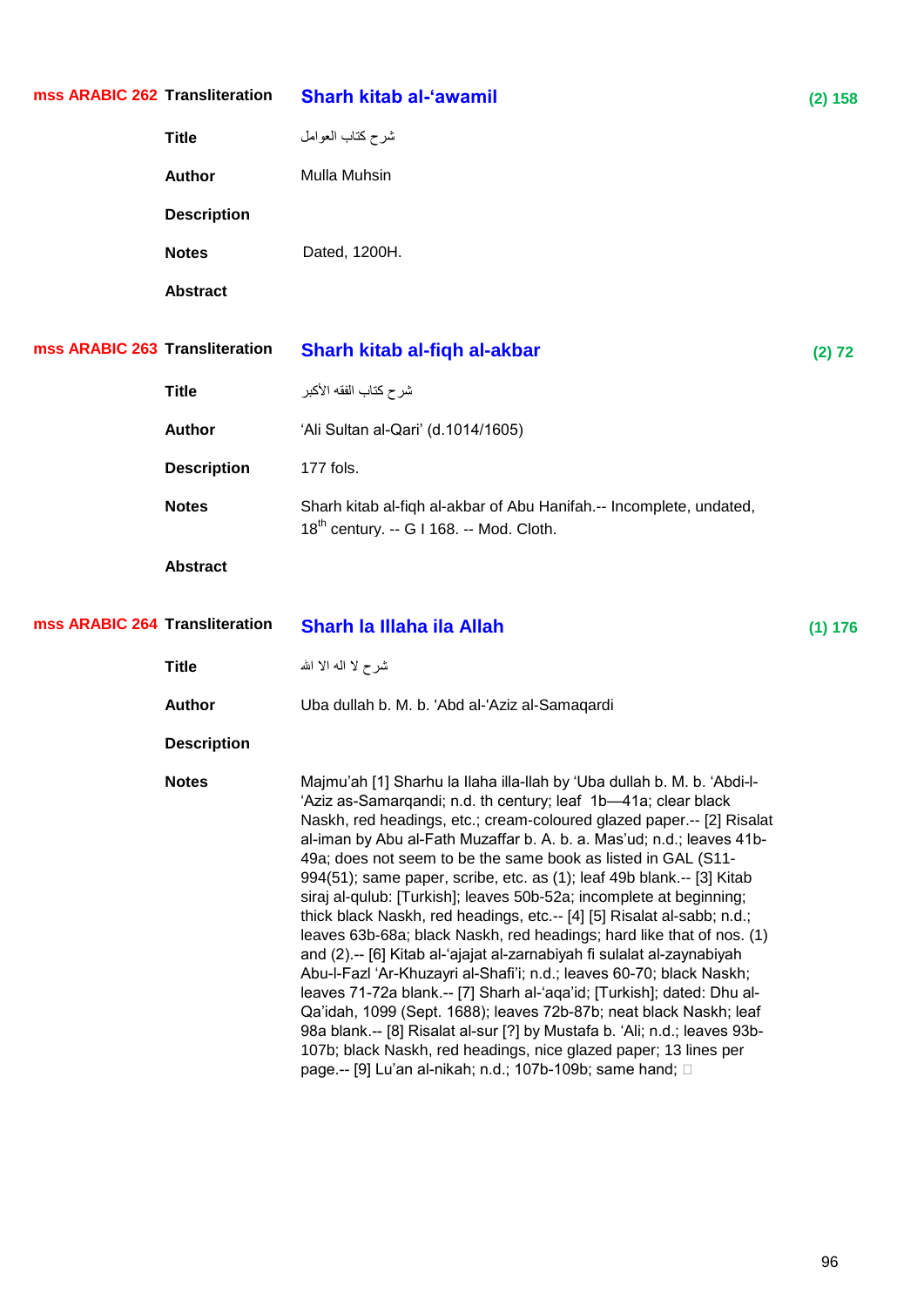110-111a blank.-- [10] Risalah fi kalimat al-kufr by Shaykh a. l-Fath Muzaffar b. Ibr. b. Mansur al-Khatib; n.d. leaves 111b-119b; neat black Naskh; 120a blank.-- [11] Risalat al-'aqa'id by Majm al-Din a. Hafs 'U. b. M. b. A. Lugman an-Nasafi; dated: 22 Rajab (no year); leaves 120b-125b; neat black Naskh, red headings and overlinings; leaves 126 and 127a blank; 13 lines per page.-- [12] Title? by Sulayman b. ar-Rumi al-Qustantini dated: 24 Rabi'u-l-Akhir, 1086 (July 19, 1675), in Constantinople; leaves 127b-135a; 19 lines per page; more brownish paper; neat Naskh script; 2 black leaves at end.

## **Abstract**

| mss ARABIC 265 Transliteration |                    | Sharh majma' al-bahrayn                                                                                                                                                                                                                                                                                                                               | (1) 192   |
|--------------------------------|--------------------|-------------------------------------------------------------------------------------------------------------------------------------------------------------------------------------------------------------------------------------------------------------------------------------------------------------------------------------------------------|-----------|
|                                | Title              | شرح مجمع البحرين                                                                                                                                                                                                                                                                                                                                      |           |
|                                | <b>Author</b>      | 'Izz al-Din 'Abd al-Latif b. 'Abd al-'Aziz b. al-Malak                                                                                                                                                                                                                                                                                                |           |
|                                | <b>Description</b> | 445 leaves; 21-25 lines per page.-- 10 7/8 x 6 3/4 inches.                                                                                                                                                                                                                                                                                            |           |
|                                | <b>Notes</b>       | Dated Wednesday, Dhu al-Hijjah, 885 (Feb, 1481).-- Rapid black<br>Ta'liq, red headings and overlinings; many marginal notes; brownish<br>paper, possibly two different scribe.-- Majma' al-bahrayn wa Multaqa<br>al-nayyirayn is by Muzaffar al-Din A. b. 'A. b. Tha'lab (Taghlib) b. al-<br>Sa'ati al-Baghdadi al-Ba'labakki.-- Good copy, complete. |           |
|                                | <b>Abstract</b>    |                                                                                                                                                                                                                                                                                                                                                       |           |
| mss ARABIC 266 Transliteration |                    | <b>Sharh manar al-anwar</b>                                                                                                                                                                                                                                                                                                                           | $(1)$ 203 |
|                                | <b>Title</b>       | شرح منار الأنوار                                                                                                                                                                                                                                                                                                                                      |           |
|                                | <b>Author</b>      | 'Izzu al-Din 'Abd al-Latif b. 'Abd al-'Aziz b. al-Malak                                                                                                                                                                                                                                                                                               |           |
|                                | <b>Description</b> | 269 leaves; 19 lines per page. -- 8 5/8 x 6 1/8 inches                                                                                                                                                                                                                                                                                                |           |

**Notes** Dated Ramadan, 1123 (Oct. – Nov., 1711). -- Scribe: Najmu al-Din b. and overlinings.-- Many marginal notes.-- Glazed, yellowish paper.-- Note at end states that this book was read with the Shaykh al-Islam Abu-l-Jud al-Batruni.-- Marginal additions taken from ‗Allamah Rahawi [?].-- Four flyleaves at beginning followed by leaves 1 and 2 bound out of order.-- Flyleaves full of scraps of poetry in Arabic and Turkish, further additions and comments, etc.-- Four flyleaves at end similarly filled.-- Good copy.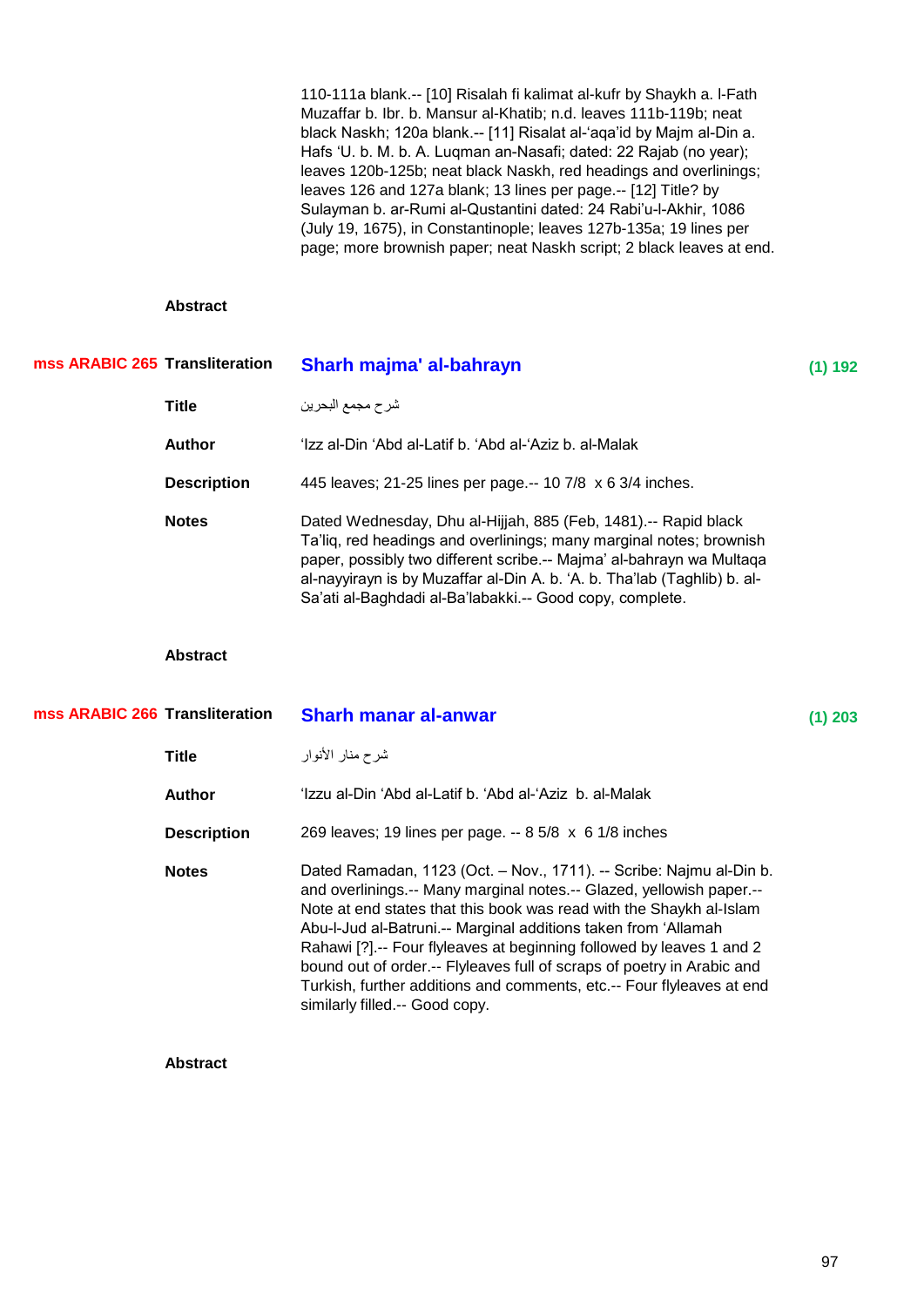| mss ARABIC 267 Transliteration |                    | <b>Sharh manazil al-sa'irin</b>                                                                                                                                                                                                                                                                                                                                                                                                                                                                                                                                                                         | (1) 157   |
|--------------------------------|--------------------|---------------------------------------------------------------------------------------------------------------------------------------------------------------------------------------------------------------------------------------------------------------------------------------------------------------------------------------------------------------------------------------------------------------------------------------------------------------------------------------------------------------------------------------------------------------------------------------------------------|-----------|
|                                | <b>Title</b>       | شرح منازل السائرين                                                                                                                                                                                                                                                                                                                                                                                                                                                                                                                                                                                      |           |
|                                | <b>Author</b>      | No author                                                                                                                                                                                                                                                                                                                                                                                                                                                                                                                                                                                               |           |
|                                | <b>Description</b> | 196 leaves; 17 lines per page.-- 11 x 6 3/4 inches                                                                                                                                                                                                                                                                                                                                                                                                                                                                                                                                                      |           |
|                                | <b>Notes</b>       | Dated first third of Safar, 1072 (Oct. 5-10, 1661).-- Good Naskh on<br>thick white paper, red overlinings and headings.-- Scribe: Sa'd al-Din<br>M. b Shaykh 'Isa, appointed by Murad Pasha.-- Commentary on<br>"Manazil -al-sa'irin" by Abu Ism.-- 'Al. b. M. b. 'A. al-Ansari al-Harawi.-<br>- First written in 475 (1082-3); this sharh written last of Safar, 841<br>(Sept. 1, 1437) – but commentator's name not given – and then<br>copied again in the middle of Rabi' al-Awwal, 1027 (March 10, 1617)<br>by Abu Hamid b. Rajab b. Muhammad, from whose copy this one<br>was made .-- Good copy. |           |
|                                | <b>Abstract</b>    |                                                                                                                                                                                                                                                                                                                                                                                                                                                                                                                                                                                                         |           |
| mss ARABIC 268 Transliteration |                    | <b>Sharh marah al-arwah</b>                                                                                                                                                                                                                                                                                                                                                                                                                                                                                                                                                                             | (2) 118   |
|                                | <b>Title</b>       | شرح مرح الأرواح                                                                                                                                                                                                                                                                                                                                                                                                                                                                                                                                                                                         |           |
|                                | <b>Author</b>      | Dunquzi (?) Ibn Mulla 'Ali Muhammad                                                                                                                                                                                                                                                                                                                                                                                                                                                                                                                                                                     |           |
|                                | <b>Description</b> |                                                                                                                                                                                                                                                                                                                                                                                                                                                                                                                                                                                                         |           |
|                                | <b>Notes</b>       | Fol. 47 bears the date 804H.                                                                                                                                                                                                                                                                                                                                                                                                                                                                                                                                                                            |           |
|                                | <b>Abstract</b>    |                                                                                                                                                                                                                                                                                                                                                                                                                                                                                                                                                                                                         |           |
| mss ARABIC 269 Transliteration |                    | Sharh matali' al-anwar                                                                                                                                                                                                                                                                                                                                                                                                                                                                                                                                                                                  | $(1)$ 155 |
|                                | <b>Title</b>       | شرح مطالع الأنوار                                                                                                                                                                                                                                                                                                                                                                                                                                                                                                                                                                                       |           |
|                                | <b>Author</b>      | Shams al-Din a. al-Thana' Mahmud b. 'Ar. al-Isfahani                                                                                                                                                                                                                                                                                                                                                                                                                                                                                                                                                    |           |
|                                | <b>Description</b> | 175 leaves; 27 lines per page.-- $9 \frac{1}{2} \times 6 \frac{1}{2}$ inches                                                                                                                                                                                                                                                                                                                                                                                                                                                                                                                            |           |
|                                | <b>Notes</b>       | Dated 881 (1476-7).-- Black Naskh verging on Ta'liq, red headings<br>and overlining.-- Commentary on Baydawi's "Tawali' al-anwar min<br>matali' al- anzar" old yellowed Turkish paper.-- Nice copy.-- Owners'<br>inscriptions dated 1052 (1642-3), 1198 (1763-4) etc. on leaf 1a .--<br>Many marginal notes.                                                                                                                                                                                                                                                                                            |           |
|                                | <b>Abstract</b>    |                                                                                                                                                                                                                                                                                                                                                                                                                                                                                                                                                                                                         |           |
| mss ARABIC 270 Transliteration |                    | <b>Sharh miftah al-'Ulum</b>                                                                                                                                                                                                                                                                                                                                                                                                                                                                                                                                                                            | (1) 180   |
|                                | <b>Title</b>       | شرح مفتاح العلوم                                                                                                                                                                                                                                                                                                                                                                                                                                                                                                                                                                                        |           |
|                                | <b>Author</b>      | 'Al. b. M. al-Jurjani al-Sayyid al-Sharif                                                                                                                                                                                                                                                                                                                                                                                                                                                                                                                                                               |           |
|                                | <b>Description</b> | 245 leaves; 23 lines per page.-- 10 3/8 x 8 1/2 inches.                                                                                                                                                                                                                                                                                                                                                                                                                                                                                                                                                 |           |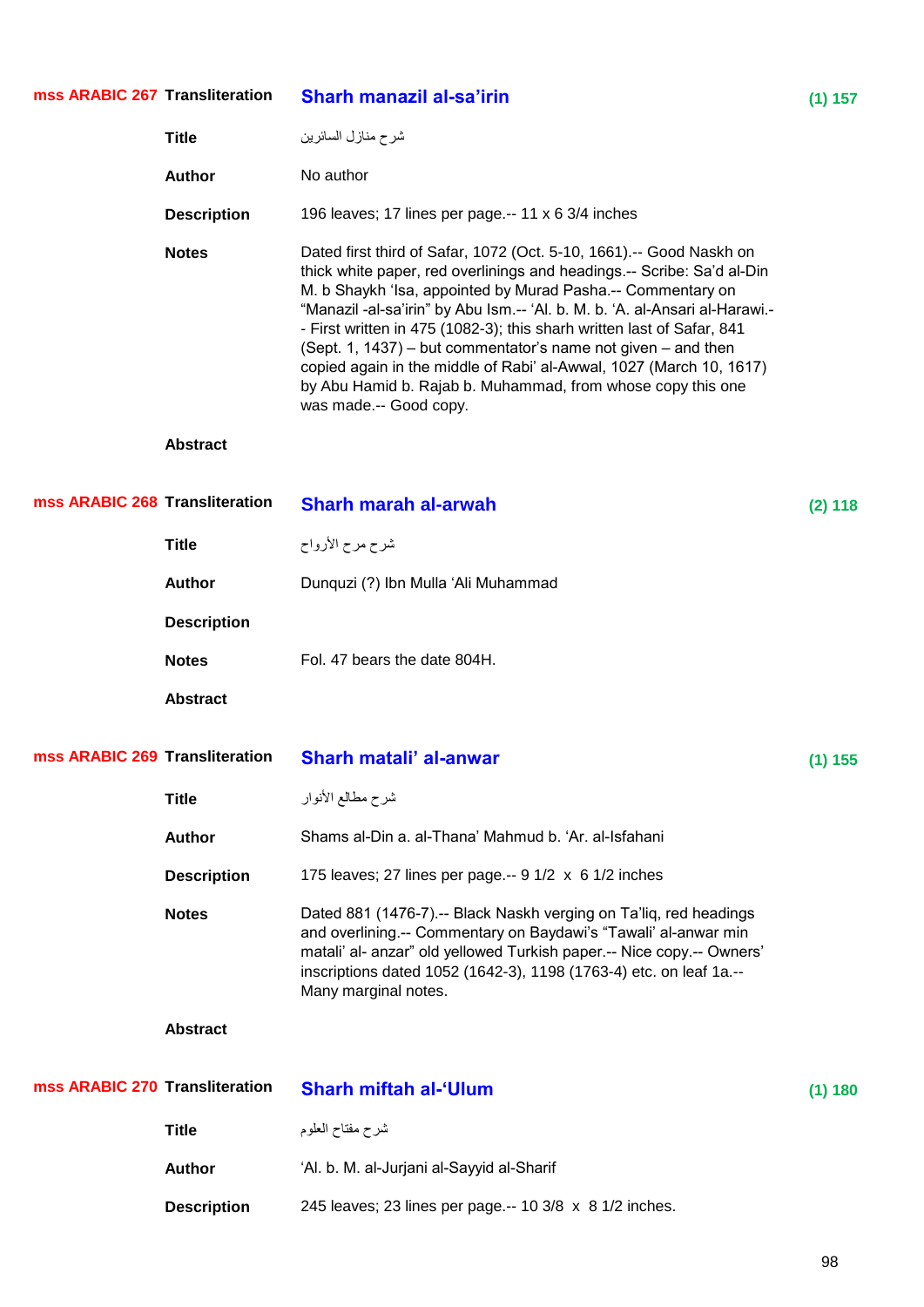|                                | <b>Notes</b>       | N.d. 17 <sup>th</sup> -18the century.-- Rapid black Turkish Naskh, red overlinings,<br>etc.-- This is a commentary or "Miftah al-'Ulum" by Siraj al-Din a.<br>Ya'qub b. a. Bakr b. M. b. 'A. al-Sakkaki.-- Incomplete at end (a leaf<br>or two). Tan-coloured lightly glazed paper.-- Many marginal notes.                                                                                                                                                                                                                                                                                                                                       |           |
|--------------------------------|--------------------|--------------------------------------------------------------------------------------------------------------------------------------------------------------------------------------------------------------------------------------------------------------------------------------------------------------------------------------------------------------------------------------------------------------------------------------------------------------------------------------------------------------------------------------------------------------------------------------------------------------------------------------------------|-----------|
|                                | <b>Abstract</b>    |                                                                                                                                                                                                                                                                                                                                                                                                                                                                                                                                                                                                                                                  |           |
| mss ARABIC 271 Transliteration |                    | Sharh minhaj al-talibin                                                                                                                                                                                                                                                                                                                                                                                                                                                                                                                                                                                                                          | $(1)$ 213 |
|                                | <b>Title</b>       | شرح منهاج الطالبين                                                                                                                                                                                                                                                                                                                                                                                                                                                                                                                                                                                                                               |           |
|                                | <b>Author</b>      | M. b. A. b. M. Ibr. a. 'Ali al-Ansari al-Mahalli al-Shafi'i Jalal al-Din                                                                                                                                                                                                                                                                                                                                                                                                                                                                                                                                                                         |           |
|                                | <b>Description</b> | 298 leaves; 31 lines per page.-- 10 1/4 x 7 inches                                                                                                                                                                                                                                                                                                                                                                                                                                                                                                                                                                                               |           |
|                                | <b>Notes</b>       | Dated in the first tendays of Jamad al-Akhir, $972 - Jan. - 4 - 14$ ,<br>1565.-- Scribe: Sulayman b. M. b. 'Al. b. Salam al-Badawi.-- This is a<br>commentary on: Minhaj al-talibin by Abu Zakariya Ya. b. Sharaf b.<br>Muri b. M. b. Jum'a b. Hizam al-Hizami al-Hawrani Muhyi al-Din al-<br>Nawawi.-- Small archaic Naskh on brownish paper.-- Red headings<br>and titles - text of original book in red.-- Margins damp-stained, but<br>in excellent condition.-- Blind-stamped red leather binding, with nice<br>ornamental central rosettes and flap.-- Redone spine.-- Some damp-<br>staining of binding.-- All in all, an excellent copy. |           |
|                                |                    |                                                                                                                                                                                                                                                                                                                                                                                                                                                                                                                                                                                                                                                  |           |
|                                | <b>Abstract</b>    |                                                                                                                                                                                                                                                                                                                                                                                                                                                                                                                                                                                                                                                  |           |
| mss ARABIC 272 Transliteration |                    | Sharh mu'addal al-salat                                                                                                                                                                                                                                                                                                                                                                                                                                                                                                                                                                                                                          | $(1)$ 44  |
|                                | <b>Title</b>       | شرح معدل الصلاة                                                                                                                                                                                                                                                                                                                                                                                                                                                                                                                                                                                                                                  |           |
|                                | <b>Author</b>      | M. b. Pir 'A. Muhyi al-Dini al-Birkawi                                                                                                                                                                                                                                                                                                                                                                                                                                                                                                                                                                                                           |           |
|                                | <b>Description</b> | 53 leaves, 23 lines per page.-- 9 1/4 x 6 1/4 inches                                                                                                                                                                                                                                                                                                                                                                                                                                                                                                                                                                                             |           |
|                                | <b>Notes</b>       | Commentator calls himself only "Isma'il".-- Dated: 25 Rabi'-th-Thani,<br>1288 A.H. (June 14, 1871 A.D.) .-- First leaf outlined in gold, others<br>bordered in red.-- Turkish ta'liq.-- Red underlinings and headings.                                                                                                                                                                                                                                                                                                                                                                                                                           |           |
|                                | <b>Abstract</b>    |                                                                                                                                                                                                                                                                                                                                                                                                                                                                                                                                                                                                                                                  |           |
| mss ARABIC 273 Transliteration |                    | Sharh multaqa al-abhur                                                                                                                                                                                                                                                                                                                                                                                                                                                                                                                                                                                                                           | (1) 135   |
|                                | <b>Title</b>       | شرح ملتقى الأبحور                                                                                                                                                                                                                                                                                                                                                                                                                                                                                                                                                                                                                                |           |
|                                | <b>Author</b>      | 'Abd al-Rahim b. a. Bakr b. Sulayman al-Mar'ashi                                                                                                                                                                                                                                                                                                                                                                                                                                                                                                                                                                                                 |           |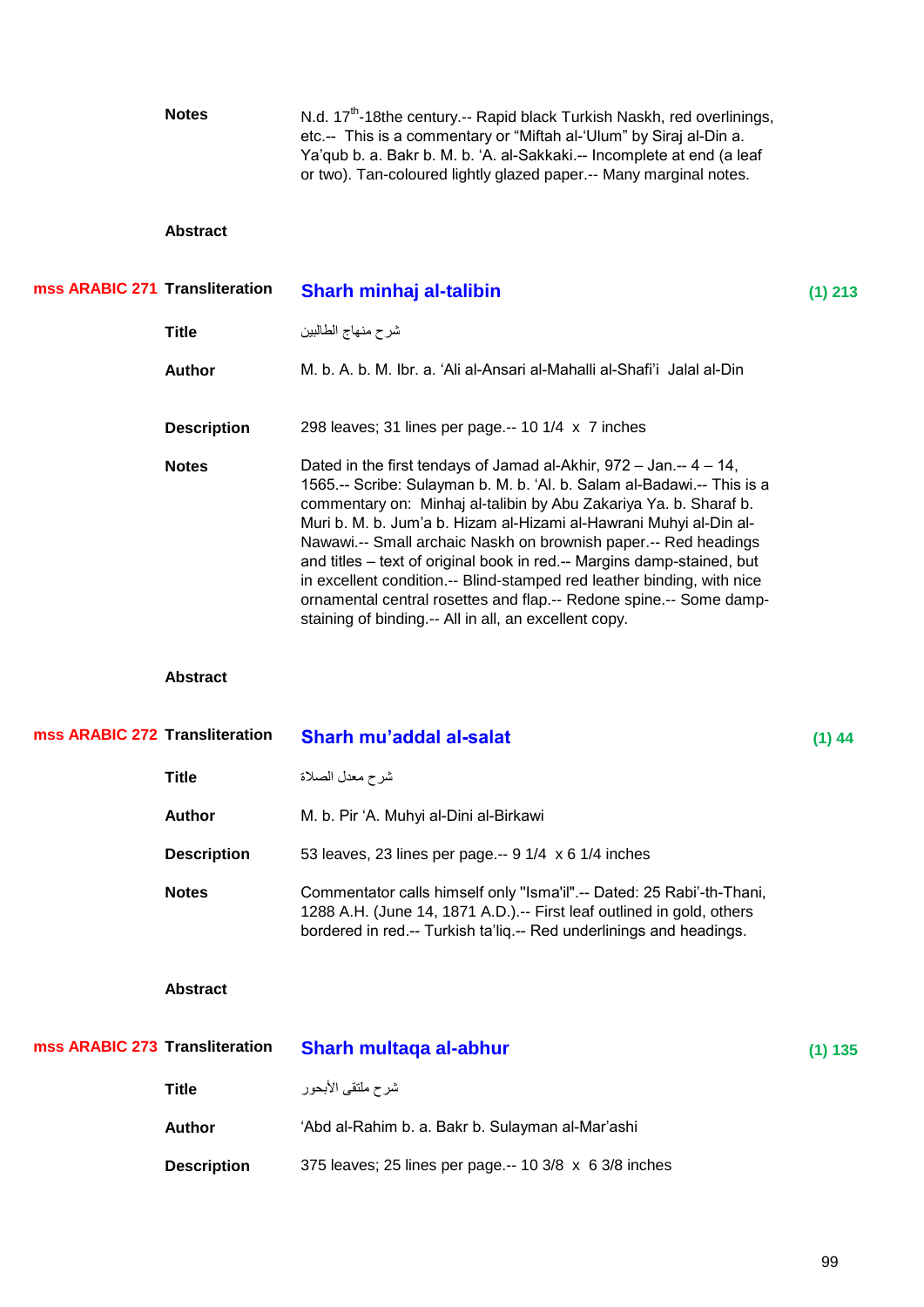|                                | <b>Notes</b>       | Dated Sha'ban, 1181 (Dec - Jan., 1767-68).-- Scribe: Sayyid al-<br>Shaykh b. Sayyid Hasan al-Amdi.-- Turkish Naskh; red borders and<br>headings throughout.-- Good cream-coloured paper.                                             |          |
|--------------------------------|--------------------|--------------------------------------------------------------------------------------------------------------------------------------------------------------------------------------------------------------------------------------|----------|
|                                | <b>Abstract</b>    |                                                                                                                                                                                                                                      |          |
| mss ARABIC 274 Transliteration |                    | Sharh qasidat al-burdah                                                                                                                                                                                                              | (1) 129  |
|                                | <b>Title</b>       | شرح قصيدة البردة                                                                                                                                                                                                                     |          |
|                                | <b>Author</b>      | Zayn al-Din Khalid b. 'Abdillah b. a. Bakr al-Azhari al-Jarjawi                                                                                                                                                                      |          |
|                                | <b>Description</b> | 48 leaves; 21 lines per page.-- 8 x 5 3/4 inches                                                                                                                                                                                     |          |
|                                | <b>Notes</b>       | Dated 20 Safar, 1034 (Dec. 2, 1624).-- Scribe: Mustafa Ghazi<br>b. 'Uthman.-- Fine black Naskh with red rubrications, headings, and<br>overlinings.-- Very nice copy.                                                                |          |
|                                | <b>Abstract</b>    |                                                                                                                                                                                                                                      |          |
| mss ARABIC 275 Transliteration |                    | <b>Sharh qasidat al-burdah of al-Busiri</b>                                                                                                                                                                                          | (2) 28   |
|                                | <b>Title</b>       | شرح قصيدة البردة                                                                                                                                                                                                                     |          |
|                                | <b>Author</b>      | Sa' d Allah al-Halwani al-Khalwati                                                                                                                                                                                                   |          |
|                                | <b>Description</b> | 64 fols.                                                                                                                                                                                                                             |          |
|                                | <b>Notes</b>       | GAL S I, 469 .-- Turkish commentary with the Arabic original verses .--<br>Dated 1064 H.-- Boards.                                                                                                                                   |          |
|                                | <b>Abstract</b>    |                                                                                                                                                                                                                                      |          |
| mss ARABIC 276 Transliteration |                    | Sharh qism al-thalith min miftah al-'Ulum                                                                                                                                                                                            | (1) 158  |
|                                | <b>Title</b>       | شرح قسم الثالث من مفتاح العلوم                                                                                                                                                                                                       |          |
|                                | <b>Author</b>      | 'Al. b. M. b. Wahban 'Al. b. a. Bakr b. 'Al. al-Nasafi al-Kabindi                                                                                                                                                                    |          |
|                                | <b>Description</b> | 220 leaves; 29 lines per page.-- 10 5/8 x 6 1/2 inches                                                                                                                                                                               |          |
|                                | <b>Notes</b>       | Dated Monday 29 Sha'ban, 719 (Oct. 5, 1319) - Written 718 (1318),<br>so may be autograph copy.-- Good black Naskh verging on Ta'liq in<br>Dots sporadically omitted.-- Brownish glazed paper.-- Good copy in<br>excellent condition. |          |
|                                | <b>Abstract</b>    |                                                                                                                                                                                                                                      |          |
| mss ARABIC 277 Transliteration |                    | Sharh risalat Mahmud al-Qarashahri fi al-fara'id                                                                                                                                                                                     | $(2)$ 43 |
|                                | <b>Title</b>       | شرح رسالة محمود القرشهر في الفرائض                                                                                                                                                                                                   |          |
|                                | <b>Author</b>      | al-Barakati                                                                                                                                                                                                                          |          |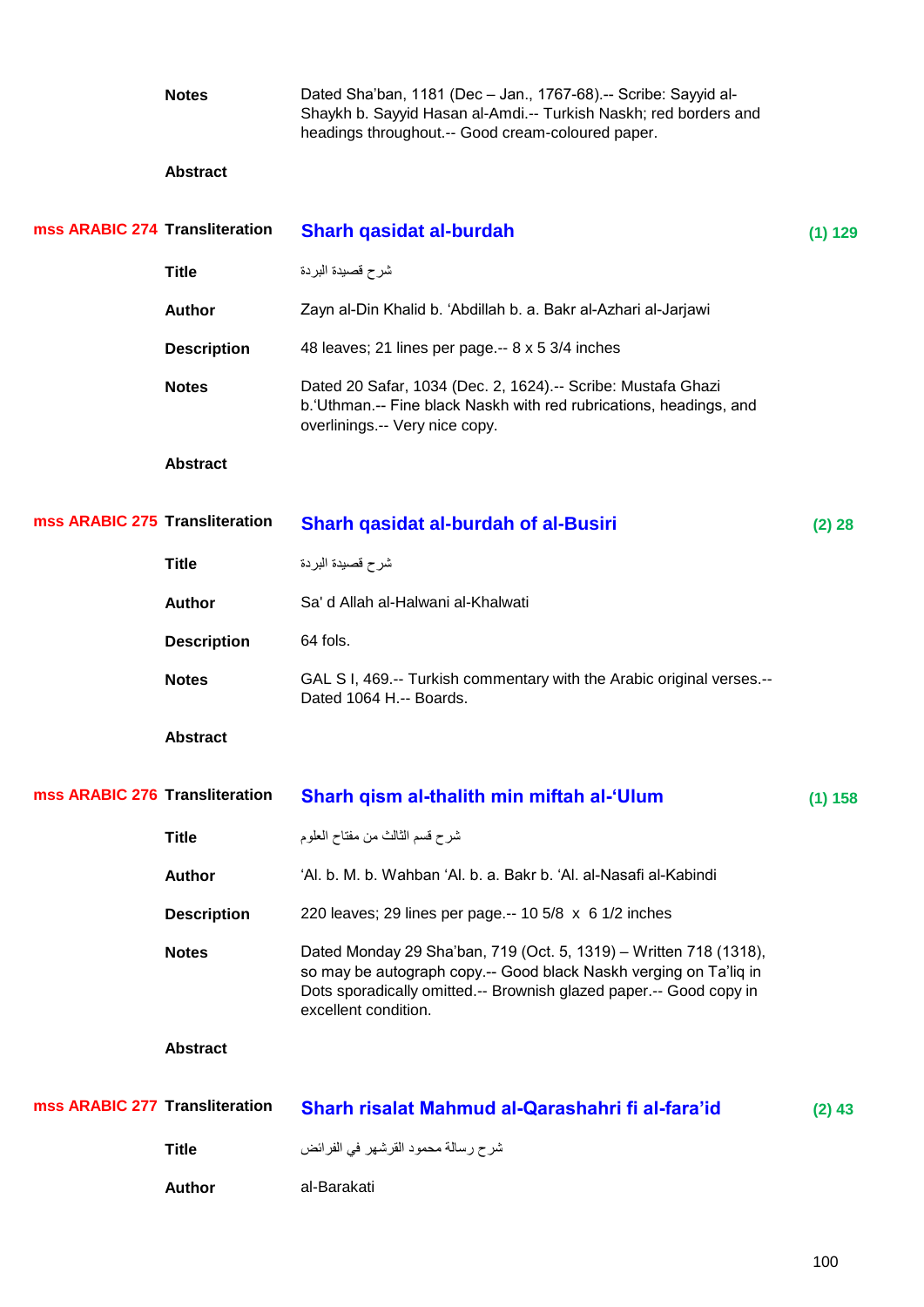| <b>Description</b>                | 30 fols.                               |         |
|-----------------------------------|----------------------------------------|---------|
| <b>Notes</b>                      | Dated, 1225H.-- No binding.            |         |
| <b>Abstract</b>                   |                                        |         |
| <b>ARABIC 278 Transliteration</b> | Sharh sharh al-risalah al-shamsiyyah   | (2) 90  |
| <b>Title</b>                      | شرح شرح الرسالة الشمسية                |         |
| <b>Author</b>                     | al-Dawwani (d.907/1501)                |         |
| <b>Description</b>                | 37 fols.                               |         |
| <b>Notes</b>                      | GAL I 466.-- Dated, 1156H.-- Wrappers. |         |
| <b>Abstract</b>                   |                                        |         |
| <b>ARABIC 279 Transliteration</b> | Sharh tahdhib al-mantiq wa al-kalam    | (1) 160 |
| <b>Title</b>                      | شرح تهذيب والكلام                      |         |

mss

mss

| <b>Author</b>      | Mir a. al-Fath b. Makhdum Sa'idi                                                                                                                                                                                                                                                                                                                                                                                                                                                                                                                                                                                                                                                                                                                                                                                                                                                                                                                                                                                                                                                                                                                                                                                          |
|--------------------|---------------------------------------------------------------------------------------------------------------------------------------------------------------------------------------------------------------------------------------------------------------------------------------------------------------------------------------------------------------------------------------------------------------------------------------------------------------------------------------------------------------------------------------------------------------------------------------------------------------------------------------------------------------------------------------------------------------------------------------------------------------------------------------------------------------------------------------------------------------------------------------------------------------------------------------------------------------------------------------------------------------------------------------------------------------------------------------------------------------------------------------------------------------------------------------------------------------------------|
| <b>Description</b> | 206 leaves.-- 7 3/4 x 5 1/4 inches                                                                                                                                                                                                                                                                                                                                                                                                                                                                                                                                                                                                                                                                                                                                                                                                                                                                                                                                                                                                                                                                                                                                                                                        |
| <b>Notes</b>       | Majmu'ah [1] Sharh tahdhib al-mantiq wa al-kalam by Mir a. al-Fath<br>b. Makhdum Sa'idi dated: 29 Rabi'u-l-Avval, 1213 (11 September,<br>1798) leaves 1b-48a; commentary on work by Sa'du-d-Din Mas'ud<br>(Mahmud) b. 'U. at-Taftazani. Scribe: Ahmad b. Hasan; 17 lines per<br>page; black Nasta'liq on glazed white paper; red headings and<br>overlining.-- [2] Sharh khulasat al-hisab 'U. b. A. al-Ma'i al-Chilli<br>dated: 22 Rajab, 1213 (Dec. 30, 1798); 23 lines per page; same<br>scribe<br>and format; red and black diagrammes in margins; commentary on<br>work by Baha al-Din M. b. Hu. b. 'Abdi-s-Samad al-Harithi al-Jaba'i<br>al-'Amili; leaves 49b-109a; leaves 109b and 110 blank.-- [3] Sharh<br>adab al-munazarah 'Azud al-Din 'Ar. b. A. b. 'Abd al-Ghaffar as-<br>Siddigi al-Qazi al-Iji al-Zafari al-Shirazi; dated: 28 Jamad al-Awwal,<br>1018 (29 Aug., 1609); leaves 111a-120a; 25 lines per page; small,<br>sauarish Naskh; author of this sharh prob. Yu. b. M. Jan al-Qarabaghi<br>al-H, al-Shahi because the work is attributed to "al-Hanafi al-<br>Qarabaghi"; Scribe: Rajab b. Mustafa; leaves 120b - 121a contain<br>misc.-- [4] Risalah fi al-hisab; n.d.; same hand as no. 3; leaves |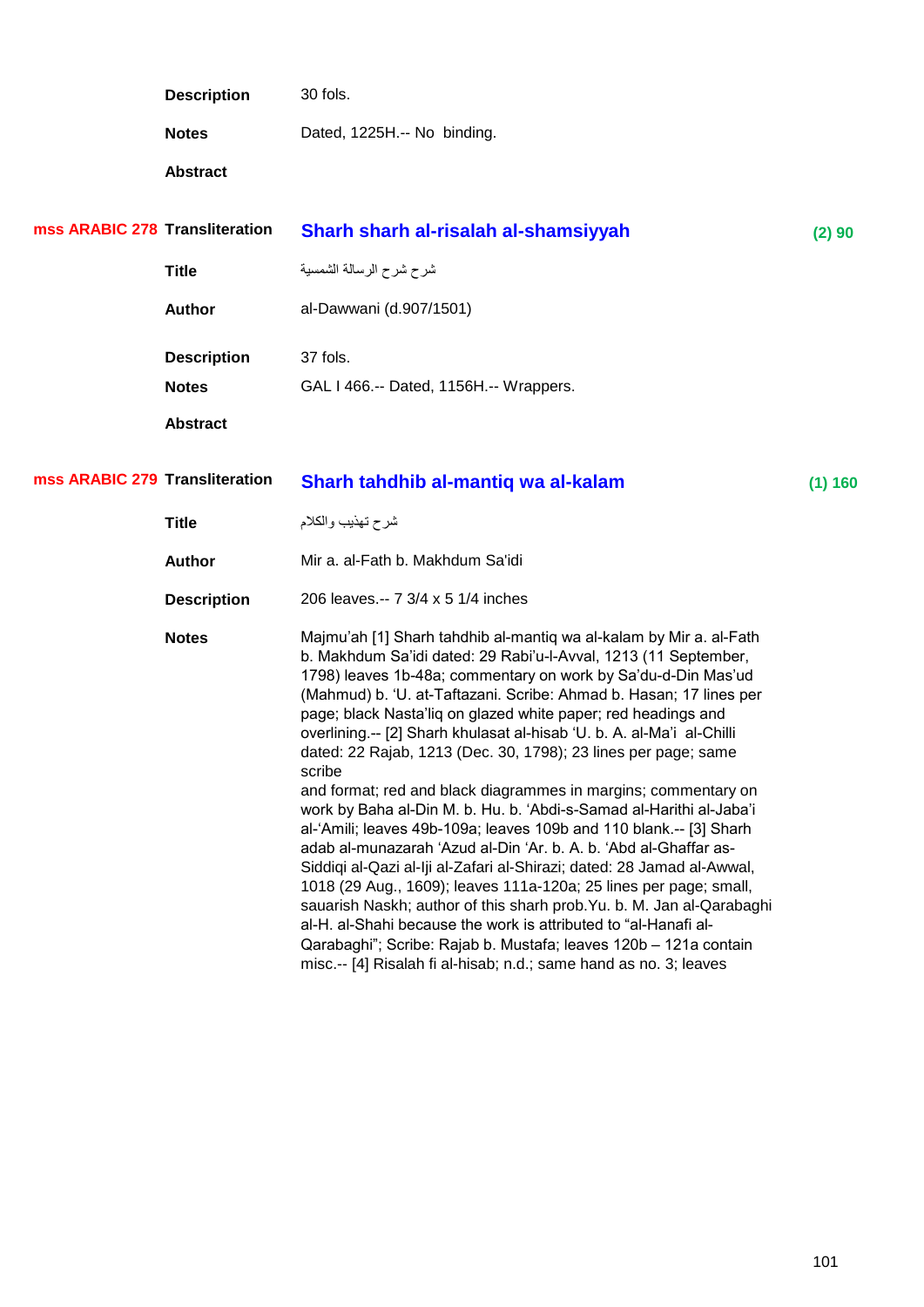|                                |                    | 121b-150b; 17 lines per page; readable Ta'liq with red headings and<br>overlinings; glazed whitish paper; many marginal notes; possibly by<br>Abu-l-'Ala' M. b. A. al-Bihishti; leaf 151 blank; 152 a has misc.<br>inscription.-- [5] Risalah fi al-mantiq (Isaghuji); prob. "Risalat al-<br>athiriyyah " by Athir al-Din al-Mufazzal b. 'U. al-Abhar; leaves 152b -<br>157b; 17 lines per page; large, clear Ta'liq, red headings; dated:<br>1128 (1715-6) light brownish paper.-- [6] Risalah Jihat al-wahdah<br>Mawlana M. Amin al-Shirwani b. Sadri-l-Millah va-d-Din; dated:<br>Sunday, the last tenth [?] of Dhu-I-Qa'dah, 1076 (June 1, 1666);<br>leaves; 159b-180b; 17 lines per page; scribe: Sayyid M. b. Sayyid<br>Mustafa al-Istanbuli; rapid Turkish Ta'liq, red headings.-- [7] Short<br>risalah dated 1131 (1718-9); 17 lines per page; contents<br>unascertainable; Turkish Ta'liq; leaves 181a-182a. Leaf 183a has<br>Persian verses; 183b-185a are blank or misc.-- [8] Kitab al-saghuji;<br>dated: last of Rajab, 1128 (July 20, 1716); same author as (5);<br>leaves 185b-205b; scribe: Mustafa b. 'Ali. 17 lines per page, maybe<br>same |          |
|--------------------------------|--------------------|---------------------------------------------------------------------------------------------------------------------------------------------------------------------------------------------------------------------------------------------------------------------------------------------------------------------------------------------------------------------------------------------------------------------------------------------------------------------------------------------------------------------------------------------------------------------------------------------------------------------------------------------------------------------------------------------------------------------------------------------------------------------------------------------------------------------------------------------------------------------------------------------------------------------------------------------------------------------------------------------------------------------------------------------------------------------------------------------------------------------------------------------------------------|----------|
|                                |                    | scribe as no. 5. Leaf 206a blank; 206b has misc. verses.-- Excellent<br>condition.-- Good Turkish leather binding with large gold medallions,<br>stained at bottom, sound.                                                                                                                                                                                                                                                                                                                                                                                                                                                                                                                                                                                                                                                                                                                                                                                                                                                                                                                                                                                    |          |
|                                | <b>Abstract</b>    |                                                                                                                                                                                                                                                                                                                                                                                                                                                                                                                                                                                                                                                                                                                                                                                                                                                                                                                                                                                                                                                                                                                                                               |          |
| mss ARABIC 280 Transliteration |                    | <b>Sharh talkhis al-miftah al-mutawwal</b>                                                                                                                                                                                                                                                                                                                                                                                                                                                                                                                                                                                                                                                                                                                                                                                                                                                                                                                                                                                                                                                                                                                    | (2) 15   |
|                                | <b>Title</b>       | شرح تلخيص المفتاح المطول                                                                                                                                                                                                                                                                                                                                                                                                                                                                                                                                                                                                                                                                                                                                                                                                                                                                                                                                                                                                                                                                                                                                      |          |
|                                | <b>Author</b>      | al-Taftazani                                                                                                                                                                                                                                                                                                                                                                                                                                                                                                                                                                                                                                                                                                                                                                                                                                                                                                                                                                                                                                                                                                                                                  |          |
|                                | <b>Description</b> | 220 fols.; 25 lines Ottoman nasta'liq.-- 205 x 122 mm.                                                                                                                                                                                                                                                                                                                                                                                                                                                                                                                                                                                                                                                                                                                                                                                                                                                                                                                                                                                                                                                                                                        |          |
|                                | <b>Notes</b>       | al-Taftazani's extended commentary on al-Qazwini's extract of the<br>third part of al-Sakkaki's Miftah al-'Ulum.-- GAL S I 516 4A.-- (up to<br>fol. 79b in red rules); slightly dampstained.-- Copied at Istanbul<br>1033/1623 by Husain b. Muhammad al-Boluwi; ownership entry of al-<br>Sayyid Ibrahim al-Birkawi b. Tuqadi Effendi Zade.-- Bound in<br>inexpensive modern half-calf binding with flap.                                                                                                                                                                                                                                                                                                                                                                                                                                                                                                                                                                                                                                                                                                                                                     |          |
|                                | <b>Abstract</b>    |                                                                                                                                                                                                                                                                                                                                                                                                                                                                                                                                                                                                                                                                                                                                                                                                                                                                                                                                                                                                                                                                                                                                                               |          |
| mss ARABIC 281 Transliteration |                    | Sharh wiqayat al-riwayah, fi masa'il al-hidayah                                                                                                                                                                                                                                                                                                                                                                                                                                                                                                                                                                                                                                                                                                                                                                                                                                                                                                                                                                                                                                                                                                               | $(2)$ 47 |
|                                | <b>Title</b>       | شرح وقاية الرواية في مسائل المهداية                                                                                                                                                                                                                                                                                                                                                                                                                                                                                                                                                                                                                                                                                                                                                                                                                                                                                                                                                                                                                                                                                                                           |          |
|                                | <b>Author</b>      | Sadr al-Shari'ah al-Thani (d. 747/1346)                                                                                                                                                                                                                                                                                                                                                                                                                                                                                                                                                                                                                                                                                                                                                                                                                                                                                                                                                                                                                                                                                                                       |          |
|                                | <b>Description</b> | 304 fols.                                                                                                                                                                                                                                                                                                                                                                                                                                                                                                                                                                                                                                                                                                                                                                                                                                                                                                                                                                                                                                                                                                                                                     |          |
|                                | <b>Notes</b>       | GAL I 377.-- Dated, 1055H. in Constantinople, in the Madrasah of<br>() Zade Ahmad Basha.-- Leather, spine torn.                                                                                                                                                                                                                                                                                                                                                                                                                                                                                                                                                                                                                                                                                                                                                                                                                                                                                                                                                                                                                                               |          |
|                                | <b>Abstract</b>    |                                                                                                                                                                                                                                                                                                                                                                                                                                                                                                                                                                                                                                                                                                                                                                                                                                                                                                                                                                                                                                                                                                                                                               |          |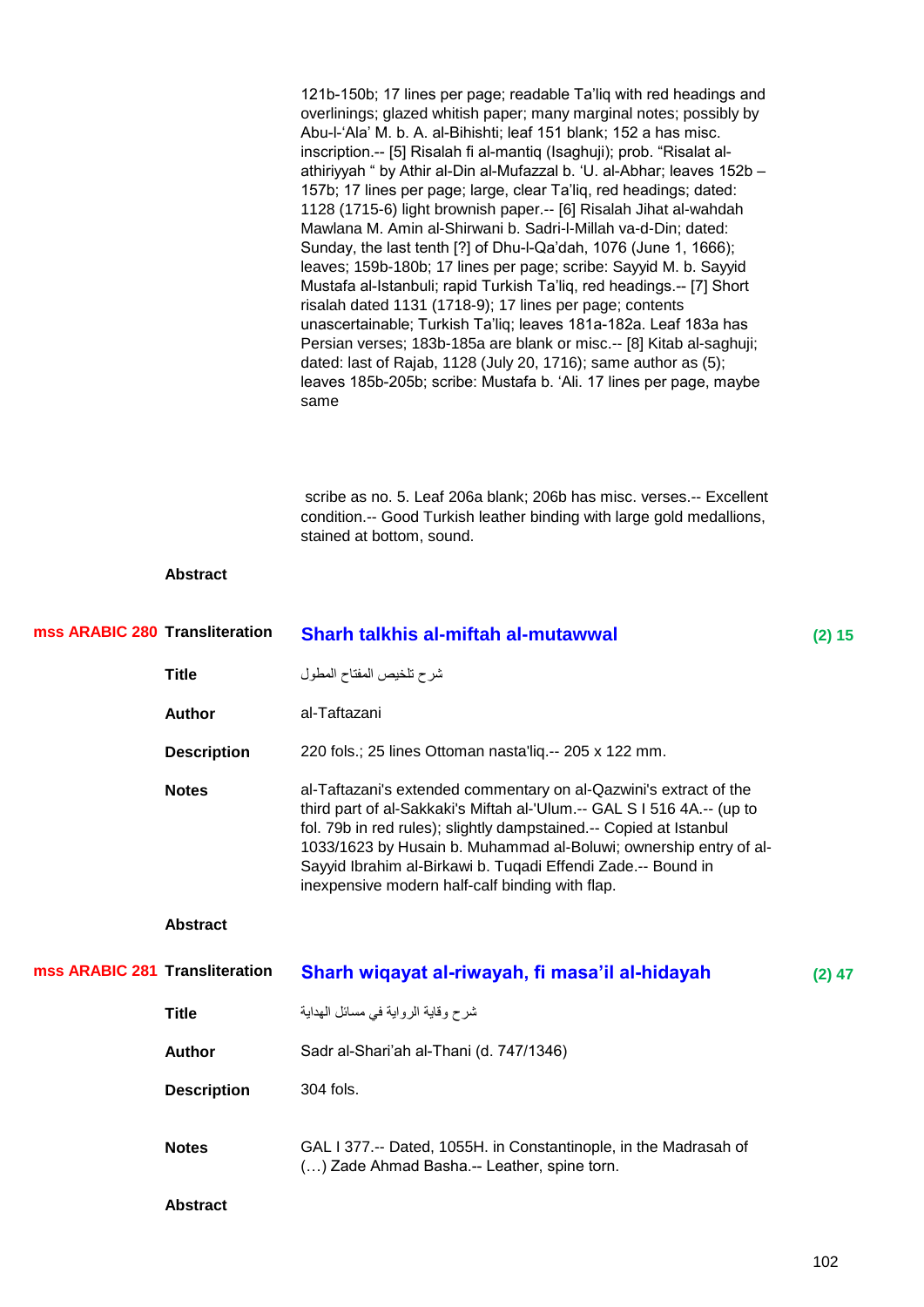| mss ARABIC 282 Transliteration |                    | <b>Sharh, al al-mukhtasar</b>                                                                                                                                                   | (2) 80  |
|--------------------------------|--------------------|---------------------------------------------------------------------------------------------------------------------------------------------------------------------------------|---------|
|                                | <b>Title</b>       | الشرح المختصر                                                                                                                                                                   |         |
|                                | <b>Author</b>      | al-Taftazani (d.791/1389)                                                                                                                                                       |         |
|                                | <b>Description</b> | 224 fols.                                                                                                                                                                       |         |
|                                | <b>Notes</b>       | GAL I 294-5. -- Dated 1272H. -- Complete copy with table of<br>contents.-- Many glosses.-- Blindtooled leather with flap.                                                       |         |
|                                | <b>Abstract</b>    |                                                                                                                                                                                 |         |
| mss ARABIC 283 Transliteration |                    | <b>Sharh, al al-mukhtasar</b>                                                                                                                                                   | (2) 101 |
|                                | <b>Title</b>       | الشرح المختصر                                                                                                                                                                   |         |
|                                | <b>Author</b>      | al-Taftazani (d.781/1389)                                                                                                                                                       |         |
|                                | <b>Description</b> | 256 fols.                                                                                                                                                                       |         |
|                                | <b>Notes</b>       | GAL I 295. -- Undated, 16 <sup>th</sup> century. -- Copy with many glosses.--<br>Boards with leather spine, loose.                                                              |         |
|                                | <b>Abstract</b>    |                                                                                                                                                                                 |         |
| mss ARABIC 284 Transliteration |                    | <b>Sharh, al al-mukhtasar</b>                                                                                                                                                   | (2) 102 |
|                                | <b>Title</b>       | الشرح المختصر                                                                                                                                                                   |         |
|                                | <b>Author</b>      | al-Taftazani (d.781/1389)                                                                                                                                                       |         |
|                                | <b>Description</b> | 198 fols.                                                                                                                                                                       |         |
|                                | <b>Notes</b>       | GAL I 295.-- Dated, in Mar'ash, in the Madrasa Khatunniya, 1050 H.,<br>and copied by Ilyas b. al-Hadjdj 'Abd al-Latif.-- Leather binding with<br>flap & centerpieces, repaired. |         |
|                                | <b>Abstract</b>    |                                                                                                                                                                                 |         |
| mss ARABIC 285 Transliteration |                    | Sharh, al al-mukhtasar li talkhis al-miftah                                                                                                                                     | (2) 16  |
|                                | <b>Title</b>       | الشرح المختصر لتلخيص المفتاح                                                                                                                                                    |         |
|                                | <b>Author</b>      | al-Taftazani                                                                                                                                                                    |         |
|                                | <b>Description</b> | 215 fols.; 17 lines sparingly vocalised special nashi.-- 203 x 145 mm.                                                                                                          |         |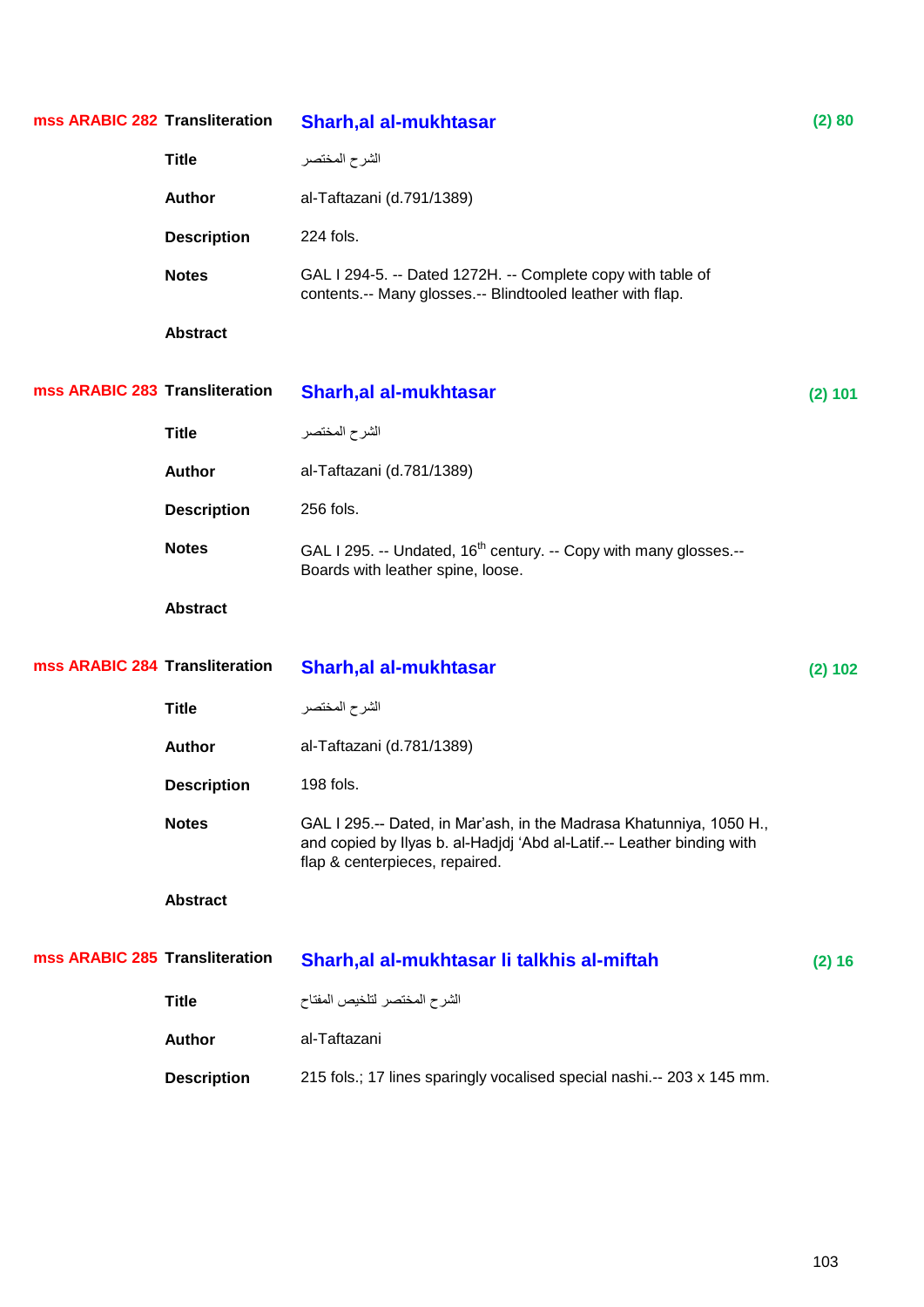|                                | <b>Notes</b>       | al-Taftazani's shortened version of his commentary al-Sharh al-<br>mutawwal on al-Qazwini's extract of al-Sakkaki's Miftah.- GAL I 294.--<br>17 lines sparingly vocalised special nashi, especially at beginning<br>copiously glossed; margins somewhat frayed, slightly dampstained.--<br>Late 18th century.-- Old leather binding wit flap, margins, spine and<br>flap rubbed.                                                                                                                                                                                                                                                                                                                                                                                                                                                                                                                                                                                                                                                                                                         |        |
|--------------------------------|--------------------|------------------------------------------------------------------------------------------------------------------------------------------------------------------------------------------------------------------------------------------------------------------------------------------------------------------------------------------------------------------------------------------------------------------------------------------------------------------------------------------------------------------------------------------------------------------------------------------------------------------------------------------------------------------------------------------------------------------------------------------------------------------------------------------------------------------------------------------------------------------------------------------------------------------------------------------------------------------------------------------------------------------------------------------------------------------------------------------|--------|
|                                | <b>Abstract</b>    |                                                                                                                                                                                                                                                                                                                                                                                                                                                                                                                                                                                                                                                                                                                                                                                                                                                                                                                                                                                                                                                                                          |        |
| mss ARABIC 286 Transliteration |                    | <b>Sharh, al al-mutawwal</b>                                                                                                                                                                                                                                                                                                                                                                                                                                                                                                                                                                                                                                                                                                                                                                                                                                                                                                                                                                                                                                                             | (2) 14 |
|                                | <b>Title</b>       | الشرح المطول                                                                                                                                                                                                                                                                                                                                                                                                                                                                                                                                                                                                                                                                                                                                                                                                                                                                                                                                                                                                                                                                             |        |
|                                | <b>Author</b>      | No author                                                                                                                                                                                                                                                                                                                                                                                                                                                                                                                                                                                                                                                                                                                                                                                                                                                                                                                                                                                                                                                                                |        |
|                                | <b>Description</b> | 263 fols.; 19 lines nashi with underlinings in red.-- 265 x 182 mm.                                                                                                                                                                                                                                                                                                                                                                                                                                                                                                                                                                                                                                                                                                                                                                                                                                                                                                                                                                                                                      |        |
|                                | <b>Notes</b>       | An eighth century hijrah copy of Sa'd al-Din Mas'ud al-Taftazani's al-<br>Sarh al-Mutawwal, his extended commentary on an abridgement of<br>al-Sakkaki's Miftah al-'Ulum.-- Composed in 748/1347 in Heral, this<br>work is one of the most influential books on rhetorics written in Arabic<br>and survives in countless copies.-- Copied by Muhammad b. Ibrahim<br>b. Sulaiman al-Ladiqi for personal use, it may have been written at<br>most some 40 years after al-Taftazani finished his work, since the<br>date furnished by the copyist reads, 7.5 (unfortunately the second<br>cipher has been erased), but not before 757 at which date madrasa<br>of Sargatmis where the copying took place was just finished.-- This<br>pious institution lies in the vicinity of the b. Tulun Mosque in Cairo.--<br>(The Mosques of Egypt, (Cairo, 1949), vol. 1. pp. 59-60) 263 fols,<br>265 x 182 mm, 19 lines naskhi with underlinings in red; fol. 1 laid<br>down; first and last part some smudges; fols. 92-111, 206 and 221 in<br>different hand.-- Old red leather binding, damaged. |        |
|                                | <b>Abstract</b>    |                                                                                                                                                                                                                                                                                                                                                                                                                                                                                                                                                                                                                                                                                                                                                                                                                                                                                                                                                                                                                                                                                          |        |
| mss ARABIC 287 Transliteration |                    | <b>Sharh, al al-mutawwal</b>                                                                                                                                                                                                                                                                                                                                                                                                                                                                                                                                                                                                                                                                                                                                                                                                                                                                                                                                                                                                                                                             | (2) 59 |
|                                | <b>Title</b>       | الشرح المطول                                                                                                                                                                                                                                                                                                                                                                                                                                                                                                                                                                                                                                                                                                                                                                                                                                                                                                                                                                                                                                                                             |        |
|                                | <b>Author</b>      | al-Taftazani, (d. 791/1389)                                                                                                                                                                                                                                                                                                                                                                                                                                                                                                                                                                                                                                                                                                                                                                                                                                                                                                                                                                                                                                                              |        |
|                                | <b>Description</b> |                                                                                                                                                                                                                                                                                                                                                                                                                                                                                                                                                                                                                                                                                                                                                                                                                                                                                                                                                                                                                                                                                          |        |
|                                | <b>Notes</b>       | GAL I, 294-5.-- Copied by Qutb ad-Din Celebi b. Abd Allah al-Qadi<br>Bek al-Qarimi in the madrasa of(?) the madrasa of Hamid Effendi,<br>in the year 1175H.-- Loose and soiled. Old leather, torn, flap missing.                                                                                                                                                                                                                                                                                                                                                                                                                                                                                                                                                                                                                                                                                                                                                                                                                                                                         |        |
|                                | <b>Abstract</b>    |                                                                                                                                                                                                                                                                                                                                                                                                                                                                                                                                                                                                                                                                                                                                                                                                                                                                                                                                                                                                                                                                                          |        |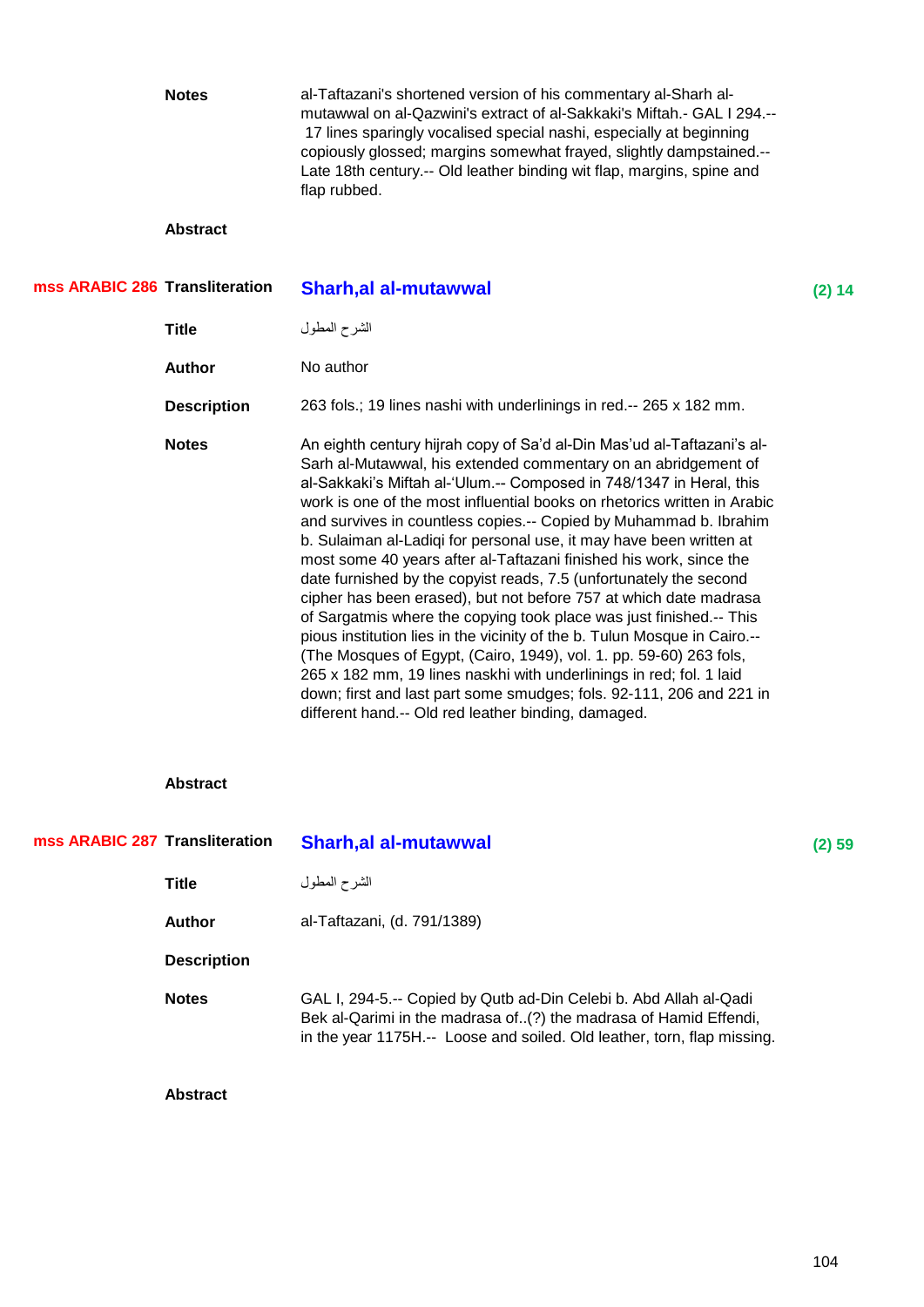| mss ARABIC 288 Transliteration |                    | <b>Sharh, al al-mutawwal</b>                                                                                                                                                                                                                                                             | (2) 62  |
|--------------------------------|--------------------|------------------------------------------------------------------------------------------------------------------------------------------------------------------------------------------------------------------------------------------------------------------------------------------|---------|
|                                | <b>Title</b>       | الشرح المطول                                                                                                                                                                                                                                                                             |         |
|                                | <b>Author</b>      | al-Taftazani, (d. 791/1389)                                                                                                                                                                                                                                                              |         |
|                                | <b>Description</b> | Ca. 300 fols.                                                                                                                                                                                                                                                                            |         |
|                                | <b>Notes</b>       | GAL I, 294-5. -- Copy with marginal and interlinear glosses, dated,<br>1179H. -- No binding.                                                                                                                                                                                             |         |
|                                | <b>Abstract</b>    |                                                                                                                                                                                                                                                                                          |         |
| mss ARABIC 289 Transliteration |                    | <b>Sharh, al al-mutawwal</b>                                                                                                                                                                                                                                                             | (2) 88  |
|                                | <b>Title</b>       | الشرح المطول                                                                                                                                                                                                                                                                             |         |
|                                | <b>Author</b>      | al-Taftazani (d.781/1389)                                                                                                                                                                                                                                                                |         |
|                                | <b>Description</b> | 263 fols.                                                                                                                                                                                                                                                                                |         |
|                                | <b>Notes</b>       | GAL S I, 516. -- Excellent copy of 263 fols. -- Dated, 1093H., copied<br>by Muhammad Tarif al-Naqshibandi.-- Leather with flap &<br>centerpieces, frontcover loose.                                                                                                                      |         |
|                                | <b>Abstract</b>    |                                                                                                                                                                                                                                                                                          |         |
|                                |                    |                                                                                                                                                                                                                                                                                          |         |
| mss ARABIC 290 Transliteration |                    | Shifa', al bi ta'rif huquq al-mustafa                                                                                                                                                                                                                                                    | (1)6    |
|                                | <b>Title</b>       | الشفاء بتعريف حقوق المصطفى                                                                                                                                                                                                                                                               |         |
|                                | <b>Author</b>      | Abu al-Fadl 'Iyad b. Musa b. 'Iyad al-Yahsibi                                                                                                                                                                                                                                            |         |
|                                | <b>Description</b> | 296 leaves; 19 lines per page.-- 7 3/8 x 6 inches                                                                                                                                                                                                                                        |         |
|                                | <b>Notes</b>       | N. d. but late 18th or early 19th century.-- Beautiful Maghribi script.--<br>Sarlawh in gold and colours; red, green, yellow, blue etc. headings<br>and rubrications throughout; red and blue borders; elegant script .--<br>Red leather binding with gold-stamped designs.-- Fine Copy. |         |
|                                | <b>Abstract</b>    |                                                                                                                                                                                                                                                                                          |         |
| mss ARABIC 291 Transliteration |                    | Shifa', al fi ta'rif huquq al-mustafa                                                                                                                                                                                                                                                    | (2) 103 |
|                                | <b>Title</b>       | الشفاء في تعريف حقوق المصطفى                                                                                                                                                                                                                                                             |         |
|                                | <b>Author</b>      | al-Yahsubi Qadi 'Iyad (d. 544/1149)                                                                                                                                                                                                                                                      |         |
|                                | <b>Description</b> | 246 fols.                                                                                                                                                                                                                                                                                |         |
|                                | <b>Notes</b>       | G I 369. -- Undated, 18th.c. -- Leather, frontcover missing.                                                                                                                                                                                                                             |         |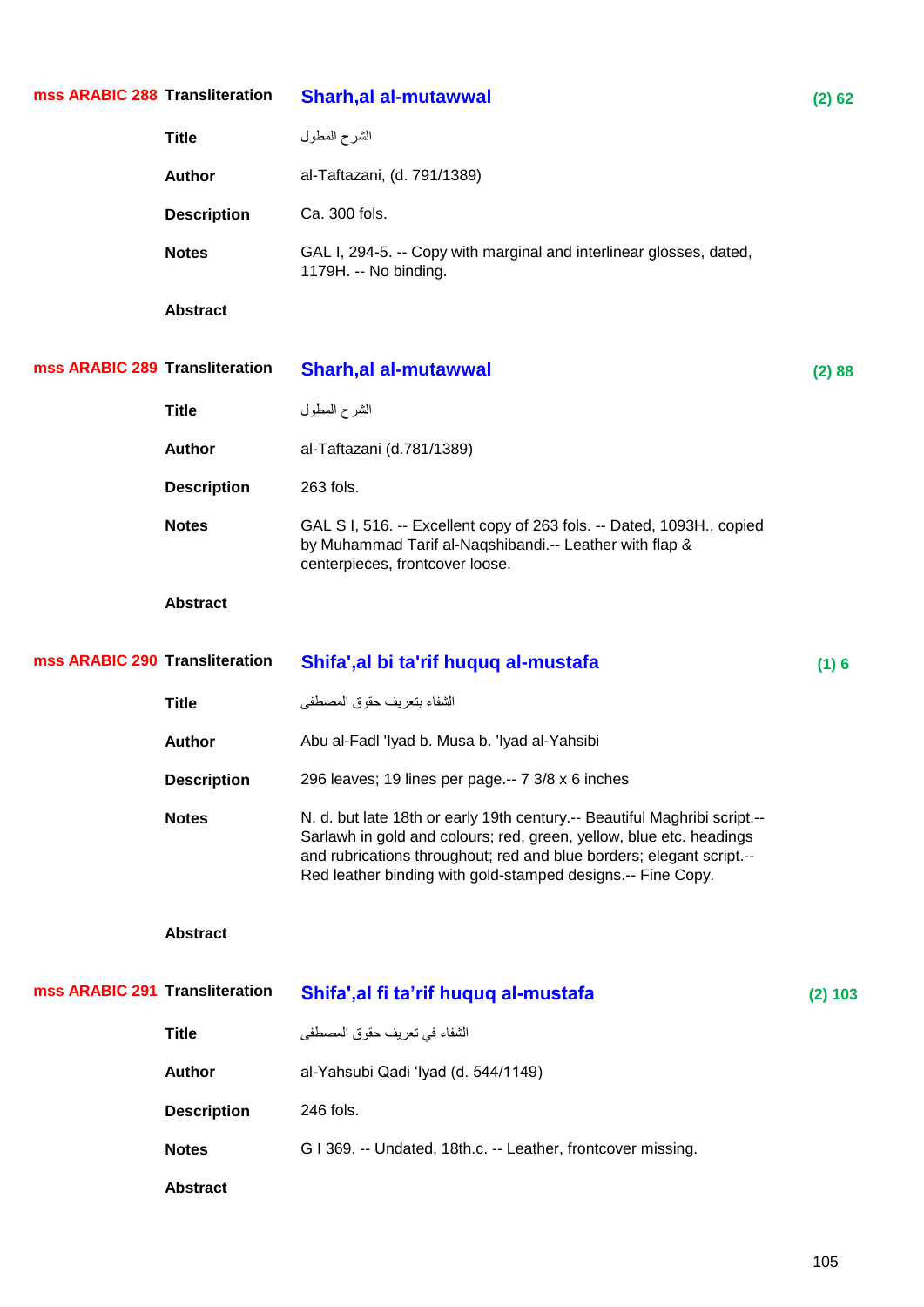| mss ARABIC 292 Transliteration |                    | Shir'at al-Islam                                                                                                                                                                                                                                                                                                                                                                                                                                                                                                                                                                                                                 | (1) 149 |
|--------------------------------|--------------------|----------------------------------------------------------------------------------------------------------------------------------------------------------------------------------------------------------------------------------------------------------------------------------------------------------------------------------------------------------------------------------------------------------------------------------------------------------------------------------------------------------------------------------------------------------------------------------------------------------------------------------|---------|
|                                | <b>Title</b>       | شرعة الاسلام                                                                                                                                                                                                                                                                                                                                                                                                                                                                                                                                                                                                                     |         |
|                                | <b>Author</b>      | No author                                                                                                                                                                                                                                                                                                                                                                                                                                                                                                                                                                                                                        |         |
|                                | <b>Description</b> | 95 leaves; 21 lines per page. -- 8 5/8 x 6 1/8 inches                                                                                                                                                                                                                                                                                                                                                                                                                                                                                                                                                                            |         |
|                                | <b>Notes</b>       | Probably Rukn al-Islam Sadid al-Din M. b. a. Bakr al-Bukhari<br>Imamzadah al-Sharghi.-- Name of author not given, however.--<br>Dated beginning of Dhu al-Hijjah, 964 (25 September, 1557).-- Old<br>Turkish Ta'liq in black, red headings.-- Many marginal notes.--<br>Yellowish, thick paper.-- Scribe: Sufyan b. Salih.-- Very clear and<br>readable.-- First three leaves at beginning full of notes, owner's<br>signatures, etc.                                                                                                                                                                                            |         |
|                                | <b>Abstract</b>    |                                                                                                                                                                                                                                                                                                                                                                                                                                                                                                                                                                                                                                  |         |
| mss ARABIC 293 Transliteration |                    | Siraj al-qulub - Sharh jila' al-qulub                                                                                                                                                                                                                                                                                                                                                                                                                                                                                                                                                                                            | (1) 130 |
|                                | <b>Title</b>       | سراج القلوب - شرح جلاء القلوب                                                                                                                                                                                                                                                                                                                                                                                                                                                                                                                                                                                                    |         |
|                                | <b>Author</b>      | No author                                                                                                                                                                                                                                                                                                                                                                                                                                                                                                                                                                                                                        |         |
|                                | <b>Description</b> | 69 leaves; 21 lines per page.-- 8 1/2 x 6 inches                                                                                                                                                                                                                                                                                                                                                                                                                                                                                                                                                                                 |         |
|                                | <b>Notes</b>       | Dated last of Rajab, 1167 (23 May, 1754).-- Jila' al-qulub is by M. b.<br>Pir 'A. Muhy al-Din al-Birkawi.-- Scribe: Hasan b. Yusuf, who may<br>also be the author of the commentary.-- This sharh is apparently not<br>in GAL.-- Black Turkish Naskh; red headings and overlinings; gold<br>borders throughout; nice sarlawh at the beginning in gold, blue and<br>red.-- The last ten leaves of this book contain "Arba'un hadithan"<br>(also by Birkawi) by the hand of Ahmad b. M. b. Hamzah; dated Rabi'<br>al-Akhir, 1168 (Jan., 1755). Gold borders and poor sarlawh at the<br>beginning.-- Black Naskh with red headings. |         |
|                                | <b>Abstract</b>    |                                                                                                                                                                                                                                                                                                                                                                                                                                                                                                                                                                                                                                  |         |
| mss ARABIC 294 Transliteration |                    | Sudur al-dhahab fi ma'rifat kalam al-'Arab                                                                                                                                                                                                                                                                                                                                                                                                                                                                                                                                                                                       | (2) 117 |
|                                | <b>Title</b>       | صدور الذهاب في معرفة كلام العرب                                                                                                                                                                                                                                                                                                                                                                                                                                                                                                                                                                                                  |         |
|                                | <b>Author</b>      | Jamal al-Din, Abu Muh. 'Ali ibn Jamal al-Din Yusuf ibn Ahmad ibn 'Ali<br>ibn Hisham al-Ansari                                                                                                                                                                                                                                                                                                                                                                                                                                                                                                                                    |         |
|                                | <b>Description</b> |                                                                                                                                                                                                                                                                                                                                                                                                                                                                                                                                                                                                                                  |         |
|                                | <b>Notes</b>       | Hadha Kitab Sharahtu bihi Mukhtasar al-Musamma bi Shudhur al-<br>Dhahab fi Ma'rifat Kalam al-'Arab.-- Probably mid. 19 <sup>th</sup> century.                                                                                                                                                                                                                                                                                                                                                                                                                                                                                    |         |
|                                | <b>Abstract</b>    |                                                                                                                                                                                                                                                                                                                                                                                                                                                                                                                                                                                                                                  |         |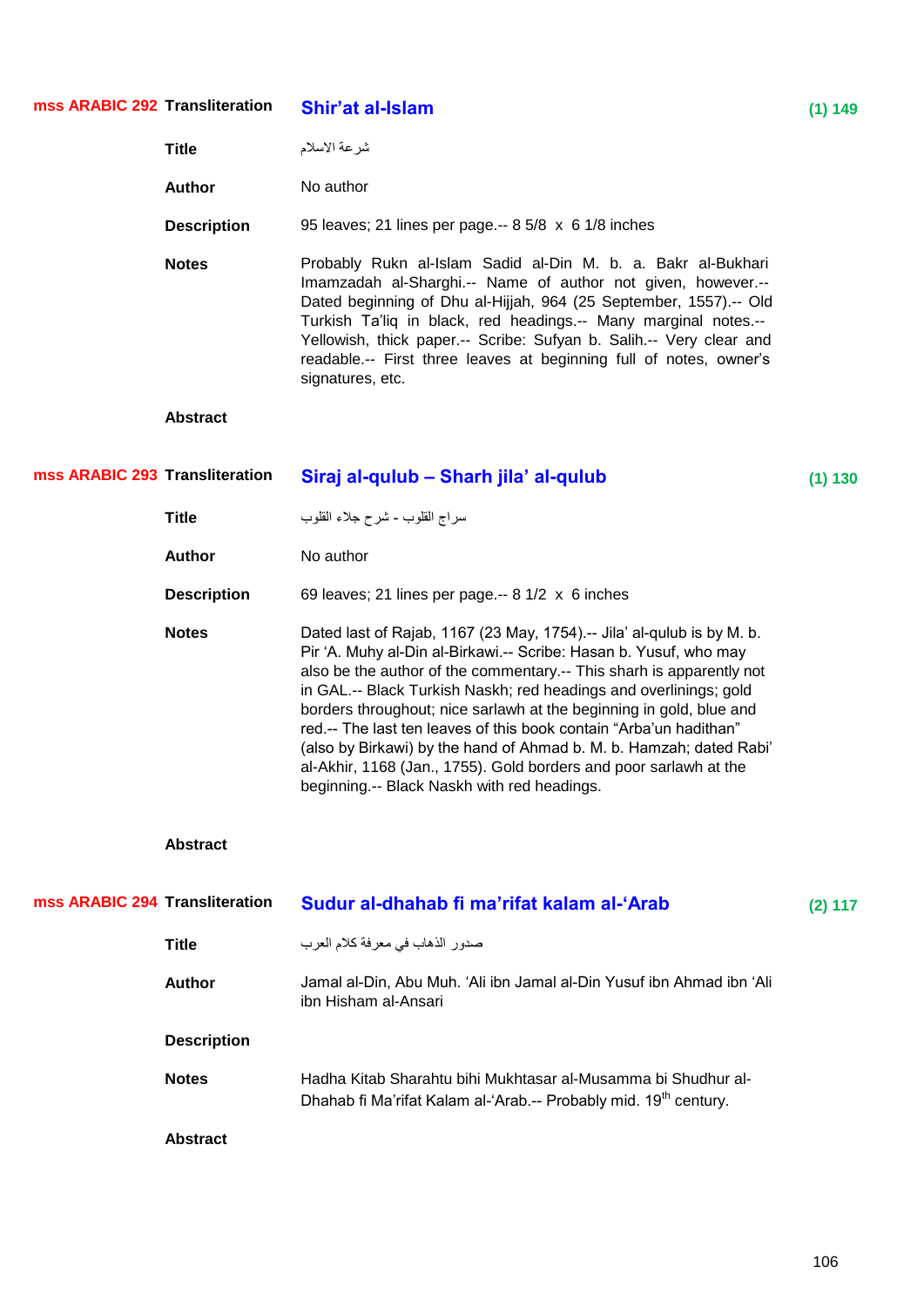#### **Surah Ya Sin** (1) 95 **mss ARABIC 295**

| Title              | سور ۃ پس                                                                                                                                                                                                                                                                                                                                                                                                                                                                                                                                                                                             |
|--------------------|------------------------------------------------------------------------------------------------------------------------------------------------------------------------------------------------------------------------------------------------------------------------------------------------------------------------------------------------------------------------------------------------------------------------------------------------------------------------------------------------------------------------------------------------------------------------------------------------------|
| <b>Author</b>      | No author                                                                                                                                                                                                                                                                                                                                                                                                                                                                                                                                                                                            |
| <b>Description</b> | 7 lines per page.-- $4 \frac{3}{4} \times 2 \frac{7}{8}$ inches                                                                                                                                                                                                                                                                                                                                                                                                                                                                                                                                      |
| <b>Notes</b>       | N.d.-- Written on eleven leaves of paper-thin ivory.-- Extremely fine<br>black Naskh script.-- Gold and red punctuation, gold and blue line<br>borders, double gold lines between each line of script.-- Blue and<br>gold sarlawh on leaf 1b.-- Original red leather binding, somewhat<br>worn at spine and chipped at edges here and there, but generally<br>good.-- Gold floral design stamped around all edges of cover.-- Last<br>ivory leaf cracked, out repaired and does not harm text.-- Probably<br>18th century Indian.-- Very rare!-- Interesting for collectors of writing<br>materials. |

| mss ARABIC 296 Transliteration |                    | <b>Surah Qaf</b>                                                                                                         | (1)66 |
|--------------------------------|--------------------|--------------------------------------------------------------------------------------------------------------------------|-------|
|                                | Title              | سورة قاف                                                                                                                 |       |
|                                | <b>Author</b>      | No author                                                                                                                |       |
|                                | <b>Description</b> | 8 leaves; seven lines per page -- 6 1/2 x 4 inches                                                                       |       |
|                                | <b>Notes</b>       | N.d.-- Black Indian Naskh between gold, black and red borders.-- No<br>special quality. -- Just one Surah of the Qur'an. |       |
|                                | <b>Abstract</b>    |                                                                                                                          |       |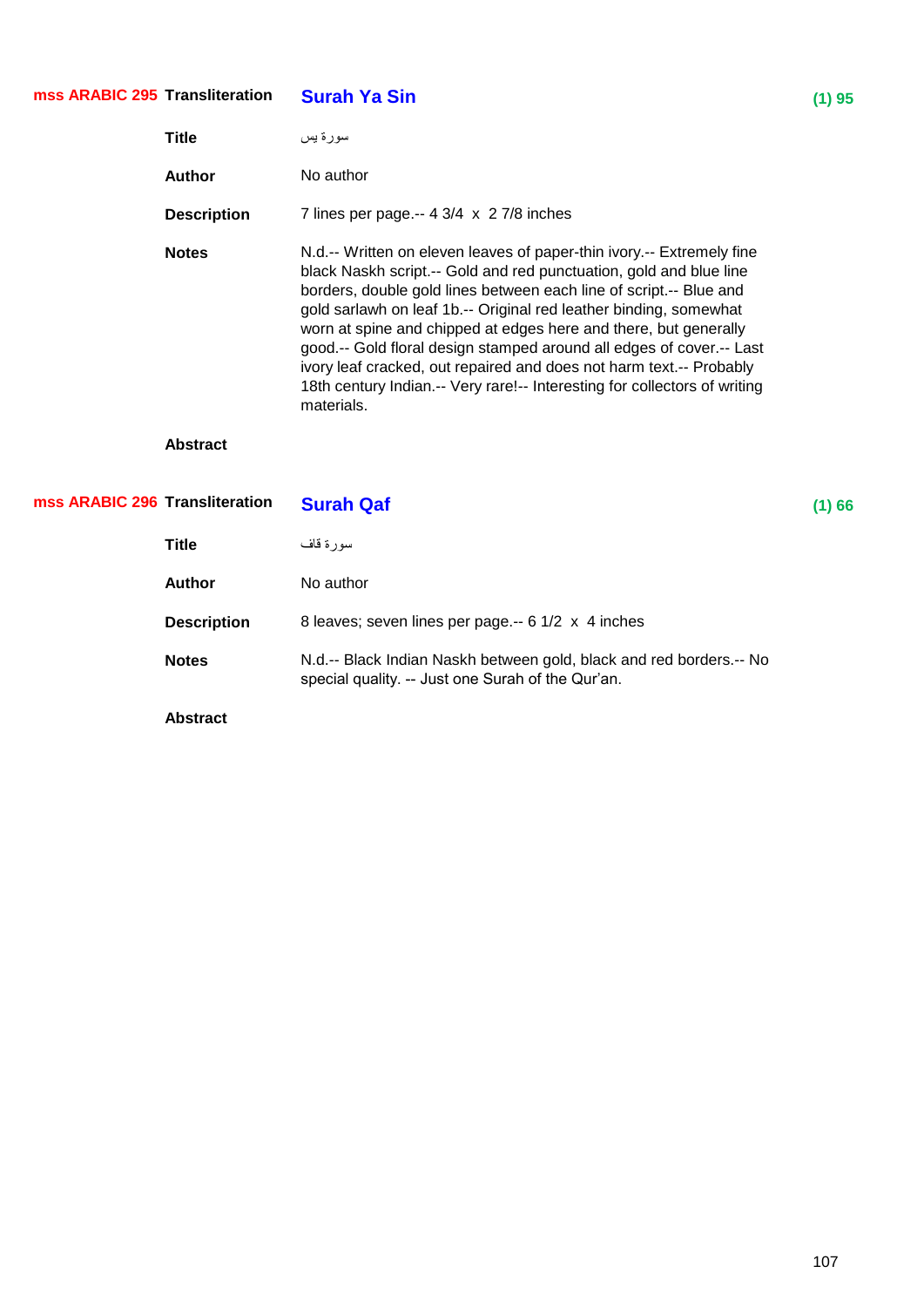# **T ( mss ARABIC 297 - 325 )**

| mss ARABIC 297 Transliteration |                    | Ta'lim al-muta'allim                                                                                                                                                                                                                                                                                                                                                                                                                                                                   | $(2)$ 111 |
|--------------------------------|--------------------|----------------------------------------------------------------------------------------------------------------------------------------------------------------------------------------------------------------------------------------------------------------------------------------------------------------------------------------------------------------------------------------------------------------------------------------------------------------------------------------|-----------|
|                                | <b>Title</b>       | تعليم المتعلم                                                                                                                                                                                                                                                                                                                                                                                                                                                                          |           |
|                                | <b>Author</b>      | Burhan ad-Din az-Zarnudji (c.600/1203)                                                                                                                                                                                                                                                                                                                                                                                                                                                 |           |
|                                | <b>Description</b> | GAL I, 462, followed by Sharh Qawa'id al-'Irab, a commentary on b.                                                                                                                                                                                                                                                                                                                                                                                                                     |           |
|                                |                    | Hisam's famous work. 131 fols, the first part fols. 1-55, both by the                                                                                                                                                                                                                                                                                                                                                                                                                  |           |
|                                |                    | same scribe, and dated resp. 1082 and 1079H.                                                                                                                                                                                                                                                                                                                                                                                                                                           |           |
|                                | <b>Notes</b>       | Boards with leather spine and centerpieces, flap missing.                                                                                                                                                                                                                                                                                                                                                                                                                              |           |
|                                | <b>Abstract</b>    |                                                                                                                                                                                                                                                                                                                                                                                                                                                                                        |           |
| mss ARABIC 298 Transliteration |                    | Ta'ligat 'ala gism al-mantig min tahdhib al-mantig wa-<br>al-kalam                                                                                                                                                                                                                                                                                                                                                                                                                     | (2) 25    |
|                                | <b>Title</b>       | تعليقات على قسم المنطق من تهذيب المنطق والكلام                                                                                                                                                                                                                                                                                                                                                                                                                                         |           |
|                                | <b>Author</b>      | al-Kalanbawi                                                                                                                                                                                                                                                                                                                                                                                                                                                                           |           |
|                                | <b>Description</b> |                                                                                                                                                                                                                                                                                                                                                                                                                                                                                        |           |
|                                | <b>Notes</b>       | Undated majmu'ah of three texts on logic; owner's entry dated<br>1128H.--[1] Fols. 1-117: Ta'liqat 'ala qism al-mantiq min tahdhib al-<br>mantiq wa-al-kalam by al-Kalanbawi (GAL S II, 302).-- [2] Fols. 107-<br>120: Ghayat tahdhib al-kalam fi tahrir al-mantiq wa-al-kalam by al-<br>Taftazani, S, II, 302 .-- [3] Fa'idah 'ala sharh al-risalah al-adudiyah. cf.<br>GAL II, 209, (fols. 121-166).-- Student's copy with many glosses.--<br>Marginal damp stains; without binding. |           |
|                                | <b>Abstract</b>    |                                                                                                                                                                                                                                                                                                                                                                                                                                                                                        |           |
| mss ARABIC 299 Transliteration |                    | <b>Ta'wilat al-Qur'an</b>                                                                                                                                                                                                                                                                                                                                                                                                                                                              | (2) 2     |
|                                | <b>Title</b>       | تأويلات القرأن                                                                                                                                                                                                                                                                                                                                                                                                                                                                         |           |
|                                | <b>Author</b>      | 'Abd al-Razzaq b. Abi al-Fada'il al-Kasani (d. 730)                                                                                                                                                                                                                                                                                                                                                                                                                                    |           |
|                                | <b>Description</b> | 193 fols.; alternatively 17 to 21 lines cursive nashi.-- 184 x 128 mm.                                                                                                                                                                                                                                                                                                                                                                                                                 |           |

**Prev. call #**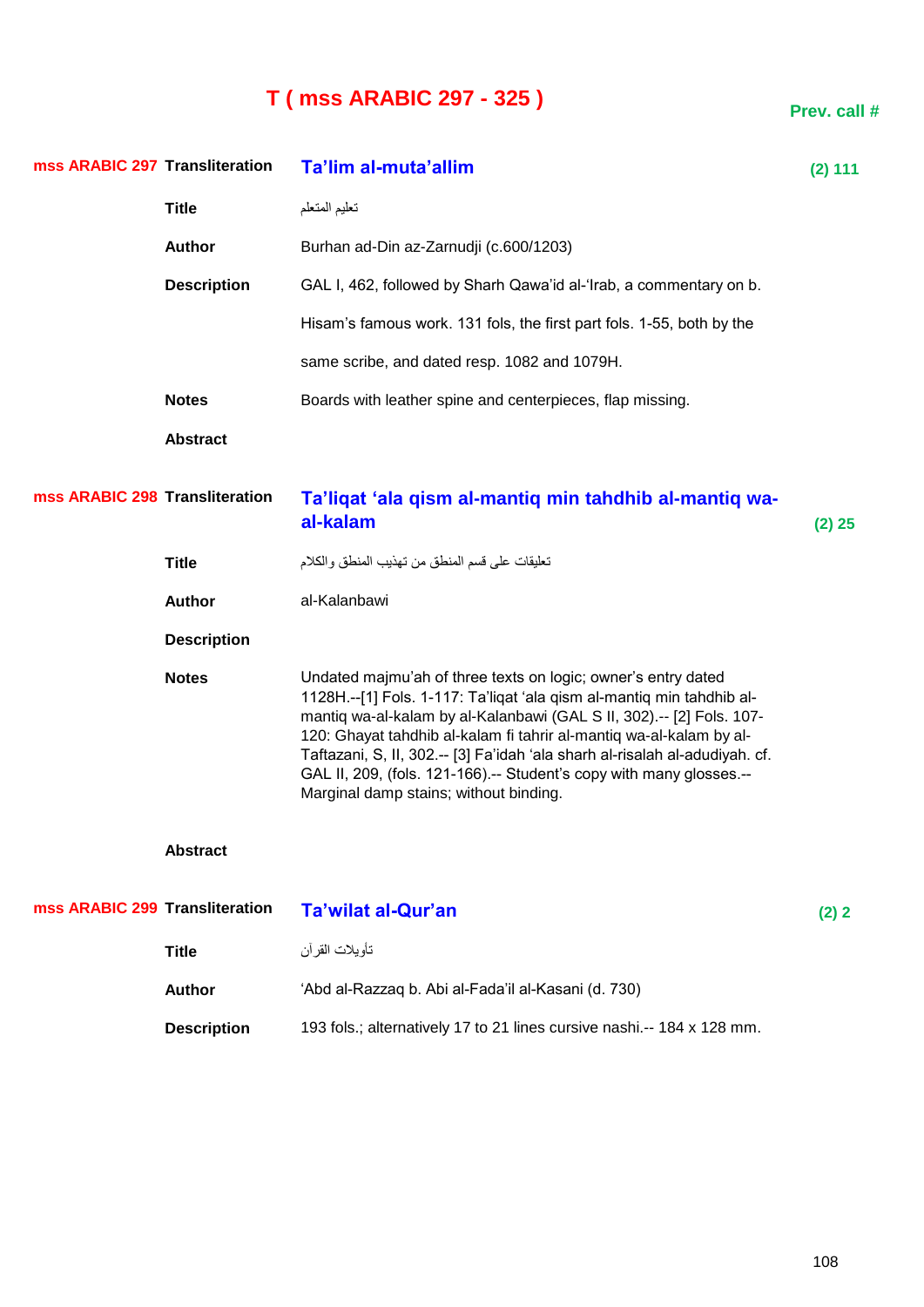| <b>Notes</b> | A mystical interpretation of the Qor'an which tries to reconcile the        |
|--------------|-----------------------------------------------------------------------------|
|              | views of b. 'Arabi with orthodoxy. -- Its author, whose biography and       |
|              | work is treated in detail by D.B. MacDonald in El I 88 ff.-- According      |
|              | to Brockelmann, GAL S II 280, the work was printed twice in Cairo           |
|              | and once in Cawnpore (1300), this last edition being in the margin of       |
|              | Abu Nasr al-Kazaruni's 'Ara'is al-bayan ilh, where it was erroneously       |
|              | ascribed to b. 'Arabi, cf. BMS 1/2 544 s.v.-- Ruzbahan; a further           |
|              | copy, covering the first half of the text, is mentioned in Zirikly III 350, |
|              | where no mention is made of a printed edition, however.-- Our copy          |
|              | being written by two copyist; fols 1b-3a fawa'id; captions in red;          |
|              | beneath the colophon on fol. 193b one more fa'ida.-- Except for             |
|              | some minor stains an old and complete copy in good condition.--             |
|              | Undated, probably 950-1000 H/second part of the 16th century.--             |
|              | Modern half calf binding.                                                   |
|              |                                                                             |

## **Abstract**

| mss ARABIC 300 Transliteration |                    | <b>Tadhkirah Zayn al-'Abidin</b>                                                                                                                                                                                                                                                                                                                                                                                                                                                                                                                                                                                                                                                               | (2) 141 |
|--------------------------------|--------------------|------------------------------------------------------------------------------------------------------------------------------------------------------------------------------------------------------------------------------------------------------------------------------------------------------------------------------------------------------------------------------------------------------------------------------------------------------------------------------------------------------------------------------------------------------------------------------------------------------------------------------------------------------------------------------------------------|---------|
|                                | <b>Title</b>       | تذكر ة ز ين العابدين                                                                                                                                                                                                                                                                                                                                                                                                                                                                                                                                                                                                                                                                           |         |
|                                | <b>Author</b>      | Zayn al-'Abdin, Muhammad ibn al-Husayn.                                                                                                                                                                                                                                                                                                                                                                                                                                                                                                                                                                                                                                                        |         |
|                                | <b>Description</b> |                                                                                                                                                                                                                                                                                                                                                                                                                                                                                                                                                                                                                                                                                                |         |
|                                | <b>Notes</b>       | 1219H.                                                                                                                                                                                                                                                                                                                                                                                                                                                                                                                                                                                                                                                                                         |         |
|                                | <b>Abstract</b>    |                                                                                                                                                                                                                                                                                                                                                                                                                                                                                                                                                                                                                                                                                                |         |
| mss ARABIC 301 Transliteration |                    | <b>Tafsir Abi al-Su'ud</b>                                                                                                                                                                                                                                                                                                                                                                                                                                                                                                                                                                                                                                                                     | (1) 89  |
|                                | <b>Title</b>       | تفسير أبي السعود                                                                                                                                                                                                                                                                                                                                                                                                                                                                                                                                                                                                                                                                               |         |
|                                | <b>Author</b>      | Abu al-Su'ud M. b. M. b. Mustafa al-'Imadi                                                                                                                                                                                                                                                                                                                                                                                                                                                                                                                                                                                                                                                     |         |
|                                | <b>Description</b> | 384 leaves + 3 leaves in Turkish at the end; 35 lines per page.--<br>11 3/8 x 8 inches.                                                                                                                                                                                                                                                                                                                                                                                                                                                                                                                                                                                                        |         |
|                                | <b>Notes</b>       | Dated 23 Jamad al-Ula, 972 A.H.-- The scribe seems to be the<br>author himself, but the date and scribe's name have been tampered<br>with, and it seems likely that this is a forgery.-- A note in Turkish at<br>the end, however, is dated "last of Rajab, 1004 (March 30, 1596).--<br>Black Turkish Naskh, red Qur'an quotations and headings, some<br>quotations in green also.-- Simple gold, red and blue sarlawh at the<br>beginning.-- This book is vol. 1 only: complete through Surah Yusuf.--<br>Brockelmann gives its proper title as "Irshad al-'aqli al-salim ila<br>mazaya al-Kitab al-Karim".-- Original stamped red leather Turkish<br>binding in good condition.-- Nice copy. |         |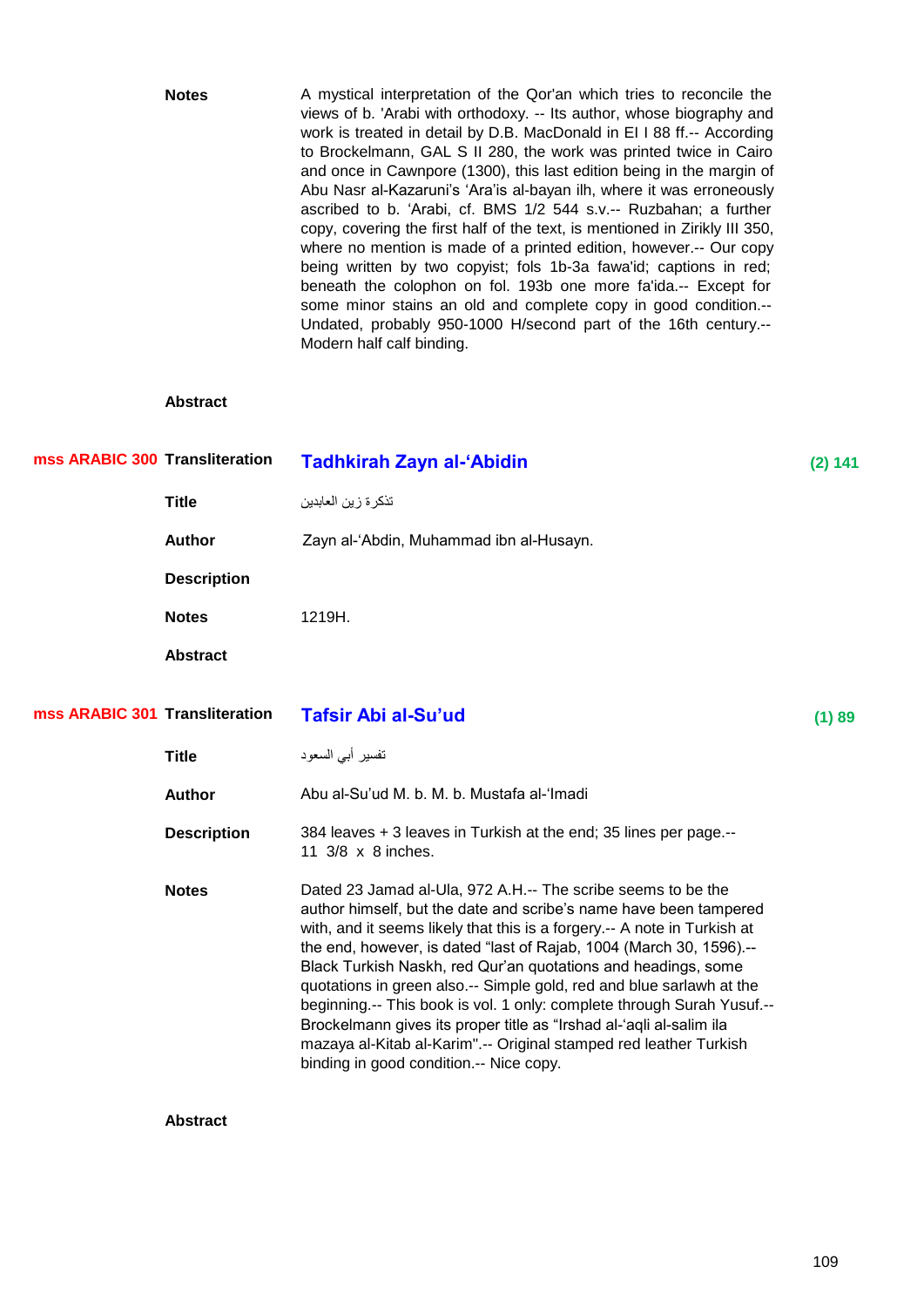| mss ARABIC 302 Transliteration |                    | <b>Tafsir al-jalalayn</b>                                                                                                                                                                                                                                                                                                                                                                                                                                                                                                                                                                                                                                                                                                                                                                                                                                                                                                                                                                                                                                                                                                                                                                                                                                                                                                                                                                                                                                                                                                                                                                                                                                                                | $(1)$ 202 |
|--------------------------------|--------------------|------------------------------------------------------------------------------------------------------------------------------------------------------------------------------------------------------------------------------------------------------------------------------------------------------------------------------------------------------------------------------------------------------------------------------------------------------------------------------------------------------------------------------------------------------------------------------------------------------------------------------------------------------------------------------------------------------------------------------------------------------------------------------------------------------------------------------------------------------------------------------------------------------------------------------------------------------------------------------------------------------------------------------------------------------------------------------------------------------------------------------------------------------------------------------------------------------------------------------------------------------------------------------------------------------------------------------------------------------------------------------------------------------------------------------------------------------------------------------------------------------------------------------------------------------------------------------------------------------------------------------------------------------------------------------------------|-----------|
|                                | <b>Title</b>       | تفسير الجلالين                                                                                                                                                                                                                                                                                                                                                                                                                                                                                                                                                                                                                                                                                                                                                                                                                                                                                                                                                                                                                                                                                                                                                                                                                                                                                                                                                                                                                                                                                                                                                                                                                                                                           |           |
|                                | <b>Author</b>      | M. b. A. b. M. b. Ibr. a. 'Al. al-Ansari al-Mahalli al-Shafi'i Jalal al-Din                                                                                                                                                                                                                                                                                                                                                                                                                                                                                                                                                                                                                                                                                                                                                                                                                                                                                                                                                                                                                                                                                                                                                                                                                                                                                                                                                                                                                                                                                                                                                                                                              |           |
|                                | <b>Description</b> | 195 leaves; 19 lines per page.                                                                                                                                                                                                                                                                                                                                                                                                                                                                                                                                                                                                                                                                                                                                                                                                                                                                                                                                                                                                                                                                                                                                                                                                                                                                                                                                                                                                                                                                                                                                                                                                                                                           |           |
|                                | <b>Notes</b>       | Jalal al-Din.-- [Finished by his pupil:] Abu al-Fazl 'Ar. b. a. Bakr b. M.<br>b. a. Bakr Jalal al-Din al-Suyuti al-Khuzayri al-Shafi'i.-- Nd. 18th<br>century.-- Thick black cursive Naskh.-- Red overlinings and<br>headings.-- Marginal comments.-- Browned yellowish paper.-- Good,<br>usable copy.                                                                                                                                                                                                                                                                                                                                                                                                                                                                                                                                                                                                                                                                                                                                                                                                                                                                                                                                                                                                                                                                                                                                                                                                                                                                                                                                                                                   |           |
|                                | <b>Abstract</b>    |                                                                                                                                                                                                                                                                                                                                                                                                                                                                                                                                                                                                                                                                                                                                                                                                                                                                                                                                                                                                                                                                                                                                                                                                                                                                                                                                                                                                                                                                                                                                                                                                                                                                                          |           |
| mss ARABIC 303 Transliteration |                    | <b>Tafsir al-Qur'an</b>                                                                                                                                                                                                                                                                                                                                                                                                                                                                                                                                                                                                                                                                                                                                                                                                                                                                                                                                                                                                                                                                                                                                                                                                                                                                                                                                                                                                                                                                                                                                                                                                                                                                  | (2) 23    |
|                                | <b>Title</b>       | تفسير القرآن                                                                                                                                                                                                                                                                                                                                                                                                                                                                                                                                                                                                                                                                                                                                                                                                                                                                                                                                                                                                                                                                                                                                                                                                                                                                                                                                                                                                                                                                                                                                                                                                                                                                             |           |
|                                | <b>Author</b>      | No author                                                                                                                                                                                                                                                                                                                                                                                                                                                                                                                                                                                                                                                                                                                                                                                                                                                                                                                                                                                                                                                                                                                                                                                                                                                                                                                                                                                                                                                                                                                                                                                                                                                                                |           |
|                                | <b>Description</b> | 307 fols.                                                                                                                                                                                                                                                                                                                                                                                                                                                                                                                                                                                                                                                                                                                                                                                                                                                                                                                                                                                                                                                                                                                                                                                                                                                                                                                                                                                                                                                                                                                                                                                                                                                                                |           |
|                                | <b>Notes</b>       | Tafsir al-Qur'an.-- This work seems to represent one of, at least<br>three or four existing redactions the authors or which are still not yet<br>identified.-- The original text, says F. Sezgin (1:27) was by Ibn Abbas<br>(d. 68-70/687-689) and al-Tabari had it incorporated fully in his Tafsir<br>as it was transmitted by 'Ali b. Abi Talha (d. 120/737).-- In the four<br>redactions consulted so far (2 in Chester Beatty, 1 in the Qarawiyyin<br>in Fas and of al-Firuzabadi), the Isnads (chains of transmission)<br>which evantually leads to al-Kalbi and Ibn 'Abbas, differ widely.-- Of<br>the Berlin version (no. 732) Ahlward says: "nach dieser Riwaje,<br>welche sich auf Hisam b. Muhammad al-Kalbi (d. 204/819) Stutzt<br>Ruhrt Dies Werk von ibn Abbas her - dessen Aechheit in dieser form<br>aber misslich scheint. Die Redaction gehort wel dem 4 Jahrhundert<br>der Higra an".-- Juding from few authorities quoted in the text like al-<br>Hakim al-Nisaburi (d. 404/1013) and some commentaries by the<br>author on controversial dogmatic points apparently directed against<br>the Mu'tazilites, we can safely assume that the<br>author was a Shafi'i and Ash'ari scholar who lived in the 6th/12th<br>either in Iraq or Khurasan. His views are clearly shown in his work in<br>the following fols. 69a, 93a, 171b, 196a, 200a and 206b. Ibn 'Abbas<br>appears only twice in the whole work.-- The Reduction by the famous<br>al-Firuzabadi (pub. in Cairo in 1316 A.H. under the title: al-Miqbas -<br>etc) does not tally with our version neither do the rest (Ch.B. 4224,<br>5465; Qar. 928, Berlin 742) in spite of the striking similarities which |           |
|                                |                    | can be observed in the texts.-- The 1st fol. and the last are missing.<br>Written in a fine scholarly Mamluki Naskh by a least three scribes.<br>Paper and types of script is typical of the eight / 14C, most probably<br>written in Syria or Egypt. The whole work appears to consists of three<br>vols. of which this is the 1st containing the commentary Surah 1-18.                                                                                                                                                                                                                                                                                                                                                                                                                                                                                                                                                                                                                                                                                                                                                                                                                                                                                                                                                                                                                                                                                                                                                                                                                                                                                                                |           |
|                                |                    |                                                                                                                                                                                                                                                                                                                                                                                                                                                                                                                                                                                                                                                                                                                                                                                                                                                                                                                                                                                                                                                                                                                                                                                                                                                                                                                                                                                                                                                                                                                                                                                                                                                                                          |           |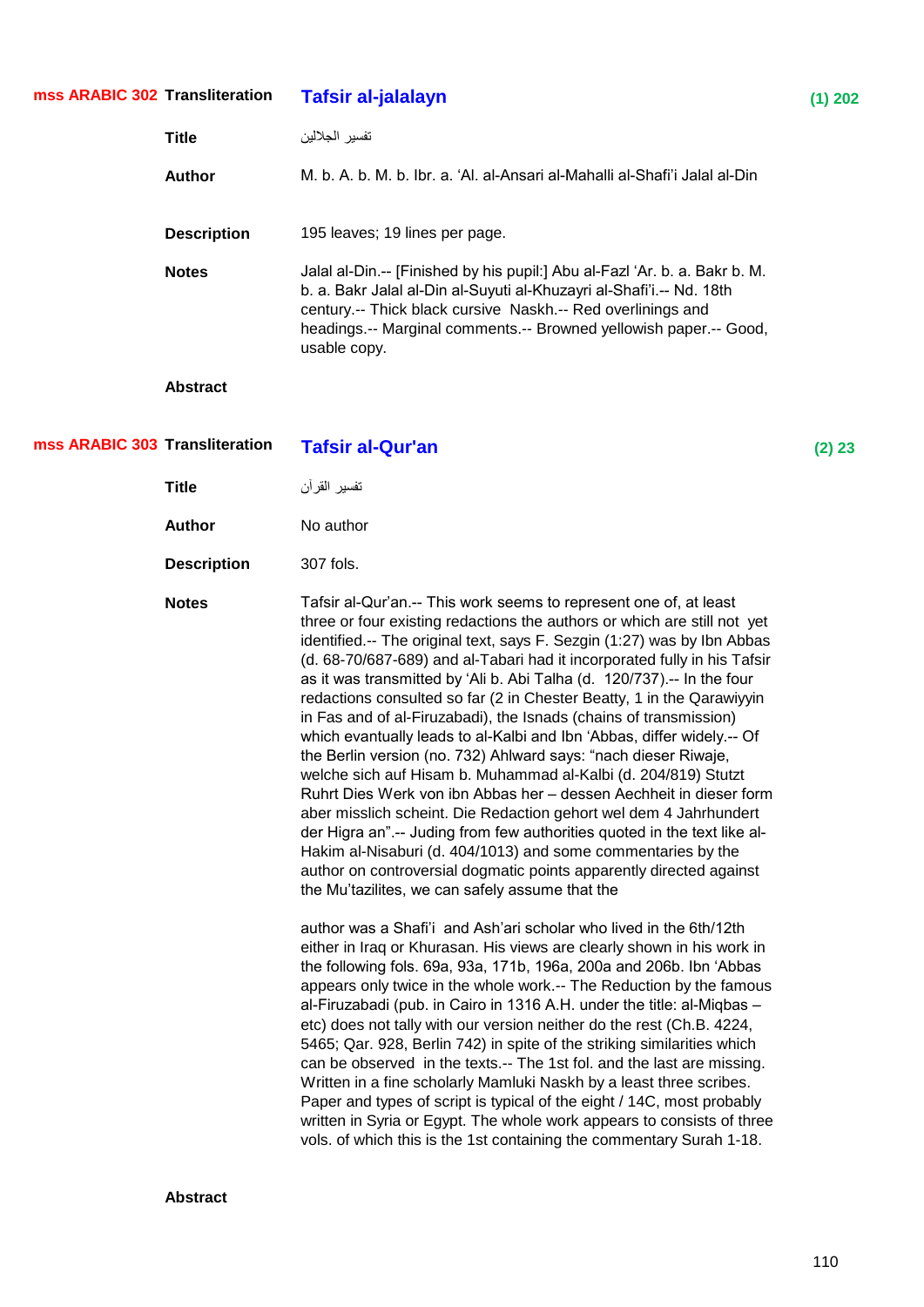| mss ARABIC 304 Transliteration |                    | <b>Tafsir ruh al-bayan</b>                                                                                                                                                                                                                                                                                                                                                                                                                                                                                                                                                                                                            | $(1)$ 199 |
|--------------------------------|--------------------|---------------------------------------------------------------------------------------------------------------------------------------------------------------------------------------------------------------------------------------------------------------------------------------------------------------------------------------------------------------------------------------------------------------------------------------------------------------------------------------------------------------------------------------------------------------------------------------------------------------------------------------|-----------|
|                                | <b>Title</b>       | نفسير روح البيان                                                                                                                                                                                                                                                                                                                                                                                                                                                                                                                                                                                                                      |           |
|                                | <b>Author</b>      | Abu al-Fida Ism. Haqqi al-Brusawi                                                                                                                                                                                                                                                                                                                                                                                                                                                                                                                                                                                                     |           |
|                                | <b>Description</b> | 309 leaves; 39 lines per page.-- 13 1/2 x 9 inches                                                                                                                                                                                                                                                                                                                                                                                                                                                                                                                                                                                    |           |
|                                | <b>Notes</b>       | Dated 25 Safar, 1259 (27 March, 1843).-- 8 flyleaves at beginning<br>containing misc. Turkish du'a, etc.-- Beautiful gold, blue, green and<br>red sarlawh at beginning; double gold, black and red borders; gold<br>and red borders throughout.-- Very small Turkish Ta'liq script, red<br>headings and overlinings.-- Words of Qur'an are in red, commentary<br>in black.-- New Surahs begin with gold and red headings.-- Good,<br>glazed Turkish (Venetian?) paper.-- Part one only: through Surat al-<br>Tawbah.-- Scribe: Hafiz M. b. San'ullah b. M. [called] Qoyunjuzadah.--<br>Elegant copy in red leather binding with flap. |           |
|                                | <b>Abstract</b>    |                                                                                                                                                                                                                                                                                                                                                                                                                                                                                                                                                                                                                                       |           |
| mss ARABIC 305 Transliteration |                    | <b>Tahbir al-taysir</b>                                                                                                                                                                                                                                                                                                                                                                                                                                                                                                                                                                                                               | (1) 83    |
|                                | <b>Title</b>       | تحبير التيسير                                                                                                                                                                                                                                                                                                                                                                                                                                                                                                                                                                                                                         |           |
|                                | <b>Author</b>      | Shams al-Din a. al-Khayr M. b. M. al-Jazari                                                                                                                                                                                                                                                                                                                                                                                                                                                                                                                                                                                           |           |
|                                | <b>Description</b> | 170 leaves; 19 lines per page.-- 7 7/8 x 5 inches                                                                                                                                                                                                                                                                                                                                                                                                                                                                                                                                                                                     |           |
|                                | <b>Notes</b>       | This compilation comprises three parts: [1] Tahbir al-taysir by Shams<br>al-Din a. al-Khayr M. b. M. al-Jazari; n.d.; 123 leaves; nice little<br>sarlawh in gold and floral designs or orange, blue, etc.; pages<br>bordered in red, red headings; neat Turkish Naskh.-- [2] Kitab qurat<br>al-'ayn fi al-kalam al-majid by Abu Baga 'Ali b. 'Uthman b. M. b. A. al-<br>Hasan al-Qasih al-Baghdadi; n.d.; another nice sarlawh; 37 leaves;<br>same scribe and format.-- [3] Waqf al-Hamzah wa al-Hisham 'ala al-<br>Hamzah; n.d.; another nice, though smaller, sarlawh; 10 leaves.--<br>Very neat, pretty little book.               |           |
|                                | <b>Abstract</b>    |                                                                                                                                                                                                                                                                                                                                                                                                                                                                                                                                                                                                                                       |           |
| mss ARABIC 306 Transliteration |                    | <b>Tahbir al-taysir</b>                                                                                                                                                                                                                                                                                                                                                                                                                                                                                                                                                                                                               | (1) 103   |
|                                | <b>Title</b>       | تحبير التيسير                                                                                                                                                                                                                                                                                                                                                                                                                                                                                                                                                                                                                         |           |
|                                | <b>Author</b>      | Shams al-Din al-Khayr M. b. M. al-Jazari al-Qorashi al-Dimashqi al-<br>Shirazi                                                                                                                                                                                                                                                                                                                                                                                                                                                                                                                                                        |           |
|                                | <b>Description</b> | 123 leaves; 19 lines per page.-- 8 1/2 x 5 3/4 inches                                                                                                                                                                                                                                                                                                                                                                                                                                                                                                                                                                                 |           |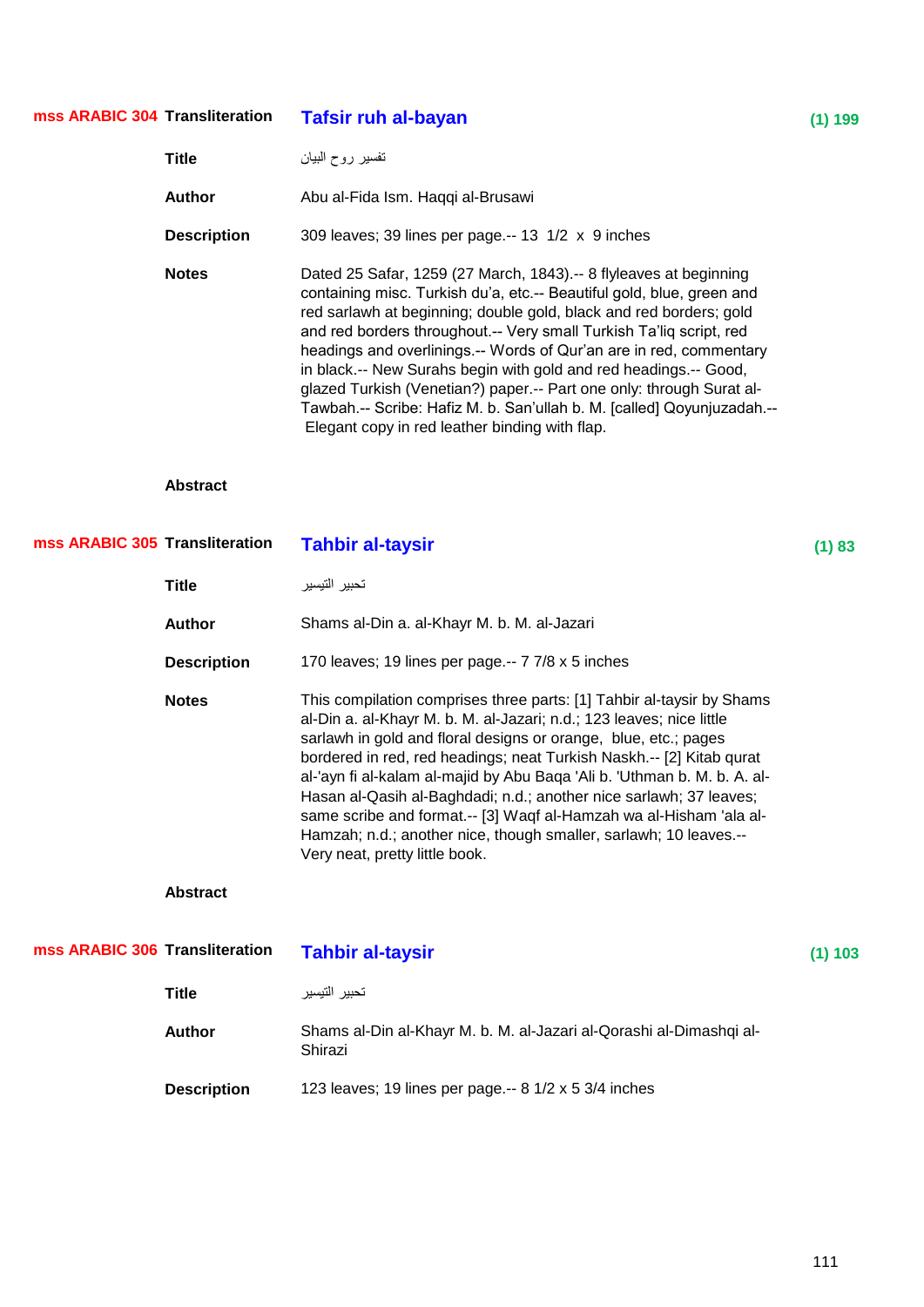|                                | <b>Notes</b>       | This compilation comprises two parts.-- The first part: Tahbir al-taysir<br>by Shams al-Din al-Khayr M. b. M. al-Jazari al-Qorashi al-Dimashqi<br>al-Shirazi.-- N.d.-- 10th century A.H.-- 111 leaves; first page missing (<br>but only introductory prayers, etc.).-- Clear Naskh script in black with<br>red headings and rubrications; double red lines for boeders<br>throughout.-- Many marginal notes.-- The second part: Hidayat al-<br>murtab wa ghawat al-huffaz wa al-tullab by 'Alam al-Din al-Khayr 'Al.<br>b. M. b. 'Abd al-Samad al-Sakhawi.-- N.d.-- Owner's seal dated 1073<br>(1662-3).-- Same hand as preceding.-- 12 leaves.-- Nice copy. |         |
|--------------------------------|--------------------|--------------------------------------------------------------------------------------------------------------------------------------------------------------------------------------------------------------------------------------------------------------------------------------------------------------------------------------------------------------------------------------------------------------------------------------------------------------------------------------------------------------------------------------------------------------------------------------------------------------------------------------------------------------|---------|
|                                | <b>Abstract</b>    |                                                                                                                                                                                                                                                                                                                                                                                                                                                                                                                                                                                                                                                              |         |
| mss ARABIC 307 Transliteration |                    | Tahrir al-qawa'id al-mantiqiyyah                                                                                                                                                                                                                                                                                                                                                                                                                                                                                                                                                                                                                             | (2) 97  |
|                                | <b>Title</b>       | تحرير القواعد المنطقية                                                                                                                                                                                                                                                                                                                                                                                                                                                                                                                                                                                                                                       |         |
|                                | <b>Author</b>      | Qutb al-Din al-Razi                                                                                                                                                                                                                                                                                                                                                                                                                                                                                                                                                                                                                                          |         |
|                                | <b>Description</b> | 59 fols.                                                                                                                                                                                                                                                                                                                                                                                                                                                                                                                                                                                                                                                     |         |
|                                | <b>Notes</b>       | G I 466. -- Dated 1253; several marginal glosses. Boards with leather<br>spine.                                                                                                                                                                                                                                                                                                                                                                                                                                                                                                                                                                              |         |
|                                | <b>Abstract</b>    |                                                                                                                                                                                                                                                                                                                                                                                                                                                                                                                                                                                                                                                              |         |
| mss ARABIC 308 Transliteration |                    | Tahrir al-qawli al-anfa' fi tafsir al-ayat al-arba'                                                                                                                                                                                                                                                                                                                                                                                                                                                                                                                                                                                                          | (1) 146 |
|                                | <b>Title</b>       | تحرير القول الأنفع في تفسير الآيات الأربع                                                                                                                                                                                                                                                                                                                                                                                                                                                                                                                                                                                                                    |         |
|                                | <b>Author</b>      | 'Ali Riza b. Yu Ziya'                                                                                                                                                                                                                                                                                                                                                                                                                                                                                                                                                                                                                                        |         |
|                                | <b>Description</b> | 6 leaves; 15 lines per page.-- 9 3/4 x 6 3/4 inches                                                                                                                                                                                                                                                                                                                                                                                                                                                                                                                                                                                                          |         |
|                                | <b>Notes</b>       | Dated 1331 (1912-3).-- Turkish Nasta'liq; red borders and<br>overlinings.-- A brief commentary on four verses of the Qur'an.--<br>Cloth binding.                                                                                                                                                                                                                                                                                                                                                                                                                                                                                                             |         |
|                                | <b>Abstract</b>    |                                                                                                                                                                                                                                                                                                                                                                                                                                                                                                                                                                                                                                                              |         |
| mss ARABIC 309 Transliteration |                    | Taj al-lughah wa al-sihah al-'Arabiyah                                                                                                                                                                                                                                                                                                                                                                                                                                                                                                                                                                                                                       | (1) 115 |
|                                | <b>Title</b>       | تاج اللغة والصحاح العربية                                                                                                                                                                                                                                                                                                                                                                                                                                                                                                                                                                                                                                    |         |
|                                | <b>Author</b>      | a. Nasr Ism b. Hammad al-Jawhari                                                                                                                                                                                                                                                                                                                                                                                                                                                                                                                                                                                                                             |         |
|                                | <b>Description</b> | 115 leaves; 25 lines per page.-- 11 x 7 1/2 inches                                                                                                                                                                                                                                                                                                                                                                                                                                                                                                                                                                                                           |         |
|                                | <b>Notes</b>       | N.d.-- About 900 A.H. (1500 A.D).-- Black Naskh, Ta'liq, and<br>Nasta'liq in several hands.-- Some parts vowelled.-- Red headings,<br>etc. here and there.-- Complete.-- Many marginal notes.-- Light<br>brownish glazed paper.                                                                                                                                                                                                                                                                                                                                                                                                                              |         |
|                                | <b>Abstract</b>    |                                                                                                                                                                                                                                                                                                                                                                                                                                                                                                                                                                                                                                                              |         |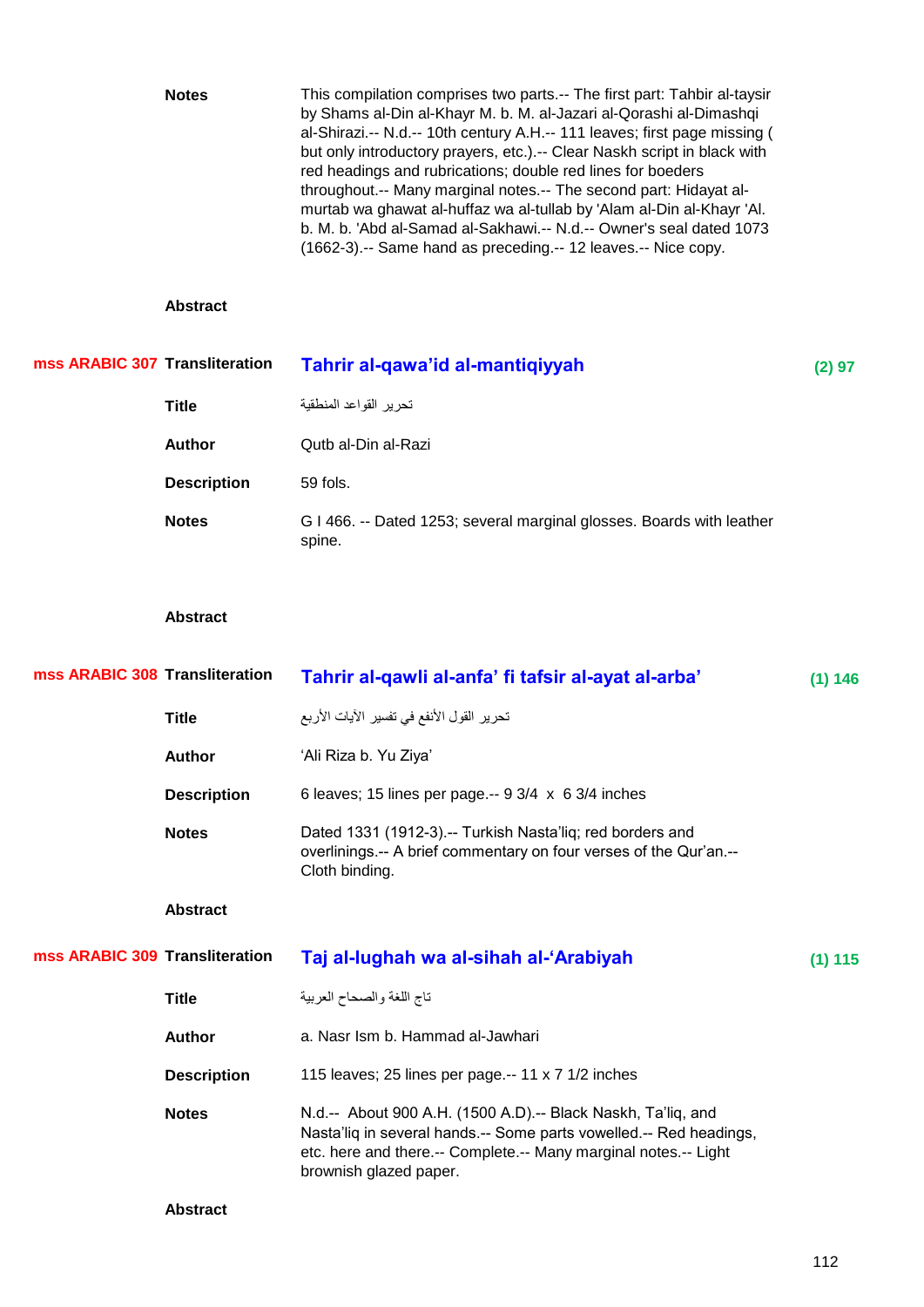| mss ARABIC 310 Transliteration |                    | <b>Takhmis al-munfarijah</b>                                                                                                                                                                                                                                                                                                                                                                                                                                                                                                                                                                                                                                                                                                                                                                     | $(1)$ 110 |
|--------------------------------|--------------------|--------------------------------------------------------------------------------------------------------------------------------------------------------------------------------------------------------------------------------------------------------------------------------------------------------------------------------------------------------------------------------------------------------------------------------------------------------------------------------------------------------------------------------------------------------------------------------------------------------------------------------------------------------------------------------------------------------------------------------------------------------------------------------------------------|-----------|
|                                | <b>Title</b>       | تخميس المنفرجة                                                                                                                                                                                                                                                                                                                                                                                                                                                                                                                                                                                                                                                                                                                                                                                   |           |
|                                | <b>Author</b>      | Faqir Muhammad al-Naqshbandi                                                                                                                                                                                                                                                                                                                                                                                                                                                                                                                                                                                                                                                                                                                                                                     |           |
|                                | <b>Description</b> | 36 leaves.-- 8 3/4 x 6 1/4 inches                                                                                                                                                                                                                                                                                                                                                                                                                                                                                                                                                                                                                                                                                                                                                                |           |
|                                | <b>Notes</b>       | This compilation comprises three parts: [1] Takhmis al-munfarijah by<br>Faqir Muhammad al-NaqshbandiDated 21 Dhu al-Qa'idah, 1122 (Jan.<br>11, 1711); 6 leaves; 13 lines per page; large, clear black Naskh with<br>red headings and rubrications.-- [2] al-Adwa' al-bahij fi ibraz daqa'iq<br>al-munfarijah A. Ya. Zakariya al-Ansari; dated 26 Muharram, 1123<br>(March 16, 1712); 28 leaves; 21 lines per page; scribe: Ibr. b.<br>Sha'ban al-Qarshahrli same hand.-- [3] Qasidat al-munfarijah by<br>Imam Ghazzali; n.d; 2 leaves; 21 lines per page; last leaf contains a<br>falnamah [?] .-- The original Qasidat al-munfarijah is bu Abu al-Fazl<br>Yu. b. M. b. Yu. b. al-Nahwi al-tawzari.-- This copy is well written in<br>thick on light brownish glazed paper.-- Red headings, etc. |           |
|                                | <b>Abstract</b>    |                                                                                                                                                                                                                                                                                                                                                                                                                                                                                                                                                                                                                                                                                                                                                                                                  |           |
| mss ARABIC 311 Transliteration |                    | <b>Talkhis al-miftah</b>                                                                                                                                                                                                                                                                                                                                                                                                                                                                                                                                                                                                                                                                                                                                                                         | (2) 68    |
|                                | <b>Title</b>       | تلخيص المفتاح                                                                                                                                                                                                                                                                                                                                                                                                                                                                                                                                                                                                                                                                                                                                                                                    |           |
|                                | <b>Author</b>      | Khatib Dimashq al-Qazwini (d. 739/1338)                                                                                                                                                                                                                                                                                                                                                                                                                                                                                                                                                                                                                                                                                                                                                          |           |
|                                | <b>Description</b> | 38 fols.                                                                                                                                                                                                                                                                                                                                                                                                                                                                                                                                                                                                                                                                                                                                                                                         |           |
|                                | <b>Notes</b>       | GAL S I 516. -- Excellently calligraphed copy, dated, 1210H. --<br>Gilttooled leather with flap.                                                                                                                                                                                                                                                                                                                                                                                                                                                                                                                                                                                                                                                                                                 |           |
|                                | <b>Abstract</b>    |                                                                                                                                                                                                                                                                                                                                                                                                                                                                                                                                                                                                                                                                                                                                                                                                  |           |
| mss ARABIC 312 Transliteration |                    | <b>Talkhis al-miftah</b>                                                                                                                                                                                                                                                                                                                                                                                                                                                                                                                                                                                                                                                                                                                                                                         | (2) 81    |
|                                | <b>Title</b>       | تلخيص المفتاح                                                                                                                                                                                                                                                                                                                                                                                                                                                                                                                                                                                                                                                                                                                                                                                    |           |
|                                | <b>Author</b>      | Khatib Dimashq al-Qazwini (d.739/1338)                                                                                                                                                                                                                                                                                                                                                                                                                                                                                                                                                                                                                                                                                                                                                           |           |
|                                | <b>Description</b> |                                                                                                                                                                                                                                                                                                                                                                                                                                                                                                                                                                                                                                                                                                                                                                                                  |           |
|                                | <b>Notes</b>       | GAL 1295.-- Undated copy of the 18 <sup>th</sup> century; copied by Ahmad b.<br>Isma'il al-Kuzalhisari. Remains of gilt binding; fine calligraphy.                                                                                                                                                                                                                                                                                                                                                                                                                                                                                                                                                                                                                                               |           |
|                                | <b>Abstract</b>    |                                                                                                                                                                                                                                                                                                                                                                                                                                                                                                                                                                                                                                                                                                                                                                                                  |           |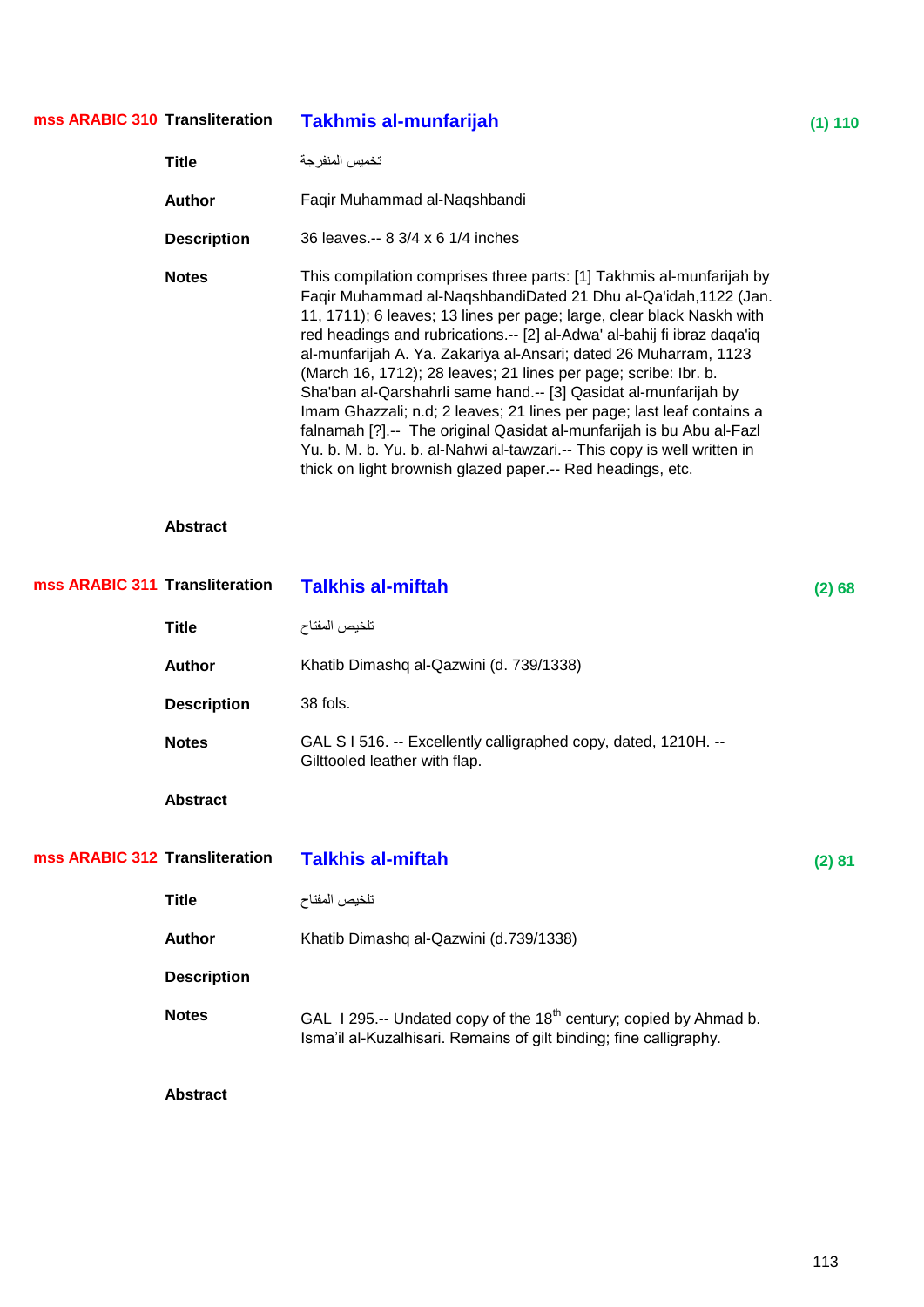#### **Talwih,al fi kashf haqa'iq al-tanqih (1)** 181 **mss ARABIC 313**

| <b>Title</b>       | التلويح في كشف حقائق التنقيح                                                                                                                                                                                                                                                                                                                                                                                      |
|--------------------|-------------------------------------------------------------------------------------------------------------------------------------------------------------------------------------------------------------------------------------------------------------------------------------------------------------------------------------------------------------------------------------------------------------------|
| Author             | Sa'd al-Din Mas'ud [Mahmud] b. 'U. al-Taftazani                                                                                                                                                                                                                                                                                                                                                                   |
| <b>Description</b> | 156 leaves; 31 lines per page.-- 11 1/8 x 7 3/8 inches.                                                                                                                                                                                                                                                                                                                                                           |
| <b>Notes</b>       | Dated: 10 Jamad al-Awwal, 843 (Oct. 19, 1439).-- Archaic rapid<br>black Naskh now browned with age; red headings tan-coloured<br>paper.-- Many marginal notes.-- Commentary on Sadr al-shari'ah's<br>book "Tawzil fi halli ghawaniz al-tangih" which in turn a commentary,<br>on "Tangih al-usul".-- Very good condition; clear copy, complete and<br>quite old (Taftazani died in 792 (1390).-- Hence important. |

| mss ARABIC 314 Transliteration |                    | Talwih, al fi kashf haqa'iq al-tanqih                                                                                                                                                                                                                                                                                                                                                                       | (2) 11  |
|--------------------------------|--------------------|-------------------------------------------------------------------------------------------------------------------------------------------------------------------------------------------------------------------------------------------------------------------------------------------------------------------------------------------------------------------------------------------------------------|---------|
|                                | <b>Title</b>       | التلويح في كشف حقائق التنقيح                                                                                                                                                                                                                                                                                                                                                                                |         |
|                                | <b>Author</b>      | Sa'ad al-Din Mas'ud b. 'Omar al-Taftazani (d. 791/1389)                                                                                                                                                                                                                                                                                                                                                     |         |
|                                | <b>Description</b> | 164 fols.; 31 lines nashi.-- 270 x 180 mm.                                                                                                                                                                                                                                                                                                                                                                  |         |
|                                | <b>Notes</b>       | The supercommentary on 'Ubayd Allah Sadr al-sari'ah al-thani's<br>tanqih al-usul.-- GAL II 214.-- 31 lines nashi often lacking the<br>diacritical marks; fol. 1a with some fawa'id; fols 1b-2b heavily glossed<br>otherwise occasional glosses .-- Inobtrusive small wormhole running<br>through the margin of last 20 leaves.-- A clean copy.-- Old leather<br>binding with flap, flap and spine repaired. |         |
|                                | <b>Abstract</b>    |                                                                                                                                                                                                                                                                                                                                                                                                             |         |
|                                |                    |                                                                                                                                                                                                                                                                                                                                                                                                             |         |
| mss ARABIC 315 Transliteration |                    | <b>Tanbih al-mughtarrin</b>                                                                                                                                                                                                                                                                                                                                                                                 | (1) 113 |
|                                | <b>Title</b>       | تنبيه المغترين                                                                                                                                                                                                                                                                                                                                                                                              |         |
|                                | <b>Author</b>      | Abu al-Mawahib 'Abd al-wahhab b. A. b. 'A. al-Sha'rani [Sha'rawi] al-<br>Zaghali al-Ansari                                                                                                                                                                                                                                                                                                                  |         |
|                                | <b>Description</b> | 152 leaves; 21-23 lines per page.-- $8 \frac{1}{4} \times 6$ inches                                                                                                                                                                                                                                                                                                                                         |         |
|                                | <b>Notes</b>       | Dated 18 Dhu al-Hijjah, 1093 (Dec. 18, 1682).-- The first 7 and the<br>last 4 leaves are by a different hand.-- Clear black Naskh; red<br>headings and rubrications.-- Glazed paper.-- Good copy.                                                                                                                                                                                                           |         |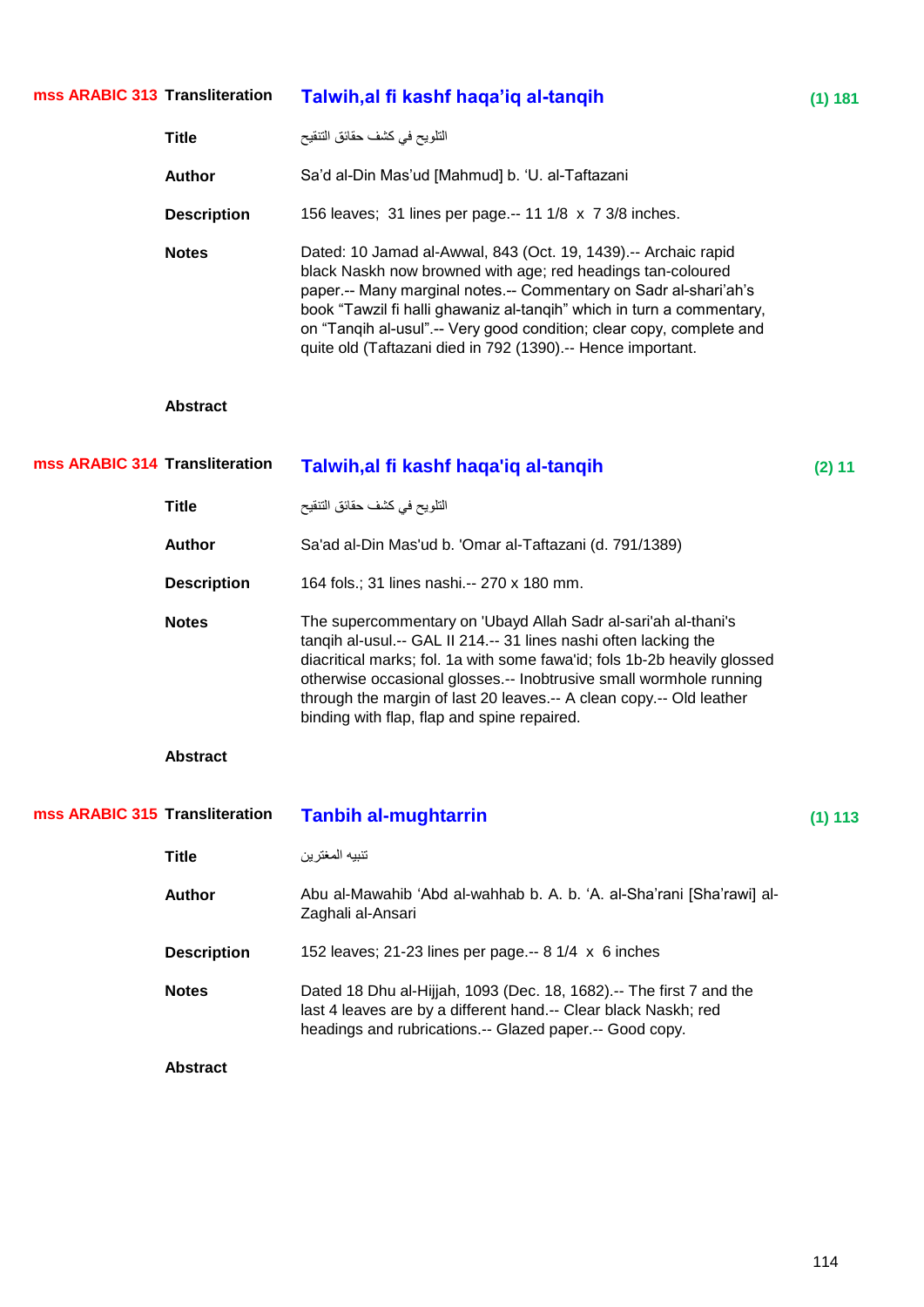|                                | mss ARABIC 316 Transliteration | Tanbihat, al al-'aliyyah 'ala waza'if al-salah al-<br>qalbiyyah                                                                        | (2) 135  |
|--------------------------------|--------------------------------|----------------------------------------------------------------------------------------------------------------------------------------|----------|
|                                | <b>Title</b>                   | التنبيهات العالية على وظائف الصلاة القلبية                                                                                             |          |
|                                | <b>Author</b>                  | No author                                                                                                                              |          |
|                                | <b>Description</b>             |                                                                                                                                        |          |
|                                | <b>Notes</b>                   | Text lacks possibly one leaf at the beginning.-- Undated, probably<br>late 18 <sup>th</sup> century.                                   |          |
|                                | <b>Abstract</b>                |                                                                                                                                        |          |
| mss ARABIC 317 Transliteration |                                | Taqwim, al al-qamari                                                                                                                   | (2) 119  |
|                                | <b>Title</b>                   | التقويم القمري                                                                                                                         |          |
|                                | Author                         | No author                                                                                                                              |          |
|                                | <b>Description</b>             |                                                                                                                                        |          |
|                                | <b>Notes</b>                   | Copied (from the autograph) on Khamis, 29 Shawwal, 1309 by<br>Qurban 'Ali ibn Muhammad Sadiq.-- Composed awakhir Rabi' I, 1126.        |          |
|                                | <b>Abstract</b>                |                                                                                                                                        |          |
|                                |                                |                                                                                                                                        |          |
| mss ARABIC 318 Transliteration |                                | Tariqat, al al-muhammadiyah wa al-sirat al-<br>ahmadiyyah                                                                              | $(2)$ 40 |
|                                | <b>Title</b>                   | الطريقة المحمدية والصراط الأحمدية                                                                                                      |          |
|                                | <b>Author</b>                  | al-Birkawi                                                                                                                             |          |
|                                | <b>Description</b>             | 250 fols.                                                                                                                              |          |
|                                | <b>Notes</b>                   | GAL S II, 655 nr. 15. -- From a Waqf note, date 1246, it can be<br>gauged that this ms. come from 'Ain Tab.-- Dated, 1119H.-- Leather. |          |
|                                | <b>Abstract</b>                |                                                                                                                                        |          |
| mss ARABIC 319 Transliteration |                                | Tariqat, al al-muhammadiyyah wa sirat al-ahmadiyyah                                                                                    | (2) 56   |
|                                | <b>Title</b>                   | الطريقة المحمدية وسيرة الأحمدية                                                                                                        |          |
|                                | <b>Author</b>                  | al-Birkawi (d. 981/1573),                                                                                                              |          |
|                                | <b>Description</b>             | Copy of 195 fols.                                                                                                                      |          |
|                                | <b>Notes</b>                   | G II 441, nr. 15.-- Undated, 17th/18th century.-- No binding.                                                                          |          |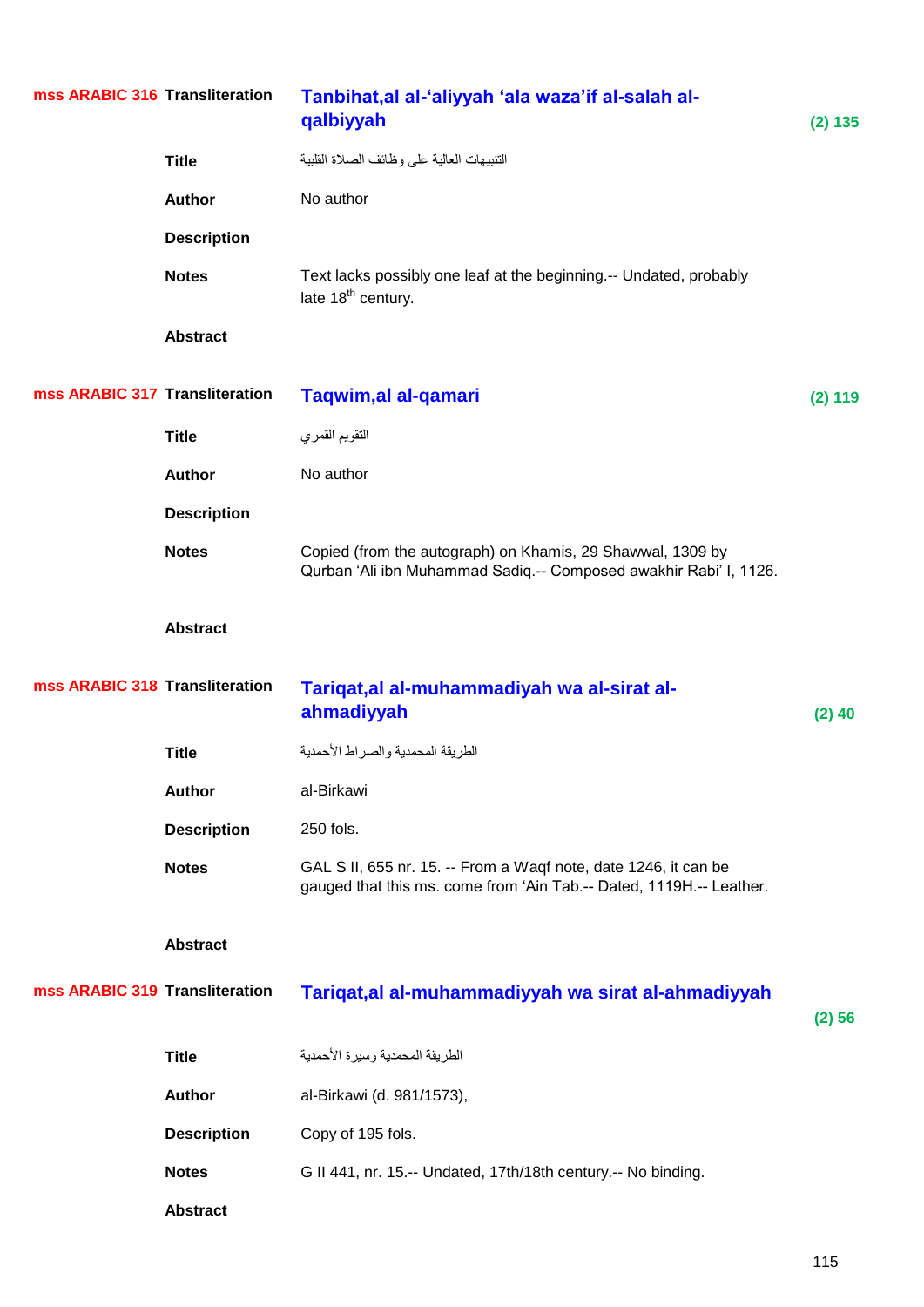**mss ARABIC 320**

## **Transliteration Tariqat,al al-Muhammadiyah wa al-sirat al-Ahmadiyah**

|                                | <b>Title</b>       | الطريقة المحمدية والصراط الأحمدية                                                                                                                                                                                                                                                                                                                                                                                                                       |         |
|--------------------------------|--------------------|---------------------------------------------------------------------------------------------------------------------------------------------------------------------------------------------------------------------------------------------------------------------------------------------------------------------------------------------------------------------------------------------------------------------------------------------------------|---------|
|                                | <b>Author</b>      | Muhammad Birkawi (d. 981/1573).                                                                                                                                                                                                                                                                                                                                                                                                                         |         |
|                                | <b>Description</b> | 206 fols.                                                                                                                                                                                                                                                                                                                                                                                                                                               |         |
|                                | <b>Notes</b>       | GAL II 441 nr. 15. -- Polychrome 'unwan, copied by Muhammad b.<br>Wali al-Din, 1 Ramadan 1200. -- Leather with flap.                                                                                                                                                                                                                                                                                                                                    |         |
|                                | <b>Abstract</b>    |                                                                                                                                                                                                                                                                                                                                                                                                                                                         |         |
| mss ARABIC 321 Transliteration |                    | <b>Tartib Ziba</b>                                                                                                                                                                                                                                                                                                                                                                                                                                      | (1) 128 |
|                                | <b>Title</b>       | ترتيب زيبا                                                                                                                                                                                                                                                                                                                                                                                                                                              |         |
|                                | <b>Author</b>      | Hafiz Mahmud al-Wardari                                                                                                                                                                                                                                                                                                                                                                                                                                 |         |
|                                | <b>Description</b> | 137 leaves; 23 lines per page .-- 7 3/4 x 5 1/2 inches                                                                                                                                                                                                                                                                                                                                                                                                  |         |
|                                | <b>Notes</b>       | N.d. but seal dated 1183 (1769-70).-- Small black Naskh with red<br>headings and rubrications.-- Very clear and readable.-- Some pages<br>waterstained but not seriously damaged.-- Good cream-coloured<br>paper.                                                                                                                                                                                                                                       |         |
|                                | <b>Abstract</b>    |                                                                                                                                                                                                                                                                                                                                                                                                                                                         |         |
| mss ARABIC 322 Transliteration |                    | Tasawwurat,al                                                                                                                                                                                                                                                                                                                                                                                                                                           | (2) 91  |
|                                | <b>Title</b>       | التصور ات                                                                                                                                                                                                                                                                                                                                                                                                                                               |         |
|                                | <b>Author</b>      | Qutb al-Din al-Razi                                                                                                                                                                                                                                                                                                                                                                                                                                     |         |
|                                | <b>Description</b> | 80 fols.                                                                                                                                                                                                                                                                                                                                                                                                                                                |         |
|                                | <b>Notes</b>       | Majmu'ah from Mar'ash, beginning of 18th century: [1] fol. 1-51:<br>Qutb al-Din al-Razi's comments on al-Katibi's (d.675/1276) al-<br>Risalah al-shamsiyyah entitled al-Tasawwurat G I 466. Dated, in<br>Mar'ash, 1131H, in Madrasa Shadiya.-- [2] fol. 545b-59a: al-Abhari<br>(d.663/1265), al-Isaghuji G I 464. Dated, 1132. Same scribe as (1).--<br>[3] fol. 60b-80a: Anon., gloss on (2), dated 1132.-- Boards with<br>leather spine & flap, worn. |         |

**Abstract**

**(2) 104**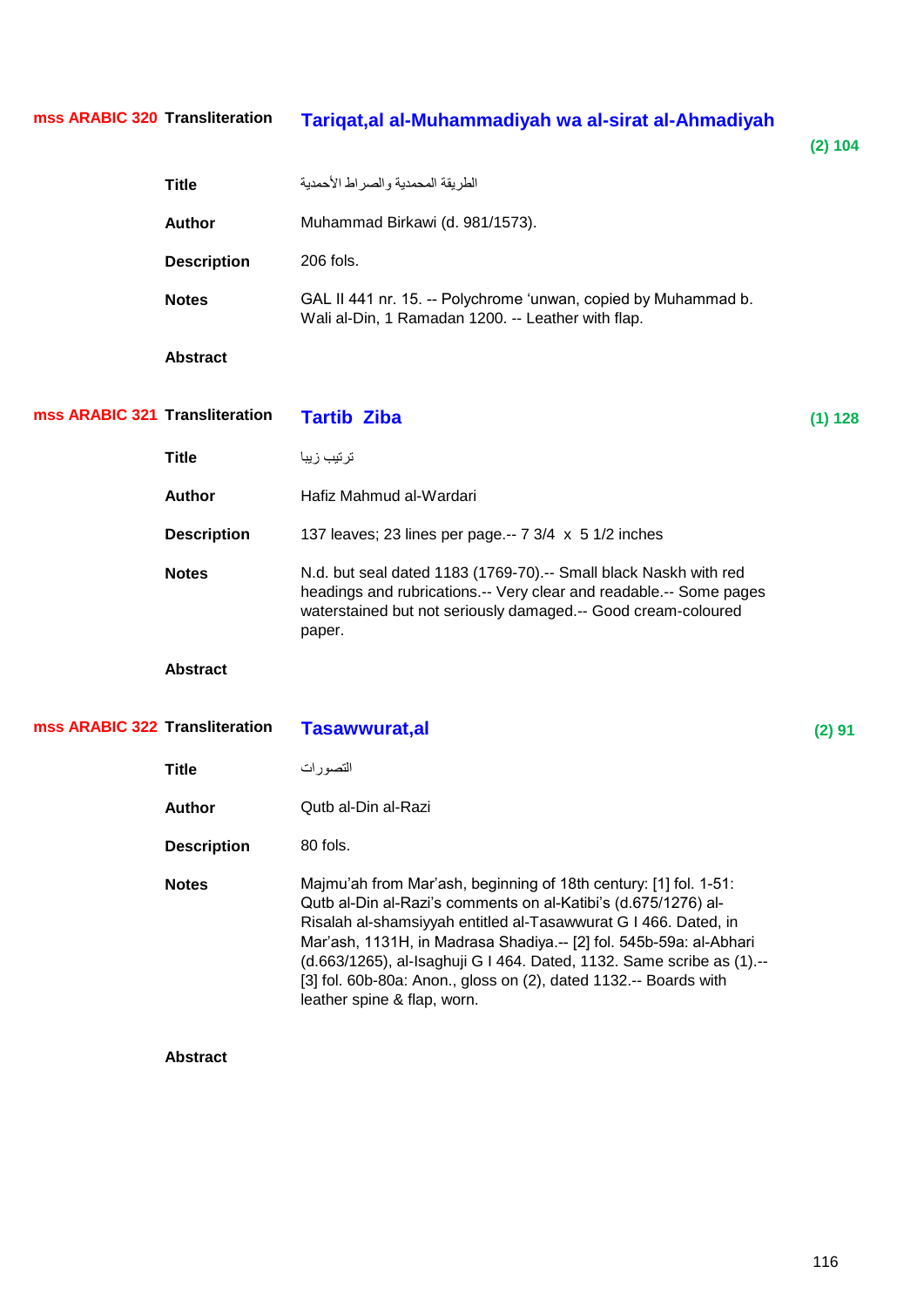| mss ARABIC 323 Transliteration |                    | Tasdis al-qasidat al-burdah                                                                                                                                                                                                                                                                                                                                                                     | (1) 178  |
|--------------------------------|--------------------|-------------------------------------------------------------------------------------------------------------------------------------------------------------------------------------------------------------------------------------------------------------------------------------------------------------------------------------------------------------------------------------------------|----------|
|                                | <b>Title</b>       | تسديس القصبدة البردة                                                                                                                                                                                                                                                                                                                                                                            |          |
|                                | <b>Author</b>      | Sharaf al-Din a. 'Al. M. b. Sa'id al-Dalasi al-Busiri al-Sanhaji                                                                                                                                                                                                                                                                                                                                |          |
|                                | <b>Description</b> | 32 leaves; 17 lines per page.-- 8 3/4 x 6 3/8 inches                                                                                                                                                                                                                                                                                                                                            |          |
|                                | <b>Notes</b>       | N.d. 18 <sup>th</sup> century A.D.-- Prose introduction in clear, large Naskh<br>between blue and red border, red headings.-- Poem itself has the<br>original text of the Qasidat al-burdah in red, with the four added lines<br>(Making it a "musaddas" or six line poem) in black.-- Again the<br>borders are in red, black and blue.-- Thick cream-coloured paper.--<br>Excellent condition. |          |
|                                | <b>Abstract</b>    |                                                                                                                                                                                                                                                                                                                                                                                                 |          |
| mss ARABIC 324 Transliteration |                    | Tawdih al-asrar, sharh barakati al-abrar                                                                                                                                                                                                                                                                                                                                                        | $(1)$ 40 |
|                                | <b>Title</b>       | توضيح الأسرار ، شرح بركات الأبرار                                                                                                                                                                                                                                                                                                                                                               |          |
|                                | Author             | 'Uthman b. Ya'qub b. Hu. al-Kumakhi                                                                                                                                                                                                                                                                                                                                                             |          |
|                                | <b>Description</b> | 285 leaves; 25 lines per page.-- 8 7/8 x 6 1/4 inches                                                                                                                                                                                                                                                                                                                                           |          |
|                                | <b>Notes</b>       | Dated 1 Rajab, 1147 A.H. (Nov. 27, 1734 A.D.).-- Thick black naskh<br>between red borders, red headings.-- AUTOGRAPH COPY.                                                                                                                                                                                                                                                                      |          |
|                                | <b>Abstract</b>    |                                                                                                                                                                                                                                                                                                                                                                                                 |          |
| mss ARABIC 325 Transliteration |                    | <b>Taysir al-Magasid</b>                                                                                                                                                                                                                                                                                                                                                                        | (1) 117  |
|                                | Title              | تيسير المقاصد                                                                                                                                                                                                                                                                                                                                                                                   |          |
|                                | <b>Author</b>      | Abu al-Ikhlas H. b. 'Ammar al-Wafa' al-Shurunbulali                                                                                                                                                                                                                                                                                                                                             |          |
|                                | <b>Description</b> | 251 leaves; 17 lines per page.-- $8 \frac{1}{4} \times 5 \frac{3}{4}$ inches                                                                                                                                                                                                                                                                                                                    |          |
|                                | <b>Notes</b>       | Dated 23 Safar, 1133 (Dec. 23, 1720).-- Scribe: Mustafa b. 'Ali b.<br>Fazlillah.-- Sharh of the Nazm al-fara'id.-- Very clear black Naskh red<br>headings and rubrications on glazed paper.-- Nice condition.--<br>Original stamped leather binding.                                                                                                                                            |          |
|                                | <b>Abstract</b>    |                                                                                                                                                                                                                                                                                                                                                                                                 |          |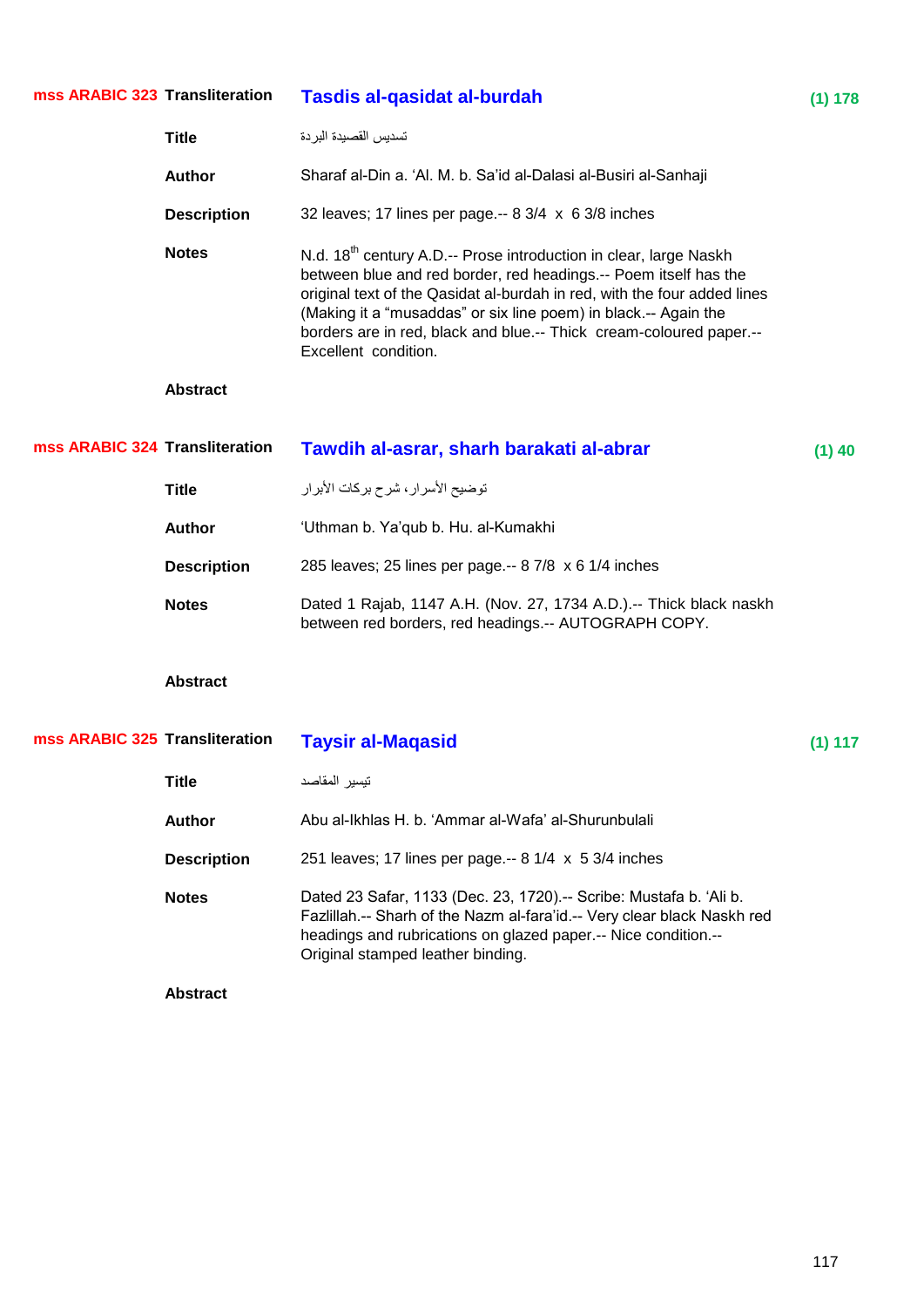# **U ( mss ARABIC 326 - 329 )**

| mss ARABIC 326 Transliteration |                    | <b>Unmuzaj</b>                                                                                                                                                                                                                                                                                                                                                                                                                                             | $(1)$ 153 |
|--------------------------------|--------------------|------------------------------------------------------------------------------------------------------------------------------------------------------------------------------------------------------------------------------------------------------------------------------------------------------------------------------------------------------------------------------------------------------------------------------------------------------------|-----------|
|                                | <b>Title</b>       | انموزج                                                                                                                                                                                                                                                                                                                                                                                                                                                     |           |
|                                | <b>Author</b>      | Abu al-Q. Mahmud b. 'U. al-Zamakhshari                                                                                                                                                                                                                                                                                                                                                                                                                     |           |
|                                | <b>Description</b> | 16 leaves; 13 lines per page.-- 6 3/8 x 4 1/8 inches                                                                                                                                                                                                                                                                                                                                                                                                       |           |
|                                | <b>Notes</b>       | Dated 1116 (1704-5).-- Scribe: 'Abd al-Baqi.-- Black Turkish<br>Nasta'liq; red headings and overlinings; red borders throughout.--<br>First two leaves gold bordered with simple gold sarlawh on leaf 1b.--<br>Cream-coloured Turkish paper.-- Hard-cover Turkish binding with<br>flap; pages a trifle loose.-- Nice copy.                                                                                                                                 |           |
|                                | <b>Abstract</b>    |                                                                                                                                                                                                                                                                                                                                                                                                                                                            |           |
| mss ARABIC 327 Transliteration |                    | 'Unwan al-sharaf                                                                                                                                                                                                                                                                                                                                                                                                                                           | (1) 112   |
|                                | <b>Title</b>       | عنوان الشرف                                                                                                                                                                                                                                                                                                                                                                                                                                                |           |
|                                | Author             | Sharaf al-Din 1a M. b. a. Bakr b. al-Muqri al-Shawari al-Yamani                                                                                                                                                                                                                                                                                                                                                                                            |           |
|                                | <b>Description</b> | 57 leaves; 23 lines per page.-- 11 7/8 x 8 1/8 inches                                                                                                                                                                                                                                                                                                                                                                                                      |           |
|                                | <b>Notes</b>       | N.d.-- Approx. 16 <sup>th</sup> century A.D.-- Good black Turkish Naskh with red<br>borders and red rubrications, etc.-- This book contains five separate<br>works arranged so that if one reads down a column of words one<br>book can be read; if one reads down the next column another book is<br>found; if one reads across the columns still another book is<br>produced, etc.-- See GAL G II-190 for a description.-- This is a very<br>clear copy. |           |
|                                | <b>Abstract</b>    |                                                                                                                                                                                                                                                                                                                                                                                                                                                            |           |
| mss ARABIC 328 Transliteration |                    | Urjuzat, al al-musammah bi al-muqaddimah                                                                                                                                                                                                                                                                                                                                                                                                                   | $(2)$ 27  |
|                                | <b>Title</b>       | الارجزات المسماة بالمقدمة                                                                                                                                                                                                                                                                                                                                                                                                                                  |           |
|                                | <b>Author</b>      | Al-Jazari, Abu al-khayr Shams al-Din Muhammad ibn Muhammad,                                                                                                                                                                                                                                                                                                                                                                                                |           |
|                                | <b>Description</b> |                                                                                                                                                                                                                                                                                                                                                                                                                                                            |           |
|                                | <b>Notes</b>       |                                                                                                                                                                                                                                                                                                                                                                                                                                                            |           |
|                                | <b>Abstract</b>    |                                                                                                                                                                                                                                                                                                                                                                                                                                                            |           |
|                                |                    |                                                                                                                                                                                                                                                                                                                                                                                                                                                            |           |

**Prev. call #**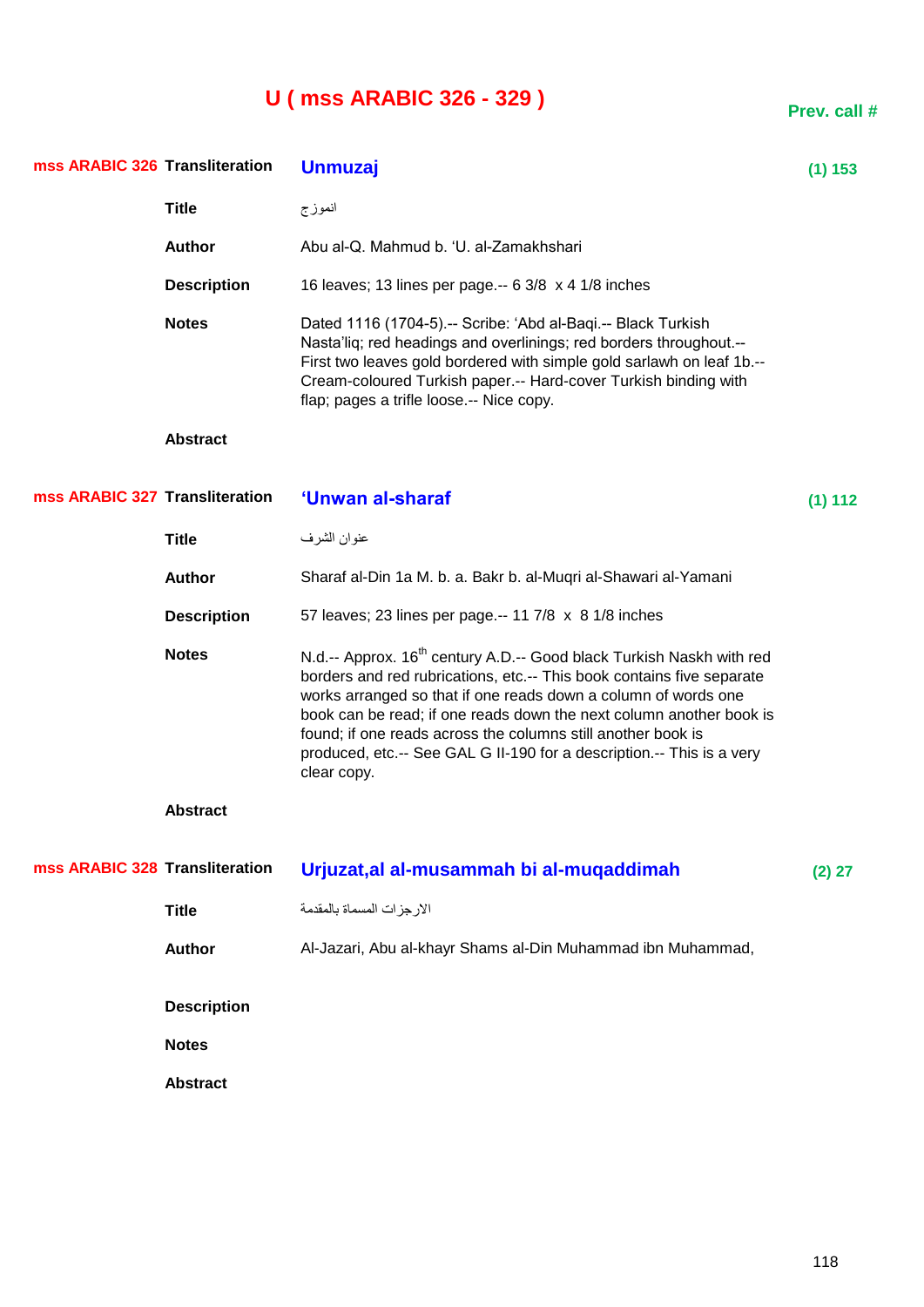| mss ARABIC 329 Transliteration |                    | 'Uyun al-tafasir                                                                                                                                                                                                                                                                                                                                                                                                                            | (1) 140 |
|--------------------------------|--------------------|---------------------------------------------------------------------------------------------------------------------------------------------------------------------------------------------------------------------------------------------------------------------------------------------------------------------------------------------------------------------------------------------------------------------------------------------|---------|
|                                | <b>Title</b>       | عيون التفاسير                                                                                                                                                                                                                                                                                                                                                                                                                               |         |
|                                | Author             | A.b. Mahmud al-Siwasi Shihab al-Din                                                                                                                                                                                                                                                                                                                                                                                                         |         |
|                                | <b>Description</b> | 126 leaves; 29-33 lines per page.-- 10 x 7 inches                                                                                                                                                                                                                                                                                                                                                                                           |         |
|                                | <b>Notes</b>       | N.d. $8^{th}$ or $9^{th}$ century A.H. (1300-1400 A.D.).-- Vol. 2 only; Surat al-<br>Kahf to Surat al-Zakhraf.-- Text in larger black Thulth and tafsir in<br>small black naskh.-- Many marginal notes.-- Last nine leaves in a<br>different hand – a curious angular Naskh, similar to the Indian Khatti<br>Bihar in appearance.-- In these pages the text of the Qur'an is in red.-<br>- Old cream-coloured paper.-- Excellent condition. |         |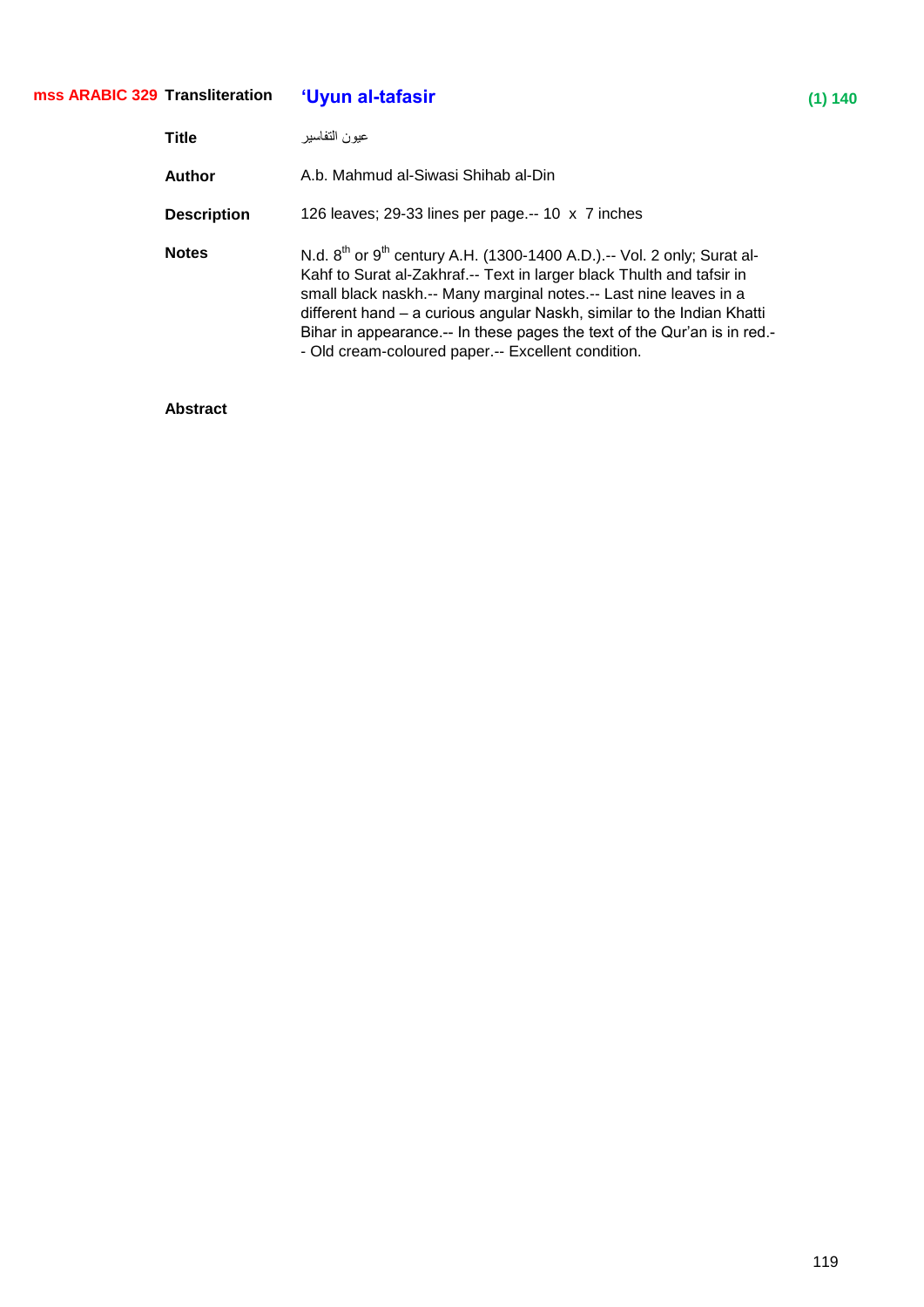# **W ( mss ARABIC 330 - 331 )**

**Prev. call #**

| mss ARABIC 330 Transliteration |                    | Wa al-muhsanat min al- Nisa'                                                                                                                                                                                                                                                                                                                                                                                                                                                                                        | (1) 51 |
|--------------------------------|--------------------|---------------------------------------------------------------------------------------------------------------------------------------------------------------------------------------------------------------------------------------------------------------------------------------------------------------------------------------------------------------------------------------------------------------------------------------------------------------------------------------------------------------------|--------|
|                                | <b>Title</b>       | والمحصنات من النساء                                                                                                                                                                                                                                                                                                                                                                                                                                                                                                 |        |
|                                | <b>Author</b>      | No author                                                                                                                                                                                                                                                                                                                                                                                                                                                                                                           |        |
|                                | <b>Description</b> | 17 leaves; 9 lines per page.-- 7 7/8 x 5 3/4 inches                                                                                                                                                                                                                                                                                                                                                                                                                                                                 |        |
|                                | <b>Notes</b>       | N.d.-- Fifth part of the Holy Qur'an.-- Naskh.-- Wormeaten and<br>incomplete at end.                                                                                                                                                                                                                                                                                                                                                                                                                                |        |
|                                | <b>Abstract</b>    |                                                                                                                                                                                                                                                                                                                                                                                                                                                                                                                     |        |
| mss ARABIC 331 Transliteration |                    | <b>Waqi'at al-muftin (1)</b>                                                                                                                                                                                                                                                                                                                                                                                                                                                                                        | (1) 81 |
|                                | <b>Title</b>       | واقعة المفتين                                                                                                                                                                                                                                                                                                                                                                                                                                                                                                       |        |
|                                | <b>Author</b>      | 'Aq. b. Yu Naqibzadah al-Hanafi al-Halabi                                                                                                                                                                                                                                                                                                                                                                                                                                                                           |        |
|                                | <b>Description</b> | 270 leaves.-- 8 x 5 5/8 inches                                                                                                                                                                                                                                                                                                                                                                                                                                                                                      |        |
|                                | <b>Notes</b>       | This compilation comprises two parts: [1] Waqi'at al-muftin (1) by<br>'Aq. b. Yu Naqibzadah al-Hanafi al-Halabi; dated: 8 Muharram, 1125<br>(Feb. 4, 1713); scribe: Ahmad Shahr b. Mustafa b. Muharram; 187<br>leaves; 25 lines per page.-- [2] Ahkam al-marad by Ahmad b.<br>Ibrahim b. Khalil; dated Sunday, last of Muharram, 1125 (approx.<br>Feb. 25, 1713); occupies leaves 189-270; apparently not in GAL.--<br>Coloured, crude sarlawh; red headings and borders.--Turkish Ta'liq.--<br>Rapid but readable. |        |
|                                |                    |                                                                                                                                                                                                                                                                                                                                                                                                                                                                                                                     |        |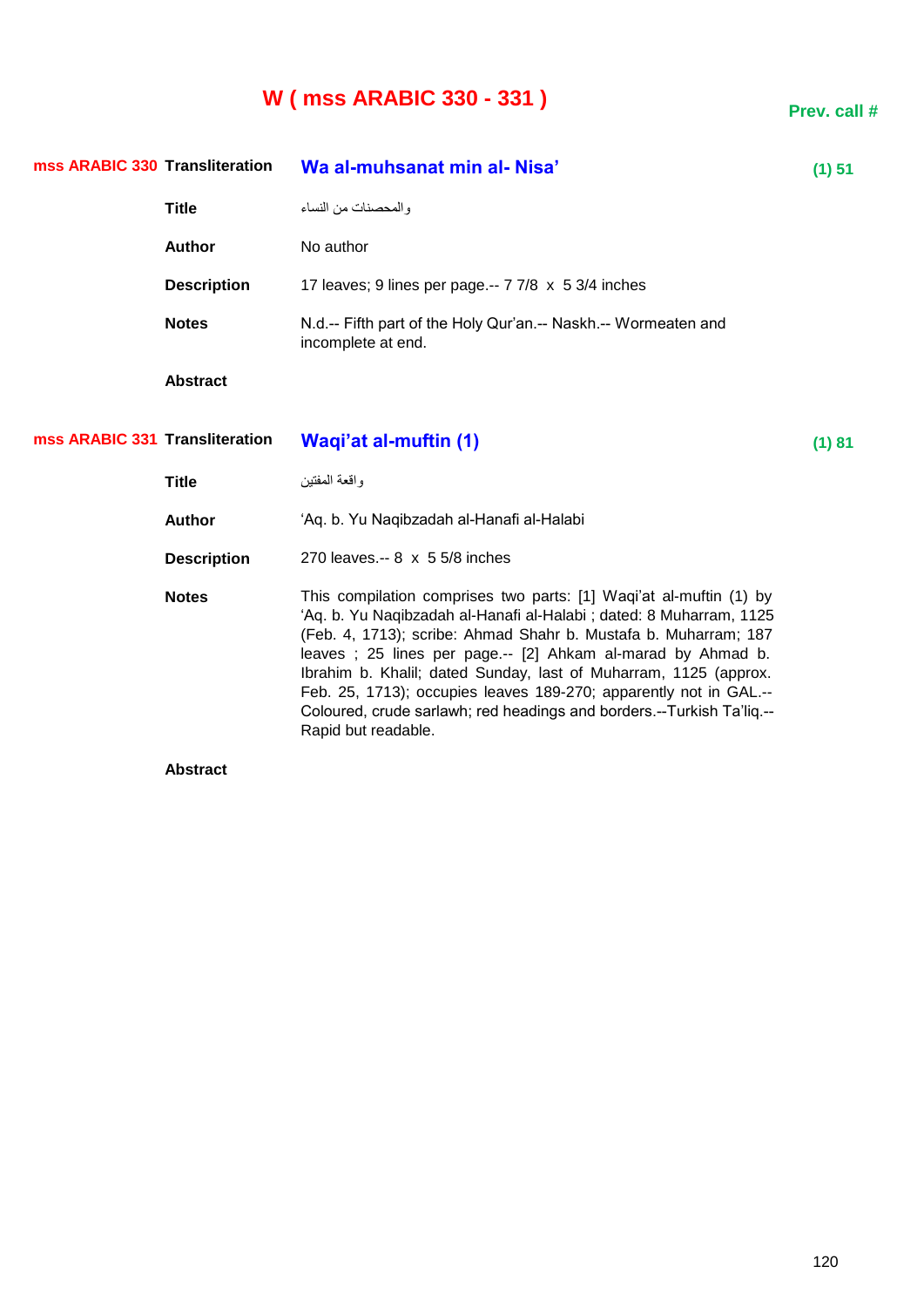# **Z ( mss ARABIC 332 )**

| mss ARABIC 332 Transliteration |                    | Zubdat al-wa'izin                                                                                                                                                                                                                                                                                     | (1) 126 |
|--------------------------------|--------------------|-------------------------------------------------------------------------------------------------------------------------------------------------------------------------------------------------------------------------------------------------------------------------------------------------------|---------|
|                                | <b>Title</b>       | ز بدة الو اعظبن                                                                                                                                                                                                                                                                                       |         |
|                                | <b>Author</b>      | No author                                                                                                                                                                                                                                                                                             |         |
|                                | <b>Description</b> | 182 leaves; 19 - 21 lines per page.-- 8 1/2 x 5 3/4 inches                                                                                                                                                                                                                                            |         |
|                                | <b>Notes</b>       | N.d.-- Probably 18th century A.D.-- Rapid Turkish naskh; red<br>headings and overlinings.-- Good paper; some leaves on green<br>paper .-- Not in GAL under this title .-- Contains sermons for various<br>occasions.-- Friday, the benefits of Ramadan, etc.-- Table of<br>contents at the beginning. |         |
|                                | .                  |                                                                                                                                                                                                                                                                                                       |         |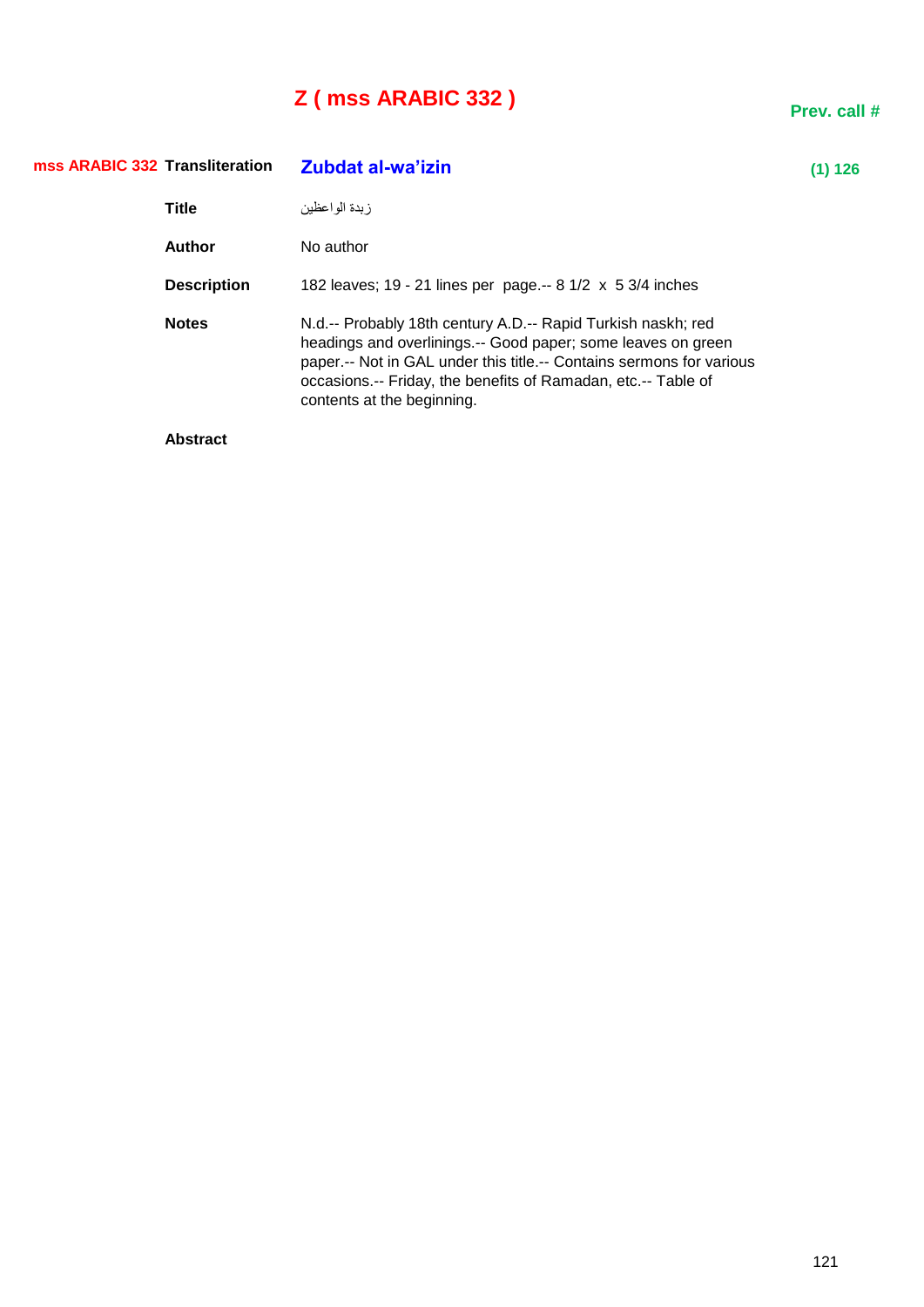# **Untitle ( mss ARABIC 333 - 377 )**

| mss ARABIC 333 Transliteration |                    | <b>Untitle</b>                                                                                                                                                                                                                                                                                                                                                                                                                                                                                                                                                                                  | (1) 138 |
|--------------------------------|--------------------|-------------------------------------------------------------------------------------------------------------------------------------------------------------------------------------------------------------------------------------------------------------------------------------------------------------------------------------------------------------------------------------------------------------------------------------------------------------------------------------------------------------------------------------------------------------------------------------------------|---------|
|                                | <b>Title</b>       | Untitle                                                                                                                                                                                                                                                                                                                                                                                                                                                                                                                                                                                         |         |
|                                | <b>Author</b>      | No author                                                                                                                                                                                                                                                                                                                                                                                                                                                                                                                                                                                       |         |
|                                | <b>Description</b> | 334 leaves; 18-20 lines per page.-- 9 5/8 x 6 3/4 inches                                                                                                                                                                                                                                                                                                                                                                                                                                                                                                                                        |         |
|                                | <b>Notes</b>       | Dictionary of the Hadith.-- Dated: 10 Dhu al-Qa'idah, 628 (Sept. 9,<br>1231 ).-- Archaic Naskh in brownish-black ink on thick glazed<br>brownish paper.-- Real title not known; begins at h and ends at z -<br>one or two sections missing at the beginning and probably the<br>second of three vols.-- Modelled along the lines of the "Nihaya" but<br>not the same.-- Lists each word alphabetically then quotes hadith<br>(one or more) in which the word occurs.-- Excellent condition.-- Very<br>valuable, even though not complete.-- Headings in black Thulth; text<br>in archaic Naskh. |         |
|                                | <b>Abstract</b>    |                                                                                                                                                                                                                                                                                                                                                                                                                                                                                                                                                                                                 |         |
| mss ARABIC 334 Transliteration |                    | <b>Untitle</b>                                                                                                                                                                                                                                                                                                                                                                                                                                                                                                                                                                                  | (1) 5   |
|                                | <b>Title</b>       | Untitle                                                                                                                                                                                                                                                                                                                                                                                                                                                                                                                                                                                         |         |
|                                | <b>Author</b>      | Baydawi                                                                                                                                                                                                                                                                                                                                                                                                                                                                                                                                                                                         |         |
|                                | <b>Description</b> | 138 leaves; 18 lines per page.-- 8 x 6 inches                                                                                                                                                                                                                                                                                                                                                                                                                                                                                                                                                   |         |
|                                | <b>Notes</b>       | This compilation comprises two parts: [1] Commentary on Qur'an by<br>Baydawi; 118 leaves; incomplete at the beginning; black Indian<br>Naskh in small hand.-- [2] Risalat al-sahifah by Baha' al-Din M. al-<br>'Amili; 20 leaves; neat copy but tends to get careless towards end.                                                                                                                                                                                                                                                                                                              |         |
|                                | <b>Abstract</b>    |                                                                                                                                                                                                                                                                                                                                                                                                                                                                                                                                                                                                 |         |
| mss ARABIC 335 Transliteration |                    | <b>Untitle</b>                                                                                                                                                                                                                                                                                                                                                                                                                                                                                                                                                                                  | (1) 7   |
|                                | <b>Title</b>       | Untitle                                                                                                                                                                                                                                                                                                                                                                                                                                                                                                                                                                                         |         |
|                                | <b>Author</b>      | No author                                                                                                                                                                                                                                                                                                                                                                                                                                                                                                                                                                                       |         |
|                                | <b>Description</b> | 72 leaves; 21 lines per page.-- $7 \frac{1}{2} \times 4 \frac{3}{4}$ inches                                                                                                                                                                                                                                                                                                                                                                                                                                                                                                                     |         |
|                                | <b>Notes</b>       | Arabic commentary on some book on Mantiq (logic).-- Two different<br>kinds of paper and script.-- Possibly two books.-- No date but approx.<br>18th century.-- Indian Shikastah-amez nasta'liq.-- The seal of the<br>Emperor Aurangzeb on flyleaf.-- Nice modern leather binding.                                                                                                                                                                                                                                                                                                               |         |

**Prev. call #**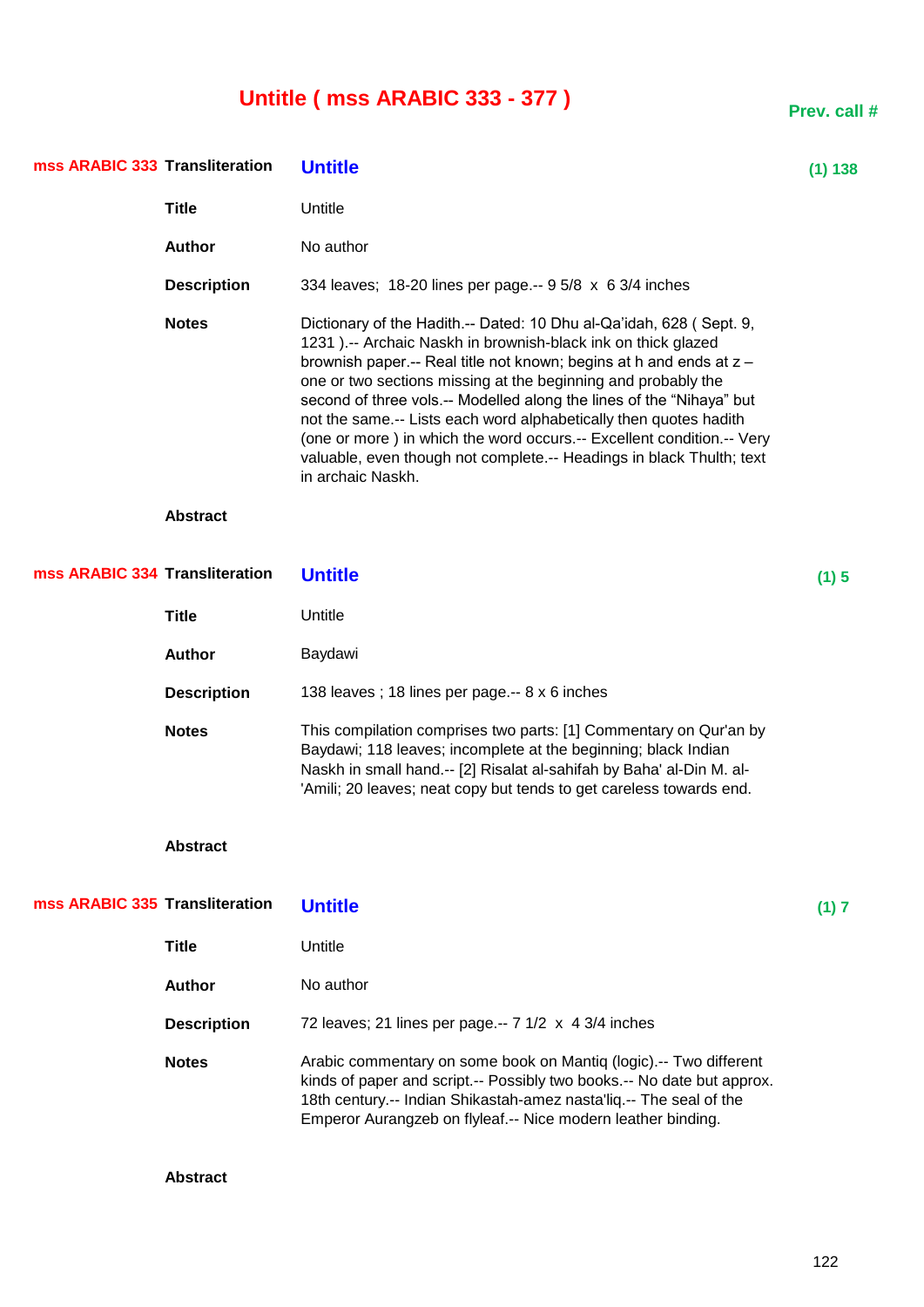| mss ARABIC 336 Transliteration |                    | <b>Untitle</b>                                                                                                                                                                                                                                                                                                                                                                                                                                                                                                                                                                                                                                                                                     | (1) 15 |
|--------------------------------|--------------------|----------------------------------------------------------------------------------------------------------------------------------------------------------------------------------------------------------------------------------------------------------------------------------------------------------------------------------------------------------------------------------------------------------------------------------------------------------------------------------------------------------------------------------------------------------------------------------------------------------------------------------------------------------------------------------------------------|--------|
|                                | <b>Title</b>       | Untitle                                                                                                                                                                                                                                                                                                                                                                                                                                                                                                                                                                                                                                                                                            |        |
|                                | <b>Author</b>      | No author                                                                                                                                                                                                                                                                                                                                                                                                                                                                                                                                                                                                                                                                                          |        |
|                                | <b>Description</b> | 2 3/4 inches wide, several feet long                                                                                                                                                                                                                                                                                                                                                                                                                                                                                                                                                                                                                                                               |        |
|                                | <b>Notes</b>       | Scroll.-- N.d.-- Contains the names of the twelve Shi'ah Imams<br>written in large letters which are in turn composed of small lines of<br>the Qur'an.-- Black script (Naskh) with red decorations (also small<br>lines of script) and red and blue floral designs.-- First portion worn<br>but repaired.-- Probably produced at Lucknow in the early 19th<br>century.-- Rare.                                                                                                                                                                                                                                                                                                                     |        |
|                                | <b>Abstract</b>    |                                                                                                                                                                                                                                                                                                                                                                                                                                                                                                                                                                                                                                                                                                    |        |
| mss ARABIC 337 Transliteration |                    | <b>Untitle</b>                                                                                                                                                                                                                                                                                                                                                                                                                                                                                                                                                                                                                                                                                     | (1) 16 |
|                                | <b>Title</b>       | Untitle                                                                                                                                                                                                                                                                                                                                                                                                                                                                                                                                                                                                                                                                                            |        |
|                                | <b>Author</b>      | No author                                                                                                                                                                                                                                                                                                                                                                                                                                                                                                                                                                                                                                                                                          |        |
|                                | <b>Description</b> | 132 leaves; 26 lines per page.-- 9 1/2 x 7 inches                                                                                                                                                                                                                                                                                                                                                                                                                                                                                                                                                                                                                                                  |        |
|                                | <b>Notes</b>       | Book of Maliki Fiqh.-- Dated 22 Dhu al-Qa'idah, 530 A.H. (aug. 23,<br>1136 A.D.).-- Maghribi script in black and red.-- Extremely Rare.--<br>This book seems to be a unique copy of the first portion of a<br>collection of "Masa'il" (Questions) of Maliki law, which were<br>discussed by the leading scholars of Qurtubah (Cordoba) in Spain<br>in the last part of the 480-490 A.H period.-- The works of these man (<br>e.g. Ibn 'Attab, Ibn Qattan) have otherwise perished.-- The present<br>book has been examined by scholars in Paris and appears to be<br>otherwise unlisted anywhere.-- It has been gainstakingly repaired and<br>rebound and is ready for use .-- Worthy of research. |        |
|                                | <b>Abstract</b>    |                                                                                                                                                                                                                                                                                                                                                                                                                                                                                                                                                                                                                                                                                                    |        |
| mss ARABIC 338 Transliteration |                    | <b>Untitle</b>                                                                                                                                                                                                                                                                                                                                                                                                                                                                                                                                                                                                                                                                                     | (1) 56 |
|                                | <b>Title</b>       | Untitle                                                                                                                                                                                                                                                                                                                                                                                                                                                                                                                                                                                                                                                                                            |        |
|                                | <b>Author</b>      | No author                                                                                                                                                                                                                                                                                                                                                                                                                                                                                                                                                                                                                                                                                          |        |
|                                | <b>Description</b> | 56 leaves.-- 9 x 6 3/4 inches                                                                                                                                                                                                                                                                                                                                                                                                                                                                                                                                                                                                                                                                      |        |
|                                | <b>Notes</b>       | Fragments of Maghribi script.-- N.d.-- Contains poetry by Abu al-<br>Hasan 'Ali al-Wa'iz, etc.-- First part has five lines of unusual Maghribi                                                                                                                                                                                                                                                                                                                                                                                                                                                                                                                                                     |        |

Kufic in a bold hand; second part has 8 - 9 lines.-- Some red

headings.-- Incomplete at both ends.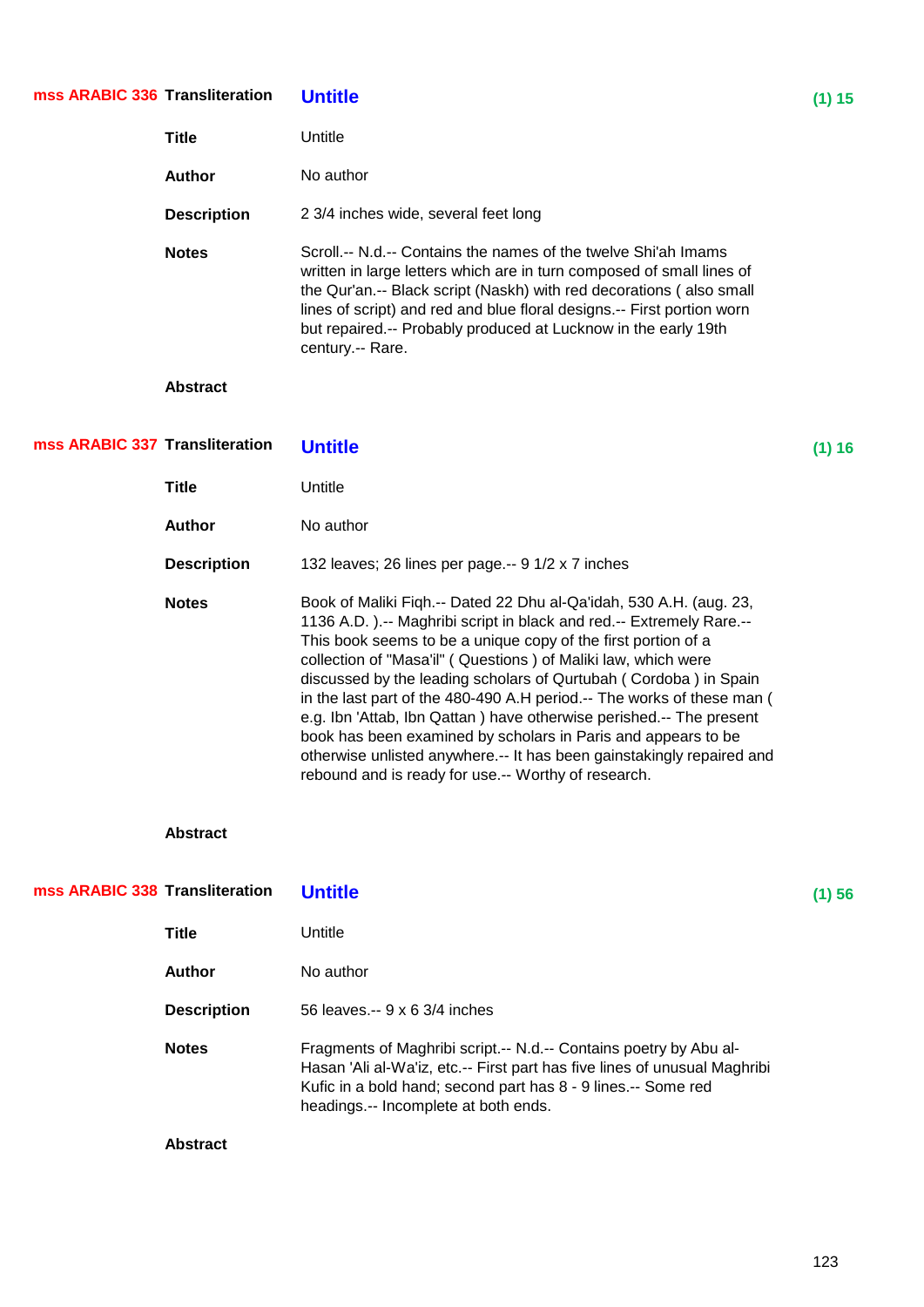## **Transliteration Untitle (1) 62 mss ARABIC 339**

| <b>Title</b>       | Untitle                                                                   |
|--------------------|---------------------------------------------------------------------------|
| <b>Author</b>      | Shaykh 'Abd al-Qadir al-Jilani                                            |
| <b>Description</b> | 7 leaves; 6 lines per page.-- $5 \frac{1}{8} \times 3 \frac{1}{2}$ inches |
| <b>Notes</b>       | Arabic poem.-- N.d.-- Black Indian Naskh; red borders.                    |
| <b>Abstract</b>    |                                                                           |

## **Transliteration Untitle (1) 87 mss ARABIC 340**

| Title              | Untitle                                                                                                                                                                                                                                                                                                                                                                                                                                                                                                                                                                                                                                                                                                                  |
|--------------------|--------------------------------------------------------------------------------------------------------------------------------------------------------------------------------------------------------------------------------------------------------------------------------------------------------------------------------------------------------------------------------------------------------------------------------------------------------------------------------------------------------------------------------------------------------------------------------------------------------------------------------------------------------------------------------------------------------------------------|
| Author             | No author                                                                                                                                                                                                                                                                                                                                                                                                                                                                                                                                                                                                                                                                                                                |
| <b>Description</b> | 4 leaves -- 10 3/4 x 7 inches                                                                                                                                                                                                                                                                                                                                                                                                                                                                                                                                                                                                                                                                                            |
| <b>Notes</b>       | Arabic poem in praise of the Prophet Muhammad.-- Dated 1261 A.H.<br>(1845) by the scribe Sayyid 'Izzat Mustafa.-- Four leaves of beautiful<br>naskh calligraphy done probably as a calligraphist's sample.-- Each<br>page has a large top line, two smaller middle ones, and a large<br>bottom line running the length of the page.-- Each verse begins with<br>a letter of the Arabic alphabet in alphabetical order (i.e. the first verse<br>begins with "alif," the second with "ba'," etc.-- Each leaf is inset in<br>green paper, bordered in gold and again in red.-- Turkish stamped<br>gold-bordered leather binding.-- Although only for leaves, the quality<br>of the calligraphy makes this book interesting. |

| mss ARABIC 341 Transliteration | <b>Untitle</b> | (2)6 |
|--------------------------------|----------------|------|
| <b>Title</b>                   | Untitle        |      |
| <b>Author</b>                  | No author      |      |
| <b>Description</b>             | 174 fols.      |      |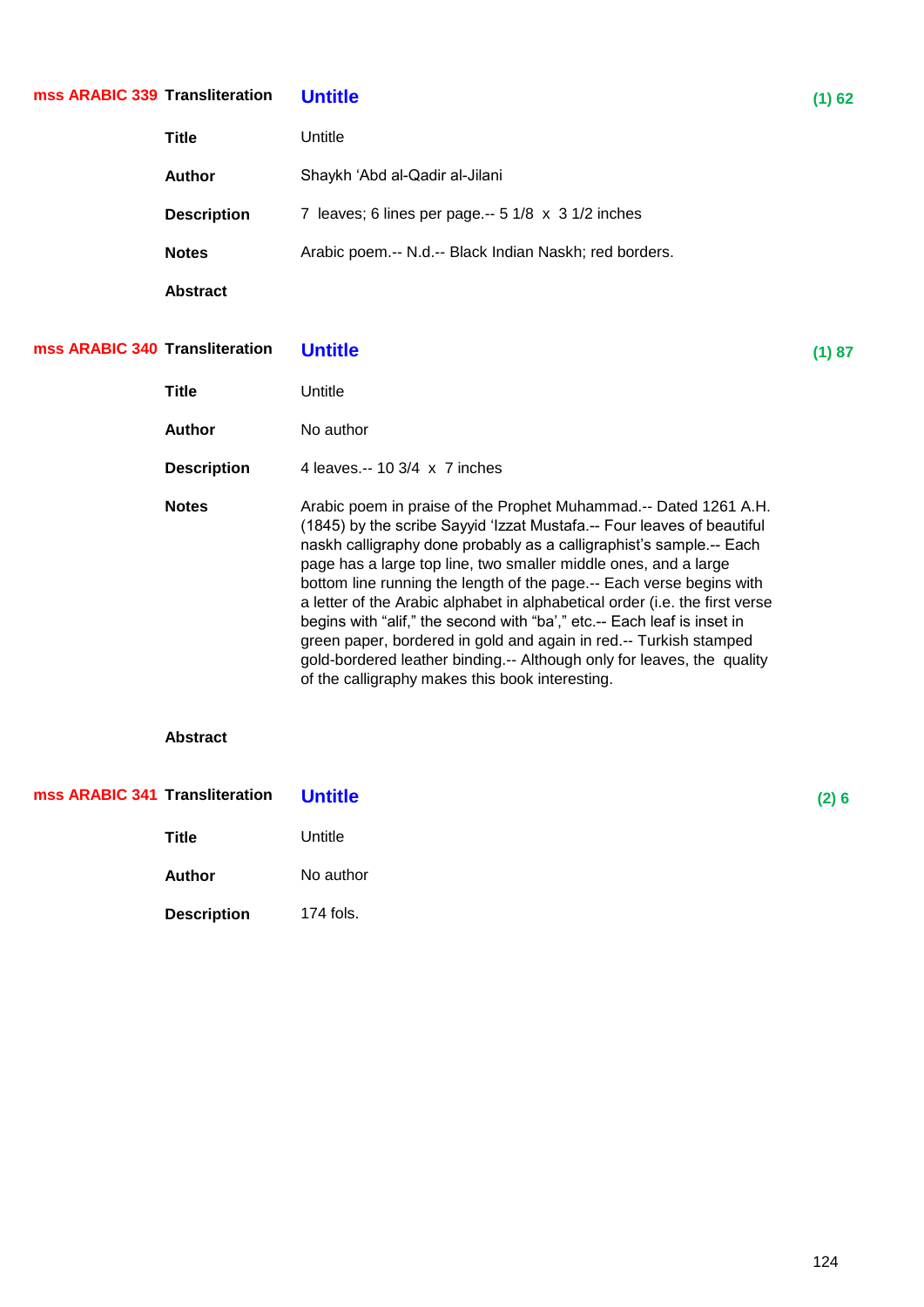**Notes** Very important collection of four unpublished treatises dealing with subjects of transmission and authorisation (isnad and igazas with added a number of igaza's with full chain of authorities.-- An invaluable documents of 12th and 13th century Muslim theological scholarship.-- The texts contained in this majmu'ah are: [1] al-Jawahir al-jawali fi bayan al-asanid al-awali by Muhammad b. M. b. M. b. Ahmad al-Budairi as-Sahir b. b. al-Maiyit (d. 1140-1747); GAL S II 445 6; Zirikli VII 65-6 (fols 2b-30a).-- [2] Tabt al-asanid wa' aliqaz by Muhammadi b. M. al-Sunbawi al-Amir al-Kabir (d. 1232/1817); GAL S II 738; Zirikli VII 71 (mentions a printed edition; Brockelmann, I.c. knows of only one copy) (fols 32b-112a) (from fol. 106a onwards in other hand, fol. 105b with remark "al-bayad sahih").--[3] al-Fawa'id al-Jalil fi musalsalat Muhammad b. Ahmad b. 'Aqila by Muhammad b. Ahmad b. Sa'id b. ‗Aqila (d. 1150/1737). GAL II 386 1 SN II 552; Zirikli VI 13, who possesses a copy where the author's genealogy is confused in the introduction, unlike our copy) (fols

> 117b-169b) Fol. 169 contains the riwaya for this text from b. ‗Aqila up to Muhammad b. ‗Abd ar-Rahman al-Kuzbari (Zirikli VI 198) (1140- 1221, via his father; the text was delivered in a series of courses finished 21 Syawal 1214/1799 and written down simultaneously by Muhammad al-Kuzbari; Ahlwardt 1614 with defective copy.-- [4] Fols. 174a to 194b close with an important document on mystical orders, the 'Iqd al-gawahir fi salasil al-akabir likewise by Muhammad b. Ahmad b. 'Agila whose details may be found in the preceding item.-GALs II 522 3.-- The Text contains on fol. 189a i.a. a reproduction of igaza granted to b. 'Aqila as saih of the Qadiriya order.-- This copy is dated 22 Rabi'i 1266/1849.-- The Various igaza's found in the manuscript concern mostly a certain Muhammad Amin "Imam as-Sada an-nubala" (fol. 113b) al-Hanafi al-Maturidi al-Naqsbandi al-Halwati as-Siddiqi, son of 'Abdallah Effendi who was Imam in the Gami' Halid b. Zaid Abi-Aiyub ("al-Aiyubi", fol. 30a), also in Istanbul.--For his details see Kahhala IX 75.-- The qualifications are found on the following leaves: Fol. 30a: Insertion of his name by the

previous owner al-Hagg Ibrahim Effendi "hatib Gami' al-Sultan Muhammad Han Gazi al-Istanbuli, directly after al-Budayri in the isnad found on that leaf, and igaza to Muhammad Amin b. 'Abd Allah on this text by Yusuf Badr al-Din al-Madani dated awasit Rabi'i 1254.- - 30b-31a: Autograph igaza of al-Budayri to al-Haj Ibrahim Effendi; dated gurrat Safar, 1134

112a Marginal note dated Rabi'i 1249 by Ibrahim al-Fityani b. Muhammad al-Fityani al-Samdisi al-Buhairi al-Maliki al-Halwati concerning the copying.-- 112a-113a: Igaza on the Tabt of al-Amir al-Kabir to Yusuf al-Bannani al-Maliki b. Badr al-Din al-Bannani by Muhammad b. ‗Omar Fath Allah al-Samdisi al-Maliki al-Halwati.-- 113b: A versefied igaza on al-Sunbawi's Tabt pasted over the page, to Muhammad Amin b. 'Abd Allah by Yusuf b. Badr al-Din al-Hasani, dated awasit Dhu al-Hijjah, 1252.-- 114a: Igaza on al-Sunbawi's Tabt to Yusuf al-Bannani by Ibrahim al-Bajuri with a second Igaza on the same text, now by Yusuf Badr al-Din al-Madani to Muhammad Amin b. ‗Abd Allah Effendi , dated gurrat Muharram, 1257.-- 114b: A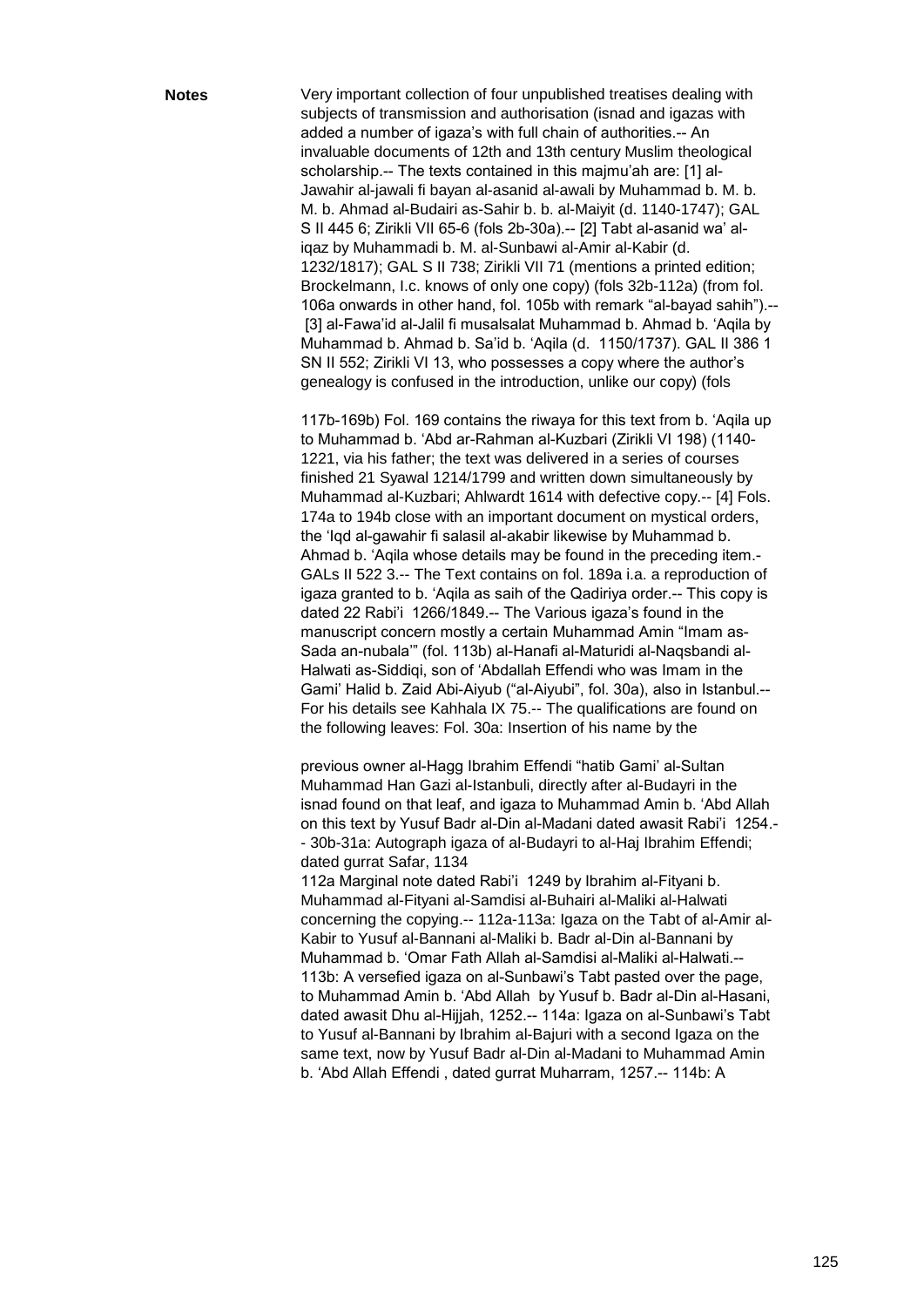note by Muhamamd Amin al-Istanbuli; dated: Awa'il Muharram, 1257.- - 115a: An Igaza granted by Yusuf al-Bannani; dated: Asa'il Sha'ban, 1262 with additional short biographical note on al-Bannani.-- 115b-116b: Versified igaza to Fayd Allah Effendi, "Saih Takiyat al-Saih Shaykh Murad al-Naqsbandi"; dated: 25 Dhu al-Hijjah, 1270.-- 117a: Table of contents of the Fawa'id jalila fi musalsalat Muhammad b. 'Agila.-- 170a: Igaza on b. 'Agila's Fawa'id by Yusuf Badr al-Din al-Bannani al-Maghribi al-Madani retracing his riwayah to Muhammad al-Kuzbari.-- 170a: A note by Muhammad Amin b. 'Abd Allah mentioning his father's 60 year imama in the Gami' Mazbur followed by Yusuf al-Madani's igaza to Muhammad Amin b. 'Abd Allah on ibn ‗Aqila's Fawa'id, with detailed riwayah.-- 170b-171a: Igaza on al-Jazuli's Dala'il al-khayrat to Muhammad Amin b. ‗Abd Allah by Yusuf al-Madani; dated: 19 Shawwal, 1262.-- 173b-174a: Tables of contents of the 'Iqd al-Jawahir; furthermore, a short lexicographical fa'idah is found on fol. 1a together with a bibliographical note on the Jawahir al-Jawali and an ownership entry of al-Hajj Ibrahim Effendi (see fol. 30a), while fol. 2a has has been provided with the seal stamp of al-Sayyid Muhammad 'Akif, dated,

1276.-- Well-preserved with virtually no smudges.-- 19th century half

#### **Abstract**

| mss ARABIC 342 Transliteration |                    | <b>Untitle</b>                                                                                                                                                                                                                                                                                                                                                                                                                                                                                                                                                                                                                                                                                                                                                                                                                                                                                                                                                                                                                                                     | $(2)$ 10 |
|--------------------------------|--------------------|--------------------------------------------------------------------------------------------------------------------------------------------------------------------------------------------------------------------------------------------------------------------------------------------------------------------------------------------------------------------------------------------------------------------------------------------------------------------------------------------------------------------------------------------------------------------------------------------------------------------------------------------------------------------------------------------------------------------------------------------------------------------------------------------------------------------------------------------------------------------------------------------------------------------------------------------------------------------------------------------------------------------------------------------------------------------|----------|
|                                | Title              | Untitle                                                                                                                                                                                                                                                                                                                                                                                                                                                                                                                                                                                                                                                                                                                                                                                                                                                                                                                                                                                                                                                            |          |
|                                | <b>Author</b>      | No author                                                                                                                                                                                                                                                                                                                                                                                                                                                                                                                                                                                                                                                                                                                                                                                                                                                                                                                                                                                                                                                          |          |
|                                | <b>Description</b> | 135 fols.; circa 23 lines nashi and ta'liq; no default.-- 215 x 146 mm.                                                                                                                                                                                                                                                                                                                                                                                                                                                                                                                                                                                                                                                                                                                                                                                                                                                                                                                                                                                            |          |
|                                | <b>Notes</b>       | Majmu'ah of logical texts, containing commentaries on the Risalah al-<br>'adudiyah by al-Igi.-- Fols 1b-35a: Gayat tahdib al-kalam, part of al-<br>Taftazani's Tahdib al-kalam, with another also called Tahdib al-<br>kalam.-- GAI S II 302, Ahlwardt 5174.-- 36b-61b: Hashiyah 'ala al-<br>Risalah al-'adudiyah by al-Ardabili.-- GAL II 208.-- Dated Jamad II<br>1171 .-- 62b-85b: Sharh al-Fawa'id al-Fathiya, superglosses by<br>Hamzah Effendi on Mir Abu al-Fath al-Ardabili's Hasiya.-- Ahlwardt<br>5302.-- Copied by 'Abd al-Wahhab b. M., 4 Safar 1170.-- 86b-104a:<br>al-Husayniyah fi adab al-baht by al-Ardabili (?), copied by al-Sayyid b.<br>'Ali, 1 Dhu al-Hijjah, 1168 and three more Rasa'il, viz.:.-- 106b-110a:<br>Sharh ar-Risalah () fi 'ilm al-munazarah wa al-adab, followed by a<br>Risalah fi 'ilm al-adab (112-117b) and finally 'Isam al-Din b.<br>Muhammad, Risalah fi ma'ani al-isti'arat, his commentary on the<br>Risalah Samarqandiyah.-- GAL II 194.-- Copied by Ibrahim b.<br>Muhammad, Rabi' II 1115.-- Cheap boards binding. |          |

calf binding with damaged flap.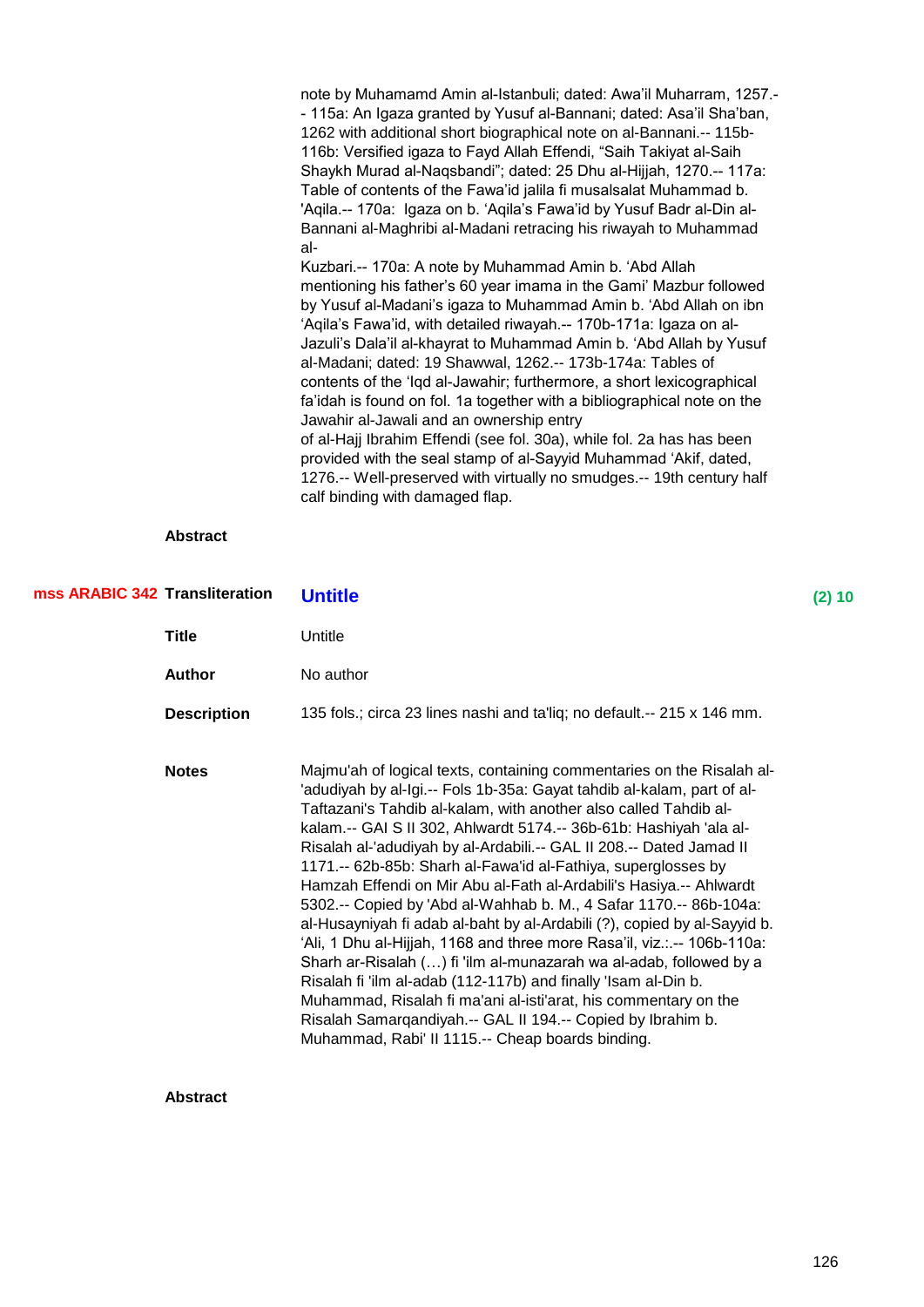## **Transliteration Untitle (2) 18 mss ARABIC 343**

**Title** Untitle

**Author** No author

#### **Description**

**Notes** Important 12th/18th century astrological maimu'ah consisting of four unpublished texts of which the last two items are ascribed to Dorotheos and Hermes Trismegistos resprctively.-- The fist text of this collection is the Nihayat al-Idrak fi Asrar ‗Ulum al-Aflak by the seventh century hijrah Yemenite scholar Muhammad b. Abi Bakr al-Farisi(d. 677/1278).-- An incomplete copy of this work is described by Ahlwardt under number 5888; oter mss will be found in GAL I 474 and its supplement, further in Ullmann, Die Natur- und Geheimwissenschaften im Islam, Leiden, 1972, p. 342. See also Kahhalah IX 117 and Zirikli, V155.-- Our copy was written 21 Rajab 1135/1722, 15 years before the Berlin copy.-- Fols 63b to 94b contain in one hand three texts, respectively.-- An extract from Abu al-Hasan b. Sahl al-Ista'ili's Kitab fi ahkam al-nawalid; the incipit of our copy reads: "Bab al-nazar fi't-tarbiya: li yajun (sic) nazaruka fi auwal attarbiya min al-qamar wa ashab mutallatat at-tali'..." (fol. 63b).-- On fol. 83b it is followed by a short treatise ascribed to Dorotheos entitled Kitab fi ma'rifat aqdar al-mawalid which extends to fol.

> 85b.-- The last text of our manuscript is styled "Kitab Wada'ahu Hirmis ra's al-Hukama' wa Intahalahu wa Intaqabahu wa Imtahanahu Min Asrar an-Nugum (?) "fol. 85b), and starts off, directly after the Basmala, with the purpose of its composition: "Ana wasif Laka min amr as-sa'ada ma yugtabat bihi wa yu'azzam ma'ahu…‖.-- The text purports to prescribe to physicians the propitious times for medication and ends on fol. 94b with the heading "cupping" (higama), followed by the section "on vomitting" (qai'); "yuhtar fi'l—qai' kaun al-qamar fi't-taur (?) mas'ud that al-ard..'. The prescriptions found in this text are based on the observation of the stars used by the nomads in the deserts as guiding stars "al-Kawakib al-Babaniya", fol. 85b.-- None of these three texts are found in Brockelmann's Geschichte der Arabischen Litteratur. M. Ullmann, in his Die Natur – und Geheimwissenschaften im Islam, Leiden, 1972, pp. 308, 280-1 and 290 respectively, knows of one copy only, kept in the Chester Beatty Library inder no. 5399, which contains these three texts in the same order; the Hermes text of that copy is not complete, however.-- More

> references to Hermes may be found in the index to Ullman's work and in GAS III 170-1, IV 42-3 and VII 50-8, especially p. 55 which mentions under no. 6a Kitab al-Asrar li Harmis used by Abu Ma'sar in his Asrar an-Nugum. An account of the Hermetical tradition in EI III pp. 463-4 s.v. Hirmis (art by M. Plessner).-- 94 fols. 202 x 149mm, 17 lines nashi; fols 63b to 94b. 23 lines nashi; some drawings in the first text. A clean copy only slightly browned. The last three texts are dated, 11 years after the Nihayat al-Idrak, on 12 Safar, 1146/July 23, 1733 (fol. 94b.).-- Ownership entries are found on fol. 1a of Muhammad Sa'id b. Pir 'Otman, Amir Ahmad As'ad b. Sulaiman 'Arif, dated, 1188, Muhammad As'ad, dated, 1220, Muhammad Sadiq Gahankiri and as-Saiyid Muhammad Tahir.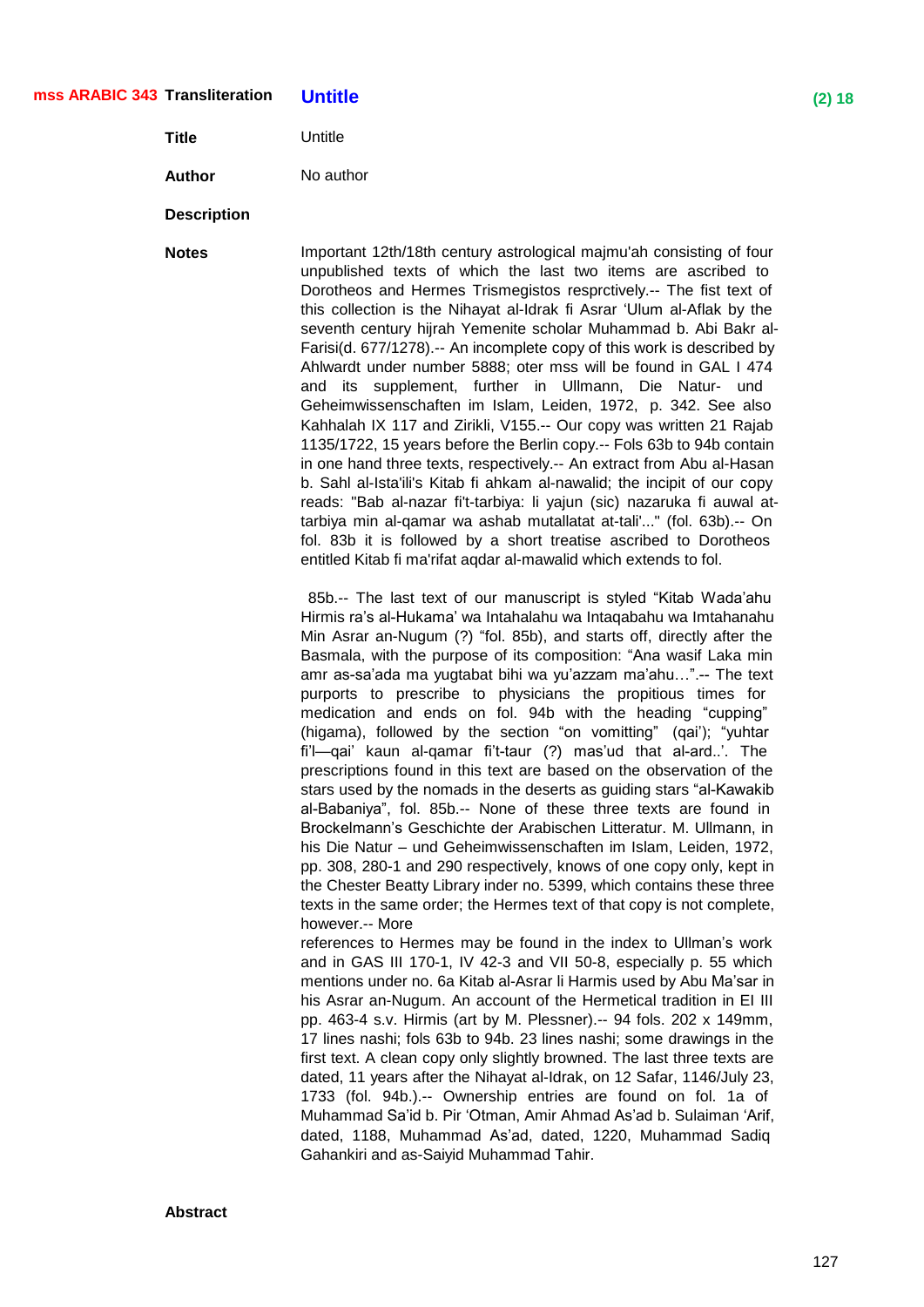## **Transliteration Untitle (2) 19 mss ARABIC 344**

| Title                              | Untitle                                                                                                                                                                                                                                                                                                                                                                                                                                                                                                                                                                                                                                                                                                                                                                                                                                                                                                                                                                                                                                                                                                                |
|------------------------------------|------------------------------------------------------------------------------------------------------------------------------------------------------------------------------------------------------------------------------------------------------------------------------------------------------------------------------------------------------------------------------------------------------------------------------------------------------------------------------------------------------------------------------------------------------------------------------------------------------------------------------------------------------------------------------------------------------------------------------------------------------------------------------------------------------------------------------------------------------------------------------------------------------------------------------------------------------------------------------------------------------------------------------------------------------------------------------------------------------------------------|
| Author                             | No author                                                                                                                                                                                                                                                                                                                                                                                                                                                                                                                                                                                                                                                                                                                                                                                                                                                                                                                                                                                                                                                                                                              |
| <b>Description</b><br><b>Notes</b> | 289 fols.<br>Interesting astronomical codex containing i.a. 'Abd al-Rahman as-<br>Sufi's work on the use of the astrolabe.-- Fols. 2b-65 contain the<br>Tasqih al-Idrak fi Sarh Tasrih al-Aflak, a commentary by 'Abd Allah b.<br>Fahr ad-Din (al-A'rag) al-Husaini al-Mausili (d. 1188) on Baha'ad-Din<br>al-'Amili's Tasrih al-Aflak.-GAL S II 595 6e (1 copy).-- Born in al-<br>Mausil where he held the function of Hanafi mufti, our commentator<br>later went to Baghdad where he was appointed wali Diwan al-Insa';<br>besides the present work, which was glossed by his friend 'Abd ar-<br>Rahman as-Suwaidi (see Brockelmann, I.c. and S II 501), he wrote<br>another astronomical treatise (following item), a work on kalam and<br>some poetry.- Kahhala, VI 101, Zirikli IV, 112.-- 203x 80 mm, 21<br>lines clearly readable nashi with many excellent drawings; many<br>annotations in the margin in the hand of the scribe and perhaps of<br>'Abd ar-Rahim as-Suwaidi, grandson of 'Abd ar-Rhaman (GAL S II<br>785, Kahhala V 212), whose ownership entry is found on the last<br>page of this codex.-- |
|                                    |                                                                                                                                                                                                                                                                                                                                                                                                                                                                                                                                                                                                                                                                                                                                                                                                                                                                                                                                                                                                                                                                                                                        |

As a special feature may be mentioned that our copy retains the author's colophon dated 15 Shauwal, 1182, while our copy was completed within 2 weeks after that date. The copyist gives as his name Zakariya.-- The second item is also a commenary by al-Mausili, similarly on a text by al-'Amili. It is entitled Sawanih al-Qariha fi Sarh as-Safiha, dealing with the use of the astrolabe. Brockelmann doest not mention this commentary; it is, however, mentioned as Sarh as-Safina li'l-‗Amili in Kahhala, I.c.-- Of particular interest is the fact that this copy mentions explicity in the preliminary that the author saw himself abliged to revise and correct his text "li Katrat Tashif an-Nussah" (fol. 68b line 16 – fol. 69a line 7); at the last page the text one also finds a remark to the effect that it had been collated (fol. 95a in the margin).-- Although undated the unsigned, one may identify the copyist with the Zakariya mentioned in item no. 1 because of the similarity of the script.-- The text covers fols. 67b-95a and has 21 lines clearly legiable nashi per page, with some glosses and collations in the margin.--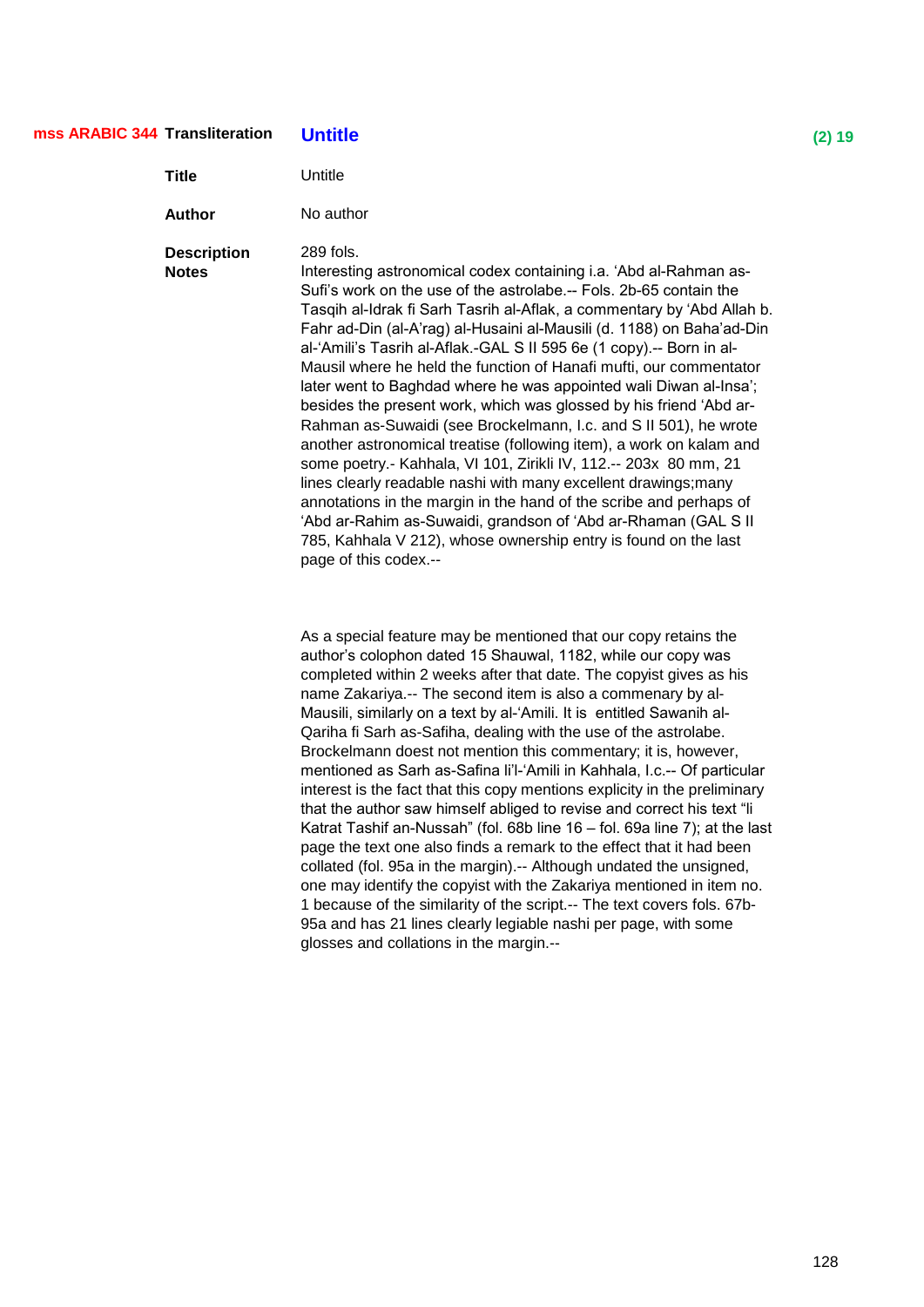|                                | <b>Notes</b>    | Fols. 97b to 116a contain the first part of ad-Damamini's 'Uyun al-<br>fahira, his commentary on al-Hazragi's al-Qasida ar-Ramiza fi 'ilm al-<br>'Arud wa'lqafiya.- GAL I 312, Ahlwardt 7116.-- Undated, in a different<br>style, but possibly also by the same scribe. 21 lines nashi per page.--<br>The Fourth text is as-Sagani's Muhtasar al-'Arud of which<br>Brockelmann mentions three copies; it has not yet been edited. GAL<br>I 361 8 and S I 615.-- 21 lines per page clear nashi, copied by<br>Zakariya b. Molla (?), see nos. 1 and 2; the text covers fols. 117a to<br>124b.-- Fols. 127b to 289a contain 'Abd ar-Rahman as-Sufi's al-<br>'Amal bi'l-Astrulab.- F + GAS VI 215.-- The astronomoer 'Abd ar-<br>Rahman as-Sufi was court astronomer of the Buyid ruler 'Adud ad-<br>Daula. One of the most eminent scholars in the field among the<br>Muslims, he is best known for his work on the fixed stars, the Kitab<br>Suwar al-Kawakib.-- The Present text is a nearly complete copy of<br>his work on the use of the astrolabe, arranged in 402 abwab. Of the<br>seven known copies, only three are complete; our copy lacks the<br>40th bab (fols. 151a- |        |
|--------------------------------|-----------------|---------------------------------------------------------------------------------------------------------------------------------------------------------------------------------------------------------------------------------------------------------------------------------------------------------------------------------------------------------------------------------------------------------------------------------------------------------------------------------------------------------------------------------------------------------------------------------------------------------------------------------------------------------------------------------------------------------------------------------------------------------------------------------------------------------------------------------------------------------------------------------------------------------------------------------------------------------------------------------------------------------------------------------------------------------------------------------------------------------------------------------------------------------------------------------|--------|
|                                |                 | 152b) and has some blank spaces on various pages, intended for<br>drawings; otherwise, it is sound and clear legible in the handwriting of<br>Zakariya b. Molla Gum'a (?) and dated 1183/1769. The Haydarabad,<br>1962. Edition was based on the (incompleted) copy of the<br>Bibliotheque Nationale at Paris.-- Lastly we might mention the<br>ownership-entry of Sulaiman as-Suwaidi on fol. 1a dated, 1228. This<br>member of the famous Suwaidi family Baghdad is credited with a<br>commentary on al-Khatibi's ar-Risala as-Samsiya and mentioned in<br>Brockelmann S II 785 and Kahhala IV 274. Together with the<br>ownership-entry of 'Abd al-Rahim as-Suwaidi mentioned in the first<br>item and his grandfather's acquaintance with al-Mausili this<br>manuscript permits an interesting insight in the scholarly life of a<br>great Baghdadi family.                                                                                                                                                                                                                                                                                                                 |        |
|                                | <b>Abstract</b> |                                                                                                                                                                                                                                                                                                                                                                                                                                                                                                                                                                                                                                                                                                                                                                                                                                                                                                                                                                                                                                                                                                                                                                                 |        |
| mss ARABIC 345 Transliteration |                 | <b>Untitle</b>                                                                                                                                                                                                                                                                                                                                                                                                                                                                                                                                                                                                                                                                                                                                                                                                                                                                                                                                                                                                                                                                                                                                                                  | (2) 20 |
|                                | <b>Title</b>    | Untitle                                                                                                                                                                                                                                                                                                                                                                                                                                                                                                                                                                                                                                                                                                                                                                                                                                                                                                                                                                                                                                                                                                                                                                         |        |
|                                |                 |                                                                                                                                                                                                                                                                                                                                                                                                                                                                                                                                                                                                                                                                                                                                                                                                                                                                                                                                                                                                                                                                                                                                                                                 |        |

**Description** 41 fols, 160 x 108mm, with 13 lines skilful nash, colophon in Tulut, copied by Muhammad b. Ibrahim al-Hilmi az-Zaila'i in the year 1302/1884.

**Author** No author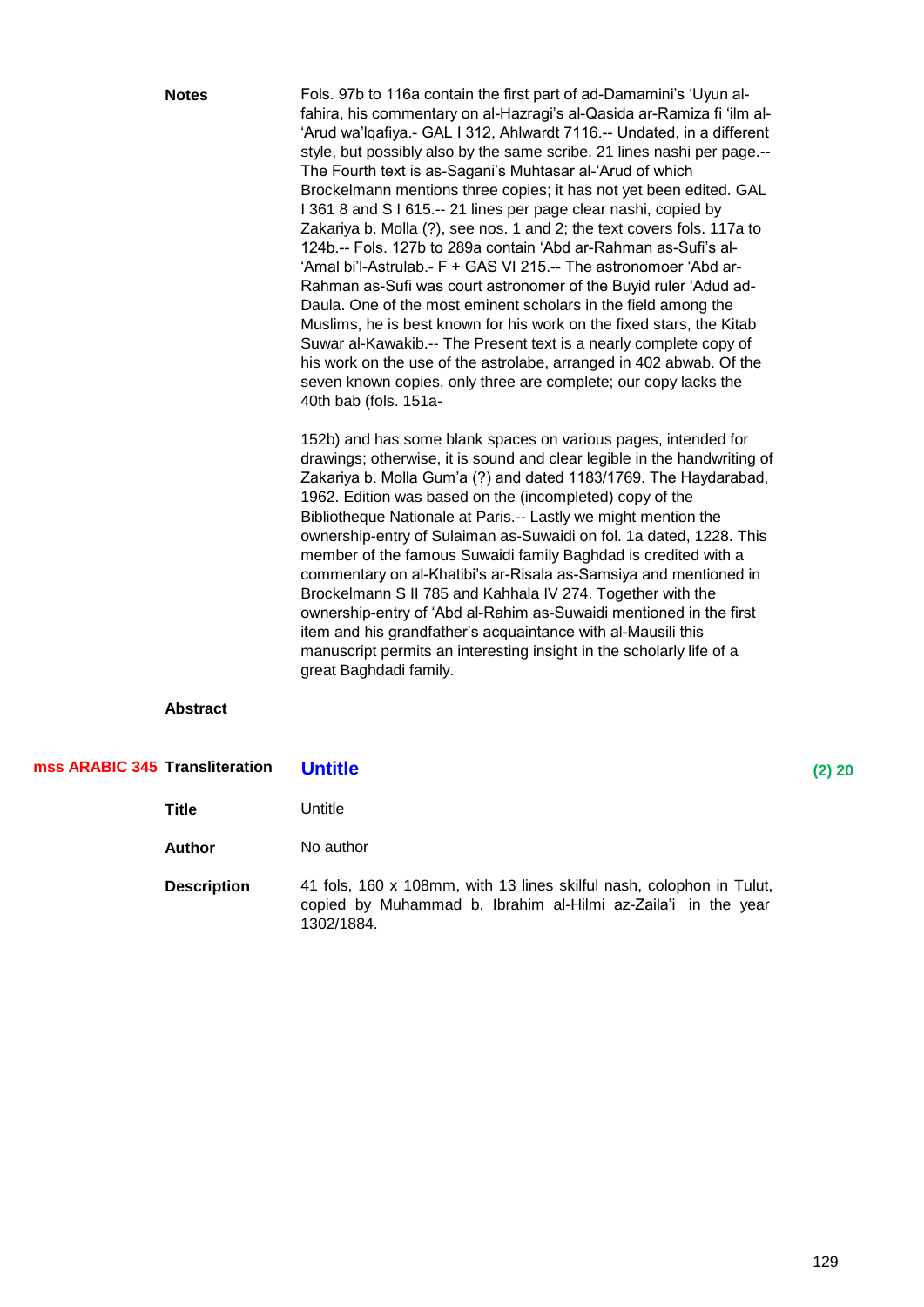**Notes** Small Ottoman manuscript: Dated" 1302/1886, concerned with talismans, the mysterious Qur'anic lettercombinations (al-huruf almuqatta'at), an eulogy on the companions who fell at the Battles of Badr and Uhud, and an Ottoman-Turkish rendering of the Qasida Gulgulutiya ascribed to 'Ali b. Abi Talib, with an accompanying Syriac-Arabic glossary.-- All texts embodied in this codex evidently were meant to invoke mediation and to secure immunity from evils.-- The First text (fols. 1-5), entitled al-Qasida as-Sarifa al-Maimuna al-Mubaraka, thus deals with the mysterious lettercombinations Taha, Yasin, Tasin & c., found at the head of some suras. The various uses to which there lettercombinations ca be put are set forth in an intricate poetic hotch-potch of nawadir (in arabic). These lines are accompanied by a magical quadrant (fol. 5) ascribed to 'Ali b. Abi Talib.-- Fols. 6a to 12a contain first an Ottoman-Turkish rendering of the mysterious Qasida gulgulutiya commonly ascribed to 'Ali, with a Syriac-Arabic glossary and Ottoman-Turkish instructions on

> fols 11a-12a. The gulgulutiya does not belong to the Diwan of Ali and is extant in only ten manuscripts. Fuat Sezgin does not record any Ottoman-Turkish translation (GAS II 280).-- From fol. 12b onwards. An alphabetical list of the companions who assisted at the Battle of Badr (12b-33b) and Uhud (33b-41a) is given, each time followed with the wish that God grants immunity from sickness and evils by virtue of the intercession of the martyrs of Badr and Uhud. Muhammad b. Ibrahim al-Hilmi az-Zaila'i , the scribe of the whole codex, cites on fols. 13a-b both Ga'far as-Sadiq and Ibn Saiyid an-Nas who recommended the intercession of these companions.-- Contemporary red leather binding with flap, blindtooled decoration on both covers. An attractives, well-preserved and well-written manuscript.

#### **Abstract**

| mss ARABIC 346 Transliteration | <b>Untitle</b>                                                                                                                                                                                                  | $(2)$ 30 |
|--------------------------------|-----------------------------------------------------------------------------------------------------------------------------------------------------------------------------------------------------------------|----------|
| Title                          | Untitle                                                                                                                                                                                                         |          |
| <b>Author</b>                  | No author                                                                                                                                                                                                       |          |
| <b>Description</b>             | $31$ fols.                                                                                                                                                                                                      |          |
| <b>Notes</b>                   | Fragments of various Arabic mss. of a recent date, containing pieces<br>of poetry (i.e from Qasidat Banat Su'ad of Ka'b b. Zuhair), hereditary<br>law, etc.-- One of the fragments dated 1242 H. -- No binding. |          |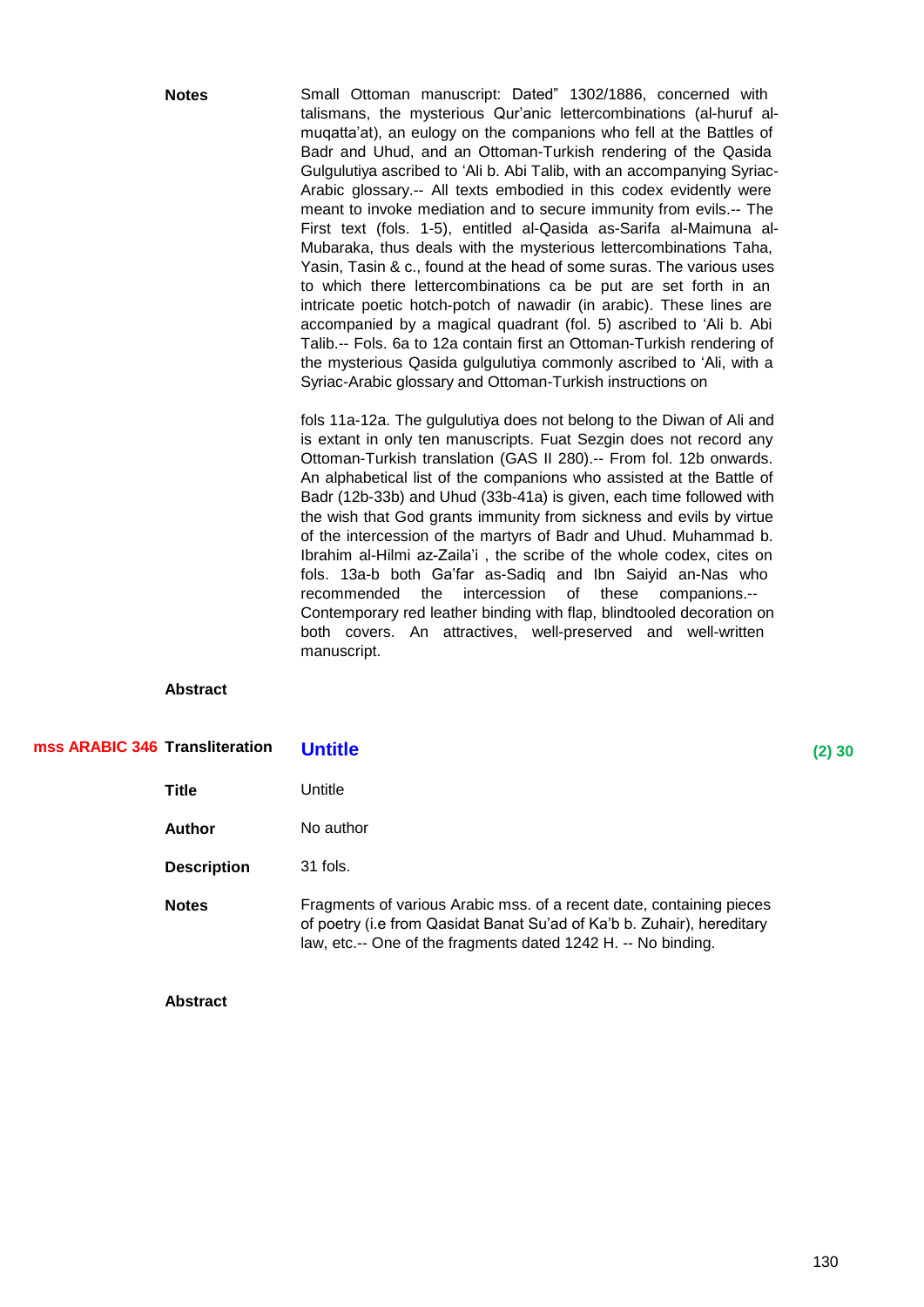| mss ARABIC 347 Transliteration |                    | <b>Untitle</b>                                                                                                                                             | $(2)$ 35 |
|--------------------------------|--------------------|------------------------------------------------------------------------------------------------------------------------------------------------------------|----------|
|                                | <b>Title</b>       | Untitle                                                                                                                                                    |          |
|                                | Author             | No author                                                                                                                                                  |          |
|                                | <b>Description</b> |                                                                                                                                                            |          |
|                                | <b>Notes</b>       | Anonymous glosses on al-Shajarah al-Nu'maniyyah of Muhy al-Din<br>ibn 'Arabi, cf. GAL I, 446 nr. 124. 89pp., undated, recent copy.--<br>Cloth binding.     |          |
|                                | <b>Abstract</b>    |                                                                                                                                                            |          |
| mss ARABIC 348 Transliteration |                    | <b>Untitle</b>                                                                                                                                             | $(2)$ 41 |
|                                | <b>Title</b>       | Untitle                                                                                                                                                    |          |
|                                | Author             | No author                                                                                                                                                  |          |
|                                | <b>Description</b> | 157 fols.                                                                                                                                                  |          |
|                                | <b>Notes</b>       | Extracts from an unidentified Hanafite Shari'a compendium ascribed<br>on the fly-leaf to a certain Zakariyya Effendi.-- Undated, 18th.c. -- No<br>binding. |          |
|                                | <b>Abstract</b>    |                                                                                                                                                            |          |
| mss ARABIC 349 Transliteration |                    | <b>Untitle</b>                                                                                                                                             | (2) 53   |
|                                | <b>Title</b>       | Untitle                                                                                                                                                    |          |
|                                | <b>Author</b>      | No author                                                                                                                                                  |          |
|                                | <b>Description</b> |                                                                                                                                                            |          |
|                                | <b>Notes</b>       | Qawl Akhtar al-'Ulama' wa huwa al-Mukhtar                                                                                                                  |          |
|                                | <b>Abstract</b>    |                                                                                                                                                            |          |
| mss ARABIC 350 Transliteration |                    | <b>Untitle</b>                                                                                                                                             | (2) 54   |
|                                | <b>Title</b>       | Untitle                                                                                                                                                    |          |
|                                | Author             | No author                                                                                                                                                  |          |
|                                | <b>Description</b> | 79 fols.                                                                                                                                                   |          |
|                                | <b>Notes</b>       | Fragment of an unidentified work of Hanafite figh.-- 18th century.--<br>No binding.                                                                        |          |
|                                | <b>Abstract</b>    |                                                                                                                                                            |          |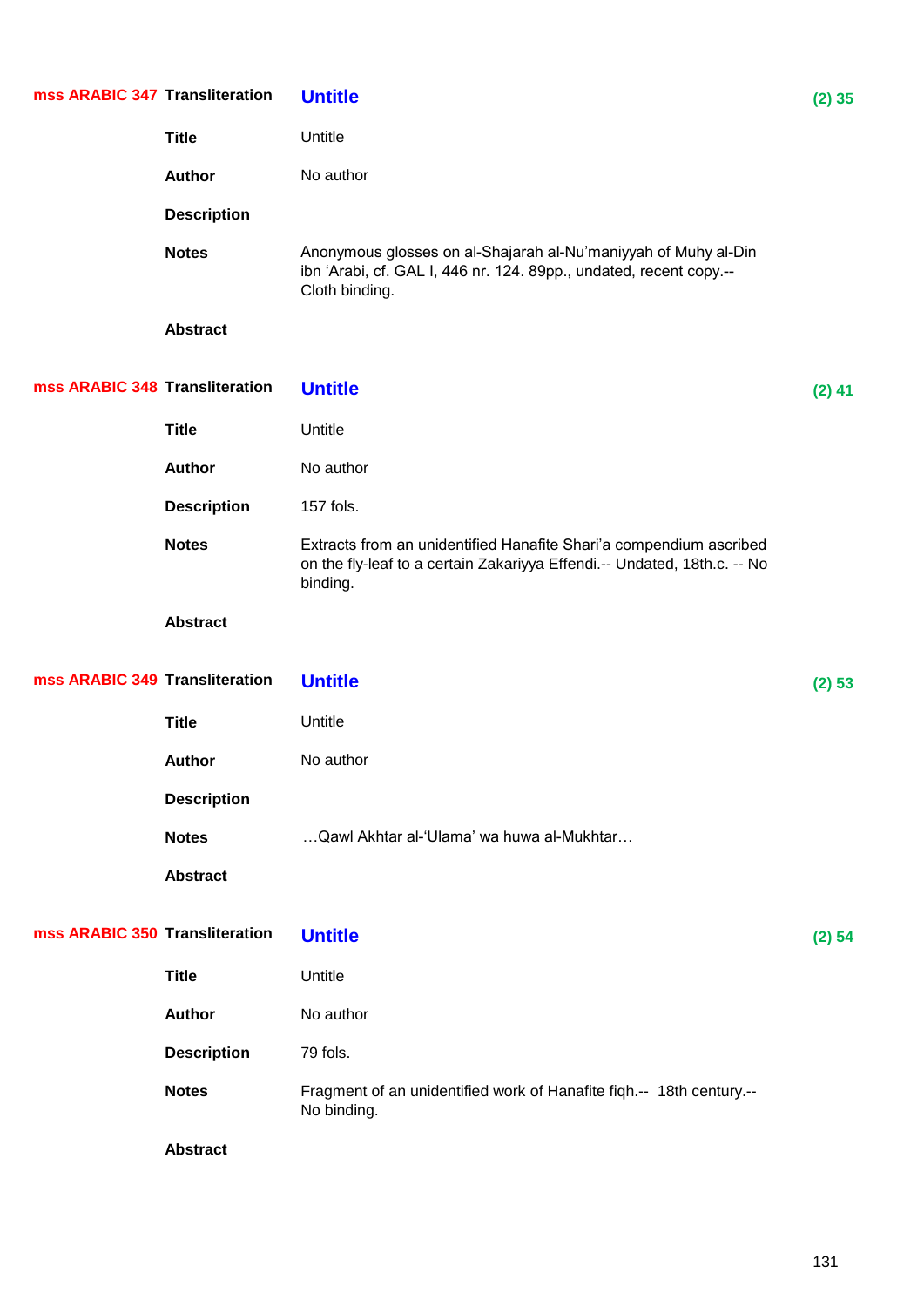| mss ARABIC 351 Transliteration |                    | <b>Untitle</b>                                                                                                                                                                                                                              | (2) 57 |
|--------------------------------|--------------------|---------------------------------------------------------------------------------------------------------------------------------------------------------------------------------------------------------------------------------------------|--------|
|                                | <b>Title</b>       | Untitle                                                                                                                                                                                                                                     |        |
|                                | <b>Author</b>      | No author                                                                                                                                                                                                                                   |        |
|                                | <b>Description</b> | 96 fols.                                                                                                                                                                                                                                    |        |
|                                | <b>Notes</b>       | Torso of a Hanafite fiqh-treatise.-- Undated, 16th century.-- Probably<br>the first 2 and the last 15 fols.are missing.-- Well-written and well<br>preserved.-- Boards with leather spine.                                                  |        |
|                                | <b>Abstract</b>    |                                                                                                                                                                                                                                             |        |
| mss ARABIC 352 Transliteration |                    | <b>Untitle</b>                                                                                                                                                                                                                              | (2) 58 |
|                                | <b>Title</b>       | Untitle                                                                                                                                                                                                                                     |        |
|                                | <b>Author</b>      | No author                                                                                                                                                                                                                                   |        |
|                                | <b>Description</b> | 70 fols. + numerous loose leaflets.                                                                                                                                                                                                         |        |
|                                | <b>Notes</b>       | A Tadhkirah or scrapbook of a scholar in which he/she noted<br>interesting quotations from numerous works on hadith, qisas al-<br>anbiya', tafsir, etc.-- Undated, on European watermarked paper of<br>the 16th/17th century.-- No binding. |        |
|                                | <b>Abstract</b>    |                                                                                                                                                                                                                                             |        |
| mss ARABIC 353 Transliteration |                    | <b>Untitle</b>                                                                                                                                                                                                                              | (2) 63 |
|                                | <b>Title</b>       | Untitle                                                                                                                                                                                                                                     |        |
|                                | <b>Author</b>      | No author                                                                                                                                                                                                                                   |        |
|                                | <b>Description</b> | ca. 800 fols.                                                                                                                                                                                                                               |        |
|                                | <b>Notes</b>       | Second volume of a voluminous commentary on the Sahih of al-<br>Bukhari, dated 1160 H .-- From bab al-Ghushl wa al-wudu' fi al-<br>mikhsab - bab Fadl al-'Insha'.-- First page with polychrome<br>decoration, but damage .-- No binding.    |        |
|                                | <b>Abstract</b>    |                                                                                                                                                                                                                                             |        |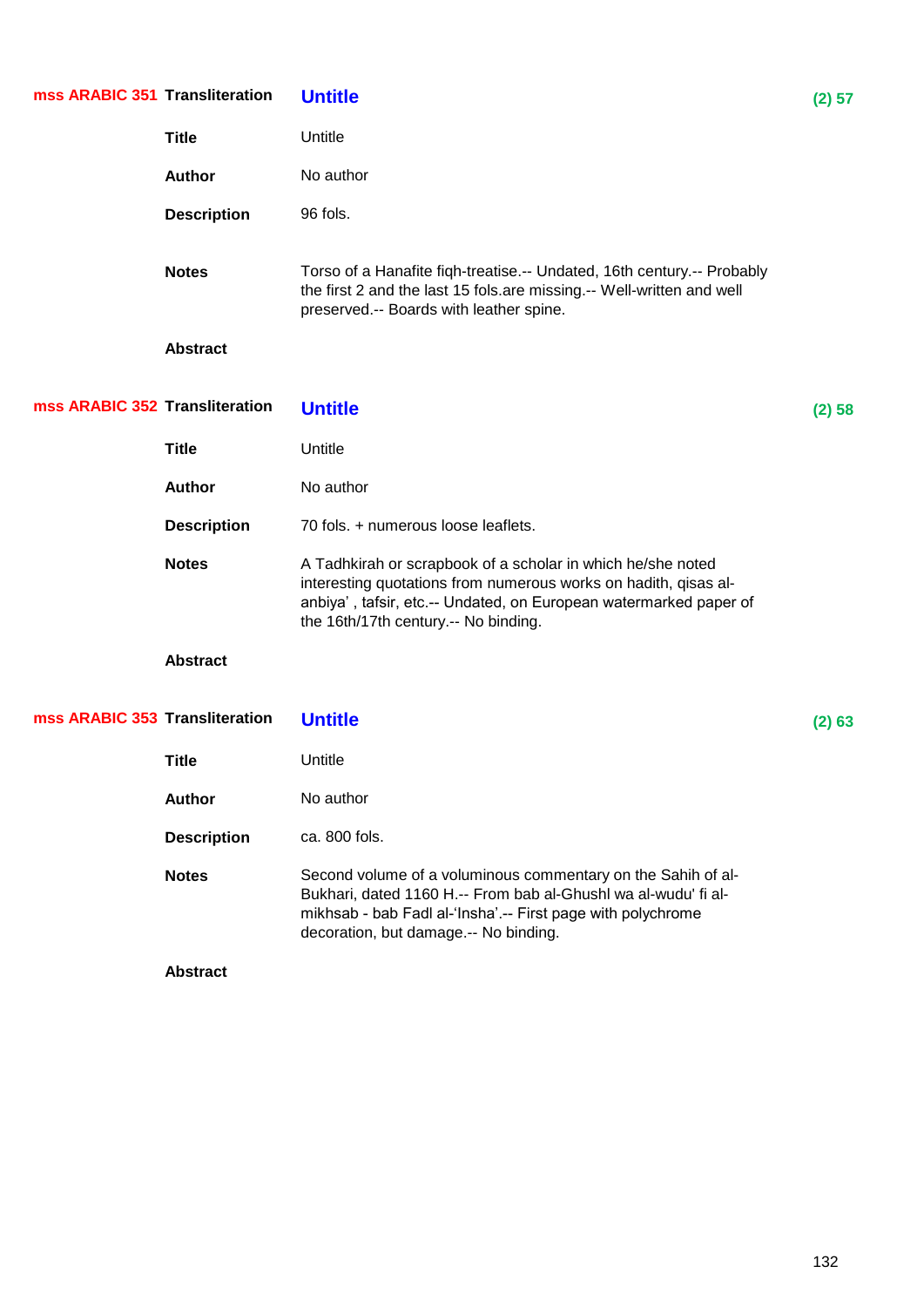| mss ARABIC 354 Transliteration |                    | <b>Untitle</b>                                                                                                                                                                                                                                                                                                                                                                                         | (2) 64 |
|--------------------------------|--------------------|--------------------------------------------------------------------------------------------------------------------------------------------------------------------------------------------------------------------------------------------------------------------------------------------------------------------------------------------------------------------------------------------------------|--------|
|                                | <b>Title</b>       | Untitle                                                                                                                                                                                                                                                                                                                                                                                                |        |
|                                | Author             | No author                                                                                                                                                                                                                                                                                                                                                                                              |        |
|                                | <b>Description</b> | Ca. 300 fols.                                                                                                                                                                                                                                                                                                                                                                                          |        |
|                                | <b>Notes</b>       | Anonymous fragment of a Qur'an commentary copied in 1087/1676.--<br>In this commentary a.o. al-Suyuti is quoted, who died in 911H.-- At<br>the beginning one fol. is missing.-- Old blindstamped leather binding.                                                                                                                                                                                      |        |
|                                | <b>Abstract</b>    |                                                                                                                                                                                                                                                                                                                                                                                                        |        |
| mss ARABIC 355 Transliteration |                    | <b>Untitle</b>                                                                                                                                                                                                                                                                                                                                                                                         | (2) 70 |
|                                | <b>Title</b>       | Untitle                                                                                                                                                                                                                                                                                                                                                                                                |        |
|                                | <b>Author</b>      | Sams al-Din al-Gazari.                                                                                                                                                                                                                                                                                                                                                                                 |        |
|                                | <b>Description</b> | 55 fols                                                                                                                                                                                                                                                                                                                                                                                                |        |
|                                | <b>Notes</b>       | Anonymous commentary on al-Muqaddimah al-gazariyah fi'ilm al-<br>tajwid .-- Dated 1305 Hijrah; in riq'ah script .-- GAL S II, 275-6 .--<br>Without binding.                                                                                                                                                                                                                                            |        |
|                                | <b>Abstract</b>    |                                                                                                                                                                                                                                                                                                                                                                                                        |        |
| mss ARABIC 356 Transliteration |                    | <b>Untitle</b>                                                                                                                                                                                                                                                                                                                                                                                         | (2) 71 |
|                                | <b>Author</b>      | No author                                                                                                                                                                                                                                                                                                                                                                                              |        |
|                                | <b>Description</b> |                                                                                                                                                                                                                                                                                                                                                                                                        |        |
|                                | <b>Notes</b>       | Majmu'ah: [1] f. 68b: Gloss on the comm. of al-Kati (d.760/1379) on<br>text nr. (3) by Muhyi al-Din al-Taliji; dated, 1008H.-- [2] f. 72-100a: al-<br>Kati's comm. on (3).-- [3] f. 104b-110a: al-Abhari (d. 663/1265), k. al-<br>Isaghuji GAL I 464 .-- [4] f. 112b-135a: Comm. on (3) by al-Fanari (d.<br>834/1431) .-- [5] f. 136b-179: Anon. gloss on (4) .-- Boards with leather<br>spine & flap. |        |
|                                | <b>Abstract</b>    |                                                                                                                                                                                                                                                                                                                                                                                                        |        |
| mss ARABIC 357 Transliteration |                    | <b>Untitle</b>                                                                                                                                                                                                                                                                                                                                                                                         | (2) 74 |
|                                | <b>Title</b>       | Untitle                                                                                                                                                                                                                                                                                                                                                                                                |        |
|                                | <b>Author</b>      | No author                                                                                                                                                                                                                                                                                                                                                                                              |        |
|                                | <b>Description</b> |                                                                                                                                                                                                                                                                                                                                                                                                        |        |
|                                | <b>Notes</b>       | Qala al-sharik al-tahrir                                                                                                                                                                                                                                                                                                                                                                               |        |
|                                | <b>Abstract</b>    |                                                                                                                                                                                                                                                                                                                                                                                                        |        |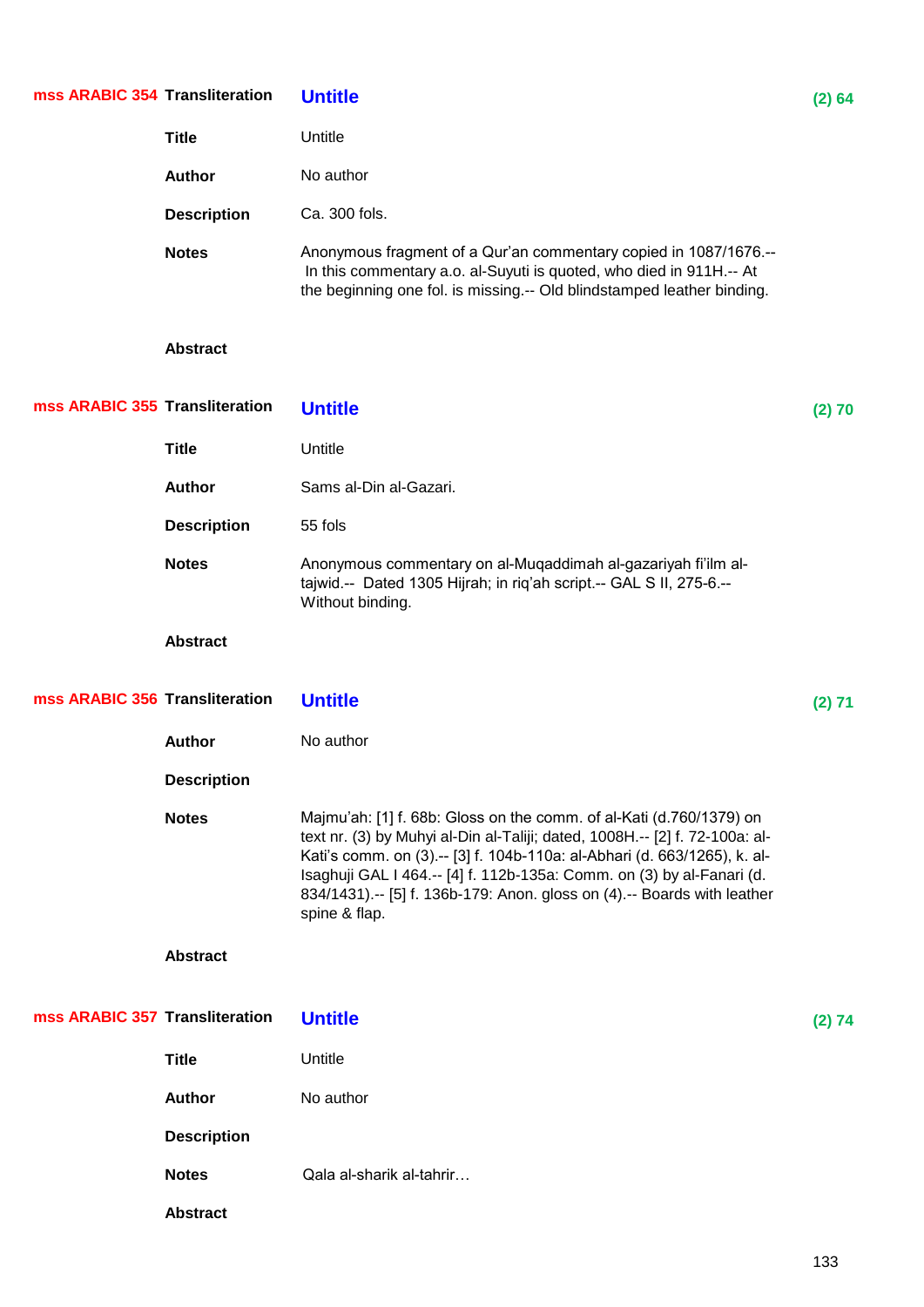| mss ARABIC 358 Transliteration |                    | <b>Untitle</b>                                                                                                                                                                                                                                                                                                                                                                                                                                                                                              | (2) 76 |
|--------------------------------|--------------------|-------------------------------------------------------------------------------------------------------------------------------------------------------------------------------------------------------------------------------------------------------------------------------------------------------------------------------------------------------------------------------------------------------------------------------------------------------------------------------------------------------------|--------|
|                                | <b>Title</b>       | Untitle                                                                                                                                                                                                                                                                                                                                                                                                                                                                                                     |        |
|                                | Author             | al-Taftazani                                                                                                                                                                                                                                                                                                                                                                                                                                                                                                |        |
|                                | <b>Description</b> | 176 fols                                                                                                                                                                                                                                                                                                                                                                                                                                                                                                    |        |
|                                | <b>Notes</b>       | al-Taftazani's comments on k. al-'Aqa'id of an-Nasafi (d. 537/1142),<br>With many marginal glosses and superglosses. -- Dated, 1267H.--<br>Boards with leather spine.                                                                                                                                                                                                                                                                                                                                       |        |
|                                | <b>Abstract</b>    |                                                                                                                                                                                                                                                                                                                                                                                                                                                                                                             |        |
| mss ARABIC 359 Transliteration |                    | <b>Untitle</b>                                                                                                                                                                                                                                                                                                                                                                                                                                                                                              | (2) 83 |
|                                | <b>Title</b>       | Untitle                                                                                                                                                                                                                                                                                                                                                                                                                                                                                                     |        |
|                                | <b>Author</b>      | al-Fanari (d.834/1431)                                                                                                                                                                                                                                                                                                                                                                                                                                                                                      |        |
|                                | <b>Description</b> | 139 fols.                                                                                                                                                                                                                                                                                                                                                                                                                                                                                                   |        |
|                                | <b>Notes</b>       | The Commentary of al-Fanari (d.834/1431) on al-Abhari's k. al-<br>Isaghudji.--GAL I 464 followed by other several glosses on the same<br>work.-- Dated 1173 H. -- Order confused.                                                                                                                                                                                                                                                                                                                           |        |
|                                | <b>Abstract</b>    |                                                                                                                                                                                                                                                                                                                                                                                                                                                                                                             |        |
| mss ARABIC 360 Transliteration |                    | <b>Untitle</b>                                                                                                                                                                                                                                                                                                                                                                                                                                                                                              | (2) 84 |
|                                | <b>Title</b>       | Untitle                                                                                                                                                                                                                                                                                                                                                                                                                                                                                                     |        |
|                                | <b>Author</b>      | No author                                                                                                                                                                                                                                                                                                                                                                                                                                                                                                   |        |
|                                | <b>Description</b> |                                                                                                                                                                                                                                                                                                                                                                                                                                                                                                             |        |
|                                | <b>Notes</b>       | A collection of three well-known theological commentaries: [1] fol.<br>50b: al-Khayyali's glosses on al-Taftazani's comments on al-'Aqa'id<br>al-Nasafiyyah G I 427; dated, 1158H .-- [2] fol. 52a-165a: al-Dawwani<br>(d.907/1501), Sharh al-'Aqa'id al-'Adudiyyah of al-Iji (d.756/1355).<br>Ends abruptly.-- [3] fol. 165a-221: (starts abruptly): "Kitab Khalkhali"<br>or Khalkali liMolla Jalal". Glosses of al-Khalkhali on the comm.<br>mentionedunder (2).-- Undated, 18th century.-- Boards, worn. |        |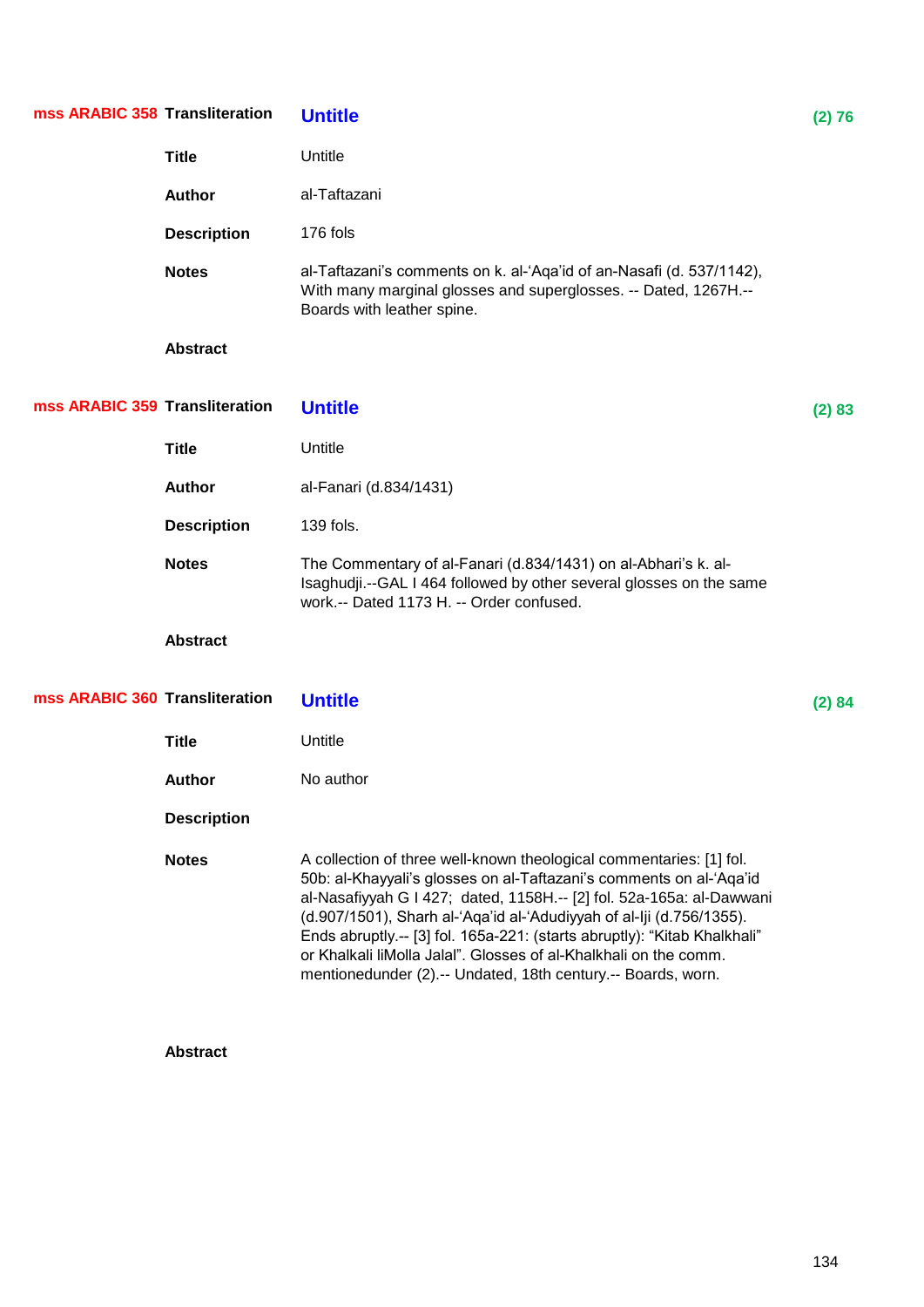## **Transliteration Untitle (2) 98 mss ARABIC 361**

| <b>Title</b>       | Untitle                                                                                                                                                                                                                     |
|--------------------|-----------------------------------------------------------------------------------------------------------------------------------------------------------------------------------------------------------------------------|
| Author             | Qara Kamal Isma'il Qaramani                                                                                                                                                                                                 |
| <b>Description</b> | $148$ fols.                                                                                                                                                                                                                 |
| <b>Notes</b>       | Qara Kamal Isma'il Qaramani's Ifl. ca. 900/1494) supergloss on al-<br>Khayyali's<br>(d. after 862/1458) glosses on al-Nasafi's Kitab al-'Aqa'id GAL I 427.--<br>Undated, 17th.c. --Leather with centerpieces, flap missing. |

## **Abstract**

| mss ARABIC 362 Transliteration |                    | <b>Untitle</b>                                                                                                                                       | $(2)$ 105 |
|--------------------------------|--------------------|------------------------------------------------------------------------------------------------------------------------------------------------------|-----------|
|                                | <b>Title</b>       | Untitle                                                                                                                                              |           |
|                                | <b>Author</b>      | No author                                                                                                                                            |           |
|                                | <b>Description</b> | 75 fols.                                                                                                                                             |           |
|                                | <b>Notes</b>       | Torso of an unidentifited Hanafite compendium.-- Undated, S XVI. --<br>Mainly from the chapters on taharah and salat. -- Dampstained, no<br>binding. |           |
|                                | <b>Abstract</b>    |                                                                                                                                                      |           |

| mss ARABIC 363 Transliteration |                    | <b>Untitle</b>                                                                                                                                                                                                                                                                                                          | (2) 106 |
|--------------------------------|--------------------|-------------------------------------------------------------------------------------------------------------------------------------------------------------------------------------------------------------------------------------------------------------------------------------------------------------------------|---------|
|                                | <b>Title</b>       | Untitle                                                                                                                                                                                                                                                                                                                 |         |
|                                | Author             | No author                                                                                                                                                                                                                                                                                                               |         |
|                                | <b>Description</b> | 89 fols                                                                                                                                                                                                                                                                                                                 |         |
|                                | <b>Notes</b>       | Commentary on k. al-'Aqa'id an-Nasafiyya of an-Nasafi (d.537/1142).-<br>- G I 427, perhaps identical to the one of at-Taftazani (d.791/1389),<br>with numerous marginal glosses (some of which signed: "Khayyali",<br>"Ramadan", "Ahmad", etc.-- Incomplete at the end S. XVIII.-- Boards<br>with leather spine & flap. |         |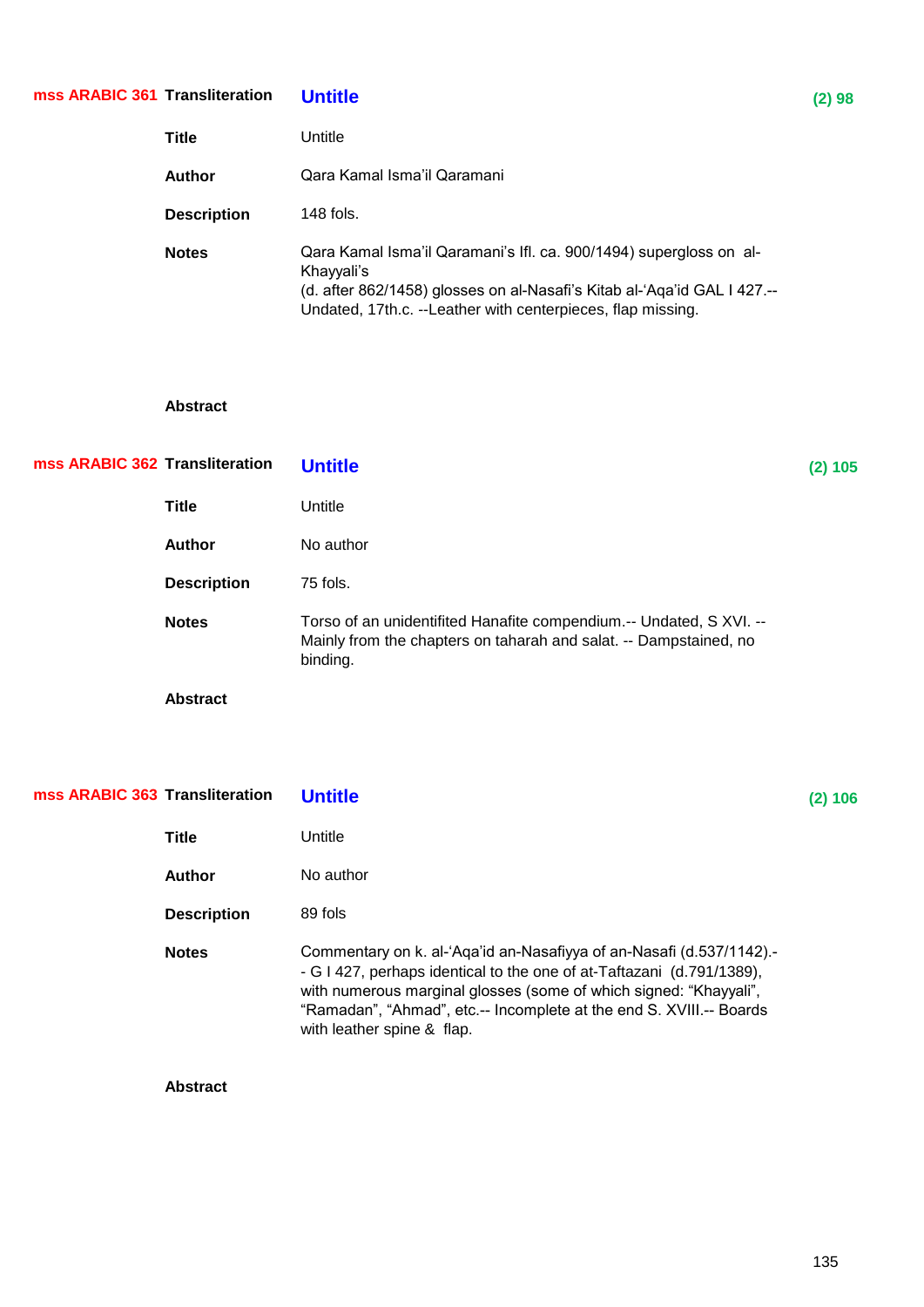| mss ARABIC 364 Transliteration |                    | <b>Untitle</b>                                                                                                                                                                                                                                                                            | (2) 110 |
|--------------------------------|--------------------|-------------------------------------------------------------------------------------------------------------------------------------------------------------------------------------------------------------------------------------------------------------------------------------------|---------|
|                                | <b>Title</b>       | Untitle                                                                                                                                                                                                                                                                                   |         |
|                                | <b>Author</b>      | No author                                                                                                                                                                                                                                                                                 |         |
|                                | <b>Description</b> | 241 fols                                                                                                                                                                                                                                                                                  |         |
|                                | <b>Notes</b>       | Torso of an unidentified Hanafite commentary.-- 16th/17th cent.--<br>Perhaps the text is a comm. on a work of Siradj ad-Din Abu Bakr al-<br>Haddadi (d.800/1397, because the name of al-Haddadi is mentioned<br>sometimes at the beginning of quotations commented upon.-- No<br>binding. |         |
|                                | <b>Abstract</b>    |                                                                                                                                                                                                                                                                                           |         |
| mss ARABIC 365 Transliteration |                    | <b>Untitle</b>                                                                                                                                                                                                                                                                            | (2) 113 |
|                                | <b>Title</b>       | Untitle                                                                                                                                                                                                                                                                                   |         |
|                                | <b>Author</b>      | No author                                                                                                                                                                                                                                                                                 |         |
|                                | <b>Description</b> |                                                                                                                                                                                                                                                                                           |         |
|                                | <b>Notes</b>       | Majmu'ah of elementary theological and juridical treatises, i.e.<br>containing the well-known testament of Abu Hanifa.-- Student's ms.<br>of 247pp. from the beginning of the 18th century (one dated, 1113H).-<br>- Dampstained; boards with leather spine, damaged.                     |         |
|                                | <b>Abstract</b>    |                                                                                                                                                                                                                                                                                           |         |
| mss ARABIC 366 Transliteration |                    | <b>Untitle</b>                                                                                                                                                                                                                                                                            | (2) 122 |
|                                | <b>Title</b>       | Untitle                                                                                                                                                                                                                                                                                   |         |
|                                | <b>Author</b>      | No author                                                                                                                                                                                                                                                                                 |         |
|                                | <b>Description</b> |                                                                                                                                                                                                                                                                                           |         |
|                                | <b>Notes</b>       | Unidentified text, second part of a philosophical work.-- Fol. 16<br>starting "al-Maqsad al-thani fi al-jawahir wa al-a'rad wa fihi fusul" .--<br>Many leaves bear a watermarked, date 1823.                                                                                              |         |
|                                | <b>Abstract</b>    |                                                                                                                                                                                                                                                                                           |         |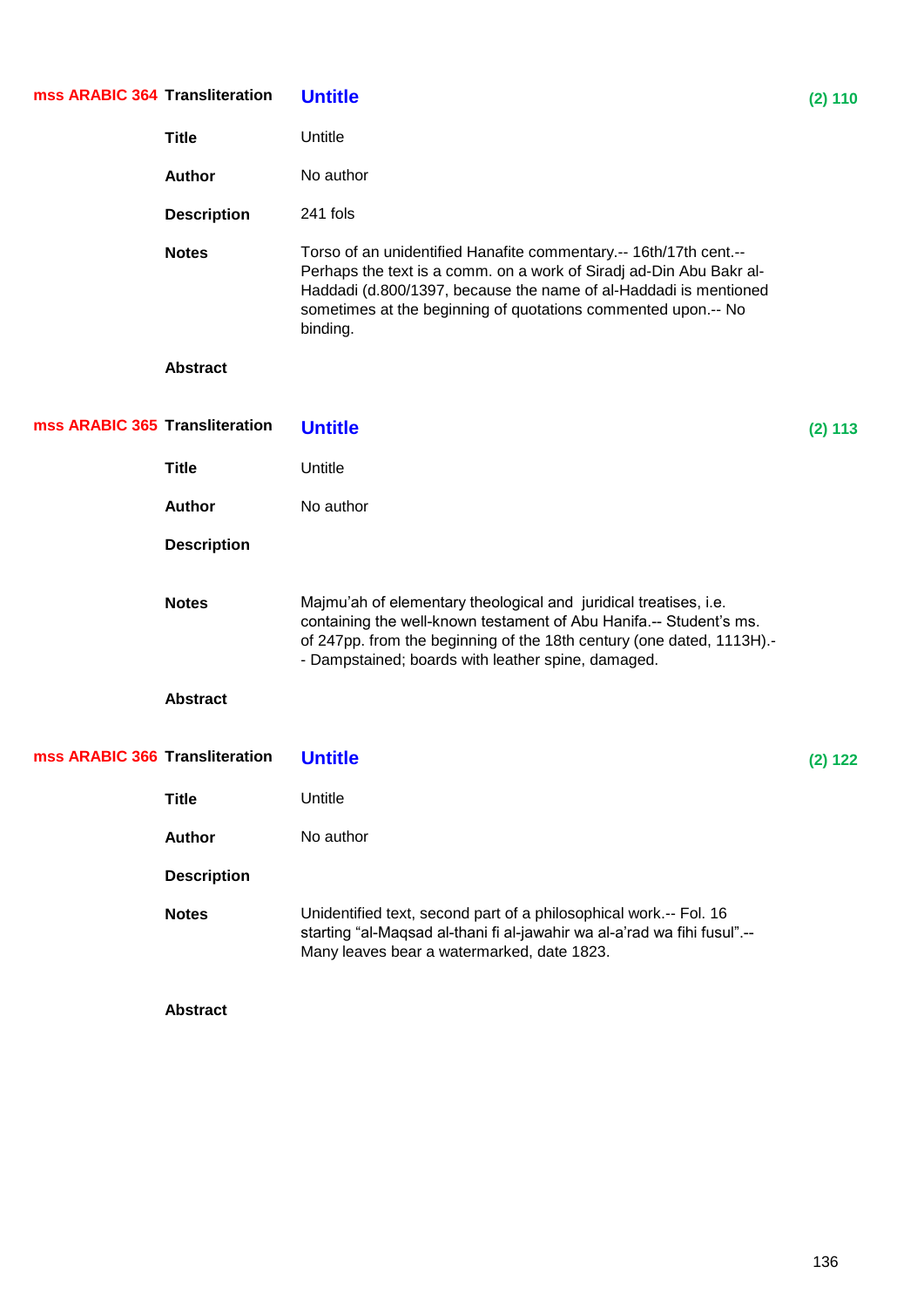| mss ARABIC 367 Transliteration |                    | <b>Untitle</b>                                                                                                                                                                                                                                               | (2) 123 |
|--------------------------------|--------------------|--------------------------------------------------------------------------------------------------------------------------------------------------------------------------------------------------------------------------------------------------------------|---------|
|                                | <b>Title</b>       | Untitle                                                                                                                                                                                                                                                      |         |
|                                | Author             | Sakkaki                                                                                                                                                                                                                                                      |         |
|                                | <b>Description</b> |                                                                                                                                                                                                                                                              |         |
|                                | <b>Notes</b>       | Most probably a commentary to the Mutawwal.-- Main text on<br>rhetorics.-- Ramadan, 1255H.                                                                                                                                                                   |         |
|                                | <b>Abstract</b>    |                                                                                                                                                                                                                                                              |         |
| mss ARABIC 368 Transliteration |                    | <b>Untitle</b>                                                                                                                                                                                                                                               | (2) 129 |
|                                | <b>Title</b>       | Untitle                                                                                                                                                                                                                                                      |         |
|                                | <b>Author</b>      | al-Taftazani, Mas'ud ibn 'Umar                                                                                                                                                                                                                               |         |
|                                | <b>Description</b> |                                                                                                                                                                                                                                                              |         |
|                                | <b>Notes</b>       | This compilation comprises two parts: [1] al-Taftazani, Mas'ud ibn<br>'Umar; commentary on mukhtasar by Muhammad al-Zanjani on<br>tasrif.-- [2] al-Ardabili, Muhammad ibn 'Abd al-Ghani; commentary on<br>al-mukhtasar al-Unmudhaj fi al-nahw. Safar, 1277H. |         |
|                                |                    |                                                                                                                                                                                                                                                              |         |
|                                | <b>Abstract</b>    |                                                                                                                                                                                                                                                              |         |
| mss ARABIC 369 Transliteration |                    | <b>Untitle</b>                                                                                                                                                                                                                                               | (2) 130 |
|                                | <b>Title</b>       | Untitle                                                                                                                                                                                                                                                      |         |
|                                | <b>Author</b>      | No author                                                                                                                                                                                                                                                    |         |
|                                | <b>Description</b> |                                                                                                                                                                                                                                                              |         |
|                                | <b>Notes</b>       | Persian text on astronomy.-- Copied by Mir Muhammad 'Ali al-<br>Husayn.-- Shawwal, 1241.                                                                                                                                                                     |         |
|                                | <b>Abstract</b>    |                                                                                                                                                                                                                                                              |         |
| mss ARABIC 370 Transliteration |                    | <b>Untitle</b>                                                                                                                                                                                                                                               | (2) 131 |
|                                | <b>Title</b>       | Untitle                                                                                                                                                                                                                                                      |         |
|                                | <b>Author</b>      | al-Husaynabadi, Haydar ibn Ahmad al-Kurdi                                                                                                                                                                                                                    |         |
|                                | <b>Description</b> |                                                                                                                                                                                                                                                              |         |
|                                | <b>Notes</b>       | Commentary on Muslih al-Din al-Ansari's Hashiyah on the Sharh al-<br>qadi on the Hidayah.-- Copied on 16th Ramadan, 1124 by Murad al-<br>Ardalani.                                                                                                           |         |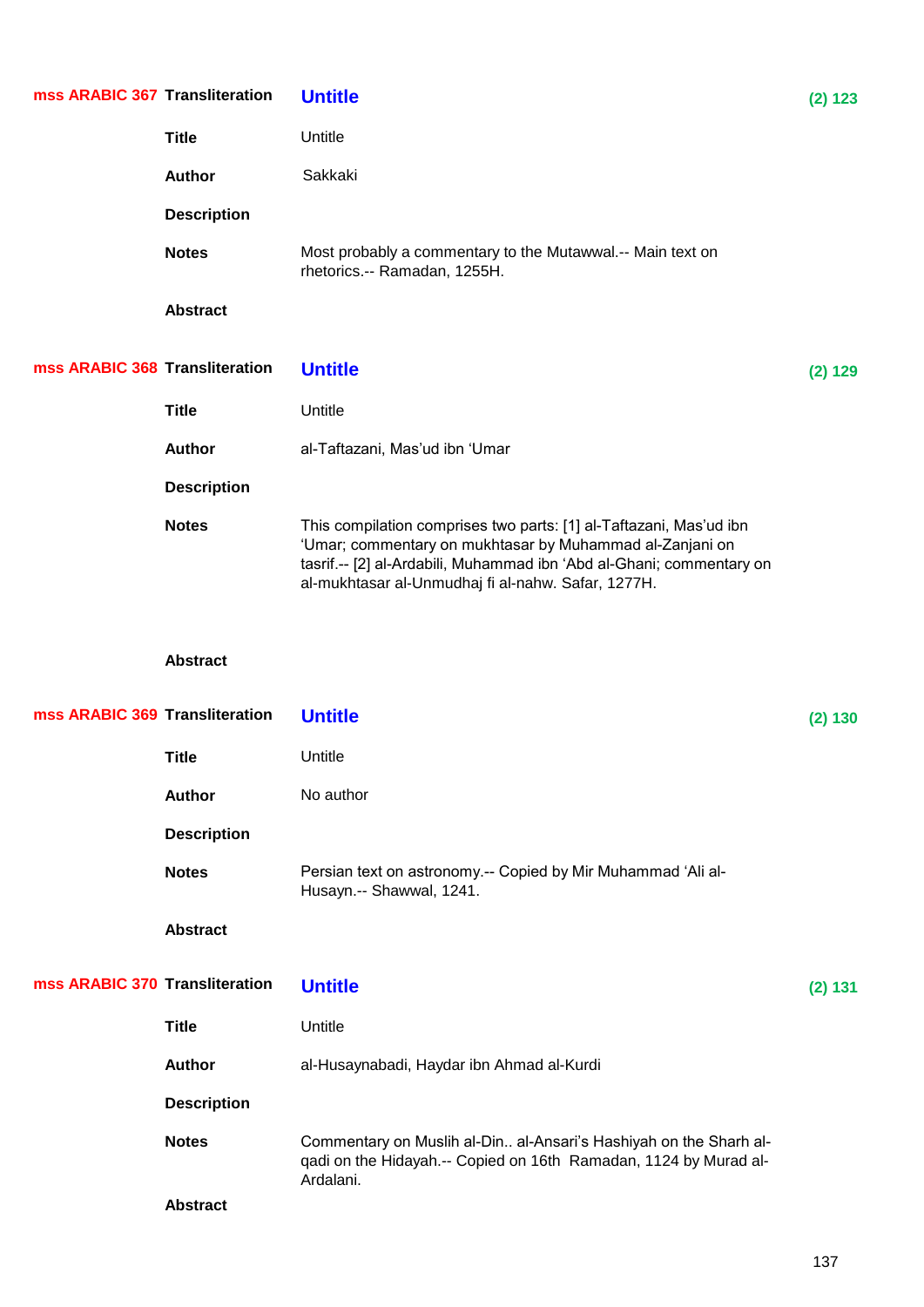| mss ARABIC 371 Transliteration |                    | <b>Untitle</b>                                                                                                                                                                                                                                        | (2) 137 |
|--------------------------------|--------------------|-------------------------------------------------------------------------------------------------------------------------------------------------------------------------------------------------------------------------------------------------------|---------|
|                                | <b>Title</b>       | Untitle                                                                                                                                                                                                                                               |         |
|                                | <b>Author</b>      | No author                                                                                                                                                                                                                                             |         |
|                                | <b>Description</b> |                                                                                                                                                                                                                                                       |         |
|                                | <b>Notes</b>       | Anonymous; perhaps a fiqh work dealing with al-Ghasb.-- Safar,<br>1259.                                                                                                                                                                               |         |
|                                | <b>Abstract</b>    |                                                                                                                                                                                                                                                       |         |
| mss ARABIC 372 Transliteration |                    | <b>Untitle</b>                                                                                                                                                                                                                                        | (2) 142 |
|                                | <b>Title</b>       | Untitle                                                                                                                                                                                                                                               |         |
|                                | <b>Author</b>      | 'Ali ibn Muhammad al-Kurdi al-Khankhali al-Bitusi                                                                                                                                                                                                     |         |
|                                | <b>Description</b> |                                                                                                                                                                                                                                                       |         |
|                                | <b>Notes</b>       | Commentary on al-Kafi fi 'ilm al-'arud wa al-Qawafi by Abu a-l'Abbas<br>Ahmad ibn Shu'ayb al-Shahir bi al-Khawas, using as basis Abd al-<br>Rahman ibn Isa ibn Murshid al-Hanafi's Sharh called "al-Wafi bi hall<br>al-kafi" .-- Dhu al-Hijjah, 1232. |         |
|                                | <b>Abstract</b>    |                                                                                                                                                                                                                                                       |         |
| mss ARABIC 373 Transliteration |                    | <b>Untitle</b>                                                                                                                                                                                                                                        | (2) 144 |
|                                | <b>Title</b>       | Untitle                                                                                                                                                                                                                                               |         |
|                                | <b>Author</b>      | No author                                                                                                                                                                                                                                             |         |
|                                | <b>Description</b> | Untitled, bears identification "Figh - Sharh matali".-- Copied in 1007H<br>by Muhammad ibn Husayn ibn 'Ali.                                                                                                                                           |         |
|                                | <b>Notes</b>       |                                                                                                                                                                                                                                                       |         |
|                                | <b>Abstract</b>    |                                                                                                                                                                                                                                                       |         |
| mss ARABIC 374 Transliteration |                    | <b>Untitle</b>                                                                                                                                                                                                                                        | (2) 152 |
|                                | <b>Title</b>       | Untitle                                                                                                                                                                                                                                               |         |
|                                | <b>Author</b>      | No author                                                                                                                                                                                                                                             |         |
|                                | <b>Description</b> | Undated, probably 19 <sup>th</sup> century.                                                                                                                                                                                                           |         |
|                                | <b>Notes</b>       | Shi'ite collection of ad'iya ascribed to 'Ali r.a.                                                                                                                                                                                                    |         |
|                                | <b>Abstract</b>    |                                                                                                                                                                                                                                                       |         |